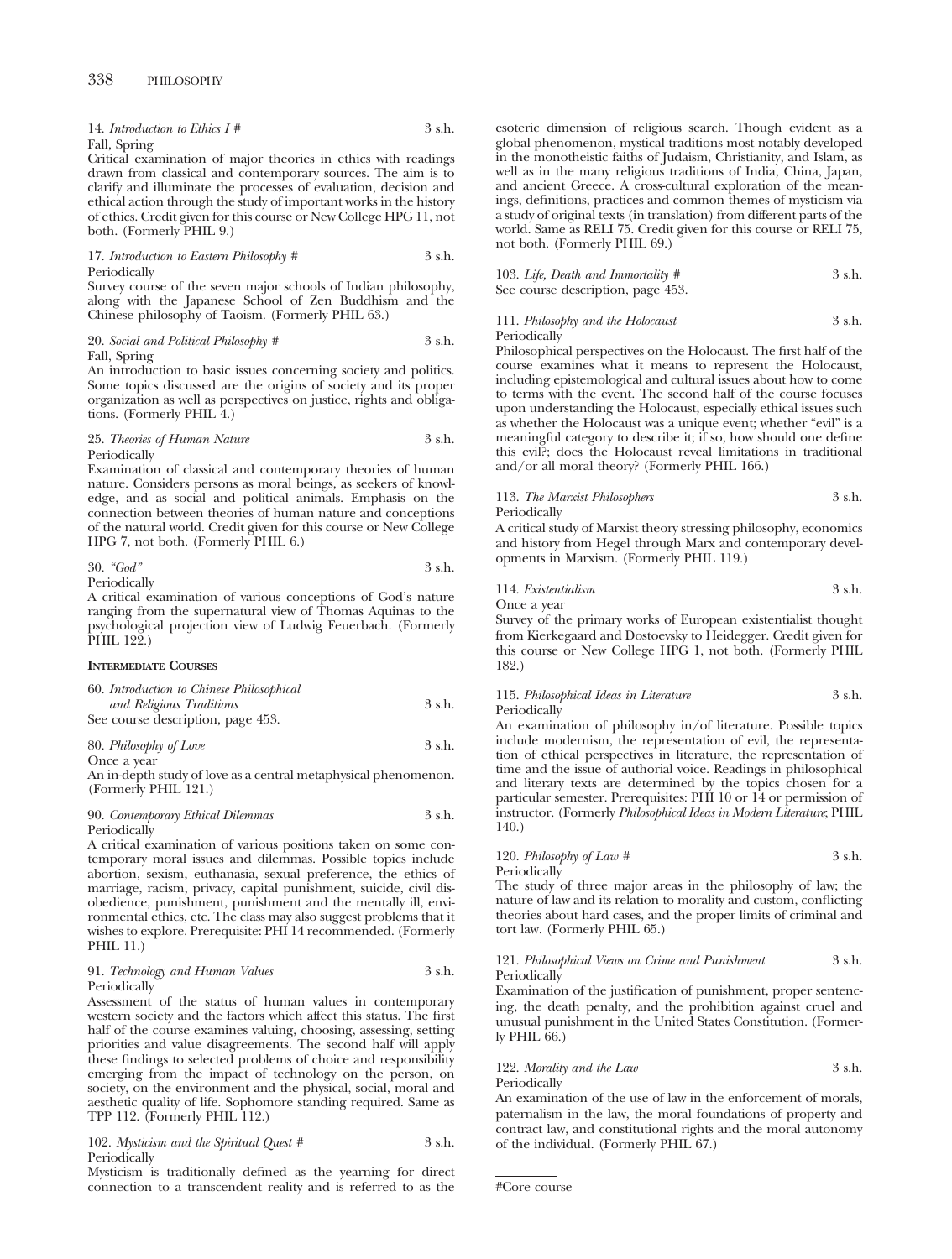#### **HISTORICAL COURSES**

|      | 141. Ancient and Medieval Philosophy | 3 s.h. |
|------|--------------------------------------|--------|
| Fall |                                      |        |

Emphasis on pre-Socratics Plato, Aristotle, and some Hellenistic thinkers. Followed by the special problems and solutions stimulated by the influence of Christianity from St. Augustine to the 14th century. Prerequisite: PHI 10 or 14 or permission of instructor. (Formerly PHIL 135.)

## 143. *Classical Modern Philosophy* 3 s.h. Spring

Beginnings of modern science and consequent reconstructions in philosophy from the 16th century forward. Particular emphasis on Descartes, Hobbes, Spinoza, Leibniz, Locke, Berkeley, Hume and Kant. Prerequisite: PHI 10 or permission of instructor; PHI 141 is recommended. (Formerly PHIL 136.)

## 145. *19th-Century Philosophy* 3 s.h. **Periodically**

A study of philosophers and philosophical trends in the Post-Kantian era. Consideration of such topics as idealism, materialism, existentialism and criticism of the philosophical tradition. The course focuses on close textual readings of such figures as Hegel, Kierkegaard, Marx, Nietzsche, J.S. Mill, C.S. Peirce and others. Prerequisite: PHI 10 or permission of instructor; PHI 143 recommended. (Formerly PHIL 137.)

#### 147. *Contemporary Philosophical Movements* 3 s.h. Once a year

A critical examination of contemporary philosophical movements such as analytic philosophy, pragmatism and continental thought. Prerequisite: PHI 10 or 14 or permission of instructor; PHI 143 recommended. (Formerly PHIL 138.)

#### 148. *The History of American Philosophy* 3 s.h. Periodically

Examination of key movements in American philosophy, such as transcendentalism, pragmatism and American naturalism. Readings from such figures as Edwards, Emerson, Royce, Peirce, James, Dewey, Santayana, Mead, Randall and Buchler. Prerequisite: PHI 10 or permission of instructor. PHI 143 recommended. (Formerly *The Significance of American Philosophy*; PHIL 145.)

#### **LOGIC COURSES**

| 150. Practical Logic | 3 s.h. |
|----------------------|--------|
|----------------------|--------|

Periodically

A study of informal logic which stresses the relationship between logic and language. The aim of the course is to increase the student's skills in critical thinking: how to recognize unsupported assertions, how to analyze and assess arguments encountered in everyday life, and how to formulate and present cogent arguments of one's own. Credit given for this course or New College HPB 002, not both. (Formerly PHIL 164.)

| 154. Introduction to Symbolic Logic | 3 s.h. |
|-------------------------------------|--------|
| Fall, Spring                        |        |

A formal study of the logical properties and relationships of sentences by means of the construction of a symbolic language for sentential and predicate logic. (Formerly PHIL 165.)

## 156. *Advanced Symbolic Logic* 3 s.h. Periodically

Construction of a symbolic language for predicate (quantifier) logic. Metatheory for both sentential and predicate logic. Discussion of the limitations of predicate logic, and of more powerful formal systems designed to deal with natural languge discourse, such as tense logic and modal logic. Prerequisite: PHI 154. (Formerly PHIL 175.)

## **TOPICAL COURSES**

| 160. Philosophy of the Arts | 3 s.h. |
|-----------------------------|--------|
| Once a year                 |        |

An examination of historical sources concerning art—how to define it, its relation to morality and its role within culture, followed by contemporary readings about critical theory, feminism and postmodernism. Consideration as well of specific works—drama, painting, photography and film. (Formerly PHIL 133.)

161. *Philosophy of Science #* 3 s.h. Once a year

Study of the methods, assumptions and limits of natural science with illustrations from the history of science. Topics include explanation, laws, prediction, confirmation, theories, the status of theoretical entitles, theoretical reduction, concept formation and the problem of demarcation. Prerequisite: PHI 10 or 154 or permission of instructor. (Formerly PHIL 115.)

#### 163. *Philosophy of Religion* # 3 s.h. Once a year

Traditional philosophical problems surrounding some basic conceptions in the Western monotheistic religions. Primary attention given to three broad topics: To what extent can belief in God be rationally justified?; What, if anything, does the fact of evil tell us about God's nature?; Is religious discourse ordinary speech or in some way metaphorical or symbolic? Traditional arguments for and against the existence of God are discussed. Prerequisites: PHI 10 or RELI 12 or permission of instructor. (Formerly PHIL

120.)

# 164. *Philosophy of Mind* 3 s.h. Periodically

Survey of issues in philosophy of mind, including the mind/body problem, artificial intelligence, consciousness, intentionality and mental causation. Questions discussed include: What are minds? How can brains possibly think? Can animals, babies or computers think? Are minds independent of bodies? Can minds change bodies?—survive death? Prerequisite: PHI 10 or permission of instructor. (Formerly PHIL 116.)

## 165. *Philosophy of Language* 3 s.h. Periodically

An investigation of how language relates to the world. The course examines theories of the nature of meaning, truth, reference and fiction, and the relations these concepts have to linguistic and other kinds of behavior. Prerequisite: PHI 10 or 14 or permission of instructor. (Formerly PHIL 117.)

166. *Contemporary Social and Political Philosophy* 3 s.h. See course description, page 453.

## 167. *Philosophy of Feminism* 3 s.h. Once a year

The course considers how feminism challenges traditional ways of thinking about human nature, conceptions of rationality, objectivity and philosophy of science, and moral philosophy. The course presupposes that the student has some familiarity with philosophical concepts and thinking. Prerequisites: PHI 10 and/or 14 and sophomore standing, or permission of instructor. (Formerly *Feminist Philosophy*; PHIL 142.)'

170. *Ethical Theory: Values, Relativism and Pluralism* 3 s.h. See course description, page 453.

| 173. Philosophy of Nature: Environmental<br>Ethics and Ecophilosophy      | 3 s.h. |
|---------------------------------------------------------------------------|--------|
| See course description, page 453.                                         |        |
| 180. Theories of Knowledge and Being<br>See course description, page 454. | 3 s.h. |
| 181. Topics in Philosophy<br>See course description, page 454.            | 3 s.h. |
| 182. Selected Philosophers<br>See course description, page 454.           | 3 s.h. |

#Core course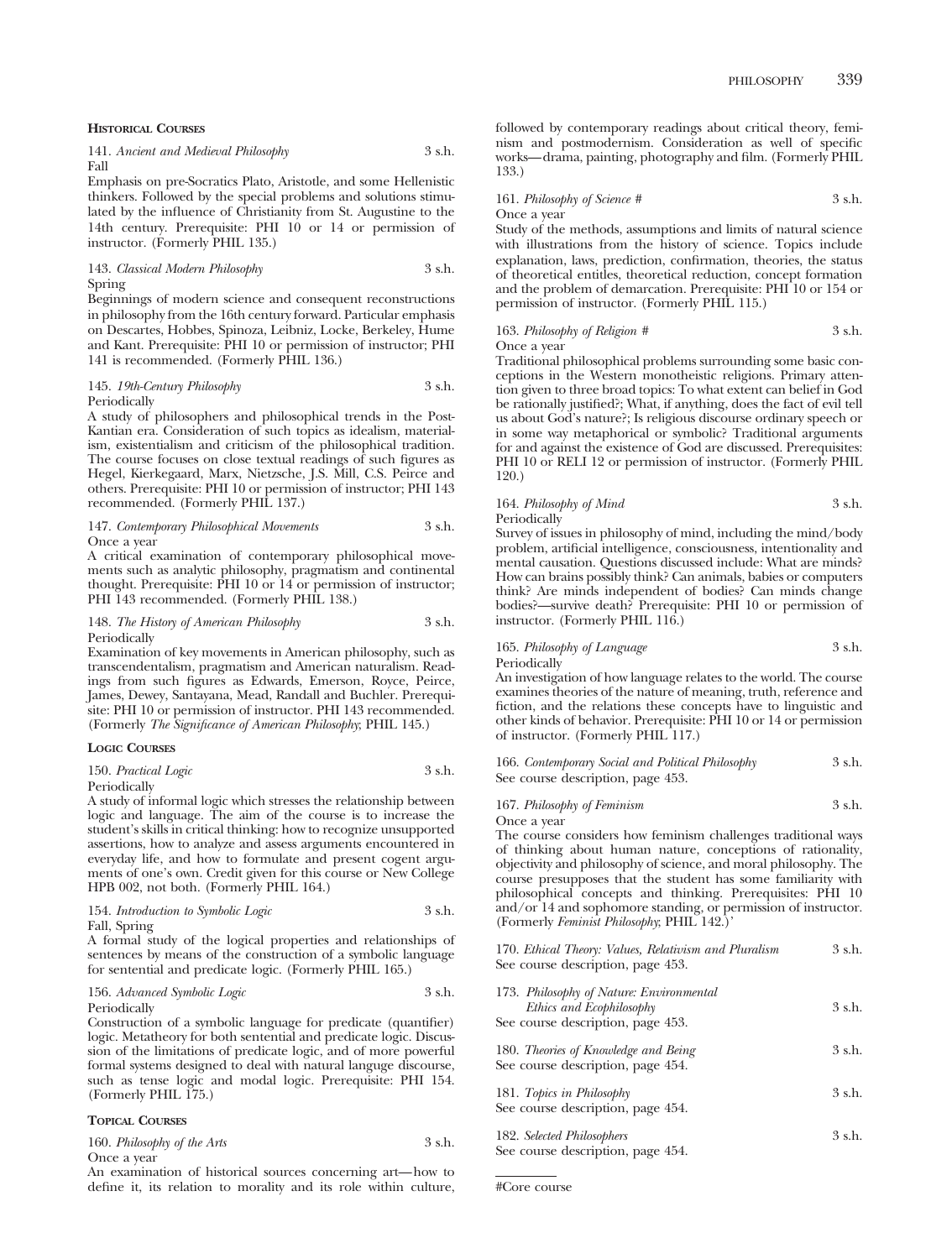183, 184. *Seminar: Problems of Philosophy* 3 s.h. each Periodically

Each semester topic is chosen for a study in depth, ranging from problems of space-time and universals to issues pertaining to social and political philosophy. Prerequisite: two courses in philosophy, or permission of instructor. May be repeated for credit when topics vary. (Formerly PHIL 153, 154.)

191, 192. *Readings in Philosophy* 1-3 s.h. each Fall, Spring

The student will read selections assigned by the instructor and prepare oral or written papers. Prerequisite: permission of instructor. (Formerly PHIL 191, 192.)

193. *Honors Essay* 3 s.h. Fall, Spring

Research for and writing of a substantial essay in philosophy. Open only to philosophy majors who are eligible and desire to graduate with departmental honors (see page 71 for the conditions of eligibility for departmental honors). Interested students must secure, before registration, written permission of the instructor who will supervise the essay. The Honors Essay will be evaluated by the department. May be repeated for credit if taken in both fall and spring of senior year. (Formerly PHIL 193.)

194. *Seminar* 3 s.h.

See course description, page 454.

# Philosophy of Science

Adinistered by the Department of Philosophy. Associate Professor Dardis, *Chairperson.*

Associate Professor of Philosophy Holland, *Adviser*

**MINOR IN PHILOSOPHY OF SCIENCE** is an interdisclipinary program primarily designed for students majoring in a particular science or in mathematics. This minor enables students to develop a broader view of their major to appreciate, for example, the important historical developments in their given field, and to better learn to critically evaluate their major's subject matter and its method of inquiry.

The minor consists of 18 semester hours of required and elective courses listed below, with at least six hours in residence. It is recommended that students complete their mathematics and natural science core requirements before beginning this program. Students should also be aware that some of the courses listed below require prerequisites, see individual courses.

A. Required 161. *Philosophy of Science* #, 3 s.h.

B. Logic Requirement

- PHI 154. *Introduction to Symbolic Logic*, 3 s.h. or
- MATH 191. *Introduction to Set Theory*, 3 s.h. and
- PHI 156. *Advanced Symbolic Logic*, 3 s.h.

**NOTE:** MATH 202. *Mathematical Logic* may be substituted for PHI 156 with permission of adviser.

- C. Electives, nine semester hours chosen from the following: ENGG 149. *Technology & Society—Impact & Implication*, 3 s.h.
	- MATH 155. *History of Mathematics*, 3 s.h.
	- PHI 184. *Seminar: Problems of Philosophy*, 3 s.h.
	- PHYS 118. *Modern Physics*, 3 s.h.

**NOTE:** Consult Program Adviser for other elective courses.

# Physical Education and Sport Sciences (PESP)

Due to changes in the New York State teacher certification regulations, students completing (finishing) degree programs after December 2003 and who are seeking Hofstra's recommendation for teacher certification, may have to complete additional requirements for their program of study.

Consult your faculty adviser for information pertaining to your particular program.

Formerly Health, Physical Education and Recreation (HPER)

Formerly Health Studies, Sport Sciences, and Physical Education (HSPE)

Adjunct Assistant Professor Romeo, *Chairperson*

Professors Clements, Zwiren; Associate Professors Alberts, Doolittle, Frierman, Halliday; Assistant Professors Maurer, Subramaniam.

The Physical Education and Sport Sciences Department provides several categories of activities:

- I. Undergraduate major programs leading to the following: A. B.S. in Ed. Certification for teaching of physical education. (See section IA below.)
	- B. B.S. An exercise specialist—leading exercise classes and evaluating fitness programs. (See section IB below.)
	- C. B.S. Athletic training—preparation for NATA certification as an athletic trainer. (See section IC below.)
- II. Minor programs in physical education, and driver-traffic safety education. (See section II below.)
- III. Skills courses—a variety of physical education skills courses for undergraduate degree credit (up to 8 semester hours), open to all students. (See section III below.)
- IV. Master of Science in Physical Education (see section IV below.)

**NOTE:** for intercollegiate athletics, see page 16; for recreation and intramural programs, see page 18.

Please note new course prefixes:

1B through 205 will carry the prefix PESP

210 through 252 will carry the prefix MSPE

300, 301, 302, will carry the prefix MSPE

## I. MAJOR PROGRAMS

A. **BACHELOR OF SCIENCE IN EDUCATION IN PHYSICAL EDUCATION:** This undergraduate major program is designed to prepare preservice physical education teachers to be scholarly, highly skilled, reflective practitioners able to meet the needs of PreK-12 students with a diversity of needs, experiences, cultural backgrounds, disabilities, and special abilities. The program focuses attention on the acquisition of knowledge and skills that enable the preservice teacher to develop and implement effective, innovative physical education programs that meet the New York State Learning Standards in schools. Associate Professor Halliday, *Adviser*

## **MATRICULATION**

For provisional acceptance into the physical education major program, the following are required:

- 1. Admission into Hofstra University.
- 2. An interview with the program coordinator for advisement and scheduling.

#### Degree Requirements

Candidates for graduation must fulfill the following requirements:

1. Successful completion of at least 129 semester hours and a cumulative grade point average of 2.5 in work completed at Hofstra.

#Core course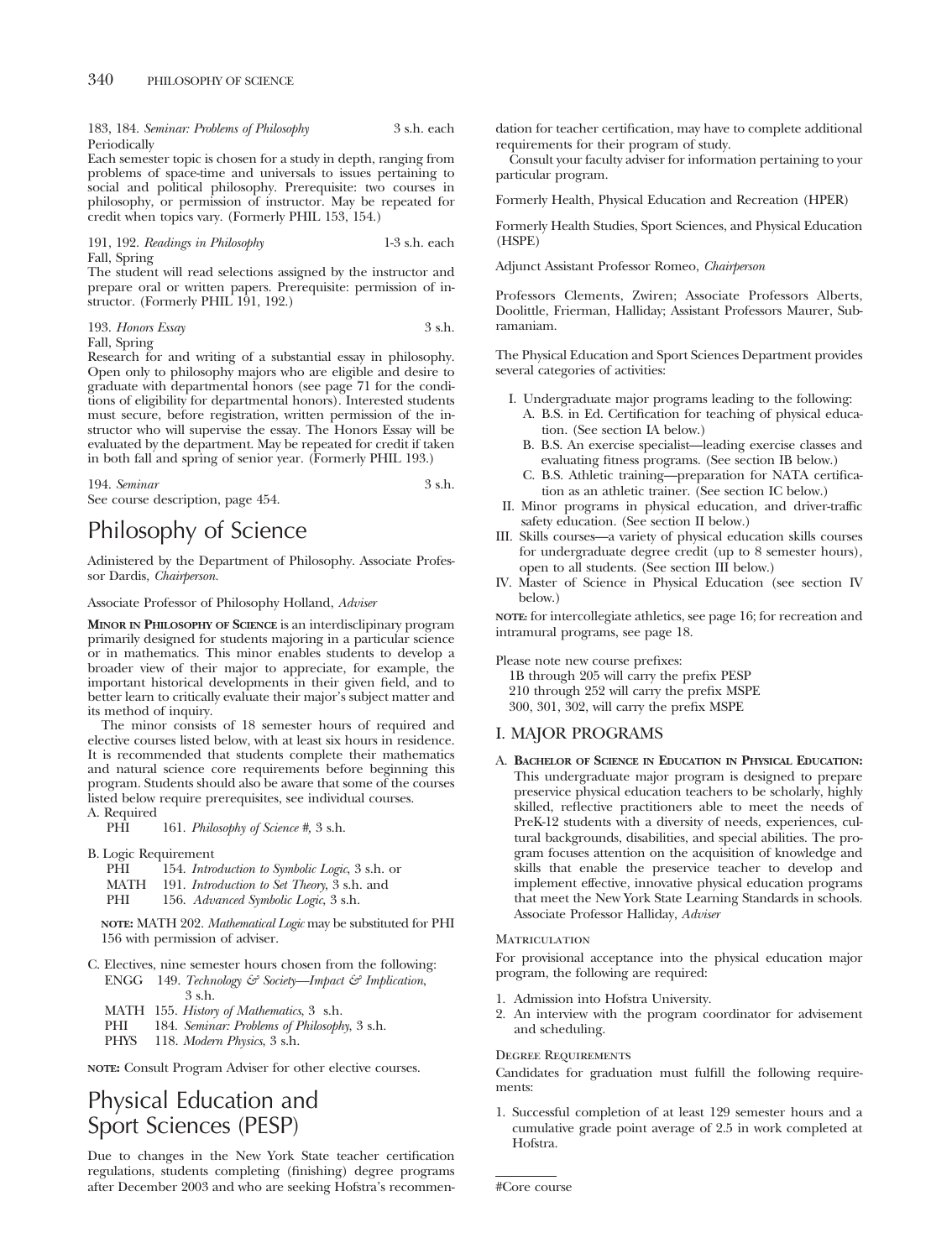- 2. At least 63 semester hours must be in liberal arts.
- 3. There are two requirements that must ordinarily be completed in residence at Hofstra: 24 hours in the major field of specialization, including: PESP 138A, 154, 154A, 103, 103A, 104, 104A, 170A, 130A and 130B, and the last 30 hours. The 24 hours need not be included within the last 30 hours.
- 4. The following general and major requirements: a) Communication Skills: 9 semester hours
	- 1. ENGL 1-2
		- 2. SPCM 1
	- b) History elective: 3 semester hours
	- c) Multicultural Perspective elective: 3 semester hours chosen from the following: ANTH 4, 131, 137; CLL 190 or others as approved by the program coordinator.
	- d) Mathematics elective: 3 semester hours
	- e) Philosophy elective: 3 semester hours selected from the following: PHI 10, 14, 20 or others as approved by the program coordinator.
	- f) Fine Arts: 3 semester hours: DNCE 121.
	- g) Literature elective: 3 semester hours
	- h) Social sciences: 6 semester hours
		- 1. PSY 1
		- 2. Developmental psychology: 3 semester hours selected from the following: PSY 53, SPG 029
	- i) Natural sciences: 6 semester hours: BIO 103, 105
	- j) Language other than English: completion of level 2 in a language other than English, or placement above level 2. (American Sign Language accepted.)
	- k) Information Retrieval: PESP 50 and satisfactory score on information retrieval competency test or equivalent course work.
	- l) Liberal Arts Electives: 8 semester hours of electives in the liberal arts.
	- m) Professional education: 31 semester hours:
		- 1. CT 102; FDED 111\*\* or 127\*\*, PESP 103, 103A, 104, 104A, 154, 154A, 167, 130A, 130B
		- 2. 1 semester hour in Literacy education: LYST 100, *Literacy, Health and Physical Education*.
	- n) Physicial education professional core: 34 semester hours: 1. PESP 13A, 50, 53, 60, 80, 106. 108, 138A, 164, 170, 170A; BIO 106\*\*
		- 2. 4 semester hours in health for elementary and middle school children: SGG 69, *Health in Early and Middle Childhood*. (New College)
	- o) Physicial education skills techniques:
		- 1. At least 6 semester hours selected as follows:
			- a. select at least one course from each of the following categories:
				- 1) net and wall sports: PESP 3A, 33A, 36A or others as approved by the program coordinator
				- 2) target sports: PESP 2A, 7A, 9A, 14A or others as approved by the program coordinator
				- 3) outdoor/leisure pursuits: PESP 45, 46 or others as approved by the program coordinator
				- 4) striking/field sports and personal performance sports: 27A, 34A, 38A, 39A or others as approved by the program coordinator
				- 5) team passing sports: 5A, 8A, 10A, 16, 26A or others as approved by the program coordinator
			- b. additional elective courses:
				- 1) electives chosen from any of the 5 categories listed above
				- 2) aquatics: PESP 31, 42, 143 (must meet prerequisites)
				- 3) dance: PESP 111B and courses offered in the dance department as approved by the program coordinator
				- 4) officiating: PESP 139, 140, 142, 144, 145, 146, 147
		- 2. Dance: PESP 12, DNCE 121
- 3. Cooperative Adventure Activities: PESP 119
- 4. Gymnastics: PESP 15A
- 5. Fitness: PESP 25
- 5. Students must complete an independent internship experience coaching a middle school or high school interscholastic team for at least one season (or other similar experience as approved by the program coordinator).
- 6. Successful completion of the University Writing Proficiency Test.
- 7. Successful completion of Child Abuse/Child Abduction Prevention and Substance Abuse Prevention workshops or courses as approved by the program coordinator.

## **Student Teaching Requirements**

Students who have declared physical education as their major must meet the following standards in order to continue in the program:

- 1. A cumulative grade point average of 2.5 or better in the following categories:
	- a) all course work completed at Hofstra University;
	- b) required professional education coursework;
	- c) required physical education skill and professional core course work.

To be admitted to student teaching, students must meet the following requirements:

- 1. meet all continuation requirements as outlined above
- 2. receive a grade of  $C$  or better in SPCM 1
- 3. successfully complete FDED 111 or 127; CT 102; PESP 103, 103A, 104, 104A, 154, 154A
- 4. No D's, F's or INC in major courses.

Application forms for student teaching may be obtained in 243 Gallon Wing. Applications must be submitted by October 1 for admission to student teaching in the spring semester and by March 1 for admission to student teaching in the fall semester. \*\*\*See note below regarding teacher certification examinations.

## **Graduation Requirements**

Graduation from the program requires: 1) completion of criteria listed in 1-7 above; 2) no grades lower than  $\overline{C}$  and no unresolved INC grades in professional education and physical education course work; 3) an overall GPA of 2.5 or better in all course work, and 4) successful completion internship requirements listed in item 5 and all other degree requirements.

## **Teacher Certification Requirements**

Upon the successful completion of a teacher education program, students will be eligible to apply for the University's recommendation for New York State certification. For Initial Certification, students are required to have passing scores on each of the New York State Teacher Certification Examinations (NYSTCE): the Liberal Arts and Sciences Test (LAST), and the Assessment of Teaching Skills—Written (ATS-W). Students not receiving passing scores on both examinations, will not be eligible for certification. Additional information pertaining to certification can be found on page 122.

\*\*\***NOTE**: It is *strongly recommended* that students complete the Liberal Arts and Sciences Test (LAST) of the New York State Certification Examinations prior to student teaching and the Assessment of Teaching Skills—Written (ATS-W) during student teaching. Both New York State Teacher Certification Examina-

<sup>\*\*</sup>Counted in total credits as required liberal arts course. For admission to student teaching, these courses should be used in the computation of grade-point average in the required physical education and skills category.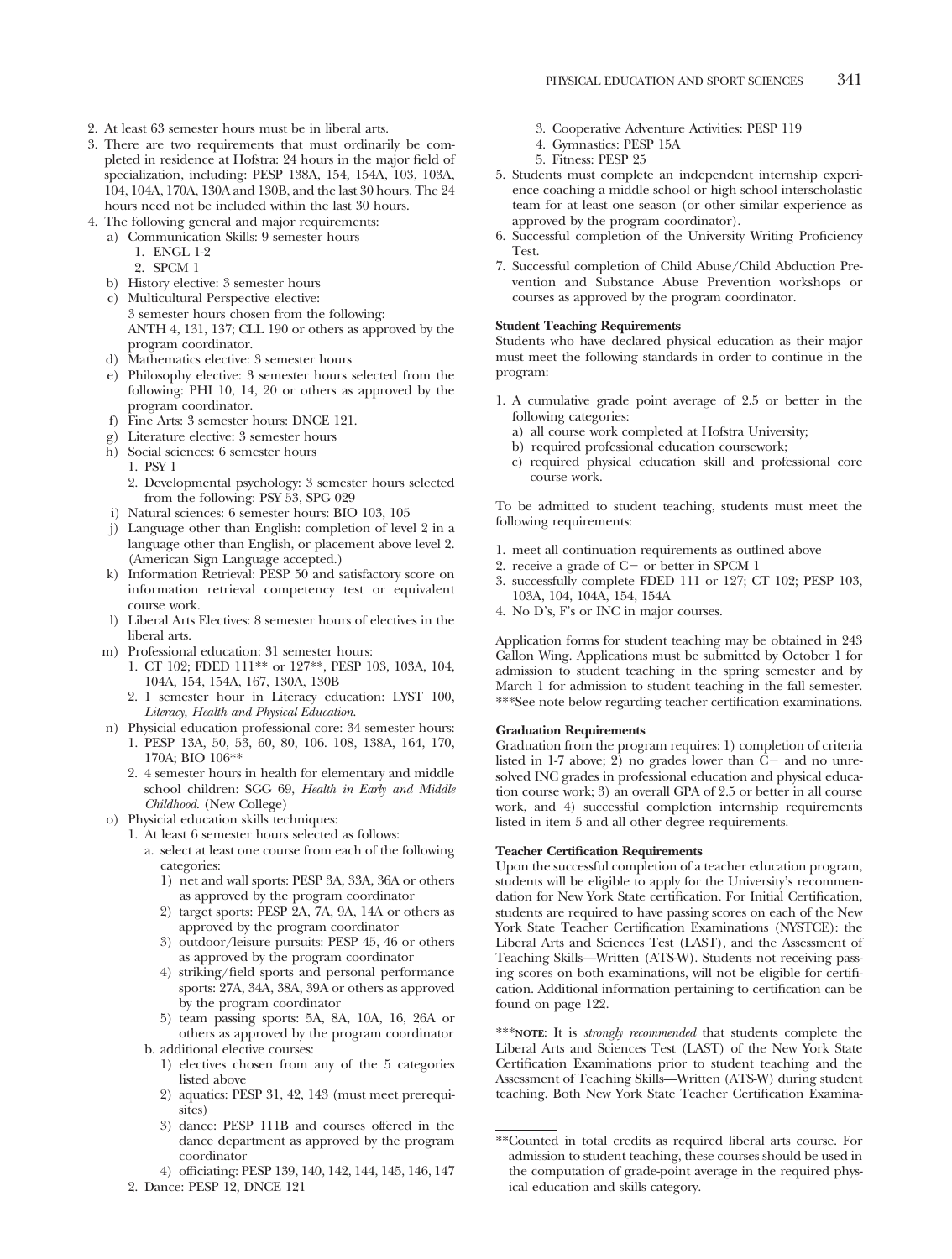tions (NYSTCE) should be completed prior to graduation. Students not receiving passing scores on both examinations will not be eligible for certification.

B. **B.S. SPECIALIZATION AS AN EXERCISE SPECIALIST:** this undergraduate major program gives students a background in the scientific concepts of fitness exercise, disease risk reduction, nutrition, and the techniques used to evaluate fitness, and health status. Students, in addition, are given an introductory background in the psychological and business aspects of the fitness/wellness field. Students are also prepared to go on to graduate work in related fitness/wellness/allied health disciplines. The emphasis of the course of study is on working with adults outside of the formal educational system. This program does *not* include preparation for New York State teacher certification. However, this program *does* include a senior year field experience in health fitness clubs, corporate fitness programs, cardiac rehabilitation programs, and/or any other approved fitness or wellness centers.

Professor Zwiren, *Coordinator*

Final admission to the field experience will be made by the Chairperson of the Department of Physical Education and Sport Sciences upon recommendation from the faculty.

Matriculation Standards are the same as for the certification program (IA).

#### CONTINUATION STANDARDS

Students who have declared exercise specialist as their major, are screened for admission to the program at the completion of their sophomore year (64 credits) based on the following criteria:

- 1. A cumulative grade-point average of 2.5 or better in the following categories:
	- a) All course work completed at Hofstra University;
	- b) required exercise specialist major course work (courses designated by ††).
- 2. Recommendation of the major adviser.
- 3. Final admission to the program is made by the Chairperson of the Department of Physical Education and Sport Sciences upon the recommendation from the faculty.

#### Degree Requirements

Candidates for graduation must fulfill the following requirements:

- 1. The successful completion of at least 129 semester hours and a cumulative grade-point average of 2.5 in work completed at Hofstra.
- 2. At least 63 semester hours must be in liberal arts.
- 3. There are two requirements that must ordinarily be completed in residence at Hofstra: 15 semester hours in the major field of specialization, including two field experiences, and the last 30 hours. The 15 hours need not be included within the last 30 hours.
- 4. The following general and major requirements:
	- a) ENGL 1-2\*
	- b) Humanities, 6 semester hours, including SPCM 1, 7, 11
	- c) PSY 1, 63, SGG 047
	- d) SOC 4
	- e) BIO 50, 103, 105, 106††
	- f) Liberal arts electives, 24 semester hours, with 9 of these semester hours in related disciplines taken under advisement.
	- g) Basic statistic, computer, or microcomputer course, 3 s.h. course taken under advisement
	- h) PESP 25††, 35††, 38B††, 60††, HPFS 62††, 66††, 69††, 70††, PESP 100††, 106††, 111B††; HPFS 114††; PESP 149A††, 149B††, 161††, 194, 196††, 197††, 198††, 199.
	- i) Electives: selection of 6 s.h. from the following courses or under advisement: HPFS 63, 64, 65, 67, 68, 69, 70; PESP 138A.
	- Two business courses taken under advisement, 6 s.h.
	- k) CRSR 116, and a 2 s.h. Dance course taken under advisement.

C. **B.S. SPECIALIZATION IN ATHLETIC TRAINING:** this undergraduate major program is designed to prepare students for employment in the profession of athletic training. It focuses on the application of knowledge of anatomy and physiology in terms of physical conditioning, preventative and rehabilitative treatment for athletes. The program fulfills all of the requirements established by the Commission on the Accreditation of Allied Health Education Programs.

#### **MATRICULATION**

- 1. Students can apply to the athletic training program after they have met general admission standards and successfully complete BIO 103, 105, PESP 60, 169 with a grade of B or better in each course. The student must maintain a 2.5 overall grade-point average, and a 2.75 grade-point average within the athletic training major courses.
- 2. To become a matriculated athletic training student they must: submit an essay, two letters of recommendation, interview with the athletic training staff and complete clinical observation hours as defined in PESP 169.

#### CONTINUATION STANDARDS

Upon completion of the sophomore year, all athletic training majors must meet the following criteria to continue in the program:

- 1. A cumulative grade-point average of 2.5 or better for all course work. A cumulative grade-point average of 2.75 or better in the athletic training major courses (indicated by the symbol "-"). If a student does not maintain the proper cumulative grade-point average (2.5 or better overall, 2.75 or better in athletic training major courses), they will be placed on a one semester probation. If at the end of the semester their grade-point average does not meet the requirement, they will be dropped from the program.
- 2. Completion of clinical observation hours. If a student does not complete the required clinical observation hours, it is the responsibility of the student to make arrangements with the Athletic Training Program Coordinator to complete these hours the next semester. If at the end of the semester they have not completed the clinical observation hours, they will be dropped from the program.
- 3. Recommendation of the major adviser.
- 4. Recommendation of the Athletic Training Program Coordinator.

Final admission to the program will be made by the Chairperson of the Department of Physical Education and Sport Sciences upon the recommendation of the department faculty.

#### Technical Standards

There are certain Technical Standards that prospective student athletic trainers must be able to demonstrate in order to function in a broad variety of clinical situations; and to render a wide spectrum of care to athletes and individuals engaged in physical activity. A copy of these Standards may be made available by contacting the Program Coordinator.

#### Clinical Experience

Satisfactory completion of a minimum of 1200 clinical hours in an athletic training setting. These must be accumulated with the following restrictions:

- 1. All clinical hours must be under the supervision of an NATA Certified Athletic Trainer.
- 2. Twenty-five percent (25%) of these hours must be in "high risk sport" coverage (i.e., football, lacrosse, basketball).

<sup>\*</sup>See University Degree Requirements, page 69.

<sup>††</sup>Required exercise specialist major course work.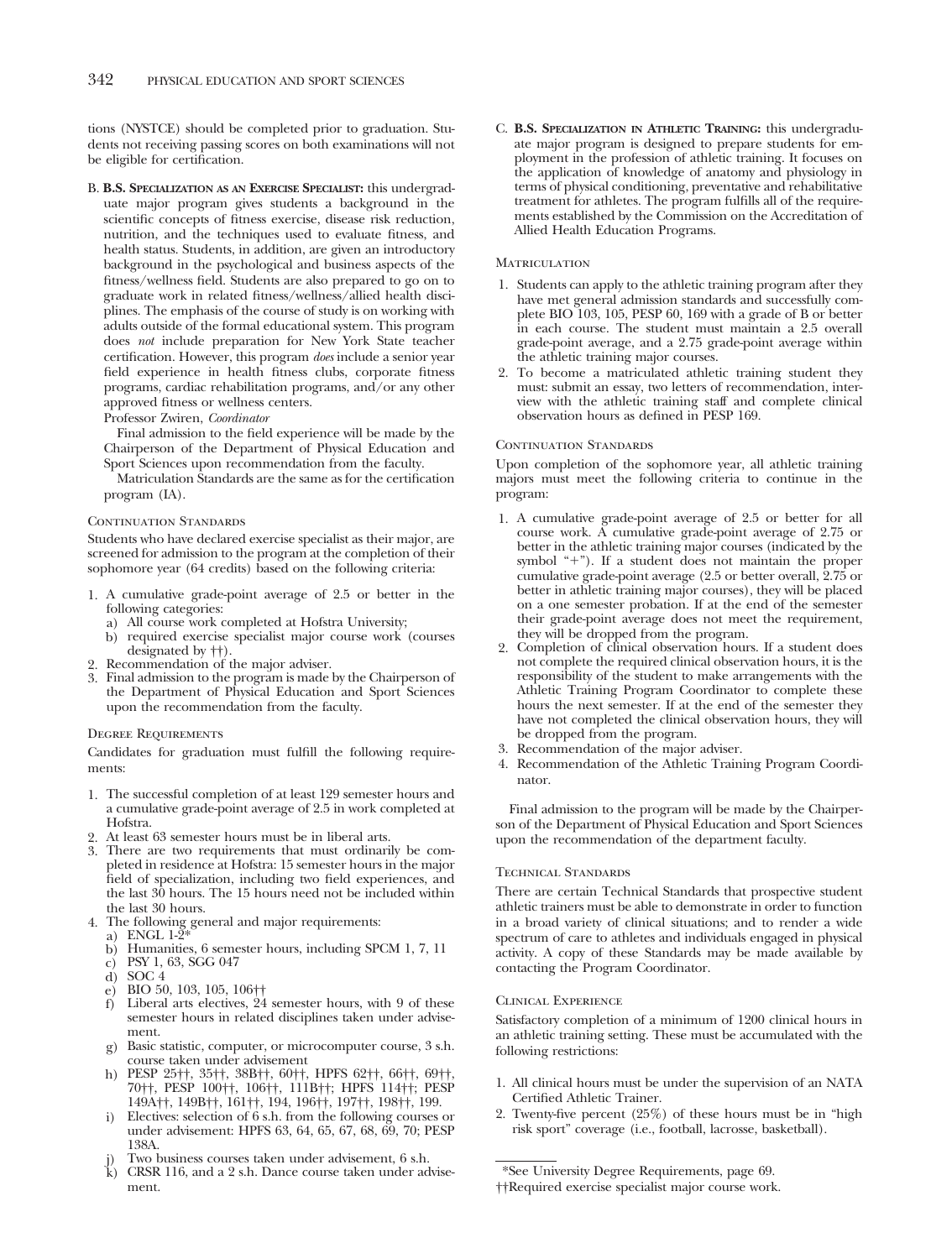- 3. All hours must be accumulated in a period of not less than two, and no more than five years.
- 4. A student must intern for a minimum of 40 work hours in an *allied clinical setting*. These hours accumulated are designed to supplement clinical experiences in athletic training rooms. The allied setting may include physical therapy and/or rehabilitation clinics, college or university health centers, hospital emergency rooms, physician's offices, or other appropriate health care facilities. The hours accrued in an allied setting may not count toward the 1200 clinical hour requirement.
- 5. A student must intern for a maximum of 400 work hours in an *affiliated clinical setting*. These settings may be used to broaden and supplement clinical experiences at Hofstra. These hours must be under direct supervision of a qualified clinical instructor (current NATA recognition as a certified athletic trainer and a minimum of one year full-time experience as an NATA certified athletic trainer including experience in the clinical supervision of student athletic trainers).

#### Degree Requirements

Candidates for graduation must fulfill the following requirements:

- 1. The successful completion of 128 semester hours of prescribed coursework.
- 2. At least 66 semester hours must be in liberal arts. **NOTE**: no more than 12 semester hours of liberal arts electives may be taken on a Pass/D+/D/Fail basis.
- 3. There are two requirements that must ordinarily be completed in residence at Hofstra: 15 semester hours in the major field of specialization, including one off-campus field experience and the last 30 hours. The 15 hours need not be included within the last 30 hours.
- 4. The following general and major requirements:
	- a) ENGL 1-2\*
	- b) Humanities electives, 6 semester hours
	- c) Electives, 6 semester hours chosen from the following: AH 5, 6, 7, 8, 74; CLL 39, 40, 53, 54; AVF 10; DRAM 1, 59A, 157, 173, 174, 175, 176; ENGL 40, 41, 42, 43, 44, 51, 52, 107, 115, 121, 129, 133, 141, 143, 145A, 153, 157; FRLT 48, 49; JW ST 10; MUS 1, 3, 20, 21, 22, 23, P 1-22, 135; SPLT 51, 52; UHP 12
	- d) SPCM 1 or 11
	- e) PSY 1+, 54, 63
	- f) SOC 4
	- g) Social science elective, 3 semester hours (not in sociology or psychology)
	- h) BIO 50+, 103+, 105+, 106+
	- i) CSC 5
	- \*j) MATH 12, 10, or 137, 3 s.h.
	- \*k) PHYS 4, or 1A and 1B, 3-4 s.h.
	- 1) PESP 13, 25, 38B, 60+; HPFS 62+, 66; PESP 102A+, 106+, 108, 111B, 138A, 161+, 163+, 167, 168+, 169+, 190A-, 192-, 194, 195, 196, 198, and one course chosen from the following: PESP 35 or 100
- \*m) Liberal arts electives, 9 semester hours.
- \*For those students wishing to complete physical therapy prerequisites, the following must be completed:
- a) PHYS 1A & 2A, 1B & 2B,
- b) MATH 10, or 137

c) CHEM 3A, 3B, 4A, 4B (is not a requirement for the Athletic Training Degree).

## II. MINOR PROGRAMS

Minor programs for men and women consist of the successful completion of the program requirements, taken under advisement. The following minors are offered by the department:

A. **PHYSICAL EDUCATION AND SPORT SCIENCES—**18 s.h. Students may select one of the three areas:

| Area 1. Theory Concentration  |
|-------------------------------|
| 12 s.h. in theory courses     |
| 4 s.h. in science courses     |
| 2 s.h. in skills courses      |
| Area 2. Science Concentration |
| 12 s.h. in science courses    |
| 4 s.h. in theory courses      |
| 2 s.h. in skills courses      |
| Area 3. Skills Concentration  |
| 7 s.h. in theory courses      |
| 5 s.h. in science courses     |
| 6 s.h. in skills courses      |
|                               |

*Theory* courses are: PESP 13, 50, 53, 103, 104, 138A, 139, 140, 142, 144, 145, 146, 147, 151, 152, 155, 156, 161, 163, 164, 167, 170, 170A, 191, 193; DNCE 127, 128.

*Science* courses are: PESP 60, HPFS 62, PESP 106, 108, 161, 170, 170A

*Skills* courses are: PESP 1B, 2A, 2B, 3A, 3B, 4A, 4B, 5A, 5B, 6B, 7A, 7B, 8A, 8B, 9A, 9B, 10A, 10B, 12, 14A, 14B, 15A, 15B, 16, 18, 19, 21, 22, 23, 24, 25, 26A, 26B, 27A, 27B, 28A, 28B, 31, 31C, 32, 33A, 33B, 34A, 35, 36A, 36B, 37, 38A, 38B, 39A, 40, 42, 44, 45, 46, 84, 100, 109, 111B, 112, 119, 120, 121, 122, 123, 131, 132, 133, 134, 139, 140, 141, 142, 143, 144, 146, 147.

## B. **DRIVER-TRAFFIC SAFETY EDUCATION**

This program is designed for future and certified teachers who are to complete or who have completed the minimum course requirements essential for teaching driver-traffic safety at the secondary level.

This is an in-service professional program leading to a provisional or permanent certificate (12 s.h.) to teach drivertraffic safety education. Requirements: PESP 201, 202A, 202B and 203.

## III. SKILLS COURSES/SERVICE PROGRAM

Eight semester hours of physical skills courses may be chosen as electives toward fulfilling the University requirements for graduation. Assistant Professor Frierman, *Coordinator*

The Department of Physical Education and Sport Sciences offers a variety of courses designed to develop and improve fitness and behavior toward exercise with lifelong learning goals. We offer the student opportunities for development, for enrichment and for the pleasure and joy which come from achievement and excellence.

The classes are arranged to permit individual selection of activity in conjunction with the needs, interests and abilities of the student.

Each semester is divided into two programs: Outdoor Program and Indoor Program. Courses are offered on an 8-week, 1/2-1 credit basis and on a full semester 16-week, 1-2 credit basis. A student interested in registering for physical education has the following choices:

- 1. One 8-week, 1⁄2-1 credit course from either the Outdoor or Indoor Program; 1⁄2-1 credit courses do not have to be taken in sequence. A student does not have to accumulate one whole credit in any given semester.
- 2. One 8-week, 1⁄2-1 credit course from *each* program, i.e., Outdoor and Indoor, for a total of 1-2 credits for the semester.
- 3. Two 1⁄2-1 credit courses from the Outdoor or Indoor Program.
- 4. One 2-credit course from the Outdoor or Indoor Program

<sup>\*</sup>Counts as a liberal arts course.

<sup>\*\*</sup>See University Degree Requirements, page 69.

<sup>-</sup>Counted in total credits as required natural science course. For admission to student teaching, this course should be used in the computation of grade-point average in the required physical education theory and skill category.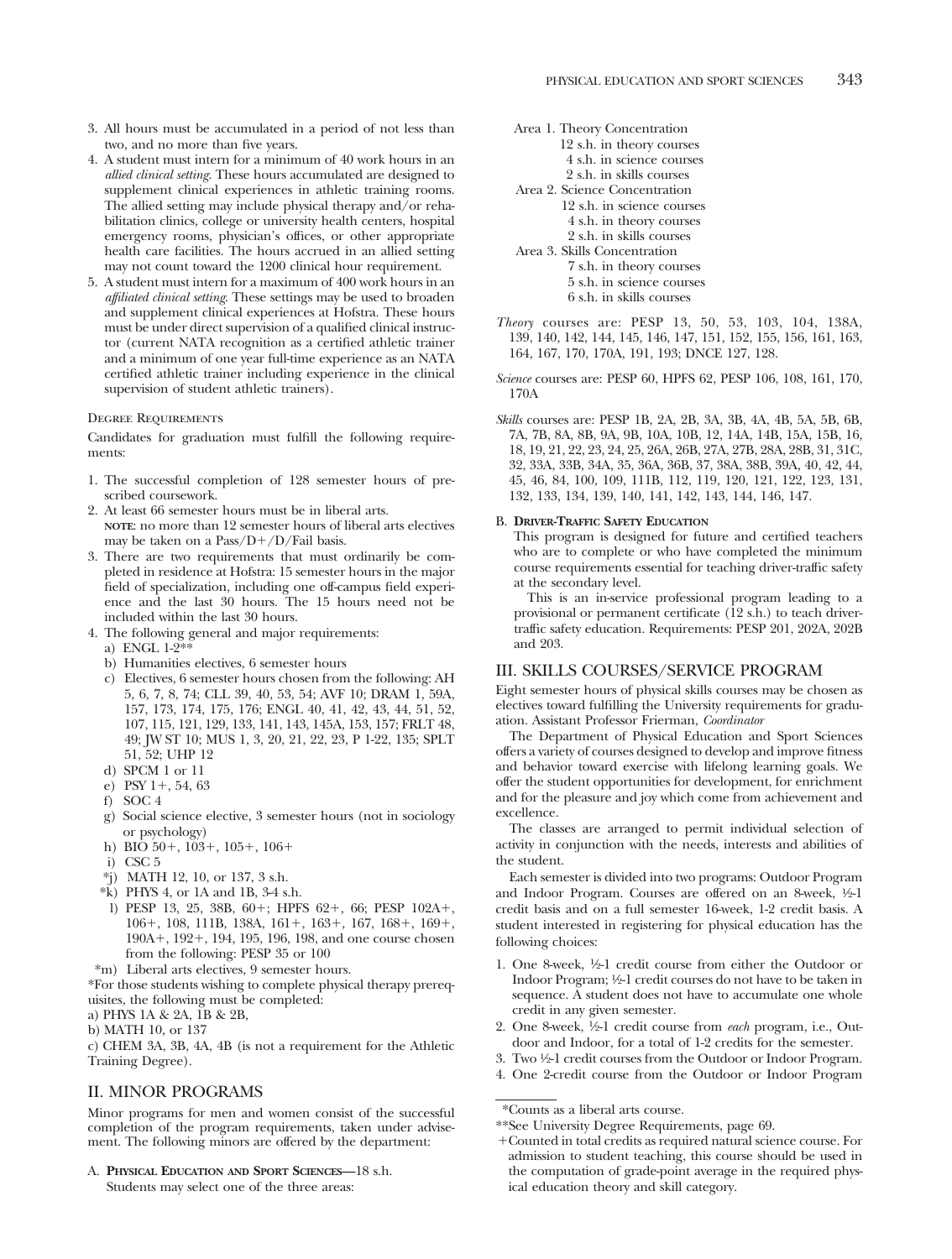which runs the entire semester, i.e., fencing, scuba diving, gymnastics, fitness for life, swim for fitness, advanced life saving, water safety instructor and aerobic dance.

- 5. A maximum of 8 credits in physical education skills courses may be applied toward graduation requirements. However, credit for the same numbered skills course taken *more* than *twice* will not be applicable toward graduation.
- 6. Courses are graded  $Pass/D+/D/Fall$  with the option of a letter grade for 1-2 credit skills courses, which run a full semester.

**NOTE:** for listing of skills courses, see above.

## IV. MASTER OF SCIENCE IN PHYSICAL EDUCATION

This program is designed to further the professional development of teachers on the elementary and secondary levels. It focuses attention on the design and development of curricula through an understanding of contemporary pedagogical, sociocultural and scientific trends and issues in physical education and sport.

Professor Clements, *Coordinator*

#### Admission Requirements

- 1. Admission to Hofstra University.
- 2. Hold a bachelor's degree from an accredited institution with a major in physical education. Candidates who do not hold a bachelor's degree in physical education or are not certified to teach, must meet with the Graduate Program Coordinator to determine which corequisites must be met before becoming matriculated in the program. The minimum corequisite requirements for students without a physical education degree or teaching certification: (a-g not part of 36 s.h.):
	- a) PESP 103 or 154, 3 s.h.
	- b) PESP 104, 3 s.h.
	- c) Education courses, 6 s.h. selected under advisement.
	- d) MSPE 230A-230B, *Student Teaching.*
	- e) BIO 103, 105, 6 s.h. or equivalent.
	- f) Skill content requirements (determined under advisement).
	- g) Students must receive at least a grade of "C" or better in all corequisite courses.
- 3. Undergraduate grade-point average of 2.5. Students with less than a 2.5 GPA must meet with the Graduate Program Coordinator to determine additional entrance requirements.
- 4. An interview with the Graduate Program Coordinator.
- 5. Submitting to Graduate Admissions:
	- a) three letters of recommendation;
	- b) a brief typed statement indicating the applicant's interest in the program and listing physical education activities, awards, teaching experience, etc.;
- 6. Satisfactory scores on the Graduate Record Examination (GRE).

#### CONTINUATION STANDARDS

Upon completion of 12 semester hours, each candidate must meet the following criteria to continue in the program:

1. A cumulative grade-point average of 3.0 or better.

2. Recommendation of the graduate faculty attesting to the candidate's professional knowledge, proficiency and competence in the area of specialization.

Program: 36\* semester hours distributed as follows:

Core courses: 15 s.h.<br>MSPE 210. Pedag

- 210. *Pedagogical Trends & Issues in Physical Education & Sport*, 3 s.h.
	- 211. *Contemporary Sociocultural Trends & Issues in Physical Education & Sport*, 3 s.h.
- 212. *Scientific Trends & Issues in Physical Education & Sport*, 3 s.h.
- RES 258. *Understanding Research Methodology*, 3 s.h. 259. *Introduction to Statistical Methods in Educational Research*, 3 s.h.
- Major field requirements: 9 s.h.<br>MSPE 213. Innovative Instru
- 213. *Innovative Instructional Strategies for Teaching Physical Education*, 3 s.h.
	- 214. *Contemporary Curriculum Perspectives in Physical Education*, 3 s.h.
- COUN 203. *Introduction to Counseling*, 3 s.h. or 207. *Health Counseling*, 3 s.h.
- Theory: electives selected under advisement, 3-9 s.h.<br>MSPE 215. Advanced Perceptual Motor Learning. 3
	- 215. *Advanced Perceptual Motor Learning*, 3 s.h.
		- 216. *Adaptive Physical Education*, 3 s.h.
		- 217. *Research Implications on Curricula Trends in Physical Fitness,* 3 s.h.
		- 218. *Sport & the Law*, 3 s.h.
		- 219. *Comparative Studies in Physical Education & Sport*, 3 s.h.
		- 220. *Motor Development*, 3 s.h.
		- 221. *Field Experience*, 3 s.h.

Application: electives selected under advisement, 3-6 s.h.<br>MSPE 223. Implementing Health Related Fitness  $\mathcal{F}$  Nutri

- 223. *Implementing Health Related Fitness & Nutrition into School Curricula*, 3 s.h.
	- 224. *Implementing Motor Learning Theories*, 3 s.h.
	- 225. *Analysis of Movement*, 3 s.h.
	-
	- 227. *Workshop: Movement & New Games for Elementary Physical Education Teachers*, 1 s.h.
	- 228. *Workshop: Dance Education, Advanced Theory & Practice,* 1 s.h.
	- 229. *Educational Gymnastics*, 1 s.h.
	- 235. *Movement & New Games for Elementary Physical Education Teachers*, 3 s.h.
	- 236. *Analysis of Team & Individual Sports,* 3 s.h.
	- 237, A-Z. *Special Topics in Physical Education & Sport,* 1-3 s.h.

Electives in other departments: foundations of education 200 level course recommended.

\*\*Thesis/Comprehensive Examination Option

Option A. Thesis (MSPE 301, *Master's Essay*), 3 s.h.

Option B. Comprehensive Examination

If the comprehensive examination is not passed, the student must complete MSPE 301, 302, *Master's Essay* or MSPE 300, *Departmental Seminar*.

# **COURSES**

Fall, Spring

In addition to semester notations next to each course, a selection of courses is offered during the January and Summer sessions. Consult the *January* and *Summer Sessions* bulletins for these schedules.

#### **Please note new course prefixes:**

1B through 205 will carry the prefix PESP 210 through 252 will carry the prefix MSPE 300, 301, 302, will carry the prefix MSPE

1B. *Adapted Physical Education* 1 s.h.

Geared to meet the specific needs of students who have medical problems, i.e., weight control, physical handicaps, etc. (Formerly HPER; HSPE)

\*Counts as a liberal arts course.

<sup>\*\*</sup>Recommended for majors.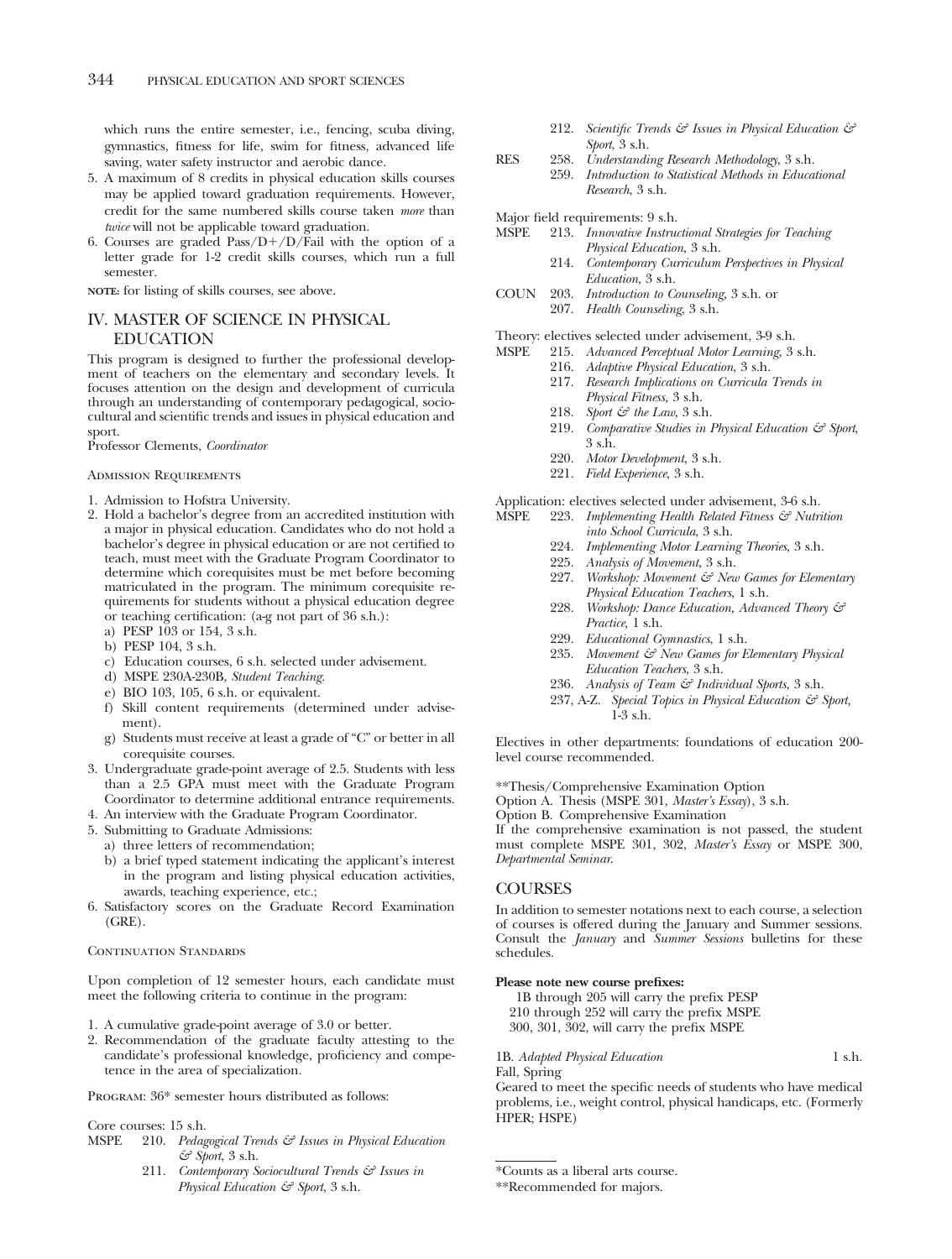| 2A, 2B. Archery | $A-\frac{1}{2}$ s.h., B-1 s.h. |
|-----------------|--------------------------------|
| Spring          |                                |

Basic skills and techniques, cost, care and maintenance of equipment. Interclass competitive shooting and attendance at an archery meet. (Formerly HPER; HSPE)

3A, 3B. *Badminton* A-1⁄2 s.h., B-1 s.h. Fall, Spring

Basic strokes (grip, stance, form), rules of the game, care and selection of equipment. Class tournaments arranged. (Formerly HPER; HSPE)

| 4A, 4B. Baseball | $A-\frac{1}{2}$ s.h., B-1 s.h. |
|------------------|--------------------------------|
| Spring           |                                |

For students interested in team sports. Basic instructions in the fundamentals of skills and team play. (Formerly HPER; HSPE)

| 5A, 5B. Basketball | $A-\frac{1}{2}$ s.h., B-1 s.h. |
|--------------------|--------------------------------|
| Fall               |                                |

Basic knowledge, techniques and the practice of fundamental skills. (Formerly HPER; HSPE)

6B. *Hiking and Backpacking* 2 s.h. Fall, Spring

Introduction to skills and techniques which will be applied to specified situations. Weekend trips will be required for completion of the course. Students must supply or be willing to rent backpacking equipment. (Formerly HPER; HSPE)

| 7A, 7B. Bowling | $A-\frac{1}{2}$ s.h., B-1 s.h. |
|-----------------|--------------------------------|
| Fall, Spring    |                                |

The fundamentals of 10-pin bowling. Classes are held off campus. Students must provide their own transportation. Fees for games bowled are included in the tuition. (Formerly HPER; HSPE)

8A, 8B. *Football Fundamentals* A-1⁄2 s.h., B-1 s.h. Fall

An introduction to individual and team concepts of football. Offensive and defensive theories of play as well as individual skills are presented. Theories and skills learned are applied in flag football scrimmages and games. (Formerly HPER; HSPE)

9A. *Fencing* 1⁄2 s.h.

Fall

Fundamental skills and strategies of foil fencing. (Formerly HPER; HSPE)

9B. *Fencing* 2 s.h. Fall, Spring

Fundamental skills and strategies of foil fencing. Bouts and the use of electrical scoring equipment. (Formerly HPER; HSPE)

| 10A, 10B. Field Hockey | $A1/2$ s.h., B-1 s.h. |
|------------------------|-----------------------|
| Fall                   |                       |

For students interested in team sports. Basic instruction includes the fundamentals of skills and team play. (Formerly HPER; HSPE)

12. *Folk and Square Dance* 1 s.h.

Fall

Broad range of elementary folk dances; customs and dances of other countries. (Formerly HPER; HSPE)

$$
13. \; Fundamentals of Movement \qquad \qquad 1 s.h. \;
$$
 
$$
1
$$

Concepts of the basic principles and practices of body movement. Body development, exercises and posture are emphasized. (Formerly HPER; HSPE)

13A. *Fundamentals of Human Movement* 3 s.h. Fall, Spring

In this course the student has the opportunity to learn about the age-related changes that occur in motor behavior from infancy through adulthood and how to use this knowledge to help people achieve their individual movement potentials.

14A. *Golf* 1⁄2 s.h. Fall The fundamentals of golf: grip, stance, swing, rules and etiquette.

Practice with long and short irons, drivers and putters. (Formerly HPER; HSPE)

$$
14B. \text{ Golf} \qquad \qquad 1 \text{ s.h.}
$$

Fall, Spring For students seeking further skill and knowledge beyond the beginning level. Instruction is given mainly on a golf course. (Formerly HPER; HSPE)

15A, 15B. *Gymnastics* A-1 s.h., B-2 s.h. Fall

This course is designed to help the physical education major to acquire the knowledge, the performance and pedagogical skills in tumbling, educational, and artistic gymnastics to enable him/ her to teach these activities effectively and safely in a school setting. (Formerly HPER; *Gymnastics I;* HSPE.)

$$
16. Lacrose
$$

Spring

For students interested in team sports. Basic instruction includes the fundamentals of skills and team play. (Formerly HPER; HSPE)

18. *Physical Conditioning* 2 s.h. Fall, Spring, Summer

Designed to introduce the basic principles of physical fitness through lecture and activity related experiences. A variety of activities are introduced that emphasize cardiovascular conditioning, strength and flexibility. Concepts of improving one's health related fitness and caloric intake are included. (Formerly HPER; HSPE)

## 19. *Horseback Riding—English Style* 2 s.h. Fall, Spring

To foster an appreciation and understanding of safe riding techniques, to develop and encourage an interest in environment related leisure time activities, and to provide an atmosphere which promotes social interaction in an informal coeducational setting. Lab fees additional. (Formerly HPER; HSPE)

21. *Scuba: Basic Underwater Diving Techniques* 2 s.h. Fall, Spring

Students learn to dive using scuba equipment and to apply these skills to further investigate the underwater marine environment. All necessary equipment is supplied. Students may receive the National Association of Underwater Instructors (NAUI) certification by taking PESP 121. Lab fees additional. (Formerly HPER; HSPE)

| 22. Self-Defense |  |  |  |  | 2 s.h. |
|------------------|--|--|--|--|--------|
| Fall, Spring     |  |  |  |  |        |
| . .              |  |  |  |  |        |

Instruction and practice for men and women. Strategy, skills and physical conditioning. Valuable skills can be attained for use in emergency situations. (Formerly HPER; HSPE)

23. *Advanced Life Saving* 2 s.h.

Fall, Spring Standard Red Cross Advanced Life Saving Certificate. Prerequisite: swimmer's certificate or permission. (Formerly HPER; HSPE)

24. *Downhill Skiing* 2 s.h.

January For the beginner through the expert. Four weeks of classroom training and physical conditioning. Practical sessions held at a ski area in New Hampshire or Vermont during January intersession. Transportation via car pool. Lab fees additional, payable at second class meeting, include lodging and two meals/day for five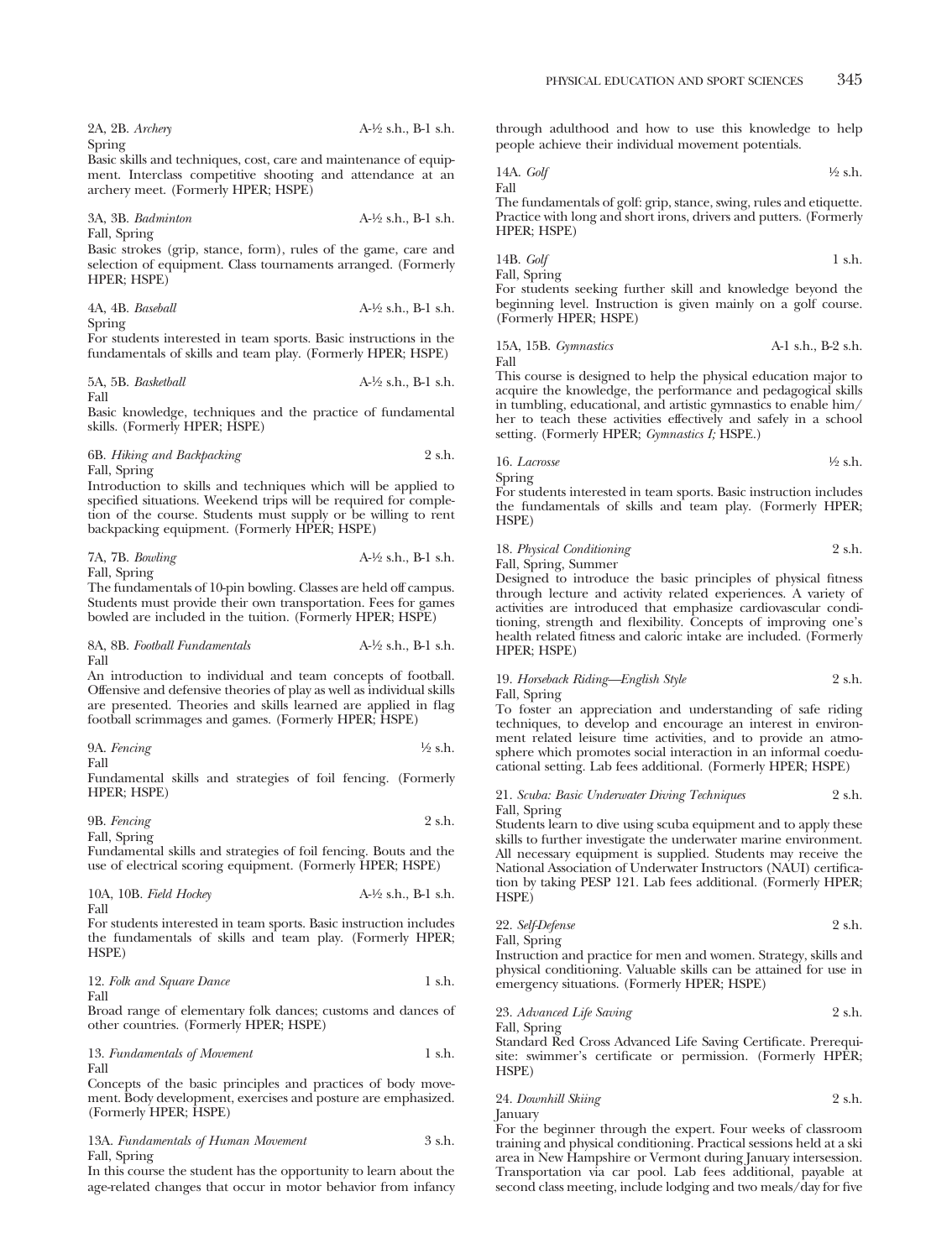days, equipment rental, lift tickets and five  $1\frac{1}{2}$  hour lessons. (Formerly HPER; HSPE)

25. *Fitness for Life* 2 s.h. Fall, Spring

An activity course designed to improve one's fitness and to gain knowledge regarding aerobic fitness and weight control. Improvement of fitness is gained through activities including walking, jogging, resistive and exercise machines. Gaining of information regarding body percent fat, weight control, consumer nutrition, exercise prescription and stress reduction are included. (Formerly HPER; HSPE)

| 26A, 26B. Soccer | $A-\frac{1}{2}$ s.h., B-1 s.h. |
|------------------|--------------------------------|
| Fall, Spring     |                                |

Basic skills in heading, dribbling, shooting as well as strategy and rules of the game. Interclass competition. (Formerly HPER; HSPE)

| 27A, 27B. Softball | $A-\frac{1}{2}$ s.h., B-1 s.h. |
|--------------------|--------------------------------|
|                    |                                |

Spring

For students interested in team sports. Basic instruction in the fundamentals of skills and team play. (Formerly HPER; HSPE)

| 28A, 28B. Speedball | $A-\frac{1}{2}$ s.h., B-1 s.h. |
|---------------------|--------------------------------|
| Fall, Spring        |                                |

For students interested in team sports. Basic knowledge, technique, and the practice of fundamental skills and team play. The variety of ways in which the ball may be kicked or passed, as a team works together to score, makes this sport highly enjoyable. (Formerly HPER; HSPE)

| 31. Swimming I | 1 s.h. |
|----------------|--------|
| Fall, Spring   |        |

Fundamentals of elementary swimming, with emphasis on individual achievements and water safety, working toward the American Red Cross Beginners Certificate as minimum achievement. (Formerly HPER; HSPE)

| 31C. Water Polo | 2 s.h. |
|-----------------|--------|
| Fall, Spring    |        |

Introduction to the fundamental skills of water polo. Discussion of the history, terminology and rules of the game. Fundamental principles of conditioning together with team defensive and offensive strategy are examined. Restricted to intermediate and advanced swimmers. (Formerly HPER; HSPE)

| 32. Tai Chi Chuan I | 2 s.h. |
|---------------------|--------|
| Fall, Spring        |        |

An ancient Chinese exercise for health, relaxation, centering, balance, grace and fluidity. (Formerly HPER; HSPE)

33A, 33B. *Tennis I* A-
$$
\frac{1}{2}
$$
 s.h., B-1 s.h.

Fall, Spring Fundamentals: grip, forehand, backhand, serve, etc., rules of the game, strategy, and care and selection of equipment. (Formerly HPER; HSPE)

| 34A. Track and Field | $\frac{1}{2}$ s.h. |
|----------------------|--------------------|
| Spring               |                    |

Instruction and practice in fundamentals and techniques. (Formerly 34; HPER; HSPE)

35. *Hatha Yoga* 2 s.h. Fall, Spring

Specially designed postures and exercises which not only improve the student's overall physical fitness level, but also increases bodily awareness and creativity. (Formerly HPER; HSPE)

36A, 36B. *Volleyball* A-1⁄2 s.h., B-1 s.h. Fall, Spring

Basic knowledge of the rules and regulations, techniques, fundamental skills, and their application in game situations. (Formerly HPER; HSPE)

37. *Weight Control* 1 s.h. Fall, Spring

Designed to outline exercise and condition factors conducive to weight loss and control. Information relative to diet, rest and metabolism will also be included. (Formerly HPER; HSPE)

38A, 38B. *Weight Training* A-1⁄2 s.h., B-1 s.h. Fall, Spring

Basic principles and skills. Emphasis on cardiovascular and flexibility activities. (Formerly HPER; HSPE)

39A. *Wrestling* 
$$
\frac{1}{2}
$$
 s.h. Fall

Designed to develop an appreciation for and mastery of the basic fundamental holds, take downs, escapes, reversals and the understanding of the rules. (Formerly HPER; HSPE)

40. *Paddleball* (one wall) 1 s.h. Fall, Spring

Fundamental skills, rules and regulations, techniques and strategies of the one-wall game. (Formerly HPER; HSPE)

42. *Lifeguard Training* 3 s.h. Once a year

The purpose of this course is to focus attention on the skills and knowledge required for an individual to assume the responsibilities of a lifeguard at a swimming pool or a protected (nonsurf) open-water beach. Upon completion of this course, students may be eligible for certification from the American Red Cross in lifeguard training, standard first aid and adult CPR. (Formerly HPER; HSPE)

44. *Karate I* 
$$
2 \, \text{sh.}
$$

Fall, Spring

Study of the traditional Japanese martial art as one of the most effective self-defense methods. (Formerly HPER; HSPE)

45. Orienteering 
$$
\frac{1}{2}
$$
 s.h.

Once a year

This course is designed to introduce the student to the locomotor skills, map and compass skills, and space and time skills as they relate to the sport of orienteering. (Formerly HPER; HSPE)

46. *Camping Skills* 
$$
\frac{1}{2}
$$
 s.h. Once a year

This course is designed to introduce the student to the knowledge and skills needed for a successful camping experience. A weekend camping trip is included in the course for which students may be required to either provide or rent various pieces of camping equipment. (Formerly HPER; HSPE)

## 50. *Introduction to Physical Education*\* 1 s.h. Fall, Spring

Provides preservice physical education teachers with a broad overview of the field of physical education. Introduction to physical education as a profession including: NASPE Physical Education Outcomes and NYS Learning Standards, professional development opportunities (literature, organizations, and conferences). Introduction to use of technology in physical education including: information retrieval, using the internet, communication (e-mail, word processing), data management, presentations, organizational tools, use of technology in teaching, and other sub-disciplinary applications.

## 53. *History and Philosophy of Physical Education\** 3 s.h. Spring

The historical and philosophical development of physical education from primitive man to the present with emphasis on major trends within the area and directions for the future. Consideration is given to the prominent figures who have shaped the field. (Formerly *Principles of Physical Education*; HPER; HSPE)

<sup>\*</sup>Recommended for majors.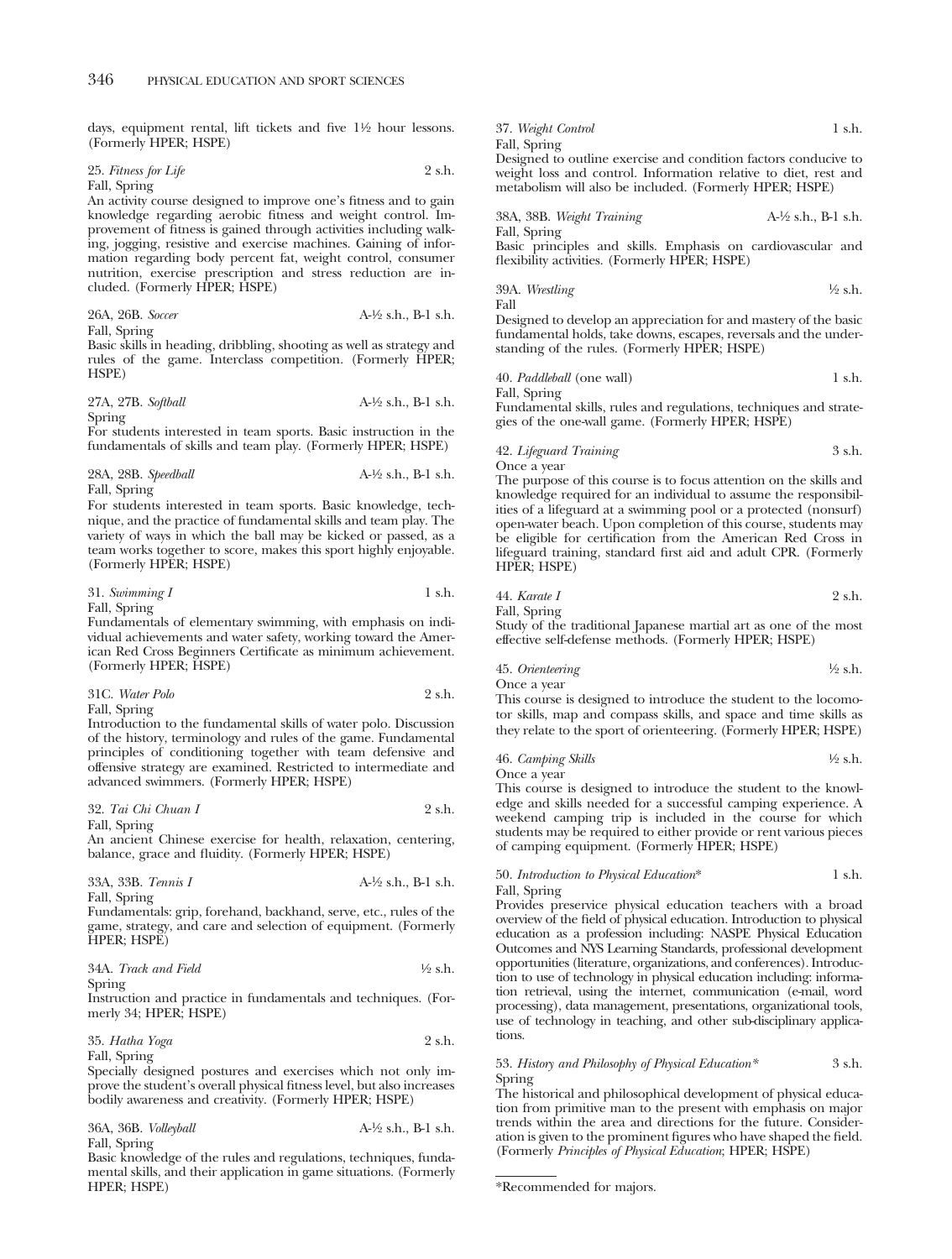| 60. First Aid and Safety* | 3 s.h. |
|---------------------------|--------|
| Fall, Spring, January     |        |

An American Red Cross certification course designed to develop first aid and CPR skills, knowledge, safety awareness and injury and illness prevention. Safety and prevention topics include: fire safety and arson prevention, heart disease prevention, preventing choking, child safety, injury prevention, poisoning prevention (including substance abuse/awareness), preventing heat and cold-related illness.

80. *Programming Fitness Activities* 1 s.h. Spring

Designed to help the preservice physical education teacher gain knowledge and skills to effectively implement developmentally appropriate fitness programs in the schools. Includes consideration of assessment, content, curriculum planning, use of technology, and influence of gender, multicultural issues, and socioeconomic factors on fitness programming for PreK-12 students. (Formerly HPER; HSPE)

## 84. *Karate II* 2 s.h. Fall, Spring

A more intense study of the traditional Japanese martial art. Emphasis is on building a strong self-confidence and physical constitution as well as giving the student insight into Oriental philosophy. Prerequisite: PESP 44. (Formerly HPER; HSPE)

## 99. *Understanding Your Fitness and Health* 3 s.h. Fall, Spring

The process of selecting life-long activities and practices that would achieve a healthful living style. Through specific academic and seminar experiences, students understand the many dimensions of well-being inherent in the ability to reach their own individual health potential. Topics include stress management, weight control, basic nutrition, sports injuries, etc. (Formerly HPER; HSPE)

| 100. Swim for Fitness | 2 s.h. |
|-----------------------|--------|
| Fall, Spring          |        |

Improvement of overall physical conditioning through swimming. Introduction to the fundamental principles of physical conditioning and their application to swimming. Under the instructor's direction and utilizing both traditional and novel aquatic activities, individualized programs of conditioning will be set up to meet the student's personal needs. Restricted to intermediate and advanced swimmers. (Formerly HPER; HSPE)

# 101. *Aquarobics* 2 s.h.

## Fall, Spring

Designed to improve physical fitness through water activities. Introduction of the principles of physical conditioning with the intent of improving cardiovascular fitness and flexibility using land activities applied to a water medium. No previous swimming experience necessary. (Formerly HPER; HSPE)

## 102A. *Organization and Administration of Athletic Training* 3 s.h.

Once a year

This course is designed to provide the student with the knowledge of administrative duties within the athletic training profession. Topics include: planning, coordinating and supervising all administrative components of an athletic training program including those pertaining to health care services (physical examinations and screening, first aid and emergency care, follow-up care and rehabilitation, etc.); financial management, training room management, personnel management, and public relations. (Formerly HPER; HSPE)

103. *Methods and Materials for Teaching at the Elementary Level*\* 3 s.h. Fall, Spring

Designed to help preservice physical education teachers gain knowledge and skills to effectively teach developmentally appropriate physical education in the elementary school. Includes consideration of content, curriculum planning, safety, teaching styles, class management and organization, positive discipline, assessment, use of technology in teaching, literacy skills development, and influence of gender, multicultural issues, and socioeconomic factors on the teaching-learning process. (Formerly HPER; HSPE)

## 103A. *Elementary Physical Education Field Experience* 1 s.h. Fall, January, Spring, Summer

This course is designed to give the preservice physical education teacher practical experience in teaching physical education in the elementary school. Prerequisite/corequisite: PESP 103. Pass/ D-/D/Fail grade only.

## 104. *Methods and Materials for Teaching*

*at the Secondary Level*\* 3 s.h. Fall, Spring

Designed to help preservice physical education teachers gain knowledge and skills to effectively teach developmentally appropriate physical education in the middle and secondary schools. Includes consideration of content, curriculum planning, safety, teaching styles, class management and organization, positive discipline, assessment, use of technology in teaching, literacy skills development, and influence of gender, multicultural issues, and socioeconomic factors on the teaching-learning process. (Formerly HPER; HSPE)

## 104A. *Middle School and Secondary Physical Education Field Experience* 1 s.h. Fall, January, Spring, Summer

This course is designed to give the preservice physical education teacher practical experience in teaching physical education in the middle and/or secondary school. Prerequisite/corequisite: PESP 104. Pass/D+/D/Fail grade only.

106. *Kinesiology*\* 3 s.h. Fall, Spring

The study of human movement and the analysis of motor skills through the application of kinesiological principles. Application of principles to skillful movement and teaching. Use of computer technology for skill analysis, computer-based instruction, and presentation of motor skill analysis project results. Prerequisite: BIO 103. (Formerly HPER; HSPE.)

## 107. *Kinesiology for the Dancer* 4 s.h. Once a year

The study of the anatomical and mechanical principles of movement with specific applications to the dancer. Analysis of dance movements, prevention of injuries, conditioning and relaxation techniques are examined. (Formerly HPER; HSPE)

## 108. *Assessment in Physical Education* 3 s.h. Fall, Spring

Designed to provide the preservice physical education teacher with knowledge and skills necessary to use a variety of assessment strategies and instruments to enhance and provide accountability for the teaching-learning process in physical education. Emphasis on selection and use of developmentally appropriate assessment strategies and instrument, including computer and other technology, congruent with physical activity learning goals. (Formerly HPER; HSPE; *Measurement and Evaluation in Physical Education.*)

109. *Fencing II* 2 s.h. Fall, Spring

Instruction in advanced techniques of foil fencing with emphasis on competition. Prerequisite: PESP 9A or permission. (Formerly HPER; HSPE)

<sup>\*</sup>Recommended for majors.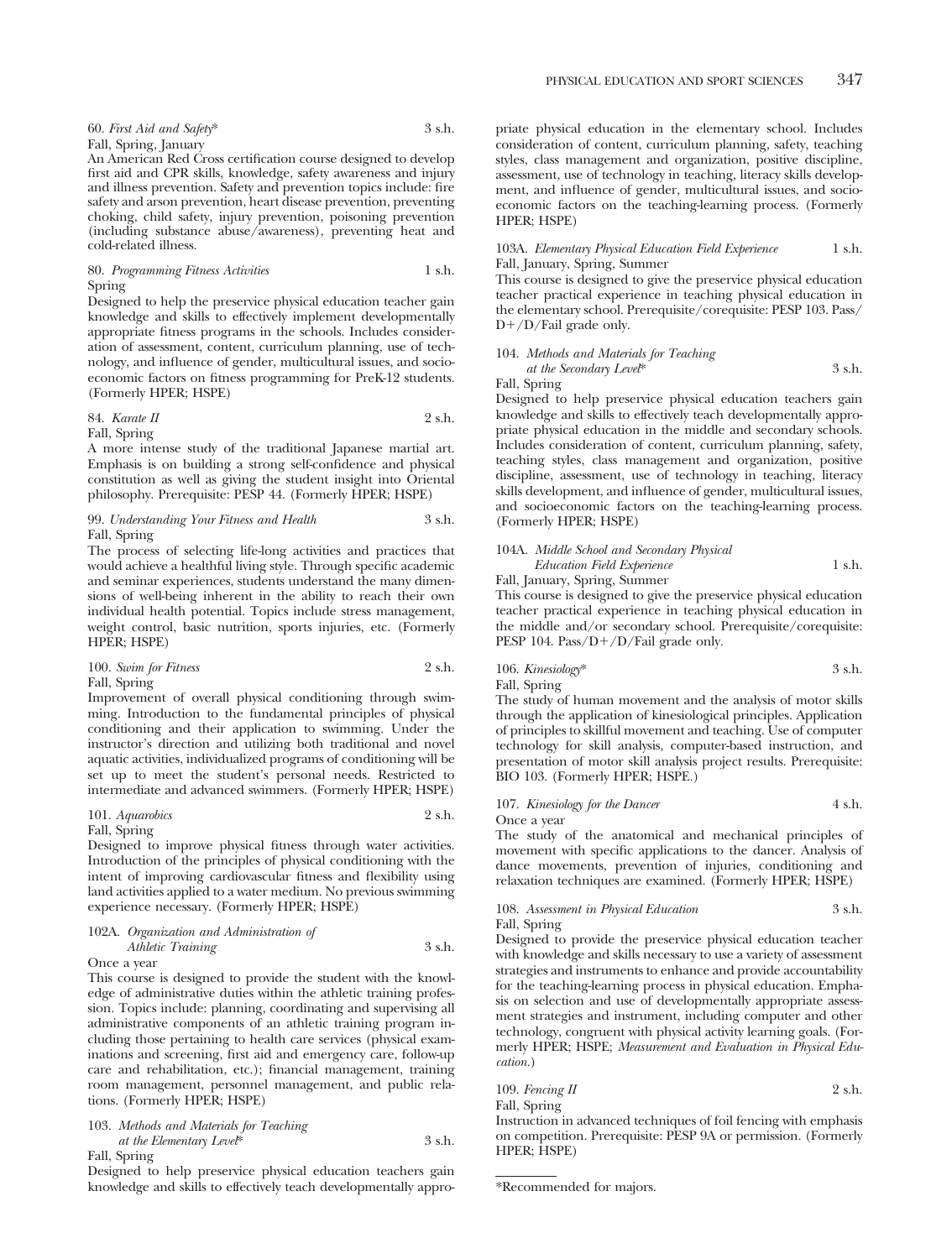111B. *Aerobic Dance* 2 s.h. Fall, Spring

Designed to develop cardiovascular fitness through the use of exercise to music. Muscular strength, endurance and flexibility are also developed. (Formerly HPER; HSPE)

112. *Archery—Advanced* 1 s.h. Spring

Review of basic skills and techniques. Emphasis on competitive shooting. Practical hunting experience. Minimal skill standards must be met in the first week of class. (Formerly HPER; HSPE)

113. *Cardiopulmonary Resuscitation (CPR)* 1 s.h. January, Summer

An American Red Cross certification course which develops competencies in the areas of artificial respiration (CPR), and aids to choking victims. (Formerly HPER; HSPE)

119. *Cooperative and Adventure Activities* 1 s.h. Fall

This course is an introduction to the various Adventure activities: cooperative games, initiative problem solving activities, trust activities and adventure ropes course activities. (Formerly HPER; HSPE)

| 120. Sailing   | 1 s.h. |
|----------------|--------|
| Spring, Summer |        |

Basic course which will enable the student to sail and handle a sailboat safely and proficiently. 15 hours of instruction conducted on the water. All instruction will be in fiberglass sloops. Lab fees additional.

Classes are held weekends during the spring semester; summer session classes weekdays only. (Formerly HPER; HSPE)

#### 121. *Scuba Certification* 2 s.h. Fall, Spring

A continuation of basic scuba (PESP 21). Students are given the opportunity to use the skills developed in basic scuba in actual diving. Course consists of a series of dives done in local Long Island area, in the Florida Keys and on an island in the Caribbean. Upon successful completion of the course, the student is registered and certified with the National Association of Underwater Instructors (NAUI). A wet suit, weight belt, weights and a buoyancy compensator must be supplied by each student (may be rented). Lab fees additional. Prerequisite: PESP 21 or permission of instructor. (Formerly HPER; HSPE)

# 122. *Sailing II* 2 s.h.

Spring Knowledge in and development of skills for sailing. Classroom: teaching of theory, general information and marlinspike seamanship. Practical work consists of practices afloat and an opportunity to apply theory, develop judgment and perfect skills. (Formerly HPER; HSPE)

123. *Hatha Yoga II* 2 s.h. Spring

Course designed to allow proficient Yoga student to develop physical potential and expand creativity through intense practice of specially designed postures and exercises. Prerequisite: PESP 35. (Formerly HPER; HSPE)

130A, 130B. *Student Teaching*\* 41⁄2 s.h. each Fall, Spring

Sixteen weeks of student teaching including four and one-half days per week in the school and participation in the after- school program. A seminar is conducted in conjunction with student teaching. In 130A, student teaching is done in the elementary school for eight weeks. In 130B, student teaching is done in the secondary school for eight weeks. Hofstra students must complete 130B in order to receive credit for 130A. (Formerly HPER; HSPE)

131. *Swimming II* 1 s.h. Fall, Spring

Continuation of 31, working toward Swimmer's and Advanced Swimmer's American Red Cross Certificates. Prerequisite: PESP 31 or permission of instructor. (Formerly HPER; HSPE)

132. *Tai Chi Chuan II* 2 s.h. Fall, Spring

For the students who have completed *Tai Chi I* and wish to deepen their knowledge of form, push hands and application. (Formerly HPER; HSPE)

133. *Tennis II* 1 s.h. Fall, Spring

Practice in advanced techniques and skills to attain proficiency, rules and game strategy, care and selection of equipment. Students must meet minimal requirements during the first week of class in order to remain in the course. (Formerly HPER; HSPE)

134. *Tennis III* 2 s.h. Fall, Spring

Instruction and practice in fundamental techniques and skills to attain proficiency (a full semester). Rules and match play in singles and doubles. (Formerly HPER; HSPE)

135. *Activity Review I*\* 1 s.h. January, Summer

Supplementary knowledge of skills in field hockey, soccer, basketball, volleyball, with emphasis on the review of teaching techniques. Individual needs of students are of prime consideration. Prerequisite: team sports. (Formerly HPER; HSPE)

# 136. *Activity Review II*<sup>\*</sup> 1 s.h.

Continuation of 135 with emphasis in lacrosse and individual sports. Prerequisites: lacrosse and individual sports. (Formerly HPER; HSPE)

## 138A. *Methods of Coaching*\* 3 s.h. Fall

Designed to equip the physical education major student with the concepts of sound coaching principles and training methods in competitive athletics. (Formerly HPER; HSPE)

## OFFICIATING\*

Technique and rules interpretation with the opportunity to secure an official's rating. Majors must complete two of the following courses. Prerequisite: basic skills in appropriate sport or permission of instructor. Open to all students. (Formerly HPER; HSPE)

| 139. Officiating—Field Hockey<br>Fall | $\frac{1}{2}$ s.h. |
|---------------------------------------|--------------------|
| 140. Officiating-Basketball<br>Fall   | $\frac{1}{2}$ s.h. |
| 142. Officiating-Football<br>Fall     | $\frac{1}{2}$ s.h. |
| 144. Officiating—Volleyball<br>Spring | $\frac{1}{2}$ s.h. |
| 145. Officiating-Softball<br>Spring   | $\frac{1}{2}$ s.h. |
| 146. Officiating-Lacrosse<br>Spring   | $\frac{1}{2}$ s.h. |

<sup>\*</sup>Recommended for majors.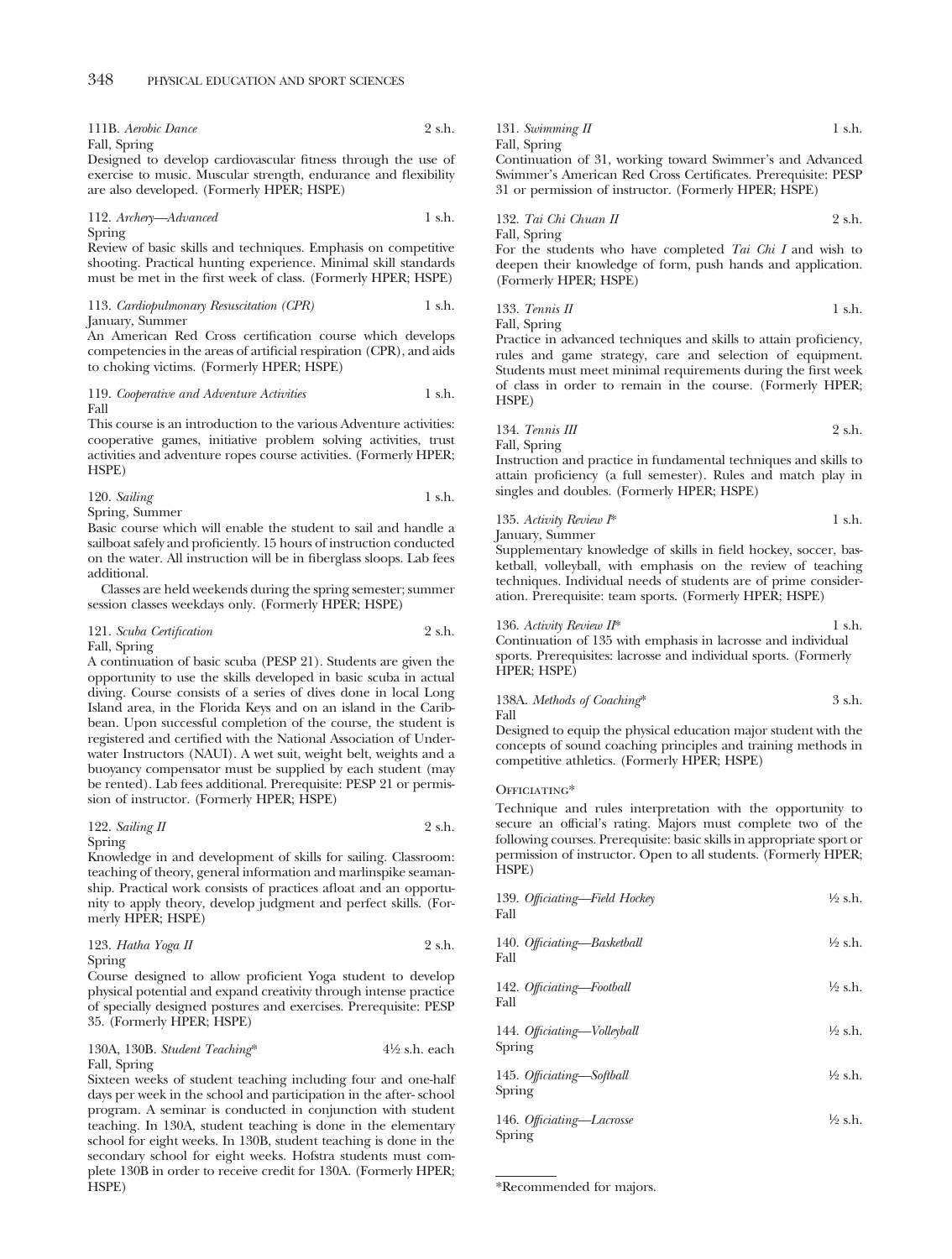147. *Officiating—Track and Field* 1⁄2 s.h. Spring

#### 141. *Synchronized Swimming* 2 s.h. Spring

Fundamental skill instruction in individual water stunts and group composition. Problems of music selection for water composition. Prerequisite: swimmer's certificate or permission. (Formerly HPER; HSPE)

| 143. Water Safety Instruction | 2 s.h. |
|-------------------------------|--------|
| Fall, Spring                  |        |

Methods of teaching swimming and life saving techniques. Opportunity for American Red Cross Certificate. Prerequisite: Advanced Life Saving Certificate. (Formerly HPER; HSPE)

## 149A, 149B. *Practicum in Exercise/Wellness* 3 s.h. each Fall, Spring

Supervised practicum in an approved setting. Student is placed in an appropriate community adult fitness/wellness center; a corporate wellness program; a fitness and health club; and/or cardiac rehabilitation center. Separate placements can be made for 149A, 149B or student can do all 6 semester hours in one placement under advisement. Prerequisite: PESP 198, 199. (Formerly HPER; HSPE)

#### 150A, 150B. *Field Experience: Nonschool Setting* 41⁄2 s.h. each Fall, Spring

Supervised practicum in one or more nonschool setting agencies. Students are assigned on the basis of past experiences and career goals. Course does not qualify a candidate for teaching certification. Open to students in a nonteaching track with permission only. (Formerly HPER; HSPE)

## 151, 152. *Readings* 1-3 s.h. each Fall, January, Spring, Summer

Individualized course designed to meet special interests of the student and to fill gaps in the student's understanding of physical education and recreation. Ordinarily open only to juniors and seniors who are capable of independent study. Prerequisites: written consent of chairperson of department and of instructor who will serve as tutor. (Formerly HPER; HSPE)

## 154. *Preschool and Elementary Physical Education Content* 3 s.h.

#### Fall, Spring

This course is designed to help the preservice physical education teacher acquire the knowledge about preschool and elementary physical education content and methods that will enable him/ her to create innovative, developmentally appropriate physical education learning experiences and help children achieve the New York State Learning Standards and NASPE Outcomes for physically educated persons. (Formerly HPER; HSPE; *Elementary Physical Education Content.*)

## 154A. *Preschool Physical Education Field Experience* 1 s.h. Fall, January, Spring, Summer

This course is designed to give the preservice physical education teacher practical experience in teaching physical education in preschool. Prerequisite/corequisite: PESP 154. Pass/D+/D/Fail grade only.

#### 155. *Leisure Interpretation*\* 3 s.h. Fall

The historical and philosophical development of the role of leisure in the quality of life. An attempt to identify the events, interests and needs of people in pursuit of leisure. (Formerly HPER; HSPE)

156. *Leisure Experiences: Seminar and Practicum*\* 3 s.h. Spring

The identification, investigation and analysis of existing leisure experiences and programs through regularly scheduled seminars and a field experience. Placement is contracted with instructor approval, according to student's interests and needs. Prerequisite: PESP 155 or permission of instructor. (Formerly HPER; HSPE)

# 159. *Sport and Physical Education in Cross-Cultural Context* 3 s.h.

Once a year

The nature and significance of sport and physical education within selected nations. With consideration to the principal approaches utilized in cross-cultural study, the student focuses upon the identification and systematic analysis of persistent problems in American sport and physical education. Through comparing strategies adopted by nations which reflect contrasting social, political and economic value systems, the student endeavors to formulate plans for domestic change. May be applied toward liberal arts credit. (Formerly HPER; HSPE)

#### 161. *Care and Prevention of Athletic Injuries I* 3 s.h. Spring

For students anticipating work with athletic teams as a coach, supervisor, instructor or athletic trainer. Course work includes classroom lectures and practical applications of current athletic training methods. Prerequisites: PESP 60, BIO 103. (Formerly HPER; HSPE)

#### 163. *Care and Prevention of Athletic Injuries II* 3 s.h. Fall

Advanced instruction for students wishing to become nationally certified athletic trainers. This course deals with rehabilitation, conditioning, modality application and injury recognition. Prerequisites: PESP 161, BIO 105. (Formerly HPER; HSPE)

#### 164. *Organization and Administration of Physical Education*\* 3 s..h.

Spring

Practices employed in actual physical education programs. Areas of inquiry include finance, facility utilization, intramural and extramural athletics, personnel and public relations. Prerequisites: PESP 130A, 130B or permission of instructor. (Formerly HPER; HSPE)

## 167. *Principles of Perceptual Motor Learning* 3 s.h. Fall, Spring

Theories and principles of learning applied to motor performance. Analysis and evaluation of variables affecting motor learning and performance with applications to teaching includes laboratory experiences and use of computer and other technology to measure learning and demonstrate motor learning principles. (Formerly HPER; HSPE)

#### 168. *Advanced Topics in Athletic Training* 3 s.h. Once a year

This course is designed to provide the student with knowledge in advanced athletic training techniques. Topics include the use of emergency care equipment, management of the unconscious and/or paralyzed athlete, evaluations of athletic fitness, the use of ambulatory aids and pharmacological agents. Also discussed are current surgical techniques, caring for athletes with heatrelated illness, athletes with eating disorders and the latest techniques/modalities being utilized in the health care field. (Formerly HPER; HSPE)

<sup>\*</sup>Recommended for majors.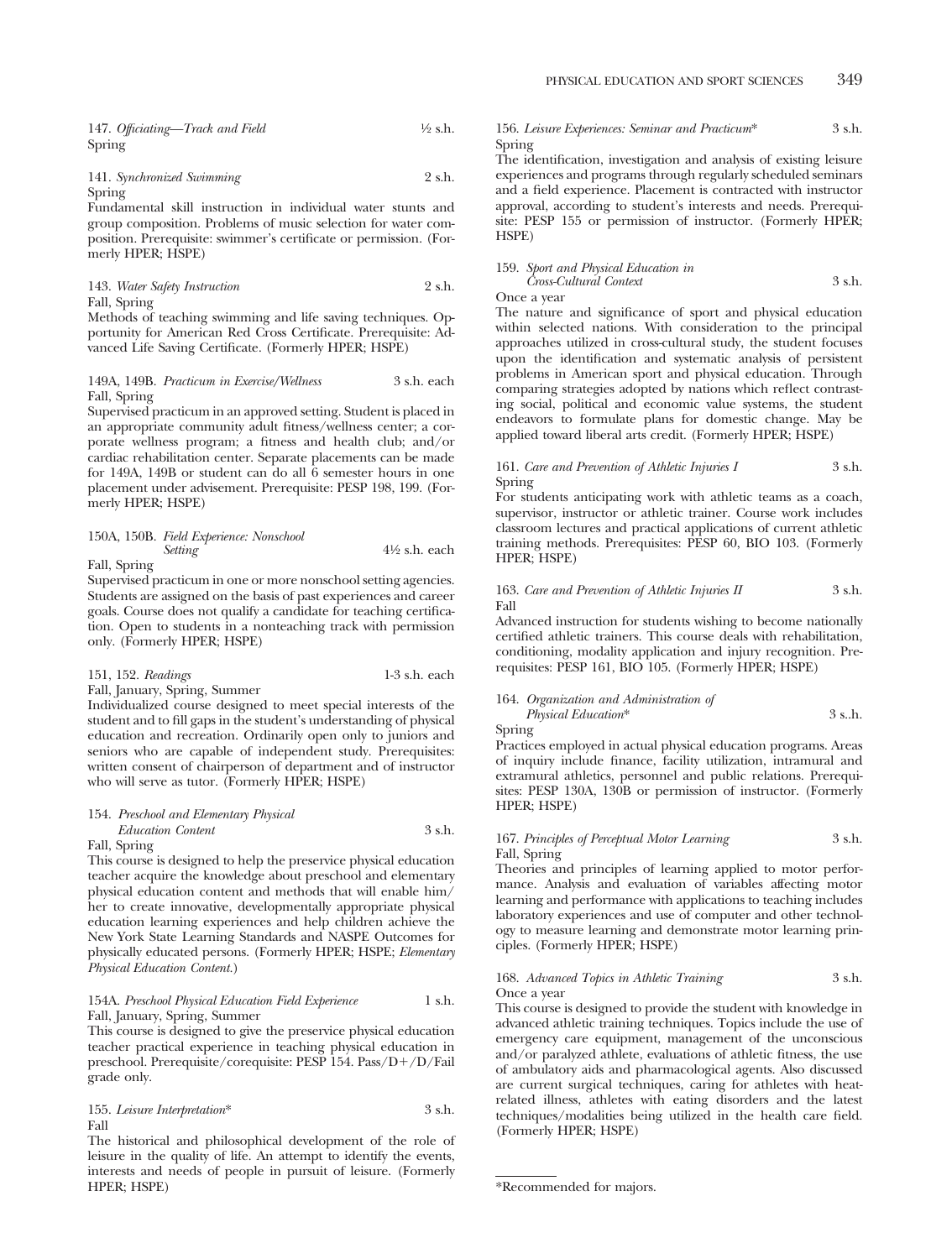# 169. *Sport Safety and Use of Protective Equipment in Athletics* 3 s.h.

Once a year

Course is designed to provide students with the knowledge and skill in the use of protective strapping, padding and equipment in athletics. Included are the proper use and techniques of athletic tapes, plastics, felt and rubber, and commercial athletic equipment. Considerations of equipment standards and rules and regulations are also covered. (Formerly HPER; HSPE)

#### 170. *Adapted Physical Education* 3 s.h. Fall, Spring

Selection and adaptation of physical education activities to meet the individual needs of children with a variety of disabilities including: orthopedic disabilities, visual and hearing impairments, deaf, cognitive disabilities, and emotionally disturbed. Prerequisites: PESP 103 or 104.

## 170A. *Adapted Physical Education Field Experience* 1 s.h. Fall, January, Spring, Summer

This course is designed to give the preservice physical education teacher practical experience in teaching physical education in an adapted setting. Prerequisite/corequisite: PESP 170. Pass/D-/ D/Fail grade only.

| 180 through 189, A-Z. Workshops | 1-3 s.h. each |  |
|---------------------------------|---------------|--|
| Fall, Spring                    |               |  |

Designed to meet the needs of specific groups of students or educators from individual schools or districts.

As individual subjects are selected, each is assigned a letter (A-Z) and added to the course number. Any course may be taken a number of times so long as there is a different letter designation each time it is taken. (Formerly HPER; HSPE)

#### 190A. *Therapeutic Exercise in Athletic Training* 3 s.h. Spring

Develops knowledges and skills in designing and implementing exercise programs for the reconditioning and rehabilitation of athletic injuries. The criteria for selection and use of various equipment and programs for injuries are discussed. Prerequisites: PESP 161, 163. (Formerly HPER; HSPE)

## 191. *Athletic Training Practicum I* 3 s.h. Spring

Actual practical experience in the training room, working with either a number of sports or assigned to one specific sport. Prerequisites: PESP 163, BIO 106. (Formerly HPER; HSPE)

#### 192. *Therapeutic Modalities in Athletic Training* 3 s.h. Once a year

Designed to teach the fundamental principles of various therapeutic modalities including heat, cold, sound, electricity and light. Investigation of the body's physiological response to such modalities as well as criteria for proper selection in treating athletic injuries. Prerequisites: PESP 161, 163. (Formerly HPER; HSPE)

## 193. *Athletic Training Practicum II* 3 s.h. Spring

Advanced practical experience in athletic training; the student is responsible for the actual maintenance and upkeep of injury records and case histories. Responsibility for treatment and referral of injuries. To be supervised and critiqued by the head athletic trainer. Prerequisites: PESP 106, 191. (Formerly HPER; HSPE)

## 194. *Internship: Health Fitness Evaluation* 3 s.h. Spring

Supervised internship in evaluating and assessing fitness components of students and athletes (50 hours). Prerequisites: BIO 106 and two fitness activity courses. Pass/D+/D/Fail grade only. (Formerly HPER; HSPE)

#### 195. *Observations in a Fitness Setting* 3 s.h. Fall

Observation of an ongoing fitness program in an approved setting. Students participate in assessing fitness levels and/or in leading exercise programs. Observation can be in one or more of the following settings: 1) fitness or sports club that does fitness evaluation and training; 2) corporate fitness program; 3) YMCA fitness evaluation program; 4) adult fitness program. (40 hours interning; 10 hours seminar.) Prerequisites: BIO 106, PESP 25, 111B. Pass/D-/D/Fail grade only. (Formerly *Internship in a Fitness Setting*; HPER; HSPE)

## 196. *Applied Exercise Physiology: Health and Fitness* 3 s.h. Once a year

Explores the physiological basis and applied aspects of exercise to: 1) maintain and improve cardiovascular and physical fitness; 2) control weight; 3) reduce coronary risk factors; 4) prevent diseases and musculoskeletal injuries; 5) counteract the effects of aging. Prerequisite: BIO 106. (Formerly HPER; HSPE)

#### 197. *Applied Exercise Physiology: Evaluation Techniques* 3 s.h. Once a year

Principles and techniques of evaluating health and fitness, and prescribing exercise for asymptomatic and symptomatic people. Emphases placed on exercise by means of heart rate, oxygen uptake, lactic acid, caloric expenditure and rating of perceived exertion. Students administer and serve as subjects for the tests. Prerequisites: PESP 196, BIO 106. (Formerly HPER; HSPE)

#### 198. *Implementing Fitness Programs* 3 s.h. Once a year

A course on how to structure adult fitness classes. Active participation in stretching and strengthening techniques. Contraindications and precautions for dealing with people who have low back pain, high blood pressure and limited range of motion. Prerequisites: BIO 106; PESP 25, 35, 38B. (Formerly HPER; HSPE)

## 199. *Practicum: Student Fitness Trainer* 3 s.h. Fall, Spring, Summer

Students are assigned two clients for whom they are responsible for developing and implementing a personalized fitness program. Students work individually with faculty advisers to develop appropriate programs for the clients. Students meet with each client for a total of 15 to 18 hours. In addition, interactive group discussions are scheduled bi-weekly during the semester. Exercise Specialist majors. Prerequisite: PESP 194; SGG 041 (New College). (Formerly HPER; HSPE)

# 201. *General Safety Education* 3 s.h. Fall, Spring

Designed to meet State Education Department requirements for teachers of driver and traffic safety education. Topics include safety for school, home, recreation, pedestrians, school bus, poison, fire, bicycle, industrial and occupational. The General Safety Education Policies: understanding the teacher's role in educating students about safety as prescribed by state law. (Formerly HPER; HSPE)

## 202A, 202B. *Teaching of Driver and Traffic Safety*

*Education I & II* 3 s.h. each Fall, Spring

Analysis of the traffic accident problem; knowledge, attitudes and skill factors essential for safe and efficient operations of motor vehicles, survey of materials, methods and teaching techniques. Includes classroom and 15 hours of laboratory (hours to be arranged at first session) teaching techniques.

For certified and future teachers who have completed the minimum course requirements essential for teaching in any subject area on the secondary level. (Formerly HPER; HSPE)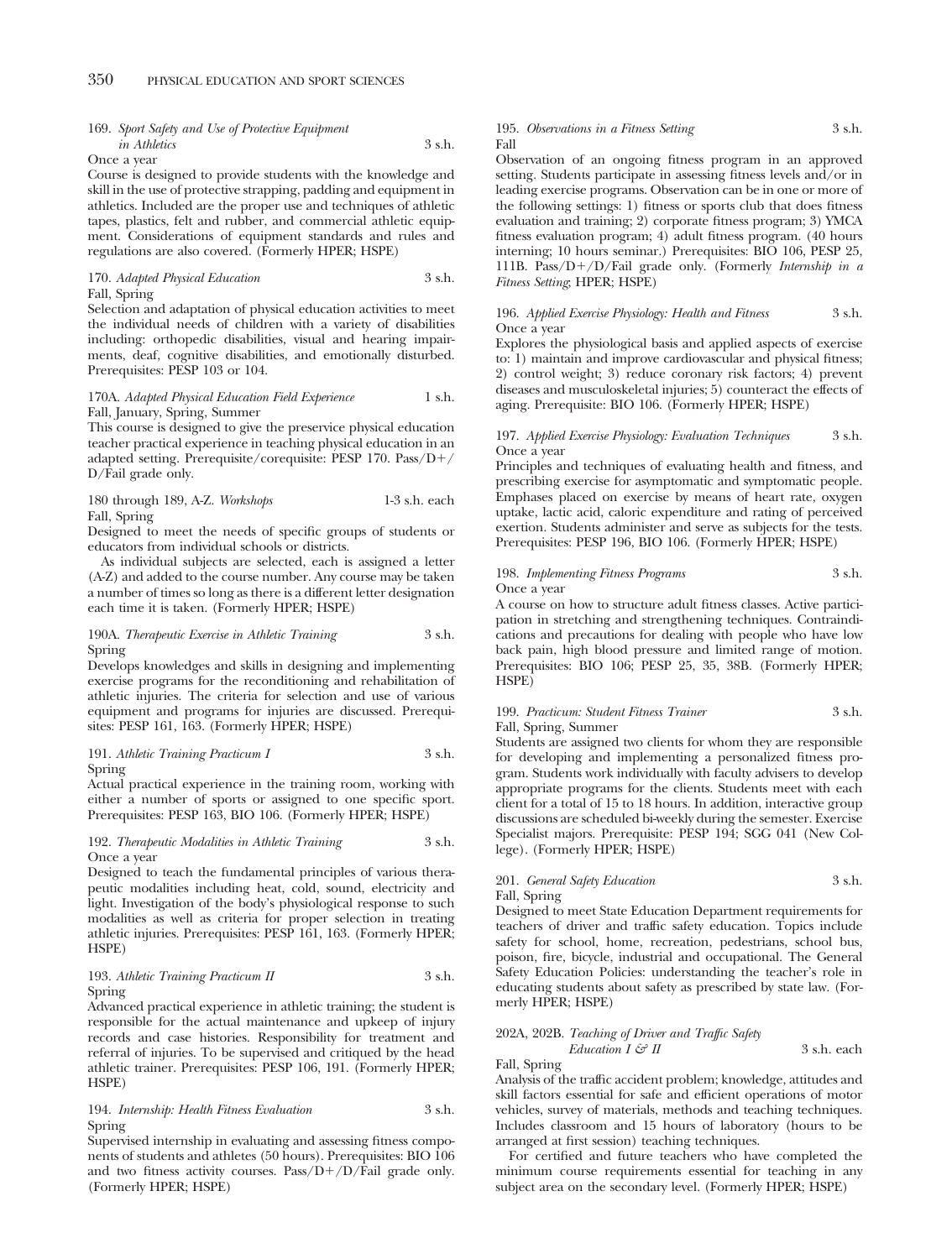203. *Trends and Problems in Traffic Safety Education* 3 s.h. Fall, Spring

The administration, supervision and teaching including research, engineering, transportation, traffic law and enforcement, traffic safety management, analysis of current teaching methods, public relations and support. Prerequisites: PESP 202A, 202B, completed within the past three years. (Formerly HPER; HSPE)

204. *Impact of Physical Activity/Fitness on the Aging Process* 3 s.h. Once a year

This course explores the physiological and anatomical changes which occur with aging and how engaging in various physical activities interacts with the aging process. Recommendations of various governmental and professional organizations for increasing physical activity are discussed in terms of increasing functional capacity and decreasing risk for disease in the aging population.

205. *The Design and Application of Exercise and Fitness Activities for the Aging Adult* 3 s.h. Once a year

A course designed to develop activity programs for increased functional levels and fitness abilities of the aging adult. This course takes into consideration the psychological, neurological, nutritional, motivational, and legal aspects of working with this population. Prerequisite: PESP 204 or permission of instructor.

#### **210 through 302 will carry the prefix MSPE**

210. *Pedagogical Trends and Issues in Physical Education and Sport* 3 s.h.

Once a year

In-depth investigation and discussion of current ideas, problems and issues relating to teaching physical education and sport. Students and instructor cooperatively identify a number of specific areas of investigation which become the focus of the course. (Formerly HPER)

#### 211. *Contemporary Sociocultural Trends and Issues in Physical Education and Sport* 3 s.h. Once a year

In-depth examination of fundamental, recurring socio-cultural themes in contemporary American physical education and sport. Students and instructor cooperatively identify a number of significant issues for future critical analysis. (Formerly HPER)

## 212. *Scientific Trends and Issues in Physical Education and Sport* 3 s.h. Once a year

Presentation of information and discussion of issues that are current in the scientific field of exercise and sport. Emphasis on issues that relate to the teaching of physical education and to the coaching of sport teams. (Formerly HPER)

213. *Innovative Instructional Strategies for Teaching Physical Education* 3 s.h.

Once a year

Designed to introduce the student to new ideas for improving physical education instruction. Focus is on the development, implementation and evaluation of innovative instructional strategies. Introduces students to the use of effective change strategies to facilitate the implementation of innovative ideas. (Formerly HPER)

# 214. *Contemporary Curriculum Perspectives in Physical Education* 3 s.h.

Once a year

Focus is on current issues and problems within the field of curriculum. Course examines conceptions of curriculum in education and its influence on the discipline of physical education. Designed to introduce the student to underlying historical, philosophical, social and intellectual foundations of curriculum development and evaluation. (Formerly HPER)

215. *Advanced Perceptual Motor Learning* 3 s.h. Periodically

Investigation into various theories of motor learning and analysis of conditions related to skilled performance of children and adults. Research in areas relating to motor learning is surveyed and discussed. (Formerly HPER)

216. *Adaptive Physical Education* 3 s.h. Periodically

In-depth examination of the basic philosophies of adaptive physical education. Course covers various teaching techniques, curriculum development for mainstreaming and handicapped situations, evaluation techniques and practical experience with the handicapped. (Formerly HPER)

## 217. *Research Implications on Curricula Trends in Physical Fitness* 3 s.h.

Once a year

Discussion of the various components of physical fitness: cardiovascular endurance, muscular strength/endurance, flexibility and body composition. Exploration of the research literature dealing with the relationship of regular physical activity and proper nutrition to weight control and reduced risk of chronic diseases. Examination of various existing curricula which incorporates cognitive and exercise components of physical fitness. (Formerly *Health Related Fitness, Weight Control and Nutrition*; HPER)

218. *Sport and the Law* 3 s.h. Periodically

Designed to examine legal issues related to the operation of public and private schools, with particular emphasis on those issues specifically related to health, physical education and athletics. Constitutional, statutory, case law and administrative applications are analyzed. (Formerly HPER)

219. *Comparative Studies in Physical Education*

*and Sport* 3 s.h. Periodically

In-depth analysis of the relationship of sport to contrasting national and cultural value systems. Formulating his/her own methodological framework, the student critically examines problems in American physical education and sport in light of other ideological systems. (Formerly HPER)

220. *Motor Development* 3 s.h. Periodically

Study of the motor and perceptual motor development of children. Special emphasis on the relationship of motor and perceptual-motor development to later skill acquisition of effective sports and movement skills. (Formerly HPER)

## 221. *Field Experience* 3 s.h. Fall, Spring

Cooperatively guided experience in the elementary, junior and high school or other approved agencies through which students implement specific ideas and proposals developed in other courses. Students submit a plan and, upon acceptance, meet for periodic seminars at which time problems encountered in the field are discussed. (Formerly HPER)

# 223. *Implementing Health Related Fitness and Nutrition into School Curricula* 3 s.h.

Periodically

Laboratory experiences in assessing fitness levels of students, prescribing exercise and evaluating diets. Participation in, and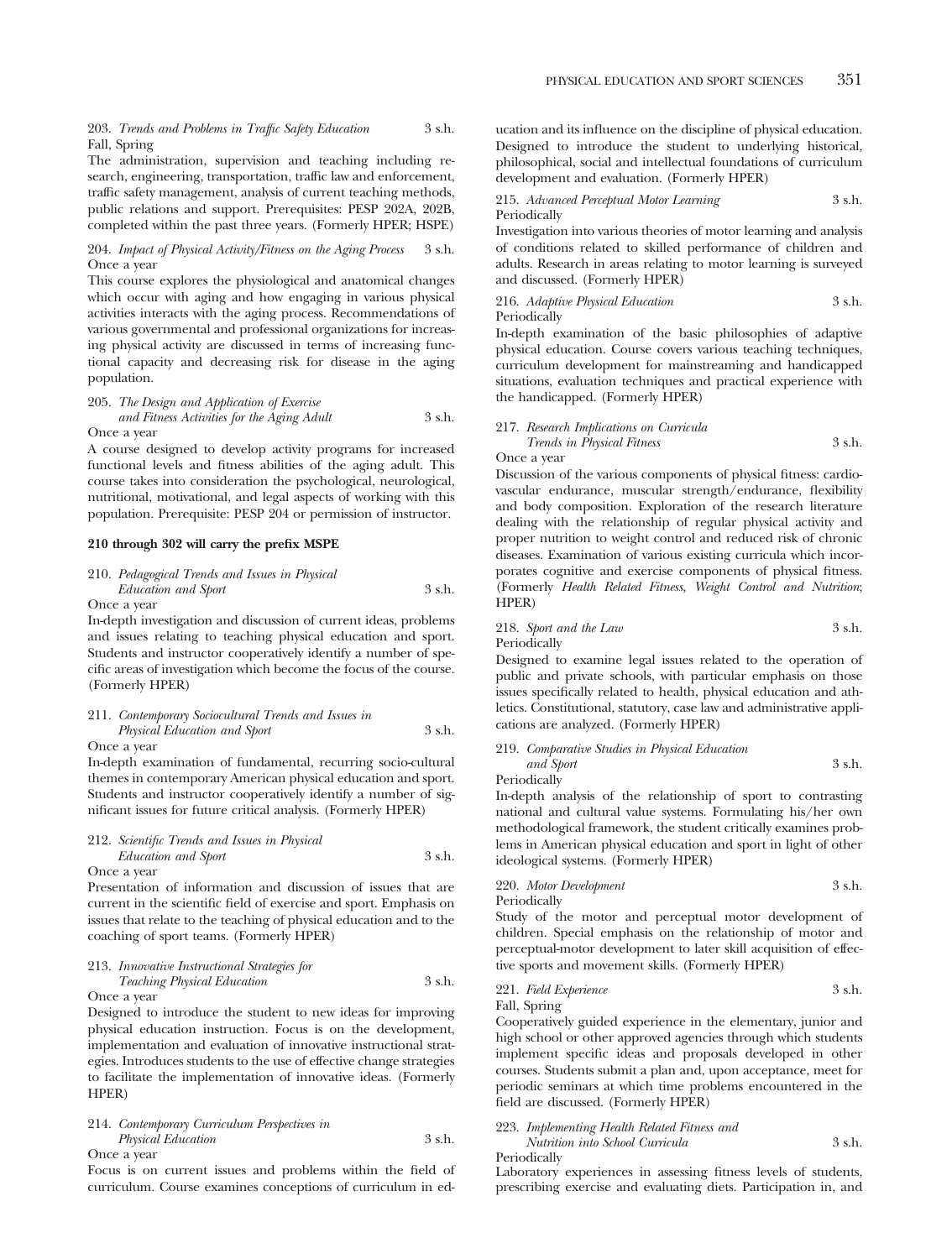critical analysis of, existing grade school fitness programs. Development of a health-related fitness module. (Formerly HPER)

## 224. *Implementing Motor Learning Theories* 3 s.h. Periodically

Laboratory experiences in observing, assessing and designing motor learning situations. Emphasis placed on implementing motor learning theories in teaching motor skills to elementary and secondary school students. Prerequisite: MSPE 215 or permission of instructor. (Formerly HPER)

225. *Analysis of Movement* 3 s.h. Periodically

Investigation of the biomechanical basis of motor performance. Includes a descriptive analysis of sport skills and fundamental movement patterns and an examination of techniques for collecting biomechanical data. Prerequisite: kinesiology or permission of instructor. (Formerly HPER)

#### 226. *Character Development and Sport* 3 s.h. Once a year

This course examines theories of moral development and the moral reasoning process as it relates to coaching and teaching behavior. Students will gain insight into their own values and underlying motives and intentions for their behavior as coaches. Students will critically examine moral issues and dilemmas in sport and develop an understanding of how coaching behavior can influence student-athletes' character development. Students are also provided with opportunities to develop communication skills and strategies for dealing effectively with problems and issues that may develop during a sport season.

227. *Workshop: Movement and New Games for Elementary Physical Education Teachers* 1 s.h.

Periodically

The purpose of this course is to improve knowledge of games content, curriculum and methodology for elementary physical education. (Formerly HPER)

228. *Workshop: Dance Education, Advanced Theory and Practice* 1 s.h. Periodically

This course is to improve knowledge of dance content for teaching in the public schools. It focuses attention on curricular knowledge and pedagogical content knowledge, that is, the ways children learn, develop, understand, and perform dance content and the ways of eliciting knowledge and skill. (Formerly HPER)

## 229. *Educational Gymnastics* Periodically

This course is to improve knowledge of gymnastics content for teaching. It focuses on curriculum knowledge, that is, the way children learn, develop, and perform gymnastics content and ways of eliciting skill. (Formerly HPER)

#### 230A-230B. *Student Teaching in Physical*

| Education: Elementary and Secondary | 3 s.h. each |  |
|-------------------------------------|-------------|--|
| 230A: Elementary; 230B: Secondary   |             |  |

#### Fall, Spring

Student teaching is a full semester experience consisting of eight weeks at the elementary level and eight weeks at the secondary level for students in the M.S. in Health or Physical Education. The student is in the school the equivalent of four and one-half days each week. The experience may include participation in the after-school program. A seminar is conducted in conjunction with student teaching. Hofstra students must complete MSPE 230B in order to receive credit for MSPE 230A. Course is open to graduate students only. Does not count toward degree requirements.

235. *Movement and New Games for Elementary Physical Education Teachers* 3 s.h.

Every other year

Designed to expand the individual's understanding of movement and games content. Lectures and learning experiences reinforce the definition, historical origin and key elements of both subject areas. Emphasis placed on how the two subject matters contribute to physical education; how theory is put into practice; and how teachers can plan for successful delivery and presentation. (Formerly HPER)

236. *Analysis of Team and Individual Sports* 3 s.h. Once a year

The course is designed to enhance the individual's ability to recognize and analyze advanced movement, and provide corrective feedback on sport skills used during sports.

#### 237, A-Z. *Special Topics in Physical Education and Sport* 1-3 s.h. Periodically

Designed to meet the needs of specific groups of students of educators interested in special topics not covered by other course offerings.

As individual subjects are selected, each is assigned a letter (A-Z) and added to the course number. Any course may be taken a number of times so long as there is a different letter designation each time it is taken.

## 242. *Basic Movement, Motor, and Manipulative Skills* 3 s.h.

Summer

This course is designed to expand the individual's understanding of fundamental motor skills in elementary school physical education. Emphasis is placed on identifying critical elements of these skills, integrated learning theories reflecting literacy concepts, creative assessment tools, and recognizing developmentally appropriate learning experiences that are consistent with current theory.

244. *Analysis of Team Sports* 3 s.h. Fall, Spring

This course is designed to enhance the individual's ability to perform, analyze and provide corrective feedback for team sports skills. The course also includes skill development, teaching cues, and skill teaching progressions.

## 246. *Analysis of Individual and Dual Sports* 3 s.h. Fall, Spring

This course is designed to enhance the individual's ability to perform, analyze and provide corrective feedback for individual and dual sports skills. The course also includes skill development, teaching cues, and skill teaching progressions.

## 248. *Contemporary Dance, Rhythms, and*

*Educational Gymnastics* 3 s.h. Fall, Spring, Summer

The purpose of this course is to increase the individual's knowledge of contemporary dance, rhythms, and educational gymnastics. The course focuses on the ways students learn, develop, and perform advanced levels of the content area. Theories of movement related to these activities are explored, as well as how the content may be used to promote prosocial behavior.

## 251, 252. *Special Readings Seminar* 1-3 s.h. each Fall, Spring, Summer

Investigations and reports on physical education topics adapted to the student's program. Prerequisites: written consent of the chairperson and instructor. (Formerly HPER)

# 254. *Introduction to Adventure Education and*

| Social Development Challenges | 3 s.h. |
|-------------------------------|--------|
| Fall, Spring                  |        |

This course provides the individual with the opportunity to explore personal and social growth within the context of adventure education. It provides model progressions, activities, and techniques consistent with current learning and adventure education theory. Individuals also have the opportunity to safely experience risk, challenge, and teambuilding activities.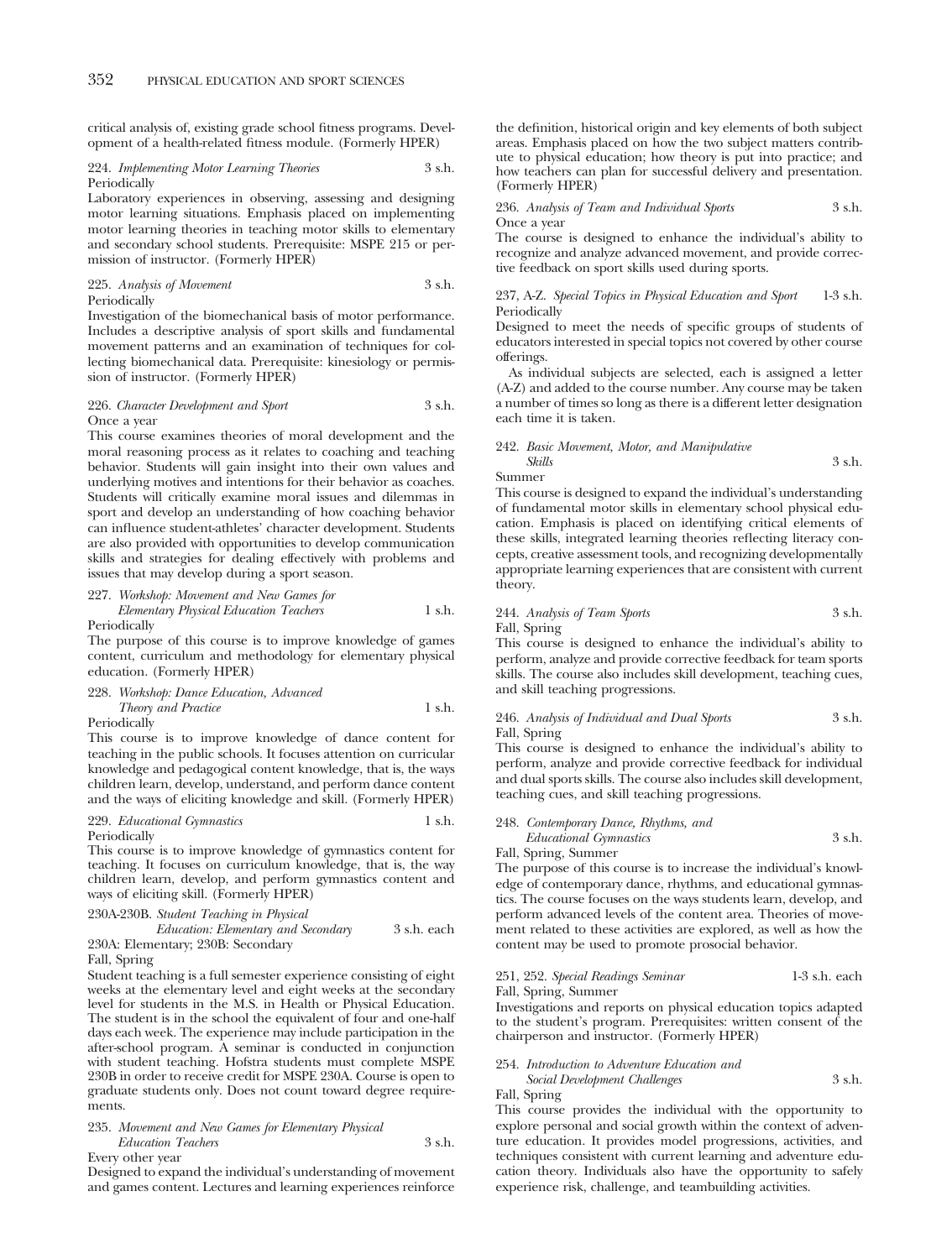## 256. *Historical and Sociocultural Perspectives in Physical Activity and Sport* 3 s.h.

Spring

This course uses historical and sociocultural perspectives to examine ways that one's heritage, culture, and socioeconomic level influence individual and group participation in physical activity and sport. Individuals examine local and global agencies that support physical education by advocating for physical activity. Requires 25 hours of field observation in high needs district grades 7-12.

#### 258. *Planning and Implementing Preschool and Elementary Physical Education Experiences* 3 s.h. Fall

This course is designed to assist individuals in developing teaching skills for physical education at the preschool and elementary levels. Opportunity for application of these skills is provided through peer teaching and field experiences, lesson planning, assessing student performance, and the development of an in-depth teaching unit. Requires 25 hours of field observation in preschool and elementry schools.

#### 260. *Planning and Implementing Secondary*

*Physical Education Experiences* 3 s.h.

Fall, Spring

This course is designed to help the student develop teaching skills for physical education at the middle and high school levels. The opportunity for practical application of these teaching skills is provided through peer teaching and field experiences. The course includes class management, motivation, safety, unit and lesson planning and reflection, assessment, uses of technology in teaching, integration of literacy skills, and discussion of gender, socioeconomic, and multicultural issues affecting teaching decisions. Requires 25 hours of field observation in middle and secondary schools.

## 262. *Inclusion for Physical Education Special Needs Populations* 3 s.h.

Fall, Spring

Individuals acquire knowledge and skills that enable them to create developmentally appropriate individualized educational programs for students with disabilities in grades prek-12 physical education. They also implement a basic motor assessment tool, and evaluate public schools and recreation buildings for accessibility. Activities used in mainstreaming, inclusion and adapted physical education programs are applied to field based experiences. Requires 20 hours of field observations with special needs population.

#### 264. *Innovative Instructional Strategies, Curriculum, and Assessment Techniques*

| $Cov1v \omega w \omega m$ , $\omega v \omega$ <i>issuessmene</i> <b>i</b> continuitives |        |
|-----------------------------------------------------------------------------------------|--------|
| <i>in Physical Education</i>                                                            | 3 s.h. |
| Fall, Spring                                                                            |        |

This course introduces effective and innovative teaching strategies for physical education instruction. It also provides opportunities for the development of knowledge, tools, and resources for planning and implementing units and lessons that are developmentally appropriate for culturally diverse populations. Individuals are also given opportunities to examine a variety of assessment techniques for evaluating curriculum content and learning outcomes. Requires 5 hours of field observation in middle or high schools.

266. *Utilizing Technology in the Physical Education Setting* 1 s.h. Fall, Spring

This course is designed to teach individuals to use computer technology to enhance their physical education instruction, student learning, record keeping and information retrieval.

| 270. Electronic Portfolio Development | 1 s.h. |
|---------------------------------------|--------|
| Fall, Spring, Summer                  |        |

This course is designed to use new technologies to document evidence of teacher effectiveness and competency, and to guide the individual's long-term professional development. Individuals draw on two bodies of literature: multimedia development and portfolio development to complete a comprehensive written and electronic portfolio.

## 272A, 272B. *Student Teaching* 3 s.h. each Fall, Spring

Full-time teaching at the elementary and secondary level with the direction and supervision of Cooperating Teachers and Field Supervisors. For students seeking certification in physical education only. During the student-teaching experience, prospective teachers gradually assume full responsibility for organizing and teaching classes. Weekly seminars are required on topics including teaching methods, curriculum design, technology, and assessment in physical education. Also required are Special Seminars on issues such as child abuse and maltreatment, prevention of alcohol, tobacco, and drug abuse, safety education, fire and arson prevention, and violence prevention. Admission by application. Applications may be obtained at the Office of Field Placement. (Formerly MSPE 230A-230B, *Student Teaching in Physical Education: Elementary and Secondary*.)

273. Supervised Teaching 3 s.h.

Fall, Spring, Summer

Close clinical supervision of M.S. in Physical Education students currently teaching physical education in an elementary or secondary school. Arrangements are made for supervised teaching at both elementary and secondary levels. Weekly seminars are required on topics including teaching methods, curriculum design, technology, and assessment in the content area. Also required are special seminars on issues such as child abuse and maltreatment, prevention of alcohol, tobacco, and drug abuse, safety education, fire and arson prevention, and violence prevention. Individuals must obtain written permission from the employing school for the supervisory observations by university staff. Applications may be obtained at the Office of Field Placement. Pass/Fail grade only.

300. *Departmental Seminar* 3 s.h.

HPER)

#### Fall, Spring, Summer Serves an integrative and culminating function with respect to the student's studies and experiences in the School of Education. Emphasis is on themes which cut across traditional course and departmental lines; selected student papers and research may be compiled in year books of health education. Pass/Fail grade only. Prerequisites: matriculation in the department and completion of all required course work in professional education. (Formerly

**NOTE:** successful completion of MSPE 300 may be offered in place of either the departmental comprehensive examination or the *Master's Essay* in MSPE. This course may not be used to satisfy any part of the basic 33 s.h. requirement for a Master of Science degree in Education.

| 301, 302. Master's Essay | 3 s.h. each |  |
|--------------------------|-------------|--|
| Fall, Spring             |             |  |

Supervision and instruction leading to the completion of the essay. Binding fee payable upon registration in 302. Admission by permission of department. (Formerly HPER)

# Physics and Astronomy

Physics courses are listed below. Astronomy courses are listed alphabetically.

Professor Hastings, *Chairperson*

Associate Professors Edwards, Garuthara, Levine; Assistant Professors Bochner, Lawrence, Starykh.

# Physics (PHYS)

Administered by the Department of Physics and Astronomy. Professor Hastings, *Chairperson*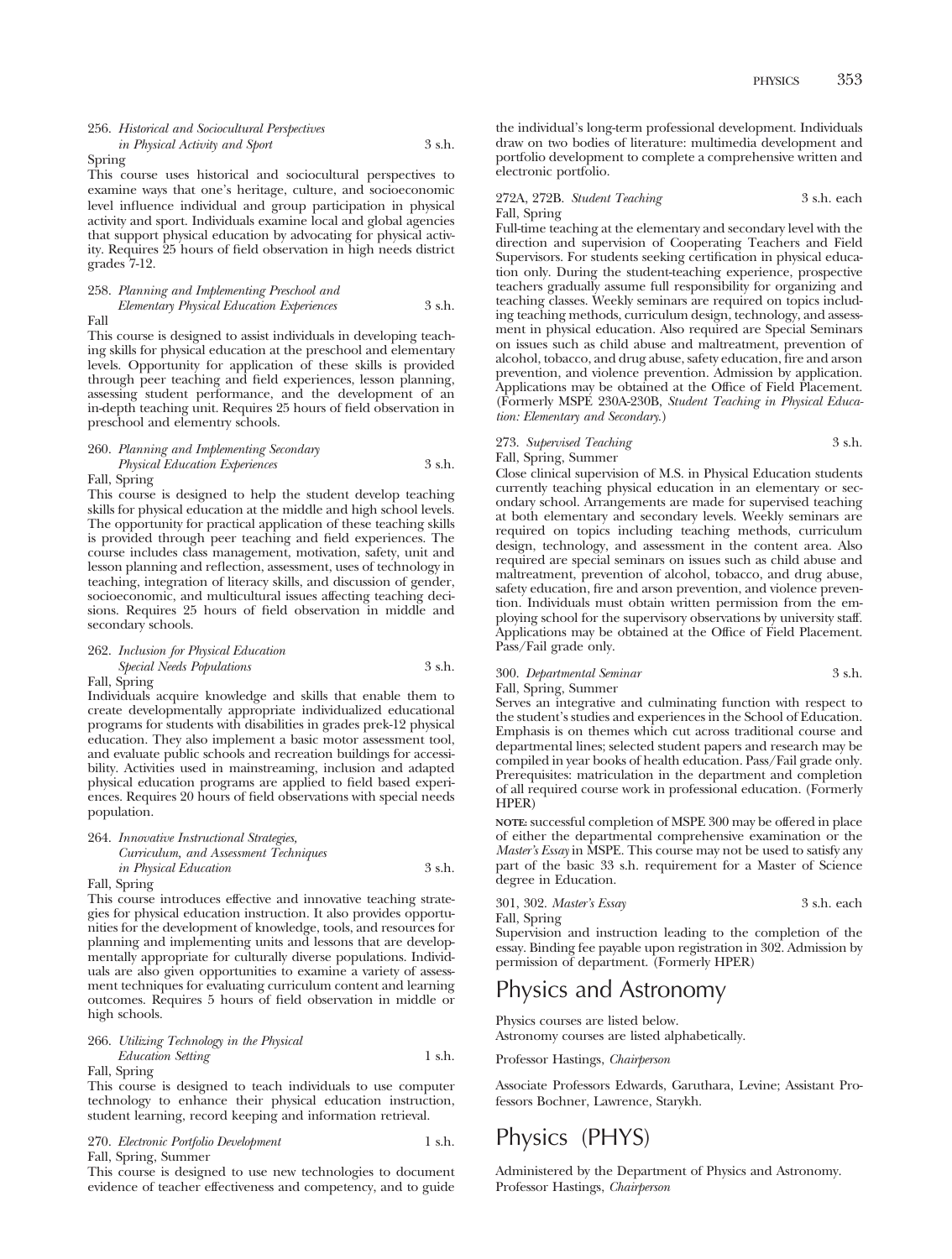**B.A. SPECIALIZATION IN PHYSICS**: PHYS 11A & 12A and 11B, 12B; 104, 118, 135, 136, 137, 140, 159; three additional credits of advanced physics laboratory; MATH 19, 20, 29 and 131; CHEM 3A & 4A, 3B & 4B. It is recommended that the language requirement be fulfilled in German, French or Russian.

See complete B.A. requirements, page 82.

**B.S. SPECIALIZATION IN APPLIED PHYSICS**: this program meets the demands of industry for people with broad theoretical knowledge in physics, related sciences and engineering, combined with technical subject matter. The curriculum includes required courses in English as well as electives in humanities and social science to give the student a general background to supplement training as a specialist. Grades of C- or better are required in all physics courses and technical electives.

Candidates for graduation must fulfill the following requirements:

- 1. The successful completion of at least 124 semester hours and a cumulative grade-point average of 2.0 in work completed at Hofstra. Military Science 1C, 1E, 2C, 2E and associated leadership laboratories may not be counted toward this total semester hour requirement.
- 2. At least 65 semester hours must be in liberal arts courses outside of the Department of Physics.
- 3. There are two requirements that must ordinarily be completed in residence at Hofstra: 15 semester hours in the major field of specialization and the last 30 semester hours. The 15 semester hours need not be included within the last 30 hours.
- 4. And the following requirements: ENGL 1-2\*; six hours of humanities electives; six hours in social science electives;

MATH 19, 20, 29, 131; CHEM 3A & 4A, 3B & 4B; PHYS 11A & 12A, 11B, 12B, 104, 118, 135, 136, 137, 140, 141, 142, 155, 156, 159, 160, 161, 163, 164;

ENGG 1 (evening only); ENGG 9A, 9B, 10 (day only); ENGG 30, 33, 34, 192.

Teaching of High School Physics and General Science, see page 400.

**A MINOR IN PHYSICS** consists of the successful completion of 18 semester hours of any courses which are applicable to the major, with at least six hours in residence. Normally, the student seeking a minor in physics would take the general physics sequence: PHYS 11A & 12A, 11B, 12B; three intermediate level courses, or two intermediate level courses and an intermediate laboratory.

## **CERTIFICATE PROGRAM IN NATURAL SCIENCES Post-Baccalaureate Premedical Studies**

This program provides the opportunity for students who hold a bachelor's degree and who have not previously studied the sciences to prepare for entrance into a medical profession of their choice. Students may also retake science courses to demonstrate an improved mastery of those subjects. Courses offered in biology, chemistry, mathematics, and physics; see page 358.

Sigma Pi Sigma: a national physics honor society, see page 74.

# **COURSES**

In addition to semester notations next to each course, a selection of courses is offered during January and Summer sessions. Consult the *January* and *Summer Sessions* bulletins for these schedules.

1A & 2A. *Elementary Physics* # 3 s.h. each Fall, Spring

Fundamental laws and principles of mechanics, heat, sound, light, electricity and magnetism. Students must take 1B & 2B concurrently unless credit has already been received for the equivalent. Recommended for all premedical and predental students not majoring in chemistry. Prerequisites: 1 unit high school algebra, 1 unit plane geometry. (3 hours lecture, 1 hour recitation.) Credit given for these courses or PHYS 11A & 12A, but not for both.

## 1B & 2B. *Elementary Physics Laboratory* # 1 s.h. each Fall, Spring

Laboratory exercises to accompany 1A & 2A. Must be taken concurrently. Credit given for these courses or for PHYS 11B and 12B, but not for both.

#### 4. *Conceptual Physics #* 3 s.h. Fall, Spring

The seven fundamental laws of classical physics—Newton's three laws of motion, and the four laws of electricity and magnetism are examined in the context of the history of ideas and development of modern science and technology. The objective is to illustrate the universality of these laws in explaining all nonrelativistic, macroscopic phenomena and to provide perspective on the traditional search by physicists for universal laws. (4 hours lec-

ture/laboratory weekly.)

5. *Light #* 3 s.h. Spring

A study of the principles of reflection, refraction, interference, diffraction, polarization, emission and amplification of light. Topics include the kaleidoscope, the rainbow, diamonds, human vision, the science of color, black light, the color of sunsets, lasers and holography. For nonscience majors. (2 hours lecture, 2 hours laboratory.) Prerequisites: 1 unit high school algebra; 1 unit plane geometry.

## 6. *Acoustics, Music and Speech #* 3 s.h. Fall, Spring

Fundamental physics of sound; production, propagation and detection. Emphasis is placed on musical instruments and human voice and hearing. Sound reproduction, architectural acoustics and noise considerations are studied. (2 hours lecture, 2 hours laboratory.) Prerequisites: high school algebra and geometry. Credit given for this course or PHYS 7 or 8.

#### 7, 8. *Acoustics of Music and Speech* 3 s.h. each Periodically

Fundamentals of sound, with emphasis on sound production by musical instruments and voice; reproduction, synthesis, transmission in air (including architectural acoustics), noise and hearing. (2 hours lecture, 3 hours laboratory.) Prerequisites: 1 unit high school algebra; 1 unit plane geometry. (Formerly 7-8.)

11A & 12A. *General Physics* # 4 s.h. each Fall, Spring

Fundamental laws and principles of mechanics, heat, sound, light, electricity and magnetism. Students must take 11B, 12B concurrently unless credit has already been received for the equivalent. 11A & 12A apply towards the natural science core requirement only upon successful completion of the corresponding laboratory course(s) 11B and/or 12B. Prerequisite or corequisites: MATH 19, 20. Engineering students are exempt from taking 12B, with approval of adviser. Credit given for these courses or PHYS 1A & 2A, but not for both.

#### 11B. *General Physics Laboratory* # 1 s.h. Fall, Spring

Laboratory exercises to accompany 11A. Must be taken concurrently. Credit given for this course or PHYS 1B, but not for both.

<sup>\*</sup>See University degree requirements, page 69. #Core course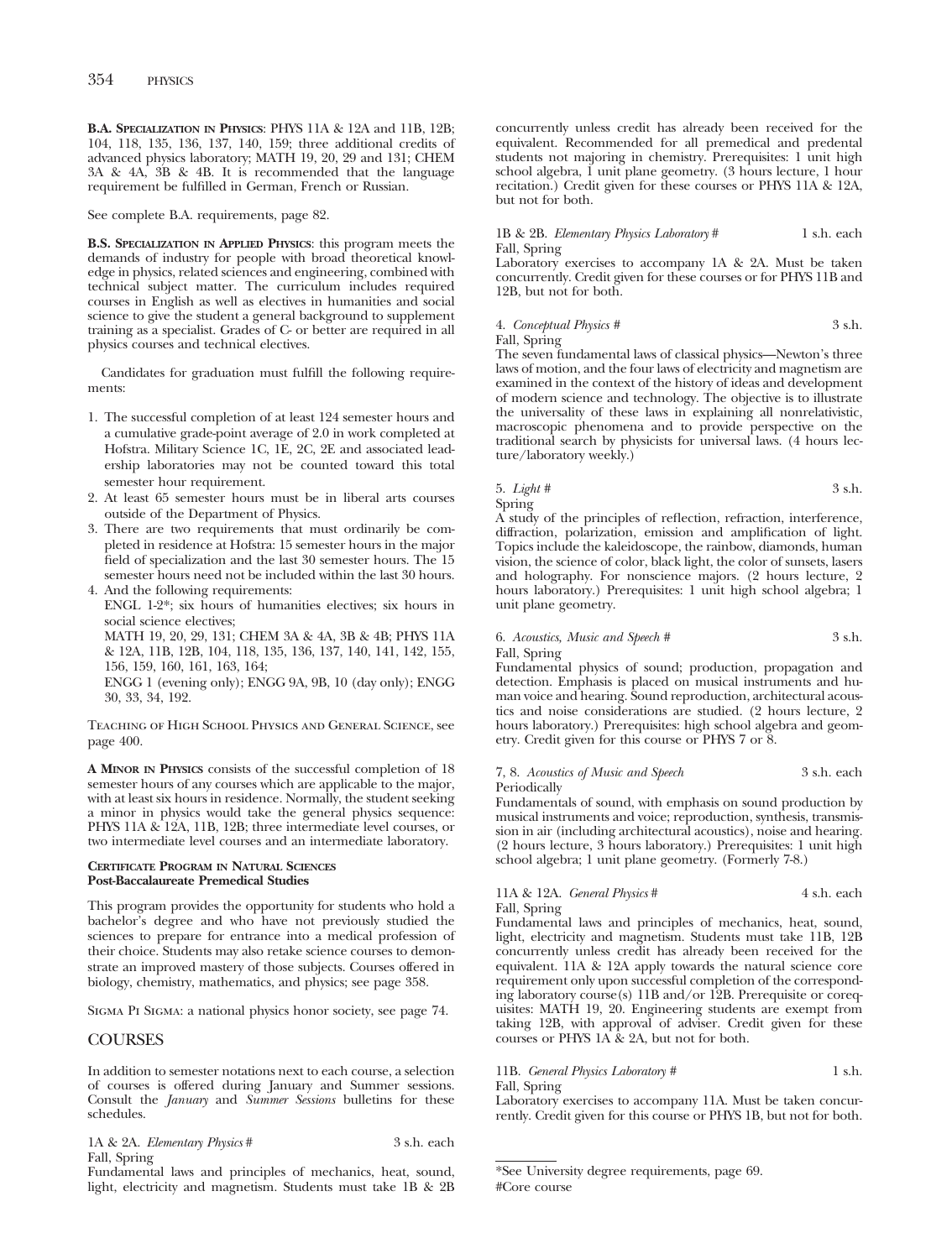PHYSICS 355

| 11C. Exercises and Problems                                | 2 s.h. |
|------------------------------------------------------------|--------|
| Fall, Spring                                               |        |
| Supervised problem solving to be taken in conjunction with |        |

problem solving to be taken in conjunction PHYS 11A on recommendation of adviser. No degree credit.

12B. *General Physics Laboratory* # 1 s.h. Fall, Spring

Laboratory exercises to accompany 12A. Must be taken concurrently. Credit given for this course or PHYS 2B, but not for both.

| 17, 18. Elements of Physics for Engineers | 4 s.h. each |
|-------------------------------------------|-------------|
| See course description, page 454.         |             |

| 100. Honors Program     | 3 s.h. |
|-------------------------|--------|
| $_{\text{Fall Smrinc}}$ |        |

Fall, Spring

Research into a physical problem, either experimental or theoretical. Open only to senior physics majors who are eligible for and desire to graduate with departmental honors. Interested students must secure, before registration, written permission of the chairman and instructor who will supervise the investigation.

102. *Medical and Biological Physics* 3 s.h. Fall

The application of physics to biology, medicine and dentistry. Topics include vision and hearing, lasers, ultrasound, X-rays, nuclear medicine, diffusion and transport processes. Prerequisite: PHYS 2A or 12A.

#### 104. *Electricity and Magnetism* 3 s.h. Every other year

Fundamentals of electromagnetic theory. Vector analysis, Maxwell's equations, electrostatics, magnetostatics, electromagnetic waves. Prerequisite: PHYS 12A. Corequisite: MATH 131 or permission of department.

118. *Modern Physics* 3 s.h. Fall

Elements of relativity and atomic spectra, foundations of quantum theory, selected topics in wave mechanics, nuclear physics and solid state physics. Prerequisite: PHYS 12A or 18.

#### 119, 120. *Nuclear Engineering Laboratory* 1 s.h. each Periodically

Geiger, scintillation, gas flow and semiconductor detector counting; alpha, beta and gamma spectra; neutron cross sections and activation analysis. (3 hours laboratory.) Prerequisite or corequisite: PHYS 118.

|              | 125, 126. Introduction to Stellar and |             |
|--------------|---------------------------------------|-------------|
|              | Galactic Astrophysics                 | 3 s.h. each |
| Periodically |                                       |             |

The technical bases of star, galaxy and extra galactic phenomena including birth and death of the various formations, stellar interiors and astrophysics, the physical principles underlying cosmic phenomena. Prerequisites: PHYS 11A & 12A, 11B, 12B and 118 or permission of chairperson.

127. *Lasers* 3 s.h. Periodically

An introduction to the theory, design and applications of lasers: the technical nature of gas and solid state lasers including semi-conductor lasers, continuous and pulsed lasers, the physical bases of laser operations and applications. Prerequisites: PHYS 104, 118 and 135 or equivalent.

135. *Optics* 3 s.h. Every other year

Propagation of light as an electromagnetic wave, its vectorial nature, relativistic optics, coherence and interference. Fresnel and Fraunhofer diffraction, the optics of solids, lasers and holography. Prerequisite: PHYS 104.

136. *Thermodynamics* 3 s.h. Periodically Laws of thermodynamics. Elements of kinetic theory and statistical mechanics. Prerequisite: PHYS 12A. Corequisites: CHEM 3A

& 4A, 3B & 4B, MATH 29.

| 137. Optics Laboratory       | 1 s.h. |
|------------------------------|--------|
| Periodically                 |        |
| Laboratory to accompany 135. |        |

| 140. Mechanics   | 3 s.h. |
|------------------|--------|
| Every other Fall |        |

Motion of a particle in one, two and three dimensions, motion of a system of particles, rigid bodies, gravitation, moving coordinate systems, wave propagation along a string, Lagrange's equations. Hamilton's equations. Prerequisites: PHYS 11A, 11B and differential equations.

141, 142. *Introduction to Theoretical Physics* 3 s.h. each Every other year

Analytical treatment of mechanics, electricity and magnetism; Lagrange's and Hamilton's equations; Maxwell's equations applied to electricity and optics, quantum mechanics. Prerequisites: MATH 131, PHYS 118. Prerequisite or corequisite: PHYS 104, 140.

155, 156. *Modern Physics Laboratory I* 1 s.h. each Once a year

Measurement of the atomic constants; atomic spectra; X-ray diffraction; mass spectroscopy; electron paramagnetic resonance; Rutherford scattering; vacuum deposition and thin films; nuclear physics including counting techniques, alpha, beta and gamma spectra, neuron cross sections and activation analysis. (3 hours laboratory.) Prerequisite or corequisite: PHYS 118.

157, 158. *Modern Physics Laboratory II* 1 s.h. each Once a year

Additional laboratory work supplementary to 155, 156. Prerequisite or corequisite: PHYS 118.

159. *Introduction to Quantum Mechanics* 3 s.h. Every other year

Fundamentals of quantum mechanics with applications to specific problems, approximation methods. Prerequisite: PHYS 118.

|  | 160. Solid State Physics | 3 s.h. |
|--|--------------------------|--------|
|--|--------------------------|--------|

Every other year

Crystal structure, diffraction of waves by crystals, specific heat of solids, dielectric properties, theory of metals, band theory of solids, semiconductors, dislocations. Prerequisite: PHYS 118.

161. *Nuclear Physics* 3 s.h. Every other year

Nuclear properties, nuclear cross sections and scattering theory, nuclear spectra, nuclear models, elementary particles. Prerequisite: PHYS 118.

163, 164. *Research Projects in Physics* 1 s.h. each Fall, Spring

Guided student research involving project proposal, design and construction of apparatus, measurement procedure and presentation of formal scientific report.

## 170 & 171. *Undergraduate Research*

Once a year

B.S. candidates and others who qualify will undertake a research project under individual faculty guidance. (1 hour conference, 6 hours laboratory.) Students may elect to continue undergraduate research for more than two terms. Permission of department chairperson is required.

```
#Core course
```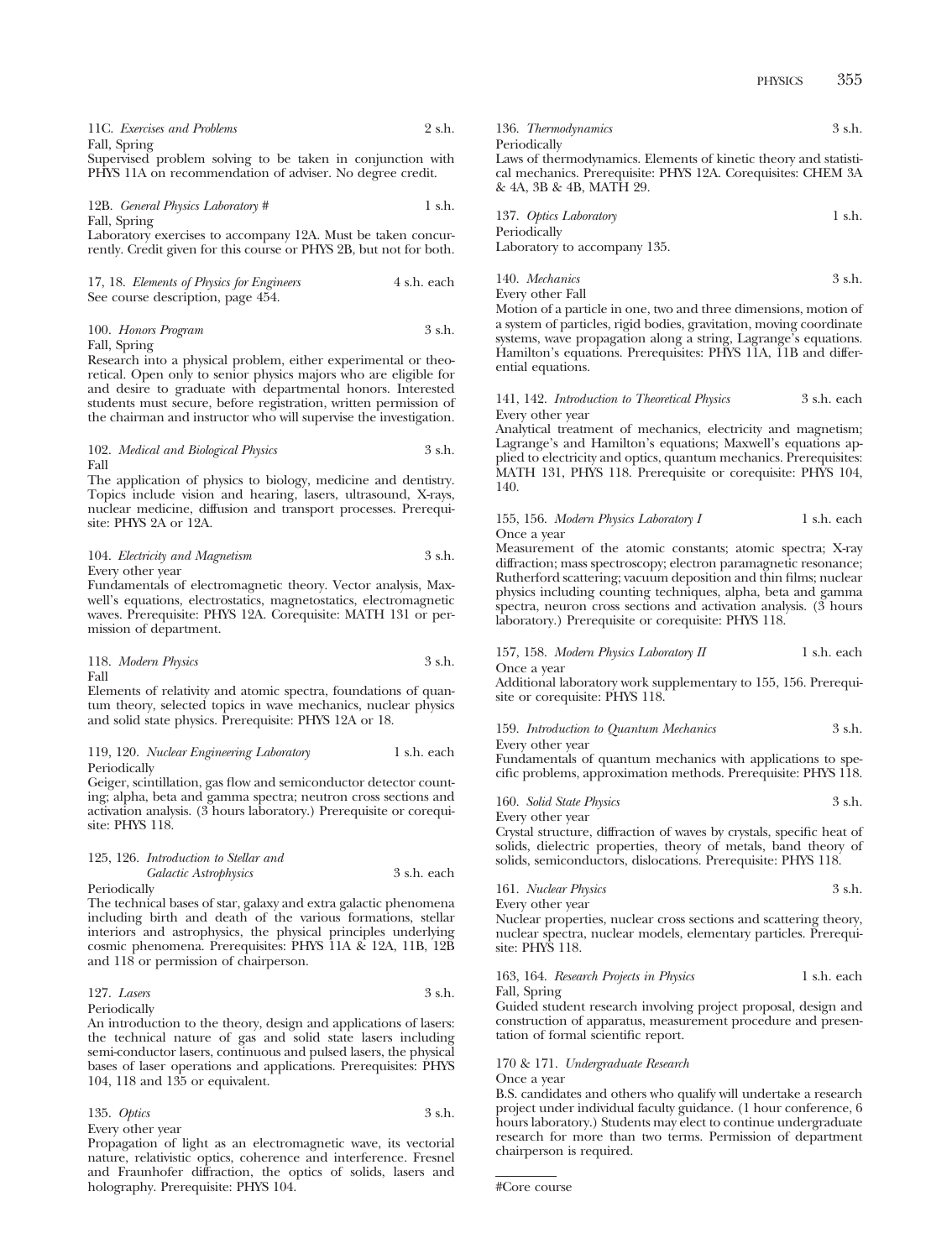# Political Science (PSC)

Professor Landis, *Chairperson*

Associate Professor Feldman, Himelfarb, Perotti; Assistant Professors Dudek, Green.

**B.A. SPECIALIZATION IN POLITICAL SCIENCE:** a minimum of 27 semester hours in political science including PSC 1, 2, 135 and 142 or 143. In addition, 18 semester hours distributed among at least four of the following departments: anthropology, economics (ECO 1 required), geography, history, philosophy, psychology and sociology.

All majors are required to take a comprehensive examination administered by the department in the senior year.

For both majors and non-majors, it is *strongly* recommended that, before taking advanced courses in American Government and Politics from the list below, PSC 1 be taken first. Only students who have a clear understanding of the workings of the American system of government should consider taking advanced courses in American Government and Politics without first taking the introductory course.

The preferred progression for specialization in political science is as follows:

- I. *Introductory:* PSC 1, 2
- II. *Intermediate:* PSC 132, 135, and 142 or 143.
- III. *Advanced:* minimum of 15 semester hours selected from one or more of the following four areas:
	- A. *American Government and Politics:* 105, 111, 114, 115, 120, 121, 122, 126, 127, 128, 129, 134, 147, 195 and Seminar 151.
	- B. *Comparative Politics:* 108, 110, 130, 132, 133, 139, 144, 146 and Seminar 154.
	- C. *International Relations and Politics:* 133, 134, 137 and Seminar 152.
	- D. *Political Theory:* 141, 142, 143, 148 and Seminar 153.

Reading courses PSC 161, 162 can relate to any of the above fields depending upon the focus desired.

SPECIAL ACADEMIC PROJECTS CONCENTRATING IN POLITICAL SCIENCE, for enrollment, see page 140.

See complete B.A. requirements, page 84.

**A MINOR IN POLITICAL SCIENCE** consists of the successful completion of 18 semester hours of any combination of courses in the department, at least six hours in residence, with a grade of  $C-$  or higher in each course.

Minor in International Affairs, see page 287.

WASHINGTON SEMESTER PROGRAM: the department supervises a select number of students with at least a junior standing and nine hours of credit in political science in an intern program for a full semester in Washington. Sixteen hours of credit are normally granted for satisfactory completion of the internship.

Local Internships: on a limited basis students may work in state or local government offices under the joint supervision of the Department of Political Science and the government unit on projects leading to academic credit.

PI SIGMA ALPHA: a national political science honor society, see page 74.

Teaching of High School Social Studies, see page 401.

GRADUATE STUDY: although the department does not offer a graduate degree, PSC 201, *American Political Process* and 251, *Readings in Political Science,* are particularly appropriate for graduate credit toward a master's program.

# **COURSES**

In addition to semester notations next to each course, a selection of courses is offered during January and Summer sessions. Consult the *January* and *Summer Sessions* bulletins for these schedules.

**NOTE:** In each regular semester one of the courses in either the intermediate or the advanced category will be offered for four credit hours, such course to be designated by attaching to its regular number the suffix A.

1. *American Politics* # 3 s.h.

Fall, Spring

Analysis of ideas, institutions and processes of the system with frequent focus on current controversies. Credit given for this course or New College SPSG 2, not both.

| 2. Comparative Politics #         | 3 s.h. |
|-----------------------------------|--------|
| See course description, page 454. |        |

100. *Honors Essay* 3 s.h.

Fall, Spring

The research for and the writing of a substantial essay in the field of political science. Open only to senior political science majors who are eligible for and desire to graduate with departmental honors. Interested students must secure, before registration, written permission of the instructor who will supervise the essay.

105. *Contemporary Issues in American Politics* 3 s.h. Once a year

The content, development, conflict over and consequences of major public policies; analysis of the policies and their relationship to the underlying social problems and forces.

## 108. *Politics of the Middle East* 3 s.h. Once a year

Examination and study of the major political problems of the area; nationalisms and their unifying and dividing elements; international politics of the region; intranational patterns and conflicts; geographic, economic and strategic determinates; regional unity; and the Arab-Israeli conflict in both regional and international perspectives.

110. *African Politics* # 3 s.h. Fall, Spring

Investigation of the political culture of Africa which combines indigenous heritage and culture with European colonial influences; and a comparative analysis of political development in African states including struggles for democratization, nationbuilding and socioeconomic development.

# 111. *Politics of Race in the United States* 3 s.h.

Every other year

An analysis in depth of the manner in which racial considerations have shaped the American political culture and the extent to which these considerations have affected the formation of public policy on all levels of government. The main emphasis, however, shall be on the national level.

## 113. *Technology and Defense Policy* 3 s.h. Periodically

Emphasis on weapons technology (ABM's long range missiles, nuclear weapons) and how evolving technology influences and is in turn, influenced by changing policies in military security and arms control. Analysis of major U.S. policy decisions concerning strategies, arms control and military systems. The technological, environmental, political, strategic and budgetary factors affecting these decisions are examined. Same as TPP 113.

#Core course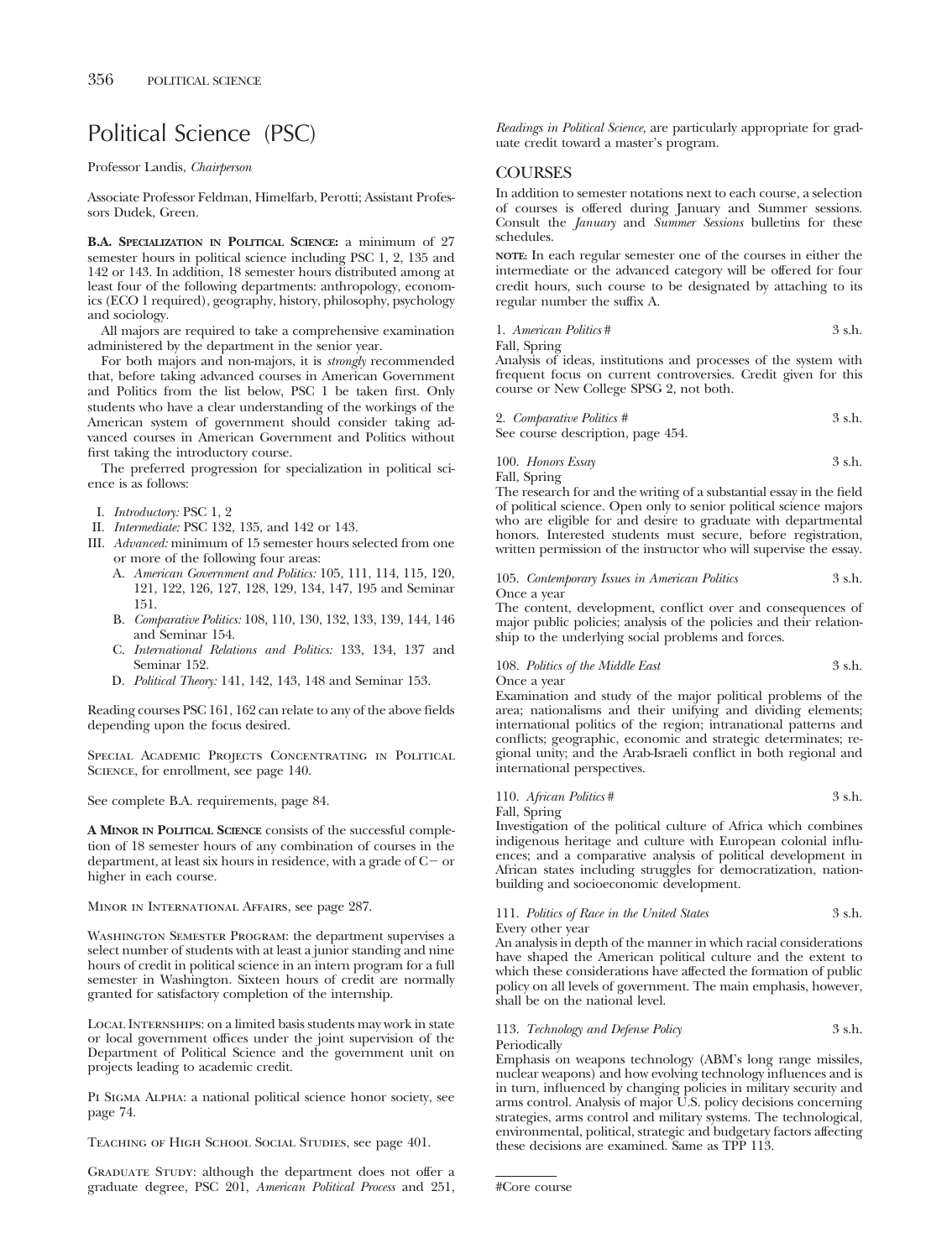|      | 114. Political Parties and the Voter | 3 s.h. |
|------|--------------------------------------|--------|
| Fall |                                      |        |

The role and functions of party organizations and interest groups, the political behavior of the electorate.

115. *State and Metropolitan Politics and Governments* 3 s.h. Periodically

The politics, governments and policies of state and local governments, with emphasis on metropolitan areas including especially greater New York and Long Island.

120. *Law and Politics: Judicial Process* 3 s.h. Fall

Structure and functions of the judicial-legal process; political influences upon and policy impacts of judicial decision making; judicial recruitment, roles and motivation; the legal profession as judicial context.

121. *The American Presidency* 3 s.h. Fall

The Presidency in the context of domestic and international politics; powers and duties of the office; the multiple roles of the executive, emergent problems, changing conditions and conceptions of the office, and proposals for change in the selection process and in the organization and operation of the office.

122. *Congress: National Legislative Process* 3 s.h. Spring

Decision making in the legislative arena; functions and their changing character, constitutional and political sources of limitations of power and authority, the politics of party and constituency, internal processes and behavior.

126. *Politics of Public Administration* 3 s.h. Spring

An introduction to the concepts involved in the execution of public policy: functions of bureaucracy, theories of organization, decision making and budgeting.

127. *Constitutional Law* 3 s.h. Fall

Development and significance of American constitutional doctrines: judicial review, separation of powers, powers of President, Congress and Federalism. Credit given for this course or New College SPSG 4, not both.

## 128. *The Constitution: Political Freedom*

*and Civil Liberties* 3 s.h. Spring

Problems of racial equality, political and religious freedoms, limits on state and federal governments; the judicial function in defining the rights and duties of citizens. Prerequisite: PSC 127 or permission of instructor.

## 129. *The Administration of Justice in America* 3 s.h. Periodically

Examination of criminal justice and of the meaning of due process of law, political and judicial responses to these issues.

130. *Latin American and Caribbean Politics* 3 s.h. Every other year

Comparative study of selected aspects of Latin-American political behavior, with particular attention devoted to social stratification, political elites, power structures and political change. (Formerly *Latin-American Politics*.)

132. *Comparative European Governments* 3 s.h. Fall, Spring

Comparative study of the social bases, institutions, methods and problems of the major governments.

|                  | 133. Politics of the European Union | 3 s.h. |
|------------------|-------------------------------------|--------|
| Every other year |                                     |        |

Study of the political forces affecting attempts at integration of the European Union. Includes economic relations, international

relations and institutions. Comparison with other recent efforts at regional unification. (Formerly *Politics of the Common Market*.)

134. *American Foreign Policy* 3 s.h. Once a year

Processes of foreign policy formulation and execution; the objectives, methods and consequences of major trends in American foreign policy; analysis and application of theoretical constructs.

135. *International Politics* 3 s.h.

Fall, Spring Examination and analysis of basic factors of national power, the formation and execution of national policy and the interaction of

nations in conflict and cooperation. 137. *World Organization and International Law* 3 s.h.

Every other year

Patterns of world organization, problems of development and application of international law.

139. *Russia: Post-Soviet Politics* 3 s.h. Periodically

Transitional politics in Russia and the former Soviet Republics, with consideration of theory and practices of communism in the Soviet era. (Formerly *Communism and Soviet Politics.*)

## 141. *American Political Thought* 3 s.h. Periodically

Examination of major movements and theorists from colonialpuritanical beginnings to democratic socialism and the "New Left", from Thomas Paine and Thomas Jefferson to Herbert Marcuse and Michael Harrington. Credit given for this course or New College SPSG 1, not both.

#### 142. *Western Political Theory: Plato to Hobbes* 3 s.h. Fall

The great ideas, ideals and theories of man; authority, freedom and policy as seen in the works of the great theorists.

# 143. *Ideas in Conflict: Modern Democratic and*

*Totalitarian Political Thought* 3 s.h. Spring

The development of liberal democracy, of radicalism, socialism, anarchism and totalitarianism in the modern period.

144. *Asian Politics and Government #* 3 s.h. Spring

A comparative study of government and the political process in selected Asian countries, the politics of transition to modern nation-states.

## 146. *China: Government and Politics* 3 s.h.

Every other year

The rise of communism in 20th-century China, governmental structure and policies, the roles of the Communist Party and ideology in the political process of a modernizing nation

#### 147. *Public Opinion and Political Communications* 3 s.h. Spring

The relation between personal traits, group needs and norms, social and economic forces, political persuasion and governmental decisions, studies in electoral and other political behavior, communication and opinion polling.

148. *Contemporary Political Analysis* 3 s.h.

Periodically

Examination of the various contemporary approaches to the study of politics; scope, methods and objectives of contemporary political analysis.

Seminars: PSC 151, 152, 153 and 154 are advanced courses in the analysis of major political problems involving reading, discussion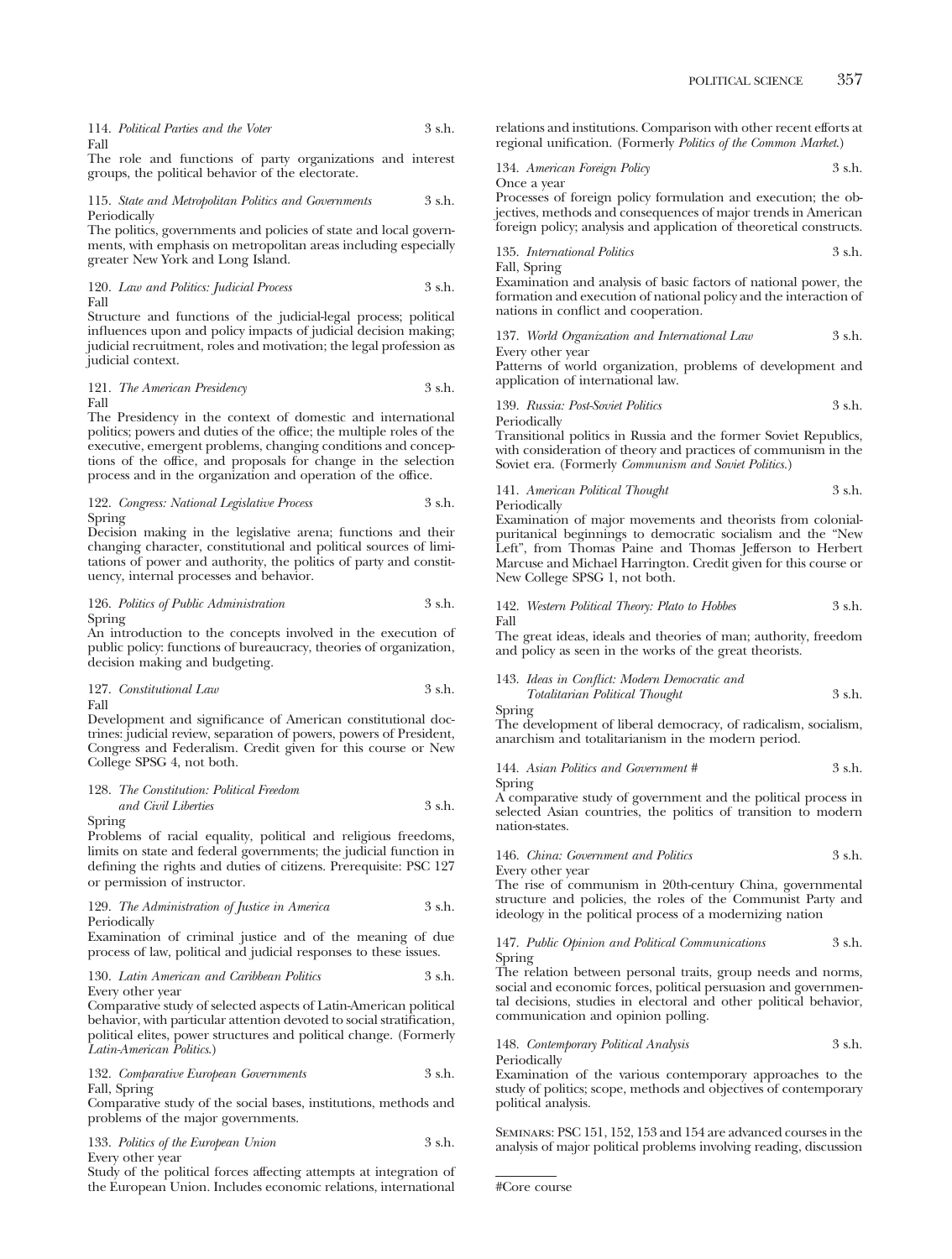and writing; includes two-hour weekly seminar sessions and individual conferences with instructor. Permission of department is required.

151. *Seminar: American Politics* 3 s.h. Periodically

With the permission of the chairperson, this course may be repeated when the course content varies sufficiently from previous semesters.

152. *Seminar: International Politics* 3 s.h. Periodically

With the permission of the chairperson, this course may be repeated when the course content varies sufficiently from previous semesters.

#### 153. *Seminar: Political Theory* 3 s.h. Periodically

With the permission of the chairperson, this course may be repeated when the course content varies sufficiently from previous semesters.

## 154. *Seminar: Comparative Politics* 3 s.h. Periodically

With the permission of the chairperson, this course may be repeated when the course content varies sufficiently from previous semesters.

|                               | 161, 162. Readings | $1-3$ s.h. each |
|-------------------------------|--------------------|-----------------|
| $\Gamma$ 11 $\alpha$ $\cdots$ |                    |                 |

Fall, Spring

Individualized reading course designed to meet special interests of the student and to fill gaps in the student's understanding of political science. Ordinarily open only to juniors and seniors who are capable of independent study. Prerequisite: written consent by a member of department to serve as the tutor.

192. *Workshop: United States in the United Nations* 3 s.h. January

This workshop takes advantage of the facilities of the United States Mission to the United Nations in New York City. The focus is on the role of the U.S. in the U.N. and the relationship of that role to American foreign policy. Includes classroom work, on-site investigations and briefings by officials of the Mission and the U.N. Secretariat. Sessions at the U.N. in New York will be longer than the scheduled hours.

#### 193. *Political Corruption* 2 s.h. Periodically

A study of the characteristics of political corruption in a variety of contexts; analysis of standards, behavioral norms; administrative, legislative and electoral corruption; modernization and corruption. The approach will be comparative but the central focus is American politics.

## 195. *Introduction to Administration* 3 s.h. Periodically

Identify patterns and principles of administration common to the fields of business, education, health and medicine, and public administration. The functional categories of decision making (planning), organizing, allocating resources, directing, controlling, communications and leadership are treated. Credit given for this course or EADM 200.

201. *American Political Process* 3 s.h. Periodically

Major theoretical perspectives developed by political scientists to explain the American political system. Major institutions and processes; the environment in which the system functions; and the policy outputs.

251. *Readings* 3 s.h. Periodically Selections assigned by the instructor, oral and written reports,

independent research. Open only to graduate students with the approval of the department.

# Portuguese (PORT)

Administered by the Department of Romance Languages and Literatures. Professor Bussell-Thompson, *Chairperson*

| 1. Elementary Portuguese                | 3 s.h. |
|-----------------------------------------|--------|
| Fall                                    |        |
| Fundamentals of structure. Oral drills. |        |

2. *Elementary Portuguese* 3 s.h. Spring

Continuation of Portuguese 1. Selected readings. Prerequisite: Portuguese 1 or equivalent.

## 3. *Intermediate Portuguese* 3 s.h. Fall

Reinforcement of the structure of Brazilian-Portuguese through discussions and compositions based on selected readings on Luso-Brazilian culture and civilization. Prerequisite: Portuguese 2.

4. *Intermediate Portuguese* 3 s.h.

Spring Readings in contemporary Luso-Brazilian literature. Prerequisite: Portuguese 3.

# Certificate Program in Natural Sciences

## Post-Baccalaureate Premedical Studies

This certificate program provides the opportunity for students who hold a bachelor's degree and who have not previously studied the sciences to prepare for entrance into a medical profession of their choice. Students may also retake science courses to demonstrate an improved mastery of those subjects.

## **COURSE OF STUDY:**

The Premedical Adviser works in conjunction with the science faculty to guide students in developing an individualized program of study based on their career goals, previous course work, and family/work responsibilities. This flexibility allows students to pursue, as well as design a schedule that fits their unique needs.

Students can prepare for careers in allopathic and osteopathic medicine, dentistry, chiropractic, veterinary medicine, and optometry. They can also complete basic science prerequisites for professions such as Physician Assistant, Physical Therapy, and Occupational Therapy. In these areas, however, additional course work may be necessary depending on an individual school's requirements.

Students can attend full-time or part-time, day or evening. The program can be completed in one year, including summer sessions. Students who do not require the entire sequence of courses may also seek admittance. Only students who complete a minimum of six courses in residence from the Premedical curriculum will be awarded a certificate.

## **Admission Criteria:**

- 1. completed application form
- 2. bachelor's degree from an accredited university
- 3. application fee
- 4. official transcripts from all colleges attended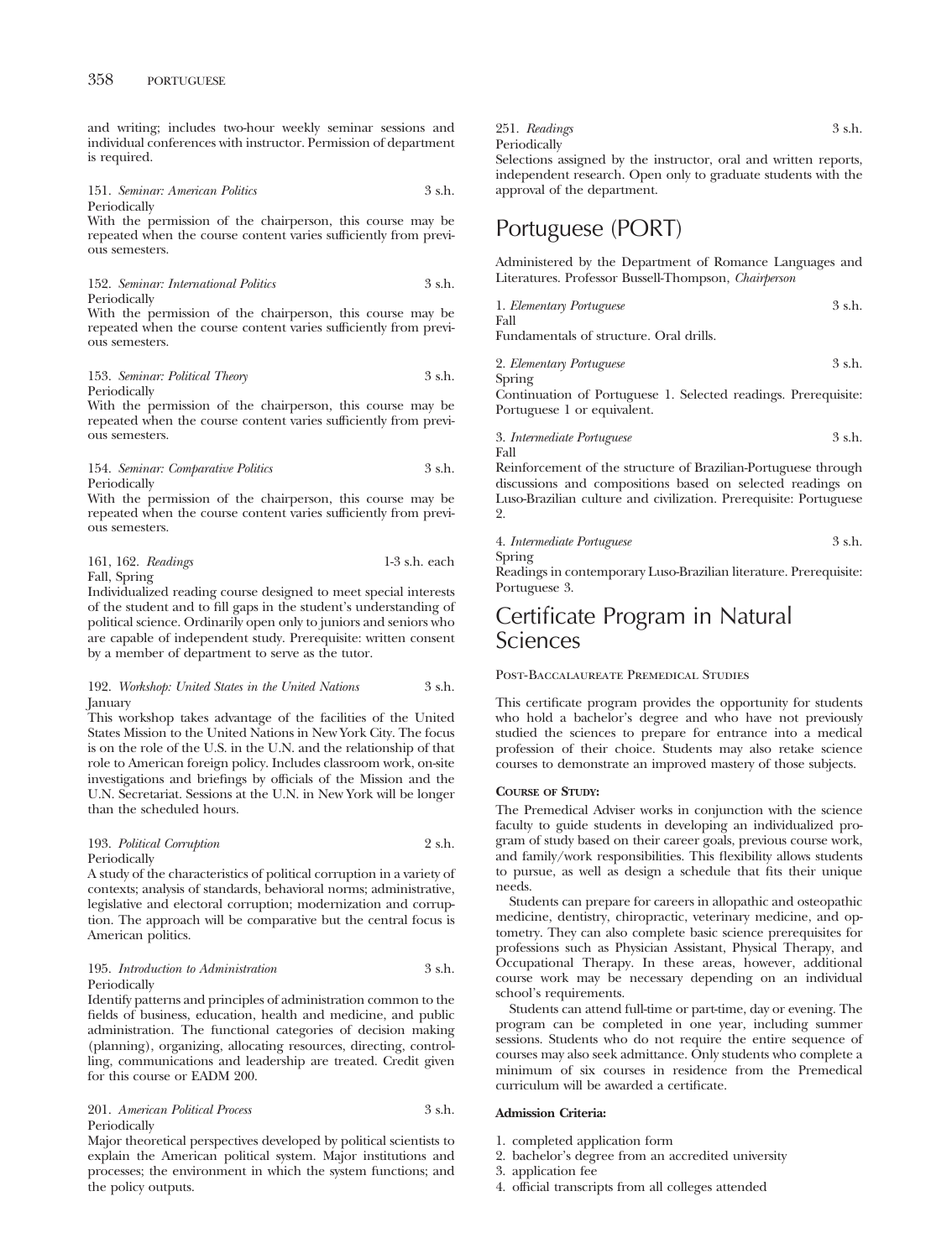- 5. two letters of recommendation (at least one must be from a faculty member)
- 6. 3.0 cumulative grade point average. Individuals with a lower GPA may be considered on a case by case basis.
- 7. Resume and personal statement explaining motivation for a career in the health professions
- 8. copy of SAT, GRE, or other standardized text scores if taken.

#### **Curriculum:**

*General Biology* 1 & 2, 4 s.h. each *General and Inorganic Chemistry* 3A & 4A, 3 s.h. each *General and Inorganic Chemistry Laboratory* 3B & 4B, 1 s.h. each *Elements of Organic Chemistry* 131A & 132A, 3 s.h. each *Organic Chemistry Laboratory* 131B & 132B, 1 s.h. each *Elementary Physics* 1A-2A, 3 s.h. each *Elementary Physics Laboratory* 1B-2B, 1 s.h. each or *General Physics* 11A-12A, 4 s.h. each *General Physics Laboratory* 11B-12B, 1 s.h. each (calculus-based)

Mathematics (placement dependent on level of ability; at least one semester of calculus is recommended.)

#### **SUGGESTED SEQUENCE FOR ONE-YEAR OPTION:**

#### **Summer Session:**

Mathematics (precalculus and/or calculus depending on student's background)

| <b>Fall Semester:</b>                | <b>Spring Semester:</b>              |
|--------------------------------------|--------------------------------------|
| General Biology 1                    | General Biology 2                    |
| <i>Inorganic Chemistry</i> 3A and 3B | <i>Inorganic Chemistry</i> 4A and 4B |
| Elementary Physics 1A and 1B         | Elementary Physics 2A and 2B         |
| or                                   | $\alpha$                             |
| General Physics 11A and 11B          | General Physics 12A and 12B          |
| <b>Summer Session:</b>               |                                      |

*Organic Chemistry* 131A and 131B

*Organic Chemistry* 132A and 132B

Once accepted and enrolled in the certificate program, students must complete all their course work at Hofstra, take a minimum of 6 classes (24 credits) in residence, and maintain a minimum GPA of 3.0.

In addition to the required courses listed above, Hofstra also offers numerous upper-level science courses, psychology, statistics, and a variety of health-related courses, including first aid and safety.

Students will work closely with the Premedical adviser and the science faculty to develop and successfully complete an academic plan.

Hofstra's financial aid administrators and the University College for Continuing Education will be available to help students finance their education and identify private sources of financial aid.

# Predental Studies

See Premedical Studies

# Prelaw Studies

The term prelaw is used to identify any student interested in the study of law. While there is no set prelaw curriculum or major, a well-balanced academic program including English, public speaking, history, philosophy, political science, economics, natural science and language is recommended. A prelaw adviser is available for students in the Office of Academic Advisement. The prelaw adviser assists students in course selection and in planning

for the Law School selection and application process. In addition, all students receive regular advisement in their respective academic department.

The Law School Admission Test, sponsored by the Law School Admission Council, is required of applicants to most law schools.

# Premedical/Prehealth Professional Studies

The term "prehealth professional" is used to designate any course of study followed by a student whose goal is to attend a health related professional school following graduation from a university. These professional schools are in the fields of medicine, dentistry, osteopathy, podiatry, chiropractic, veterinary medicine and optometry, physical therapy, physician assistant, etc. The term prehealth professional is an administrative one designating those students who may need specialized preprofessional advisement prior to graduation. Hofstra offers majors which fulfill the requirements of these professional schools.

Health related professional schools require at least two and, in most cases, four years of college training for entrance. It is strongly recommended that students complete the requirements for the degree of Bachelor of Arts. Students who plan to complete less than four years of undergraduate work will not be considered for recommendation to medical schools unless their work shows evidence of exceptionally high scholastic achievement in the basic sciences and general cultural subjects, combined with maturity of mind and purpose.

Any student contemplating preprofessional training in medicine, dentistry, optometry, osteopathy, podiatry, chiropractic, or veterinary medicine should immediately register at the Premedical/Prehealth Professional Studies Office in the Academic Advisement Office. Here the student will meet with the prehealth professional adviser and be given advice concerning the choice of a major and the necessary requirements for entering the various schools. The Premedical/Prehealth Professional Studies Office is the official liaision between the University and the health professional school. It is in this office that all pertinent information concerning the premedical/prehealth professional student is filed.

The major field of undergraduate study is left to the student's decision and should be based on intellectual interest. The student, however, must show mastery of the subject and advance beyond the elementary level. The use of good English, the power of clear thinking, and the ability to make good decisions are essential. Cooperation, intellectual honesty, initiative, and understanding of human relations in society, good character, personality, and cultural attainments are all requisites for admission to health related professional schools.

Basic knowledge of biology, chemistry and physics is necessary, and those desiring a major in the sciences are not discouraged from concentrating in these subjects, but it is not necessary that they do so. Courses in advanced mathematics are desirable preparation for quantitative methods in medicine, especially in research. Chemistry and biology should be started in the freshman year. Knowledge of a modern foreign language is recommended.

The Medical College Admission Test, sponsored by the Association of American Medical Colleges, administered by the American College Testing Program (ACT), is required of applicants for admission to most medical colleges. Dental students will take the Dental Aptitude Test. Other examinations may be required by other health related professional schools.

Students pursuing the premedical or prehealth professional studies curriculum should have very early advice to insure a selection of studies which will satisfy entrance requirements and the cultural needs of the health profession. Students who are candidates for a degree must have their programs approved by the adviser in the field of specialization, and copies of all programs *should* be filed in the Premedical/Prehealth Professional Studies Office.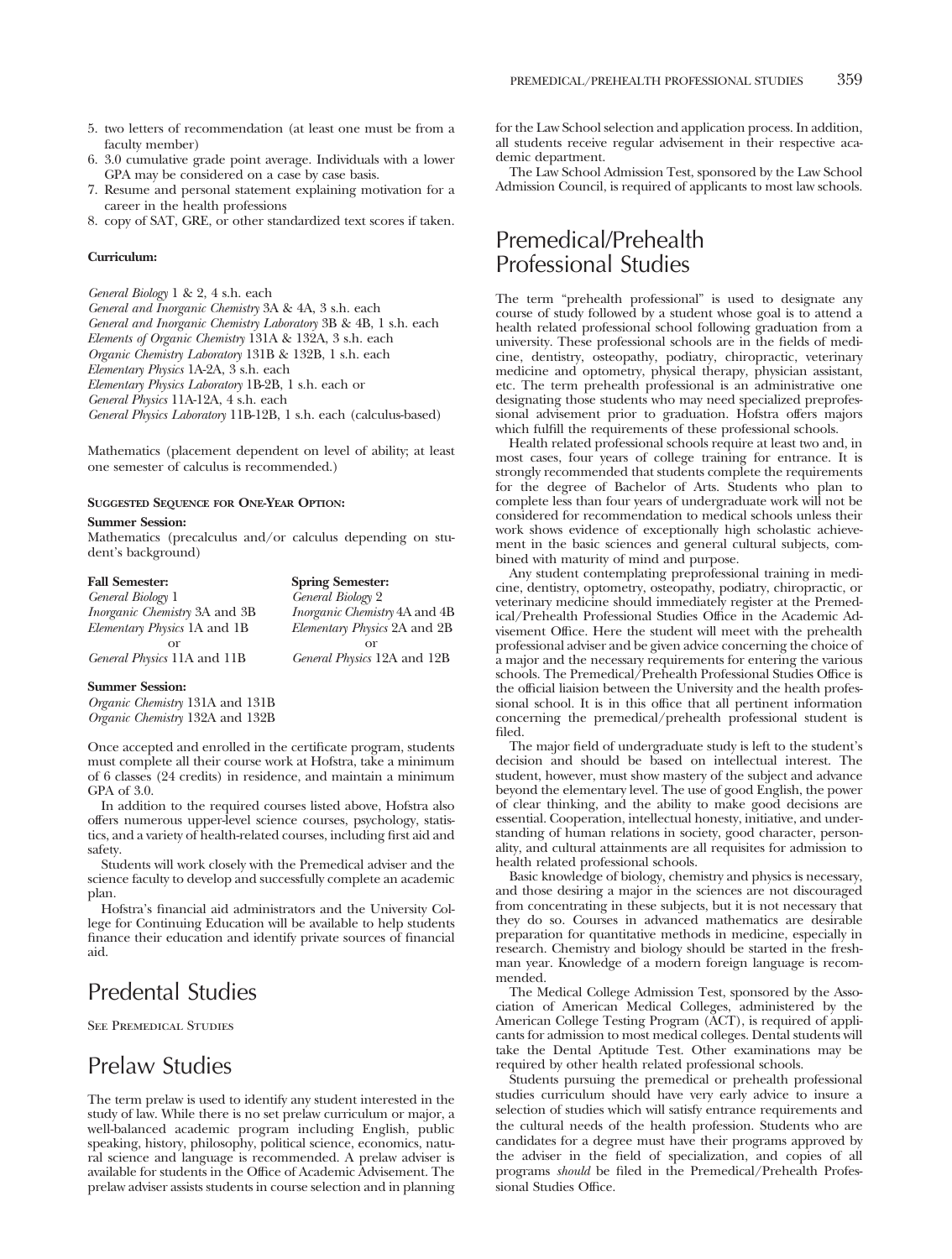# Psychology (PSY)

## Professor Kassinove, *Chairperson*

Professors Kaplan, Levinthal, Metlay, Motta, O'Brien, Paul, Schmelkin; Associate Professors Barnes, Blaine, Cox, Dill, Guarnaccia, Johnson, Little, Meller, Ohr, Schare, Serper, Shahani-Denning, Tsytsarev, Valenti; Assistant Professors Akin-Little, Barriere, Brown, Carter, Chaiken, Shapiro.

The Leo A. Guthart Distinguished Professorship in Teaching Excellence is held by Dr. Liora Pedhazur Schmelkin, Professor of Psychology. See page 471.

The Dr. Mervin Livingston Schloss Distinguished Professorship for the Study of Disabilities. See page 472.

**B.A. SPECIALIZATION IN PSYCHOLOGY**: PSY 1, 140, 141; at least one course from the 190-199 series, plus 18 hours of electives in psychology (33 hours in all). At least six hours of electives must be selected from the following courses: PSY 110, 111, 159, 164, 171, 177 or 178. Students considering the possibility of graduate work are advised to take PSY 171, 177 and 178. In addition to a general course of study, in consultation with a departmental adviser, concentrations are available in clinical, counseling or school psychology, general or experimental psychology, industrial and organizational psychology, and careers in education or social work. Students who wish to be considered as psychology or interdepartmental majors must apply to the department and be assigned a department adviser.

See complete B.A. requirements, page 84.

Psi CHI: a national psychology honor society, see page 74.

**A MINOR IN PSYCHOLOGY** consists of the successful completion of 18 semester hours in psychology courses, under advisement, and at least six hours in residence. Students hoping to pursue graduate work in allied fields are urged to take an undergraduate course in statistics and at least one laboratory course in psychology.

Psychology majors may choose a minor in business (18 hours) with a specialization in personnel management, marketing research or other approved business area. This combination is intended for those students who wish a B.A. degree in psychology, but do not anticipate continuing in graduate work in psychology. For information, contact Professor Kaplan.

**MASTER OF ARTS IN INDUSTRIAL/ORGANIZATIONAL PSYCHOLOGY:** prepares students for careers in such areas as human resources, training, management, and organizational development, in which they can apply psychological principles to problems that arise in a wide variety of organizational settings. It is also designed to enhance the careers of professionals who work in these areas by teaching them to apply psychology to issues that develop in their organizations. Research design, statistics, and psychology provide the foundation for advanced study in selection, training, performance appraisal, worker motivation, and organization development. The curriculum is strengthened by an internship sequence which provides on-site supervised experience working on applied projects in business and public agencies. The 44 credit program can be completed in two years by full-time students, and in three to four years by part-time students. Courses are offered in the late afternoon and evening to accommodate part-time students. Hofstra University's master's program in Industrial/Organizational Psychology is the only such graduate program on Long Island.

The types of work that holders of applied master's degrees in industrial/organizational psychology perform include employee selection, management development, survey research, training, organizational development, performance appraisal, career development and program evaluation. They are employed in industry, government, hospitals, social service and mental health agencies, advertising, and marketing research. Their titles include specialist, manager, director, and consultant, as in Training and Evaluation Specialist, Industrial Relations Manager, Director of Human Resources, and Organizational Development Consultant. The program is designed to serve students and organizations in the geographic area centering on Long Island, New York. This region is endowed with many businesses, industries, public agencies, and nonprofit organizations which are undergoing complex change. Facilitating such change requires the services of professionals who are trained in the application of psychological principles to organizational problems.

The M.A. program invites students from diverse backgrounds and those with work experience after graduation from college.

## Admission Requirements

- 1. Bachelor's degree (or equivalent) in psychology, business, or a related field with a grade point average of B or better.
- 2. Completion of courses in introductory psychology and elementary statistics with a grade of B or better.
- 3. Scores of no less than 500 on the Verbal and 500 on the Quantitative sections of the Graduate Record Examination.
- 4. Written statement of professional goals.

5. All prospective candidates will be personally interviewed. Professor Metlay, Associate Professor Shahani-Denning, *Codirectors.*

#### Program Requirements

The M.A. in Industrial/Organizational Psychology comprises 15 courses totaling 44 semester hours. It is designed to be completed in four semesters by full-time students. Part-time students would be expected to complete the program in three to four years. No more than six transfer credits are accepted toward the degree.

Required courses: 17 semester hours

- PSY 201. *Graduate Statistics I,* 3 s.h.
	- 203. *Research Design I,* 4 s.h.
	- 283A. *Foundations of Industrial/Organizational Psychology I: Industrial Psychology,* 3 s.h.
	- 283B. *Foundations of Industrial/Organizational Psychology II: Organizational Psychology,* 3 s.h.
	- 290. *Internship in Industrial/Organizational*
	- *Psychology,* 3 s.h. 341. *Ethics & Professional Practices in Psychology*, 1 s.h.

At least six semester hours of general psychology electives must be chosen from the following:

- PSY 207. *Cognition & Perception,* 3 s.h.
	- 208. *Learning Theory,* 3 s.h.
	- 249. *Current Theory & Research in Social Psychology,* 3 s.h.
	- 288. *Motivation,* 3 s.h.
	- 289. *Small Group Behavior,* 3 s.h.

At least six semester hours of industrial/organizational psychology electives must be chosen from the following:

- PSY 217. *Organizational Development,* 3 s.h.
	- 218. *Applied Behavior Analysis in Industry,* 3 s.h.
	- 219. *Organizational Psychology: Leadership*, 3 s.h.
	- 284. *Personnel Selection,* 3 s.h.
	- 286. *Measurement of Work Performance,* 3 s.h.
	- 287. *Training & Development,* 3 s.h.

Twelve additional semester hours of electives must be taken from the psychology courses listed above or from other graduate programs with written approval. The remaining three semester hours are earned either by completing an additional internship course, PSY 291, or by the completion of a *Master's Essay*, PSY 301. All electives must be selected under advisement.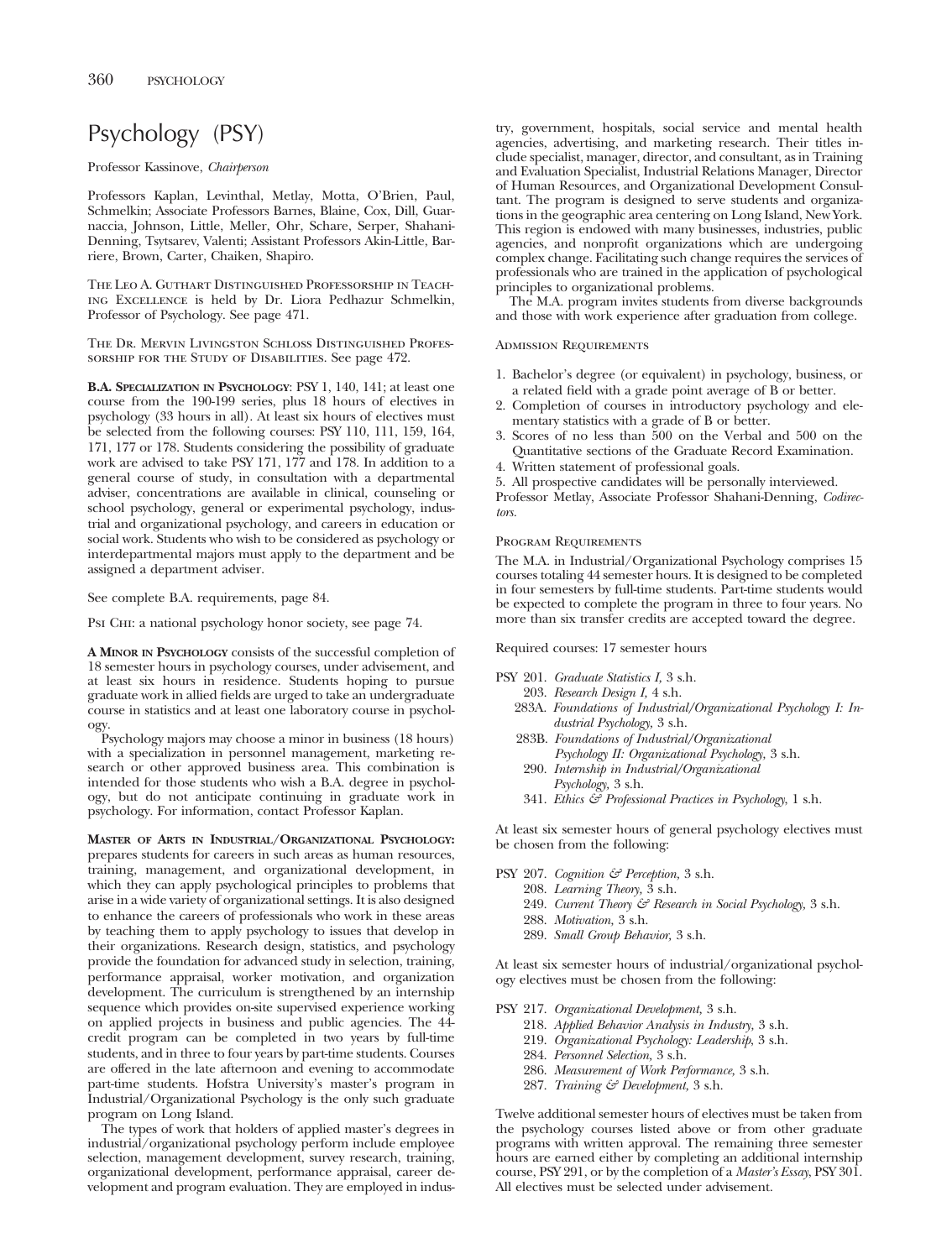A qualifying examination must be taken and passed upon completion of 26 semester hours in the program. This examination is given in June and August of each year. Students may have two opportunities to pass the qualifying examination. In addition, students must maintain a B average with no more than one C per semester, or more than two C's toward the M.A. Students who do not meet these requirements, or who receive a D or an F in any course, are dismissed from the program.

**MASTER OF ARTS IN PSYCHOLOGY—CLINICAL AND SCHOOL PSYCHOL-OGY.** It is awarded to all individuals who initially are accepted into the Ph.D. program in Clinical and School Psychology and complete all requirements as listed below.

Candidates must complete at least 30 semester hours of 200-level course work in psychology with a B average and must successfully pass a qualifying examination in psychology.

Program requirements are as follows:

PSY 201, 202 and eight courses from the following:

PSY 207, 209A, 216, 227, 231, 232, 249, 251, 254, 255 and 353. These choices must be selected after consultation with program adviser.

**MASTER OF SCIENCE IN SCHOOL-COMMUNITY PSYCHOLOGY:** is awarded to all individuals who initially are accepted into the Psy.D. Program in School-Community Psychology and complete 36 semester hours of courses listed below as well as a qualifying examination given at the end of the first year of study.

Candidates must complete the following courses with at least a B average:

PSY 201, 202, 209, 220, 224, 227, 231, 232, 234, 253, 258A, 280.

See complete graduate information, page 75.

## DOCTORAL PROGRAMS

The Psychology Department offers two doctoral programs: one leading to the degree of Doctor of Philosophy in Combined Clinical and School Psychology, and a Doctor of Psychology degree in School-Community Psychology.

The programs are designed to develop psychologists who have a strong theoretical background in psychology, the ability to translate theory into practice, and the ability to initiate and assume responsibility for meaningful research.

The first two years of the programs provide a foundation of knowledge in psychology so that students may grow, through study and experience, to think scientifically and to develop professional competence. The theoretical course material and the practicum and internship experiences are designed to enhance awareness of the needs and problems encountered in a variety of settings and to stimulate students to originate research in these areas.

The programs have been carefully designed to provide theoretical knowledge and practicum experience as a foundation for more advanced knowledge and practice. For this reason, courses must be taken in sequence.

At the end of the third year, students in the Clinical and School, and School-Community programs who are U.S. citizens are eligible to apply for the certificate of qualification in school psychology through the New York State Education Department.

Each student is evaluated at the end of the first, second and third year based upon the following criteria:

- 1. Evidence of continued satisfactory academic progress;
- 2. Ability to succeed in academic and professional work;
- 3. Ability to make scholarly and professional contributions to the field of psychology and to the program;
- 4. Ability to function effectively as a professional in the field of psychology and in the program.

The evaluation is based on grades, recommendations of the faculty of the program and field supervisors. The results of the evaluation are presented to each student. Students must obtain satisfactory ratings on all of these criteria to continue in the program. To proceed beyond the first year, students must pass the qualifying examination and obtain the master's degree. During the second semester of the third year (Psy.D.) or first semester of the fourth year (Ph.D.), the student is expected to present an acceptable outline of a dissertation proposal to the faculty for approval in order to continue in the program.

An integral part of the programs involves field internships and practica at a variety of locations under professional supervision. The importance of other educational experiences, including both theoretical and applied course work, and the dissertation are kept in balance by permitting no more than 15 s.h. of credit to be accumulated through internship courses. All students in the doctoral programs are expected to abide by the APA Code of Ethics.

**NOTE:** Professional Liability Insurance for doctoral candidates: all doctoral candidates in professional psychology are strongly recommended to purchase American Psychological Association sponsored Professional Liability Insurance. This provides coverage while performing professional duties as a psychologist in training. Such coverage should be obtained at the very beginning of training. For information, contact the Director of the doctoral program in which you are enrolled, or apply directly through the American Psychological Association.

**PH.D. PROGRAM IN COMBINED CLINICAL AND SCHOOL PSYCHOLOGY** prepares professional psychologists for work in mental health centers and hospitals, public schools and special educational facilities, for university based research careers, and for independent private practice.

The program is based upon social learning theory and applied behavior analysis, and includes exposure to cognitive and behavioral theories. A program of colloquia adds to knowledge received through lecture, readings and classroom discussion. Students receive experience and supervision in psychodiagnostic methods, in interviewing and relationship skills, and in psychotherapy with children and adults, both individually and in groups. In practica and internship experiences students are exposed to a wide range of clinical, community and educational problems so that they will be prepared to function and offer services in a variety of settings. The program maintains affiliations with numerous agencies such as the Astor Child Guidance Center, the Center for Biobehavioral Therapy and Research, the Institute for Behavior Therapy, the Institute for Rational Emotive Therapy, the Human Resources School, Long Island Jewish Hospital, the Nassau County Medical Center, St. John's Hospital, the Southeast Nassau Guidance Center, the United Cerebral Palsy Center, and over 50 other public and private schools and community mental health service facilities.

Professor Salzinger, *Director*; Associate Professor Schare, *Assistant Director for Clinical Psychology;* Associate Professor Guarnaccia, *Assistant Director for School Psychology*.

#### Application for Admission

Applications completed by February 1 will be screened for regular acceptance. All requests for information should be directed to the Graduate Admissions Office in the Admissions Center. Students are accepted only for the fall of each year. See graduate admissions information, page 81.

#### Admission Requirements

- 1. Successful completion of the baccalaureate degree at an accredited institution.
- 2. Score on the Verbal Section of the Graduate Record Examination of no less than 500 and the Quantitative Section of no less than 500.
- 3. Score on the Graduate Record Examination, Psychology Section, of no less than the 65th percentile.
- 4. A cumulative grade-point average of 3.0 or better in the following psychology courses completed prior to admission to the program. (Courses taken at another institution must be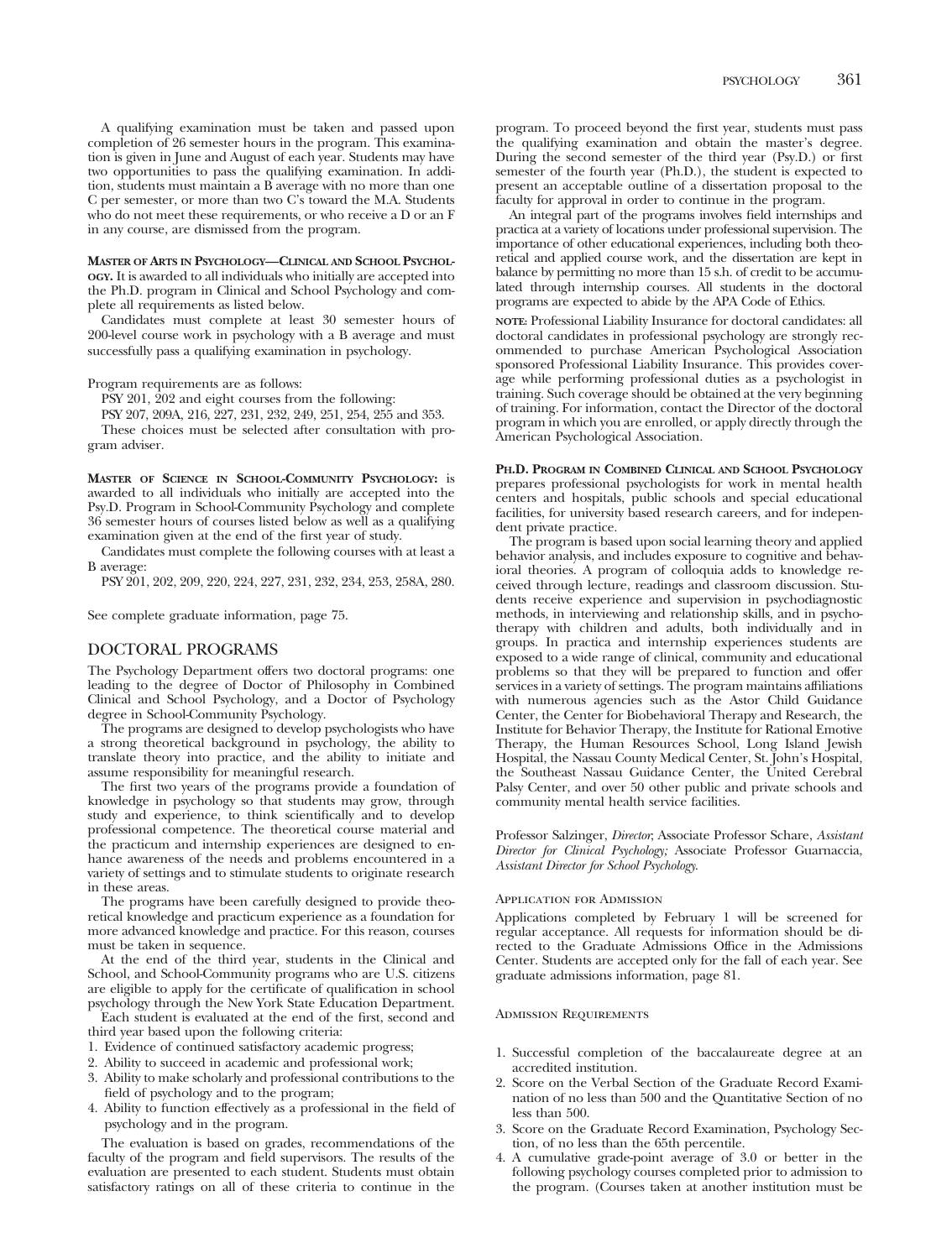substantially equivalent to those offered at Hofstra University in terms of material covered. Each transcript will be evaluated individually.)

Elementary Statistics History and/or Systems of Psychology Psychological Research, a laboratory course Developmental Psychology Physiological Psychology or Sensation/Perception Tests and Measurement

5. A personal interview.

#### Degree Requirements

- 1. Completion of the 105 credit program with a cumulative grade-point average of B or better.
- 2. A qualifying examination must be taken and passed immediately upon completion of the first year in the program. This examination is given in May and July of each year. Students who fail the qualifying examination twice will be dropped from the program.
- 3. Students must maintain a B average each semester, receive no more than one C per semester and no more than three C's in total toward the Ph.D. or the student will be dropped from the program. Any student who receives a D or F grade in any course will have his/her candidacy in the program terminated.
- 4. Satisfactory interpersonal behavior and professional performance on practica and internships, with no documented reports of unprofessional or unethical conduct.
- 5. Completion of a satisfactory research dissertation.
- 6. Satisfactory performance in an oral examination, to be given subsequent to the completion of the dissertation.

## Program Requirements

The following courses are required unless transfer credit or a waiver is granted. No more than 15 transfer credits are accepted toward the degree.

- PSY 201. *Graduate Statistics I,* 3 s.h.
	- 202. *Graduate Statistics II,* 3 s.h.
		- 204. *Multivariate Statistics in Psychological Research I,* 3 s.h.
		- 207. *Cognition & Perception,* 3 s.h.
	- 209A. *Basic Concepts & Issues in Psychology,* 3 s.h.
	- 210. *Current Literature in Psychology,* 2 s.h.
	- 214. *Neural Bases of Behavior, 3 s.h.*
	- 216. *Behavior & Personality—Normal & Abnormal*, 3 s.h.
	- 222. *Research Methods I: Designs for Professional Psychology*, 3 s.h.
	- 223. *Research Design II,* 4 s.h.
	- 227. *Interviewing & Counseling in Professional Psychology*, 3 s.h.
	- 228. *Behavior Deviations I: Clinical Psychopathology,* 3 s.h.
	- 231. *Theory & Practice of Intellectual Evaluation,* 3 s.h.
	- 232. *Intellectual, Academic & Vocational Evaluation,* 3 s.h.
	- 234A. *Personality Assessment by Projective Methods,* 3 s.h.
		- 240. *Personality Assessment for Research,* 3 s.h.
		- 249. *Current Theory & Research in Social Psychology,* 3 s.h.
		- 254. *Psychology of the Exceptional Child,* 3 s.h.
	- 255. *Psychology of Learning,* 3 s.h.
	- 260. *Behavior Deviations II: Major Mental Disorders,* 3 s.h.
- FDED 248. *Multicultural Education in the Metropolitan Area,* 3 s.h. or
- PSY 275. *Cross-Cultural and Ethnic Issues in Professional Psychology,* 3 s.h.
	- 329. *Marital & Family Therapies,* 3 s.h.
	- 330. *School Psychological Services Internship I: Client-Directed Methods,* 3 s.h.
- 331. *School Psychological Services Internship II: Behavioral Counseling of Children & Adolescents,* 3 s.h.
- 332. *Clinical Psychological Services Internship I: Behavior Therapy Methods,* 3 s.h.
- 333. *Clinical Psychological Services Internship II: Cognitive-Behavior Therapy,* 3 s.h.
- 341. *Ethics & Professional Practices in Psychology,* 1 s.h.
- 353. *Theoretical Orientations to Human Development,* 3 s.h.
- 601. *Dissertation Seminar,* 3 s.h.
- †602. *Dissertation Proposal Preparation,* 3 s.h.
- †/††603A. *Extended Dissertation Advisement,* 3 s.h. ††604. *Dissertation Advisement,* 3 s.h.
	-
	- ††605A. *Dissertation Extension,* 3 s.h.

In addition, 12-15 s.h. of electives chosen from the following, under advisement with program director.

| <b>PSY</b>  | 213. Psychology of Addictions, 3 s.h.                               |
|-------------|---------------------------------------------------------------------|
|             | 230. Group Counseling & Group Leadership, 3 s.h.                    |
|             | 235. Personality Evaluation I, 3 s.h.                               |
|             | 250. Health Psychology, 3 s.h.                                      |
|             | 263. Current Theory & Research in Psychology of Aging,              |
|             | 3 s.h.                                                              |
|             | 280. Community Intervention Programs, 3 s.h.                        |
| <b>ELED</b> | 227. Elementary School Curriculum, 3 s.h.                           |
| <b>SED</b>  | 205. Perspectives on Educational Practice, 3 s.h.                   |
| <b>FDED</b> | 210. Contemporary Educational Movements, 3 s.h.                     |
|             | 220. Aesthetic Education, 3 s.h.                                    |
|             | 222. Qualitative Research Methods, 3 s.h.                           |
|             | 244. Seminar: Alternative Education, 3 s.h.                         |
| <b>SPED</b> | 200. Administration $\mathcal{F}$ Supervision of Special Education, |
|             | 3 s.h.                                                              |
|             | 250. Education of the Gifted, 3 s.h.                                |
| <b>READ</b> | 266. The Administrator & the Reading Program, 3 s.h.                |
| <b>REHB</b> | 230. Philosophy & Principles of Vocational Rehabilitation,          |
|             | 3 s.h.                                                              |
|             | 232. Medical Information in Rehabilitation, 3 s.h.                  |
|             |                                                                     |

EADM 214. *Theories & Practices of Supervision*, 3 s.h.

†A student who has not made sufficient progress on the dissertation to gain permission of the members of the committee to begin collecting data, will have to repeat the course, paying full fee. A student must maintain continuous enrollment in this course, registering for it during the fall and spring semesters.

A student must complete the work for this course within two semesters. If sufficient progress has not been made by the end of this period, the student will have to enroll in 603A, *Extended Dissertation Advisement.* This course may be taken only once. If the student does not complete the work for this course by the end of the semester, the student will be dropped from the program.

††A student who does not complete the dissertation during the semester of enrollment in 604, *Dissertation Advisement*, will have to repeat the course, paying full fee. Once 602, *Dissertation Proposal Preparation* or 603A, *Extended Dissertation Advisement* has been completed, a student must enroll in 604, *Dissertation Advisement*, the following semester and maintain continuous enrollment in this course during the fall and spring semesters. A student must complete the work for this course within three semesters. If the dissertation is not completed by the end of this period, the student must immediately enroll in 605A, *Dissertation Extension*. The student will be dropped from the program if all requirements for the dissertation are not fulfilled by the end of 605A.

Once a candidate has begun work on the dissertation, a leave of absence from the program will not be granted, except in highly unusual circumstances.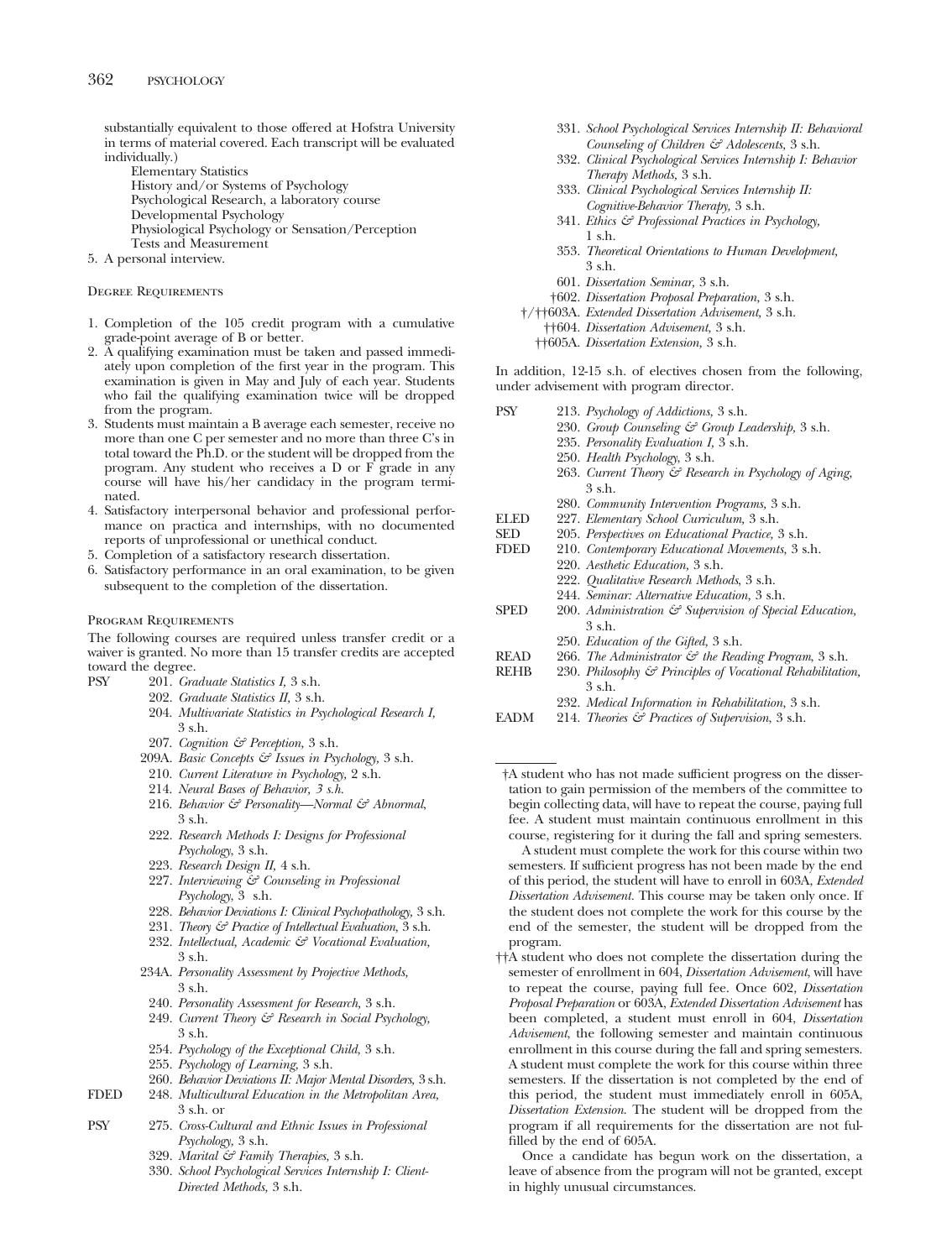- 241. *Supervision of Instruction & Curriculum Development*, 3 s.h.
- 243. *School Finance,* 3 s.h.
- 244. *School Law,* 3 s.h.
- 245. *Selected Issues in School Administration*, 3 s.h.
- 249. *Management Technology*, 3 s.h.
- SPCH 242. *Aphasia & Related Disorders,* 3 s.h.
	- 243. *Language Disorders & Learning Disabilities: Kindergarten Through Adulthood,* 3 s.h.
- ANTH 200. *Fundamentals of Anthropology,* 3 s.h.
- 272. Sociology of Juvenile Correction, 3 s.h.

See complete doctoral information, page 81.

**PSY.D. PROGRAM IN SCHOOL-COMMUNITY PSYCHOLOGY** prepares students to become psychology practitioners who provide services to schools and community health service settings. Emphasis is placed upon training the psychologist as a consultant who brings about change within school and community settings, and who is also a provider of psychological services for individuals and families. The practice of school-community psychology is viewed as involving assessment, intervention, planning and prevention in public schools, special education facilities, geriatric facilities, churches, synagogues, veterans centers, centers for the homeless, police departments, facilities for the disabled, facilities for the drug addicted, etc.

The program is designed to accommodate beginning level students who enter with a bachelor's degree, and advanced level students who enter with the master's degree in psychology. Students who are accepted directly upon completion of the bachelor's degree will attend a full-time, 94 credit program. Advanced students who have already completed a master's degree in psychology may attend full time or part time. Course and credit requirements for advanced students will be determined on an individual basis, following review of official graduate transcripts.

All students are required to complete a one year internship and practicum experiences as part of their training. A wide range of school and community settings are available for student training. In addition, completion of a doctoral dissertation project, in an area within the broad field of school-community psychology, is also required. The program faculty have varied areas of special expertise and are able to provide specific training in childhood and adult behavior disorders, posttraumatic stress disorders, alcoholism, forensic (police) psychology, homelessness, education and issues related to gifted and talented children, immigration and cultural adaptation, etc. Professor Motta, *Director*

#### Application for Admission

Applications completed by February 1 will be screened for regular acceptance. Applications completed after April 1 will be considered only if there are openings in the program. Information about the program and application material can be obtained from the Graduate Admissions Office. Students are accepted only for the fall of each year. See graduate admissions information, page 79.

#### Admission Requirements

*Beginning level*: Students admitted with a bachelor's degree will be required to meet the following admission criteria:

- 1. Successful completion of the baccalaureate degree from an accredited institution.
- 2. Scores on the Verbal Section of the Graduate Record Examination of no less than 500 and on the Quantitative Section of no less than 500.
- 3. Score on the Graduate Record Examination, Psychology Section, of no less than the 65th percentile.
- 4. A cumulative grade-point average of 3.0 or better in the following psychology courses which were completed prior to admission:
	- History and Systems of Psychology
	- Human Development Elementary Statistics

Experimental Design Physiological Psychology Psychometric Theory

- 5. Three letters of recommendation.
- 6. A personal statement.
- 7. A personal interview.

*Advanced level*: Students admitted at the advanced level, who already possess a master's degree in psychology, will be required to meet the following admission criteria:

- 1. Successful completion of a master's degree in psychology from an accredited institution.
- 2. Scores on the Verbal Section of the Graduate Record Examination of no less than 500 and on the Quantitative Section of no less than 500.
- 3. Score on the Graduate Record Examination, Psychology Section, of no less than the 65th percentile.
- 4. Three letters of recommendation.
- 5. A personal statement.
- 6. A personal interview.

#### Degree Requirements

- 1. Completion of the 94 credit program with a cumulative grade-point average of B or better. Advanced students will be given transfer credit based on an individual analysis of their prior graduate academic record.
- 2. Successful completion of a Qualifying Examination which must be taken and passed following the first year in the program. This examination is given in May of each year. Students who fail the qualifying examination twice will be dropped from the program.
- 3. Students must maintain a B average each semester, receive no more than one C per semester, and no more than three C's in total toward the Psy.D. or the student will be dropped from the program. Any student who receives a D or F grade in any course will have his/her candidacy in the program terminated.
- 4. Satisfactory evaluation of performance at all practicum and internship sites, with no documented reports of unethical or unprofessional conduct.
- 5. Successful completion of an approved doctoral dissertation project.
- 6. Satisfactory performance at an oral defense of the doctoral dissertation project.

#### Program Requirements

The following courses are required unless transfer credit is obtained. For students who enter at the advanced level, transfer credit is determined on an individual basis.

- PSY 201. *Graduate Statistics I,* 3 s.h.
	- 202. *Graduate Statistics II,* 3 s.h.
	- 207. *Cognition & Perception,* 3 s.h.
	- 209. *Classical Concepts in Psychology,* 2 s.h.
	- 210. *Current Literature in Psychology,* 2 s.h.
	- 214. *Neural Bases of Behavior,* 3 s.h.
	- 220. *Consultation in Schools & Health Service Settings,* 3 s.h.
	- 223. *Research Design II,* 4 s.h.
	- 224. *Research Designs for Health Service Programs,* 3 s.h.
	- 227. *Interviewing & Counseling in Professional Psychology,* 3 s.h.
	- 231. *Theory & Practice of Intellectual Evaluation,* 3 s.h.
	- 232. *Intellectual, Academic & Vocational Evaluation,* 3 s.h.
	- 234. *Theory & Application of Personality Evaluation,* 4 s.h.
	- 240. *Personality Assessment for Research,* 3 s.h.
	- 253. *Advanced Developmental Psychology,* 3 s.h.
	- 254. *Psychology of the Exceptional Child,* 3 s.h.
	- 257. *Psychology of the Emotionally Disturbed Child,* 3 s.h.
	- 258A. *Social Psychology & the School System,* 3 s.h.
	- 269. *Psychology & the Criminal Justice System,* 3 s.h.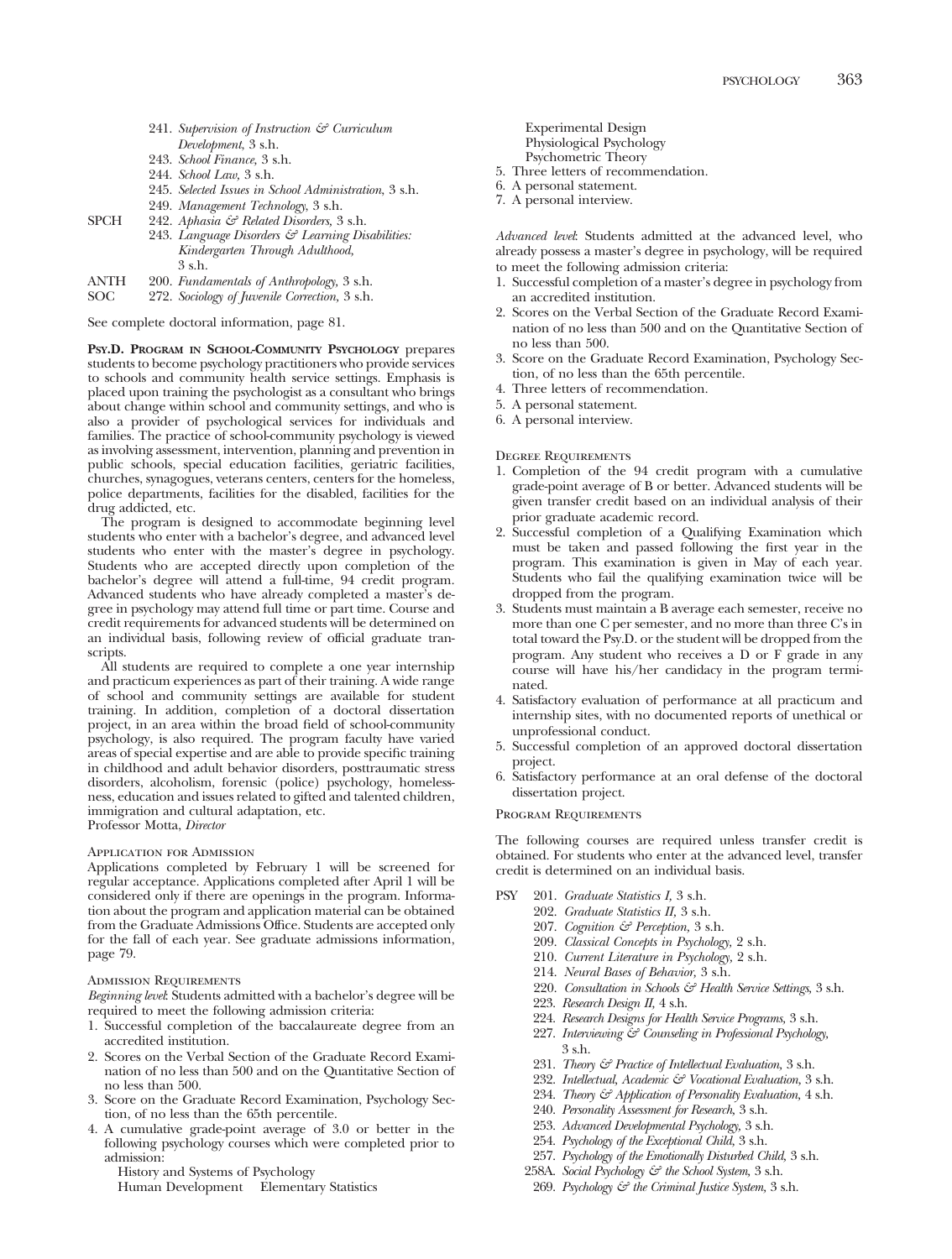- 275. *Cross-Cultural & Ethnic Issues in Professional Psychology,* 3 s.h.
- 280. *Community Intervention Programs,* 3 s.h.
- 303. *School & Community Psychological Services: Development & Administration,* 3 s.h.
- 330. *School Psychological Services Internship I: Client-Directed Methods,* 3 s.h.
- 331. *School Psychological Services Internship II: Behavioral Counseling of Children & Adolescents,* 3 s.h.
- 341. *Ethics & Professional Practices in Psychology,* 1 s.h.
- 349. *School-Community Internship I,* 3 s.h.
- 350. *School-Community Internship II,* 3 s.h.
- 601. *Dissertation Seminar,* 3 s.h.
- †602. *Dissertation Proposal Preparation,* 3 s.h.
- †/††603A. *Extended Dissertation Advisement,* 3 s.h.
	- ††604. *Dissertation Advisement,* 3 s.h.
	- ††605A. *Dissertation Extension,* 3 s.h.

Students are permitted to take six semester hours of electives chosen from the following, under advisement of the program director.

- PSY 213. *Psychology of Addictions,* 3 s.h.
	- 215. *Clinical Neuropsychology,* 3 s.h.
	- 230. *Group Counseling & Group Leadership,* 3 s.h.
	- 235, 236. *Personality Evaluation I & II,* 3 s.h. each 250. *Health Psychology,* 3 s.h.
	- 251, 252. *Special Topics Seminar,* 1-4 s.h. each
		- 256. *Theories of Psychological Counseling,* 3 s.h.
		- 260. *Behavior Deviations II: Major Mental Disorders,* 3 s.h.
		- 263. *Current Theory & Research in Psychology of Aging,* 3 s.h.
		- 268. *Advanced Workshop for Training of Professional Group Leaders,* 3 s.h.
		- 281. *Current Theory & Research in Rehabilitation,* 3 s.h.
		- 353. *Theoretical Orientations to Human Development,* 3 s.h.
		- 399. *Psychotherapy with the Deaf via Total Communication,* 3 s.h.
- SPED 200. Administration  $\mathcal{C}$  Supervision of Special Education, 3 s.h.
	- 250. *Education of the Gifted,* 3 s.h.
- REHB 230. *Philosophy & Principles of Vocational Rehabilitation,* 3 s.h.
- 232. *Medical Information in Rehabilitation,* 3 s.h.
- EADM 214. *Theories & Practices of Supervision,* 3 s.h.
	- 241. *Supervision of Instruction & Curriculum Development,* 3 s.h.
		- 243. *School Finance,* 3 s.h.
	- 245. *Selected Issues in School Administration,* 3 s.h.
- 249. *Management Technology,* 3 s.h.
- ELED 227. *Elementary School Curriculum,* 3 s.h.
- SED 205. *Perspectives on Educational Practice,* 3 s.h.
- FDED 210. *Contemporary Educational Movements,* 3 s.h.
	- 220. *Aesthetic Education,* 3 s.h.
	- 244. *Seminar: Alternative Education,* 3 s.h.
	- 248. *Multicultural Education in the Metropolitan Area,* 3 s.h.
- SPCH 242. *Aphasia & Related Disorders,* 3 s.h. 243. *Language Disorders & Learning Disabilities: Kindergarten Through Adulthood,* 3 s.h.
- ANTH 200. *Fundamentals of Anthropology,* 3 s.h.
- SOC 272. *Sociology of Juvenile Corrections,* 3 s.h.

See complete doctoral information, page 81.

**POSTDOCTORAL RESPECIALIZATION PROGRAM IN CLINICAL AND/OR SCHOOL PSYCHOLOGY** offers psychologists with doctoral degrees in areas other than Clinical and School Psychology the opportunity to respecialize in Clinical and School Psychology so that they may ethically practice in these areas. Respecialization candidates are given programs that meet the APA guidelines which require that psychologists who wish to change their service speciality, or add an additional area of applied specialization must meet the same requirements with respect to subject matter and professional skills that apply to doctoral retraining in the new specialty. The program of each candidate is individualized and all credit is given for relevant course work and requirements that have been satisfied previously.

Professor O'Brien, *Respecialization Program Director.*

#### Admission Requirements

- 1. A doctorate in psychology in an area other than clinical, counseling or school psychology from an accredited university.
- 2. Evidence of academic excellence.
- 3. A personal interview to determine that the program and the applicant's professional goals are congruent.
- 4. Evidence that the state recognizes the doctorate as psychology for licensure purposes.

#### Degree Requirements

Successful completion of the same requirements as those required of the students in the Ph.D. Program in Clinical and School Psychology. Credit is given for relevant course work and requirements that have been satisfied previously.

See complete doctoral information, page 81.

## **COURSES**

In addition to semester notations next to each course, several courses are offered during the January and Summer sessions. Consult the *January* and *Summer Sessions* bulletins for these schedules.

For additional psychology offerings, see New College listings. These courses may be taken only with the permission of New College and the Psychology Department.

PSY 1 is prerequisite to all psychology courses, except for PSY 7. Students completing PSY 7 must still complete PSY 1 before taking other psychology courses.

†A student who has not made sufficient progress on the dissertation to gain permission of the members of the committee to begin collecting data, will have to repeat the course, paying full fee. A student must maintain continuous enrollment in this course, registering for it during the fall and spring semesters.

A student must complete the work for this course within two semesters. If sufficient progress has not been made by the end of this period, the student will have to enroll in 603A, *Extended Dissertation Advisement.* This course may be taken only once. If the student does not complete the work for this course by the end of the semester, the student will be dropped from the program.

††A student who does not complete the dissertation during the semester of enrollment in 604, *Dissertation Advisement*, will have to repeat the course, paying full fee. Once 602, *Dissertation Proposal Preparation* or 603A, *Extended Dissertation Advisement* has been completed, a student must enroll in 604, *Dissertation Advisement*, the following semester and maintain continuous enrollment in this course during the fall and spring semesters. A student must complete the work for this course within three semesters. If the dissertation is not completed by the end of this period, the student must immediately enroll in 605A, *Dissertation Extension*. The student will be dropped from the program if all requirements for the dissertation are not fulfilled by the end of 605A.

Once a candidate has begun work on the dissertation, a leave of absence from the program will not be granted, except in highly unusual circumstances.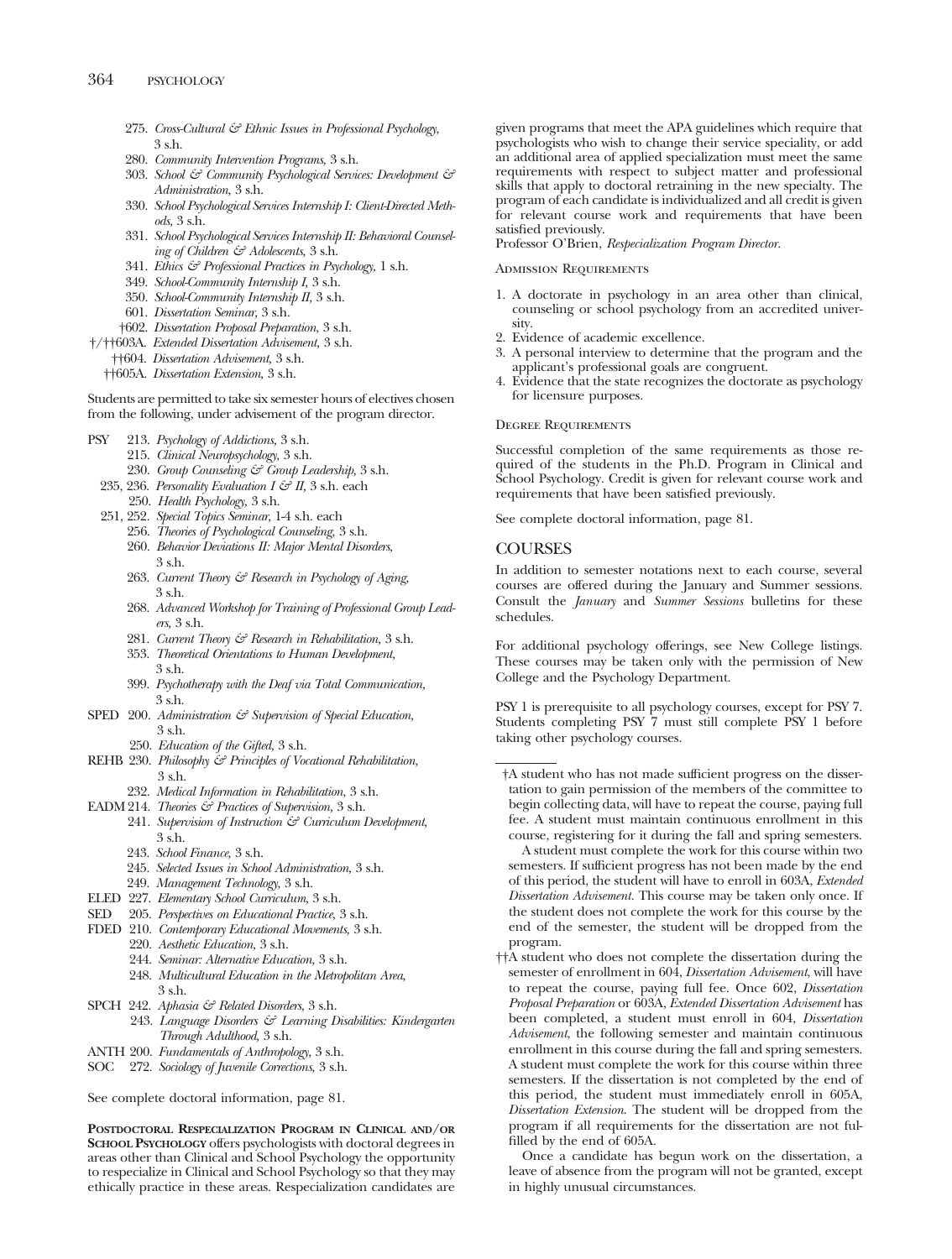| 1. Introduction to Psychology | 3 s.h. |
|-------------------------------|--------|
| Fall, Spring, Summer          |        |

Methods of investigation and basic principles of psychological functioning including perception, motivation, learning and personality theory; introduction to abnormal psychology including case studies, diagnostic terminology and diverse treatment modes. Various other psychological topics will be considered. Prerequisite to all other psychology courses. Credit given for this course or New College SPB 1, not both.

#### 3. *Current Psychological Issues* 3 s.h. Periodically

Detailed exploration of several psychological topics of important social relevance (e.g., recent topics have included mental health, alcoholism, drug addictions, interpersonal abuse, sexuality). Topics vary depending on their social significance. Guest speakers representing the fields of psychology, psychiatry and social work are featured. Students are required to submit independent research papers on each topic. Recommended for secondsemester freshmen and sophomores.

#### 7. *Fundamental Perspectives in Psychology* # 3 s.h. Fall, Spring

Detailed examination of selected major areas of research in psychology, such as natural and artificial intelligence, and physiological and psychological aspects of emotionality.

12. *Psychology and the Law* 3 s.h. Fall, Spring

An examination of the ways psychological principles are applied to the criminal justice field, family law and civil litigation. Topics include victim research, jury selection and courtroom procedures, psychological assessment of the offender, child custody procedures and divorce suits. Credit given for this course or New College SPG 10, not both. (Formerly *Psychology of Criminal Justice*; PSY 112.)

26. *Psychology of Women* 3 s.h. Once a year

Exploration of current research into the perceptual, motivational, physiological, intellectual and interpersonal aspects of the behavior of women. Emphasis will be placed on sex-role development and the impact on the feminine personality of prevailing attitudes about women. Prerequisite: junior standing or higher. (Formerly PSY 126.)

## 33. *Industrial Psychology* 3 s.h. Fall, Spring, Summer

Study of psychological principles and methods, and their application to personnel testing, interviewing, selection, training and development, and performance appraisal. Credit given for this course or New College SPG 19, not both. (Formerly 32A.)

34. *Organizational Psychology* 3 s.h. Fall, Spring, Summer

Study of psychological principles and methods, and their application to work motivation, job satisfaction, leadership, communication, job design, and organizational development. (Formerly 32B.)

35. *Psychology of Personality* 3 s.h. Fall, Spring, Summer

Personality organization, factors influencing development, methods of appraisal and personality theories. Credit given for this course or New College SPG 2, not both.

## 36. *Workshop in Small-Group Behavior* 3 s.h. Periodically

Analysis of small-group behavior together with the identification and evaluation of small-group properties. Leadership and membership functions will be explored and practiced as they relate to a variety of settings including business and industry, educational, governmental and community organizations. Practice in overcoming obstacles to effective interpersonnel relationships including t-group sessions. Open to juniors and seniors by permission. (Formerly PSY 130.)

37. *Industrial Behavior Modification* 3 s.h. Once a year

An introduction to behavioral principles in organizations. Theoretical issues in organizational psychology and the quality of working life is examined from the perspective of laboratory based research of human behavior. The application of operant techniques to traditional industrial problems such as productivity, sales, attendance and safety. Management based on applied behavior analysis is contrasted with traditional motivational theories. (Formerly PSY 132.)

39. *Abnormal Psychology* 3 s.h.

Fall, Spring, Summer Emotional and behavioral deviations, patterns of development, classification and treatment methods. Credit given for this course or New College SPG 14, not both.

53. *Child Psychology* 3 s.h. Fall, Spring, Summer

Development of human behavior from the prenatal period through childhood. (Formerly PSY 153.)

54. *Adolescent Psychology* 3 s.h.

Fall, Spring, Summer Development of behavior from adolescence through maturity. (Formerly PSY 154.)

## 55. *Psychology of the Mentally Retarded* 3 s.h. Once a year

The physical, intellectual, social and emotional characteristics of the mentally retarded. Special consideration will be given to the various categories of mentally retarded children, to their educational requirements and their adjustment needs in the home and community. Related research findings will be summarized and evaluated. (Formerly PSY 155.)

#### 57. *Clinical, Counseling and Community Psychology* 3 s.h. Once a year

Theories, principles and practices for assessing personality and helping people in various settings to realize their potentials. Prerequisite: PSY 39 or permission of instructor. (Formerly PSY 157.)

## 58. *Theory and Principles of Psychotherapy* 3 s.h. Once a year

Survey and classification of individual and group psychotherapies commonly used today. Comparative analysis of the principles and practices of the psychoanalytic, experiential and behavior schools of therapy as well as review of the different philosophical and psychological tenets which are basic to each of these systems. (Formerly PSY 158.)

60. *Psychology of Physical Disability* 3 s.h.

Once a year

Psychological factors in disability and adjustment to disability. (Formerly PSY 160.)

## 61. *Comparative Psychology* 3 s.h. Once a year

Phylogenetic differences in sensory capacities, response repertoires, and learning and ethological findings. Laboratory will include work with fish, frogs, pigeons, rats and humans. (2 hours lecture, 2 hours laboratory.) (Formerly PSY 161.)

<sup>#</sup>Core course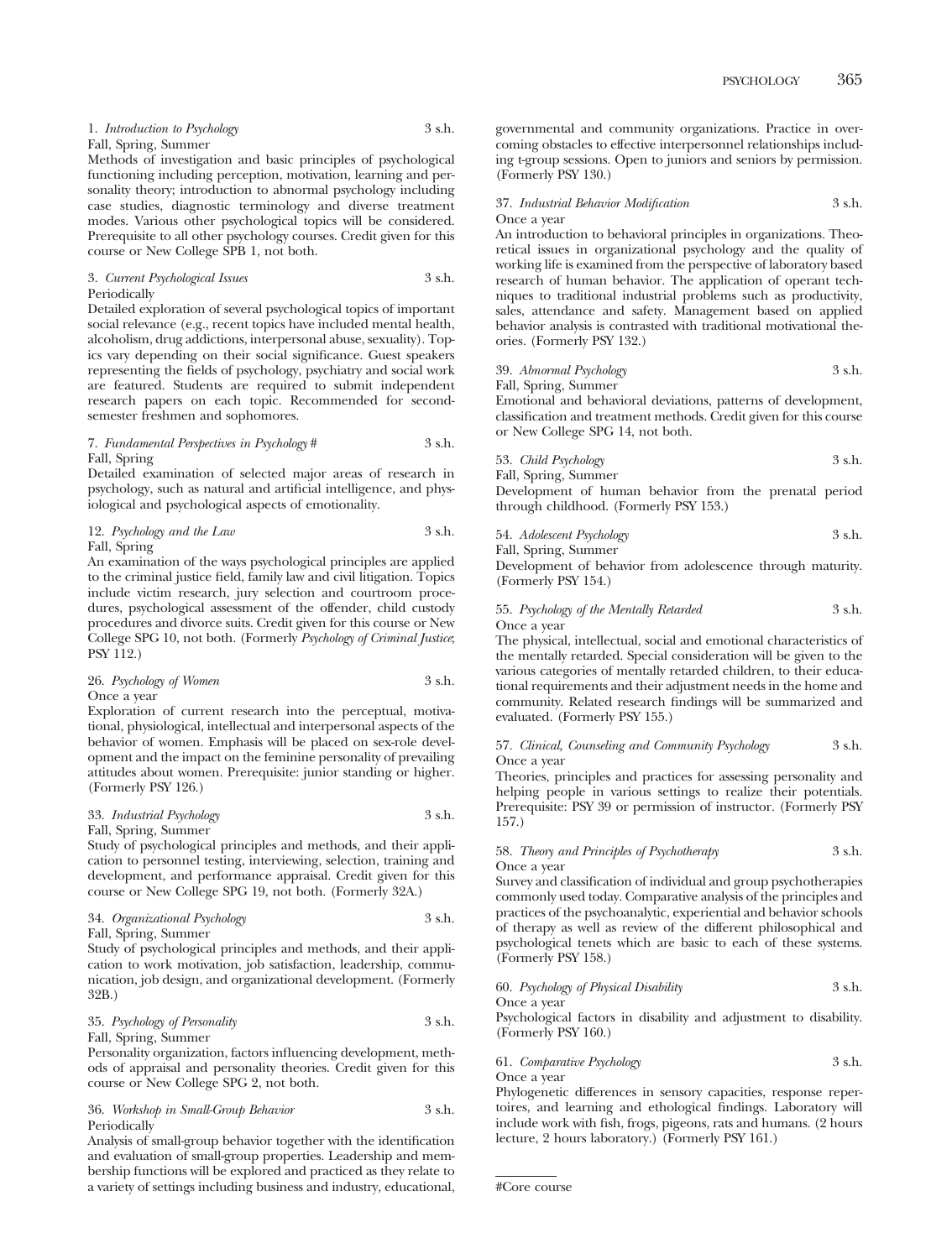| 62. Psychology of Dreams | 3 s.h. |
|--------------------------|--------|
| Once a year              |        |

The psychology of primary process thinking. Major theories of dreaming, e.g., Freud, Jung, Hall, Perls, etc. The course will deal with both theories and empirical data as well as practical applications. (Formerly PSY 162.)

63. *Adult Psychology* 3 s.h. Once a year

The current status of psychological knowledge about adulthood and aging. A broad topical coverage of the chronology of adult experience using a problem-centered, interdisciplinary approach to understanding adulthood, maturity and old age. (Formerly PSY 163.)

#### 65. *Psychological Aspects of Psychotropic Medication* 1 s.h. Periodically

Current trends in psychotropic medication used to control atypical behavioral and emotional states. Emphasis will be on the positive and negative effects on normal and abnormal states. (Formerly PSY 165.)

#### 76. *The Psychology of Hypnosis* 3 s.h. Once a year

Major theories of hypnosis. The phenomena elicitable under hypnosis and its clinical application and techniques. The course will cover both research and clinical applications. Permission of instructor. (Formerly PSY 176.)

## 85. *Psychological Aspects of Human Sexual Behavior* 3 s.h. Fall, Spring, Summer

Focus on behavioral, emotional and cognitive components of human sexual behavior. Normal and deviant syndromes are considered. Credit given for this course or New College SGG 1/ISGG 3. (Formerly PSY 185.)

#### 88. *Theories and Practice of Interviewing* 3 s.h. Periodically

Emphasis upon the data obtained from the initial interview, reporting of test findings and establishment of rapport. No liberal arts credit. (Formerly PSY 188.)

#### 89. *Health Psychology and Behavioral Medicine* 3 s.h. Once a year

Review and analysis of the current trend toward the integration of behavioral methodologies with diagnosed medical problems. Topics include the origins, theory and treatment regarding alcohol and chemical dependency, smoking, obesity, and stressrelated disorders, as well as headache and other pain disorders. (Formerly PSY 189.)

#### 100. *Honors in Psychology* 3-4 s.h. Fall, Spring

The research for and the writing of a substantial essay in the field of psychology such as a major literature review or an original experiment. Open only to senior psychology majors who are eligible for and desire to graduate with departmental honors. Interested students must secure the written permission of a full-time faculty member who will supervise the project. An oral defense will be conducted at the conclusion of the project.

## 101. *Major Concepts in Psychology* 1 s.h. Periodically

An in-depth exploration of a significant historical, theoretical, empirical or methodological concept in the field. Subjects vary, topics to be announced.

102. *Major Figures in Psychology* 1 s.h. Periodically

An in-depth exploration of the contributions of one major theorist, researcher or practitioner in the field. The goal of the course is to gain understanding of the impact of this psychologist's life and work on the progress of psychological inquiry and perspective. Subjects vary, topics to be announced.

#### 110. *Principles of Learning and Behavior* 3 s.h. Periodically

Basic concepts and principles of learning and conditioning with animals and human beings. Prerequisite: PSY 141 or permission of instructor.

111. *Behavior Modification* 3 s.h. Fall, Spring

Major principles of behavior modification through the application of reinforcement and token economies, techniques of self-control, desensitization, relaxation and biofeedback will be studied. Prerequisite: PSY 141 or permission of instructor.

## 140. *Measurement and Statistics* 4 s.h. Fall, Spring, Summer

Application of fundamental statistical and measurement concepts to psychological data analysis and test construction. Topics include scales of measurement, measures of central tendency and variability, sampling and tests of significance, correlation, standard scores, reliability and validity. (3 hours lecture, 3 hours laboratory.) Credit given for this course or QM 1 or SOC 180 or BIO 100 or MATH 8 or New College S 91 or QTB 2.

# 141. *Research Methods and Design* 4 s.h.

Fall, Spring, Summer

Major principles of research and data collection techniques in experimental psychology. Laboratory work with animals and/ or human beings includes research in selected topics. (3 hours lecture, 3 hours laboratory.) Prerequisite: PSY 140 or equivalent. Students are advised to take this course no later than their junior year.

151 & 152. *Readings* 1-4 s.h. each Fall, Spring

Individual written report based on assigned readings. Open only to seniors with permission of department chairperson.

159. *Social Psychology* 3 s.h.

Fall, Spring Study of basic issues including social perception, prejudice, attitude theory and methodology. Prerequisite: PSY 141 or permission of instructor. Credit given for this course or New College SPG 9, not both.

## 164. *Perception and Cognition* 3 s.h. Once a year

Presentation and discussion of explanatory models, experimental results and conclusions for the phenomena of perception, language, memory, problem solving and creative processes. Prerequisite: PSY 141 or permission of instructor.

171. *History of Psychology* 3 s.h. Once a year

The historical development of significant psychological concepts, theories and systems. The focus and far-ranging content of this course serves to provide an overall synthesis of the major subfields of psychology. Designed for advanced undergraduate majors in psychology. Prerequisite: PSY 141 or permission of instructor.

173, 174. *Senior Seminar* 3 s.h. each Periodically

Investigation of problems of theoretical interest in several areas of psychology. Sections will be planned for different topics. Prerequisite: permission of instructor.

| 3 s.h. |
|--------|
|        |

Fall, Spring

Biological bases of language, sensation, perception, movement, arousal, sleep, motivation, emotionality, learning, memory, mental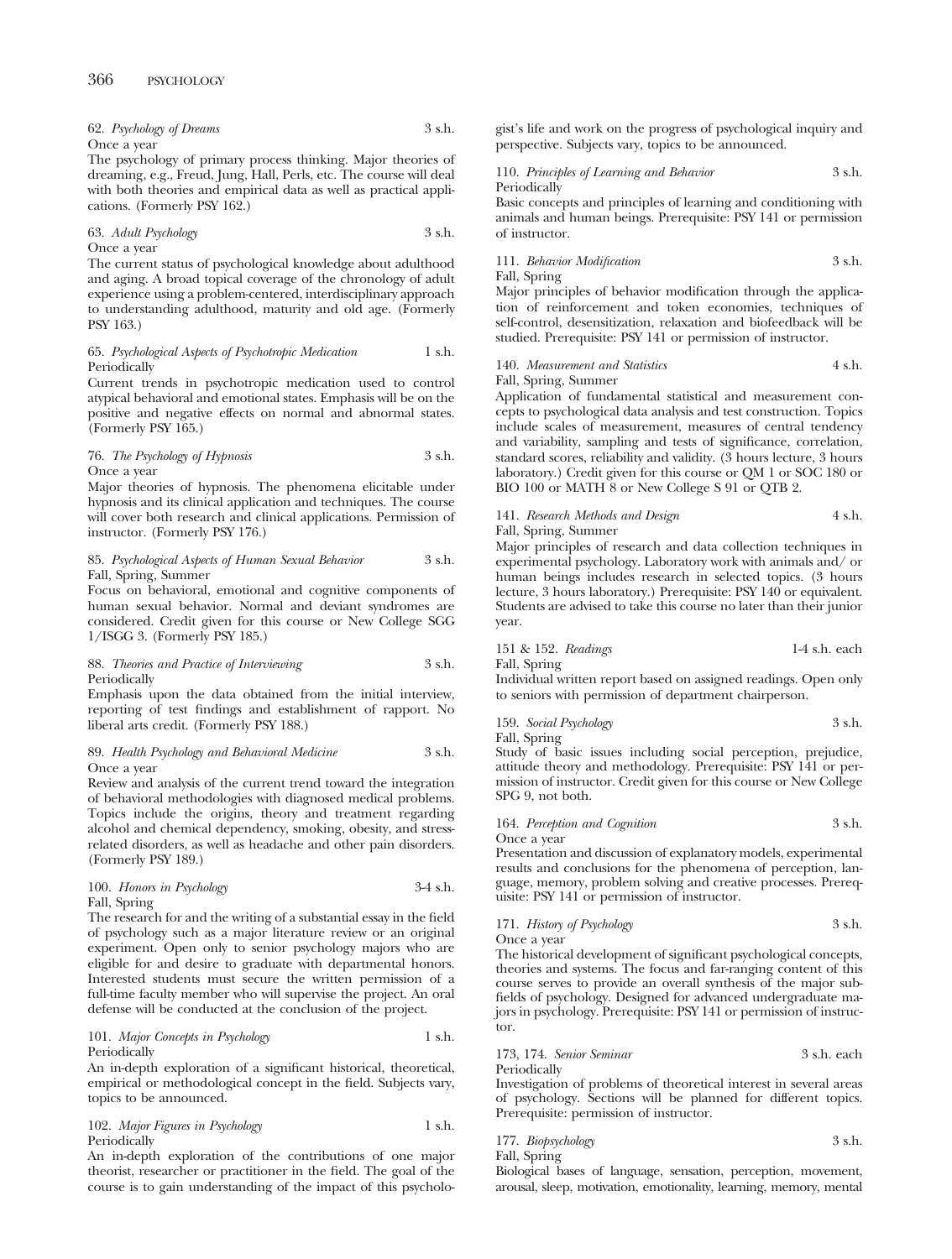disorders, and drug-taking behavior. Prerequisite: PSY 141 or permission of instructor. Credit given for this course or New College SPG 13/NGG 1. (Formerly *Physiological Psychology*.)

178. *Psychological Testing* 3 s.h. Periodically

Review of basic measurement concepts. Examination of tests of intelligence, personality, attitude and special abilities. Ethical issues in psychological testing. Prerequisite: PSY 141 or permission of instructor.

179. *Practicum in Psychological Testing* 3 s.h. Periodically

Practice under supervision of administration and evaluation of tests suitable for use in job analysis and personnel psychology. No liberal arts credit.

| 180. Work Motivation: Theory and Applications | 3 s.h. |
|-----------------------------------------------|--------|
| See course description, page 454.             |        |

181. *Leadership and Group Processes* 3 s.h. See course description, page 454.

182. *Advanced Data Analysis* 1 s.h. Once a year

Advanced data analytic skills such as multiple regression, path analysis, and MANOVA are taught using statistics software. Prerequisite: PSY 140 or equivalent. (Formerly PSY 82. *Computer Statistics for the Behavioral Sciences.*)

183. *Capstone Research Integration Course* 3 s.h. See course description, page 454.

#### 190. *Research Seminar: Cognitive Psychology* 4 s.h. Once a year

Problems and methods of research on selected areas of human cognition, such as perception, memory, and problem solving. (3 hours lecture, 3 hours laboratory.) Prerequisites: PSY 141, and either PSY 111 or 164 or 177 or equivalent. (Formerly *Research Seminar: Experimental Psychology.*)

#### 192. *Research Seminar: Operant Behavior* 4 s.h. Every other year

Study and selected applications of behavioral laws typical of such problem areas as motivation, discrimination learning, punishment, etc. Practical experience with procedures and apparatus used with animal subjects will be provided in weekly laboratory sessions. Prerequisite: PSY 141.

#### 194. *Research Seminar: Physiological Psychology* 4 s.h. Periodically

Demonstrations and practice of the basic techniques used in modern research in physiological psychology. (3 hours lecture, 3 hours laboratory.) Prerequisite: PSY 141, 177 or equivalent.

## 196. *Research Seminar: Developmental Psychology* 4 s.h. Fall, Spring

Problems and methods of psychological research focusing on children and adolescents. Examination of basic experimental designs and consideration of ethical issues in developmental psychological research. (3 hours lecture, 3 hours laboratory.) Prerequisites: PSY 141, and 53 or 54.

## 197. *Research Seminar: Industrial Psychology* 4 s.h. Once a year

Problems and methods of psychological research in organizational and industrial settings. Examination of basic experimental designs. Fieldwork will be included. (3 hours lecture, 3 hours laboratory.) Prerequisites: PSY 141 and either 33 or 34 or 111 or equivalent.

| 198. Research Seminar: Social Psychology | 4 s.h. |
|------------------------------------------|--------|
| Every other year                         |        |

Experience in selected areas including small group processes, attitude change, leadership, laboratory exercises and fieldwork will be included. (3 hours lecture, 3 hours laboratory.) Prerequisites: PSY 141 and 159 or equivalent.

199. *Research Seminar: Clinical Psychology* 4 s.h. Once a year

Evaluation of clinical research in the areas of assessment and diagnosis, psychopathology models and psychotherapy effectiveness. Several laboratory projects will be carried out. Prerequisites: PSY 39, 141.

201. *Graduate Statistics* 
$$
I^*
$$
  $3 \, \text{ s.h.}$  Fall

A first-level graduate course designed to cover such topics as exploratory data analysis, sampling and probability theory, statistical inference (hypothesis testing and confidence intervals) for one- and two-samples, correlation, partial correlation, and multiple regression, and issues in power and robustness.

202. *Graduate Statistics II\*\** 3 s.h. Spring

Designed to provide in-depth coverage of analysis of variance (ANOVA). Topics covered are: one-way and two-way ANOVA, multivariate approach to the repeated measures and split-plot designs, multiple comparison and trend analysis, issues in probing an interaction (partial interaction and interaction contrasts vs. simple main effects tests), and issues in power and robustness.

203. *Research Design I\** 4 s.h. Fall, Spring

Emphasis is on true and quasi-experimental designs for psychological research and evaluation. Illustrative designs are presented with discussion concerning the internal and external validity questions. Students are expected to defend the design of an original research project. Prerequisites: PSY 140 and 141 or equivalent.

204. *Multivariate Statistics in Psychological Research I\** 3 s.h. Once a year

Introduces students to multivariate statistics. Topics covered are: path analysis with manifest and latent variables, confirmatory factor analysis, test theory modes, multitrait/multimethod analysis, multiple-group factor analysis.

#### 205. *Multivariate Statistics in Psychological Research II\** 3 s.h. Once a year

Second course in multivariate statistical techniques that have direct application in experimental and industrial/organizational settings. Focus is on multivariate descriptive statistical techniques including factor analysis, cluster analysis and multidimensional scaling. Prerequisite: PSY 204 or permission of instructor. (Formerly *Multivariate Statistics in Psychological Research I.*)

206. *Theories of Personality* 3 s.h.

Spring, Summer

Comparison of current psychological theories of personality as they relate to general psychological theory.

207. *Cognition and Perception\*\** 3 s.h. Spring

Readings and discussion of psychological and physiological aspects of sensation, perception, cognition and emotion. Prerequisite: PSY 190 or permission of instructor.

208. *Learning Theory\** 3 s.h. Periodically

Basic theories of behavioral motivation and change. Prerequisites: PSY 171, 190.

\*\*Open only to matriculated students in a doctoral program in psychology.

<sup>\*</sup>Open only to matriculated students in a graduate psychology program.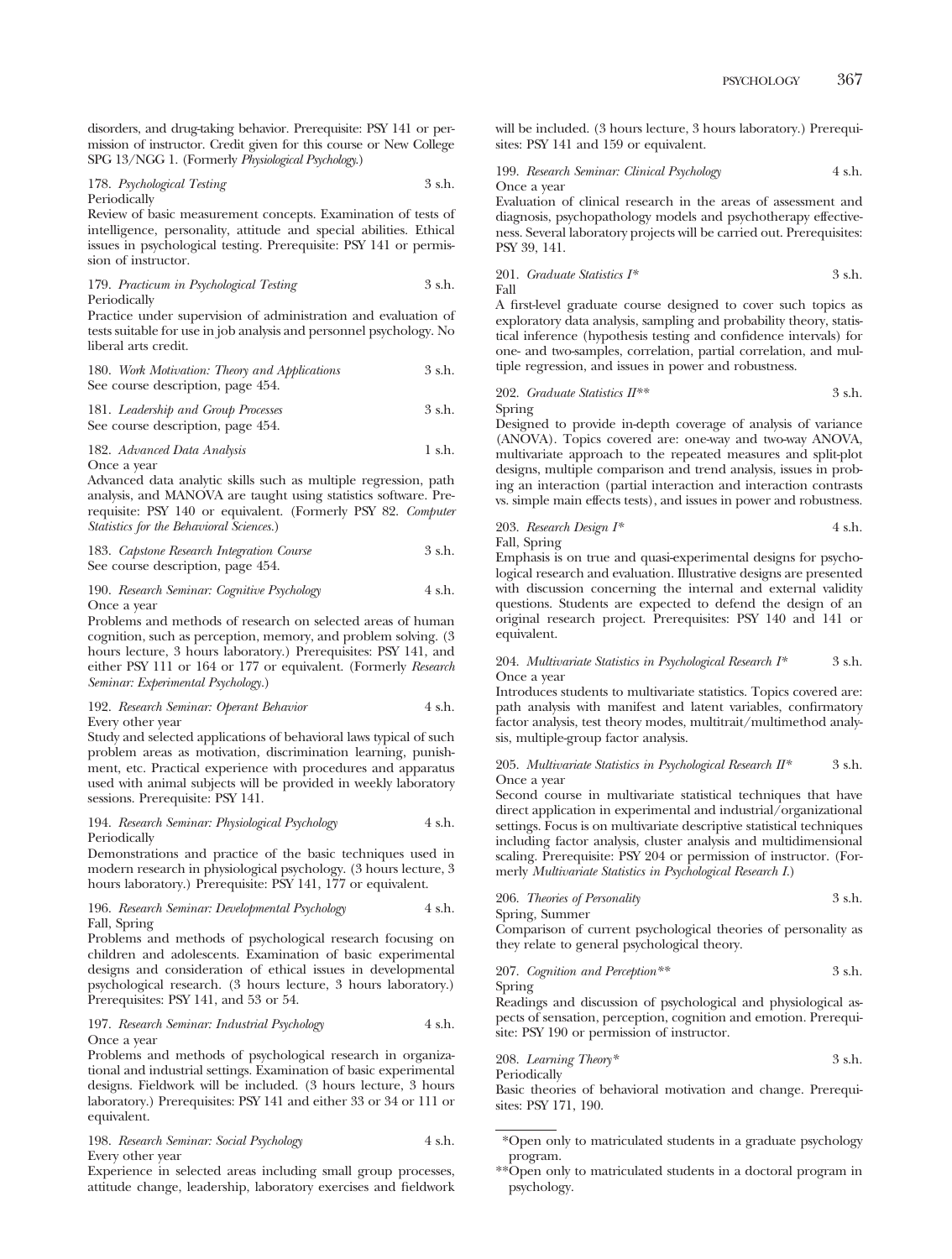# 368 PSYCHOLOGY

209. *Classical Concepts in Psychology\*\** 2 s.h. Fall, Spring

Examination of concepts relating to theory and research in learning, motivation, perception, measurement, prediction and behavior change through examination of articles published in major journals during the past 30 years. Prerequisite: permission of instructor.

## 209A. *Basic Concepts and Issues in Psychology*\*\* 3 s.h. Fall, Spring

Classical issues and basic concepts in psychology, with an analysis of the current perspectives that psychologists take on these issues. These include topics such as the roles given to behavioral, cognitive, genetic, and physiological processes in basic and applied psychology, memory, social issues, methodological and radical behaviorism, private events in scientific and professional psychology, trends in data analysis and publication, assessment and measurement, etc. Examination of these topics by analyses of articles, published primarily in major journals, which span the entire history of psychology. Credit given for this course or PSY 209, not both.

#### 210. *Current Literature in Psychology\*\** 2 s.h. Fall, Spring

Examination of concepts relating to theory and research in learning, motivation, perception, measurement, prediction and behavior change through examination of articles published in major journals during the past five years. Prerequisite: PSY 209.

# 211. *Intellectual Assessment* 3 s.h.

Spring, Summer

Different methods for individual assessment of the intellectual ability of children, adolescents and adults. May not be taken on a Pass/Fail basis.

213. *Psychology of Addictions* 3 s.h. Periodically

Research, theories and methods of treatment with respect to alcoholism, drug addiction, smoking and overeating.

214. *Neural Bases of Behavior\** 3 s.h.

Spring

Current research and theory relating to the physiological bases of human behavior. Prerequisite: PSY 177.

## 215. *Clinical Neuropsychology\** 3 s.h. Periodically

An overview of neuropsychology with emphasis upon diagnosis assessment for both clinical and research. Prerequisite: PSY 214.

216. *Behavior and Personality—Normal and Abnormal\**† 3 s.h. Fall

Evaluation and comparison of the dynamic and behavioral approaches with regard to the study of normal and abnormal personality syndromes. Emphasis on the ability of these two approaches to explain, predict and control behavior. Review of current research.

## 217. *Organizational Development\** 3 s.h. Fall, Spring

Foundations of organizational development. Discussion of topics dealing with the need for change in organizations, how to initiate procedures for organizational change and measure the effect of the change agents, the influence of change at both a formal and informal level and how to overcome resistance to change.

#### 218. *Applied Behavior Analysis in Industry\** 3 s.h. Once a year

Operant approaches to industrial behavior with emphasis on practical applications to management. Use of response contingent reinforcement, behavioral assessment and stimulus control to improve industrial productivity is taught from a foundation in behavioral learning theory. Prerequisite: PSY 208.

## 219. *Organizational Psychology: Leadership*\* 3 s.h. Once a year

The course examines both classic and contemporary perspectives on leadership. The course also reviews research evidence related to each approach. A theoretical foundation enables the student to deal with leadership-related problems encountered in organizational settings. In addition, the course considers strategies used to measure and assess leadership potential.

#### 220. *Consultation in Schools and Health Service Settings\*\** 3 s.h. Once a year

This course covers the methods and processes by which psychologists function as consultants within schools and health service settings. Emphasis is placed upon indirect service models, methods of identifying specific needs and problems within school and other organizations, implementation of solutions which are then enacted by the organizations, and on methods of evaluaiton of outcomes.

# 222. *Research Methods I: Designs for Professional Psychology*\* 3 s.h.

Once a year

Emphasizes group and single subject designs as commonly used in clinical, school and community psychology. Attention is paid to research epistemology and to research design. Illustrative designs from professional psychology journals are reviewed.

223. Research Design 
$$
II^{**}
$$
 4 s.h.

Fall, Spring

Under supervision, students carry out their research project initiated in PSY 222 or PSY 224 culminating in a written paper and defense of the data and its interpretation. Prerequisite: PSY 222 or PSY 224.

## 224. *Research Designs for Health Service Programs\**\* 3 s.h. Once a year

Experimental and quasi-experimental designs for the analysis of physical and mental health service delivery programs in the school and community. Procedures and research designs to assess community needs and to translate research findings into social policy. Focus on time series and small n studies, as well as classic between and within subject models. (Formerly *Evaluation Research; Evaluation of Health Service Programs.*)

## 225. *Multivariate Statistics in Psychological Research III\** 3 s.h. Once a year

Course trains students to perform multivariate statistical analyses of time series, spatial distributions, causal models of behavior and complex contingency tables as they apply to psychological research. Computer analyses for these problems are emphasized. Prerequisites: PSY 204, 205 or permission of the instructor.

# 227. *Interviewing and Counseling in Professional Psychology\*\** 3 s.h.

Fall, Spring

Clinical and school psychology techniques with emphasis on the initial interview and on adult and child diagnostic interviewing. Use of rational-emotive and behavioral methods for counseling persons with emotional, behavioral, educational and marital/ familial problems. Practicum placements arranged.

228. *Behavior Deviations I: Clinical Psychopathology\*\** 3 s.h. Fall, Spring

Biological, ecological and psychological factors leading to emotional and mental disorders. Feeling, thinking and behavioral

\*\*Open only to matriculated students in a doctoral program in psychology.

†Permission of program director.

<sup>\*</sup>Open only to matriculated students in a graduate psychology program.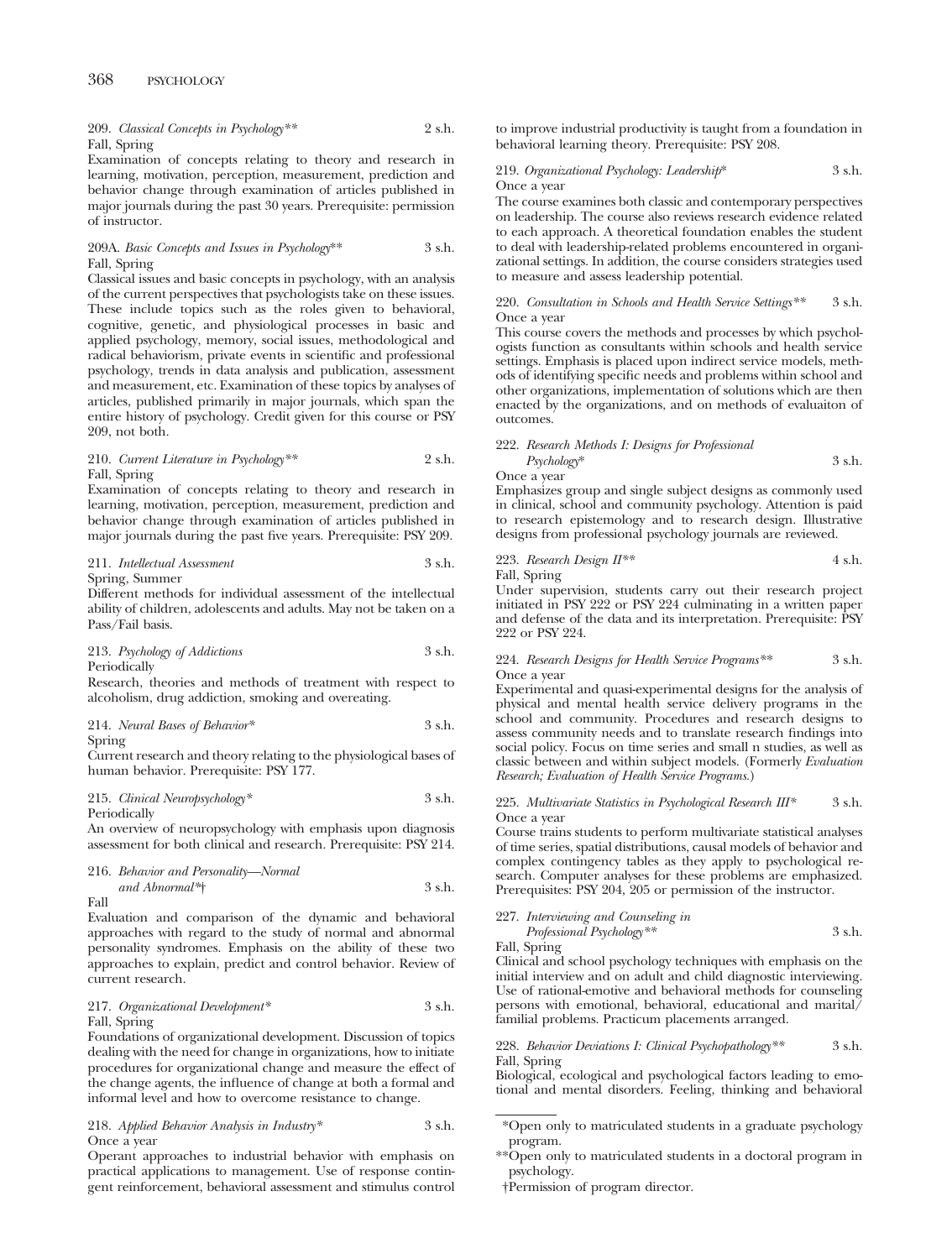aspects of neuroses, psychoses and personality disorders in childhood, adolescence, maturity and later maturity. Practicum observation and interaction arranged. Prerequisite: permission of instructor.

#### 229. *Behavioral Counseling and Psychotherapy\*\** 3 s.h. Periodically

A comparative study of the theories and practices in the treatment of mental and emotional disorders. Included are the most commonly employed cognitive-behavioral techniques of counseling and psychotherapy. (Formerly *Individual Counseling and Psychotherapy.*)

#### 230. *Group Counseling and Group Leadership\*\** 3 s.h. Fall, Spring

Techniques and rationale of group treatment procedures with children, adolescents and adults. Practicum: students will conduct an ongoing group.

#### 231. *Theory and Practice of Intellectual Evaluation\*\** 3 s.h. Fall

Basic theory of intelligence. Psychometric elements of intellectual assessment including item selection sampling, reliability, validity, measurement error and norm development. Administration, scoring and interpretation of the Wechsler Adult Intelligence Scale, Stanford Binet Intelligence Scale, and tests of achievement. Practicum hours and testing materials are required. Prerequisite: permission of instructor.

#### 232. *Intellectual, Academic and Vocational Evaluation*\*\* 3 s.h. Fall, Spring

Continued consideration of psychometric elements of test construction. Administration, scoring, and interpretation of the Differential Abilities Scale, Wechsler Intelligence Scale for Children, and other tests of achievement and vocational skills. Practicum hours and testing materials are required. Prerequisites: PSY 231 and permission of instructor. (Formerly *Intellectual and Vocational Evaluation; Intellectual, Achievement, and Vocational Evaluation*.)

#### 234. *Theory and Application of Personality Evaluation\*\** 4 s.h. Fall

General orientation to personality testing. Theories of personality. Administration, scoring, and interpretation of the Thematic Apperception Test, Children's Apperception Test, Bender Gestalt, Sentence Completion and Draw-a-Person Tests. Laboratory hours to be arranged. (Formerly *Theory and Research in Personality Evaluation.*)

#### 234A. *Personality Assessment by Projective Methods*\*\* 3 s.h. Fall, Spring

Provides students with a general orientation to personality assessment through the use of unstructured techniques. Major emphasis is placed on the clinical use of the Thematic Apperception Test and the Rorschach Test, although other methods are also discussed. Focus is placed on theory and empirical findings. Credit given for this course or 234, not both.

## 234B. *Laboratory in Projective Personality Assessment*\*\* 1 s.h. Fall, Spring

Provides students with experience in the administration and interpretation of unstructured personality assessment techniques, and the relationship of test findings to therapeutic interventions. Primary emphasis is placed on the Thematic Apperception Test and the Rorschach Test. Illustrative protocols are used to present and discuss normative responses, and to compare them with responses given by persons with various Axis 1 and Axis 2 disorders. Focus is placed on the relationship of formal response categories to diagnoses from the *Diagnostic and Statistical Manual* and/or the *International Classification of Diseases.*

235, 236. *Personality Evaluation I and II*\*\* 3 s.h. each Periodically

The administration, scoring and basic interpretation of the Rorschach. The second semester is a practicum in advanced Rorschach interpretation. Special consideration will be given to developmental concepts from childhood to late maturity. Prerequisites: PSY 228, 231, 234 and permission of instructor.

239. *Psychological Assessment for Research*\* 3 s.h. Periodically

Special aspects, techniques and theoretical issues related to individual assessment. Prerequisite: permission of instructor.

240. *Personality Assessment for Research*\*\* 3 s.h. Fall, Spring

A review of personality measurements and theories as used in applied research: actual tests, scoring and interpretation required. Prerequisite: permission of instructor.

249. *Current Theory and Research in Social Psychology*\* 3 s.h. Fall, Spring

Review of theory and research in areas of group dynamics, attitude change, integration, asocial behavior and community health.

## 250. *Health Psychology* 3 s.h. Once a year

In preparation for research and practice in the field of health psychology, this course examines the relationship of psychosocial and cognitive variables to physical health and disease. Areas to be covered include conditioned illness behaviors, stress and coping, addictions, pain management, and health promotion and disease prevention. Review of the current research in the field.

251, 252. *Special Topics Seminar*\* 1-4 s.h. each Fall, Spring, Summer

Individual investigation and reports on advanced psychology topics. Prerequisite: permission of director of the graduate program.

$$
253.
$$
 *Advanced Developmental Psychology*<sup>\*\*</sup>  $3 \, \sh.$  Fall

Principles and theories in infrahuman and human development. Field studies and developmental testing are included.

254. *Psychology of the Exceptional Child*\*\* 3 s.h. Spring

Psychological principles and theories relating to the diagnosis and remediation of specific learning disabilities. (2 hours lecture; field placements arranged.) Prerequisite: permission of instructor.

255. *Psychology of Learning*\* 3 s.h. Fall, Summer

Analysis of basic concepts with emphasis on the application of social and behavioral theory to the effective solution of practical problems. An advanced course.

```
256. Theories of Psychological Counseling** 3 s.h.
Periodically
```
Intensive survey of the psychological theories and practices of individual and group counseling in nonpsychotherapeutic settings.

#### 257. *Psychology of the Emotionally Disturbed Child*\*\* 3 s.h. Periodically

Theoretical foundations in the study of emotional disturbance in childhood. Study of the nature and needs of the emotionally disturbed child with specific reference to extreme states of anxiety and withdrawal, and to severely aggressive acting out of behavior. Motivation, ego structure, limit setting, frustration tolerance, need-acceptance theory, therapeutic approaches and other concepts and practices will be examined.

<sup>\*</sup>Open only to matriculated students in a graduate psychology program.

<sup>\*\*</sup>Open only to matriculated students in a doctoral program in psychology.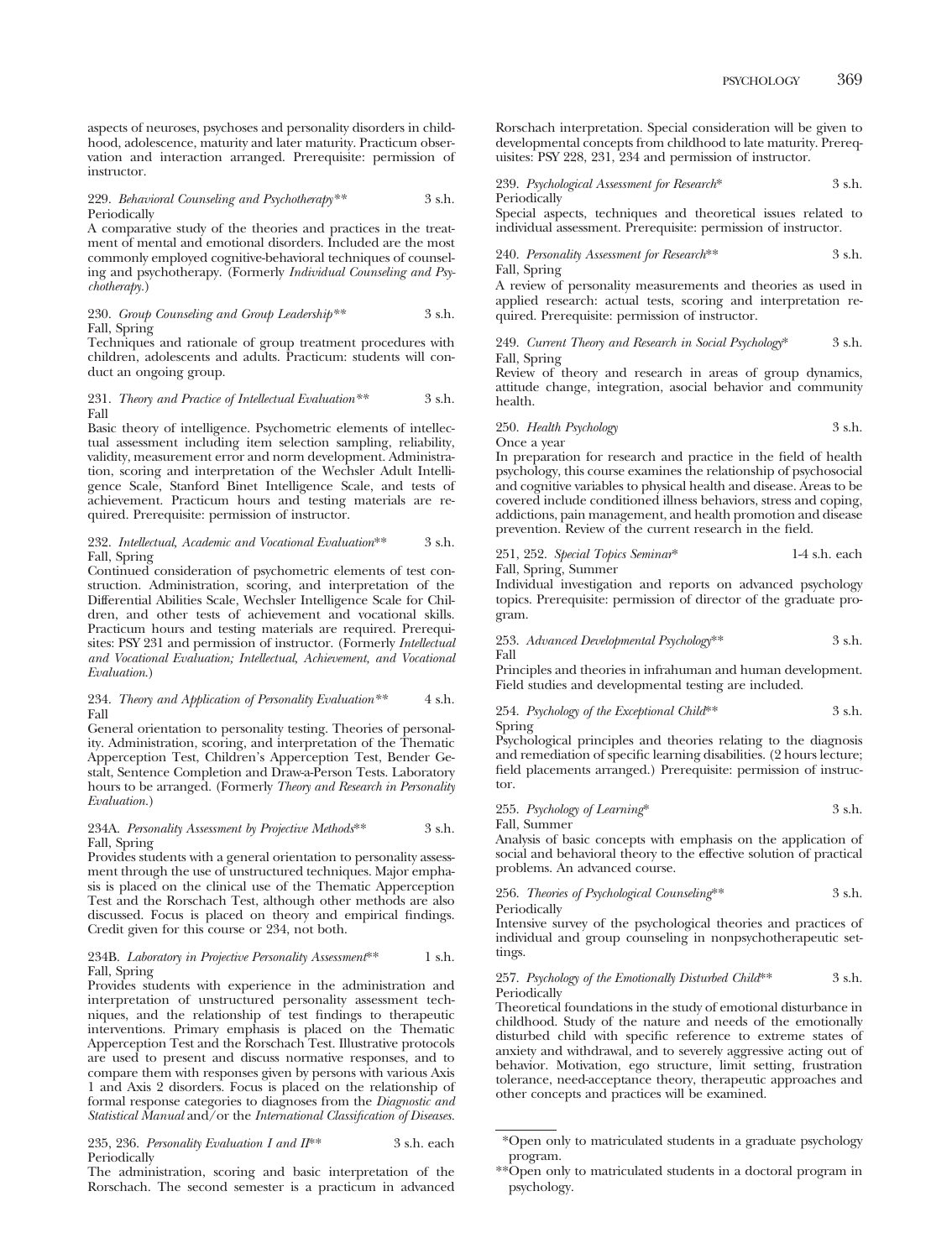# 370 PSYCHOLOGY

## 258A. *Social Psychology and the School System*\*\* 3 s.h. Once a year

This course explores the roles of school and community psychologists as consultants, direct service providers and change agents within educational settings. Organizational structures (such as school boards, parent-teacher organizations, administrator and faculty committees, etc.) that pertain to the school system are examined and evaluated as contexts for service delivery by psychologists.

#### 259. *Human Relations Workshop for Educators and Community Leaders*\* 3 s.h. Periodically

Lectures, discussions and readings in group dynamics and human relations. Exploration of ways to resolve specific human relations problems of interest to participants. Prerequisite: permission of instructor. Credit given for this course or New College SP 259, not both.

## 260. *Behavior Deviations II: Major Mental Disorders*\*\* 3 s.h. Fall, Spring

Explores learning and biological factors that account for the development and maintenance of schizophrenia and other major mental and behavioral disorders. Practicum at an inpatient facility where behaviorial strategies are implemented to develop and enhance prosocial behaviors, and to decrease maladaptive behaviors. Prerequisite: PSY 208 or 255.

## 261. *Applied Behavior Analysis of Professional Psychology*\*\* 3 s.h. Fall, Spring

This course examines the methods of applied behavior analysis in relation to various forms of psychopathology (including minor and major mental disorders). It shows how application of these methods can change dysfunctional behaviors, including dysfunctional nonverbal behavior, speaking, listening, and thinking. It requires students to participate in a practicum in which analysis and modification techniques are implemented. Prerequisite: PSY 208 or 255. Credit given for this course or 260, not both.

263. *Current Theory and Research in Psychology of Aging* 3 s.h. Once a year

Review of theory and research.

## 264. *Aging and Human Behavior* 3 s.h. Once a year

Provides an understanding of old age and the vital processes affecting behavior. Exploration of the biological, social and psychological factors affecting the aging process centering around such areas as personality, intelligence, learning and memory, sexuality, longevity and pathological aging. A comprehensive integration of research findings reflecting behavioral stability and change are also examined.

| 265. Aging and Personality | 3 s.h. |
|----------------------------|--------|
| Once a year                |        |

Explores the aspects of personality as they relate to the aging process. Theoretical notions and issues, intrapsychic phenomena and personality dynamics are examined. Attention is given to continuity and change in the aging personality. Psychological, sociological and cultural implications affecting the aging personality are also examined.

## 268. *Advanced Workshop for Training of Professional Group Leaders*\* 3 s.h. Periodically

Participants will develop techniques for working with groups. Co-trainer opportunities, lectures, discussions, readings in group dynamics, human relations and related fields. Intensive t-group experience. Prerequisite: PSY 259 or equivalent. Limited enrollment. Admission only upon application to and acceptance by workshop director.

## 269. *Psychology and the Criminal Justice System\*\** 3 s.h. Once a year

Examination of the individual, social, and cultural factors that contribute to criminal behavior. Theories of criminality are reviewed as are a number of specific criminal acts. A required practicum experience within the criminal justice system clarifies the role of the psychologist in dealing with criminal behavior.

## 275. *Cross-Cultural and Ethnic Issues in Professional Psychology\*\** 3 s.h.

Fall

Implications of theory and research on minority and ethnic issues for the practice of psychology in schools, mental health settings and industry. Prerequisite: permission of instructor. May not be taken on a Pass/Fail basis.

276. *Psychology of Hypnosis\*\** 3 s.h. Periodically

Course in theory, technique, management and phenomena of hypnosis. Course will combine lectures, discussion, demonstrations and practicum. Prerequisite: permission of instructor.

278. *Psychometric Theory\** 3 s.h.

Once a year

Measurement theory, scaling models, test construction, fundamentals of factor analysis as a psychometric method and applications to content areas in psychology. Prerequisite: PSY 201.

#### 279. *Surveying, Sampling and Scaling*\* 3 s.h. Once a year

Designed to teach students the basic concepts in survey construction, sampling theory, and practice and univariate techniques of scaling. Emphasis is on the design and use of evaluation instruments in various applied settings. Prerequisite: PSY 278 or permission of instructor.

## 280. *Community Intervention Programs\*\** 3 s.h. Once a year

Principles and methods of initiating, developing and evaluating community service programs. Prerequisite: permission of instructor. (Formerly *Community Program Development and Research; Community Program Development and Evaluation.*)

## 281. *Current Theory and Research in Rehabilitation*\* 3 s.h. Once a year

Review of current theory with a view toward the development of programmatic research, which will facilitate the solution of the problems of the physically and emotionally disabled.

#### 283A. *Foundations of Industrial/Organizational Psychology I: Industrial Psychology\** 3 s.h. Fall

Extensive review of theoretical, research and applied issues in the field of industrial psychology. A combination of lecture and discussion strategies is utilized to cover the topics of legal issues, psychological measurement, job and task analysis, selection and recruitment, performance appraisal, training, compensation and job evaluation.

# 283B. *Foundations of Industrial/Organizational*

*Psychology II: Organizational Psychology\** 3 s.h. Spring

Survey of the major topics in organizational psychology including work motivation, job satisfaction, stress, leadership, communication, job design, organizational development and organizational theories. Prerequisite: PSY 283A.

<sup>\*</sup>Open only to matriculated students in a graduate psychology program.

<sup>\*\*</sup>Open only to matriculated students in a doctoral program in psychology.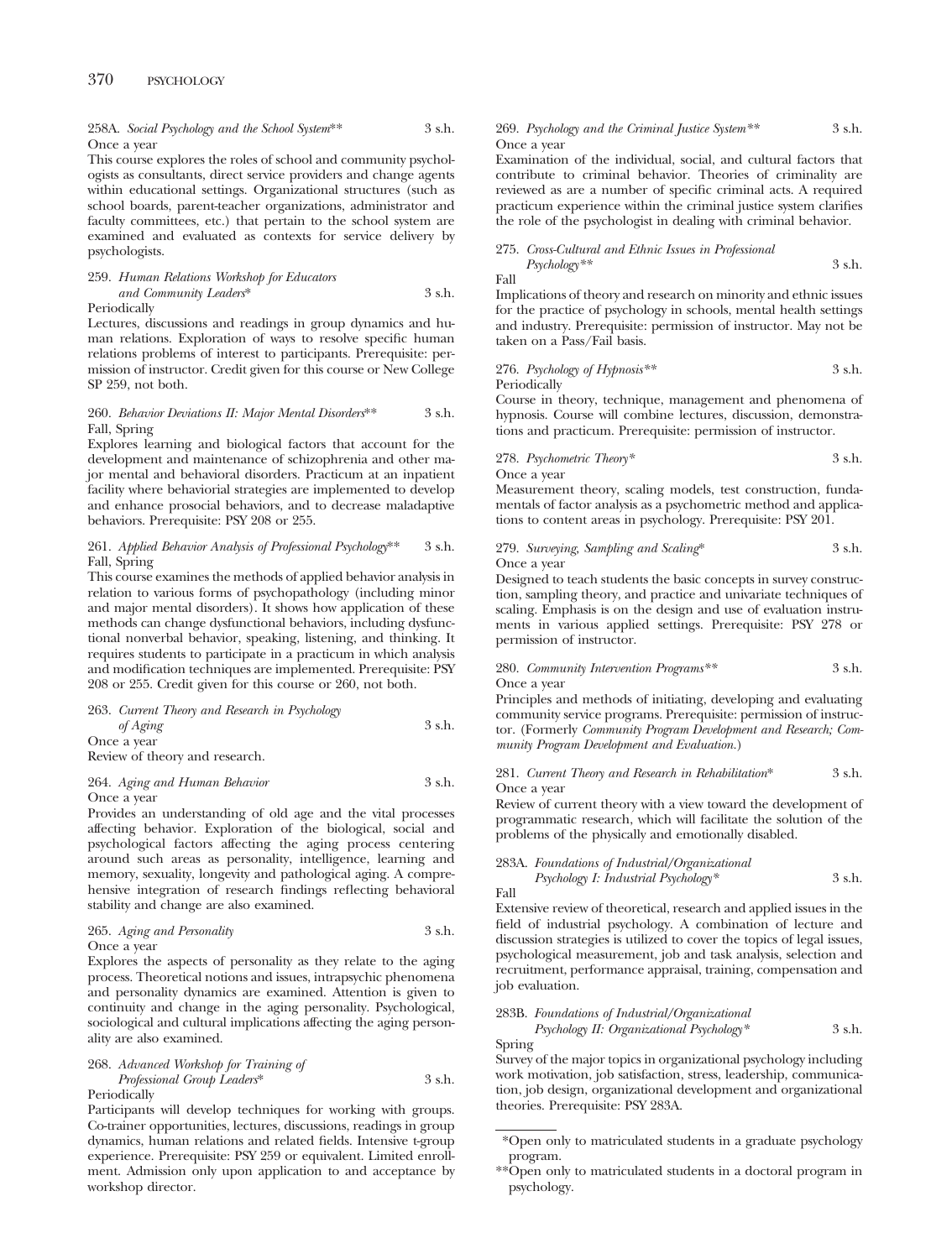| 284. Personnel Selection* | 3 s.h. |
|---------------------------|--------|
| Fall, Spring              |        |

General overview of personnel selection. Lectures and discussions relating to the following topics: legal issues and EEOC, job analysis, selection techniques (e.g., interviews, assessment centers, biographical data banks, psychological tests, honesty testing, drug and genetic screening) and measurement of work performance.

# 285. *Sexual Behavior and the Treatment of Sexual Disorders* 3 s.h.

Periodically

A discussion of the principal forms of sexual function and etiology, diagnosis and treatment of sexual dysfunction. Prerequisite: permission of instructor.

286. *Measurement of Work Performance*\* 3 s.h. Fall, Spring

Review of current research, methods and applications of performance appraisal. Appraisal methods and rating formats are discussed in relation to issues of criteria relevance, legal considerations, and the distinction between subjective ratings and objective measures of performance.

#### 287. *Training and Development*\* 3 s.h. Fall, Spring

Review of research and theory related to training models, needs analysis, learning principles and transfer of training, instructional methodology, career development and the evaluation of training programs. Students are expected to develop and deliver a training program related to performance in the work environment.

## 288. *Motivation*\* 3 s.h.

#### Fall, Spring

Cognitive and behavioral theories of motivation and their application to employee satisfaction and performance, with emphasis on the concepts of intrinsic and extrinsic motivation, equity, goals and incentives, values, needs and expectancies. (Formerly *Work Motivation*)

289. *Small Group Behavior*\* 3 s.h. Fall, Spring

The study of formal and informal groups, their structure and development. Topics covered include interaction and influence processes, problem solving, decision making, conflict and interpersonal relations.

290, 291. *Internship in Industrial/Organizational Psychology\** 3 s.h. each Fall, Spring

Supervised placement in industrial, business, or other organizational setting, typically a two-day-per-week internship. Weekly exploration and discussion of professional and ethical issues pertaining to the internship experience.

#### 293A. *Psychology of Human Resources Management\** 4 s.h. Once a year

General review of the principles of administration and formal theories of management as applied to human resources management. Lectures and discussions relating to the following components of human resources: selection (EEOC guidelines, job and task analysis, testing simulation, assessment center); training and development (methods and principles); performance appraisal (assessment, evaluation and feedback); reward systems (compensation, quality of work life). Prerequisite: PSY 283A. May not be taken on a Pass/Fail basis.

299. *Seminar: Organizational Psychology\** 3 s.h. Once a year

Faculty and guest lectures on contemporary issues in industrial/ organizational psychology. Prerequisite: PSY 293A.

301. *Master's Essay*\* 3 s.h. Periodically

Supervision and instruction leading to the completion of the master's essay. Binding fee payable upon registration. Prerequisite: completion of comprehensives.

#### 302. *Practicum: Advanced Research Methodology*\* 1 s.h. Once a year

Concern with current developments and contemporary issues in industrial/organizational research methodology. A major emphasis is to give the student practical experience involving an experiment in an industrial/organizational setting. Prerequisites: PSY 203 and 223, or permission of the instructor.

## 303. *School and Community Psychological Services: Development and*  $Adminisation^{**}$

Spring

Goals and effective practices with attention to interaction with school staff, supervision of entering school psychologists, development of internship programs. (Formerly *School Psychological Services: Development and Administration.*)

## 329. *Marital and Family Therapies\*\** 3 s.h. Fall, Spring

This course introduces advanced doctoral candidates in the Clinical and School Psychology Programs to the concepts, principles and issues associated with marital and family therapy. Both communication disorders and behavioral problems in the context of marriage and the family will be emphasized. The lecture will be accompanied by supervised assignment to therapist team pairs to work with families in which one or more members have been identified as dysfunctional.

330. *School Psychological Services Internship I: Client-Directed Methods\*\** 3 s.h. Fall

Lectures cover methods of client-directed counseling and therapy with children and adults. Discussions center on lecture material and experiences students are having at their internship placements, including adjustment to the demands of different institutions and supervisors. Practicum: taped presentations, observations, role playing and independent counseling with clients at the Hofstra Psychological Evaluation and Research Clinc. Internship: two days per week in a public or special school setting. Prerequisites: completion of M.A. in Psychology and permission of instructor.

## 331. *School Psychological Services Internship II: Behavioral Counseling of Children and Adolescents\*\** 3 s.h.

Spring

Methods of directive counseling and therapy and educational interventions. Discussion of lecture materials and internship placement experiences. Practicum: role playing, videotaped presentations and independent counseling with clients. Internship: two days per week in a public or special school setting and one day per week at the Hofstra Psychological Evaluation and Research Clinic. Prerequisite: PSY 330.

## 332. *Clinical Psychological Services Internship I: Behavior*

*Therapy Methods\*\** 3 s.h. Fall

Theories, techniques and empirical findings related to various procedures used in behavior therapy. Emphasis on in-vivo, imaginal and contingency management techniques. Practicum: practice of assertion training, deep muscle relaxation, systematic

<sup>\*</sup>Open only to matriculated students in a graduate psychology program.

<sup>\*\*</sup>Open only to matriculated students in a doctoral program in psychology.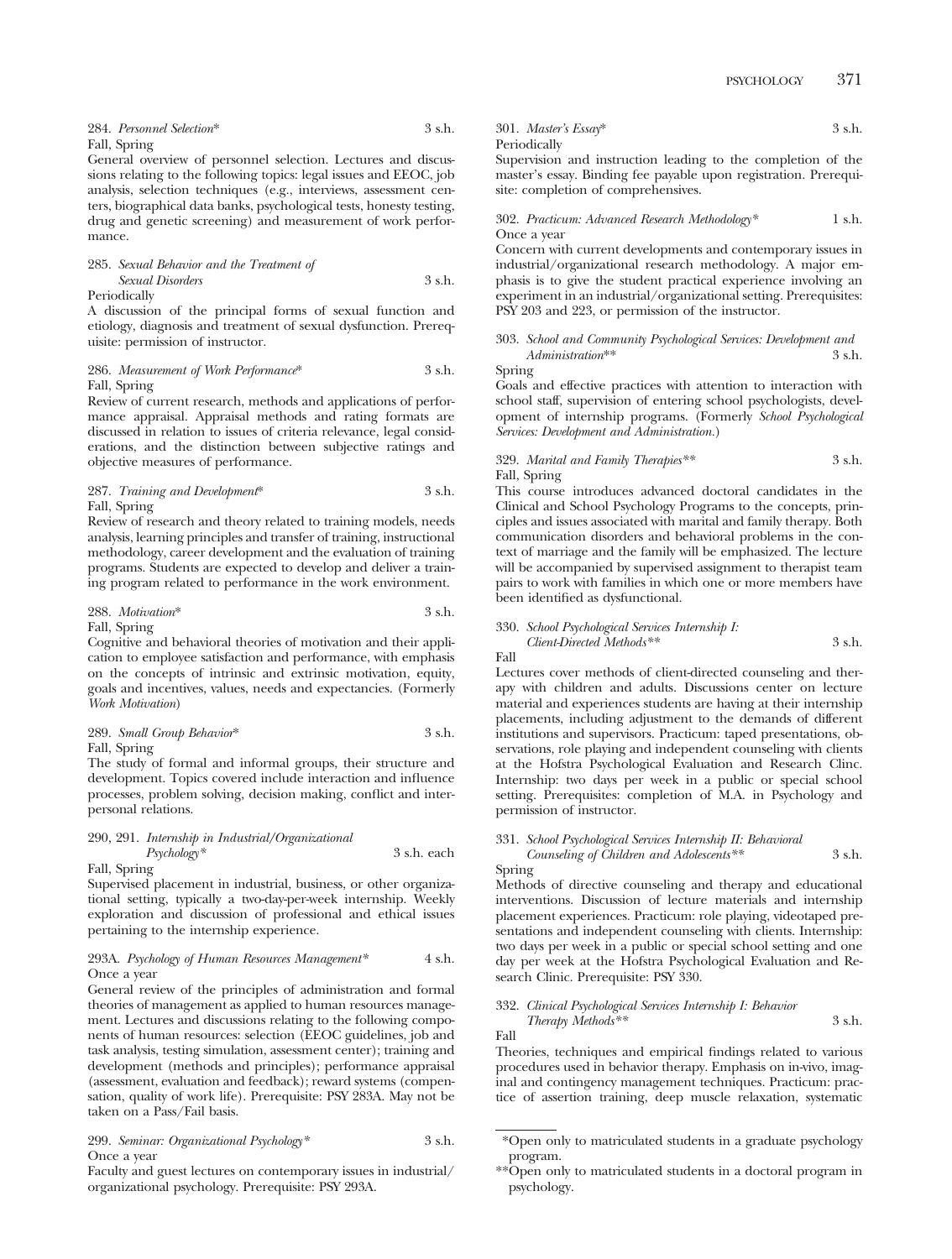desensitization and covert conditioning during individual and group-student meetings. Individual behavior therapy with child and adult clients. Internship: three days per week in an approved clinical psychology placement including mental health clinics, hospitals, behavioral medicine and rehabilitation facilities, or drug and alcohol treatment programs. One day per week at the Hofstra Psychological Evaluation and Research Clinc. Prerequisite: PSY 331.

#### 333. *Clinical Psychological Services Internship II: Cognitive-Behavior Therapy\*\** 3 s.h. Spring

Theories, techniques and empirical findings related to various forms of cognitive behavior therapy emphasizing rationalemotive psychotherapy. Practicum: independent cognitive and behavior therapy with child and adult clients at the Hofstra Psychological Evaluation and Research Clinic. Role playing and review of therapy tapes. Internship: three days per week in an approved clinical psychology placement including mental health clinics, hospitals, behavioral medicine and rehabilitation facilities, or drug and alcohol treatment programs. Prerequisite: PSY 332.

334. *Internship: Applied Research\** 3 s.h. Fall

On-site experience in applied research, evaluation research, and/or program evaluation through supervised projects in the following areas of research: physical health, mental health, social services and industrial/organizational settings. This practicum course and its continuation courses include lectures, conferences and project discussions in addition to a two day per week internship. Prerequisite: permission of instructor.

#### 335, 336, 337. *Internship: Applied Research*\* 3 s.h. each Once a year

Continuation of 334. Prerequisite: permission of instructor.

|      | 338. Internship: Applied Research* | 3 s.h. |
|------|------------------------------------|--------|
| Fall |                                    |        |

Continuation of 334, 335, 336, 337. Prerequisite: PSY 337.

#### 339. *Internship: Professional Psychological Services*\* 3 s.h. Periodically

Intended for students specializing in clinical and school psychology. Field placements in community agencies to provide continued experience in psychotherapy, counseling and psychological assessment. Prerequisite: PSY 333.

#### 341. *Ethics and Professional Practices in Psychology*\* 1 s.h. Once a year

A review course in all areas such as schools, universities, mental health centers, mental hospitals, community centers, private practice, government service and in the area of research.

#### 342. *Grant Support for Psychological*

#### *Research and Programs* 1 s.h. Once a year

Identify sources of government and foundation funding for preand post-doctoral research, postdoctoral study, and the development of psychological training programs and services. Develop skills in proposal writing to obtain such funds. Gain knowledge of the structure of relevant government agencies and how to make contacts within them.

349. *School-Community Internship I\*\** 3 s.h. Once a year

Students are exposed to administrative and consulting roles of psychologists who work in school and community settings. Emphasis is placed upon program development, administration, evaluation, and upon issues relevant to the supervision and overseeing of personnel within health service settings. Internship placement in a school system or a community agency is required.

350. *School-Community Internship II\*\** 3 s.h. Once a year Continuation of School-Community Internship I.

353. *Theoretical Orientations to Human Development\*\** 3 s.h. Fall, Spring

The critical evaluation of current theories of human development in terms of scientific adequacy. Techniques of theory construction and evaluation are emphasized. Field placements arranged.

360. *Internship: Motivational Theory, Worker Morale and Productivity*\* 3 s.h.

Once a year

Examination of psychological theories and research to understand and predict individual levels of motivation. Particular attention is given to the contribution of this literature in the areas of job satisfaction, morale and worker productivity. Practicum: on-site experiences in the application and/or research in job satisfaction and worker productivity. Internship: two days per week in public or private organizations under supervision. Prerequisite: permission of instructor.

#### 361. *Internship: Group Interaction Processes\** 3 s.h. Once a year

Lectures and discussions relating to effective and ineffective communication and problem-solving procedures in task groups. Praticum: on-site experience in application and/or research in the analysis of group interaction processes. Internship: two days per week in public or private organizations under supervision. Prerequisite: permission of instructor.

## 362. *Internship: Consumer Psychology\** 3 s.h. Once a year

Lectures and discussions relating to influences, group effects, communication, attitude change, decision making and purchasing processes, research methodology, the law and psychology, and the role of psychology in the judicial system. Practicum: on-site experience in the application and/or research in consumer psychology. Internship: two days per week in public or private organizations under supervision. Prerequisite: permission of instructor.

## 363. *Internship: Research Design III\** 3 s.h. Once a year

Lectures and discussions relating to formative and summative program evaluation, cost effectiveness, cost benefit analysis, etc. Practicum: on-site experience in the application of evaluation, methodology and cost analysis. Internship: two days per week in public or private organizations under supervision. Prerequisite: permission of instructor.

364. *Internship: Consulting and Communications\** 3 s.h. Once a year

Lectures and discussions relating to concepts of information processing, verbal and nonverbal communications, group and organizational communication, audits and effective consulting behaviors. Practicum: on-site experience in the application and/or research in communication measurement and training. Internship: two days per week in public or private organizations under supervision. Prerequisite: permission of instructor.

## 382. *Research in Industrial/Organizational*

*Psychology*\* 3 s.h. Fall, Spring

Participation in ongoing laboratory or field research in industrial/organizational psychology, individually supervised by mem-

\*\*Open only to matriculated students in a doctoral program in psychology.

<sup>\*</sup>Open only to matriculated students in a graduate psychology program.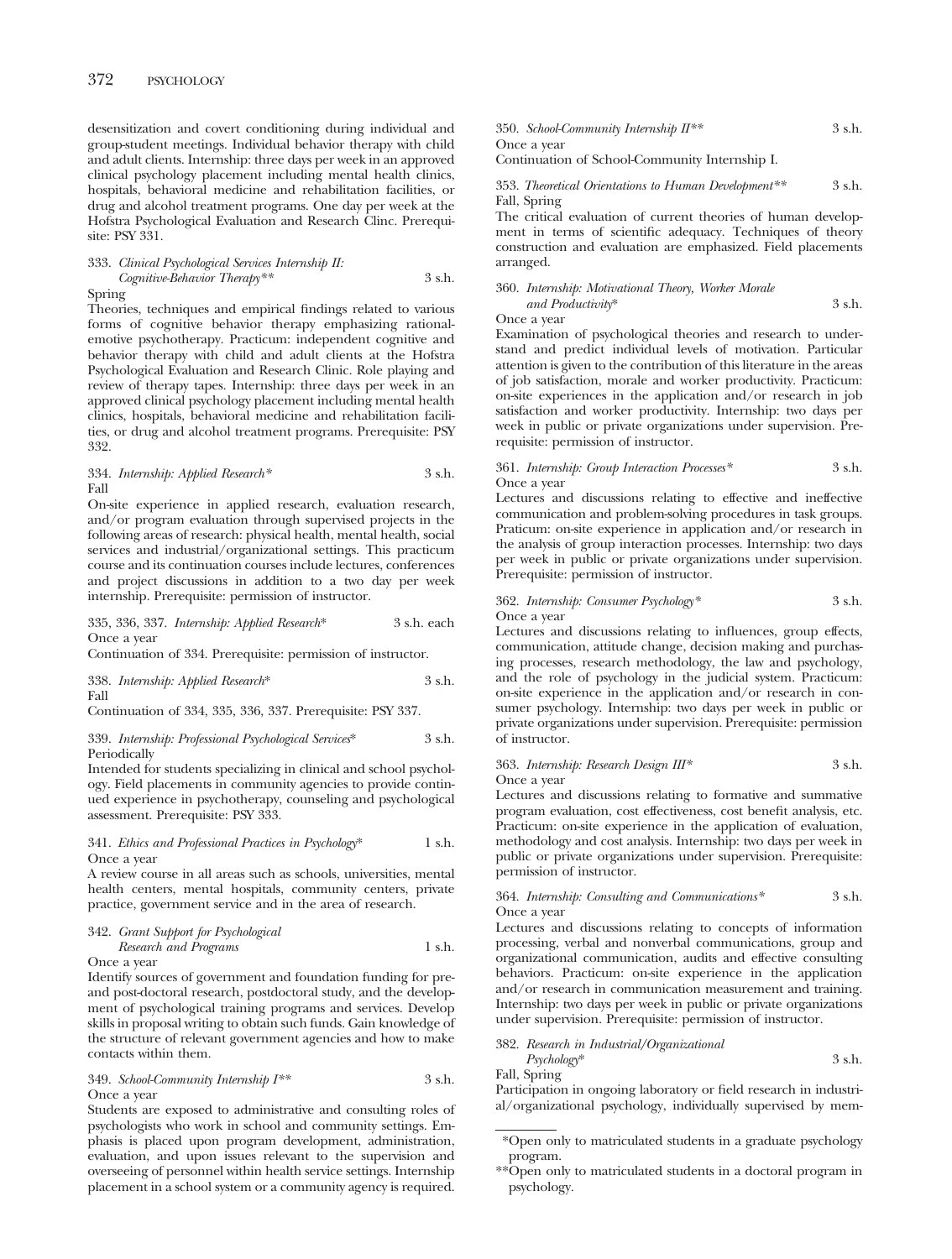bers of the program faculty. May be taken a maximum of four times. Prerequisite: PSY 302 or permission of the instructor.

399. *Psychotherapy with the Deaf Via Total Communication* 3 s.h. Periodically

Readings, discussion and practicum related to the specific psychological problems of the hearing impaired; modes and methods of communication, verbal and nonverbal; appropriate psychotherapeutic techniques, client-centered, behavioral, rationalemotive, etc.; instruction in total communication and practice in small group and individual therapy sessions under supervision.

601. *Dissertation Seminar*\*\* 3 s.h. Fall

Exploration of dissertation topics and examination of related research. Credit for the course requires the development and design of a specific dissertation outline and the written agreement by a faculty member to sponsor the dissertation.

#### 602. *Dissertation Proposal Preparation*\*\* 3 s.h. Fall, Spring

Through individual consultation with a sponsor, students fully develop their doctoral research proposal and present it for approval to their three-person dissertation committee. May be taken twice. Three credits are applied towards the doctoral degree when Form II is approved and filed with the chairperson in psychology.

603A. *Extended Dissertation Advisement*\* 3 s.h. Fall, Spring

For students who have not completed a satisfactory dissertation proposal and who have not had Form II signed by a sponsor and two additional committee members after enrolling in PSY 602 twice.

If, after completing PSY 603A, the student still has not a signed Form II, he/she will be dropped from the program. This course may be taken only once. May not be taken on a Pass/Fail basis. No credit toward degree.

|    | 604. Dissertation Advisement <sup>**</sup> | 3 s.h. |
|----|--------------------------------------------|--------|
| -- |                                            |        |

Fall, Spring

In consultation with a sponsor, students execute their approved research study, analyze their data, write up the results, and defend the project in a final oral examination. May be taken three times. Three credits are applied towards the doctoral degree when the approved dissertation has been placed in the Hofstra University Axinn Library.

# 605A. *Dissertation Extension*\*\* 3 s.h.

Fall, Spring

For students who have not completed the dissertation and passed their oral examination after enrolling in PSY 604 three times.

If, at the end of this course, the student still has not completed the dissertation, he/she will be dropped from the program. This course may be taken only once. May not be taken on a Pass/Fail basis. No credit toward degree.

# Publishing Studies

SEE ENGLISH

# Public Affairs

Administered by the Department of Political Science, Professor Landis, *Chairperson*

Associate Professor of Political Science Himelfarb, *Adviser*

**MINOR IN PUBLIC AFFAIRS** is an interdisciplinary program, consisting of the successful completion of 18 semester hours, with at least six credits taken in residence. At least 12 semester hours must be taken outside the student's major department.

# A. Required

105. *Contemporary Issues in American Politics*, 3 s.h. B. Three semester hours chosen from *each* of the following

- categories, for a total of six semester hours:
- 1. The Values Context of Public Policy<br>ECO 144. History of Economic Thou
	- ECO 144. *History of Economic Thought,* 3 s.h. 150. *Modern Economic Theory,* 3 s.h.
		-
	- PHI 20. *Social & Political Philosophy*, 3 s.h.<br>PSC 141. *American Political Thought*, 3 s.h. PSC 141. *American Political Thought,* 3 s.h.
		- 142. *Western Political Theory: Plato to Hobbes,* 3 s.h. 143. *Ideas in Conflict: Modern Democratic &*
			- *Totalitarian Political Thought,* 3 s.h.
- 2. The Makers and Implementers of Public Policy
	- PSC 120. *Law & Politics: Judicial Process,* 3 s.h.
		- 121. *The American Presidency,* 3 s.h.
			-
		- 122. *Congress: National Legislative Process,* 3 s.h. 126. *The Politics of Public Administration,* 3 s.h.
- C. Nine semester hours chosen from one of the following policy areas:
	- 1. Communications Issues<br>MASS 104 *Media*  $\xi \vec{\tau}$ 
		- MASS 104. *Media*  $\mathcal{E}^{\sigma}$  the Law, 3 s.h.<br>PSC 147. Public Obinion  $\mathcal{E}^{\sigma}$  Politice
		- 147. Public Opinion & Political Communication, 3 s.h.
		- TPP 116. *Technology & Communications Policy*, 3 s.h.<br>SPCM 47. *Freedom of Speech*. 3 s.h.
		- SPCM 47. *Freedom of Speech,* 3 s.h.
	- 2. Economic Issues<br>BLAW 114. La
		- 114. *Labor & Employment Law*, 3 s.h.
		- ECO 7. *Explorations of Current Economic Issues,* 3 s.h. 125. *Monetary Economics,* 3 s.h.
			-
			- 131. *Government & Business,* 3 s.h.
			- 132. *Intermediate Macroeconomics,* 3 s.h.
			- 136. *Public Finance & Fiscal Policy,* 3 s.h.
			- 141. *Labor Economics,* 3 s.h.
			- 143. *Economic Development,* 3 s.h.
	- 3. Environmental and Energy Issues
	- BIO 114. *General Ecology,* 3 s.h.
	- CHEM185. *Environmental Chemistry,* 3 s.h.
	- 10. *Economics, Environment & Community*, 3 s.h.
	- GEOG102. *Population, Resources & Environment,* 3 s.h.
	- GEOL 5. *Environmental Geology & Natural Hazards,* 3 s.h.
		- 9. *Introduction to Earth Resources,* 3 s.h.
		- 10. *Environmental Geology,* 3 s.h.
	- HPFS 68. *Environmental Health,* 3 s.h.
	- TPP 1. *Introduction to Environmental Systems,* 3 s.h.
		- 110. *Energy & Society,* 3 s.h.
		- 115. *Environmental Planning,* 3 s.h.
	- 4. Health Issues
		- ANTH 117. *Medical Anthropology,* 3 s.h.
		- HPFS 63. *Community Health Care & Services,* 3 s.h. 65. *Ethical, Legal & Critical Health Problems,*
			- 3 s.h. 68. *Environmental Health,* 3 s.h.
			- 160. *International Health Issues,* 3 s.h.
			-
		- SOC 8. *Sociology of Substance Abuse,* 3 s.h. 104. *Sociology of Health & Medicine*, 3 s.h.
	- 5. International Issues
		- ANTH 32. *Women & Development,* 3 s.h.
		- BLAW 117. *Law in the Global Economy,* 3 s.h.
		- ECO 142. *International Economics,* 3 s.h.
		- HPFS 160. *International Health Issues,* 3 s.h.

\*\*Open only to matriculated students in a doctoral program in psychology.

<sup>\*</sup>Open only to matriculated students in a graduate psychology program.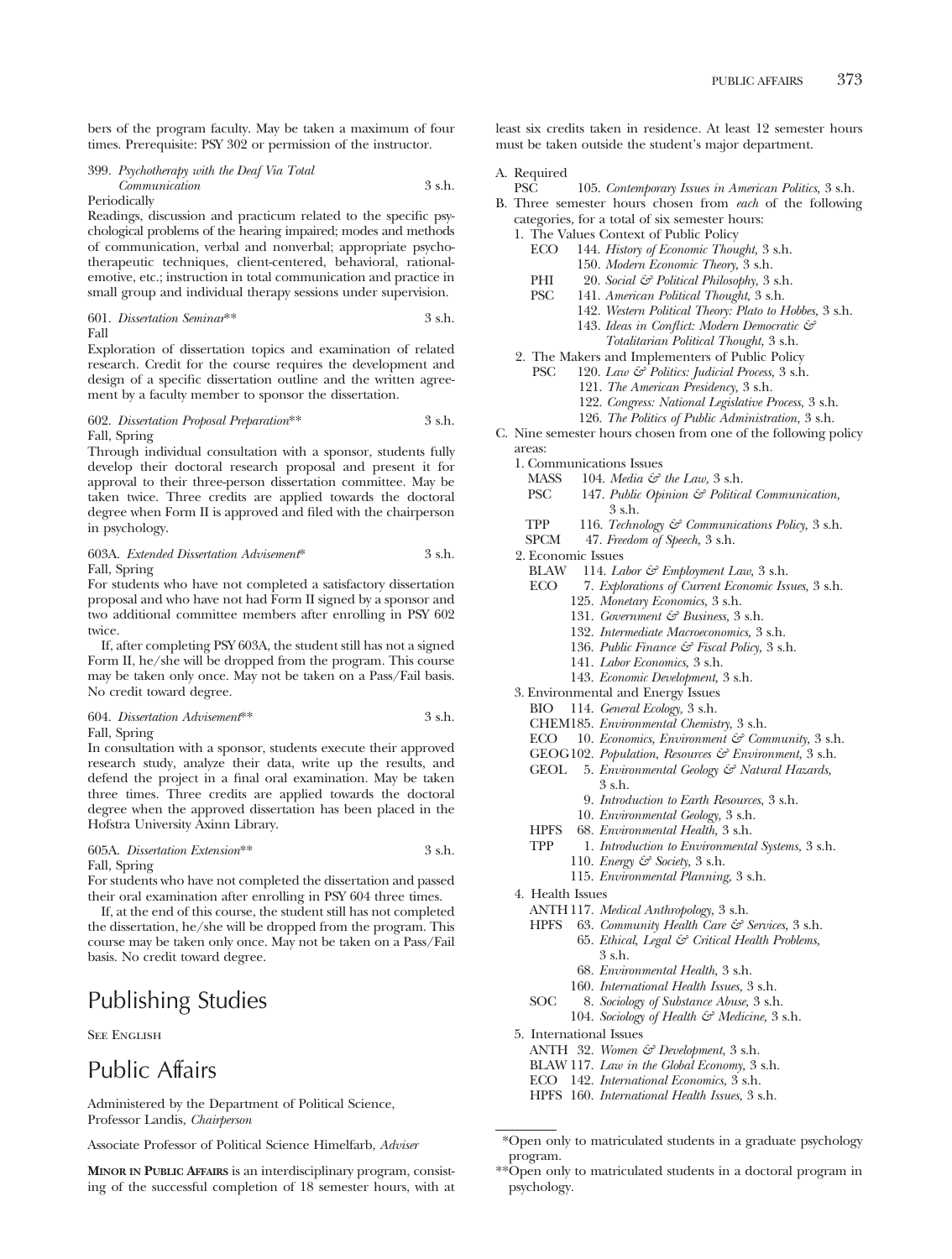| PSC 1 | 134. American Foreign Policy, 3 s.h. |  |  |
|-------|--------------------------------------|--|--|
|       |                                      |  |  |

- 135. *International Politics,* 3 s.h.
- 137. *World Organization and International Law,* 3 s.h.
- SOC 32. *Women & Development,* 3 s.h.
- TPP 113. *Technology & Defense Policy* (same as PSC 113), 3 s.h.
- 6. Legal Issues
	- BLAW 20. *Introduction to Legal Systems, Environment & Contracts,* 3 s.h.
		- 114. *Labor & Employment Law,* 3 s.h.
		- 116. *Cyberlaw: Law for the Internet and Technology,* 3 s.h.
	- ECO 171. *Law & Economics,* 3 s.h.
	- PHI 120. *Philosophy of Law,* 3 s.h.
		- 121. *Philosophical Views on Crime & Punishment,* 3 s.h.
			- 122. *Morality & the Law,* 3 s.h.
	- PSC 128. *The Constitution: Political Freedom & Civil Liberties,* 3 s.h.
	- 129. *The Administration of Justice in America,* 3 s.h. SOC 7. *Crime & Delinquency,* 3 s.h.
		- 170. *Sociology of Law,* 3 s.h.
			- 172. *Sociology of Corrections,* 3 s.h.
- 7. Racial Issues
	- ANTH 101. *The Native Americans,* 3 s.h.
		- 137. *Race & Ethnicity: an Anthropological Perspective,* 3 s.h.
	- ECO 121. *Economics of Discrimination,* 3 s.h.
	- FDED 114. *The Education of America's Minority Groups,* 3 s.h.
	- PSC 111. *Politics of Race in the United States,* 3 s.h.
	- SOC 134. *Race Relations in the United States,* 3 s.h.
- 8. Science and Technology Issues
	- BIO 3. *Biology in Society,* 3 s.h.
		- 10. *Genetics & Society,* 3 s.h.
	- TPP 112. *Technology & Human Values* (same as PHI 9), 3 s.h.
		- 117. *Technology Assessment,* 3 s.h.
- 9. Urban Issues
	- ECO 165. *Urban & Regional Economics,* 3 s.h.
	- GEOG103. *Urban Geography,* 3 s.h. PSC 115. *State & Metropolitan Politics & Governments,*
	- 3 s.h.
	- SOC 37. *Parenting, Poverty & Social Policy,* 3 s.h. 141. *Urban & Community Studies,* 3 s.h.
	- TPP 114. *Technology & Urban Problems,* 3 s.h.
- 10. Women's Issues
	- ANTH 32. *Women & Development,* 3 s.h.
	- SOC 32. *Women & Development,* 3 s.h.
		- 37. *Parenting, Poverty, & Social Policy,* 3 s.h. 160. *Sociology of Gender,* 3 s.h.
	- SPCM 53. *Gender & Intercultural Issues in Communication,* 3 s.h.
	- WST 1. *Introduction to Women's Studies,* 3 s.h.

# Quantitative Methods (QM)

Administered by the Department of Business Computer Information Systems and Quantitative Methods. Professor Affisco, *Chairperson*

# **COURSES**

In addition to semester notations next to each course, a selection of courses is offered during January and Summer sessions. Consult the *January* and *Summer Sessions* bulletins for these schedules.

# 1. *Introduction to Business Statistics* 3 s.h. Fall, Spring

Collection, classification, presentation and use of statistical data in solving business problems. Topics include descriptive statistics, probability, decision analysis, estimation and hypothesis testing. No credit for both this course and MATH 8 or BIO 100 or PSY 140 or SOC 180 or QM 201.

# 122. *Intermediate Business Statistics* 3 s.h. Fall, Spring

Builds upon and continues the work introduced in QM 1. Topics include statistical quality control, analysis of variance, chi-square test and the analysis of contingency tables, simple and multiple regression, correlation, and time series models with applications to business forecasting. Prerequisites: BCIS 10 or 14 and QM 1.

146. *Statistical Techniques for Total Quality Management* 3 s.h. Once a year

Modern statistical techniques for the implementation of Total Quality Management. Statistical methods including control charts and process capability, and acceptance sampling for variables and attributes are discussed. Other topics include Taguchi methods, information technology and quality, and management of the quality improvement process. Prerequisite: QM 122, or the equivalent and permission of the department chairperson.

150. *Business Forecasting* 3 s.h. Periodically

Various forecasting procedures utilized in business settings are covered in order to analyze time-series data. Topics include regression analysis, smoothing procedures, decomposition methods, seasonal models and Box-Jenkins concepts. Actual business problems are emphasized. Software packages are utilized. Prerequisites: BCIS 10 or 14 and QM 122.

# 160. *Applied Data Modeling* 3 s.h.

Periodically

Builds on the regression and correlation concepts introduced in QM 122. Topics include advanced regression modeling, financial modeling and categorical data analysis. Techniques are applied to solve a variety of business problems. Extensive use of SAS computer software. A course project is required. Prerequisites: BCIS 10 or 14 and QM 122.

## 184. *Deterministic Models in Operations Research* 3 s.h. Periodically

Formulation and solution of mathematical programming models with specific business applications will be stressed. Topics include linear programming and its ramifications, network models and integer programming. Prerequisites: QM 122 and junior class standing or above. Same as MGT 184.

185. *Probabilistic Models in Operations Research* 3 s.h. Periodically

Operations research concepts involving uncertainty are explored with applications to business related problems. Topics include inventory models, queuing theory, simulation and stochastic process. Prerequisite: QM 122.

# 201. *Quantitative Analysis With Business Applications*\* 3 s.h. Fall, Spring

Descriptive statistics, probability and probability distributions, interval estimation, hypothesis testing, sampling, statistical quality control and chi-square tests. (Formerly *Introduction to Quantitative Methods.*)

210. *Advanced Applications for Quantitative Analysis*\* 3 s.h. Fall, Spring

Regression modeling, analysis of variance, time series analysis and business forecasting methods, and nonparametric methods. Use

<sup>\*</sup>Open only to matriculated Zarb School of Business graduate students and/or matriculated School of Education and Allied Human Services graduate students where appropriate.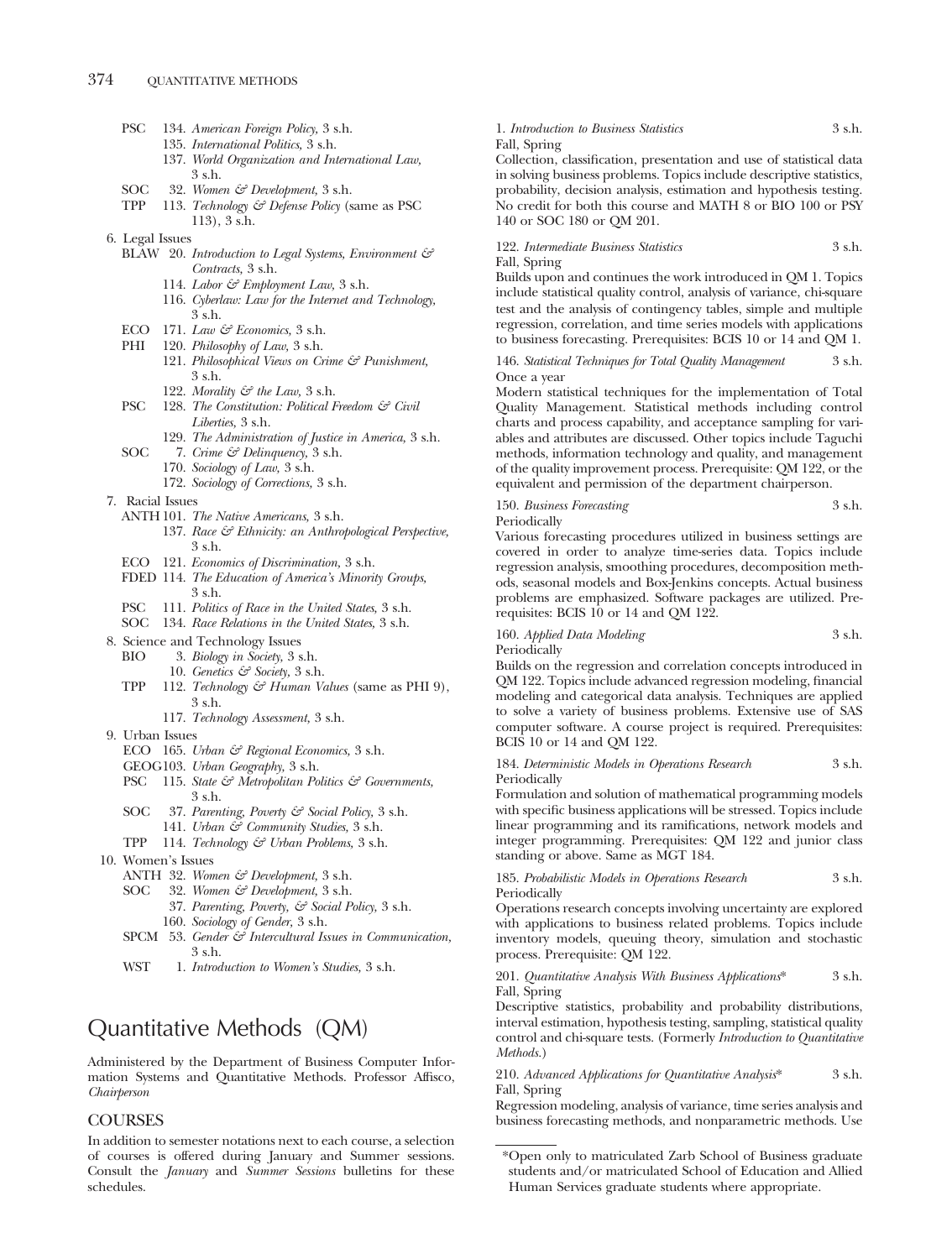of statistical packages. Prerequisite: QM 201 or approved equivalent. (Formerly *Quantitative Analysis in Business*.)

215. *Business Forecasting*\* 3 s.h. Periodically

Statistical techniques used in the forecasting of time series and their applications to business problems. Topics include smooth ing and decomposition methods, seasonal variation, autoregressive moving average methods and Box-Jenkins techniques. Prerequisite: QM 210.

217. *Decision Analysis*\* 3 s.h. Periodically

Introduction to the analysis of decision making under uncertainty with applications to business problems. Topics include Bayesian concepts, decision trees, assessments and revision of probabilities, sensitivity analysis and multicriteria decision making. Prerequisite: QM 210.

# 220. *Operations Research and Decision Making Under Uncertainty*\* 3 s.h. Periodically

Formulation and use of models of operations research in business problems. Topics include inventory models, PERT/ CPM, queuing theory, simulation and dynamic programming. Prerequisite: QM 210.

230. *Mathematical Programming*\* 3 s.h. Periodically

Mathematical programming models for business related problems. Topics include linear programming and its ramifications, network models, integer programming, and nonlinear programming. Prerequisite: QM 210.

### 250. *Multivariate Data Analysis Methods*\* 3 s.h. **Periodically**

Computer package-based approach to multivariate methods using SAS and other statistical packages. Topics include principal component analysis, canonical correlation analysis, factor analysis, multidimensional scaling and cluster analysis, discriminant analysis. Prerequisite: QM 210.

# 255. *Quality Management and Statistical Quality Control*\* 3 s.h. Periodically

Criteria for quality in a wide range of business and organizational activities, managerial roles in quality assurance, total quality system approach, vendor quality control, quality cost programs, quality motivation programs, quality circles, quality control in service industries, quality reporting information systems and statistical techniques for quality assurance. Course emphasizes case oriented approach. Prerequisite: QM 210.

401. *Quantitative Analysis for Managers*\*\* 4 s.h. Periodically

Introduction to concepts and methods in quantitative analysis which are most useful to executives in managing productive processes. Major emphasis is on improving executives' understanding of variation and its control and reduction consistent with a commitment to continuous improvement. The course consists of three modules. The first concentrates on summarizing and describing data, and modeling randomness and variability using probability theory. Topics included in this module are descriptive statistics, statistical process control, probability, sampling, estimation, and hypothesis testing. The second module concentrates on the use of regression analysis and experimentation to improve performance. Topics include simple and multiple regression and correlation, design of experiments, and analysis of variance. The third module focuses on the decision sciences models that are most widely used in the practice of management decision making. Among these are decision analysis, linear programming (with emphasis on formulation, computer solution, and sensitivity analysis) and simulation. Use of

statistical software and spreadsheets are emphasized throughout the course.

# Reading (READ)

Administered by the Department of Literacy Studies. Professor Taylor, *Chairperson*

During the 2002-2003 academic year a number of new course initiatives are being infused into the existing curricula. Students should consult with faculty advisers for program details of the changes being introduced.

For descriptions of LYST courses, see page 302.

Assistant Professor Flurkey, Director of the Reading/Writing Learning Clinic

Special Associate Professor Lima; Assistant Professors Goodman, Henry, Zaleski; Special Assistant Professor Garcia.

The master's, professional diploma and doctoral degree programs in reading are registered with the New York State Department of Education, and the master's and professional diploma programs meet certification requirements.

The Reading Program offers two undergraduate courses and a variety of academic programs for the graduate student.

The Reading/Writing Learning Clinic offers noncredit clinical services for the University and for the community at-large.

# Undergraduate Courses

The undergraduate offering consists of two developmental reading courses, READ 11, and the advanced course, READ 12. READ 12 may be applied toward liberal arts credit. These courses focus on developing the higher-level reading skills essential for the most efficient acquisition of knowledge through written communication, discursive and nondiscursive.

# Graduate Programs

The graduate offerings include masters', professional diploma and doctoral programs, all of which have been registered with the New York State Department of Education. The master's and professional diploma programs meet the requirements for certification of teachers of reading.

# MASTER OF ARTS: READING, LANGUAGE, AND COGNITION

During the 2002-2003 academic year a number of new course initiatives are being infused into the current M.A. in Reading, Language, and Cognition program. Students should consult with faculty advisers for program details of the changes being introduced.

The program is designed to provide the foundation for the Ph.D. and to prepare candidates for the following:

- 1. Reading specialists with primary interest in diagnostic and remedial work with individuals and small groups in clinic settings.
- 2. Reading specialists or coordinators with the responsibility of assisting classroom teachers dealing with students with severe reading disabilities.

<sup>\*</sup>Open only to matriculated Zarb School of Business graduate students and/or matriculated School of Education and Allied Human Services graduate students where appropriate.

<sup>\*\*</sup>Open only to matriculated Zarb School of Business E.M.B.A. students.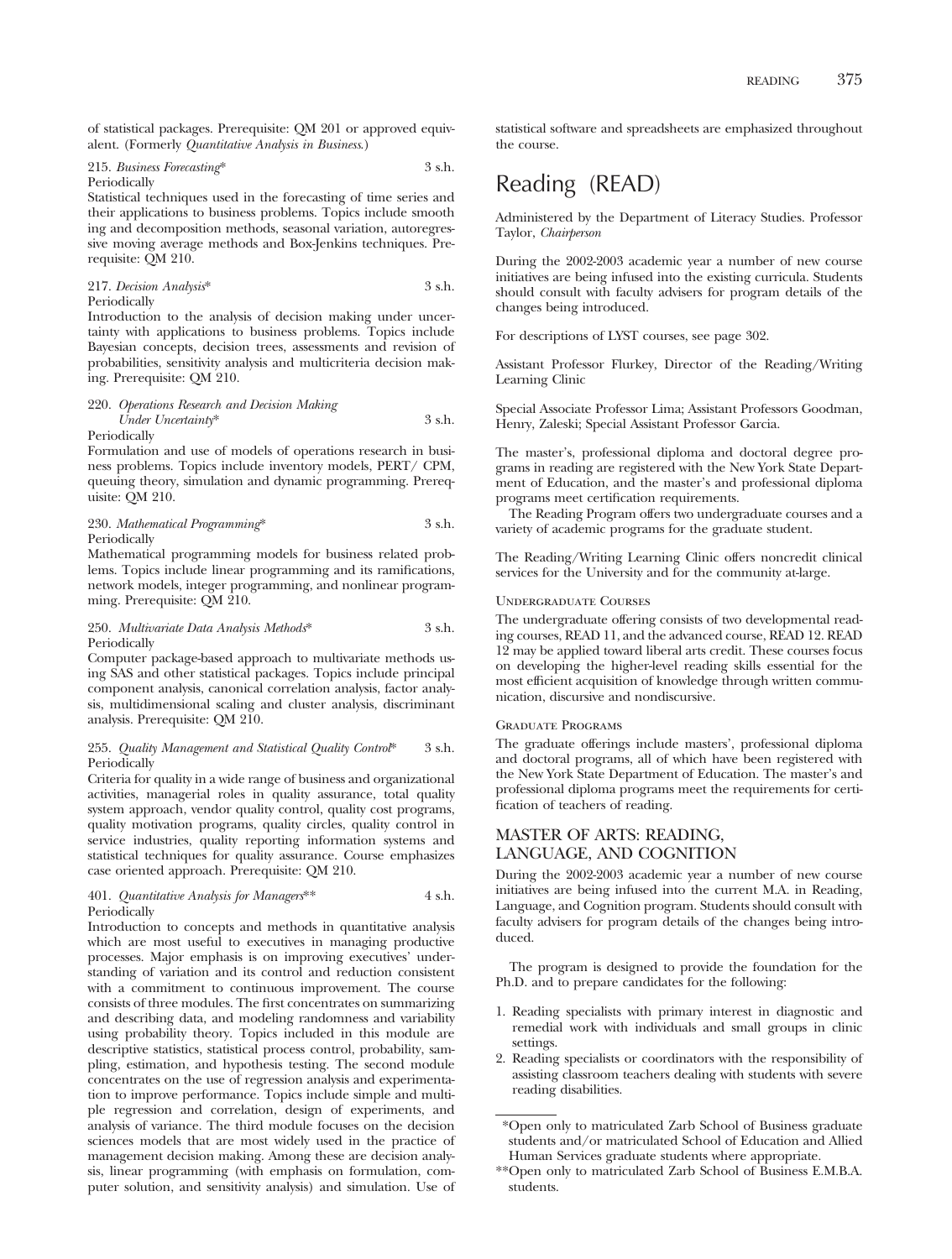3. Reading specialists concerned with theories of language and learning as the foundation for instruction.

# Admission Requirements

(1) B.A. or B.S. degree (undergraduate academic average will be considered); (2) letter of recommendation from principal or supervisor under whom applicant has worked or recommendation from a University faculty member; (3) satisfactory score on Miller Analogies Test or the National Teacher Examination; (4) interview with a representative of the Reading faculty. All students accepted will be classified as matriculated Master of Arts students.

# Requirements for Degree Candidacy

(1) minimum of B in two of the first three reading courses, (2) recommendations of two Reading faculty members. Upon completion of the foregoing requirements, the matriculated master's student becomes a Master of Arts degree candidate.

# Degree Requirements

(1) satisfactory score on comprehensive examination; (2) competence in statistics: satisfactory completion of RES 259 and 259L, which may also be used toward course work requirement; (3) master's essay; (4) completion of 33-36 semester hours in prescribed courses with a satisfactory grade-point average.

# **REQUIRED**

LYST 210, 214, 218, 240, 241; READ 240, 255, 301; RES 259, 259L.

Electives: one chosen from LYST 212, 245; Read 250; PSY 211, LYST 200.

See complete graduate information, page 75.

# THE PROFESSIONAL DIPLOMA IN READING

During the 2002-2003 academic year a number of new course initiatives are being infused in the current Professional Diploma program. Students should consult with faculty advisers for program details of the changes being introduced.

The professional diploma program is divided into Program "S" for students who already hold a Master of Science in Education degree in Reading or in another area, and Program "A" for students who already hold a Master of Arts degree in Reading or in another area.

PROGRAM "S" provides students with a competence in the following areas:

- 1. the initiation and administration of a school- or district-wide reading program;
- 2. the improvement of instruction through assistance to classroom teachers.

Program "A": provides students with a foundation for the Ph.D. in Reading.

# Admission Requirements

(1) minimum of two years full-time teaching experience or its equivalent; (2) master's degree (graduate academic record will be considered); (3) recommendations from two school administrators under whom the applicant has worked; (4) satisfactory score on the Graduate Record Examination, the Miller Analogies Test, or the National Teacher Examination; (5) personal interview with a member of the Reading faculty.

# Requirements for Diploma Candidacy

(1) minimum of B in two of the first three reading courses, (2) recommendations from two members of the Reading faculty.

# Diploma Requirements

minimum of 65 hours of course work beyond the bachelor's degree.

**NOTE:** students who have not received their master's in reading at Hofstra must take a comprehensive examination in reading upon completion of READ 240 or LYST 241.

# Advanced Standing

(1) the maximum advanced standing for students other than Hofstra graduates with a master's specialization in reading will be a master's degree plus 6 hours of work beyond the master's; (2) the maximum advanced standing for Hofstra graduates with a master's specialization in reading will be 12 hours.

Total course work within the Master's and Advanced Study programs must include the series which follows.

# PROGRAMS OF STUDY

Program "S-1": for candidates holding M.S. in Ed. in Reading from Hofstra:

LYST 214; READ 239, 249, 255, 256; SPCH 235 or 243; 15 hours of electives, under advisement, in writing, special education, psychology, or other approved areas. Candidates for supervisory certification must take the above 15 hours in reading, READ 360 and 18 hours of prescribed work in educational administration.

Program "S-2": for candidates holding M.S. in Ed. in areas other than reading:

LYST 210, 214, 218, 220 or 221, 240, 241, 242; READ 239, 240, 249, 250, 255, 256; PSY 211.

Program "S-3": for candidates holding M.S. in Ed. in Reading and Special Education from Hofstra:

LYST 210, 220 or 221, 242; READ 239, 249, 255, 256

Program "A-1": for candidates holding M.A. in Reading from Hofstra:

LYST 214, 220, or 221; READ 239, 255, 256; plus 12 hours of electives, under advisement, from the following areas: special education, psychology, sociology/anthropology, speech, writing or other approved areas.

Program "A-2": for candidates holding a Master of Arts degree in an area other than reading:

LYST 214, 218, 220 or 221, 240, 241, 242 READ 239, 240, 250, 256; PSY 211; RES 259, 259L or equivalent.

# DOCTORAL PROGRAMS IN READING

During the 2002-2003 academic year a number of new course initiatives are being infused into the existing curricula. Students should consult with faculty advisers for program details of the changes being introduced.

The *Doctor of Education* in Reading, Language, and Cognition is designed for teachers, reading and language arts specialists, and other professional personnel in the public schools who will be concerned primarily with practice and college-level teaching. It includes the basic reading courses in the programs which lead to the Master of Science in Education in Reading and the Professional Diploma in Reading, Program "S-1."

The *Doctor of Philosophy* in Reading, Language, and Cognition is designed for specialists concerned primarily with research, experimentation and higher education, and includes the basic reading and psychology courses in the programs leading to the Master of Arts degree in Reading, Language, and Cognition and the Professional Diploma in Reading, Program "A-1" or "A-2."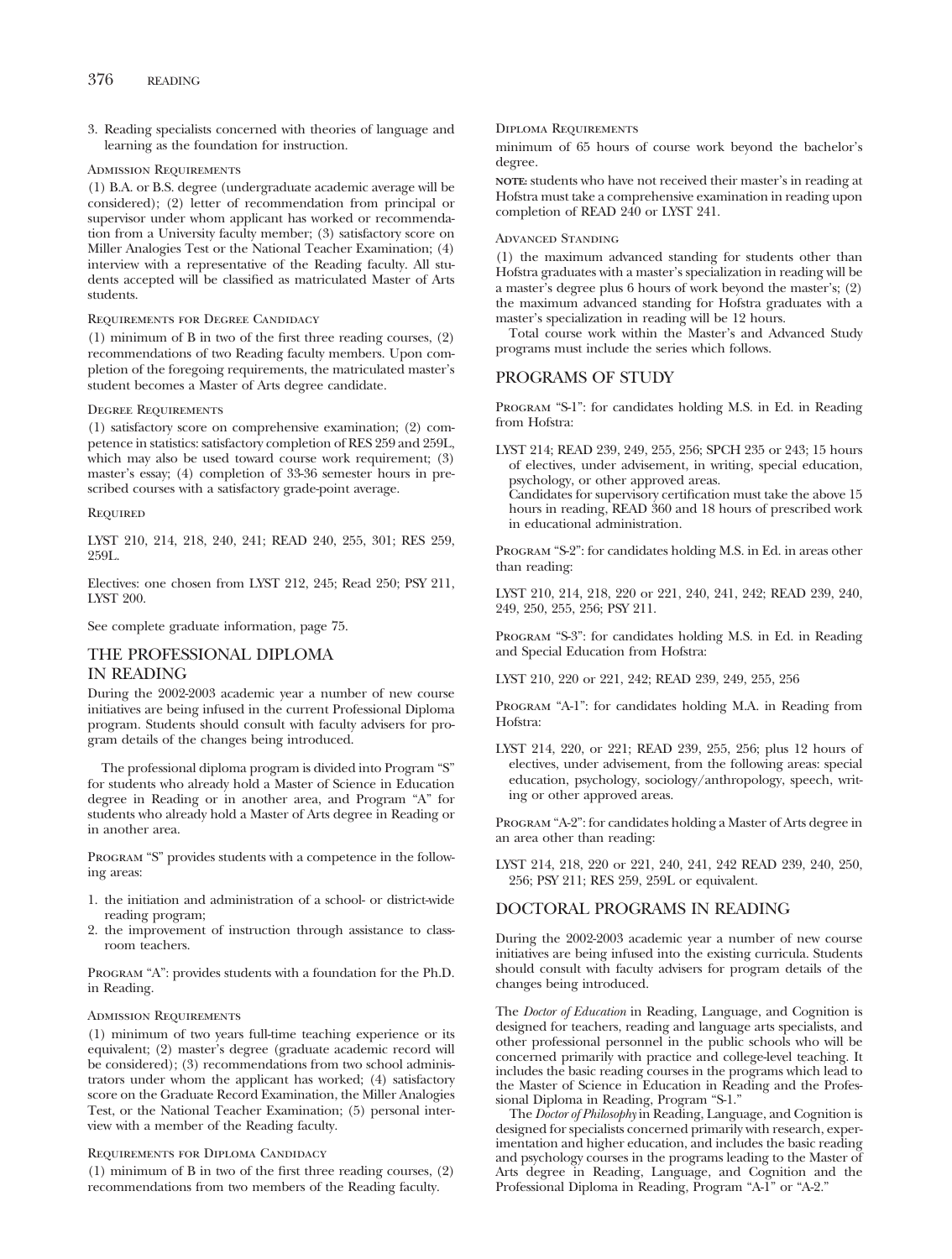A bilingual/bicultural emphasis in the Ed.D. or Ph.D. program is provided for bilingual applicants (Spanish-English) who work in or wish to prepare to work in bilingual settings.

An early childhood emphasis in the Ed.D. program is provided for applicants who work in or wish to prepare to work in early childhood stages.

# General Requirements

# *Matriculation*

- 1. Basic University requirements for doctoral degrees.
- 2. Letters of recommendation from two supervisors, administrators or college professors who are in a position to rate the applicant.
- 3. Teaching experience: 3 years for Ed.D. prior to entering and 5 years before completion; for Ph.D. candidates, teaching experience adequate for providing the necessary experiential background to develop meaningful research proposals.
- 4. Master's degree or equivalent.
- 5. Academic proficiency in undergraduate and graduate study.
- 6. A satisfactory score on the Miller Analogies Test or the Graduate Record Examination.
- 7. Statement of goals (on application supplement).
- 8. Satisfactory score on the department's Doctoral Admissions Examination in Reading and Writing. For foreign applicants, a satisfactory score on the TOEFL.
- 9. Bilingual applicants must take a language proficiency examination in English and Spanish.

### Degree Candidacy

Students will be admitted provisionally until they fulfill the following requirements necessary for full acceptance as degree candidates. These requirements must be met within three years of matriculation:

- 1. Master's comprehensive examination for students whose master's degree was not taken in the Hofstra University Reading Department. The results of this examination will be used to plan the student's advanced course of studies and to make up any deficiencies.
- 2. For Ed.D. candidates, satisfactory completion of RES 259, 259L, 260 and 260L or equivalents. For Ph.D. candidates, satisfactory completion of RES 259, 259L, 260, 260L, 363, 363L or equivalents. In some cases, RES 363 and 363L (4 s.h.) are also required for the Ed.D. candidates, depending on the nature of their dissertations. These courses may also be used toward course work requirements.
- 3. For Ph.D. candidates, a reading knowledge of a modern language, preferably French, German or Spanish.
- 4. Acceptance by the Graduate Committee.

### Degree Requirements

- 1. Completion of a minimum of 90 graduate credits for both the Ed.D. and the Ph.D.
- 2. A comprehensive examination. The doctoral comprehensive examination must be taken during or after READ 363.
- 3. Satisfactory completion of the dissertation and the oral examination based upon it. The oral examination must be scheduled through the major adviser. The Ed.D. dissertation will concentrate on practical application to a school situation and may be descriptive in nature. The Ph.D. dissertation will concentrate on basic research having more universal application. It will be either statistical in nature or designed to develop theoretical models based on an insightful analysis in depth of basic research already completed or in combination with case studies. Candidates must complete all requirements within 5 years of acceptance as a degree candidate.

# **RESIDENCY**

Students who matriculate for the doctoral programs in reading must spend one year in full-time residence or fulfill the options approved by the Graduate Committee. (See Degree Requirements, Residency, page 82.)

Advanced Standing

- 1. Students who have taken graduate courses at other institutions which are similar to courses required in the Hofstra University Reading programs may apply for advanced standing.
- 2. Transfer credit up to 45 semester hours may be granted for similar courses taken in programs leading to a master's degree or a professional diploma.

See complete doctoral information, page 81.

# Ed.D. PROGRAM IN READING,

# LANGUAGE, AND COGNITION

The Doctor of Education in Reading, Language, and Cognition program is planned to prepare the following:

- 1. Specialists who coordinate reading services in schools on a district-wide basis.
- 2. Consultants with major responsibility for curriculum improvement on a district-wide level.
- 3. Instructors who intend to teach reading and language arts courses at the college level.
- 4. For bilingual candidates, the initiation and administration of school-wide or district-wide bilingual reading and language arts programs.
- 5. For bilingual candidates, the improvement of bilingual reading and language arts instruction through assistance to bilingual classroom teachers.
- 6. Instructors who are teaching an integrated language arts program at the early childhood level.

# Program Requirements

*Basic Courses*

- LYST 210. *Introduction to Literacy Studies*, 3 s.h.
	- 213. *Introduction to Bilingual & Biliteracy Instruction for Children & Adolescents*, 3 s.h.
	- 214. *Language & Literacy in Early & Middle Childhood*, 3 s.h.
	- 218. *Reading & Writing Practices in Early & Middle Childhood*, 3 s.h.
	- 220. *Literature in the Lives of Young Children* 3 s.h.
	- 240. *Assessment & Evaluation of Reading & Writing*, 4 s.h.
	- 241. *Miscue Analysis & Retrospective Miscue Analysis*, 3 s.h.
	- 242. *Literacy Practicum: Assessing the Complexity of Student Learning*, 3 s.h.
	- 245. *Revaluing Struggling Readers*, 3 s.h.
- READ 239. *Psycholinguistic Foundations for Reading & Writing Instruction*, 3 s.h.
	- 240. *The Reading Teacher in the School & Clinic Settings (K-12)*, 4 s.h.
	- 249. *Supervision of Reading Programs*, 3 s.h.
	- 250. *Practicum in Instructional Strategies & Assessment*, 3 s.h.
	- 255. *Psychological Foundations of Reading & Writing Instruction*, 3 s.h.
	- 256. *Psycholinguistics, Sociolinguistics, & the Processes of Reading & Writing*, 3 s.h.
- PSY 211. *Intellectual Assessment*, 3 s.h.
	- 222. Qualitative Research Methods, 3 s.h.
	- 223. *Analysis of Qualitative Data,* 3 s.h.
- RES 259. *Introduction to Statistical Methods in Educational Research*, 3 s.h.
	- 259L. *Computer Laboratory*, 1 s.h.
		- 260. *Inferential Statistics in Educational Research*, 3 s.h.
	- 260L. *Computer Laboratory*, 1 s.h.

Bilingual candidates: students who have completed the M.A. in Bilingualism with a specialization in elementary education are required to take 9 semester hours of special doctoral seminars.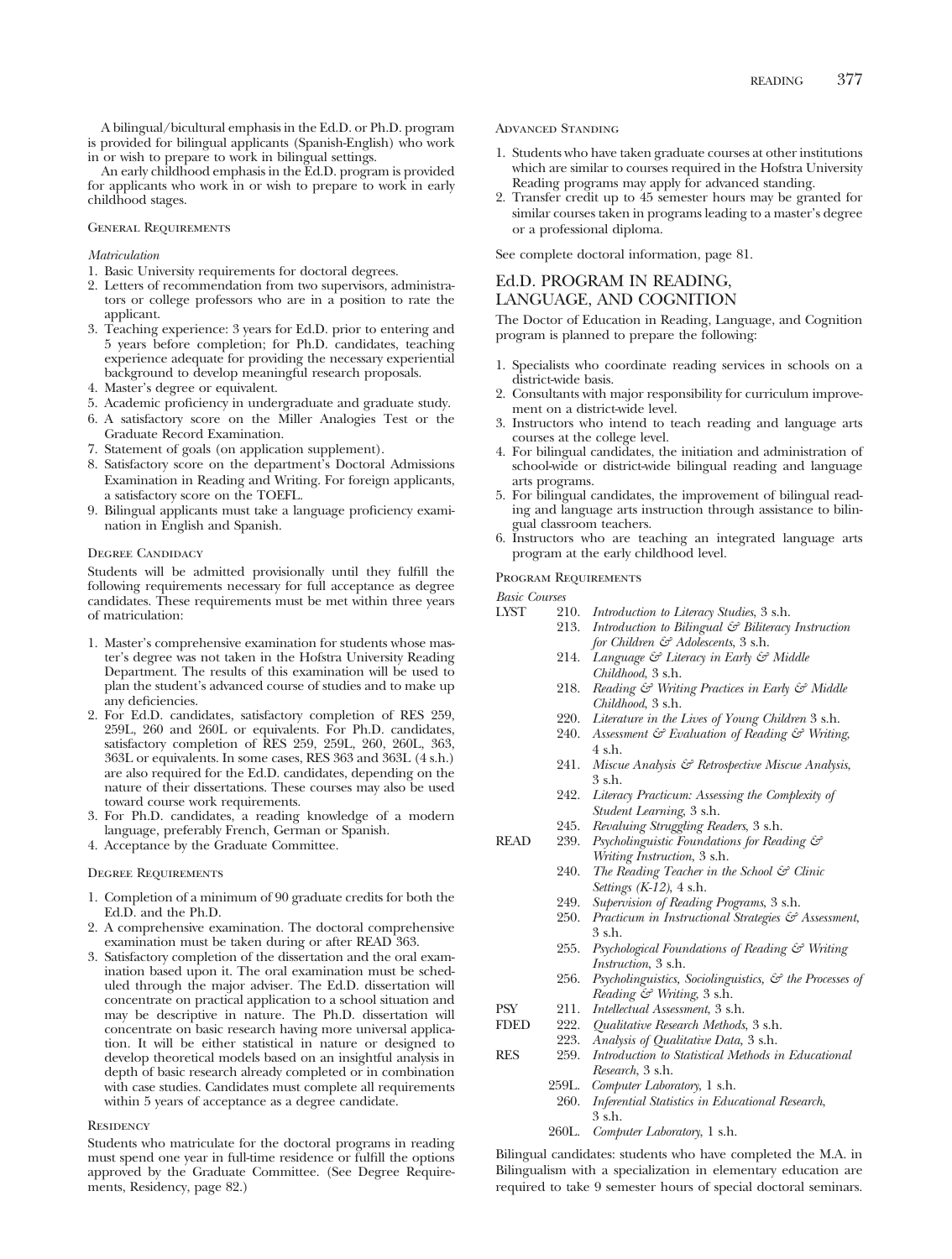Students who have not completed the above degree and specialization are required to take, in addition, bilingual education courses, under advisement.

*Advanced Courses*

READ 361. *Research Designs in Reading & Writing*, 3 s.h. 362-363. *Seminar in the Evaluation of Research in Reading*, 6 s.h. 601. *Dissertation Seminar,* 3 s.h.

**NOTE:** a student who has not completed 601, *Dissertation Seminar*, must enroll in 602, *Dissertation Proposal Preparation*, until the dissertation proposal is accepted. The student must then enroll in 604, *Dissertation Advisement*, the following semester and must maintain continuous enrollment in dissertation preparation until the dissertation is completed.

READ 602. *Dissertation Proposal Preparation*, 3 s.h. 604. *Dissertation Advisement*, 3 s.h.

**NOTE:** a student must enroll in 604 for 3 s.h. in the first semester and thereafter continue to register in 604 until the dissertation is completed, at which time a minimum of 6 s.h. of credit must be received.

*Electives*

28 hours from among the following, with possible substitutions of up to 15 credits from liberal arts, under advisement.<br>
LYST 212. *Ethnicity, Family & Schooling: Implication* 

- 212. *Ethnicity, Family & Schooling: Implications for Literacy Instruction,* 3 s.h.
- READ 252. *Practicum in Teaching Reading to the Learning Disabled & the Indifferent Learner*, 3 s.h.
	- 260. *Foundations of Reading for Teachers of Bilingual Children & Adolescents*, 3 s.h.
	- 351. *Independent Studies in Reading*, 1-6 s.h.
	- 360. *Internship in Supervision of Reading Instruction*, 6 s.h.
- FDED 200. *Philosophy of Education*, 3 s.h., or any other 3 semester hour 200-level foundations of education course, under advisement.
- EADM 214. *Theories & Practices of Supervision*, 3 s.h.
	- 219. *Patterns of Building Unit Administration*, 3 s.h.
		- 222. *Human Relations in School Personnel Management*, 3 s.h.
		- 231. *School Public Relations*, 3 s.h.
		- 241. *Supervision of Instruction & Curriculum Development*, 3 s.h.
		- 245. *Selected Issues in School Administration*, 3 s.h.
		- 247. *Data Processing for School Administrators*,  $3$  sh.
- 
- ELED or SED 207. *Dynamics of Curricular Change*, 3 s.h. 227. *Elementary School Curriculum*, 3 s.h., or
- 236. *Modern Trends in Elementary Education*, 3 s.h., or
- SED 241. *Patterns of Curriculum*, 3 s.h.<br>PSY 254. *Psychology of the Exceptional C*
- 
- PSY 254. *Psychology of the Exceptional Child*, 3 s.h. 235. *Introduction to Speech-Language-Hearing Disorders*, 3 s.h.
	- 243. *Language Disorders & Learning Disabilities: Kindergarten Through Adulthood,*, 3 s.h.
- SPED 201. *The Exceptional Child: Cognitive & Affective Functions*, 3 s.h.
	- 241. *Nature & Needs of Children with Emotional/Behavior Disorders,* 3 s.h.
	- 242. *Psychoeducational Assessment in Special Education,* 3 s.h.
	- 246. *Nature & Needs of Students with Neurological Impairments/Learning Disabilities,* 3 s.h.

# Early Childhood Emphasis

This 18 semester hour concentration is designed for students interested in early childhood education. Required courses for this emphasis are: ELED 270, 271, 272, 273, 274, 275.

# Ph.D. PROGRAM IN READING, LANGUAGE, AND COGNITION

The Doctor of Philosophy in Reading, Language, and Cognition program is planned to prepare the following:

- 1) Reading specialists who plan to engage in research, evaluation and experimentation in the field of reading.
- 2) Reading specialists taking leadership positions in clinics.
- 3) Reading specialists who plan to teach and direct research in colleges and universities.
- 4) Personnel for bilingual/bicultural programs in schools, for supervisory positions, research and college testing.

# Program Requirements

*Basic Courses*

- 210. *Introduction to Literacy Studies*, 3 s.h.<br>213. *Introduction to Bilingual & Biliteracy* 
	- 213. *Introduction to Bilingual & Biliteracy Instruction for Children & Adolescents*, 3 s.h., or
		- 218. *Reading & Writing Practices in Early & Middle Childhood*, 3 s.h.
		- 214. *Language & Literacy in Early & Middle Childhood*, 3 s.h., or
		- 220. *Literature in the Lives of Young Children*, 3 s.h.
		- 221. *Literature for Adolescents & Young Adults,* 3 s.h. 240. *Assessment & Evaluation of Reading & Writing*,
		- 3 s.h.
		- 241. *Miscue Analysis & Retrospective Miscue Analysis*, 3 s.h.
		- 242. *Literacy Practicum: Assessing the Complexity of Student Learning*, 3 s.h.
	- 245. *Revaluing Struggling Readers*, 3 s.h.
- READ 239. *Psycholinguistic Foundations for Reading & Writing Instruction*, 3 s.h.
	- 240. *The Reading Teacher in the School & Clinic Settings (K-12)*, 4 s.h.
	- 249. *Supervision of Reading Programs*, 3 s.h.
	- 250. *Practicum in Instructional Strategies & Assessment*, 3 s.h.
	- 255. *Psychological Foundations of Reading & Writing Instruction*, 3 s.h.
	- 256. *Psycholinguistics, Sociolinguistics, & the Processes of Reading & Writing*, 3 s.h.
- PSY 211. *Intellectual Assessment*, 3 s.h.
- FDED 222. *Qualitative Research Methods,* 3 s.h.
	- 223. *Analysis of Qualitative Data,* 3 s.h.
- RES 259. *Introduction to Statistical Methods in Educational Research*, 3 s.h., or equivalent
	- 259L. *Computer Laboratory*, 1 s.h.
		- 260. *Inferential Statistics in Educational Research*, 3 s.h.
		-
		- 260L. *Computer Laboratory*, 1 s.h. 363. *Multivariate Analysis & Multidimensional Scaling Methods*, 3 s.h.
		- 363L. *Computer Laboratory*, 1 s.h.

Bilingual candidates: students who have completed the M.A. in Bilingualism with a specialization in elementary education are required to take 9 semester hours of special doctoral seminars, under advisement. Students who have not completed the above degree and specialization are required to take, in addition, bilingual education courses, under advisement.

# *Advanced Courses*

READ 361. *Research Designs in Reading & Writing,* 3 s.h. 362-363. *Seminar in the Evaluation of Research in Reading*, 6 s.h.

# 601. *Dissertation Seminar,* 3 s.h.

**NOTE:** a student who has not completed 601, *Dissertation Seminar*, must enroll in 602, *Dissertation Proposal Preparation*, until the dissertation proposal is accepted. The student must then enroll in 604, *Dissertation Advisement*, the following semester and must maintain continuous enrollment in dissertation preparation until the dissertation is completed.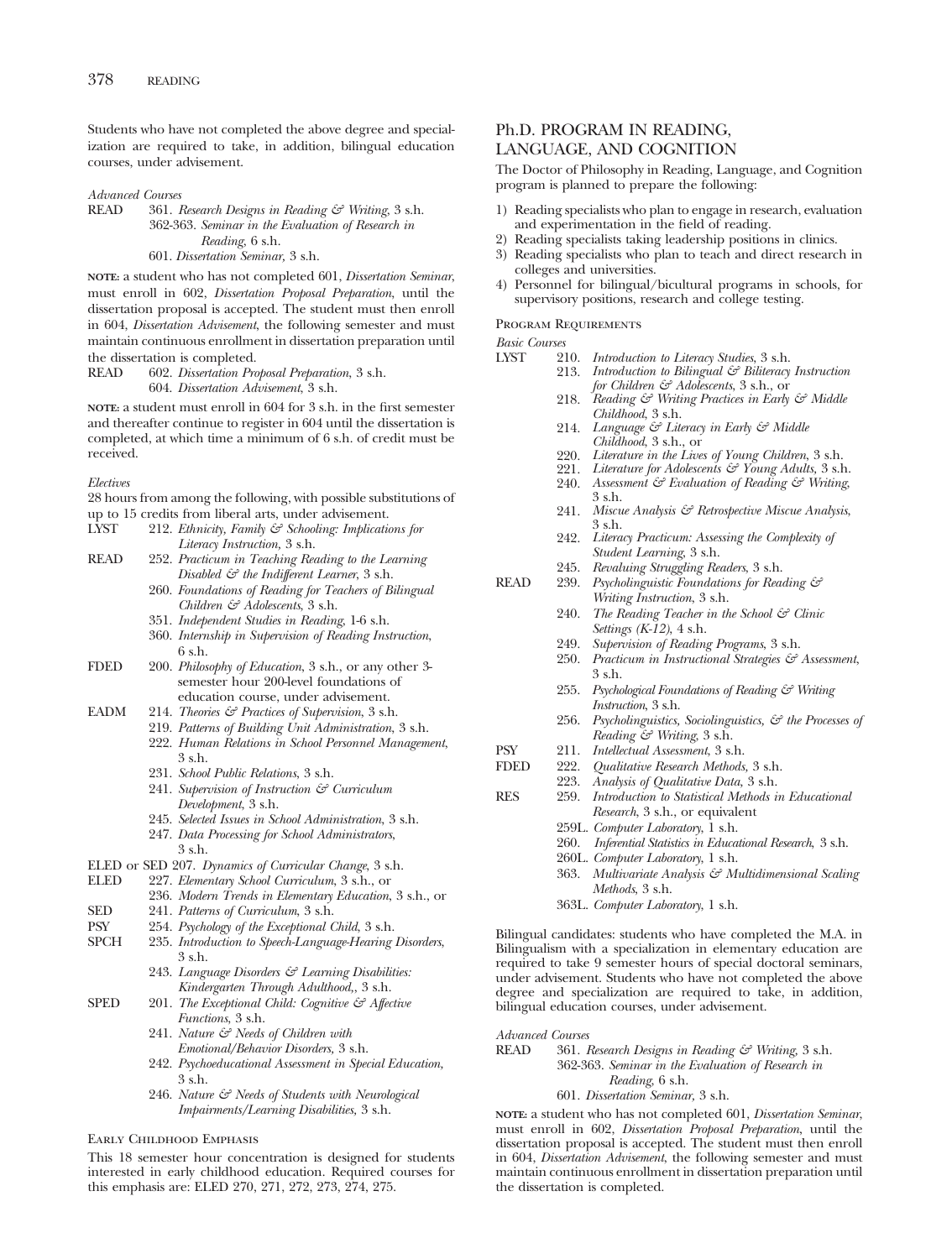# READ 602. *Dissertation Proposal Preparation*, 3 s.h. 604. *Dissertation Advisement*, 3 s.h.

**NOTE:** a student must enroll in 604 for 3 s.h. in the first semester and thereafter continue to register in 604 until the dissertation is completed, at which time a minimum of 6 s.h. of credit must be received.

# *Electives*

| LYST |  |  |  |                             | 212. Ethnicity, Family $\mathcal{C}^{\circ}$ Schooling: Implications for |  |
|------|--|--|--|-----------------------------|--------------------------------------------------------------------------|--|
|      |  |  |  | Literacy Instruction 3 s.h. |                                                                          |  |
| ---- |  |  |  |                             |                                                                          |  |

- READ 252. *Practicum in Teaching Reading to the Learning Disabled & the Indifferent Learner*, 3 s.h.
	- 351. *Independent Studies in Reading*, 1-6 s.h.
	- 360. *Internship in Supervision of Reading Instruction*, 6 s.h.
- FDED 200. *Philosophy of Education*, 3 s.h. or any other 3 semester hour 200-level foundations of education course, under advisement

12 hours of electives, under advisement, from psychology, sociology, anthropology, and other related cognate areas.

12-13 hours from the liberal arts other than psychology, under advisement (not required for bilingual students).

### BILINGUAL/BICULTURAL EMPHASES

Students enrolled in the bilingual/bicultural doctoral program will have an adviser in Spanish as well as in Reading. A member of the Spanish faculty will serve on each student's dissertation committee. Adviser in Spanish is Professor Rodriguez.

Required courses in Spanish are SPAN 307, 308, 309 and 9 semester hours of electives selected under advisement.

For Courses in Writing, see page 444.

COURSES IN READING MAY NOT BE APPLIED TOWARD LIBERAL ARTS CREDIT EXCEPT FOR READ 12. See page 56.

### COURSES

In addition to semester notations next to each course, a selection of courses is offered during the January and Summer sessions. Consult the *January* and *Summer Sessions* bulletins for these schedules.

Undergraduate Courses

## 11. *Development of College Reading* 3 s.h. Fall, Spring

Diagnosis of each student's reading abilities followed by a developmental program emphasizing efficient study-reading techniques, vocabulary development, rate and comprehension.

# 12. *Development of College Reading* 3 s.h. Fall, Spring, Summer

Development of advanced reading power covering both speed and depth of comprehension. Emphasis on writing patterns and analytical and critical evaluation processes in communication. May be applied toward liberal arts credit.

# Graduate Courses

226. *Language and Literacy* 3 s.h. Fall, January, Spring, Summer

A study of the relationship between language and literacy development. Topics include: language acquisition and development, classroom discourse, sociocultural variations in language, relationship between language and cognition, and language-based literacy difficulties. Curriculum, as well as instructional strategies and materials promoting language development, are explored. Course emphasizes language assessment. Collection and analysis of language samples required. Fifteen hour field component. (Same as READ 280K.)

228. *Writing and Literacy* 3 s.h. Fall, January, Spring, Summer

A critical and theoretical study of writing development and instructional approaches. Topics include: the reading/writing relationship, components and management of a writing program, sociocultural variations in language, conferencing and modeling strategies, writing assessment and evaluation, personal literacy, writing to learn, genre, and technology in the writing program. Issues in writing instruction include: spelling, standards, self-disclosure in student writing, and authenticity. Fifteen hour field component. (Same as READ 280M.)

# 239. *Psycholinguistic Foundations for Reading and Writing Instruction* 3 s.h.

Fall

Intensive study of the interrelationship of the impressive and expressive functions of language. Present contributions of linguistics, psycholinguistics and sociolinguistics are discussed. Emphasis on strategies related to reading and writing; their interdependence and implementation in the school curriculum; collaborative learning; assessment techniques and research findings. Students are required to engage in a teacher-research project. Prerequisite: LYST 210.

# 240. *The Reading Teacher in the School and Clinic Setting (K-12)* 4 s.h.

Fall, Spring

Participation in the variety of responsibilities required of reading teachers in classroom, clinic and district settings. Presentations and demonstration lessons required. Registration by permission of department. Prerequisites: LYST 214, 218, 240; READ 250. Bilingual students take LYST 213 instead of 218. All but bilingual and reading/special education students must have taken PSY 211. All students must have an interview with the instructor.

# 246. *Practicum in Teaching Secondary Reading* 3 s.h. Periodically

Application of theory and methodology. Work on specific lesson plans for teaching reading through content fields. Emphasis on interpretive and study skills. Lessons designed by class members are taught in their own instructional settings with feedback in the practicum. Flexibility in lesson planning is encouraged to meet the needs of students from varying linguistic and cultural backgrounds. Prerequisite: LYST 215 or 218; for bilingual majors, LYST 213.

# 249. *Supervision of Reading Programs* 3 s.h. Fall

Designed for reading teachers, present and future supervisors and administrators of school reading programs. Discussion of the organization, administration and evaluation of reading programs from a supervisor's point of view.

### 250. *Practicum in Instructional Strategies and Assessment* 3 s.h. Fall, Spring, Summer

The application of assessment and evaluation theory to classroom and clinical situations. Emphasis on appropriate instructional strategies and techniques for children, adolescents, and adults with reading and writing difficulties, including those from differing cultural and linguistic backgrounds. Prerequisite: LYST 240. This course should be taken the semester immediately following LYST 240. There is a fee for testing materials. (Formerly *Practicum in Remedial Treatment Techniques.*)

### 252. *Practicum in Teaching Reading to the Learning Disabled and the Indifferent Learner* 3 s.h.

Spring

Demonstration and practice of the diagnostic and remedial techniques used to improve reading cognitively and affectively are the primary focuses of this practicum. Relationship of CASIL to language experience approaches, Orton-Gillingham and Fernald is covered.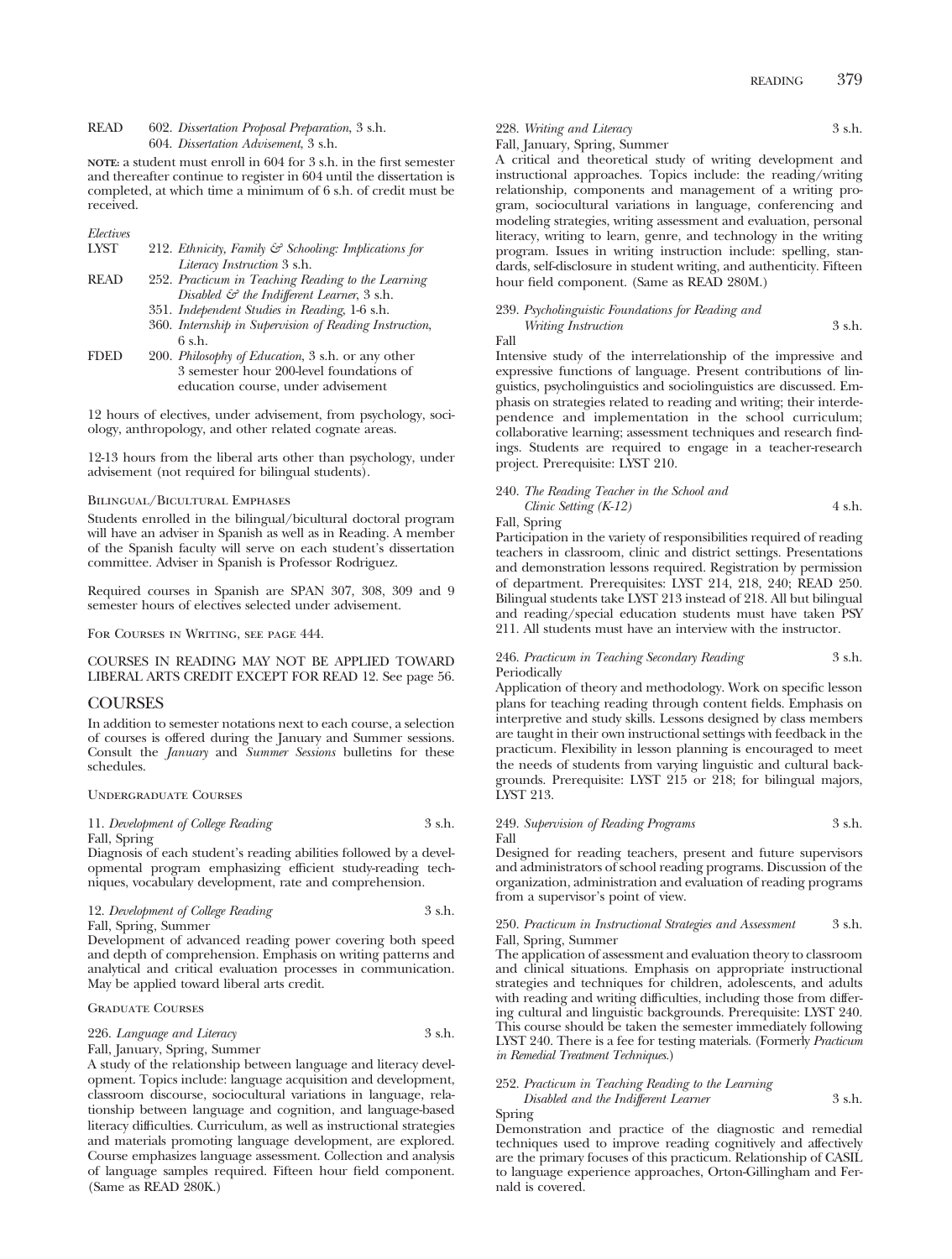# 255. *Psychological Foundations of Reading and Writing Instruction* 3 s.h.

Fall

Designed to acquaint students with the psychological foundations of the reading and writing processes. The interrelationship of learning theory and personality factors and their application to reading and writing instruction are stressed. The multidisciplinary nature of research into the reading, writing and thinking processes is noted. (Formerly *Psychological Foundations of Reading Instruction.*)

# 256. *Psycholinguistics, Sociolinguistics, and the Processes of Reading and Writing* 3 s.h.

Spring

The structure of language and the application of linguistic, psycholinguistic and sociolinguistic principles in reading instruction. Special attention to the needs of bilingual learners from bicultural backgrounds and students who speak dialects of English different from standard. Relates psycholinguistics and sociolinguistics to the learner, the nature of materials, purposes, the instructional setting and the instructor, models of reading and writing are highlighted. Prerequisites: LYST 210, READ 239, RES 259, 259L, 260, 260L, FDED 222, 223. Pass/Fail grade only.

260. *Foundations of Reading for Teachers of Bilingual Children and Adolescents* 3 s.h. Periodically

Review of the literature on bilingualism and reading, including research studies from language acquisition and development, literature for children, linguistics, psycholinguistics and sociolinguistics.

# 266. *The Administrator and the Reading Program* 3 s.h. Summer

Designed to help the administrator understand all aspects of the school reading program from kindergarten through high school. The course will include such topics as reading theory and practice, description of various reading programs (developmental, corrective and remedial), new approaches to reading instruction, relationships with reading staff members, community relationships and knowledge of materials. For advanced students in educational administration and doctoral candidates in Clinical and School Psychology Program.

| 301. Master's Thesis | 3 s.h. |
|----------------------|--------|
| Fall, Spring, Summer |        |

For M.A. candidates only. (Formerly *Master's Essay.*)

351. *Independent Studies in Reading* 1-6 s.h.

Fall, January, Spring, Summer

Individual investigation and exploration of related research in the areas of the student's special interests and/or dissertation topic. Prerequisite: permission of adviser.

### 360. *Internship in Supervision of Reading Instruction* 6 s.h. **Periodically**

Fieldwork in supervision and administration of reading programs in the public schools. Periodic seminars on field experiences and exploration of possible solutions to problems. This internship is designed to prepare reading specialists for certification as building or district reading supervisors or coordinators. It is not intended for those seeking certification to qualify as building principals, district supervising principals or superintendents. These candidates should enroll for EADM 310, 311, or 312, *Administrative Internship*. Prerequisites: master's in reading and permission of instructor.

361. *Research Designs in Reading and Writing* 3 s.h. Summer

A discussion of a variety of research designs related to reading and writing processes. Procedures appropriate to the design are also considered. Open to advanced doctoral candidates only. Prerequisites: READ 256, RES 259, 259L, 260, 260L, FDED 222, 223. Pass/Fail grade only.

362-363. *Seminar: Evaluation of Research*

362: Fall; 363: Spring

This two-semester course acquaints doctoral students with the basic studies related to reading and writing instruction. During the first semester, emphasis on studies, theories, and models of reading and writing emphasizing the disciplines of linguistics, psycholinguistics, and sociolinguistics as well as sociology and anthropology. During the second semester, reading and writing studies, theories, and models grounded in psychology and physiology are stressed along with studies related to curriculum and instruction. Across both semesters, students study and evaluate a variety of classic and contemporary research reports. Students are responsible for developing the related literature for their own dissertation topics. Prerequisite: READ 361. Pass/Fail grade only.

# 365. *Internship: College Teaching of Reading and Writing* 3 s.h. Fall, Spring

Designed for doctoral or post-master's candidates who are teaching or intend to teach at the college level. Students work closely with a senior professor in the planning of classroom instruction at both the undergraduate and graduate levels. The needs of adult learners and techniques for motivating and teaching these students are emphasized. Prerequisite: permission of instructor. Pass/Fail grade only.

# 601. *Dissertation Seminar* 3 s.h. Fall

Clarification and structuring of a dissertation topic as a research undertaking. Presentation, analysis and critique of participant's research outlines leading to departmental acceptance of the research proposal. Orientation to dissertation organization and writing format. Prerequisites: READ 362-363. Pass/Fail grade only.

# 602. *Dissertation Proposal Preparation* 3 s.h.

Fall, Spring, Summer

For students whose dissertation proposals have not been approved in 601. Registration in 602 is continuous until the proposal is accepted. No degree credit granted for 602.

# 604. *Dissertation Advisement* 3 s.h.

Fall, Spring, Summer

Doctoral candidates enroll in 604 upon departmental acceptance of the dissertation proposal. Registration in 604 is continuous until the dissertation is accepted.

A student must enroll in 604 for 3 s.h. in the first semester and continue to register in 604 until the dissertation is completed, at which time a minimum of 6 s.h. of credit must be received.

Students do not have to register during the summer unless the dissertation is completed during the summer. They register each semester until the dissertation is completed and they have successfully defended their proposal.

# Rehabilitation Counseling (REHB)

Center for Special Education and Rehabilitation, See Page 24.

Administered by the Department of Counseling, Research, Special Education, and Rehabilitation. Associate Professor Sciarra, *Chairperson*

Associate Professor Lechowicz, *Program Director*

# MASTER OF SCIENCE IN EDUCATION

The Master of Science in Education in Rehabilitation Counseling is designed to train students as professional counselors to understand the physical, psychosocial and economic needs of persons with disabilities and to assist them toward vocational and psychological independence, including appropriate employment and

*in Reading* 3 s.h. each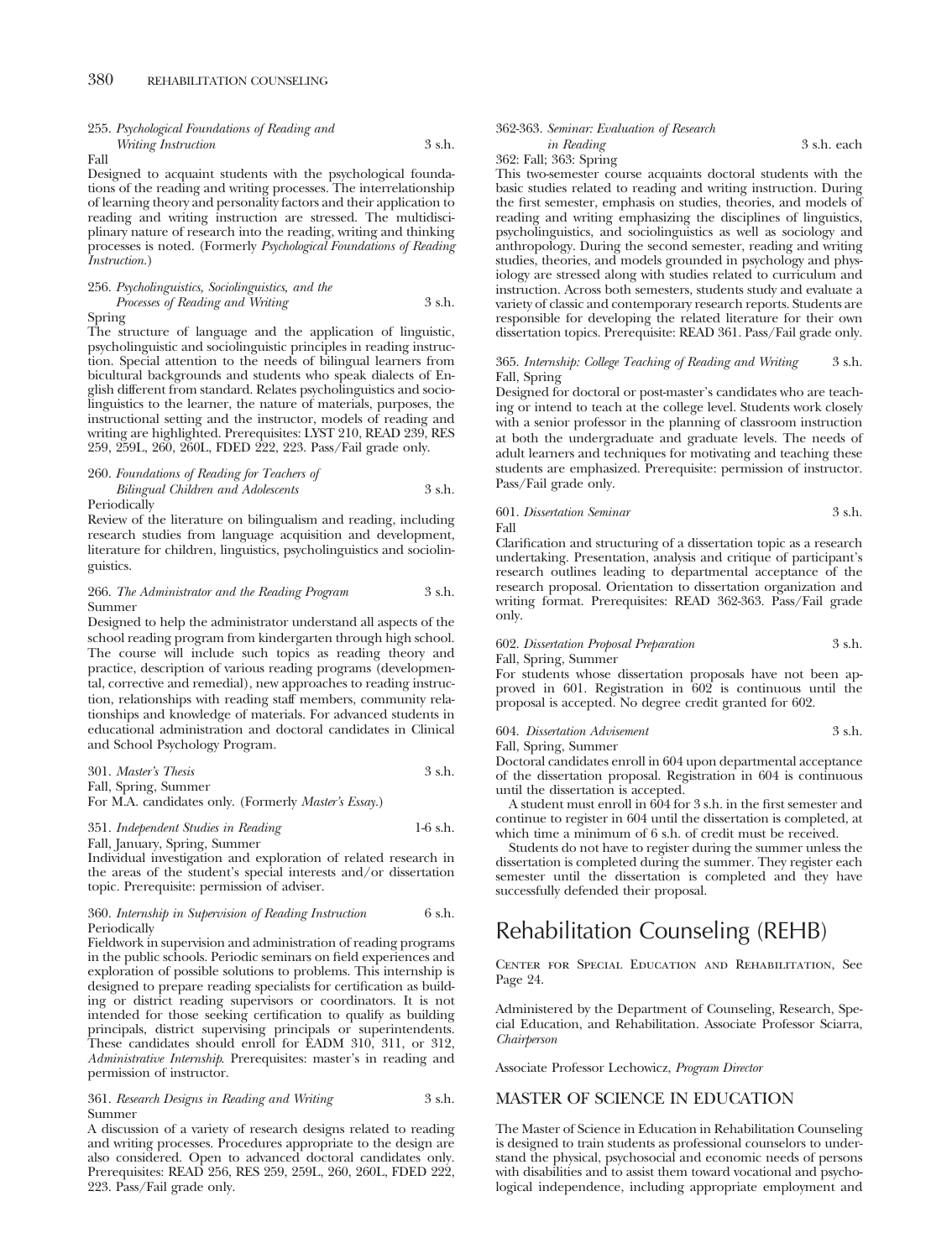independent living and functioning. The program also includes specialty courses by which students prepare for working in psychiatric and deafness rehabilitation settings. Graduates work in a variety of rehabilitation settings including state-federal rehabilitation agencies, medical centers, rehabilitation facilities, Veteran's Administration hospitals, substance abuse programs, mental health centers, independent living programs, insurance companies, allied health facilities and private practice—48-54 s.h. program.

Prospective students with baccalaureate degrees can complete the comprehensive curriculum in two academic years. Acceleration is possible with the approved transfer of a maximum of 12 appropriate course credits. Part-time and nonmatriculated students, as well as those preparing for related professions, are accepted. The program is fully accredited by the Council on Rehabilitation Education and advanced students are eligible for certification as Certified Rehabilitation Counselors (CRC).

Extensive fieldwork is an essential component of the academic training program. A number of rehabilitation facilities in the Long Island and New York Metropolitan areas provide prepracticum, practicum, and internship experiences and training.

**NOTE:** National Rehabilitation Association or American Counseling Association sponsored Liability Insurance is strongly recommended for internship students. This insurance provides coverage while performing professional duties as a rehabilitation counselor in training. Information may be obtained from the Director of the Rehabilitation Counseling Program.

The program has an outstanding record of graduates employed in the field; job placement and in-service education of graduates are actively promoted by the faculty. Application to the program is made through the Graduate Admissions Office, Admissions Center.

### Admission Requirements

- 1. completion, with an acceptable grade-point average, of a bachelor's degree at an accredited institution;
- 2. personal interview with department member;
- 3. educational and professional references (four);
- 4. voluntary or paid work experience in rehabilitation or with individuals with handicaps preferred;
- 5. statement of career goals.

### Program Advisement

All matriculated students are required to meet with a departmental faculty adviser and complete a Graduate Student Advisement Record following admission to the Program.

A student may apply to the Program Coordinator for modification of his or her program to 42 credits if either of the following is satisfied:

- a. The student can verify that he/she is working as a "rehabilitation counselor"; or
- b. The student possesses an undergraduate major in "Rehabilitation Services" of 24 semester hours or more from an accredited college/university.

# Prerequisite Requirements: 6 s.h.

Two courses from the following areas may be taken concurrently with beginning level courses or may have been taken as part of undergraduate work. Prerequisite courses do not carry degree credit for this program.

a. personality theory

- b. abnormal psychology
- c. statistics

Area 1. Rehabilitation Core Courses: 30 s.h.

REHB 228. *Review, Exploration & Assessment of*

- *Rehabilitation Resources I*, 3 s.h., or
- 229. *Review, Exploration & Assessment of Rehabilitation Resources II,* 3 s.h.
- 230. *Philosophy & Principles of Vocational Rehabilitation*, 3 s.h.
- 231. *Techniques & Theories in Rehabilitation Counseling*, 3 s.h.
- 232. *Medical Information in Rehabilitation*, 3 s.h.
- 233. *Job Placement & Development in Rehabilitation*, 3 s.h.
- 236. *Practicum: Rehabilitation Counseling*, 3 s.h.
- 242. *Psychoeducational Assessment in Rehabilitation*, 3 s.h. or
- 243. *Vocational Evaluation Techniques*, 3 s.h.
- 268. *Occupational Information & Vocational Analysis in Rehabilitation*, 3 s.h.
- SPED 249. *Nature & Needs of Individuals With Physical Impairments: Psychology of Persons with Disabilities,* 3 s.h. or
- REHB 267. *Rehabilitation Counseling for Persons with Severe Disability*, 3 s.h.
- COUN 203. *Introduction to Counseling*, 3 s.h.

## Area 2. Internship: 12 s.h.

REHB 234-235. *Internship: Rehabilitation Counseling I & II*, 6 s.h. each

Area 3. Electives, under advisement: 6 s.h.

Area 4. Written comprehensive examination (no credit) or oral examination by a screening committee of departmental members and consultants (no credit). Substitution for some courses may be made with permission.

# PROFESSIONAL DIPLOMA IN REHABILITATION ADMINISTRATION

This 24 semester hour course of study beyond the master's degree (or its equivalent) in an approved discipline leads to the Professional Diploma in Rehabilitation Administration. It is intended for rehabilitation counselors, job developers, case managers, vocational evaluators, facility and agency supervisors, and others preparing them for the development or management of rehabilitation counseling services. The program described below is tailored to meet the present administrative needs of veteran rehabilitation counseling professionals and complement their previous experiences.

# Admission Requirements

- 1. a master's degree in rehabilitation counseling or other related disciplines such as counseling, education, psychology;
- 2. possess certification as Rehabilitation Counselor (CRC) or eligibility for CRC;
- 3. a minimum grade point average of 3.0 for graduate work;
- 4. personal interview with faculty adviser;
- 5. a detailed resume including related professional experience;
- 6. three letters of recommendation, including one from an employer or mentor, stating a willingness to sponsor a rehabilitation administration practicum/externship experience.

# Prerequisite Requirements:

MGT 201C. *Operations, Technology & Quality Management,* 3 s.h.

Competency in: Computer Applications

Library Resource Usage

- A. Required: 15 s.h.
	- MGT 202. *Innovative Management of Contemporary Organizations*, 3 s.h.
		- 205. *Current Problems in Managing Nonprofit Organizations*, 3 s.h.
	- REHB 335 A&B. *Case Studies & Issues in Rehabilitation Administration*, 11⁄2 s.h. each
		- 336. *Practicum: Rehabilitation Administration*, 3 s.h.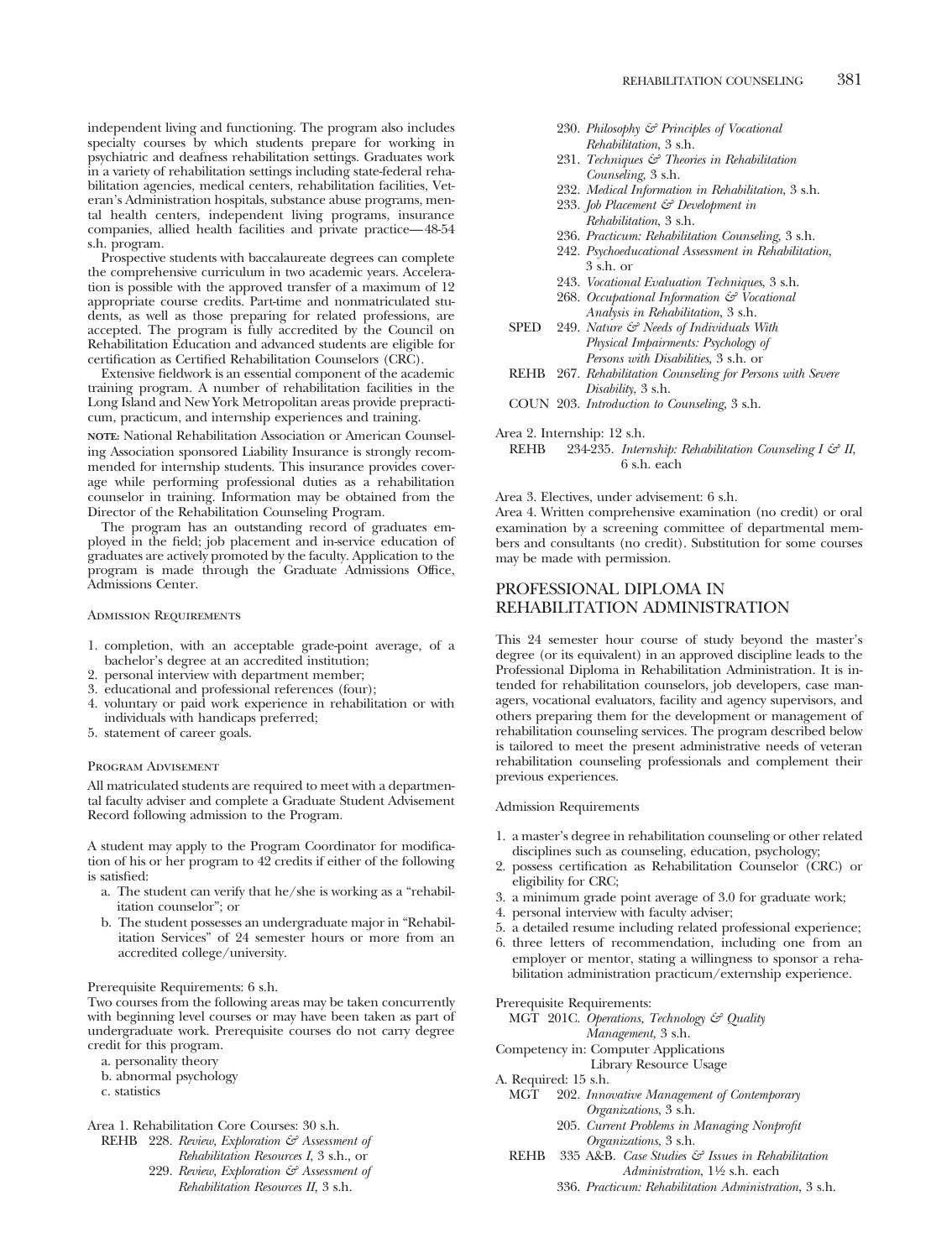- RES 387. *Skills in Funding & Proposal Development: Government, Foundation & Corporate*, 3 s.h.
- B. General Management Core or Health Related Agency Management Core

General Management Core: 9 s.h.

- 3 s.h. from the following:
- ACCT 201. *Financial Accounting & Reporting*
- MKT 250. *Healthcare Marketing*
- 6 s.h. from the following:
- MGT 208. *Training & Development*
	- 210. *Human Resources Management*
	- 216. *Strategic Planning*
	- 217. *Developing Leadership & Communication Skills*
	- 274. *Labor Relations & the Law*

Health Related Agency Management Core: 9 s.h.<br>MHAE 259. Introduction to the American Healthc

- 259. *Introduction to the American Healthcare System* 260. *Health Services Policy & Management*
- 3 s.h. from the following:<br>MHAE 264. *Economic*
- 264. *Economic Dimensions in Health Services Delivery Systems*
	- 256A. *Legal & Ethical Issues in Healthcare Administration I*
	- 253. *Health Services: Quality Assurance, Risk Management & Program Evaluation*
	- 272. *Ambulatory Care Management I*
	- 255. Managed Healthcare Systems: PPO, HMO & AD
- APS 245. *Legal Aspects of Managing Healthcare Programs for the Aging*

See complete graduate information, page 75.

# SPECIALIZATION

Rehabilitation Counseling of Persons with Psychiatric **DISABILITIES** 

This 30 s.h. specialization is designed for students enrolled in the Rehabilitation Counseling master's degree program who wish to concentrate their service delivery and career efforts toward persons with psychiatric disabilities. This specialization is integrated into the 48-54 s.h. master's degree in Rehabilitation Counseling.

Concentration Requirements

- REHB 229. *Review, Exploration & Assessment of Rehabilitation Resources,* 3 s.h. (for persons with psychiatric disabilities)
	- 253. *Rehabilitation Approaches for Persons with Severe Mental Illness,* 3 s.h.
	- 236. *Practicum: Rehabilitation Counseling,* 3 s.h. (in a psychiatric setting)
	- 243. *Vocational Evaluation Techniques,* 3 s.h. (in a psychiatric setting)
	- 234. *Internship: Rehabilitation Counseling I,* 6 s.h. (in a psychiatric setting)
	- 233. *Job Placement & Development in Rehabilitation,* 3 s.h. (in psychiatric rehabilitation)
	- 235. *Internship: Rehabilitation Counseling II,* 6 s.h. (in a psychiatric setting)
	- 259. *Medical Characteristics in Psychiatric Rehabilitation,* 3 s.h.

See complete graduate information, page 75.

# **COURSES**

In addition to semester notations next to each course, a selection of courses is offered during the January and Summer sessions. Consult the *January* and *Summer Sessions* bulletins for these schedules.

Undergraduate option: one undergraduate elective is available, REHB 175. All other rehabilitation counseling courses are open to undergraduates with permission of the Program Director.

# 175. *Rehabilitative Services*: *An Introduction* 3 s.h. Periodically

Overview of rehabilitation services including philosophy, principles and structure of the rehabilitation process. Impact of disability from a psychological, social and vocational point of view. Academic study is augmented with field trips to various rehabilitation facilities in the Long Island area.

180 through 189, A-Z. *Workshops* 1-3 s.h. each Periodically

Designed to meet the needs of specific groups of students or rehabilitation counselors from individual agencies.

As individual subjects are selected each is assigned a letter (A-Z) and added to the course number. Any course may be taken a number of times so long as there is a different letter designation each time it is taken.

# 191. *American Sign Language I* 3 s.h. Fall, Spring

Introduction to American Sign Language (ASL), including the semantic, grammatical, and syntactic components of the language as it is used by members of the deaf community. Interactive learning techniques in the classroom are supplemented by field visits and outside reading to enhance student skills in work with deaf individuals as well as people with autism or mental retardation who use sign language. Emphasis is placed on communication skills in educational, therapeutic and rehabilitation settings.

# 192. *American Sign Language II* 3 s.h. Fall, Spring

Advanced instruction in American Sign Language (ASL), with emphasis on semantic, grammatical, and syntactic components of the language as it is used by members of the deaf community. Interactive learning techniques stressing receptive ASL skills, deaf culture expectations on behavior, and field trips to apply skills in a variety of educational, therapeutic and rehabilitation settings with individuals who are deaf, autistic or mentally retarded and who use sign language. Prerequisite: REHB 191 or equivalent.

228, 229. *Review, Exploration and Assessment of Rehabilitation Resources* 3 s.h. each

Fall

An examination and assessment, through sustained visitation and analytical observation, of the structure, functioning and continuing programs of a variety of rehabilitation agencies. Presentations by agency staff members and periodic on-campus orientation, interpretation and evaluation seminars.

230. *Philosophy and Principles of Vocational Rehabilitation* 3 s.h.

Fall

Review of the historical background of the movement for vocational rehabilitation including history, philosophy, and principles. A study of programs on local, state and federal levels; the interdisciplinary nature of vocational rehabilitation. Interrelationship between vocational rehabilitation and private and public agencies and rehabilitation centers.

# 231. *Techniques and Theories in Rehabilitation*

*Counseling* 3 s.h. Spring

Discussion of the role of the rehabilitation counselor including techniques involved in counseling and the rehabilitation process: case finding, client interviewing and evaluation of behavior, the development, formulation and implementation of individualized rehabilitation plans, referral and advocacy. Study of research literature.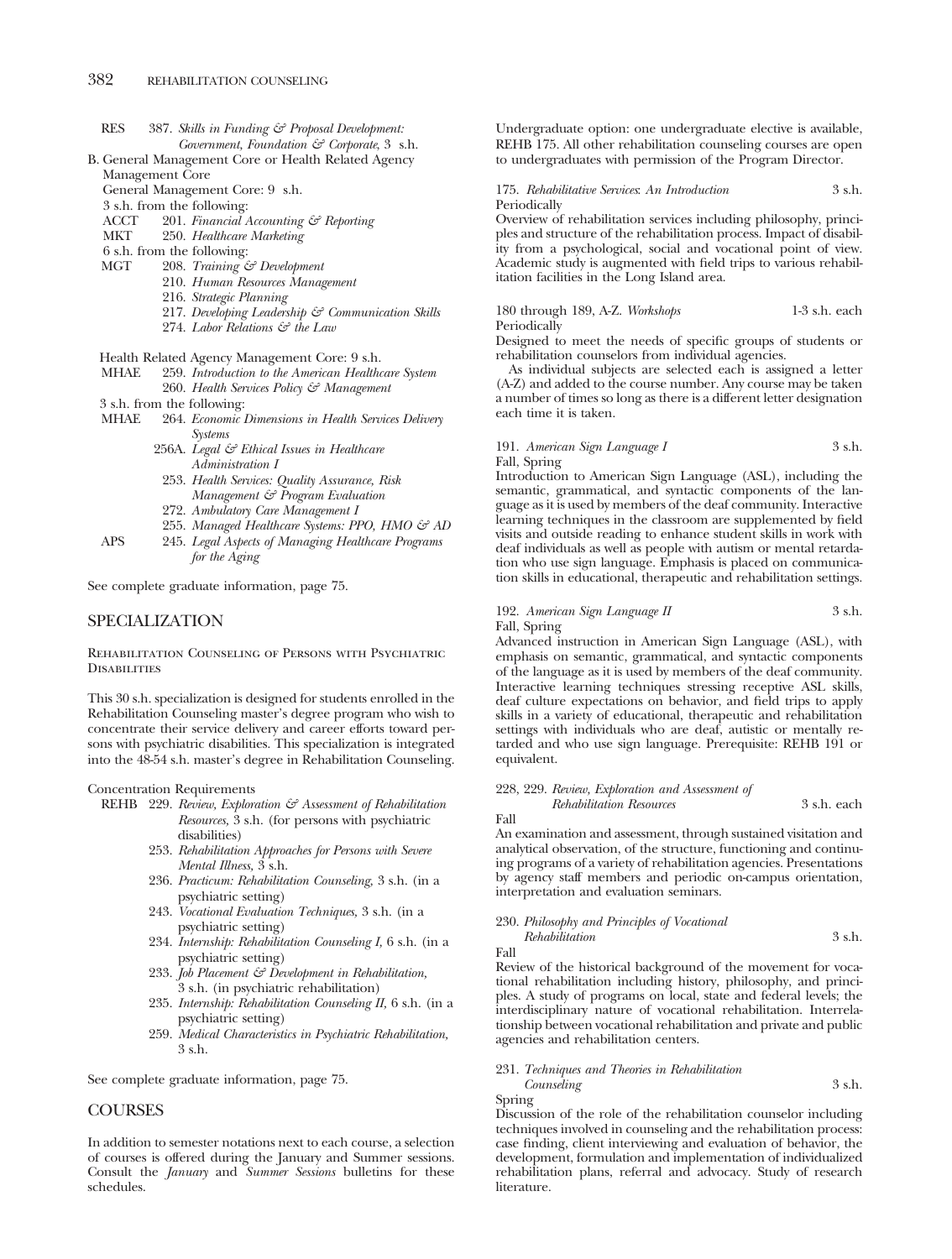Study of medical evaluation of persons with disabilities: medical description and terminology as well as therapies. Impact and implications of diseases and disabilities upon the individual. Interpretation and application of medical information in the rehabilitation process.

# 233. *Job Placement and Development in Rehabilitation* 3 s.h. Fall

Community attitudes and vocational placement factors for persons with disabilities. Selective placement and job development for specific disabling conditions such as chronic mental illness, neurological disability, mental retardation, amputations, hearing and visual handicaps, traumatic brain injury, AIDS. Students participate in practical situations and perform job placement and development in a fieldwork setting. Prerequisite: REHB 268.

# 234-235. *Internship: Rehabilitation Counseling I* and *II* 6 s.h. each Fall, Spring

Observation and participation in the delivery of services in one or more comprehensive rehabilitation agencies, either voluntary, public or private. Placement is made with adviser's approval and according to the student's needs. Students are under supervision of both the agency and the University; they meet biweekly in seminar to review internship experiences as well as administrative

planning and professional development issues. A minimum of 300 clock hours is required for each semester, totaling a minimum of 600 clock hours. Prerequisites: REHB 236 and permission of adviser. Pass/Fail grade only.

# 236. *Practicum: Rehabilitation Counseling* 3 s.h. Fall, Spring

Students practice personal and vocational counseling skills in a rehabilitation counseling setting. Experiences include case management, observations, readiness assessment, effective problem solving, and goal development and supervision. Legal and ethical issues are discussed. A minimum of 100 clock hours of practicum experiences are required. Prerequisites: REHB 229, 230.

# 239. *Placement Practice in Transitional, Supported, or Competitive Employment* 3 s.h.

**Periodically** 

Placement practice and models and the values associated with responsive and quality employment programs. Different vocational arrangements are utilized to illustrate strengths and weaknesses of each model. Students skills in job development, job market screening, making employer contacts, and job analysis with respect to young people with disabilities. Prerequisite: SPED 206 or REHB 268.

# 240. *Independent Living Rehabilitation* 3 s.h. Spring

This course presents different perspectives on Independent Living Rehabilitation (ILR), a consumer-driven movement stressing client decision making. Course emphasizes key IL services, services including skills of daily living, advocacy for housing, advocacy for transportation, client advocacy, peer counseling, and attendant care management. Consistent with the movement's ideals, the course teaches prospective counselors how to enhance the client's control of the decision-making process. Prerequisite: REHB 230.

# 242. *Psychoeducational Assessment in Rehabilitation* 3 s.h. Fall

The construction, use and interpretation of clinical and psychoeducational measuring instruments and evaluation techniques for the assessment of persons in programs for individuals with mental, emotional, physical/learning handicaps. Basic descriptive statistics and the diagnostic-remediation process are examined with emphasis on individual and group assessment. There is a material fee of \$15.

# 243. *Vocational Evaluation Techniques* 3 s.h. Spring

Provides students with skills, competencies, attitudes and approaches to evaluate and assess the vocational potential of persons with severe disabilities. There is a material fee of \$15. Prerequisite: REHB 242 or permission of adviser.

251, 252. *Individual Study* 1-3 s.h. each Fall, Spring, January, Summer

Independent project in the field of rehabilitation, or directed special study in the student's area of interest, or professional need as approved by the major adviser. Progress reports and periodic conferences are required as well as a final report of the study. Prerequisite: permission of adviser.

# 253. *Rehabilitation Approaches for Persons with*

*Severe Mental Illness* 3 s.h. Periodically

Designed to provide a working knowledge of the various aspects in the delivery of services to persons with severe mental illness. Students investigate such areas as classification and symptoms of various psychiatric illnesses, current concepts and rehabilitation treatment trends, legal issues of deinstitutionalization, specific work assessment techniques, placement options and vocational counseling approaches as applied to this population. In-depth analysis of relevant literature and research is examined.

### 254. *Rehabilitation Techniques for Persons with Developmental Disabilities and Mental Retardation* 3 s.h. Periodically

Focus on psychosocial and vocational adjustment implications, normalization and legal issues, behavioral strategies and vocational counseling techniques for persons with developmental disabilities and mental retardation. An analysis of relevant research and literature is included.

# 259. *Medical Characteristics in Psychiatric Rehabilitation* 3 s.h. Periodically

Study of medical aspects of psychiatric rehabilitation; medical description of persons with psychiatric disabilities; use of psychopharmacology. Implications of psychoses, affective and other psychiatric disorders in rehabilitation; discussion of organically based mental disorders as well as specialized populations such as dual diagnosed and older persons, and adolescents with mental illnesses.

# 267. *Rehabilitation Counseling for Persons with Severe Disability* 3 s.h.

Spring

Emphasizes specific disabilities such as mental retardation, chronic mental disability, learning disability or substance abuse. Includes an examination of physical, intellectual and emotional impairments which severely limit sensory function, communication, mobility, self-care or self-direction. Problems address vocational selection and placement, transportation, household management, impact on the family and sexual adjustment. The use of assistive devices and special resources are considered along with the specialized knowledge and rehabilitation techniques needed to deal with these problems. Prerequisite: REHB 230.

## 268. *Occupational Information and Vocational*

*Analysis in Rehabilitation* 3 s.h. Spring

The vocational and occupational choice from the psychosocial point of view. The vocational structure of society, the world of work, occupational skills, entry requirements and physical and emotional demands. Practice in the use of occupational information including job analysis. Emphasis on collection, evaluation and use of various sources of occupational information relevant to rehabilitation counseling, job placement, job modification and re-engineering of disabled populations.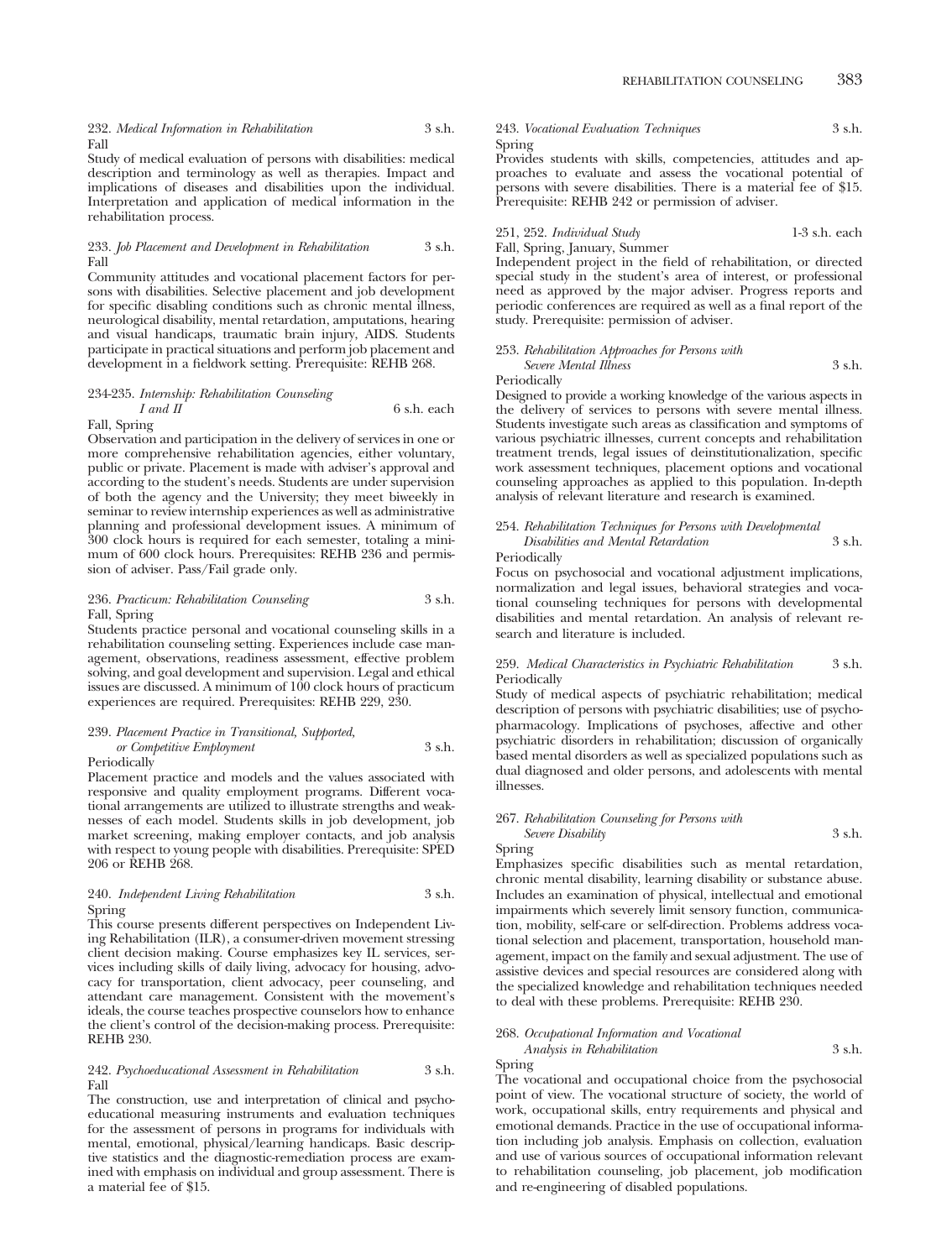269. *Sexuality and Disability* 3 s.h. Periodically

Designed to provide rehabilitation counselors, special educators, and others working with persons with disabilities, an awareness of the salient issues related to sexuality and disability. Provide informational and therapeutic sources which can be utilized to address these issues. A comprehensive approach to human sexuality and its ramifications for individuals with disabilities are emphasized throughout the course.

280 through 289, A-Z. *Workshops* 1-4 s.h. each Periodically

Designed to meet the needs of specific groups of students or educators.

As individual subjects are selected, each is assigned a letter (A-Z) and added to the course number. Any course may be taken a number of times so long as there is a different letter designation each time it is taken.

## 290. *Deafness Rehabilitation* 3 s.h. Periodically

Designed for specialists working in the helping professions. Comprehensive overview of the field of deafness and its implications in educational, medical and rehabilitative settings. Topics such as audiological, medical, psychological, vocational and communicative aspects of hearing impairments are discussed.

291. *Sign Language I* 3 s.h. Fall, Spring

Designed for specialists working in the helping professions. The development of basic sign-language skills to communicate with the hearing impaired. Emphasis is on communicating with the deaf in educational and rehabilitative settings.

# 292. *Sign Language II* 3 s.h. Fall, Spring

Designed for specialists working in the helping professions. The development of advanced sign-language skills in order to communicate with the hearing impaired. Emphasis is on American Sign Language (ASL) and its use in communicating with the deaf in educational and rehabilitative settings. Prerequisite: REHB 291. (Formerly SPED.)

# 314. *Practicum: College Teaching and Field Setting* 3 s.h. Periodically

Students receive practical experiences as teachers and/or research assistants in higher education; as apprentices to teacher education consultants or program managers and supervisors in schools, and rehabilitation agencies; as assistants to student teacher supervisors in teacher education programs; as senior counselors supervising interns. Critical reviews of students performance are made by faculty and peers through seminar discussions and on-site supervision. Prerequisites: REHB 353, 355 and permission of adviser. Pass/Fail grade only. Same as SPED 314.

# 335A & 335B. *Case Studies and Issues in Rehabilitation Administration* 11⁄2 s.h. each

Fall, Spring

Development of projects from a rehabilitation administrative and management perspective and systematic presentation of professional issues. Students relate their rehabilitation counseling experiences to the agency supervisory world in an attempt to understand how various forces shape a rehabilitation agency. Competencies are developed through case studies, lecture/ discussion of professional issues, individual and team presentations and substantive readings. Open only to matriculated students with permission of the program coordinator.

# 336. *Practicum: Rehabilitation Administration* 3 s.h. Once a year

Students practice management related skills in a rehabilitation counseling administration setting. Experiences include program planning and managing, budgeting, personnel training, staff supervision and evaluation, program evaluation, contract review, and marketing. Other rehabilitation related topics are also reviewed including health services and systems related to rehabilitation. A minimum of 150 clock hours of practicum experiences are required. Prerequisites: REHB 234 and permission of program coordinator.

# 350. *Evaluation of Rehabilitation Research Literature* 3 s.h. Periodically

Reading and reviewing of articles in recent issues of rehabilitation and related journals. Emphasis on the quality of the research and the implications of each article for rehabilitation practice. Discussion of articles relating to aspects of professional education and practice, including performance assessments, the use of paraprofessionals and the impact of government upon rehabilitation. Prerequisites: Master's-level courses and permission of adviser.

# 351. *Rehabilitation Research Design* 3 s.h. Periodically

Emphasis is to familiarize students with research designs and the problems in rehabilitation meriting further study; and to evaluate individual studies and broad areas of investigation toward preparation for work on a dissertation. This course must be passed prior to acceptance in 601. Prerequisite: REHB 350.

353. *Advanced Group Work in Rehabilitation* 3 s.h. Periodically

Group work theory with emphasis on techniques and application with individuals of various handicapping conditions such as persons with mental illness, mental retardation or brain injury, etc. Includes hands-on group practice with opportunities for practicum experiences in diverse rehabilitation settings. Prerequisites: COUN 277 or equivalent and permission of adviser.

### 355. *Vocational Development in Rehabilitation* 3 s.h. Periodically

Examines the meaning of work in contemporary society for persons with disabilities; vocational development concept formulations, decision-making processes and strategies; the importance of job analysis and placement with special populations; the use of industry labor councils and Projects with Industry; career information for assisting individuals with disability in developing goals and life plans. Prerequisites: REHB 268 and permission of adviser.

# 360. *Internship III: Rehabilitation Counseling* 6 s.h. Periodically

Full or part-time field experience designed to further the student's professional competency to a more advanced level. Students are expected to practice rehabilitation counseling as counselor, manager or coordinator in rehabilitation programs or supervisor of counselors. The minimum clock hours required are determined with the adviser and according to the student's past experience and career needs. Prerequisites: REHB 235 or equivalent and permission of adviser. Pass/Fail grade only.

# Religious Studies (RELI)

Administered by the Department of Philosophy. Associate Professor Dardis, *Chairperson*

**MINOR IN RELIGIOUS STUDIES** is an interdisciplinary program dealing with the nature of religion and its scholarly study. The minor consists of 18 semester hours chosen from among the courses listed below, at least six hours of which must be from among the philosophy offerings. At least six credits must be taken in residence.

The minor in religious studies should be planned with an adviser in order to adapt it to the needs, abilities and preferences of the individual student. Students who contemplate graduate study in religion or professional study in seminary or Rabbinical school after graduation, are especially encouraged to consult with the program adviser early in their undergraduate careers.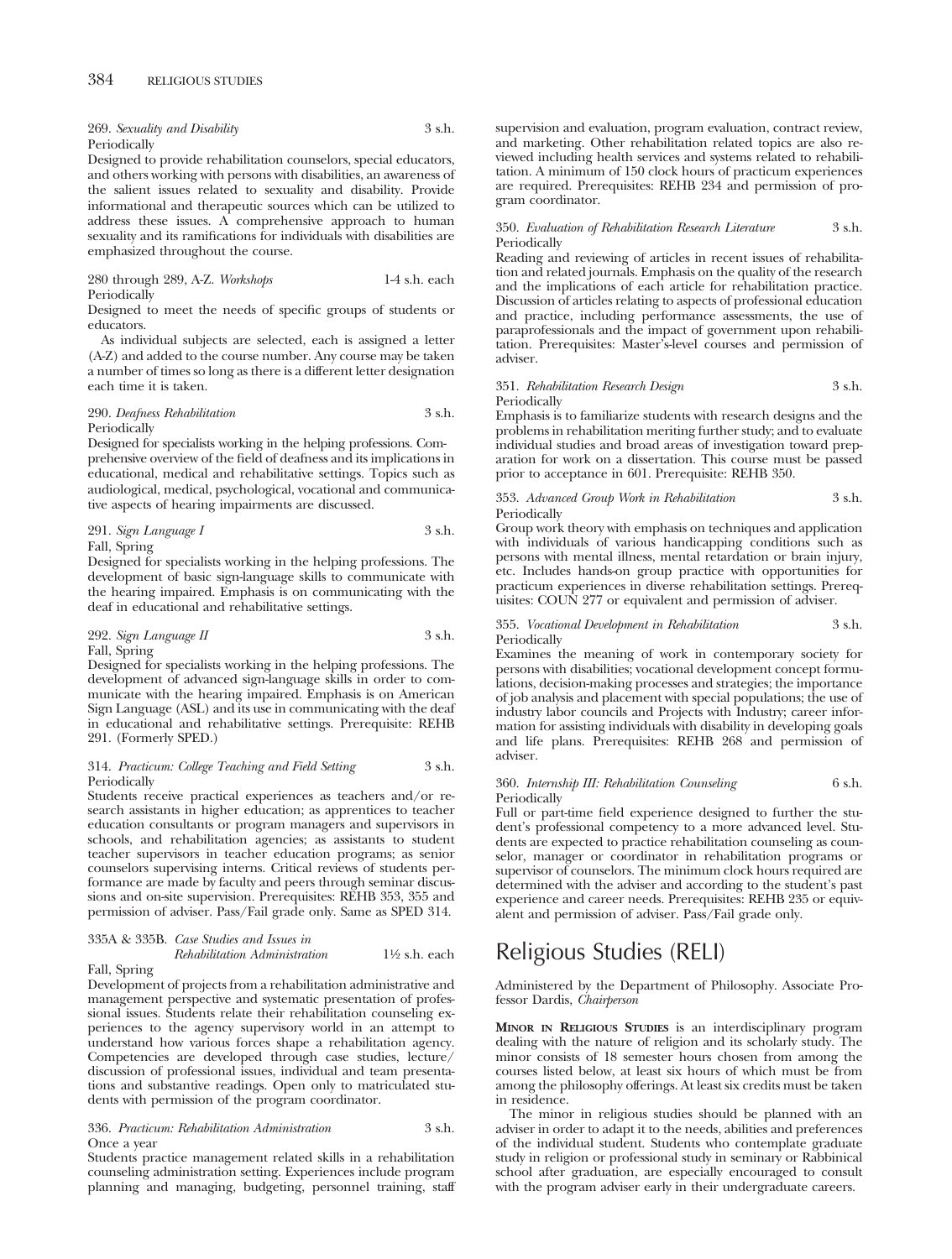Associate Professor of Philosophy Frisina, *Adviser*

| ANTH  | 3. The Primitive World $\mathcal{C}$ Its Transformations #,          |
|-------|----------------------------------------------------------------------|
|       | 3 s.h.                                                               |
|       | 116. Religion in Cross-Cultural Perspective #, 3 s.h.                |
| AН    | 114. Tribal Arts, 3 s.h.                                             |
|       | 118. Pre-Islamic & Islamic Art, 3 s.h.                               |
|       | 165. Asian Art, 3 s.h.                                               |
| CLL   | 39. Mythologies $\mathcal{C}$ Literature of the Ancient World #,     |
|       | 3 s.h.                                                               |
|       | 40. Literature of the Emerging Europe #, 3 s.h.                      |
|       | 131. Comparative Mythology, 3 s.h.                                   |
| HIST  | 7C. Jesus of Nazareth, 1 s.h.                                        |
|       | 31. Jewish History from the Patriarchal Period to the Age            |
|       | of Emancipation, 3 s.h.                                              |
|       | 120. Reformation Europe, from Luther to Richelieu,                   |
|       | 3 s.h.                                                               |
|       | 128, 129. Christian Churches from the New Testament Era to           |
|       | <i>the Present</i> , 3 s.h. each                                     |
| JW ST | 10. The Bible: Ancient $\mathcal{C}$ Modern Perspectives #,          |
|       | 3 s.h.                                                               |
|       | 13, 14. The Bible $\mathcal{G}$ Its Interpretation Through the Ages, |
|       | 3 s.h. each                                                          |
|       | 15, 16. Foundations of Jewish Tradition & Culture,                   |
|       | 3 s.h. each                                                          |
|       | 19. Post-Biblical Literature, 3 s.h.                                 |
| PHI   | $30.$ "God", $3 \text{ s.h.}$                                        |
|       | 102. Mysticism & the Spiritual Quest #,                              |
|       | 3 s.h.                                                               |
|       | 103. Life, Death $\mathcal{E}$ Immortality #, 3 s.h.                 |
|       | 111. Philosophy $\mathcal{C}$ the Holocaust #, 3 s.h.                |
|       |                                                                      |

- 163. *Philosophy of Religion #,* 3 s.h.
- RELI 12. *Introduction to Western Religious Traditions #,* 3 s.h.
	- 15. *Introduction to Eastern Religious Traditions #,* 3 s.h. 50. *Islam #,* 3 s.h.
	- 75. *Mysticism & the Spiritual Quest* #, 3 s.h.
	- 80. *Life, Death & Immortality* #, 3 s.h.
	- 100. *Modern Religious Thought* #, 3 s.h.
	- 150. *Approaches to the Study of Religion*, 3 s.h.
- SOC 105. *Religion & Society*, 3 s.h.

# COURSES

These courses are sometimes offered during the January and Summer sessions. Consult the *January* and *Summer Sessions* bulletins for these schedules.

# 12. *Introduction to Western Religious Traditions #* 3 s.h. Once a year

Survey course concentrating on Judaism, Christianity and Islam. Students compare various forms of myth, ritual and sacred scripture, and analyze the structure of religious community and experience. (Formerly PHIL 61.)

### 15. *Introduction to Eastern Religious Traditions #* 3 s.h. Once a year

Survey course concentrating on Indian, Hindu and Buddhist traditions, with some attention to the religions of China and Japan. Emphasis on tracing two basic lines of Eastern religious behavior and thought: sectarian and folk devotionalism, and the elite philosophical and meditational traditions. (Formerly PHIL 60.)

| $50.$ Islam #                     | 3 s.h. |
|-----------------------------------|--------|
| See course description, page 454. |        |

75. *Mysticism and the Spiritual Quest #* 3 s.h. Periodically

Mysticism is traditionally defined as the yearning for direct connection to a transcendent reality and is referred to as the esoteric dimension of religious search. Though evident as a global phenomenon, mystical traditions most notably developed in the monotheistic faiths of Judaism, Christianity and Islam, as

well as in the many religious traditions of India, China, Japan and ancient Greece. A cross-cultural exploration of the meanings, definitions, practices and common themes of mysticism via a study of original texts (in translation) from different parts of the world. Same as PHI 102. Credit given for this course or PHI 102, not both. (Formerly PHIL 69.)

| 80. Life, Death and Immortality # | 3 s.h. |
|-----------------------------------|--------|
| See course description, page 454. |        |
| 85 Comparative Policians Ethics # | 2ch    |

| 85. Comparative Religious Ethics # | 3 s.h. |
|------------------------------------|--------|
| See course description, page 454.  |        |

100. *Modern Religious Thought #* 3 s.h. Periodically

Development of modern religious thought from Hume to the present. Attention given to such topics as: religion as morality (Kant); as subjectivity (Schleiermacher, Kierkegaard); as related to nature (Whitehead); as related to history (R. Niebuhr); and as reflected in American Naturalism (Santayana, Dewey). Course is introduced by a survey of some of the factors that undermined religious authority in the 18th century. Recurrent motif of the course is the relationship between modern religious thought and the history of modern philosophy. Prerequisite: PHI 10 or RELI 12 or permission of instructor. (Formerly PHIL 126.)

| 120. Religious Traditions of Ancient India | 3 s.h. |
|--------------------------------------------|--------|
| See course description, page 454.          |        |

| 140. Special Topics in Religion   | 3 s.h. |
|-----------------------------------|--------|
| See course description, page 455. |        |

150. *Approaches to the Study of Religion* 3 s.h. Periodically

Examination of basic methodological issues and problems in the cross-cultural study of religion. Discussion of theories of religion from several points of view, e.g., sociological, psychological, anthropological and structuralist. Attention given to such philosophical problems associated with cross-cultural study as the nature of reality, the relativity of knowledge and belief, the nature of interpretation, functionalism and the explanation of human behavior. (Formerly PHIL 62; PHIL 62A.)

| 155. Sikhism                 | 3 s.h. |
|------------------------------|--------|
| Cas samus daramatan naga 455 |        |

See course description, page 455.

# 191. *Independent Study in Religious Studies* 1-3 s.h. Fall, Spring

Individualized plan of study developed by student in consultation with, and with the approval of a member of the faculty, approved by Religious Studies Adviser who will serve as tutor for the course. Prerequisites: approval of instructor and Religious Studies Adviser.

# Research (RES)

Administered by the Department of Counseling, Research, Special Education, and Rehabilitation. Associate Professor Sciarra, *Chairperson*

Professor Gellman, *Program Coordinator*

# MASTER OF SCIENCE IN EDUCATION IN PROGRAM EVALUATION

This program is designed to prepare qualified program evaluators for educational and social agencies interested in evaluating their ongoing programs as well as funded projects. Prospective

<sup>#</sup>Core course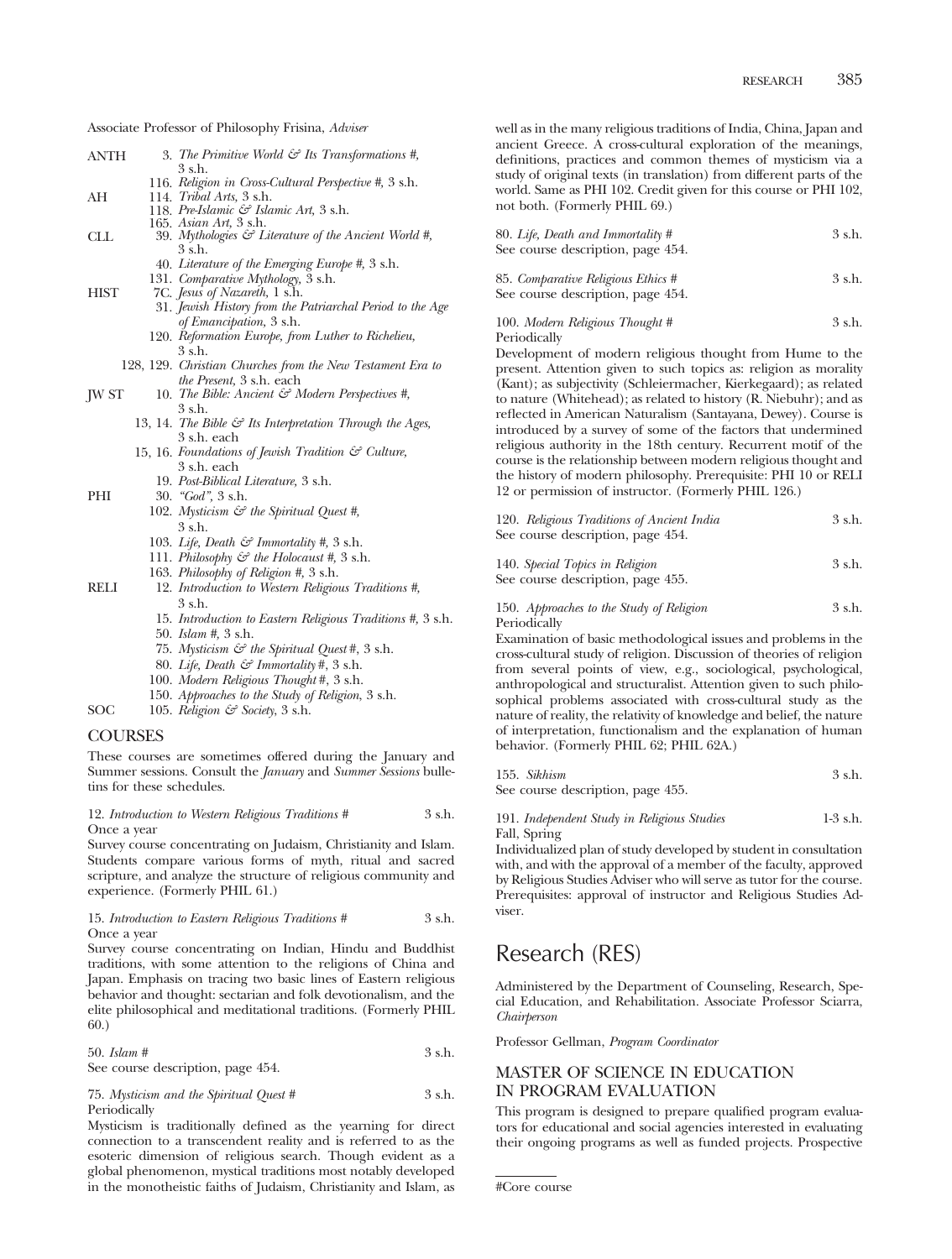students are expected to come from social and educational institutions where there is a continuing need for program evaluation.

Admission Requirements

Application for admission is made to the Graduate Admissions Office in the Admissions Center. Candidates must meet the following admission requirements:

1. hold a bachelor's degree from an accredited institution;

- 2. scores on the Graduate Record Examination (GRE) of 500 Verbal and 600 Quantitative;
- 3. undergraduate grade-point average of 2.7 and/or graduate grade-point average of 3.0;
- 4. high level of interest in the program determined by:
	- a) personal essay
	- b) two letters of recommendation
	- c) admission interview results
- 5. ability to accept responsibility for locating a program to be evaluated for the Master of Science thesis requirement.

### Program Requirements

The completion of the 31 semester hours listed below and a thesis, for which the student will conduct a supervised evaluation of an existing program.

|            |                                                 | OG116. 1113. |
|------------|-------------------------------------------------|--------------|
| <b>RES</b> | 240. Measurement $\mathcal G$ Evaluation in Ed- |              |
|            | ucation                                         | 3            |
|            | 243. Development of Educational Research        |              |
|            | <i>Instruments</i>                              | 3            |
|            | 259, 259L. Introduction to Statistical          |              |
|            | Methods in Educational Research &               |              |
|            | Computer Laboratory                             | 4            |
|            | 260, 260L. Inferential Statistics in Educa-     |              |
|            | tional Research $\mathcal{C}$ Computer Labo-    |              |
|            | ratory                                          | 4            |
|            | 347. Theory & Models of Program Evalua-         |              |
|            | tion Research                                   | 3            |
|            | 363-364, 363L, 364L, Multivariate               |              |
|            | Analysis & Multidimensional Scaling             |              |
|            | Methods; Computer Laboratory                    | 8            |
|            | 381. Research Methods in Education              | 3            |
|            | 386. Advanced Research Design                   | 3            |
|            |                                                 | 31           |
|            |                                                 |              |

Thesis: a student must be enrolled in either RES 301 or 302 (*Master's Thesis Seminar I*  $\mathcal{F}$  *II*) during each semester in which the student is receiving supervision on the evaluation to be submitted in fulfillment of the master's thesis requirement.

See complete graduate information, page 75.

# **COURSES**

In addition to semester notations next to each course, several courses are offered during January and Summer sessions. Consult the *January* and *Summer Sessions* bulletins for these schedules.

### 119. *Introduction to Research and Writing in Health* 3 s.h. Once a year

Concepts and methodology in modern scientific inquiry leading to writing skills in the field of health research. Strategies in reading and interpreting the professional literature as preliminaries for the communication of research ideas and findings in this domain.

# 124. *Introduction to Grant Funding and Proposal Development in the Field of Health* 3 s.h. Once a year

Introduction to the principles of grant proposal preparation and the identification of funding sources. Strategies in performing needs assessments and seeking program funding as preliminaries to proposal development in the field of health.

# 240. *Measurement and Evaluation in Education* 3 s.h. Fall, Spring

Consideration of basic issues in educational measurement and evaluation. Topics include selection and evaluation of measurement techniques and instruments, tests, observations, checklists and anecdotal records. Emphasis on score interpretation and the role of measurement in educational decision making.

241. *Testing and Evaluation of Bilingual Students* 3 s.h. **Periodically** 

Consideration of basic issues in educational measurement and evaluation as they relate to programs designed for bilingual students. Emphasis on selection, evaluation and interpretation of measurement techniques and construction of teacher-made tests, which allow for cultural differences. Considers the role of measurement in educational decision making for bilingual students.

# 243. *Development of Educational Research Instruments* 3 s.h. Spring

Construction and analysis of educational measurement and research instruments. Focus is on technical issues of reliability and validity as well as data collection and analysis problems associated with each type of instrument. Practical experience is combined with consideration of different theoretical approaches to measurement. Includes observation techniques, attitude scales, questionnaires, structured interviews and tests. Prerequisites: RES 240, 259.

## 245. *Diagnosis of Student Behavior in the Classroom* 3 s.h. Periodically

Study of techniques in establishing performance criteria, diagnosing student behavior in the classroom in the cognitive, affective and psychomotor domains. Techniques for observation and evaluation through simulation. Prerequisite: RES 240.

# 257. *Epidemiological Research* 3 s.h.

Fall, Spring

*Sem. Hrs.*

This course covers the concepts and methods of epidemiological research as applied to a variety of health events and problems and to the delivery of health services.

# 258. *Understanding Research Methodology* 3 s.h. Fall, Spring

An overview of research methodology for the consumer of educational and health-related research. Basic concepts in statistics, measurement and research are interrelated and applied to reading and critiquing research articles in substantive areas of education and health.

259. *Introduction to Statistical Methods in Educational Research* 3 s.h.

Fall

First in a four-semester sequence of statistics courses for persons preparing to do educational research. Covers methods of graphic and tabular presentation of data, measures of central tendency and dispersion, the normal curve, score transformations, correlation, linear regression, hypothesis- testing, chi-square, t-tests, and one-way analysis of variance. Emphasis on the use of the above techniques in educational research.

259L. *Computer Laboratory* 1 s.h. Fall

Group or individual instruction on the use of computer facilities in coordination with 259.

# 260. *Inferential Statistics in Educational Research* 3 s.h. Spring

Application of parametric and nonparametric tests to educational research. Chi-square and F probability distributions; utilization of chi-square techniques, analyses of variance and covariance techniques and concepts of regression, correlation and prediction are among topics covered. Prerequisite: RES 259 or equivalent.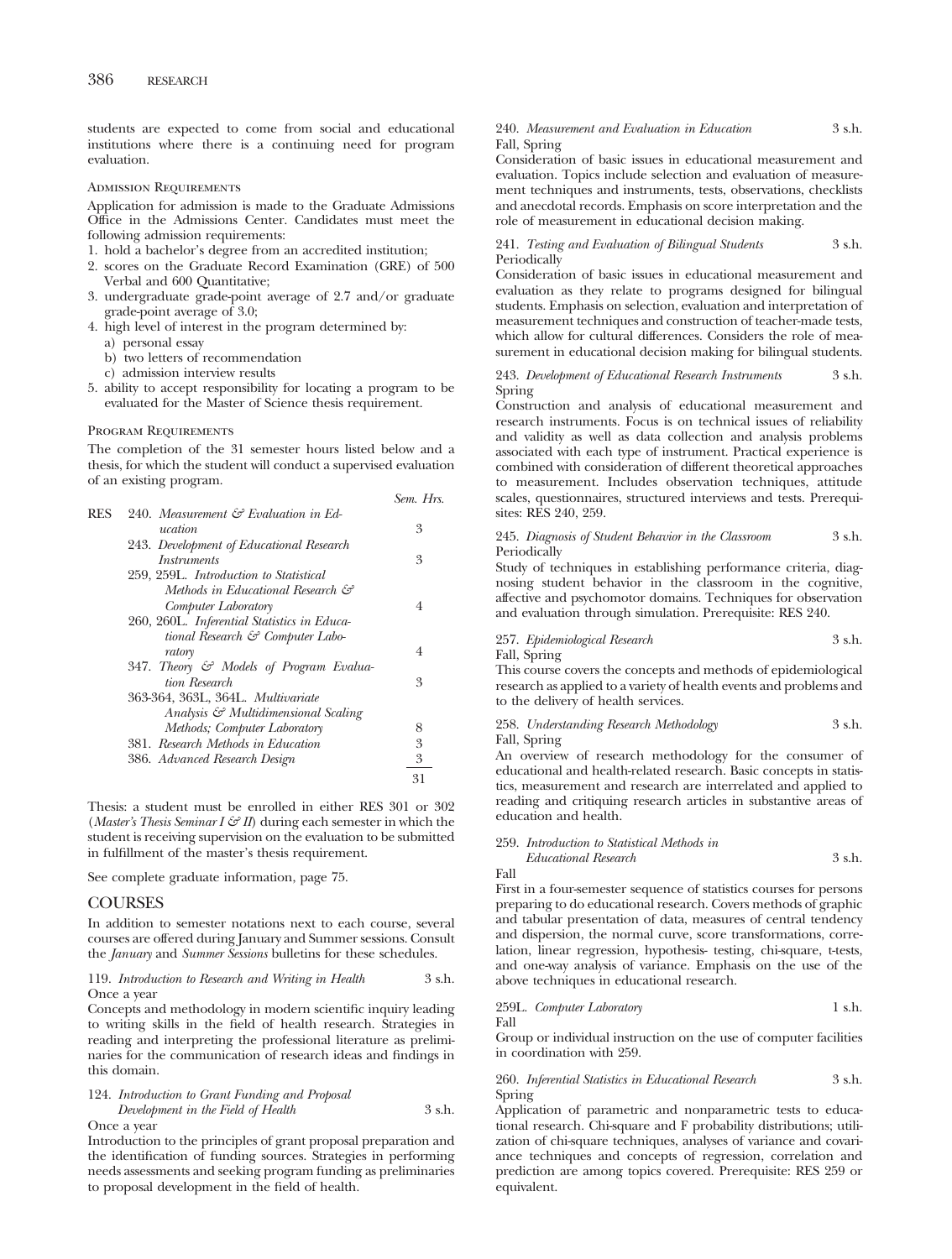|        | 260L. Computer Laboratory | 1 s.h. |
|--------|---------------------------|--------|
| Spring |                           |        |

Group or individual instruction on the use of computer facilities in coordination with 260.

# 261, 262. *Fieldwork in Educational Research* 3 s.h. each Fall, Spring

Designed to develop research skills through supervised participation in ongoing University research projects and/or local school system research. Prerequisites: 18 s.h. in research methods, measurement and statistics, including RES 381 and permission of program director.

## 263. *Advanced Statistical Methods in Educational Research* 3 s.h.

Periodically

Theory and application of Time series, trend analysis; methods and models of operations research, delay (queuing) phenomena and stochastic processes; latent structure analysis, Bayesian statistics are among topics covered. Prerequisites: RES 260 and a computer course.

# 280 through 289, A-Z. *Workshops* 1-4 s.h. each riodically

Designed to meet the needs of specific groups of students or educators.

As individual subjects are selected, each is assigned a letter (A-Z) and added to the course number. Any course may be taken a number of times so long as there is a different letter designation each time it is taken.

## 301 & 302. *Master's Thesis Seminar I & II* 3 s.h. each Fall, Spring

Development and implementation of thesis project.

# 305. *Language Assessment* 3 s.h. Once a year

Practice oriented course in assessing communicative competence, language proficiency and language achievement. Special focus on LEP and bilingual youngsters and differentiating language difficulty from language disorder. Qualitative and quantitative assessment methods as well as computer-interactive assessment are covered. Various tools and diagnostic methods are demonstrated. Recommended prerequisite: a basic course in statistics or measurement.

# 347. *Theory and Models of Program Evaluation*

*Research* 3 s.h. Fall

Theory and models of program evaluation research. Rationale, principles and objectives of program evaluation. Different models of evaluative programs, such as discrepancy, CIPP, judicial, journalistic, accreditation, connoisseurship, goal-free, et al. Role of government in program evaluation, ethical standards. Prerequisites: RES 240, 381 and permission of program director.

# 348. *Designing and Conducting Program Evaluations* 3 s.h. Spring

Students design and specify the procedure for evaluating programs of different kinds. Each evaluation design and implementation procedure is discussed in class prior to, during and/or at the end of the evaluation project. Prerequisite: RES 347.

# 363-364. *Multivariate Analysis and Multidimensional Scaling Methods* 3 s.h. each

Fall, Spring Study of partial and multiple correlation and regression techniques, and of multivariate analysis including factor analysis. Theory and practice of multidimensional scaling and application of multivariate statistics to multidimensional scaling. Use of q-technique and semantic-differential methods. Quantitative analysis of feedback loops through multivariate and multidimensional methods. Prerequisites: RES 243, 260 and permission of program director.

363L. *Computer Laboratory* 1 s.h. Fall

Group or individual instruction on the use of computer facilities in coordination with 363.

364L. *Computer Laboratory* 1 s.h. Spring

Group or individual instruction on the use of computer facilities in coordination with 364.

# 381. *Research Methods in Education* 3 s.h. Fall, Spring

Survey course covering different types of educational research methods and the use, data collection and data analysis techniques associated with different research designs. Attention is given to defining variables, developing research hypotheses, sampling procedures, control procedures and interpretation of research data.

# 382. *Survey Research in Education* 3 s.h. Once a year

Deals with the process of survey development from the formulation of the initial problem through development of the survey questionnaire and sampling design. Consists of lecture discussions coupled with work-group practicum in designing and developing a survey.

# 386. *Advanced Research Design* 3 s.h. Fall

A second course in educational research design focusing on different approaches to problems of data collection and analysis, sampling, control, internal and external validity and experimenter bias. Qualitative and quantitative methods are considered including naturalistic observation and survey research, correlational, experimental and quasi-experimental designs. Prerequisites: RES 240, 259, 260, 381.

# 387. *Skills in Funding and Proposal Development: Government, Foundation and Corporate* 3 s.h.

Fall

Exploration of theoretical and conceptual foundations of three sectors of grant funding. Identification of government, foundation, and corporate funding sources. Development of skills in grantsmanship, proposal writing and personal contacts. Management of grant funded projects and research.

# 390. *Researcher as an Educational Change Agent* 3 s.h. Periodically

Social psychological approach to transmitting research findings to educational practitioners, to initiating change and innovations. Students use, evaluate and disseminate research findings on educational problems and innovations, analyze and role-play the functions of a change agent, and relate social, psychological and communication theories to their practice. Prerequisite: RES 381.

# 391, 392. *Independent Studies in Educational*

Fall, Spring

A course for students who wish to undertake independent and original work. Prerequisite: permission of instructor.

*Research* 2-3 s.h. each

# 393, 394. *Internship: Educational Research* 3 s.h. each Periodically

Students work in the field on such activities as designing and implementing research and evaluation projects, developing research instruments and research proposal writing. Each course requires 30 days in the field. Students may register for either 393 or 394, or both in a given semester. Permission of department required.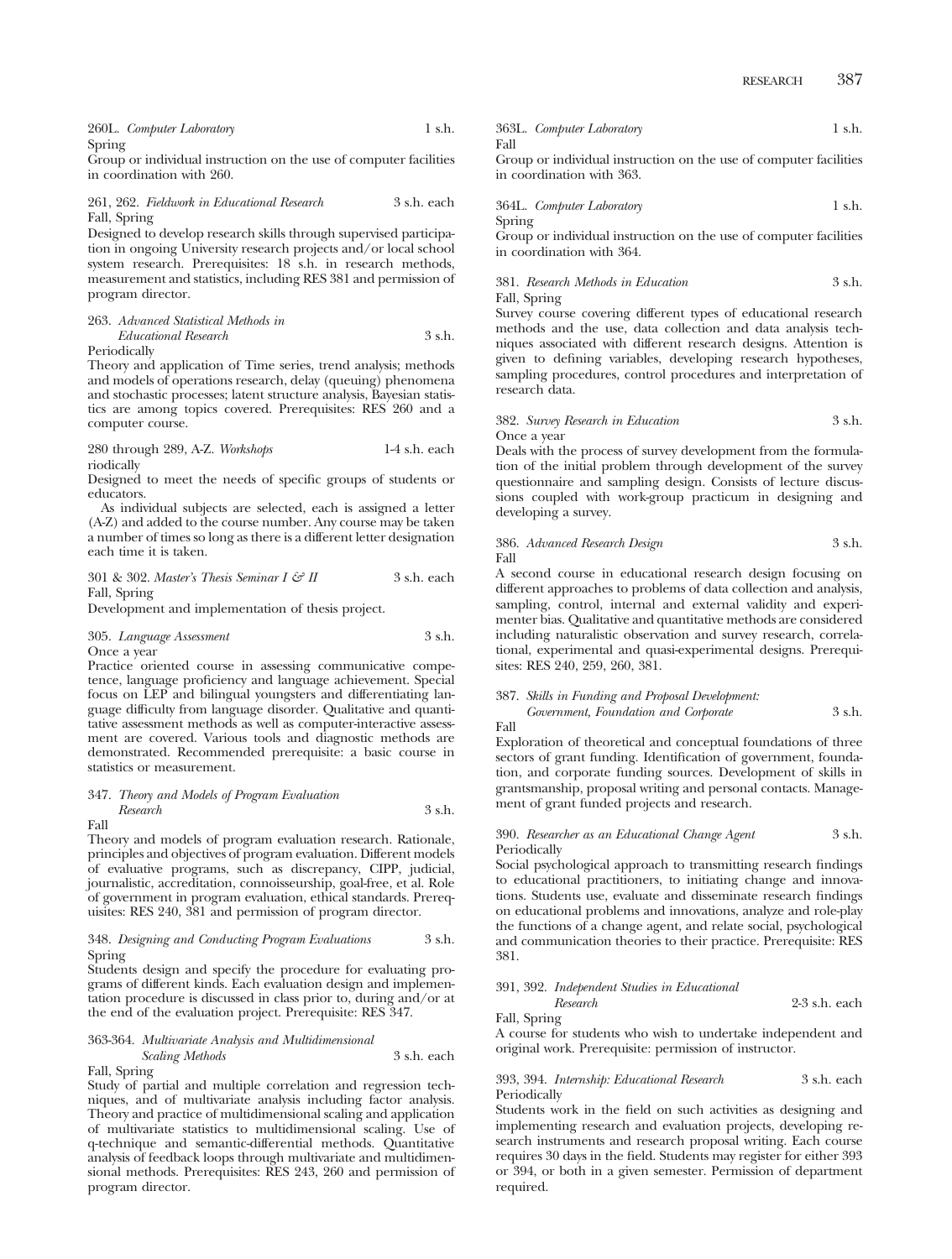# Romance Languages and Literatures (RLL)

The following areas are administered by this department and listed independently: Bilingualism, French, Italian, Italian Studies, Portuguese, and Spanish.

Professor Bussell-Thompson, *Chairperson*

Professors D'Acierno, DaSilva, McNair, Powell, Schwab; Associate Professor Cao, Jean; Assistant Professors Anastasio, Dini, Janer, Loucif, Sampedro, Ultsch, Zapata.

# Russian (RUS)

Administered by the Department of Comparative Literature and Languages. Professor Donahue, *Chairperson*

Associate Professor Mihailovic, *Adviser*

Major and minor requirements in Russian, see page 175.

For Russian Literature in Translation courses, see page 307.

# COURSES

In addition to semester notations next to each course, a selection of courses is offered during the January and Summer sessions. Consult the *January* and *Summer Sessions* bulletins for these schedules.

| 1. Elementary Russian                  | $3$ s.h. |
|----------------------------------------|----------|
| Fall                                   |          |
| Fundamentals of structure. Oral drill. |          |
|                                        |          |

2. *Elementary Russian* 3 s.h. Spring

Continuation of 1. Selected readings. Prerequisite: RUS 1 or equivalent.

| 3. Intermediate Russian | 3 s.h. |  |
|-------------------------|--------|--|
| ----                    |        |  |

Fall

Grammar review. Conversational approach. Selected readings. Prerequisite: RUS 2 or equivalent.

|                               | 4. Intermediate Russian | 3 s.h. |
|-------------------------------|-------------------------|--------|
| $\mathbf{C}$ and $\mathbf{C}$ |                         |        |

Spring

Readings in Russian economics, geography, history and politics; or readings of short stories and plays by Pushkin and Chekhov; or readings in scientific Russian. Reading material will depend upon the interest of the class. Prerequisite: RUS 3 or equivalent.

| 4S. Scientific Russian | 3 s.h. |
|------------------------|--------|
| Periodically           |        |

Survey of Russian science. Readings from contemporary scientific articles. Reading material will depend upon the interest of the class. Prerequisite: RUS 3 or equivalent. Given upon sufficient demand.

```
5. Advanced Readings 3 s.h.
```
Periodically

Development of the reading skill. While the foreign language, spoken and written, will be the basis of classwork and written assignments, the course will aim at attaining the stage of liberated reading. Given upon sufficient demand.

```
100. Honors Essay 3 s.h.
Fall, Spring
```
Research and writing of a substantial essay in the field of Russian. Open only to senior majors who are eligible for departmental honors and who secure, before registration, written permission of the faculty adviser who will supervise the essay.

*Prerequisites for all courses numbered* 101 *through* 106: *successful completion of* 4 *or permission*.

101 through 106. *Advanced Russian Language* 3 s.h. each Three-year cycle, one course each semester (may be taken in any order)

An integrated sequence of courses which gradually develops the student's proficiency in the spoken language, in writing (including structure) and reading. Text material ranges from simple stories to more sophisticated language including culture and civilization subjects. The individual student's needs and wishes determine the exact nature of each course. A detailed personal record is maintained to assure the development of each student's skills.

*Prerequisites for* 151 *through* 154: 101 *and* 102*, or permission of instructor*.

151 through 154. *Masterpieces of Russian*

*Literature* 3 s.h. each Three-year cycle, one course each semester (may be taken in any order)

The primary objective is to develop each student's ability in the critical reading of outstanding authors in Russian literature, taken essentially from the 18th century to the present. Readings will be chosen according to each student's prior experience and interests. Rather than a chronological approach, with division into literary movements, the student will choose, upon advisement, one or more themes (e.g., social problems, the role of "the superfluous man," the Father and Son theme, freedom and happiness, love and fate, the problems of goodness and evil) which will be pursued by private reading followed by written and/or oral reports to the class. The student who has taken the four courses in this sequence will have gained an adequate insight into literary genres and movements as well. A detailed personal record of reading progress will be maintained to assure the systematic development of each student's facility in literary criticism.

*Courses 221 through 226 and above are open only to matriculated graduate students or by permission. These courses are given only upon sufficient demand*.

221 through 226. *Readings in Literature or Special Studies* 3 s.h. each

Periodically

Intensive study of an outstanding author, movement or literary genre. Subjects to be announced.

# Saturday College at Hofstra University

Saturday College Office: 142 University College Hall, Telephone: (516) 463-5225

Deanna Chitayat, *Acting Dean* Kenneth Henwood, *Acting Associate Dean* Ellen DaVolio, *Coordinator of Student Services* Jillian E. Lang, *Administrative Assistant*

# **BACHELOR OF SCIENCE IN PROFESSIONAL STUDIES**

Saturday College awards the degree of Bachelor of Science in Professional Studies, with concentrations in computer technology and organization and leadership studies. The program is interdisciplinary in both conception and design. Courses within the program are drawn from Hofstra College of Liberal Arts and Sciences, the Zarb School of Business, the School of Communication and New College. Students receive a solid grounding in the liberal arts, complemented by more specialized work to enhance their value and versatility in the workplace.

The mission of Saturday College is to enrich the lives and enhance the professional opportunities of its students by provid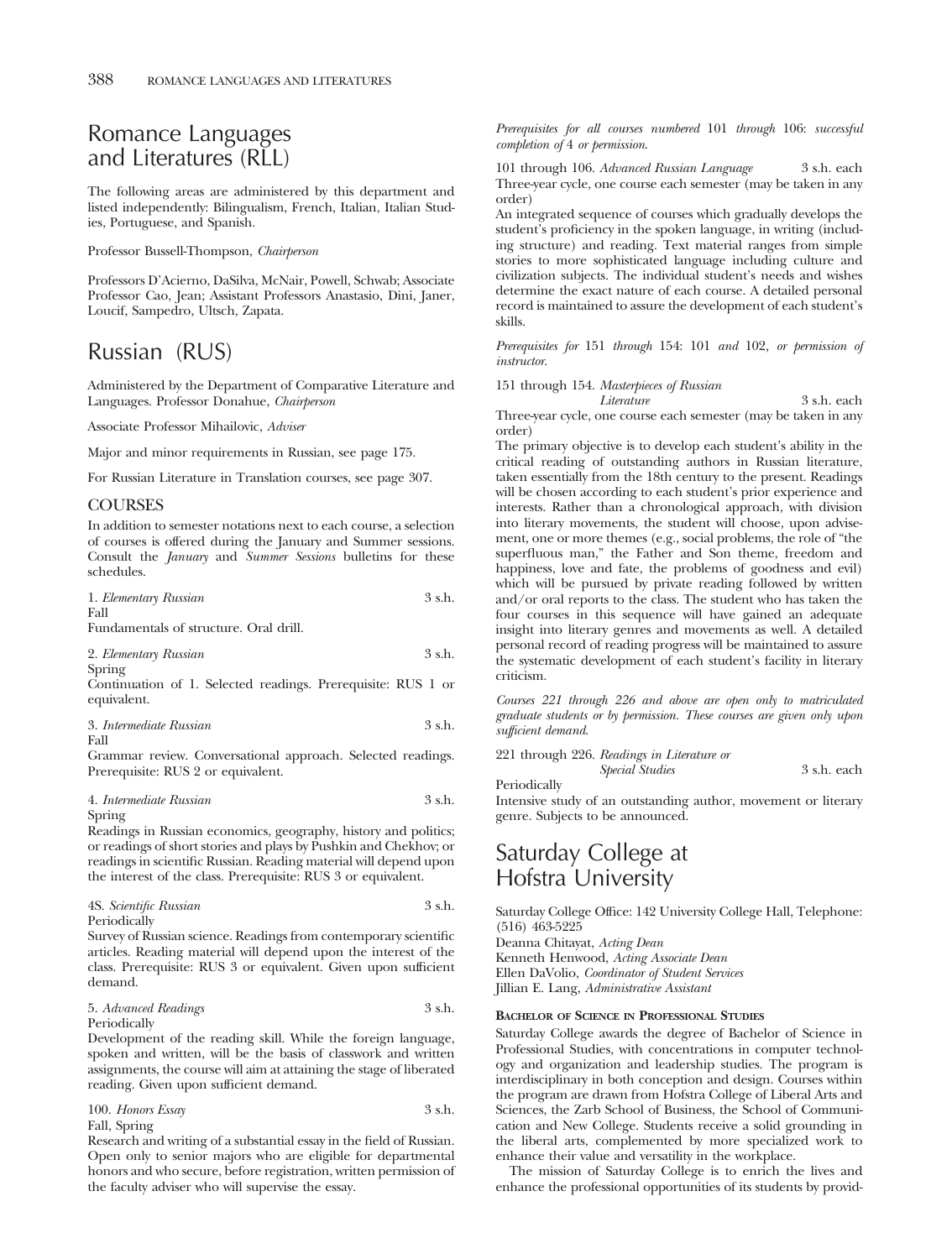ing a high quality, full-time degree program that is adapted to the needs and schedules of busy adults. Saturday College serves mature, non-traditional students who wish to earn an undergraduate degree in four years while continuing with full-time career and family responsibilities.

We provide a small, caring and supportive college environment dedicated to the educational success of our students. Enfolding our college are the libraries, museum, computer laboratories, exercise and athletic facilities—the whole panoply of cultural, educational and recreational resources available within a great university—that are at the disposal of Saturday College students.

### **THE STUDENT BODY**

Saturday College admits mature, non-traditional students who wish to complete an undergraduate degree within four years without interrupting their career and life responsibilities. It is designed for serious, goal-oriented students who know the value of their time and the importance of an education. Saturday College accepts applications from candidates with no prior college education; we also accept students who have already completed some college course work. Saturday College students enjoy the same high quality education that students receive in other undergraduate programs at Hofstra, and they work with the same outstanding faculty.

# **Admission to Saturday College**

Saturday College admits a new class twice each year, in the fall and again in the spring. Students wishing to begin their studies in the fall semester (starting in mid-August) need to complete their application by mid-May. Students wishing to begin in the spring semester (starting in mid-January) need to complete their application by mid-October.

# **The Academic Calendar**

Students in Saturday College attend classes in convenient Saturday modules, completing two courses every eight weeks. Each eight-week session has 10 class meetings. Students attend eight Saturday classes plus two Sunday classes each session. Typically, classes meet on three Saturdays and one weekend per month.

Saturday college divides the academic year into five eight-week sessions. Students complete two courses (6 credits) each eightweek session. In five sessions (one year), students complete 10 courses (30 credits). This pace allows graduation within four years.

Although the forty weeks of classes each year are demanding, both shorter and longer breaks are built into the calendar. Breaks for Labor Day and Thanksgiving, a five-week break in December/January, a spring break, a two-week break in May and three weeks in late July/August are designed to refresh and re-charge our students. The careful design of the calendar allows our students to progress rapidly, to measure their progress regularly, and to be full-time students at Hofstra while having full-time career and family responsibilities.

### **The Curriculum**

- The Saturday College curriculum includes four tiers of courses:
	- 1. Liberal Arts and Sciences Curriculum (14 courses, 42 credits)
	- 2. Professional Curriculum: Business, Economics and Interpersonal Communication ( 8 courses, 24 credits)
	- 3. Concentrations:
	- a. Computer Technology (7 courses, 21 credits)
	- b. Organization and Leadership Studies (7 courses, 21 credits)
	- 4. Electives (4 courses, 12 credits)

Total: 40 courses, 120 credits, required for graduation.

In this curriculum, two sets of core courses, one in liberal arts and sciences and the other in business and communication, provide a solid educational grounding. They are complemented by two concentrations, one in computer science and the other in organization and leadership studies that allow for more focused, specialized study. Electives allow students to follow interests or to fill educational needs.

The concentrations in Computer Technology and Organization and Leadership Studies allow students to acquire expertise in significant areas of contemporary professional life, equally important in the private, public and non-profit sectors. The combination of business and business-related courses provide students with the vocabulary and tools vital to every aspect of the twenty-first century economy. The solid grounding in the liberal arts assures graduates that they know how to continue learning, adapt to changing circumstances, and have an appreciation for the larger rhythms and deeper implications of our human lives.

# **UNIQUE COMPONENTS**

### *The Transitional Seminar: 1 course, 3 credits*

To help students meet the challenges of this curriculum, Saturday College offers a specially designed transitional seminar, *Introduction to Academic Research and Writing.* This important seminar is part of the liberal arts component of the degree. It helps prepare students, even if they have been out of school for many years, for their studies. The course covers the practical aspects of academic research and writing including library, computer and writing skills, as well as the critical skills involved in making, substantiating and communicating good arguments.

# The Concentration in Computer Technology: 7 courses or 21 credits

The concentration in *Computer Technology* seeks to give students a broad-based background in computer applications, as well as depth in several key areas. Students will learn the fundamentals of computer systems (hardware and software), programming techniques, productivity tools, database management, networking, and e-commerce. Emphasis is placed on learning how to use computer-based tools for research and work. Each course provides a balance of theory and practical knowledge of computer systems. A capstone course requires each student to demonstrate mastery of these subjects by creating a prototype e-commerce web site.

# The Concentration in Organization and Leadership Studies 7 courses or 21 credits

The concentration in Organization and Leadership Studies is designed to introduce students to the fundamental theoretical and practical issues in the realm of organizational analysis. The concentration provides students with a better understanding of the dynamics of organizational life in a variety of settings (e.g., industrial, public, voluntary, and non-profit sectors). This course of interdisciplinary study emphasizes the variety of factors that shape the nature of organizations. These include the psychological and motivational aspects of organizational participants, the role of leadership, the structure and process of intra- and inter-organizational relations, and the multicultural dimensions of organizations operating within the modern global economy. The courses in this concentration are grounded in the theoretical and research contributions from the social sciences as they pertain to organizational and work-life issues. The courses lead up to a *capstone* experience in which students are expected to integrate their knowledge and understanding of organizations and leadership in the context of an original research project.

# **ELIGIBILITY, ADVANCED STANDING, TRANSFER CREDITS**

Students' previous course work and life experiences may be converted into credits through several methods. Students may earn advanced standing toward a degree through the following avenues: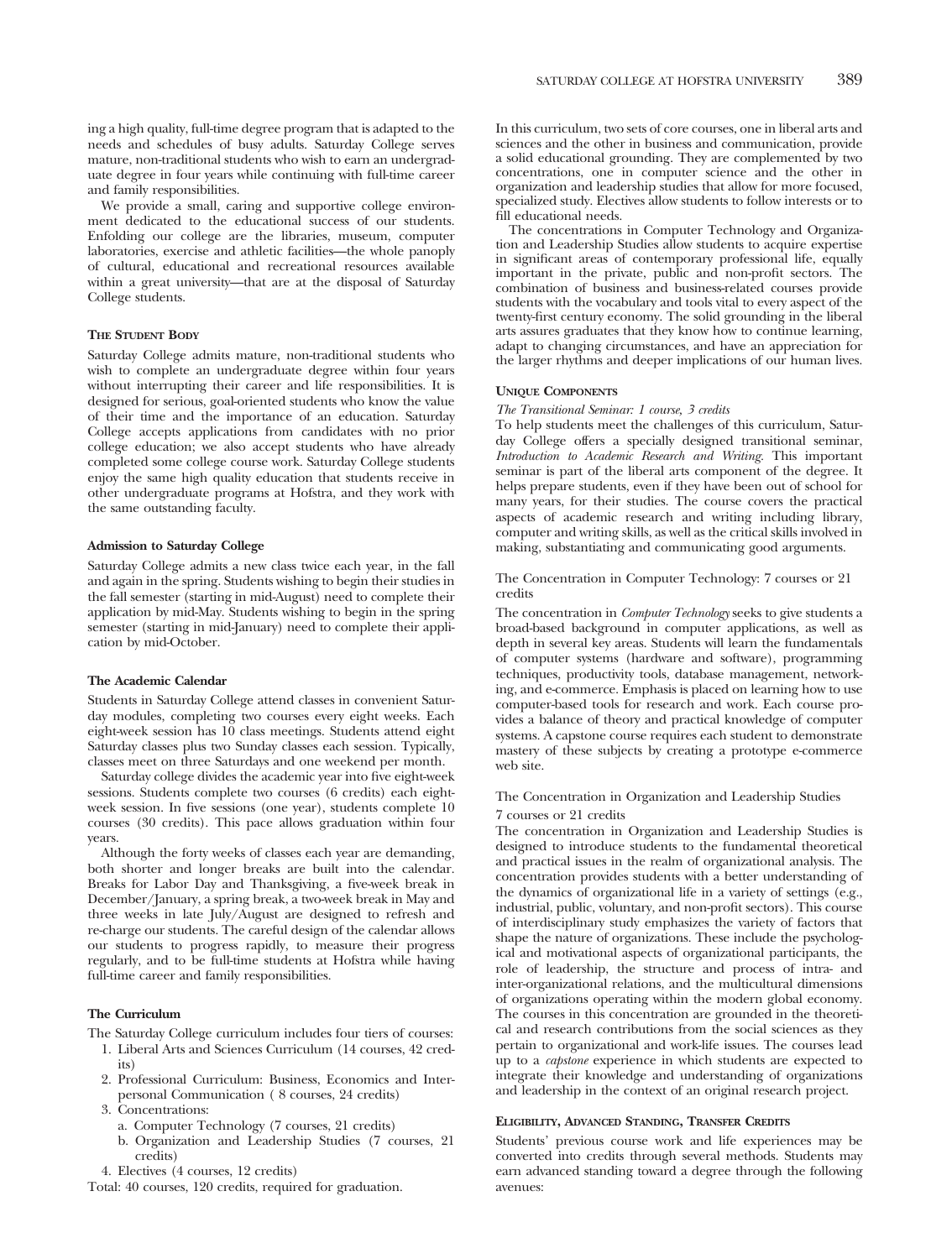| SATURDAY COLLEGE FOUR-YEAR COURSE SCHEDULE |                                |                                       |                                    |                                    |                                                     |  |
|--------------------------------------------|--------------------------------|---------------------------------------|------------------------------------|------------------------------------|-----------------------------------------------------|--|
| Year 1                                     | Session 1                      | Session 2                             | Session 3                          | Session 4                          | Session 5                                           |  |
| A.M.                                       | Transitional<br>Seminar IS 91  | Mathematics<br>MATH 13C               | Psychology<br>PSY <sub>1</sub>     | Speech Comm.<br>SPCM 7             | Sociology<br>SOC <sub>4</sub>                       |  |
| P.M.                                       | English<br>ENGL 1              | English<br>ENGL <sub>2</sub>          | Comp. Sci.<br>CSC <sub>5</sub>     | Economics<br><b>ECO 101</b>        | Nat. Sci.<br>NSC $11 +$<br>$(30 \text{ min.}$ lab.) |  |
| YEAR <sub>2</sub>                          |                                |                                       |                                    |                                    |                                                     |  |
| A.M.                                       | Management<br><b>MGT 101</b>   | Sociology<br><b>SOC 80</b>            | Sociology<br><b>SOC 81</b>         | Interpersonal<br>Comm. SCO 3       | Comp. Sci.<br>CSC 50 (CT)                           |  |
| P.M.                                       | Philosophy<br><b>PHI 14</b>    | Poli. Sci.<br><b>PSC 144</b>          | Marketing<br><b>MKT 101</b>        | Accounting<br>ACCT 101             | Psychology<br>PSY 34 (OLS)                          |  |
| YEAR 3<br>A.M.                             | English<br><b>ENGL 52</b>      | English<br>ENGL <sub>30</sub>         | Sociology<br><b>SOC 107</b>        | Sociology<br>SOC 206 (OLS)         | Elective #2                                         |  |
| P.M.                                       | Intn'l Bus.<br>IB 150          | <b>Business Law</b><br><b>BLAW 20</b> | Comp. Sci.<br>CSC 52 (CT)          | Elective #1                        | Comp. Sci.<br>CSC 54 (CT)                           |  |
| Year 4                                     |                                |                                       |                                    |                                    |                                                     |  |
| A.M.                                       | Comp. Sci.<br>CSC 56 (CT)      | Comp. Sci.<br>CSC 58 (CT)             | Psychology<br><b>PSY 181 (OLS)</b> | Psychology<br><b>PSY 183 (OLS)</b> | Elective #4                                         |  |
| P.M.                                       | Anthropology<br>ANTH 112 (OLS) | Psychology<br><b>PSY 180</b>          | Comp. Sci.<br>CSC 60 (CT)          | Elective #3                        | Comp. Sci.<br>CSC 62 (CT)                           |  |

(CT) Computer Technology Concentration  $(OLS) =$  Organization and Leadership Studies Concentration

### ● Transfer Credits

Transfer credit is granted for appropriate courses completed at accredited colleges or universities. Students may transfer up to 60 credits from a two-year school and up to 90 credits from a four-year school; 30 credits must be completed in residence at Hofstra to complete a degree.

● CLEP

The College Level Examination Program (CLEP) is a series of examinations that provide the opportunity to demonstrate knowledge through life experiences. These examinations are available in various subject areas in the liberal arts and sciences and must be taken prior to the junior year.

## *Credit by Examination/Credit for Prior Learning*

● Credit by Examination

Undergraduates with clearly developed strengths may seek to earn course credit toward their degrees by taking special examinations. This option is available to matriculated\* students who are already progressing within Saturday College.

● Credit for Prior Learning This program is intended primarily for people 25 years of age and older. It permits students to seek undergraduate credit for college-level knowledge that has been acquired in nontraditional ways. This option is available to matriculated\* students who are already progressing within Saturday College.

# **FINANCIAL AID**

Financial aid, both scholarships and federal and state loans, are available to eligible students in Saturday College. Financial aid packages are tailored separately for each student. Those interested in receiving financial aid should complete the necessary application forms as soon as possible. Corporate tuition reimbursement programs are another way of financing the cost of returning to school.

# COURSE DESCRIPTIONS

1. *Liberal Arts and Sciences Curriculum*

IS 91. *Transitional Seminar: Introduction to*

*Academic Research and Writing* 3 credits The Saturday College Transitional Seminar seeks to familiarize adult and non-traditional students with the process of academic research and writing. The course covers the practical aspects of academic research and writing, including library, computer and writing skills, as well as the critical skills involved in making, substantiating and communicating good arguments.

ENGL 1-2. *Composition* (3 credits each) 6 credits First semester: an introduction to explository writing at the college level, with an emphasis on analysis and argument. Assignments in reading and writing are coordinated; the English Proficiency Examination is given as part of the course. Second semester: continued instruction in expository writing, and an introduction to literature. Most reading and writing assignments are organized around a central theme. Includes a Shakespeare play and a documented essay. Prerequisite: ENGL 1.

# **Humanities** 6 credits

3 cr. in appreciation and analysis, literature course

3 cr. in creative participation

ENGL 52. *The American Experience in Context*

Readings from major American authors, 1865 through the present. Prerequisite: ENGL 1 or permission of chairperson.

### SPCM 7. *Public Speaking*

Examination of the theory and practice of public communication. Emphasis on critical thinking, listening, and the art of criticism. Practice in speech composition and delivery, stressing principles of clarity, interest, and audience analysis. Speeches to inform and persuade are stressed.

# Natural Science, Mathematics/Computer Science 9 credits

# 3 cr. in natural sciences

3 cr. in mathematics

3 cr. in computer science

NSC 11. *The Physical Sciences*

Ideas in astronomy, physics and chemistry that have changed the world from the Greek era to the Space Age. Emphasis on the nature of science; historical and humanistic backgrounds; current science-related issues. (2 hours lecture, 2 hours laboratory-recitation.) For non-science majors.

<sup>\*</sup>Matriculated Student: A student who has successfully satisfied all admission requirements and has been officially accepted into a degree program at the University.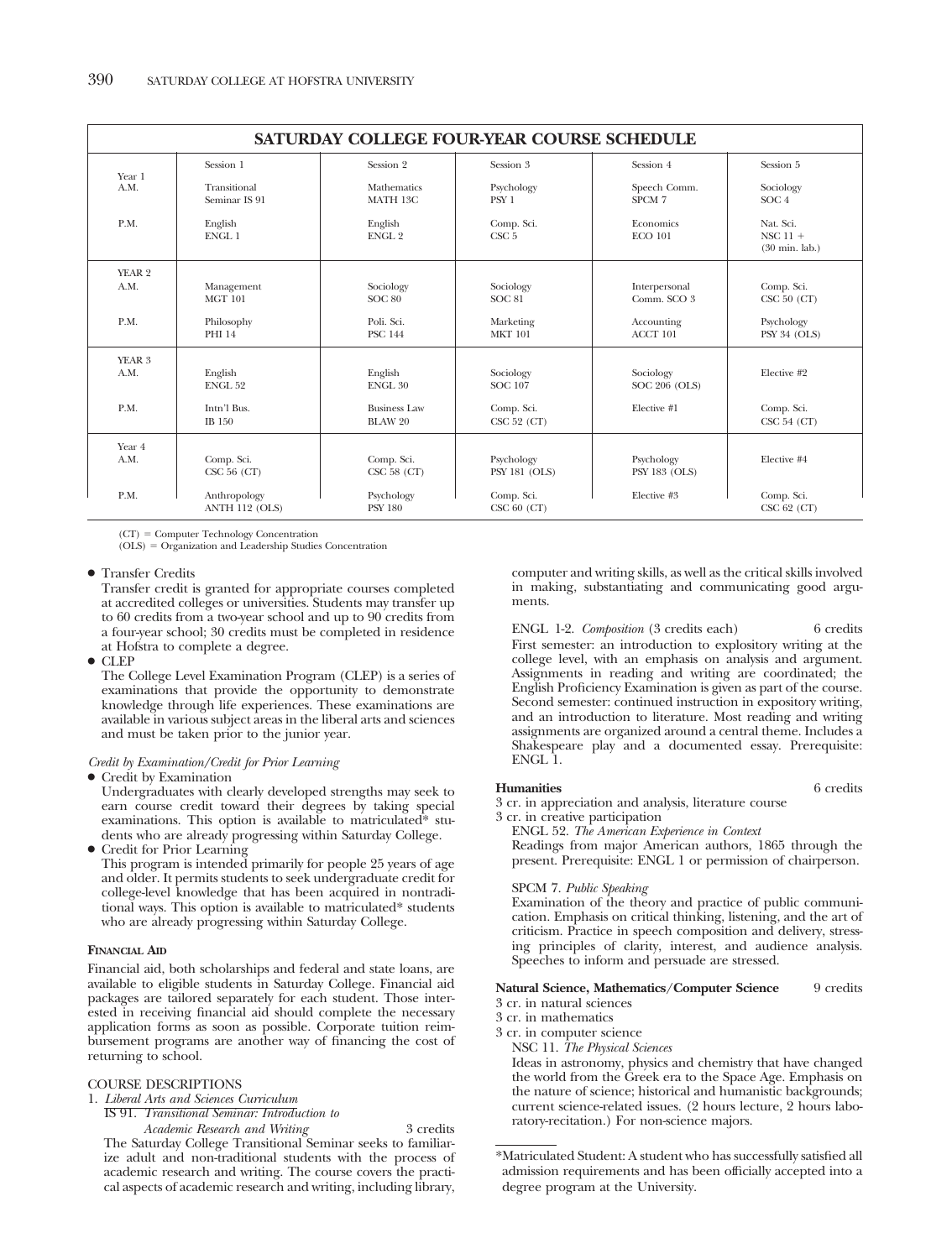# MATH 13C. *Elementary Mathematical Models Through Computers*

Through the use of calculators and computers, students are introduced to a variety of mathematical functions and their application as models for describing and predicting in business, the sciences and the liberal arts. Models include sequences and the linear, polynomial and exponential functions. Mathematical basics are reviewed and no prior experience with computing technology is assumed. Prerequisite: two years of high school mathematics.

# CSC 5. *Overview of Computer Science*

Computers, algorithms and programming: computer hardware and software systems. Pascal programming of numerical and non-numerical algorithms. Survey of computer applications. Brief history of computer science; computers and society.

# **Social Sciences** 6 credits

3 cr. in behavioral sciences

3 cr. in history and philosophy

SOC 4. *Contemporary Society*

An introduction to basic concepts of sociology and their application to specific aspects of contemporary American and other societies.

### PHI 14. *Introduction to Ethics I*

Critical examination of major theories in ethics with readings drawn from classical and contemporary sources. The aim is to clarify and illuminate the processes of evaluation, decision and ethical action through the study of important works in the history of ethics.

# **Cross-Cultural**

PSC 144. *Asian Politics and Government* 3 credits A comparative study of government and the political process in selected Asian countries, the politics of transition to modern nation-states.

PSY 1. *Introduction to Psychology* 3 credits Methods of investigation and basic principles of psychological functioning, including perception, motivation, learning and personality theory; introduction to abnormal psychology, including case studies, diagnostic terminology and diverse treatment modes. Various other psychological topics will be considered. Prerequisite to all other psychology courses.

SOC 80. *Statistics in Sociology* 3 credits Use of basic statistical analysis to examine sociological data. Topics include measure of central tendency and dispersion, probability, inference and hypothesis testing, analysis of variance and correlations. A component on the utilization of the computer for statistical data analysis is included (3 hour lecture, 1 hour laboratory).

SOC 81. *Research Method in Sociology* 3 credits Covers the fundamental issues associated with research in the social sciences. Topics include research design, conceptualization and measurement, reliability, validity and sample designs. Principal techniques of data collection in sociology, including experiments, surveys, participant observation and content analysis are examined. Laboratory exercises include work on research techniques, as well as experience with the utilization of the computer for data entry and analysis (3 hours lecture, 1 hour laboratory).

Total: 42 credits

# 2. *Professional Curriculum*

ACCT 101. *Financial Accounting* 3 credits Introductory course in the practical applications of financial accounting. Topics include an introduction to financial statements, analysis of the statements, accounting information systems, accounting concepts involved in accounting for cash, accounts receivable, inventory, long lived assets, liabilities and stockholders equity. Ethical issues in accounting are explored. Computer-based applications for accounting and use of the Internet are employed. Prerequisite: sophomore standing or above. Credit given for this course or ACCT 1, or 10, or 201. (Formerly ACCT 1; 10)

MKT 101. *Principles of Marketing* 3 credits An intensive analysis of the concepts, structure and operation of the domestic and international marketing system, the development and evaluation of marketing plans, industrial and final consumers, product planning, agencies and functions of distribution, promotion and publicity, pricing, legislation, ethics, social responsibility and environmental issues. Prerequisite: sophomore class standing or above.

# BLAW 20. *Introduction to Legal Systems, Environment*

*and Contracts* 3 credits Introductory course explaining the nature and ethics of law on a domestic and international scale, its sources, its relation to profit and not-for-profit organizations, and to society and government; law as an instrument of social change with reference to regulatory agencies, labor relations, antitrust, consumerism, environmental issues and contracts.

MGT 101. *Introduction to Management* 3 credits A comprehensive analysis of the functions and processes of management in profit and not-for-profit organizations. Classical and contemporary theories of organizational behavior and design; ethical, political, global, social and environmental considerations. Prerequisite: sophomore class standing or above.

IB 150. *Introduction to International Business* 3 credits Course focuses on exploring terminology, scope, status and evolving patterns of international business. Specifically, the course addresses the role of social, cultural, political, ethical, technological, environmental and economic factors in the international context; the impact of global forces on business at home and abroad; role of governments in promoting and predicting business interests at home and abroad; role of international agencies in the functioning of business; and the interlink between managerial, operational, marketing, and financial functions of doing business abroad. Prerequisite: sophomore class standing or above.

ECO 101. 3 credits A new course created by the Department of Economics/ Geography, combining material from ECO 1 (macroeconomics) and ECO 2 (microeconomics) in a one-semester course. Similar to ECO 201.

ENGL 30. *Business Communication* 3 credits An examination of, and systematic practice in writing strategies and styles, with the objective of selecting those modes most effective in interpersonal/organizational contexts. Emphasis on the mastery of professional language, the application of logic to syntactic structures and the development of library research skills. Further expansion of modes of discourse and proper structure and tone as well as analysis of the roles of ethics and psychology in written expression. Prerequisites: ENGL 1-2.

School of Communication: 3 credits SCO 3. *Interpersonal Communication*

This course provides an examination of concepts and fundamental principles of face-to-face and mediated communication, and develops an appreciation for the ways in which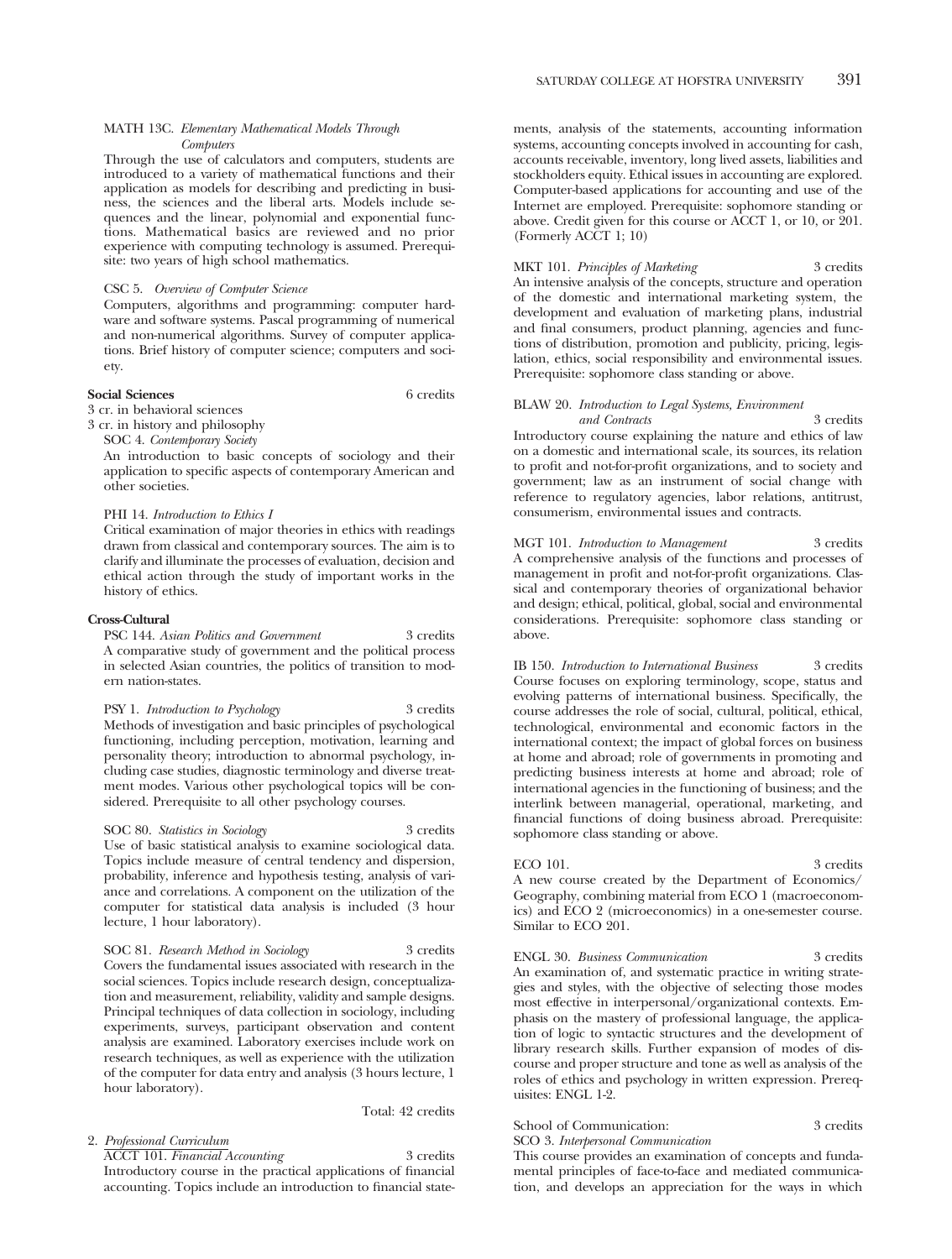interpersonal relationships develop, endure and deteriorate. The impact of communication technologies, including photography, telephones, facsimile, computers (e.g., electronic bulletin boards, e-mail), talk radio and talk television, and teleconferencing is explored with regard to their role in the development and maintenance of relationships in personal and professional settings. Interpersonal interaction in social and familial contexts and interviewing situations are addressed. Total 24 credits

# 3. *Concentrations*

Students take two concentrations, each consisting of 21 credits:

# A. COMPUTER TECHNOLOGY

The concentration in computer technology seeks to give students a broad-based background in computer applications, as well as depth in several key areas. Students learn the fundamentals of computer systems (hardware and software), programming techniques, productivity tools, database management, networking and e-commerce. Emphasis is placed on learning how to use computer-based tools for research and work. Each course provides a balance of theory and practical knowledge of computer systems. A capstone course requires each student to demonstrate mastery of these subjects by creating a prototype e-commerce Web site.

## CSC 50. *Fundamentals of Object-Oriented Programming* 3 credits

Familiarizes students with essential concepts of object-oriented programming using the Java language. Course covers basic systems concepts, including hardware architecture and software. The notion of an object and class design are discussed. Applets and applications are explored. Coverage of Java syntax, including fundamental language components, selection structures, repetition structures and data structures. Hands-on exposure to the Java development environment. Some HTML syntax coverage. Course requirements include homework exercises and completion of several programming projects.

# CSC 52. *Fundamentals of Systems*

*Analysis* 3 credits Provides students with an overview of the issues and methodologies relevant to systems analysis and design. Lectures focus on the five phases of the system development life cycle: planning, analysis, design, implementation, and operation and support. Laboratories focus on learning software tools available for systems analysis and design. Students will work in teams on all phases as they explore a variety of realistic case studies. Other topics include rapid prototyping, CASE tools, client/server systems software engineering and project management tools. Requirements include completion of in-class and homework laboratory projects as well as presentation of a complete analysis report to the class. Prerequisite: CSC 5 or equivalent.

CSC 54. *Fundamentals of Data Communications* 3 credits Introduction to data communications, history, evolution and current trends. Hardware issues, including signals, media, terminals, communications backbones and transmission methods. Protocols, including OSI, TCP/IP, and LANs. Course includes an introduction to networking, including WANs, the Internet and distributed systems. Course requirements include homework exercises, a programming project, and research paper on a topic of interest and presentation of findings. Prerequisite: CSC 50.

# CSC 56. *Fundamentals of Database Management Systems* 3 credits

Introduction to database management systems (DBMS). Familiarizes students with the fundamental issues and terminology of DBMS. Relations models, SQL, normalization. Design methodologies are covered in lectures and through a series of laboratory experiments. Typical functions of a DBMS and DBMS administration are covered. Advanced topics include distributed systems, client/server systems, and object-oriented systems. Course requirements include several laboratory exercises. Prerequisites: CSC 5 (or equivalent, CSC 50).

CSC 58. *Fundamentals of JavaScript Programming* 3 credits JavaScript is a powerful programming tool that facilitates the use of multimedia graphics, animation and sound in Webpage design. This course will familiarize students with the essential concepts of Web programming using the JavaScript language. Covers basic systems concepts, including network protocols and software. Coverage of JavaScript syntax, including fundmental language components, object-oriented programming concepts, event handlers, frames, images, HTML, control structures and relevant data structures. Hands-on exposure to the JavaScript developer environment. Course requirements include completion of homework exercises and several laboratory programming projects. Prerequisites: CSC 50, 54.

CSC 60. Fundamentals of Networking 3 credits Introduction to networking. Peer-to-peer, LANs and WANs. History and evolution of networking. Current applications. Communication protocols, Open Systems Interconnection, secure communications. Hardware and software issues. Structure of the Internet: protocols, services, the World Wide Web and HTML. Course requirements include homework exercises and research paper on a topic of interest and presentation of findings. Prerequisite: CSC 54.

CSC 62. *Ecommerce (capstone course)* 3 credits Provides students with an overview of the issues and technologies relevant to electronic commerce. Students design and implement a prototype ecommerce Web site. Topics include communications, networking and the Internet; programming, scripting languages and authoring tools, security ; data bases and archiving; multimedia; transaction processing; search engines; and data mining. Students work in teams on the design and implementation of their WEB sites and present a report and demonstration to the class. Prerequisites: CSC 50, 52, 54, 56, 58 and 60.

Total 21 credits

# B. ORGANIZATION AND LEADERSHIP STUDIES

The concentration in organization and leadership studies is designed to introduce students to the fundamental theoretical and practical issues in the realm of organizational analysis. The concentration provides students with a better understanding of the dynamics of organizational life in a variety of settings (e.g., industrial, public, voluntary and non-profit sectors). This course of interdisciplinary study emphasizes the variety of factors that shape the nature of organizations. These include the psychological and motivational aspects of organizational participant, the role of leadership, the structure and process of intra- and inter-organizational relations, and the multicultural dimensions of organizations operating within the modern global economy. The courses in this concentration are grounded in the theoretical and research contributions from the social sciences as they pertain to organizational and worklife issues. The courses lead up to a capstone experience in which students will be expected to integrate their knowledge and understanding of organizations and leadership in the context of an original research project.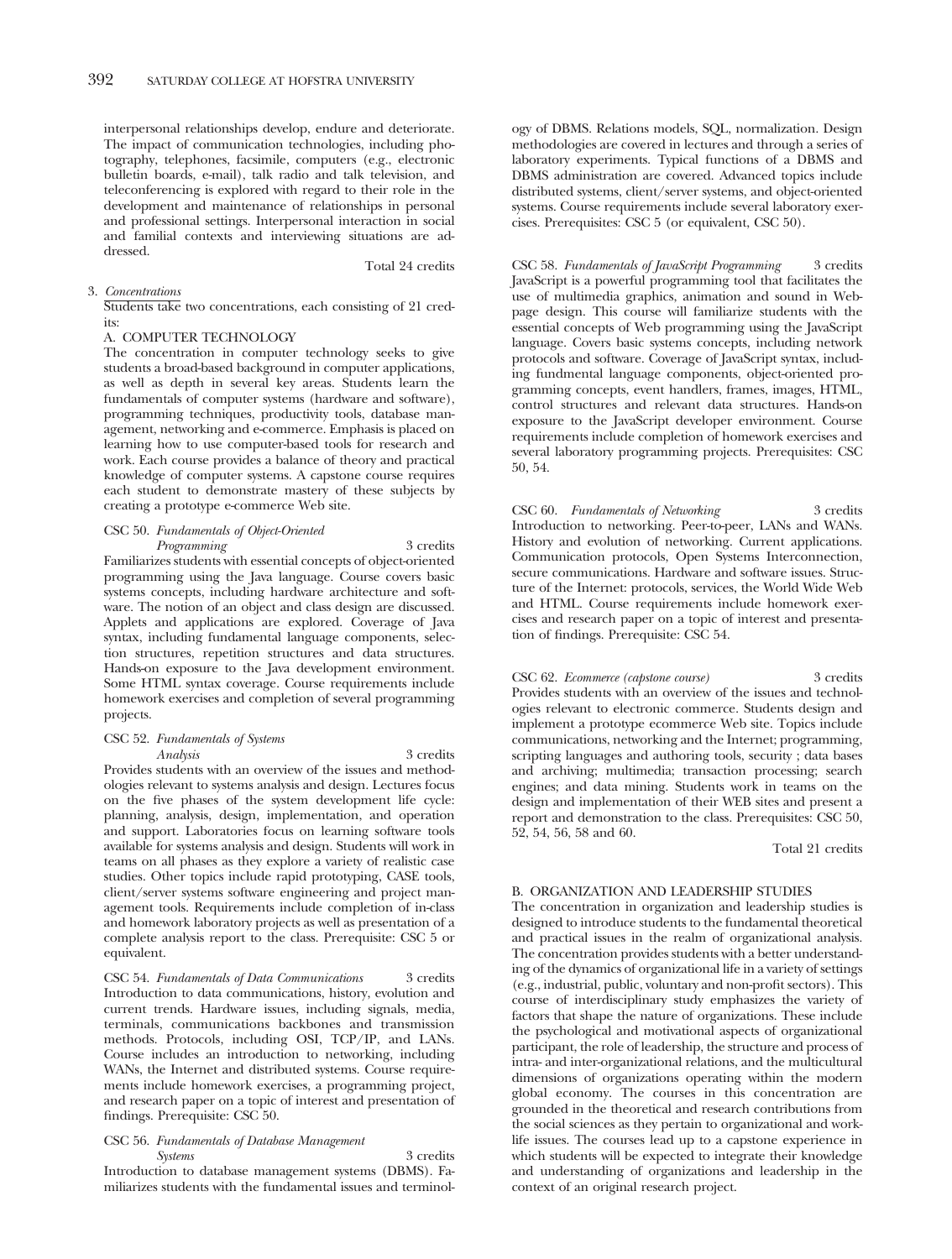PSY 34. *Organizational Psychology* 3 credits Study of psychological principles and methods, and their application to work motivation, job satisfaction, leadership, communication, job design and organizational development.

SOC 107. *Organizational Structure and Process* 3 credits Most people spend the majority of their active lives in the context of some organizational setting. Organizations are such a dominant component of contemporary life that we take their presence for granted. At the same time, most people have only a vague understanding of organizational relations. This course focuses on the nature of organizations and the social, economic, technological and political factors that shape them. Topics include the relationships among organizational size, technology and structure; power within and between organizations; the politics of decision making and leadership; the impact of environmental factors; and organizational goals and effectiveness.

# SOC 106. *Work, Alienation, and Power in Social Life* 3 credits

This course examines how work affects our lives as individuals, as citizens of a specific society, and as participants in a world economy. Some of the key questions to be addressed in the course include: What is the relationship between work and power? Why do so many people feel alienated at work? Do people benefit equally from work? What is the role of technology in shaping how people work? The course attempts to address these issues by looking at work and labor relations in the United States and comparing them to conditions in other sectors of the world economy.

ANTH 112. *Anthropology of the Global Economy* 3 credits How do other cultures organize their economic lives? Are there aspects of human economic behavior that are universal, or are our economic motives culturally determined? As capitalism becomes more global, what kinds of native economies and economic principles will it bump up against? In this course, we apply the theory and methods of economic anthropology to look at the full range of economic behavior and organization in world cultures.

# PSY 180. *Work Motivation: Theory and Applications* 3 credits

Examination of modern developments in motivational psychology as they pertain to individual behavior in organizational settings and their practical applications. Four approaches are examined. The first approach focuses upon need-motive-value strategies such as need fulfillment theories, intrinsic motivation and equity/justice theories. The second approach attends to expectancy-value formulations of behavior with attention directed toward VIE theory. A third approach involves an examination of the self-regulationcognitive approach embodied in goal setting theory. The final theoretical perspective involves an analysis of the behavioral (operant) and social learning views of work motivation. The course focuses on the practical implications of motivational theory, with an emphasis upon job satisfaction, work design and reward systems.

PSY 181. *Leadership and Group Processes* 3 credits Presents a broad review and analysis of leadership in organizations and groups. Examines organizational work groups within the perspective of the organization as a system. Topics include functions, history, theories and styles of leadership. Gender issues, cross-cultural perspectives, leader-member relations, group development, communication, conflict, decision making, and self-managed teams are also examined. Prerequisites: PSY 34; SOC 81 or PSY 141.

PSY 183. *Capstone Research Integration Course* 3 credits Provides a capstone experience in which students integrate the knowledge and understanding of organizational behavior and leadership that they acquire in other courses in the concentration. Students work together in small groups on a single project throughout the term. Each group selects a research topic in consultation with the instructor. The project requires that data be collected from an industrial, public, voluntary or nonprofit organization. Using valid diagnostic procedures, students examine the psychological, structural, environmental, political and cultural factors that affect organizational systems.

Total 21 credits

# 4. *Electives*

A variety of courses in such areas as history and literature will be available as needed.

Four 3-credit courses Total: 12 credits

Degree Total 120 credits

# Secondary Education (SED)

Due to changes in the New York State teacher certification regulations, students completing (finishing) degree programs after December 2003 and who are seeking Hofstra's recommendation for teacher certification, may have to complete additional requirements for their program of study.

Consult your faculty adviser for information pertaining to your particular program.

Administered by the Department of Curriculum and Teaching. Professor Fromberg, *Chairperson*

Professors Murphy, Whitton; Associate Professor Singer; Assistant Professors Hines, Stacki, Torff; Special Assistant Professors Gordon, Libresco, Zwirn.

# UNDERGRADUATE PROGRAMS

Secondary Education programs administered under the Department of Curriculum and Teaching prepare teachers of the academic subjects normally taught in grades 7-12, as well for the subjects of art, business, music, and speech and drama. Students who plan to teach physical education or school health education should enroll in the Department of Physical Education and Sport Sciences or Health Professions and Family Studies.

Students who plan to teach English, languages other than English, mathematics, science, or social studies at the secondary level (7-12) should select a B.A. degree program and a major in the same subject area. Students who plan to teach speech and drama should select Speech Communication Education as their major field of study. During the second semester of the sophomore year (a minimum of 45 semester hours of college course work), students should choose an area of secondary education as a *co-major*. Students interested in teaching art, music, or business should select a B.S. in Education degree program, specializing in the same subject area (see program requirements for these B.S. in Education degrees listed separately below).

Secondary education programs are designed to blend oncampus preparation with field experiences in a variety of school settings including high needs schools. Field work will culminate in full-time student teaching. Literacy, multicultural education, and information technology are integrated throughout all aspects of the programs. Hofstra's undergraduate programs in secondary education are New York State registered programs. Students who successfully complete one of these programs and who obtain passing scores on the New York State Teacher Certification Examinations (NYSTCE) will qualify for initial New York State Certification. See page 122 for additional information regarding teacher certification.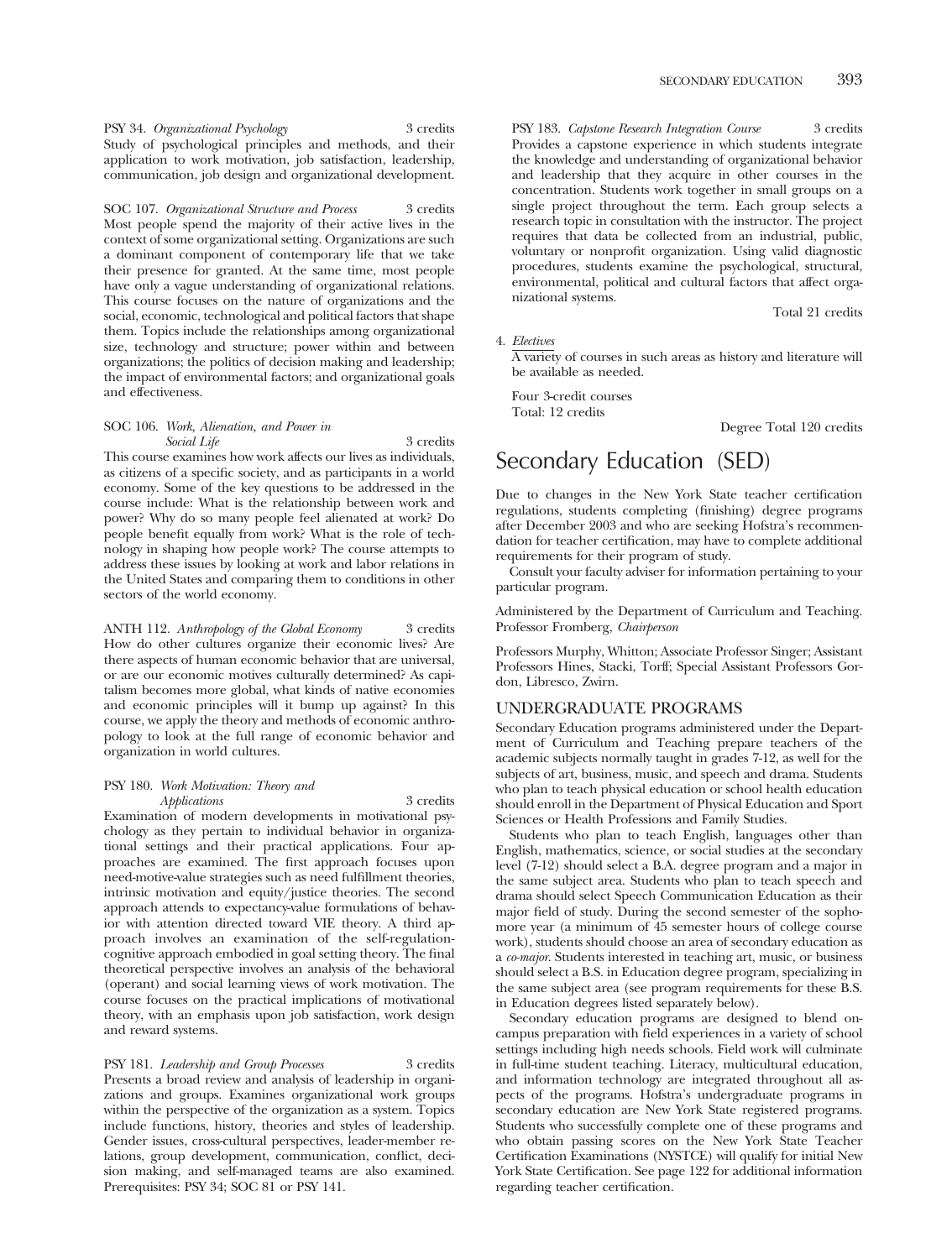# **Admission Criteria for Secondary Education Programs**

During the second semester of the sophomore year (having completed a minimum of 45 semester hours of college course work), students should apply for admission to the School of Education and Allied Human Services through the Department of Curriculum and Teaching in 243 Gallon Wing. Admission into a B.A. degree program or a B.S. in Education degree program in the Department of Curriculum and Teaching is based on a comprehensive review of multiple criteria, including the following:

- A passing score on the Hofstra English Proficiency Exam.
- A GPA of 2.75 or higher on all course work.
- A GPA of 2.75 or higher in the subject area in which certification will be sought.
- Two letters of reference addressing the applicant's potential to succeed in the teaching profession.
- A written personal statement of professional intent and rationale.
- An interview, audition, and/or portfolio may be required in some programs (see academic advisers in the area in which certification will be sought).

The department undertands that any single criterion may not reliably predict a student's potential for success in the program. Students may consider applying even if they fail to meet one of the criteria but feel that other aspects of their experience might compensate.

After being accepted into the School of Education and Allied Human Services, students must declare an education co-major by submitting a Change of Major Form to the Office of Financial and Academic Records. This form must be signed by program advisers for each major area.

# **Required Course Work for B.A. Degree Programs within Secondary Education**

In order to ensure that prospective teachers have a broad education in the liberal arts and sciences, all students in B.A. degree programs with co-majors in secondary education must complete course work from each of the content areas below. (Students completing B.S. in Education degrees to be certified in the visual arts, business education, or music education should see specific course requirements for these programs listed separately below.) When programs are planned carefully, these requirements may be satisfied while completing the Hofstra Core Liberal Arts and Sciences requirements. The specific courses and minimum credits required for prospective teachers are indicated within each program. The designated courses within the following areas *must* be included in the B.A. degree program of the secondary education student.

AREAS TO BE INCLUDED IN SATISFYING THE HOFSTRA CORE:

- Artistic Expression/Humanities (3 s.h.): AH 3-8, 74, 101; DNCE 127; DRAM 1; MUS 3, 130, or 135.
- Communication (3 s.h.): SPCM 1, *Oral Communication,* or SPCM 7, *Public Speaking*.
- Information Retrieval (0-3 s.h.): CSC 5, *Overview of Computer Science;* a passing score on the Examination for Information Retrieval (EIR), or comparable course work.
- Historical Concepts (3 s.h.): Any HIST course listed under the Social Sciences Division of the Hofstra Core.
- Social Science Concepts (3 s.h.): Any course from the Social Sciences Division of the Hofstra Core, PSY 7, *Fundamental Prespectives in Psychology*, or PSY 1, highly recommended (prerequisite for SED 102).
- Philosophy (3 s.h.): Any PHI course listed under the Social Science Division of the Hofstra Core. PHI 14, *Introduction to Ethics I,* recommended.
- Language Other Than English (0-12 s.h.): Completion of level 4 in a language other than English, placement above level 4, or completion of the special language option (see page 82).
- Scientific Processes (3 s.h.): Any natural science course listed under the Natural Sciences, Mathematics/Computer Science Division of the Hofstra Core, BIO 4, *Human Biology,* highly recommended.
- *Mathematical Processes* (3 s.h.): Any MATH course listed under the Mathematics/Computer Science Division of the Hofstra Core. MATH 16, *Explorations in Mathematics,* highly recommended for non-mathematics and non-science majors.
- Written Analysis and Expression (6 s.h.): ENGL 1-2, and a passing score on the Hofstra English Proficiency Exam.
- Cross-Cultural Appreciation (3 s.h.): Any course listed under the Cross-Cultural Division of the Hofstra Core.

Transfer students must plan their courses of study carefully with an academic adviser to ensure that their programs will fulfill both University and New York State Education Department requirements.

# REQUIRED PROFESSIONAL EDUCATION COURSES:

Beyond the completion of all major requirements for the B.A. degree in the subject area in which certification will be sought, the co-major in an area of secondary education requires the completion of at least 31 semester hours in education course work. The following is the basic structure of secondary education programs specializing in the teaching of English, languages other than English, mathematics, science, social studies, or speech communication. (Students completing a B.S. in Education degree to be certified in the visual arts, business, or music should see specific course requirements for those programs listed separately below.)

Introductory Courses (10 s.h.):

- FDED 111, *The American School* or FDED 127, *Introduction to Philosophy of Education.* 3 s.h.
- SED 100, *Educational Technology in Secondary and Middle Level Education.* 1 s.h.

\*SED 102, *Adolescent Development and Learning.* (PSY 7 or PSY 1 is prerequisite) 3 s.h.

\*SPED 102, *Inclusion: Meeting Special Needs in PreK-12 Programs,* 3 s.h.

General Methods Courses (6 s.h.):

- \*SED 151, *The Secondary School Teacher,* 3 s.h. \*LYST 101, *Literacy for Middle/High School Teachers,* 3 s.h.
- Special Methods and Curriculum Courses (6 s.h.): \*SED 152-160 content specialization teaching methods courses. 3 s.h.

SED 163-167 content specialization curriculum courses. 3 s.h.

Student Teaching and Co-requisite Seminars (9 s.h.): SED 178, *Reflective Practice and Classroom Analysis.* (Requires completion of an electronic portfolio.) 3 s.h. SED 179, *Student Teaching.* 6 s.h.

\*Courses requiring a 20 clock-hour field placement. Students must provide transportation to and from field placements.

Students who have more credits than they need to fulfill the bachelor's degree requirements may take secondary education graduate courses for graduate credit, up to 9 semester hours, with permission. (See Graduate Courses Taken by Undergraduates on page 67.)

# **Student Teaching Prerequisites**

After completing at least 19 semester hours of professional education course work, including the special methods course(s), students may apply for admission to student teaching. Application forms may be obtained from the Office of Field Placement in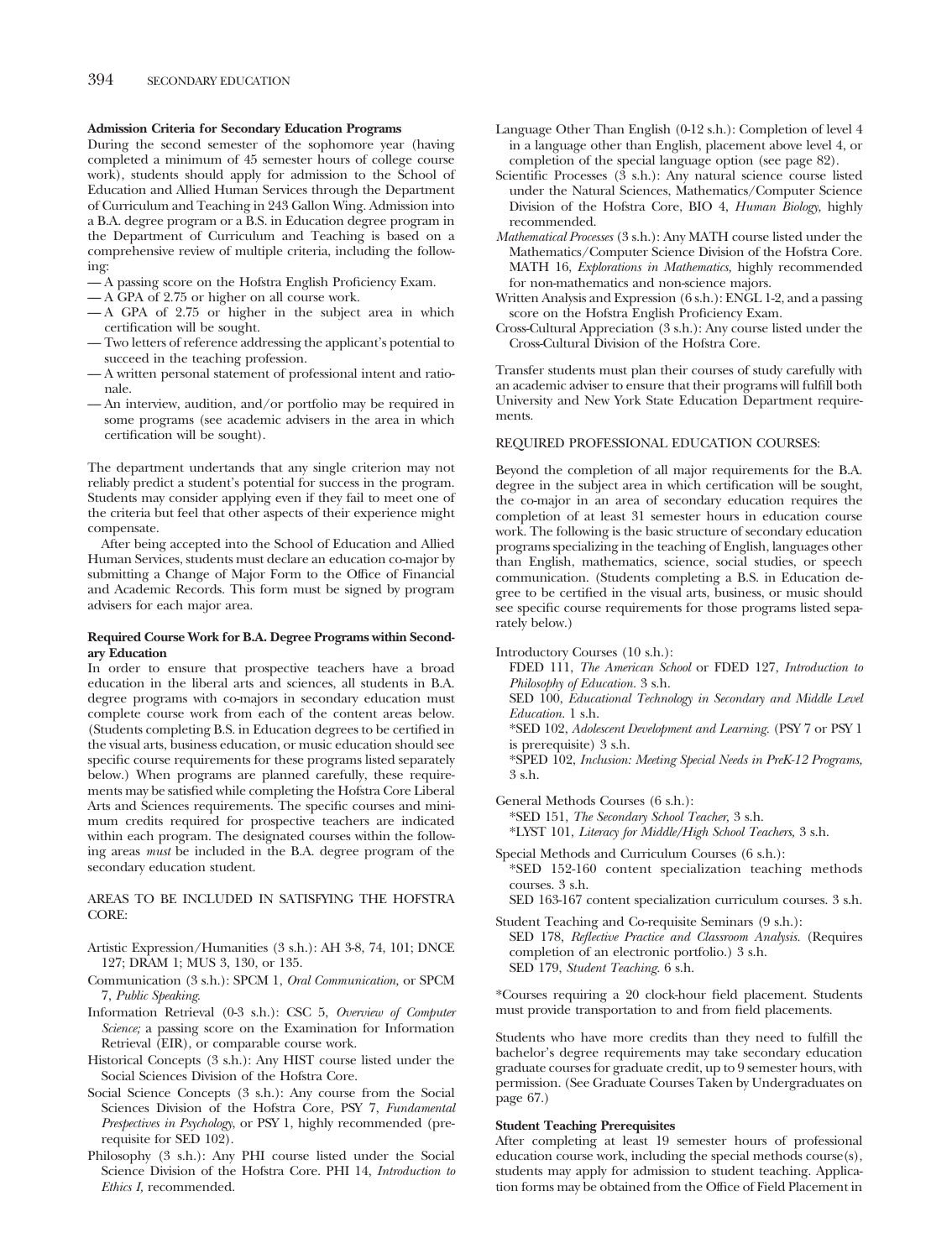243 Gallon Wing and returned by October 1 for the spring semester and March 1 for the fall semester. Admission criteria are as follows: (1) a cumulative GPA of 2.75 on overall course work or permission of adviser;  $**(2)$  no grades lower than C- or unresolved INCs in professional education course work; and (3) a GPA of 2.5 or higher in course work in the major area in which certification will be sought. \*\*\*See note below regarding teacher certification examinations.

# **Graduation Requirements for Secondary Education Programs**

Graduation from an undergraduate secondary education program requires: (1) completion of all graduation requirements for the appropriate bachelor's degree in the major content area in which certification will be sought; (2) completion of all course requirements for the co-major in the concentration area within secondary education (not applicable for B.S. in Education degrees);  $**$ (3) no grades lower than C- or unresolved INCs in professional education course work; (4) a minimum GPA of 2.75 in overall course work; (5) a minimum GPA of 2.5 in the major area in which certification will be sought; (6) an electronic portfolio, illustrating the student's education course work and professional accomplishments.

# **Teacher Certification Requirements**

Upon the successful completion of a teacher education program, students will be eligible to apply for the University's recommendation for New York State Certification. For Initial Certification, students are required to have passing scores on each of the New York State Teacher Certification Examinations (NYSTCE): The Liberal Arts and Sciences Test (LAST), The Assessment of Teaching Skills—Written (ATS-W), and the Content Specialty Test (CST). Students not receiving passing scores on all three examinations will not be eligible for certification. Additional information pertaining to certification can be found on page 122.

\*\*Other courses may be required for certain specializations. Students receiving a grade lower than  $C$  - on a professional education course must retake the course and receive a grade of  $C$  - or higher in order to remain in the program.

\*\*\*It is *strongly recommended* that students complete the Liberal Arts and Sciences Test (LAST) of the New York State Teacher Certification Examinations prior to student teaching and the Assessment of Teaching Skills Written (ATS-W), and the Content Specialty Test (CST) during student teaching. All three New York State Teacher Certification Examinations (NTSTCE) should be completed prior to graduation. Students not receiving passing scores on all three examinations will not be eligible for certification.

# ART EDUCATION

**B.S. IN ED.—SPECIALIZATION IN FINE ARTS EDUCATION:** This program leads to certification as a teacher of the visual arts in grades PreK-12 in New York State. The aim of this program is to provide prospective teachers with comprehensive knowledge and skills in the fine arts which, together with fundamental courses in education, will lead to public school teaching. Special subject programs are designed to blend on-campus preparation with field experiences in a variety of school settings, culminating in full-time student teaching. Literacy, multicultural education, and information technology are integrated throughout all aspects of the programs. This program is in conformity with standards for art teacher preparation published by the National Art Education Association, the New York State Art Education Association, and the New York State Learning Standards for the Arts. Assistant Professor Torff, *Adviser*

# Program Requirements

After completing a minimum of 45 semester hours of college course work, the student should apply for admission to the School of Education and Allied Human Services through the Department of Curriculum and Teaching in 243 Gallon Wing. For admission policies and procedures, see Secondary Education, Undergraduate Programs, page 393.

The B.S. in Education degree with a specialization in fine arts education requires the following:

- 1. The successful completion of 129 semester hours with a cumulative grade point average (GPA) of 2.75 or better in all course work and a GPA of 2.5 or better in fine arts course work.
- 2. At least 64 semester hours must be in the liberal arts and sciences.
- 3. There are two requirements that ordinarily must be completed in residence at Hofstra: 29 semester hours of course work in education, including student teaching; and the last 30 semester hours taken. (Education courses need not be included within the last 30 semester hours.)
- 4. The following general and major requirements:
	- a) ENGL 1-2 and a passing score on the English Proficiency Exam. (See University Degree Requirements, page 69), 6 s.h.
	- b) Philosophy, 3 s.h.: PHI 10, 14, or 20.
	- c) Humanities, 6 s.h. from the Hofstra Core including SPCM 1.
	- d) Language other than English, 0-6 s.h.: completion of 6 s.h. in a language other than English, or 6 s.h. placement equivalency. Six semester hours of American Sign Language (REHB 191 and 192) will satisfy this requirement but does not provide liberal arts and sciences credit.
	- e) Social science, 6 s.h. including: PSY 1 or PSY 7.
	- f) Natural science and mathematics/computer science, 9 semester hours including: natural science, 3 s.h.; mathematics, 3 s.h.; and computer science, 3 s.h.
	- g) Fine arts and art History, 57 semester hours including: FA 10, 11, 12, 13, 14, 15, 16, 27, 45, 80A, 170, 172, and 199; SCO 4; AH 3, 4, and either AH 103, 114, 118, 161, or 165. Students are also required to complete 6 semester hours in *one* of the following areas of specialization:
		- ceramics (FA 80, 81, 82, 83, 180, or 180A)
		- graphic design (FA 51, 51A, 158, or 159G)
		- painting (FA 45A, 46, 47, 48, 160, or 166)
		- photography (FA 170A, 170B, 170E, 170F, 170G, 170H, or 171)

— sculpture (FA 58, 59, 161, or 167)

Alternatively, the specialization requirement can be met with 9 semester hours in metalsmithing (FA 70, 120, 121, 122, or 123).

Reports based on museum visits are required of students in some fine arts courses.

h) Education, 29 s.h. including:

| $*CT$       | 102. | Development and Learning in Child-      | 3 s.h. |
|-------------|------|-----------------------------------------|--------|
|             |      | hood and Adolescence                    |        |
| *SPED       | 102. | Inclusion: Meeting Special Needs in     | 3 s.h. |
|             |      | PreK-12 Programs                        |        |
| <b>FDED</b> | 111. | The American School or                  |        |
| <b>FDED</b> | 127. | Introduction to Philosophy of Educa-    | 3 s.h. |
|             |      | tion.                                   |        |
| <b>LYST</b> | 102. | Literacy, Art, and Music                | 1 s.h. |
| <b>SED</b>  | 100. | Educational Technology in Secondary     | 1 s.h. |
|             |      | and Middle Level Education              |        |
| $*$ SED     | 113. | Teaching Art in the Elementary School   | 3 s.h. |
| $*$ SED     | 114. | Teaching Art in the Secondary School    | 3 s.h. |
| $*$ SED     | 151. | The Secondary School Teacher            | 3 s.h. |
| <b>SED</b>  | 178. | Reflective Practice and Classroom Anal- | 3 s.h. |
|             |      | ysis (Electronic portfolio is re-       |        |
|             |      | quired)                                 |        |
| CТ          | 179. | <i>Student Teaching</i> (placements in  | 6 s.h. |
|             |      | grades PreK-6 and Grades 7-12           |        |
|             |      |                                         |        |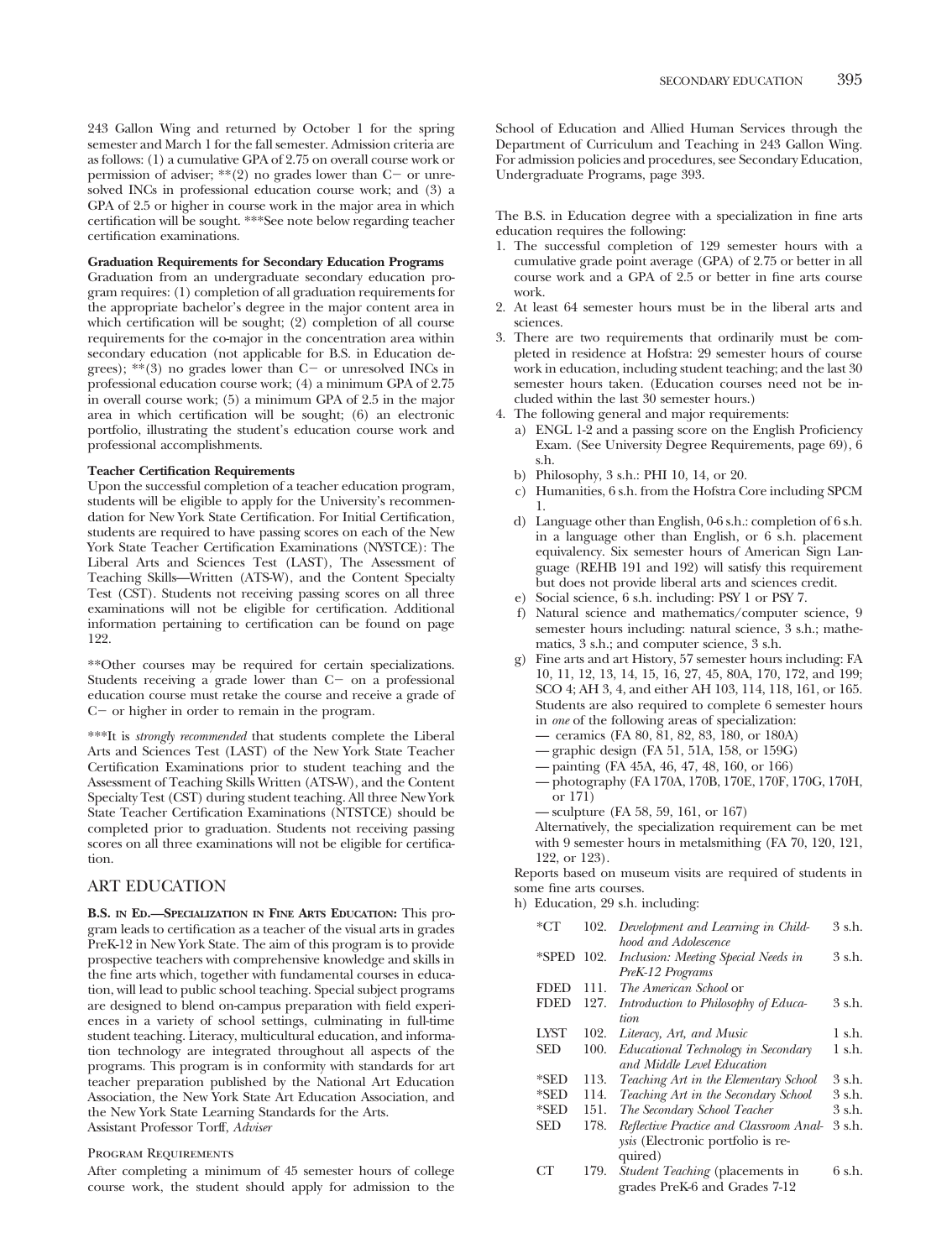\*Twenty clock hours of participation/observation in elementary and secondary schools are required in each of the following courses:

| CT.         | 102. Field Placement—grades PreK-6                         |
|-------------|------------------------------------------------------------|
| <b>SED</b>  | 113. Field Placement-grades PreK-6                         |
| <b>SED</b>  | 114. Field Placement—grades 7-12                           |
| <b>SED</b>  | 151. Field Placement—grades 7-12                           |
| <b>SPED</b> | 102. Field Placement in varied settings,<br>grades PreK-12 |
|             |                                                            |

Students receiving a grade lower than  $C$  in a professional education course must repeat the course and receive a grade of  $C$  - or higher in order to remain in the program.

# **Student Teaching Prerequisites**

After completing at least 19 semester hours of professional education course work students may apply for admission to student teaching. Application forms may be obtained in 243 Gallon Wing and returned by October 1 for the spring semester and March 1 for the fall semester. Admission criteria are as follows: (1) a cumulative GPA of 2.75 or better on overall course work or permission of adviser;  $(2)$  no grades lower than  $C$  and no unresolved INC grades in professional education course work; (3) a GPA of 2.5 or higher in fine arts course work. \*\**See note below regarding teaching certification examinations.*

# **Graduation Requirements**

Graduation from the program requires: (1) completion of all graduation requirements for the bachelor's degree in the major content area in which the certification will be sought; (2) completion of all course requirements for the co-major in the concentration area within secondary education; (3) no grades lower than C- and no unresolved INC grades in professional course work; (4) a minimum GPA of 2.75 in overall course work; (5) a minimum GPA of 2.5 in the major area in which the certification will be sought; (6) an electronic portfolio, illustrating the student's education course work and professional accomplishments.

# **Teacher Certification Requirements**

Upon the successful completion of a teacher education program, students will be eligible to apply for the University's recommendation for New York State certification. For Initial Certification, students are required to have passing scores on each of the New York State Teacher Certification Examinations (NYSTCE): the Liberal Arts and Sciences Test (LAST) and the Assessment of Teaching Skills—Written (ATS-W), and the Content Specialty Test (CST). Students not receiving passing scores on all three examinations will not be eligible for certification. Additional information pertaining to certification can be found on page 122.

\*\***NOTE:** It is *strongly recommended* that students complete the Liberal Arts and Sciences Test (LAST) of the New York State Teacher Certification Examinations prior to student teaching and the Assessment of Teaching Skills—Written (ATS-W), and the Content Specialty Test (CST) during student teaching. All three NYSTCE's should be completed prior to graduation. Students not receiving passing scores on all three examinations will not be eligible for certification.

# BUSINESS EDUCATION

# Commercial Subjects

One degree program followed is the Bachelor of Business Administration (see page 106 for complete description). Students who wish to be certified in business subjects should consult the Zarb School of Business for selection of a major field for the B.B.A. and proper courses for meeting certification requirements.

A 3 semester hour course in mathematics is required of all undergraduate students completing teacher education programs within the Department of Curriculum and Teaching.

It is *recommended* that prospective secondary education teachers of business subjects complete PSY 7 (which is a prerequisite to SED 102); complete SPCM 1; also *recommended* that *all* prospective teachers of academic subjects (7-12) or special subjects (K-12) complete PHI 14.

Prospective teachers of business subjects must complete at least 21 semester hours of education courses, with advisement, including a 3-semester hour 100-level course in foundations of education; SED 102 (PSY 1 or 7 is prerequisite); SED 151; 158 or 159 or 160; 117 and 101.

# Business and Distributive Education

For the addition of distributive education to the business education certification requirements, the student must submit proof of completion of the equivalent of one year retail experience. Assistant Professor Stacki, *Adviser*

# ENGLISH EDUCATION

The degree program followed in the Bachelor of Arts (see page 84 for complete description). Courses in this program lead toward New York State initial teacher certification, valid for adolescence education in English (grades 7-12). Secondary education programs are designed to blend on-campus preparation with field experiences in a variety of school settings, culminating in full-time student teaching. Literacy, multicultural education, and information technology are integrated throughout all aspects of the programs. This program conforms with the New York State Learning Standards in English Language Arts and the recommendations of the National Council of Teachers of English.

Professor Murphy, *Adviser*

### Program Requirements

Prospective teachers of English choose English and American Literature or Creative Writing and Literature as a major within the liberal arts and sciences. During the second semester of the sophomore year (a minimum of 45 semester hours of college course work), the student then chooses English Education as a *co-major*. For program admission policies, procedures, and program requirements, see Secondary Education, Undergraduate Program, page 393.

In addition to the English course requirements for the B.A. in English (see page 82), prospective teachers of English must also include in their programs of study the following courses:

- 6 s.h. of American literature (ENGL 51, *The American Literary Identity,* or ENGL 143, *American Literature I,* and ENGL 52, *The American Experience on Context,* or ENGL 144, *American Literature II,* preferred);
- 6 s.h. of English literature (ENGL 41, *English Literature I* and ENGL 42, *English Literature II,* preferred);
- 3 s.h., of world literature (ENGL 43, *Western Literature I* or ENGL 44, *Western Literature II*;
- 3 s.h. chosen from: ENGL 103, *Structure of English* preferred, ENGL 101 or 102 or LING 101, 151, 152, 161, or 190.

The co-major in English Education consists of a minimum of 31 semester hours of education course work, including each of the following:

Introductory courses—10 s.h.

|            | FDED 111. The American School or               |        |
|------------|------------------------------------------------|--------|
|            | 127. Introduction to Philosophy of Education   | 3 s.h. |
| <b>SED</b> | 100. Educational Technology in Secondary       | 1 s.h. |
|            | and Middle Level Education                     |        |
| *SED       | 102. Adolescent Development and Learning       | 3 s.h. |
|            | (PSY 7 or PSY 1 is prerequisite),              |        |
|            | *SPED 102. Inclusion: Meeting Special Needs in | 3 s.h. |
|            | PreK-12 Programs                               |        |
|            |                                                |        |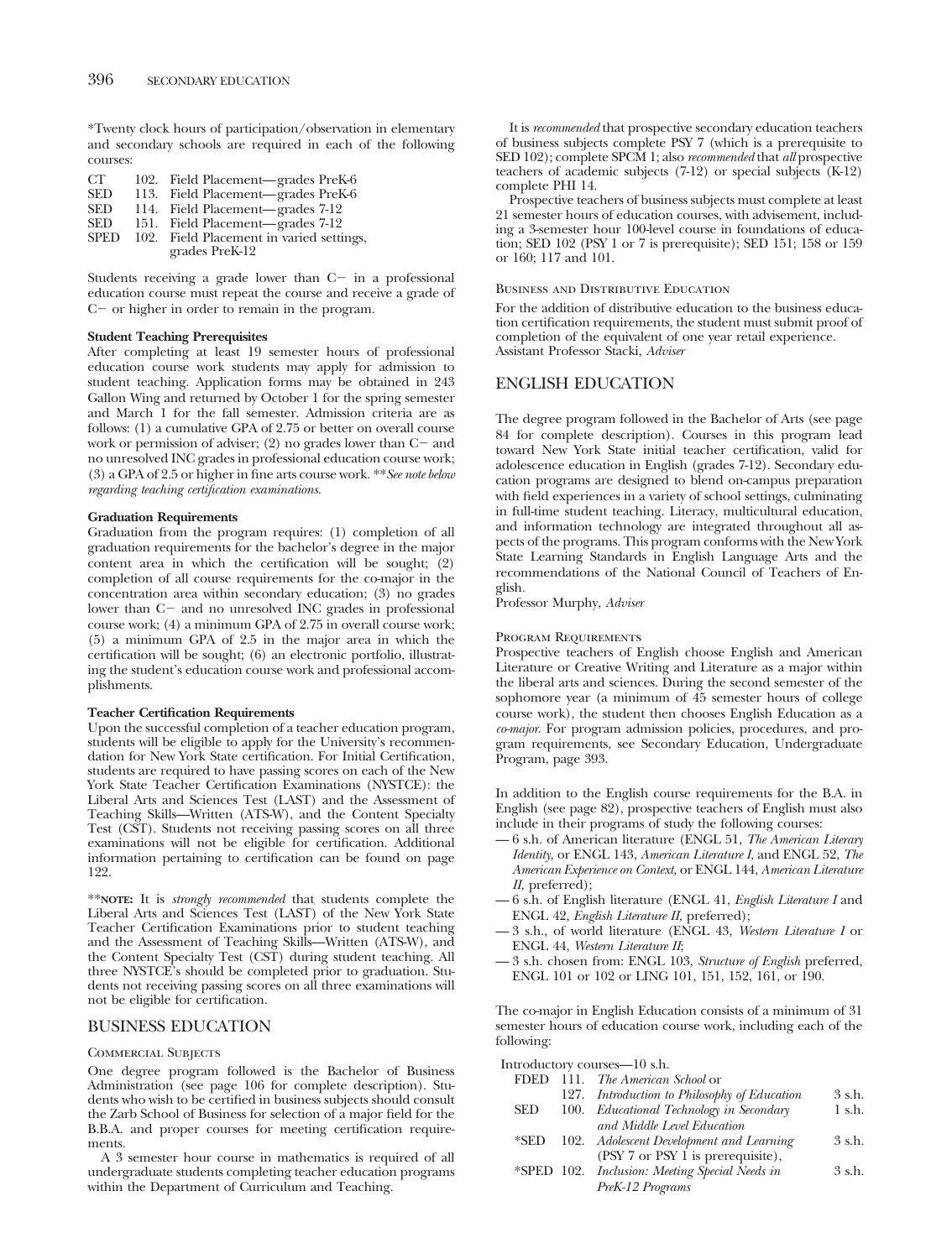|            | General methods courses—6 s.h.                             |          |
|------------|------------------------------------------------------------|----------|
|            | *SED 151. The Secondary School Teacher                     | 3 s.h.   |
|            | *LYST 101. Literacy for Middle/High School Teachers        | 3 s.h.   |
|            | Special methods and curriculum courses-6 s.h.              |          |
|            | *SED 152. Teaching of English                              | 3 s.h.   |
|            | 164. Young Adult Literature                                | 3 s.h.   |
|            | Student Teaching and corequisite seminars—9 s.h.           |          |
| <b>SED</b> | 178. Reflective Practice and Classroom Analy-              | 3 s.h.   |
|            | sis (Requires completion of an elec-<br>tronic portfolio.) |          |
| <b>SED</b> | 179. Student Teaching (Placement in                        | $6$ s.h. |
|            | grades 7-9 and grades 10-12)                               |          |

\*Twenty clock hours of participation/observation in middle and secondary schools are required in each of the following courses:

| <b>SED</b><br>102. Field Placement—grades 7-9     |  |
|---------------------------------------------------|--|
| <b>SED</b><br>Field Placement—grades 7-12<br>151. |  |
| <b>SED</b><br>152. Field Placement—grades 10-12   |  |
| <b>SPED</b><br>102. Field Placement—grades 7-12   |  |
| 101. Field Placement—grades 7-12<br>LYST          |  |

Students receiving a grade lower than  $C$  in a professional education course must repeat the course and receive a grade of  $C$  - or higher in order to remain in the program.

# **Student Teaching Prerequisites**

After completing at least 19 semester hours of professional education course work, students may apply for admission to student teaching. Application forms may be obtained in 243 Gallon Wing. Admission criteria are as follows: (1) a cumulative GPA of 2.75 or better on overall course work or permission of adviser; (2) no grades lower than  $C-$  and no unresolved INC grades in professional education course work; (3) a GPA of 2.5 or higher in English course work.

\*\**See note below regarding teacher certification examinations.*

## **Graduation Requirements**

Graduation from the program requires: (1) completion of all graduation requirements for the bachelor's degree in the major content area in which the certification will be sought;  $(2)$ completion of all course requirements for the co-major in the concentration area within secondary education; (3) no grades lower than  $C-$  and no unresolved INC grades in professional education course work; (4) a minimum GPA of 2.75 in overall course work; (5) a minimum GPA of 2.5 in the major area in which the certification will be sought; (6) an electronic portfolio, illustrating the student's education course work and professional accomplishments.

# **Teacher Certification Requirements**

Upon the successful completion of a teacher education program, students will be eligible to apply for the University's recommendation for New York State certification. For Initial Certification, students are required to have passing scores on each of the New York State Teacher Certification Examinations (NYSTCE): the Liberal Arts and Sciences Test (LAST), the Assessment of Teaching Skills—Written (ATS-W), and the Content Specialty Test (CST). Students not receiving passing scores on all three examinations will not be eligible for certification. Additional information pertaining to certification can be found on page 122.

\*\***NOTE:** It is *strongly recommended* that students complete the Liberal Arts and Sciences Test (LAST) of the New York State Teacher Certification Examination prior to student teaching and the Assessment of Teaching Skills—Written (ATS-W), and the Content Specialty Test (CST) during student teaching. All three NYSTCE's should be completed prior to graduation. Students not receiving passing scores on all three examinations will not be eligible for certification.

# FOREIGN LANGUAGE EDUCATION

The degree program followed in the Bachelor of Arts (see page 84 for complete description). Courses in this program lead toward New York State initial teacher certification, valid for a language other than English in grades 7-12. Secondary education programs are designed to blend on-campus preparation with field experiences in a variety of school settings, culminating in full-time student teaching. Literacy, multicultural education, and information technology are integrated throughout all aspects of the programs. The program conforms to the New York State Learning Standards for Languages Other Than English. Associate Professor Jean, *Adviser*

# Program Requirements

Prospective teachers of *French, Italian, Spanish, German* or *Russian* select the language they wish to teach as a liberal arts and science major (see specific language requirements). After completing a minimum of 45 semester hours of college semester hours of course work, the student then chooses Foreign Language Education as a *co-major.* For admission policies, procedures, and program requirement, see Secondary Education, Undergraduate Programs, page 393.

In the specific language studied, the prospective teacher must earn 24-36 semester hours above level 4 (depending upon the particular language major) and must acquire sufficient competence to utilize the language as an instrument of oral and written communication. Before student teaching, the prospective teacher must present to the Office of Field Placement a statement from the chairperson of his/her language major(s) attesting to proficiency in written and oral communication in that language. In addition, prospective teachers of French, Italian, Spanish, German, or Russian must be knowledgeable of the culture and society of the country or countries in which the target language is spoken.

All prospective teachers of French, Italian, Spanish, German, or Russian must complete a minimum of each of the following: 6 semester hours of culture, 3 semester hours of conversation practice, 3 semester hours of grammar, and 3 semester hours of composition (see academic advises within the major for specific courses). The adviser may recommend additional course work in one or more of these areas to remedy identified weaknesses. Prospective teachers of French, Spanish or Italian will register for French 107, Spanish 108, or Italian 108 (*Individualized Oral Communication,* <sup>1</sup>/<sub>2</sub> s.h.) respectively for every semester the course is offered, once he/she has decided to prepare for secondary level teaching.

The *co-major* in Foreign Language Education consists of a minimum of 31 semester hours of education course work, including each of the following:

Introductory courses—10 s.h.

| <b>FDED</b> |      | 111. <i>The American School</i> or                  |             |
|-------------|------|-----------------------------------------------------|-------------|
|             |      | 127. Introduction to Philosophy of Education        | 3 s.h.      |
| <b>SED</b>  | 100. | Educational Technology in Secondary                 | $1$ s.h.    |
|             |      | and Middle Level Education                          |             |
| *SED        |      | 102. Adolescent Development and Learning            | 3 s.h.      |
|             |      | (PSY 7 or PSY 1 is prerequisite),                   |             |
|             |      | *SPED 102. Inclusion: Meeting Special Needs in      | 3 s.h.      |
|             |      | PreK-12 Programs                                    |             |
|             |      | General methods courses—6 s.h.                      |             |
| *SED        |      | 151. The Secondary School Teacher                   | $3$ s.h.    |
|             |      | *LYST 101. Literacy for Middle/High School Teachers | $3 \,$ s.h. |
|             |      | Special methods and curriculum courses—6 s.h.       |             |
| *SED        |      | 153. Teaching of Foreign Languages                  | 3 s.h.      |
|             |      | 167. Exploring Curriculum for Languages             | 3 s.h.      |
|             |      | Other than English                                  |             |
|             |      |                                                     |             |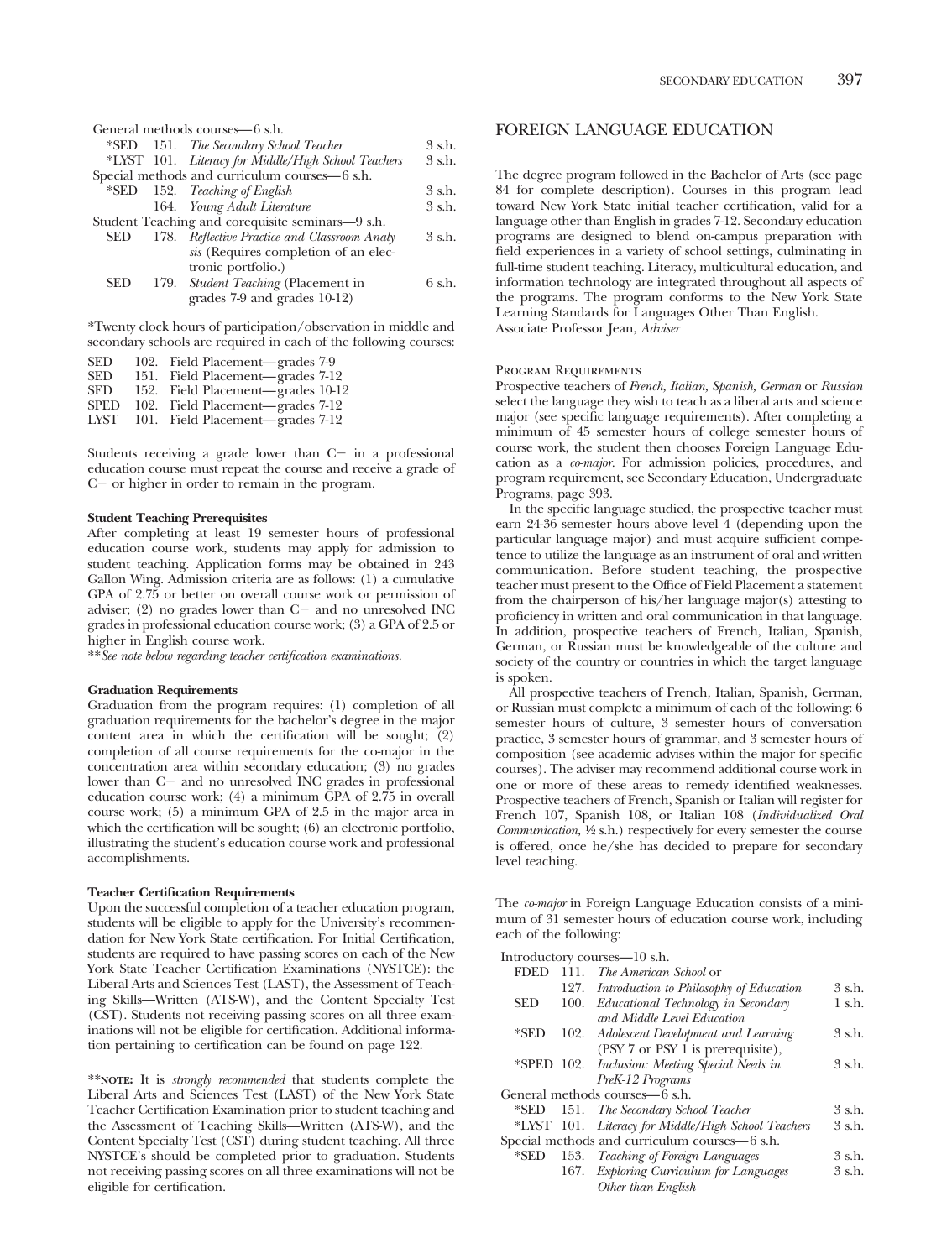Student Teaching and corequisite seminars—9 s.h.

| <b>SED</b> |      | 178. Reflective Practice and Classroom Analy- | 3 s.h. |
|------------|------|-----------------------------------------------|--------|
|            |      | sis (Requires completion of an elec-          |        |
|            |      | tronic portfolio.)                            |        |
| <b>SED</b> | 179. | <i>Student Teaching</i> (Placement in         | 6 s.h. |
|            |      | grades 7-9 and grades 10-12)                  |        |

\*Twenty clock hours of participation/observation in middle and secondary schools are required in each of the following courses:

| <b>SED</b>  | 102. Field Placement—grades 7-9   |
|-------------|-----------------------------------|
| <b>SED</b>  | 151. Field Placement—grades 7-12  |
| <b>SED</b>  | 153. Field Placement—grades 10-12 |
| <b>SPED</b> | 102. Field Placement—grades 7-12  |
| LYST        | 101. Field Placement—grades 7-12  |

Students receiving a grade lower than  $C$  in a professional education course must repeat the course and receive a grade of  $C$  - or higher in order to remain in the program.

# **Student Teaching Prerequisites**

After completing at least 19 semester hours of professional education course work, students may apply for admission to student teaching. Application forms may be obtained in 243 Gallon Wing. Admission criteria are as follows: (1) a cumulative GPA of 2.75 or better on overall course work or permission of adviser; (2) no grades lower than  $C$  and no unresolved INC grades in professional education course work; (3) a GPA of 2.5 or higher in course work in the target language.

\*\**See note below regarding teacher certification examinations.*

# **Graduation Requirements**

Graduation from the program requires: (1) completion of all graduation requirements for the bachelor's degree in the major content area in which the certification will be sought; (2) completion of all course requirements for the co-major in the concentration area within secondary education; (3) no grades lower than C- and no unresolved INC grades in professional education course work; (4) a minimum GPA of 2.75 in overall course work; (5) a minimum GPA of 2.5 in the major area in which the certification will be sought; (6) an electronic portfolio, illustrating the student's education course work and professional accomplishments.

# **Teacher Certification Requirements**

Upon the successful completion of a teacher education program, students will be eligible to apply for the University's recommendation for New York State certification. For Initial Certification, students are required to have passing scores on each of the New York State Teacher Certification Examinations (NYSTCE): the Liberal Arts and Sciences Test (LAST), the Assessment of Teaching Skills—Written (ATS-W), and the Content Specialty Test (CST). Students not receiving passing scores on all three examinations will not be eligible for certification. Additional information pertaining to certification can be found on page 122.

\*\***NOTE:** It is *strongly recommended* that students complete the Liberal Arts and Sciences Test (LAST) of the New York State Teacher Certification Examination prior to student teaching and the Assessment of Teaching Skills—Written (ATS-W), and the Content Specialty Test (CST) during student teaching. All three NYSTCE's should be completed prior to graduation. Students not receiving passing scores on all three examinations will not be eligible for certification.

# MATHEMATICS EDUCATION

The degree program followed is the Bachelor of Arts (see page 84 for complete description). Courses in this program lead toward New York State initial teacher certification, valid for adolescence education in mathematics (grades 7-12). Secondary education programs are designed to blend on-campus preparation with field experiences in a variety of school settings, culminating in full-time student teaching. Literacy, multicultural education, and information technology are integrated throughout all aspects of the programs. The Program conforms to the New York State Learning Standards in Mathematics, Science, and Technology and with the recommendations of the National Council of Teachers of Mathematics. Professor Whitton, *Adviser*

## Program Requirements

Prospective teachers of mathematics choose mathematics as a major within the liberal arts and sciences. After completing a minimum of 45 semester hours of college course work, the student then chooses Mathematics Education as a *co-major*. For admission policies, procedures, and program requirements, see Secondary Education, Undergraduate Programs, page 393.

The B.A. degree in Mathematics requires a minimum of 39 semester hours of course work in mathematics. At least 6 semester hours of course work chosen from the category of Natural Sciences in the Hofstra Core (see page 85) are also required for prospective teachers of mathematics. The following courses (or comparable course work in the indicated areas) must be completed within the B.A. degree program in Mathematics (see page  $\frac{1}{321}$ :

| MATH |     | 19. Analytic Geometry and Calculua I         | 4 s.h.   |
|------|-----|----------------------------------------------|----------|
|      |     | 20. Analytic Geometry and Calculus II        | 4 s.h.   |
|      | 29. | Analytic Geometry and Calculus III           | 4 s.h.   |
|      |     | 133. Geometry or                             |          |
|      |     | 134. Topics in Geometry                      | 3 s.h.   |
|      |     | 135A. Linear Algebra                         | 3 s.h.   |
|      |     | 137. Mathematical Probability and Statistics | 3 s.h.   |
|      |     | 141. Applied Finite Mathematics              | 3 s.h.   |
|      |     | 143. Engineering Mathematics I               | 3 s.h.   |
|      |     | 145. Higher Algebra I                        | 3 s.h.   |
|      |     | 171. Advanced Calculus I                     | 3 s.h.   |
|      |     | 146. <i>Higher Algebra II</i> or             |          |
|      |     | 172. Advanced Calculus II                    | 3 s.h.   |
|      |     | 100-level Elective                           | $3$ s.h. |
|      |     |                                              |          |

The co-major in Mathematics Education consists of a minimum of 31 semester hours of professional education course work, including each of the following:

Introductory courses—10 s.h. FDED 111. *The American School* or 127. *Introduction to Philosophy of Education* 3 s.h. SED 100. *Educational Technology in Secondary and Middle Level Education* 1 s.h. \*SED 102. *Adolescent Development and Learning* (PSY 7 or PSY 1 is prerequisite) 3 s.h. \*SPED 102. *Inclusion: Meeting Special Needs in PreK-12 Programs* 3 s.h. General methods courses—6 s.h. \*SED 151. *The Secondary School Teacher* 3 s.h. \*LYST 101. *Literacy for Middle/High School Teachers* 3 s.h. \*SED 154. *Teaching of Mathematics* 3 s.h. 166. *Exploring the Mathematics Curriculum* 3 s.h. Student Teaching and corequisite seminars—9 s.h. SED 178. *Reflective Practice and Classroom Analysis* (Requires completion of an electronic portfolio.) 3 s.h. SED 179. *Student Teaching* (Placement in grades 7-9 and grades 10-12) 6 s.h.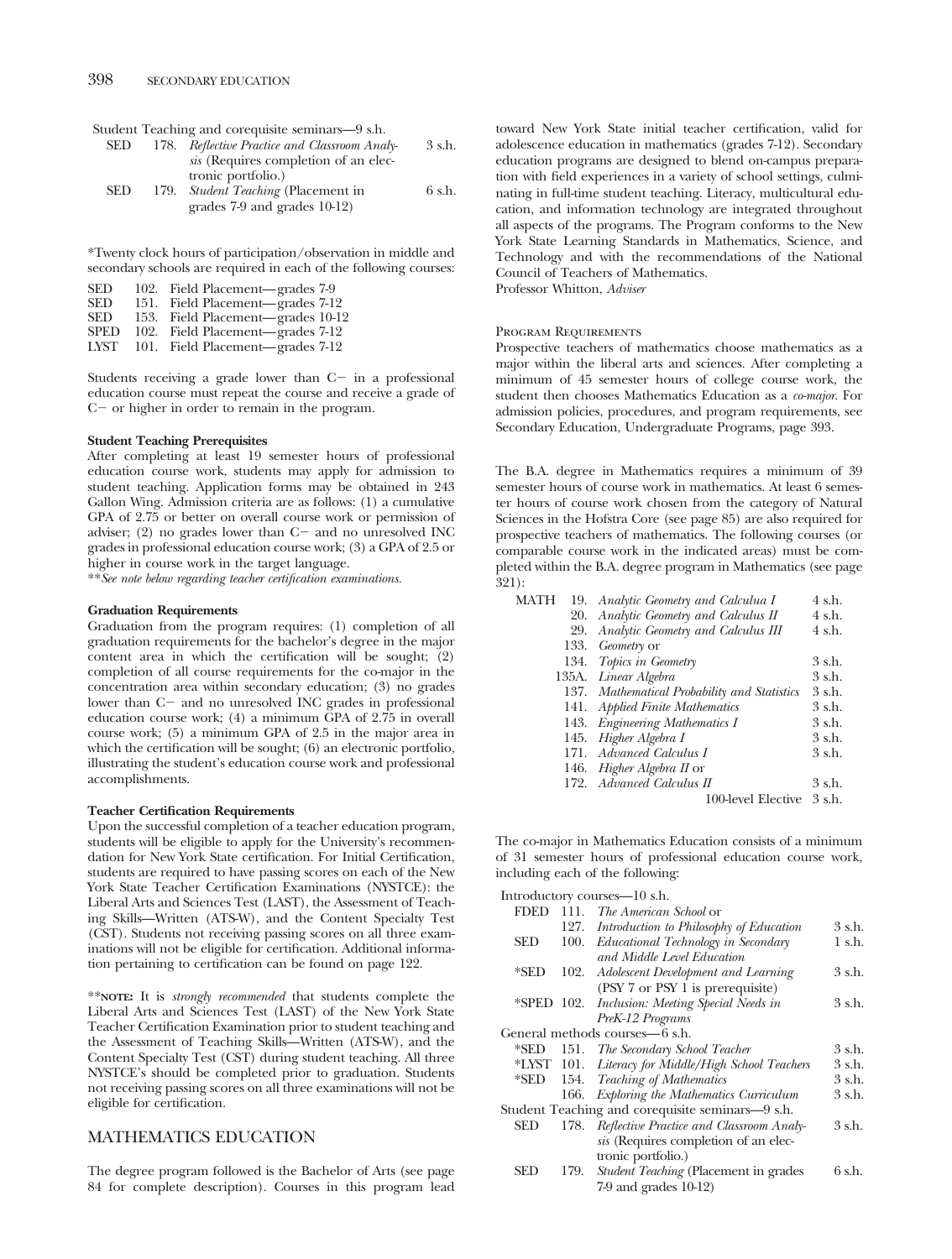\*Twenty clock hours of participation/observation in middle and secondary schools are required in each of the following courses:

| <b>SED</b>  | 102. Field Placement—grades 7-9   |
|-------------|-----------------------------------|
| <b>SED</b>  | 151. Field Placement—grades 7-12  |
| <b>SED</b>  | 154. Field Placement—grades 10-12 |
| <b>SPED</b> | 102. Field Placement—grades 7-12  |
| LYST        | 101. Field Placement—grades 7-12  |

Students receiving a grade lower than  $C$  in a professional education course must repeat the course and receive a grade of  $C$  – or higher in order to remain in the program.

# **Student Teaching Prerequisites**

After completing at least 19 semester hours of professional education course work, students may apply for admission to student teaching. Application forms may be obtained in 243 Gallon Wing. Admission criteria are as follows: (1) a cumulative GPA of 2.75 or better on overall course work or permission of adviser;  $(2)$  no grades lower than  $C$  and no unresolved INC grades in professional education course work; (3) a GPA of 2.5 or higher in mathematics content courses.

\*\**See note below regarding teacher certification examinations.*

# **Graduation Requirements**

Graduation from the program requires: (1) completion of all graduation requirements for the bachelor's degree in the major content area in which the certification will be sought; (2) completion of all course requirements for the co-major in the concentration area within secondary education; (3) no grades lower than C- and no unresolved INC grades in professional education course work; (4) a minimum GPA of 2.75 in overall course work; (5) a minimum GPA of 2.5 in the major area in which the certification will be sought; (6) an electronic portfolio, illustrating the student's education course work and professional accomplishments.

## **Teacher Certification Requirements**

Upon the successful completion of a teacher education program, students will be eligible to apply for the University's recommendation for New York State certification. For Initial Certification, students are required to have passing scores on each of the New York State Teacher Certification Examinations (NYSTCE): the Liberal Arts and Sciences Test (LAST), the Assessment of Teaching Skills—Written (ATS-W), and the Content Specialty Test (CST). Students not receiving passing scores on all three examinations will not be eligible for certification. Additional information pertaining to certification can be found on page 122.

\*\***NOTE:** It is *strongly recommended* that students complete the Liberal Arts and Sciences Test (LAST) of the New York State Teacher Certification Examination prior to student teaching and the Assessment of Teaching Skills—Written (ATS-W), and the Content Specialty Test (CST) during student teaching. All three NYSTCE's should be completed prior to graduation. Students not receiving passing scores on all three examinations will not be eligible for certification.

# MUSIC EDUCATION

**B.S. in Ed.—Specialization in Music Education:** This program leads to initial certification as a teacher of music in grades PreK-12 in New York State. The aim of the program is to provide prospective teachers with comprehensive knowledge and skills in music which, together with fundamental courses in education will lead to effective public school teaching. The program conforms with the National Standards for Arts Education and the New York State Learning Standards for the Arts. Assistant Professor Robinson, *Adviser*

# Program Requirements

After completing SED 111 and receiving a passing score on the Piano Proficiency Examination, students may apply for admission to the School of Education and Allied Human Services through the Department of Curriculum and Teaching in 243 Gallon Wing. This typically occurs during the student's junior year. For admission policies and procedures, see Secondary Education, Undergraduate Programs, page 393.

The B.S. in Education degree with a specialization in music education requires the following:

- 1. The successful completion of 129 semester hours with a cumulative grade point average (GPA) of 2.75 or better in all course work.
- 2. At least 65 semester hours must be in the liberal arts and sciences with no fewer than 40 semester hours outside the department of music.
- 3. There are two requirements that ordinarily must be completed in residence at Hofstra: 29 semester hours of course work in education, including student teaching; and the last 30 semester hours of course work taken. (Education courses need not be included within the last 30 semester hours.)
- 4. The following general and major requirements:
	- a) ENGL 1-2 and a passing score on the Hofstra English Proficiecy Exam (see University Degree Requirements, page 69), 6 s.h.
	- b) History—any HIST course listed under the Social Sciences Division of the Hofstra Core, 3 s.h.
	- c) Social sciences—PSY 7 (prerequisite for CT 102). 3 s.h.
	- d) Philosophy—any PHI course listed under the Social Science Division of the Hofstra Core, 3 s.h. PHI 14 is highly recommended.
	- e) Language other than English—Completion of 6 s.h. of a language other than English, language placement equivalent to 6 credits, or 6 s.h. of American Sign Language (REHB 191 and 192) will satisfy this requirement but does not provide liberal arts and sciences credit.
	- f) Scientific Processes—Any natural science course listed under the Natural Sciences, Mathematics/Computer Science Division of the Hofstra Core, 3 s.h.
	- g) Communication—SPCM 1, 3 s.h.
	- h) Artistic Expression—Any MUS course listed under Music in Hofstra's offerings, 3 s.h.
	- Information Retrieval—CSC 5, a passing score on the Examination for Information Retrieval (EIR), or comparable course work, 0-3 s.h.
	- j) Mathematical Processes—Any MATH course listed under the Mathematics/Computer Science sudivision of the Hofstra Core, 3 s.h. MATH 16 highly recommended.
	- k) Music Course Work: Performance Requirements: 6 s.h. Students are required to take the following: MUS 20, *Ensemble,* (8 semesters), Major Organization, MUS 21-25, (8 semesters), and Private Instruction (6 semesters). Course Requirements: MUS 30, *Conducting Ensemble;* MUS 48, *Musical Styles and Structures;* MUS 61&62, *Elementary Eartraining;* MUS 63-64, *Advanced Eartraining;* MUS 69, *Music Fundamentals and Species Counterpoint;* MUS 70A, *Introduction to Harmony and Analysis;* MUS 71-72, *Harmony;* MUS 107, *Orchestral Conduting;* MUS 108, *Choral Conducting;* MUS 143, 144, *History of Music;* MUS 145, *History of Music: The 20th Century;* MUS 154, *Form Analysis;* MUS 165, *Scoring for the Band* or MUS 166, *Orchestration;* MUS 172A, *Choral and General Music Methods in the Secondary School.* Eight semester hours as advised in MUS 31-38A— Instrumental Classes; this includes MUS 35&35A, B, C, *Piano Class,* if required, (see note). In addition, all education majors are required to participate in 4 semester hours in a performing choral organization.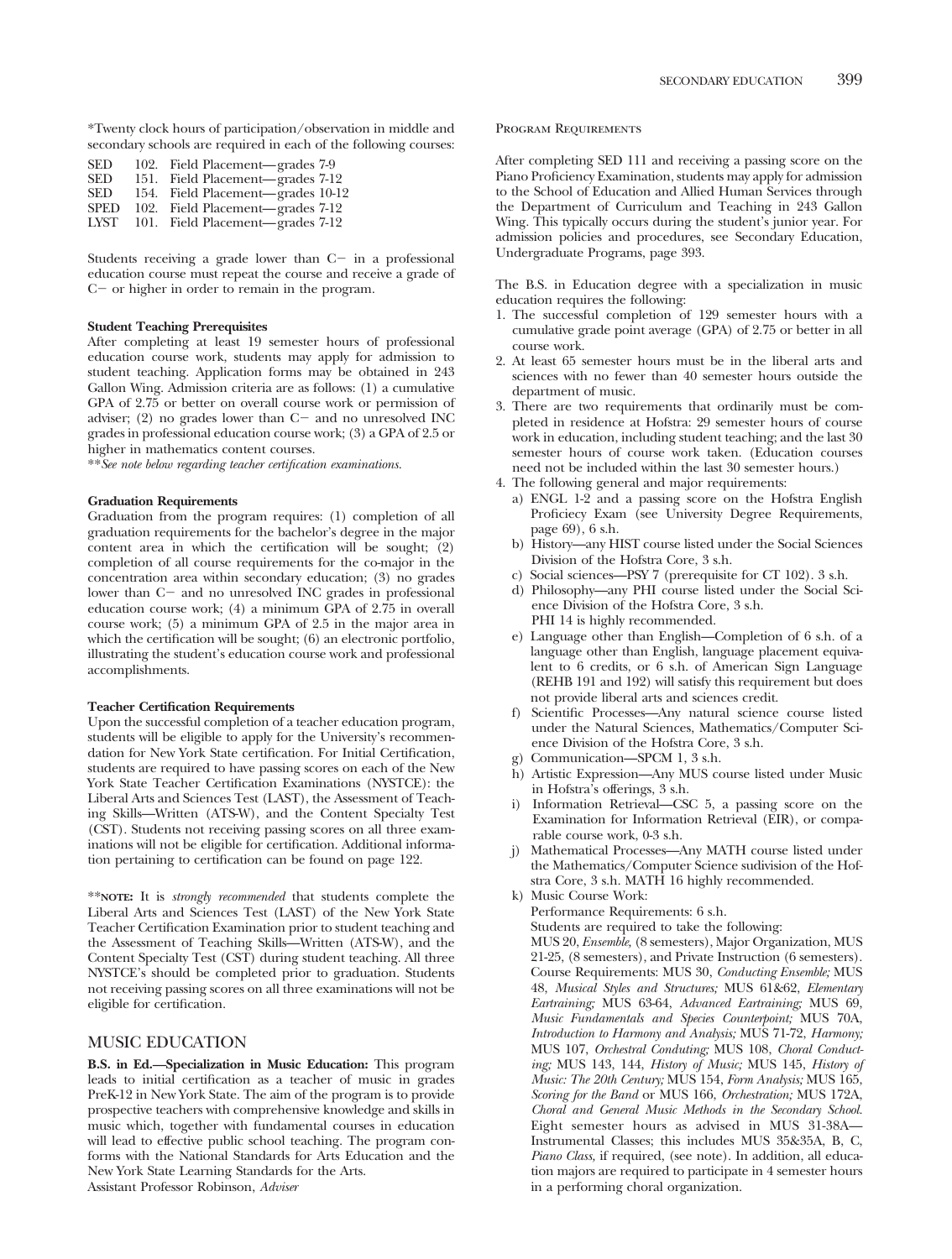**NOTE:** students without previous keyboard experience should enroll in MUS 35A, B, C, during freshman and sophomore semesters. The *Piano Proficiency Examination* must be passed before applying for admission to the School of Education and Allied Human Services. Keyboard majors will take 2 semesters of Voice Class..

5. Professional Education Course Work: 29 s.h. including:

| $*$ CT      | 102.  | Development and Learning in Child-       | 3 s.h. |
|-------------|-------|------------------------------------------|--------|
|             |       | hood and Adolescence                     |        |
| *SPED 102.  |       | Inclusion: Meeting Special Needs in      | 3 s.h. |
|             |       | PreK-12 Program                          |        |
| <b>FDED</b> | 111.  | <i>The American School</i> or            |        |
| <b>FDED</b> | 127.  | Introduction to Philosophy of Educa-     | 3 s.h. |
|             |       | tion                                     |        |
| LYST        | 102.  | Literacy, Art, and Music                 | 1 s.h. |
| SED         | 100M. | Application of Technology in Music       | 1 s.h. |
|             |       | Education                                |        |
| *SED        | 111.  | Teaching Music at the Elementary         | 3 s.h. |
|             |       | Level                                    |        |
| $*$ SED     | 112.  | <b>Teaching Instrumental Music</b>       | 3 s.h. |
| *SED        | 151.  | The Secondary School Teacher             | 3 s.h. |
| SED         | 178.  | Reflective Practice and Classroom        | 3 s.h. |
|             |       | <i>Analysis</i> (Electronic portfolio is |        |
|             |       | required)                                |        |
| CТ          | 179.  | <i>Student Teaching</i> (Placements in   | 6 s.h. |
|             |       | grades PreK-6 and Grades 7-12)           |        |

\*Twenty clock hours of participation/observation in middle and secondary schools are required in each of the following courses:

| CT.  | 102. Field Placement—grades PreK-6                      |
|------|---------------------------------------------------------|
| SED  | 111. Field Placement—grades PreK-6                      |
| SED  | 112. Field Placement—grades 7-12                        |
| SED  | 151. Field Placement—grades 7-12                        |
| SPED | 102. Field Placement in varied settings, grades PreK-12 |

Students receiving a grade lower than  $C$  in a professional education course must repeat the course and receive a grade of  $C$  - or higher in order to remain in the program.

# **Student Teaching Prerequisites**

After completing at least 19 semester hours of professional education course work, students may apply for admission to student teaching. Application forms may be obtained in 243 Gallon Wing. Admission criteria are as follows: (1) a cumulative GPA of 2.75 or better on overall course work or permission of adviser;  $(2)$  no grades lower than  $C-$  and no unresolved INC grades in professional education course work; (3) a GPA of 2.5 or higher in music course work.

\*\**See note below regarding teacher certification examinations.*

# **Graduation Requirements**

Graduation from the program requires: (1) completion of criteria listed in  $1-4$  above; (2) no grades lower than  $C$  and no unresolved INC grades in professional education course work; (3) an overall GPA of 2.75 or better in all course work; (4) a GPA of 2.5 or better in music course work, and (5) an electronic portfolio, illustrating the student's education course work and professional accomplishments.

# **Teacher Certification Requirements**

Upon the successful completion of a teacher education program, students will be eligible to apply for the University's recommendation for New York State certification. For Initial Certification, students are required to have passing scores on each of the New York State Teacher Certification Examinations (NYSTCE): the Liberal Arts and Sciences Test (LAST), and the Assessment of Teaching Skills—Written (ATS-W). Students not receiving passing scores on both examinations will not be eligible for certification. Additional information pertaining to certification can be found on page 122.

\*\***NOTE:** It is *strongly recommended* that students complete the Liberal Arts and Sciences Test (LAST) of the New York State Teacher Certification Examination prior to student teaching and the Assessment of Teaching Skills—Written (ATS-W) during student teaching. Both NYSTCE's should be completed prior to graduation. Students not receiving passing scores on both examinations will not be eligible for certification.

# PHYSICAL EDUCATION

B.S. in Education—Specialization in the Teaching of Physical Education, see page 340.

# SCIENCE EDUCATION

The degree program followed is the Bachelor of Arts (see page 84 for complete description). Courses in the science education program, taken in combination with the appropriate liberal arts and sciences major, lead toward New York State initial teacher certification in biology, chemistry, earth science, or physics (grades 7-12). Regardless of the certification area in science that is selected, the program provides necessary course work for additional certification in general science, as well. Literacy, multicultural education, and information technology are integrated throughout all aspects of the programs. This program conforms with the New York State Learning Standards in Mathematics, Science and Technology and with the recommendations of the National Science Teachers' Association. Assistant Professor Hines, *Adviser*

# Program Requirements

Students select a major in one of the following areas of science: biology, chemistry, geology, or physics. Students interested in obtaining teaching certification in earth science should major in geology. After completing a minimum of 45 semester hours of college course work, the student then chooses Science Education as a *co-major.* For admissions policies, procedures, and requirements, see Secondary Education, Undergraduate Programs on page 393.

In addition to meeting all the course requirements for the B.A. degree in the selected science major (biology, page 157; chemistry, page 172; geology, page 259; or physics, page 353, prospective teachers of science must include within their overall undergraduate program of study at least six (6) semester hours in *each* of the following areas: biology, chemistry, geology, physics, and calculus-based mathematics. Students who are preparing to teach earth science are required to include GEOL 7. *Earth Science I,* and GEOL 8. *Earth Science II,* among their course work. Students who are preparing to teach biology are *strongly recommended* to take BIO 24, *Comparative Anatomy,* BIO 114. *General Ecology,* BIO 147, *Invertebrate Zoology,* and BIO 149A. *Plant Physiology,* as electives within their biology major. All of the content requirements for the teaching of chemistry and physics are included within the major course requirements for those programs.

The co-major in Science Education consists of at least 31 semester hours of education course work, including each of the following:

Introductory courses—10 s.h.

|            | FDED 111. The American School or               |          |
|------------|------------------------------------------------|----------|
|            | 127. Introduction to Philosophy of Education   | 3 s.h.   |
| <b>SED</b> | 100. Educational Technology in Secondary       | $1$ s.h. |
|            | and Middle Level Education                     |          |
| *SED       | 102. Adolescent Development and Learning       | 3 s.h.   |
|            | (PSY 7 or PSY 1 is prerequisite),              |          |
|            | *SPED 102. Inclusion: Meeting Special Needs in | 3 s.h.   |
|            | PreK-12 Programs                               |          |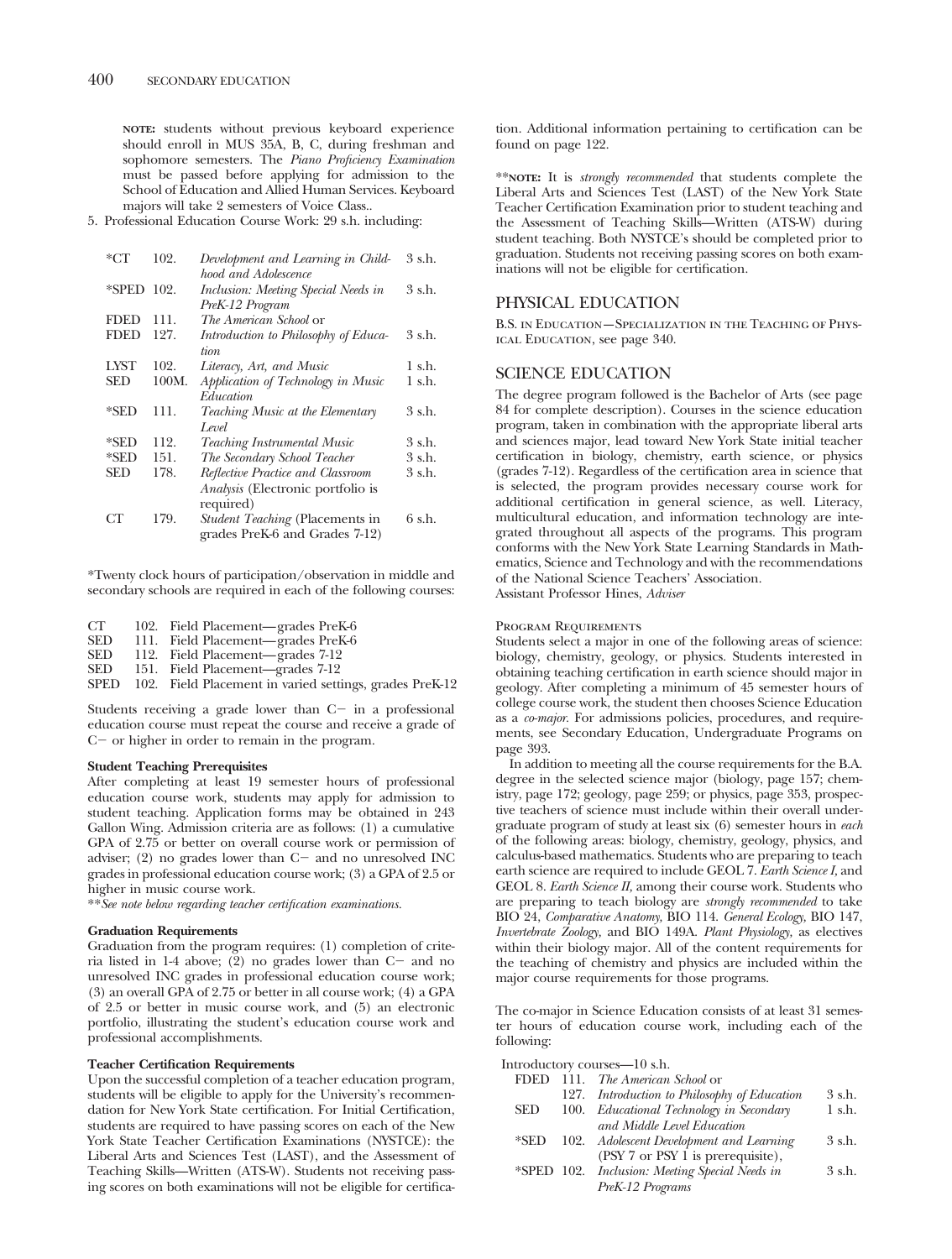| General methods courses—6 s.h.         |                                                                                                                                                                                                                                                                                                                                                                   |  |  |
|----------------------------------------|-------------------------------------------------------------------------------------------------------------------------------------------------------------------------------------------------------------------------------------------------------------------------------------------------------------------------------------------------------------------|--|--|
|                                        | 3 s.h.                                                                                                                                                                                                                                                                                                                                                            |  |  |
|                                        | 3 s.h.                                                                                                                                                                                                                                                                                                                                                            |  |  |
| ers                                    |                                                                                                                                                                                                                                                                                                                                                                   |  |  |
|                                        |                                                                                                                                                                                                                                                                                                                                                                   |  |  |
|                                        | 3 s.h.                                                                                                                                                                                                                                                                                                                                                            |  |  |
|                                        | 3 s.h.                                                                                                                                                                                                                                                                                                                                                            |  |  |
|                                        |                                                                                                                                                                                                                                                                                                                                                                   |  |  |
|                                        | 3 s.h.                                                                                                                                                                                                                                                                                                                                                            |  |  |
| <i>ysis</i> (Requires completion of an |                                                                                                                                                                                                                                                                                                                                                                   |  |  |
| electronic portfolio.)                 |                                                                                                                                                                                                                                                                                                                                                                   |  |  |
|                                        | 6 s.h.                                                                                                                                                                                                                                                                                                                                                            |  |  |
| grades 7-9 and grades 10-12)           |                                                                                                                                                                                                                                                                                                                                                                   |  |  |
|                                        | *SED 151. The Secondary School Teacher<br>*LYST 101. Literacy for Middle/High School Teach-<br>Special methods and curriculum courses—6 s.h.<br>*SED 155. Teaching of Science<br>165. Understanding Science Curriculum<br>Student Teaching and corequisite seminars-9 s.h.<br>178. Reflective Practice and Classroom Anal-<br>179. Student Teaching (Placement in |  |  |

For liberal arts and sciences requirements, student teaching prerequisites, graduation requirements, and teacher certification policies, see Secondary Eductaion, Undergraduate Programs on page 393.

\*Twenty clock hours of participation/observation in middle and secondary schools are required in each of the following courses:

| SED         | 102. Field Placement—grades 7-9   |  |
|-------------|-----------------------------------|--|
| SED         | 151. Field Placement—grades 7-12  |  |
| SED         | 155. Field Placement—grades 10-12 |  |
| <b>SPED</b> | 102. Field Placement—grades 7-12  |  |
| LYST        | 101. Field Placement—grades 7-12  |  |

Students receiving a grade lower than  $C$  in a professional education course must repeat the course and receive a grade of  $C$  – or higher in order to remain in the program.

# **Student Teaching Prerequisites**

After completing at least 19 semester hours of professional education course work, students may apply for admission to student teaching. Application forms may be obtained in 243 Gallon Wing. Admission criteria are as follows: (1) a cumulative GPA of 2.75 or better on overall course work or permission of adviser; (2) no grades lower than  $C-$  and no unresolved INC grades in professional education course work; (3) a GPA of 2.5 or higher in science course work.

\*\**See note below regarding teacher certification examinations.*

# **Graduation Requirements**

Graduation from the program requires: (1) completion of criteria listed in  $1-4$  above,  $(2)$  no grades lower than  $C-$  and no unresolved INC grades in professional education course work, (3) an overall GPA of 2.75 or better in all course work; (4) a GPA of 2.5 or better in science course work, and (5) an electronic portfolio, illustrating the student's education course work and professional accomplishments.

### **Teacher Certification Requirements**

Upon the successful completion of a teacher education program, students will be eligible to apply for the University's recommendation for New York State certification. For Initial Certification, students are required to have passing scores on each of the New York State Teacher Certification Examinations (NYSTCE): the Liberal Arts and Sciences Test (LAST), the Assessment of Teaching Skills—Written (ATS-W), and the Content Specialty Test (CST). Students not receiving passing scores on all three examinations will not be eligible for certification. Additional information pertaining to certification can be found on page 122.

\*\***NOTE:** It is *strongly recommended* that students complete the Liberal Arts and Sciences Test (LAST) of the New York State Teacher Certification Examination prior to student teaching and the Assessment of Teaching Skills—Written (ATS-W), and the Content Specialty Test (CST) during student teaching. All three NYSTCE's should be completed prior to graduation. Students not receiving passing scores on all three examinations will not be eligible for certification.

# SOCIAL STUDIES EDUCATION

The degree program followed is the Bachelor of Arts (see page 84 for complete description). Courses in this program lead toward New York State initial certification, valid for adolescence education in social studies (grades 7-12). Secondary education programs are designed to blend on-campus preparation with field experiences in a variety of school settings, culminating in full-time student teaching. Literacy, multicultural education, and information technology are integrated throughout all aspects of the programs. The program conforms with the New York State Learning Standards in social studies and the recommendations of the National Council for the Social Studies.

Associate Professor Singer, *Adviser*

### PROGRAM REQUIREMENTS

Students choose a major in history or one of the social sciences (Anthropology, Economics, Geography, Political Science or Sociology) within the liberal arts and sciences. During the second semester of the sophomore year (a minimum of 45 semester hours of college course work), the student then chooses Social Studies Education as a *co-major*. For program admission policies, procedures, and program requirements, see Secondary Education Undergraduate Programs, page 393.

Prospective teachers of social studies must complete a minimum of 36 semester hours in history and social studies course with at least 21 semester hours in history and geography. The Hofstra University program requires a distribution of history and social studies courses in specific subject areas as follows:

- a) minimum of 6 s.h. in European history (Western Civilization: HIST 11. *Western Civilization I;* HIST 12. *Western Civilization II,* highly recommended;
- b) minimum of 6 s.h. in United States history: HIST 13. *American Civilization I,* HIST 14C. *American Civilization II,* HIST 115. *The Afro-American in American History (1619-1865),* HIST 116. *The Afro-American in American History (1865 to the Present),* are highly recommended;
- c) additional course work (under advisement) that demonstrates competency in non-Western (African, Asian, Latin American or Russian) History and the following social sciences: Anthropology, Economics, Geography, Political Science, and Sociology. These requirements can be satisfied through the following:
	- 6 s.h. in non-Western (African, Asian, Latin American or Russian) history;
	- 3 s.h. in Anthropology or at least two of the following courses or equivalents: HIST 11, 105, 106, 163; GEOG 2; SOC 32, 105; RELI 50, 75; AF ST 154, 155; CLL 39, 131; PHI 102, 163;
	- 3 s.h. in Economics;
	- 3 s.h. in Geography;
	- 3 s.h. in Political Science;
	- 3 s.h. in Sociology or at least two of the following courses or equivalents: HIST 14C, 116, 148, 149; ANTH 101, 108, 115, 120, 137; ECO 121, 141, PSC 111, 129; WST 1; PHI 90, 121, 167.

Secondary Education Program: 31 semester hours:

The co-major in Social Studies Education consists of a minimum of 31 semester hours of professional education course work, including the following:

Introductory courses—10 s.h.

FDED 111. *The American School* or FDED 127. *Introduction to Philosophy of Education* (may be applied towards liberal arts credit) 3 s.h.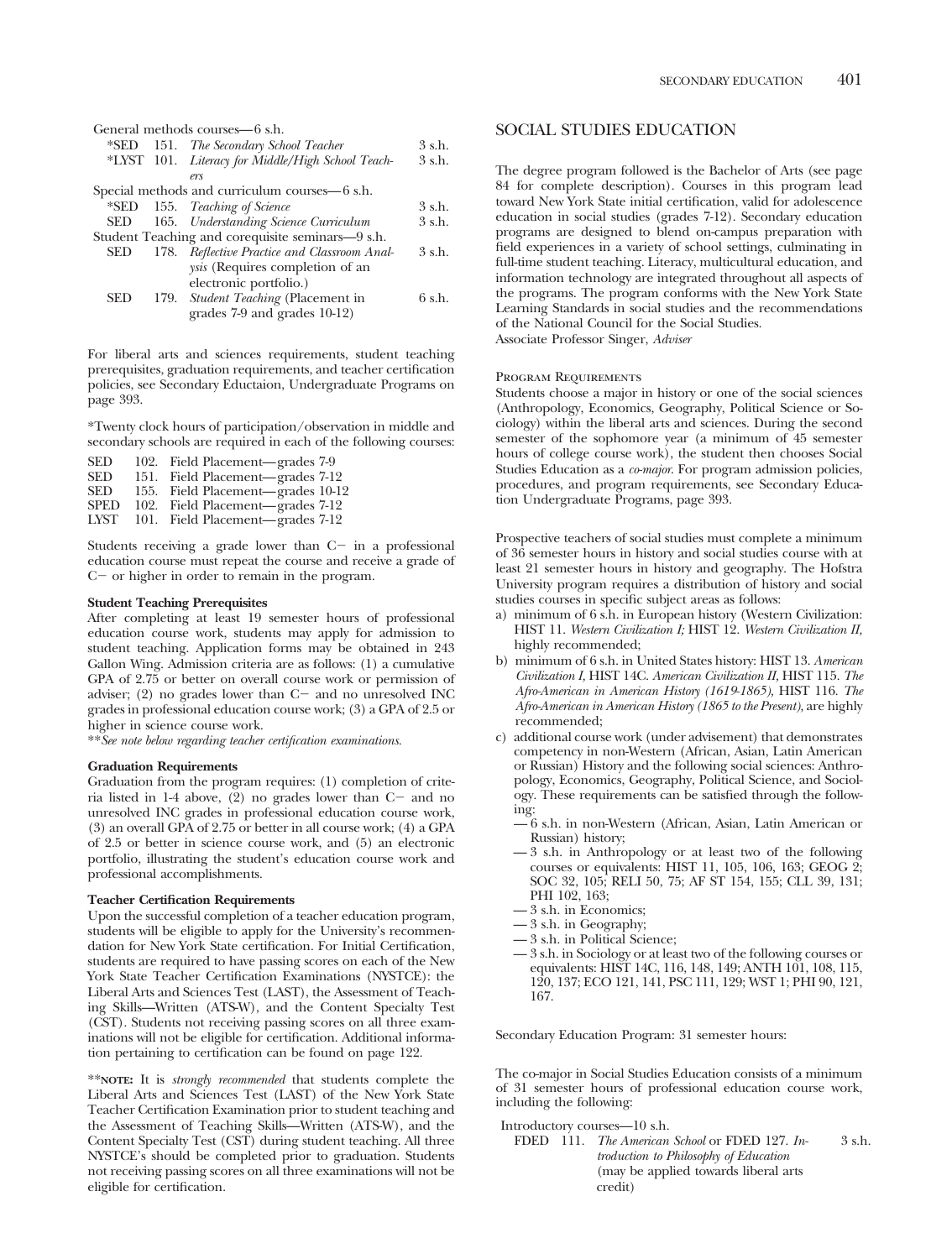| *SED       | 102. Adolescent Development and Learning            | 3 s.h. |
|------------|-----------------------------------------------------|--------|
|            | (PSY 1 or 7 is a prerequisite)                      |        |
|            | 100. Education Technology in Secondary and          | 1 s.h. |
|            | Middle Level Education                              |        |
|            | *SPED 102. Inclusion: Meeting Special Needs in      | 3 s.h. |
|            | PreK-12 Programs                                    |        |
|            | General methods courses—6 s.h.                      |        |
|            | *SED 151. The Secondary School Teacher              | 3 s.h. |
|            | *LYST 101. Literacy for Middle/High School Teachers | 3 s.h. |
|            | Special methods and curriculum courses-6 s.h.       |        |
| *SED       | 156. Teaching of Social Studies                     | 3 s.h. |
|            | 163. Teaching Global History                        | 3 s.h. |
|            | Student teaching and required seminars—9 s.h.       |        |
| <b>SED</b> | 178. Reflective Practice and Classroom Analysis     | 3 s.h. |
|            | (Requires completion of an elec-                    |        |
|            | tronic portfolio.)                                  |        |
| SED        | 179. Student Teaching (Placement in grades          | 6 s.h. |
|            | $7-9$ and grades $10-12$ )                          |        |
|            |                                                     |        |

\*Twenty clock hours of participation/observation in middle and secondary schools are required in each of the following courses:

| SED  | 102. Field Placement—grades 7-9   |
|------|-----------------------------------|
| SED  | 151. Field Placement—grades 7-12  |
| SED  | 156. Field Placement—grades 10-12 |
| SPED | 102. Field Placement—grades 7-12  |
| LYST | 101. Field Placement—grades 7-12  |
|      |                                   |

Students receiving a grade lower than  $C$  in a professional education course must repeat the course and receive a grade of  $C$  – or higher in order to remain in the program.

# **Student Teaching Prerequisites**

After completing at least 19 semester hours of professional education course work, students may apply for admission to student teaching. Application forms may be obtained in 243 Gallon Wing. Admission criteria are as follows: (1) a cumulative GPA of 2.75 or better on overall course work or permission of adviser;  $(2)$  no grades lower than  $C$  and no unresolved INC grades in professional education course work; (3) a GPA of 2.5 or higher in social studies content courses.

\*\**See note below regarding teacher certification examinations.*

## **Graduation Requirements**

Graduation from the program requires: (1) completion of all graduation requirements for the bachelor's degree in the major content area in which the certification will be sought;  $(2)$ completion of all course requirements for the co-major in the concentration area within secondary education; (3) no grades lower than C- and no unresolved INC grades in professional education course work; (4) a minimum GPA of 2.75 in overall course work; (5) a minimum GPA of 2.5 in the major area in which the certification will be sought; (6) an electronic portfolio, illustrating the student's education course work and professional accomplishments.

# **Teacher Certification Requirements**

Upon the successful completion of a teacher education program, students will be eligible to apply for the University's recommendation for New York State certification. For Initial Certification, students are required to have passing scores on each of the New York State Teacher Certification Examinations (NYSTCE): the Liberal Arts and Sciences Test (LAST), the Assessment of Teaching Skills—Written (ATS-W), and the Content Specialty Test (CST). Students not receiving passing scores on all three examinations will not be eligible for certification. Additional information pertaining to certification can be found on page 122.

\*\***NOTE:** It is *strongly recommended* that students complete the Liberal Arts and Sciences Test (LAST) of the New York State Teacher Certification Examination prior to student teaching and the Assessment of Teaching Skills—Written (ATS-W), and the

Content Specialty Test (CST) during student teaching. All three NYSTCE's should be completed prior to graduation. Students not receiving passing scores on all three examinations will not be eligible for certification.

# SPEECH COMMUNICATION EDUCATION

The degree program followed is the Bachelor of Arts in the School of Communication (see page 118 for complete requirements). Students in the major field of the teaching of speech communication earn certification K-12 as teachers of speech. Associate Professor Merrill, *Adviser*

### Program Requirements

Required courses: 39 semester hours chosen from the following categories of courses:

- 1) 12 s.h.—SCO 2, 3, 4; SPCM 157
- 2) 12 s.h.—SPCM 1, 7, 11, 125
- 3) 6 s.h.—chosen from SPCM 33, 53, 109, 119<br>4) 3 s.h.—chosen from SPCM 21, 24, 25, 117,
- 4) 3 s.h.—chosen from SPCM 21, 24, 25, 117, 121, 147
- 5) 3 s.h.—chosen from SPCM 107, 128, 170, 171
- 6) 3 s.h.—any literature course in ENGL, LIT, CLL, DRAM

A 3 semester hour course in mathematics is required of all undergraduate students completing teacher education programs within the Department of Curriculum and Teaching.

It is *recommended* that prospective secondary education teachers of speech communication satisfy the Behavioral Social Science Core requirement in part by completion of PSY 1 or 7 (which is a prerequisite to SED 102); also *recommended* that *all* prospective teachers of academic subjects (7-12) or special subjects (K-12) satisfy the Social Science History and Philosophy Core requirement in part by completion of PHI 14.

Prospective teachers of speech communication must complete at least 21 semester hours of education courses, with advisement, including the following: a 3-semester hour 100-level course in foundations of education; SED 102 (PSY 1 or 7 is prerequisite); SED 151, 157, 117 and 101.

# GRADUATE PROGRAMS

### General Information

The graduate programs in secondary education are offered by the Department of Curriculum and Teaching. They are designed to serve qualified students who seek either certification as teachers in the secondary schools of New York State or advanced work in curriculum and instruction of a particular subject after obtaining certification or experience as classroom teachers.

Two degree programs in secondary education—the Master of Science in Education for the noncertified person, and the Master of Arts for the certified—have been designed to serve these separate purposes. In subsequent paragraphs the standard requirements and options in these two degree programs are outlined. Substitutions will be permitted *with advisement* where, in the light of the student's background and purposes, other courses are seen by the department to be more appropriate. No substitution is finally authorized until it is entered upon the Graduate Student's Advisement Record.

Applications for admission to graduate programs in secondary education are made to the Graduate Admissions Office in the Admissions Center. Students who have not met the full admission requirements may be advised to complete prerequisite courses under a planned program before becoming eligible for acceptance. Scores on the Graduate Record Examination or a standardized test to be specified by the department chairperson may be used as one ancillary means of evaluation in some cases.

Admission to a master's program is based on a comprehensive review of multiple criteria, including the following:

—A completed application form to the master's program.

—A minimum grade point average of 2.75 in each of two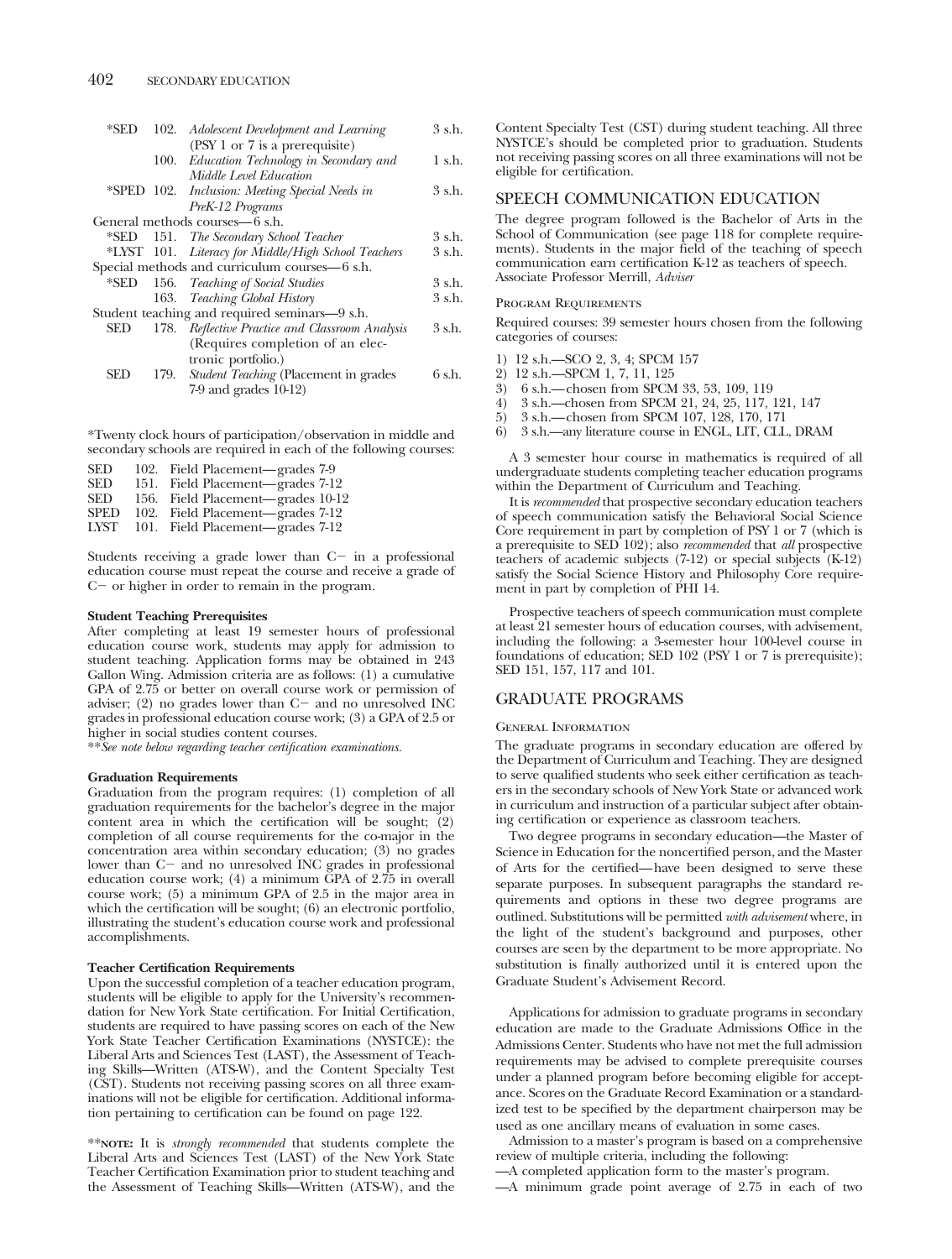categories: 1) undergraduate liberal arts course work, 2) course work in the area(s) in which certification is sought.

- —A written personal statement of professional intent and rationale.
- —Two letters of reference that address the applicant's potential to succeed in the teaching profession and in graduate course work.
- —An interview, audition, and/or portfolio (requirements in some programs).

The Department understands that any single criterion may not reliably predict a candidate's potential for success in a graduate program. Consequently, candidates are welcome to apply if they do not meet one of the criteria but feel that other aspects of their experience may compensate.

Students in either master's degree program who have not student taught or who are not scheduled to student teach as part of their degree program will be required to enroll in SED 217 or 218 as part of their degree programs.

Foreign language majors must submit satisfactory scores on the Departmental Proficiency Examination or equivalent in the language for which certification is sought.

The New York State Teacher Certification Examinations are required for provisional and permanent certification in academic subjects (English, language other than English, mathematics, science and social studies). For special subjects (art, business, music and speech) required tests, see your adviser.

Before completion of first twelve credits of the Master's Program, students are required to complete the liberal arts component of the teacher certification examinations.

See complete graduate information, page 75.

# **TEACHING CERTIFICATE AND BILINGUAL EXTENSION FOR THE M.A. IN SPEECH-LANGUAGE PATHOLOGY,** see page 433 for information.

## SPECIAL NOTE TO GRADUATE STUDENTS

Certified Without Student Teaching

The ordinary route to State certification includes student teaching. This is satisfied on the undergraduate level by SED 117 and on the graduate level by SED 217. There are students, however, on the graduate level who obtain employment without student teaching. In such instances, it is the policy of Secondary Education to recommend for a degree, or for state certification, *only* persons who have had supervision and satisfactory rating by an accredited University's professional staff, either in the form of student teaching or University supervision early in their teaching careers. Thus, Secondary Education has established a course designed to provide University supervision for teachers who have not had student teaching.

This course, SED 218, *does not* satisfy the State requirement to student teach. It does, however, satisfy a degree requirement in the Master of Science in Education program.

Students completing the Master of Science in Education program who wish to be included in Hofstra's group certification recommendation and who have taken SED 218, but who have not student taught, should observe the following procedure:

Following their first full year of teaching experience (whether or not they have yet completed SED 218) they should request that their principal or superintendent send to the Certification Office at Hofstra University a statement that they have taught satisfactorily for one full year as a regularly assigned teacher on the secondary level.

If a student applies to Albany on an individual basis for certification, one year of paid, full-time teaching experience on the secondary level will probably be accepted as fulfilling the student teaching requirement for certification. This, however, does not remove the student's degree requirement of SED 218.

Independent Study Option: students in secondary education courses may elect a fourth semester-hour point as an independent study option on all courses in the department except SED 213 and 264. The maximum number of such credits is three for graduate students. All students must have the approval of an instructor who is a full-time member of the department. Such optional credits may not be applied toward the satisfaction of total semester hour prerequisites for student teaching.

Pass/Fail Option for Matriculated Graduate Students: students matriculated in a master's degree program in secondary education may designate 3 semester hours of course work to be taken on a Pass/Fail basis, subject to the following conditions: 1) completion of 12 semester hours of the planned program prior to the semester in which they first exercise this option; 2) approval by their academic adviser; 3) designated courses for Pass/Fail basis shall not include SED 205, 213, 264, 201, or special matter-specific methods courses.

# MASTER OF SCIENCE IN EDUCATION

The department offers the following programs:

- 1. For preservice teachers—those who do not satisfy the require- ments for teacher certification in a secondary school subject in New York State.
- 2. For persons wishing to teach the physically handicapped and emotionally disturbed, leading to New York State dual certification in Secondary and Special Education. See programs listed under Special Education.

# PRESERVICE TEACHERS AND TEACHERS WITHOUT PREVIOUS PROFESSIONAL EDUCATION

Where academic subject matter deficiencies in the teaching field (see subject areas in undergraduate programs, page 125) are so great as to prevent completion of requisite work within the usual 33-semester hour degree program, additional credits may be required. Matriculated students must complete a minimum of 27 semester hours in residence at Hofstra. However, no more than 6 semester hours may be transferred into the program. Student teaching may be used to meet the 27-hour residency. See also the course descriptions for SED 217 and 218.

To register for courses in the M.S. in Ed. sequence other than SED 264, 205 or 213, a student must (1) be matriculated in the program, *or* (2) have written permission of the course instructor or departmental chairperson prior to the beginning of the course.

Program Requirements

| 1. Phase One                                                                                                                                                            | Sem. Hrs. |
|-------------------------------------------------------------------------------------------------------------------------------------------------------------------------|-----------|
| SED 264. The Teacher in the School Setting*                                                                                                                             | 3         |
| 205. Perspectives on Secondary Educa-<br>$tion*$                                                                                                                        | 3         |
| 213. Adolescent Development & Secondary                                                                                                                                 |           |
| $Education*$                                                                                                                                                            | 3         |
| Methods course(s) SED $290-299B$ inclusive<br>(prerequisite: 205, 213, and 264)                                                                                         | 3-6       |
| 2. Phase Two<br>SED 217 or 218                                                                                                                                          | 6         |
| Candidates for SED 218 must meet the acad-<br>emic standards normally required for candi-<br>dates for student teaching.<br>SED 201. (Corequisite with SED 217 and 218) |           |
| 3. Phase Three                                                                                                                                                          |           |
| Course work in the study of the curriculum<br>specific to the area of certification.<br>4. Other Requirements<br>Graduate course work taken in the School of            | 3<br>3    |
| Education and Allied Human Services, with<br>advisement, but not in Secondary Education.                                                                                |           |

<sup>\*</sup>SED 264, 205 and 213 must be the first three courses of graduate work in education for students with no previous credits in education. It is recommended that students take these courses concurrently.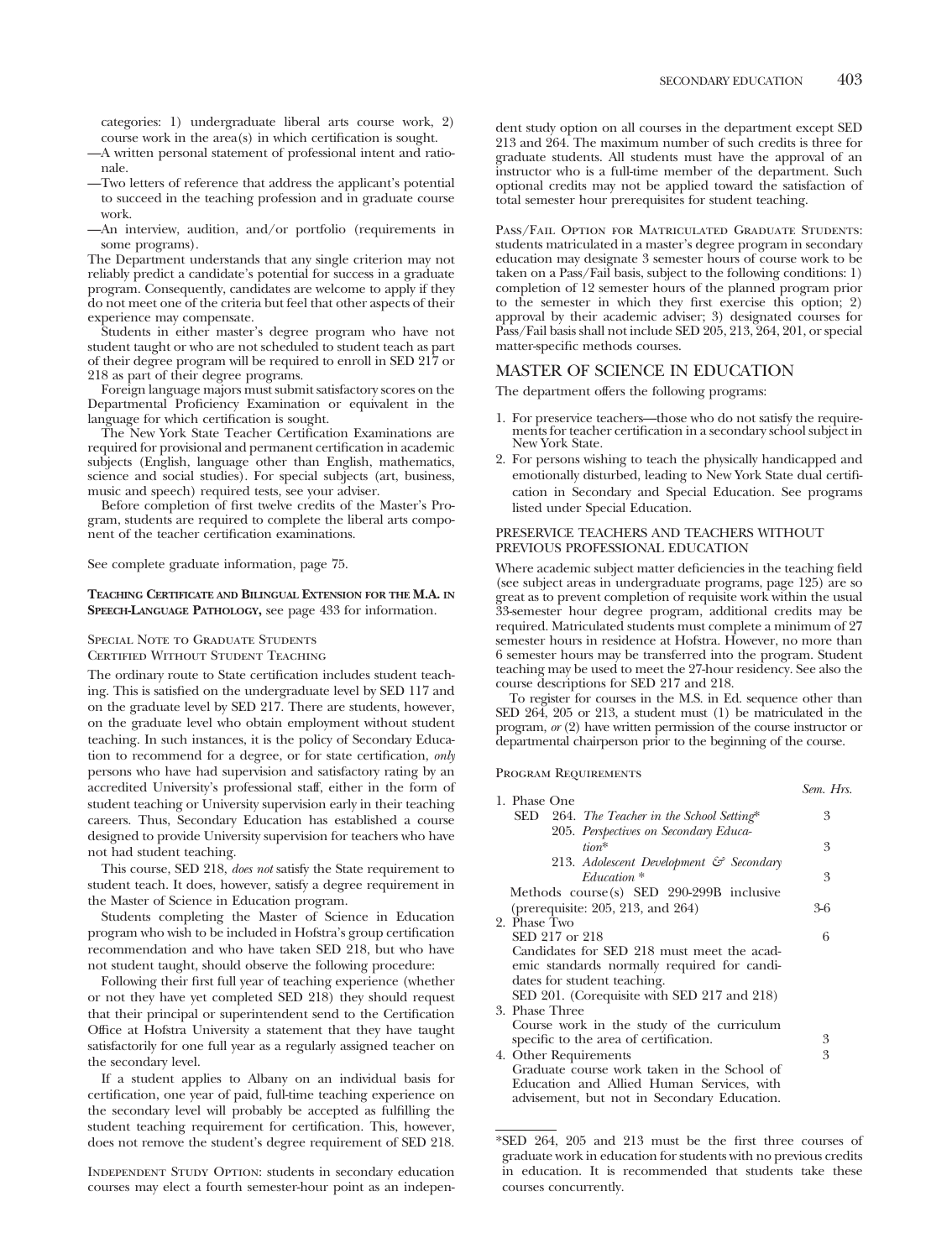Foundations of Education, special education or course work addressing cross-cultural, urban and/or gender issues are especially recommended. Electives supporting the content area of certification selected under advisement. Satisfaction of Hofstra New York State registered program in terms of the subject matter background of the candidate (see subject areas in undergraduate programs).

- 5. 33 semester hours (in art education, 39 to 57 s.h., with advisement) plus either a comprehensive examination or SED 300, *Departmental Seminar*.
- 6. A minimum grade point average of 3.0 is required for graduation.
- 7. New York State requires college-level study of a language other than English for all prospective teachers of academic subjects, 7-12.

# Alternatives to Formal Course Work

Independent Readings Option: students matriculated in the M.S. in Ed. program may elect, under departmental advisement and subject to availability of faculty, to substitute SED 251 or 252 for up to 6 s.h. of secondary education course work, chosen from among SED 213, 207, 220, 241, 253, 201.

# Overall Requirements

- 1. At least 33 s.h., no fewer than 27 s.h. of which shall be taken at Hofstra.
- 2. All course work offered in satisfaction of degree requirements must have been completed within five years prior to conferral of degree.
- 3. Irrespective of other requirements, each student will satisfy the department's registered program in the area of study in certification sought.
- 4. Satisfaction of the University comprehensive requirement (see page 80).

# MASTER OF SCIENCE IN EDUCATION: TEACHING OF ENGLISH AS A SECOND LANGUAGE (TESL)

This course of study leads to certification of elementary and secondary level teachers of English as a second language. Associate Professor Cloud, *Coordinator*

# Admission Requirements

For students without previous training or experience in education (preservice):

- 1. Major study in any of the following: English, languages, speech, linguistics, reading or other related area;
- 2. Proficiency in English including reading, writing and speaking;
- 3. Twelve semester hours of foreign language or demonstrated proficiency in a second language;
- 4. A letter of recommendation from a supervisor or principal and an interview with the coordinator of the master's program;
- 5. Meet the graduate admission requirements as stated in the University *General Bulletin*.

## For students holding certificates in education (in-service):

- 1. Certification (provisional or permanent) as elementary or secondary school teacher or completion of all education courses leading to certification;
- 2. Proficiency in English and foreign language study as for preservice students above;
- 3. Meet the graduate admission requirements as stated in the University *General Bulletin*.

# Degree Requirements

1. The completion of a minimum of 36 semester hours, of which

30 hours must be taken in the core and linguistic components; 2. Completion of a special project or comprehensive examination.

Program Requirements

All (preservice and in-service) candidates take the following:

Area 1. Methodological Component, 9 s.h.

| <b>CT</b> | 266. The Learner in the School |  |
|-----------|--------------------------------|--|
|-----------|--------------------------------|--|

ELED SED 225. *Teaching English as a Second Language* 267. *Teaching English to Adolescent & Adult Speakers of Other Languages*

Area 2. Linguistic Component, 9 s.h.

| ENGL |  | 203. Approaches to English Grammar |  |  |  |
|------|--|------------------------------------|--|--|--|
|------|--|------------------------------------|--|--|--|

- 
- LING 210. *Second Language Acquisition* 210. *Introduction* to Literacy Studies

Area 3. Language and Culture, 6 s.h.

- SPAN 213. *Development of Social & Psychological Bilingual Trends in the United States* or
- ANTH 200. *Fundamentals of Anthropology*
- FDED 248. *Multicultural Education in the Metropolitan Area* or, with advisement
- CT 260. *Foundations, Theory & Practice of Bilingual, Bicultural Education*

Preservice, In-Service Requirements

In addition to completing the above courses, students must complete either the preservice or in-service courses.

### Preservice Courses

Area 1. TESL University-supervised student teaching, 6 s.h. CT 269. *Internship: Teachers of Non-English Speaking Students*

- Area 2. Additional Courses, 6 s.h.
	- SED 264. *The Teacher in the School Setting*

RES 241. *Testing & Evaluation of Bilingual Students*

In-Service Courses

Area 1. TESL, 3 s.h.

CT 268. *Practicum: Teachers of Non-English Speaking Students*

Area 2. Additional Courses, 9 s.h.

RES 241. *Testing & Evaluation of Bilingual Students* SPCH 209. *Developmental Psycholinguistics* or with advisement recommended ELED 202, 205, LYST 218, or LYST 200

Elective, to be chosen under advisement.

# MASTER OF ARTS

The program, with a major in secondary education, is designed to provide advanced study for certified teachers on the secondary level and for others of comparable educational preparation and experience who wish to improve their competence in the teaching of a special subject and deepen their understanding of education as a field of study. If undergraduate work in the teaching field has been minimal and the student's credits are insufficient for Hofstra's recommendation for certification, the program is modified to include the requisite work. Candidates for this degree should seek early advisement.

# Program Requirements

**NOTE 5:** only courses taken under *departmental* advisement are assured of applicability to the degree.

# *Sem. Hrs.*

- 1. Secondary education course work including SED 205 and a discipline-based curriculum elective, taken under advisement.
- 2. Course work in education, under advisement, outside Secondary Education, Foundations of

18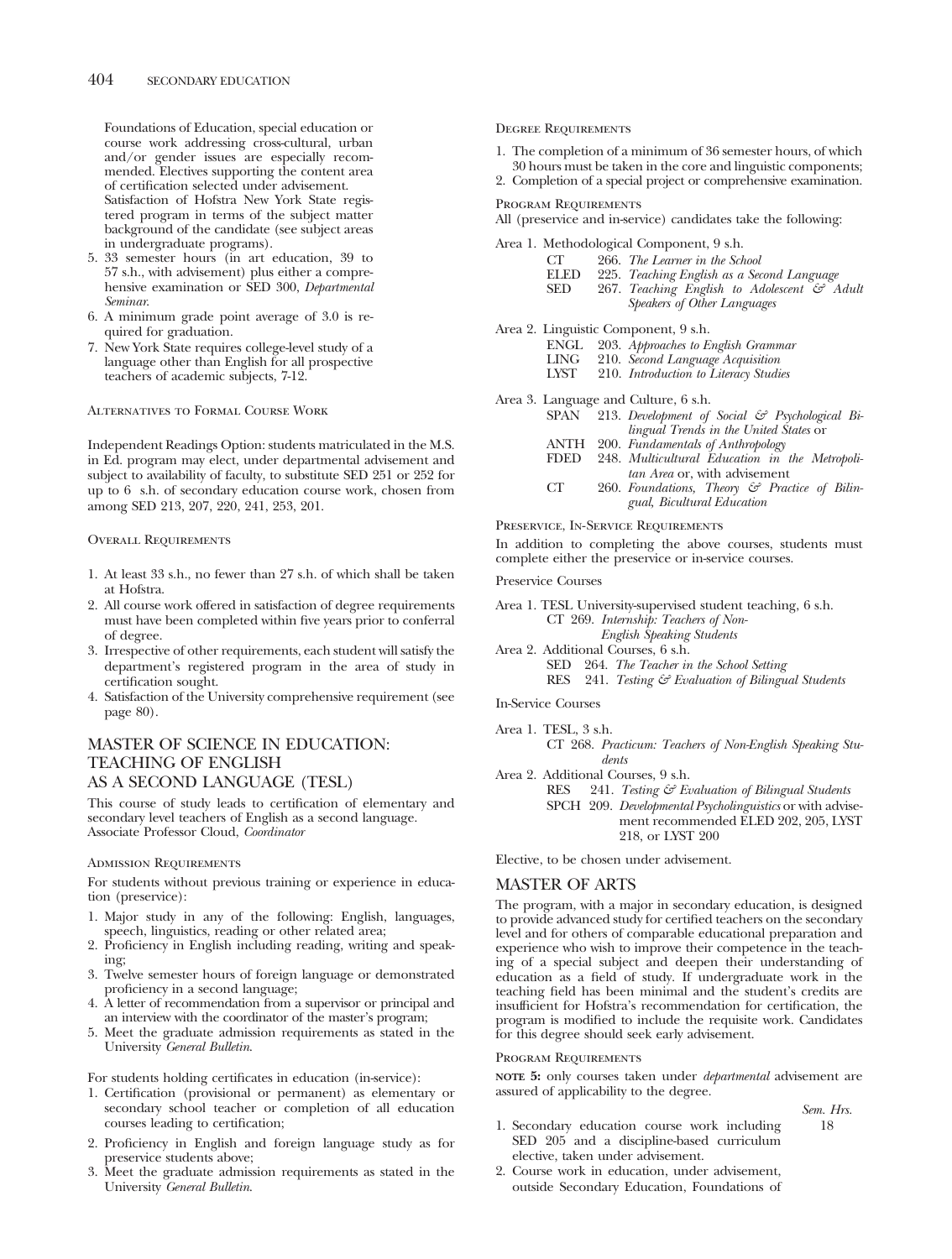3

9

Education, and Special Education courses are especially recommended.

- 3. A minimum of 3 s.h. in course work in education that addresses cross-cultural, urban or gender issues.
- 4. Satisfaction of Hofstra's registered program in terms of course work in the certification area and elective study.
- 5. Successful completion of a comprehensive examination, or SED 300, *Departmental Seminar*, or submission of an acceptable master's essay, or a comprehensive examination in addition to the basic 33 semester hours. 33

**NOTE 6:** supplementary to the foregoing course distributions, a master's level candidate may offer the following option toward the degree: 30 semester hours plus 6 semester hours of *Master's Essay* (SED 301, 302).

6. A minimum grade-point average of 2.75 is required for all courses applicable to the degree. A minimum grade-point average of 3.0 is required for graduation.

For information about the criteria, scope, alternative emphases and kinds of studies acceptable for essays and honors essays, consult the faculty of Secondary Education.

# MASTER OF ARTS: SPECIALIZATION IN WIND CONDUCTING

This program is designed to provide advanced study for provisionally certified teachers of music who wish to improve their competence in the field of elementary or secondary education while specializing in the study of wind conducting in educational settings.

# Admission Requirements

In addition to all requirements for the M.A. program in secondary education above, a conducting audition and interview are required.

## Program Requirements

**NOTE 5:** only courses taken under departmental advisement are assured of applicability to the degree.

| <b>REQUIRED COURSES</b>                         |                |  |
|-------------------------------------------------|----------------|--|
| Secondary education course work taken           |                |  |
| under advisement                                | 12             |  |
| 257. Instrumental Conducting: Techniques<br>SED |                |  |
| Methodology                                     | 3              |  |
| 258. Advanced Conducting & Rehearsal Techniques | 3              |  |
| 259. Wind Literature & Rehearsal                |                |  |
| <i>Techniques</i>                               | 3              |  |
| <b>MUS</b><br>251-252. Advanced Special Studies | 6              |  |
| 201. Introduction to Graduate Study in Music    | 3              |  |
| 232. Advanced Analysis & Composition            | $\frac{3}{33}$ |  |
|                                                 |                |  |

ADDITIONAL REQUIREMENTS

- 1. Successful completion of SED 300. *Departmental Seminar*, or submission of an acceptable master's essay, or a comprehensive examination in addition to the basic 33 semester hours.
- 2. Students must arrange for the use of a laboratory ensemble for all three semesters of MUS 251-252. This may be fulfilled by using any elementary or secondary school ensemble.
- 3. Students must arrange for, administer, plan, rehearse, and conduct a public performance no earlier than the last semester of study. The ensemble used may be any elementary or secondary school ensemble.
- 4. Irrespective of the option taken for #1 above, all students must pass a comprehensive wind conducting jury prior to their public performance.
- 5. A minimum grade point average of 2.5 is required for all courses applicable to the degree. A minimum grade point average of 3.0 is required for graduation.

# ADVANCED CERTIFICATE

Middle School Extension Into Grades 5-6

Persons holding the New York State Certificate of Qualification 7-12 or Certification can earn a Certificate for Middle School Extension into grades 5-6, by completing CT 247 (6 s.h.) and electives (6 s.h.), with advisement, detailed below. This extension is registered with the New York State Education Department.

### Admission Requirements

- 1. New York State 7-12 Certificate of Qualification or Certification;
- 2. Satisfactory levels of academic achievement;
- 3. Application and admission to the program.

### PROGRAM OF STUDY

Required Courses 12 s.h.

CT 247. *Integrated Middle School Extension into Grades 5-6,* 6 s.h.

Electives with advisement, 6 s.h.; 3 s.h. from each of the following groups: candidates for the Certificate must have one reading course at the undergraduate or graduate level.

- a) ELED 205. *Language in the Curriculum,* 3 s.h.
	- 228. *Curriculum & Instruction in Communication,* 3 s.h. LYST 214. *Language & Literacy in Early & Middle Childhood,* 3 s.h.
- SED 273. *Teaching Writing in the Content Areas,* 3 s.h.
- b) ELED 244. *Models of Teaching,* 3 s.h.
	- SED 221. *Middle Level Curriculum,* 3 s.h., with advisement

Education Honor Societies, see pages 72 and 79.

# COURSES

In addition to semester notations next to each course, a selection of courses is offered during the January and Summer sessions. Consult the *January* and *Summer Sessions* bulletins for these schedules.

# 100. *Educational Technology in Secondary and*

*Middle Level Education* 1 s.h.

Fall, Spring, Summer

This course introduces the prospective teacher of secondary and middle level students to the applications of information technology in school settings. Focuses on computer-based technology, including telecommunications, for integrating curriculum and facilitating student learning, problem solving, communications, and research. Hands-on experience is provided with a variety of hardware, software, and electronic imaging technologies. Students begin the initial design and production of their electronic portfolios which continue to evolve throughout their teacher education program.

# 101M. *Applications of Technology in Music Education* 1 s.h. January

Development of basic music computer skills and professional portfolio. Includes sequencer software and its application to creative student assignments, the operation and educational application of one-piece music workstations, fundamentals of computer-assisted composition and music printing techniques, fundamentals of synthesizer programming and identification of available WEB resources. Emphasis is on the use and evaluation of software and teaching aids, the application of this knowledge to teaching at different age levels, and methods for teaching children to use technology effectively in their musical experiences. Students will be required to utilize and build upon information gained in this course in several other music courses throughout their undergraduate degree program. As such, students who have passed SED 100M will be granted access privileges to the Music Technology Lab (210 Emily Lowe) to continue their work and study in this area.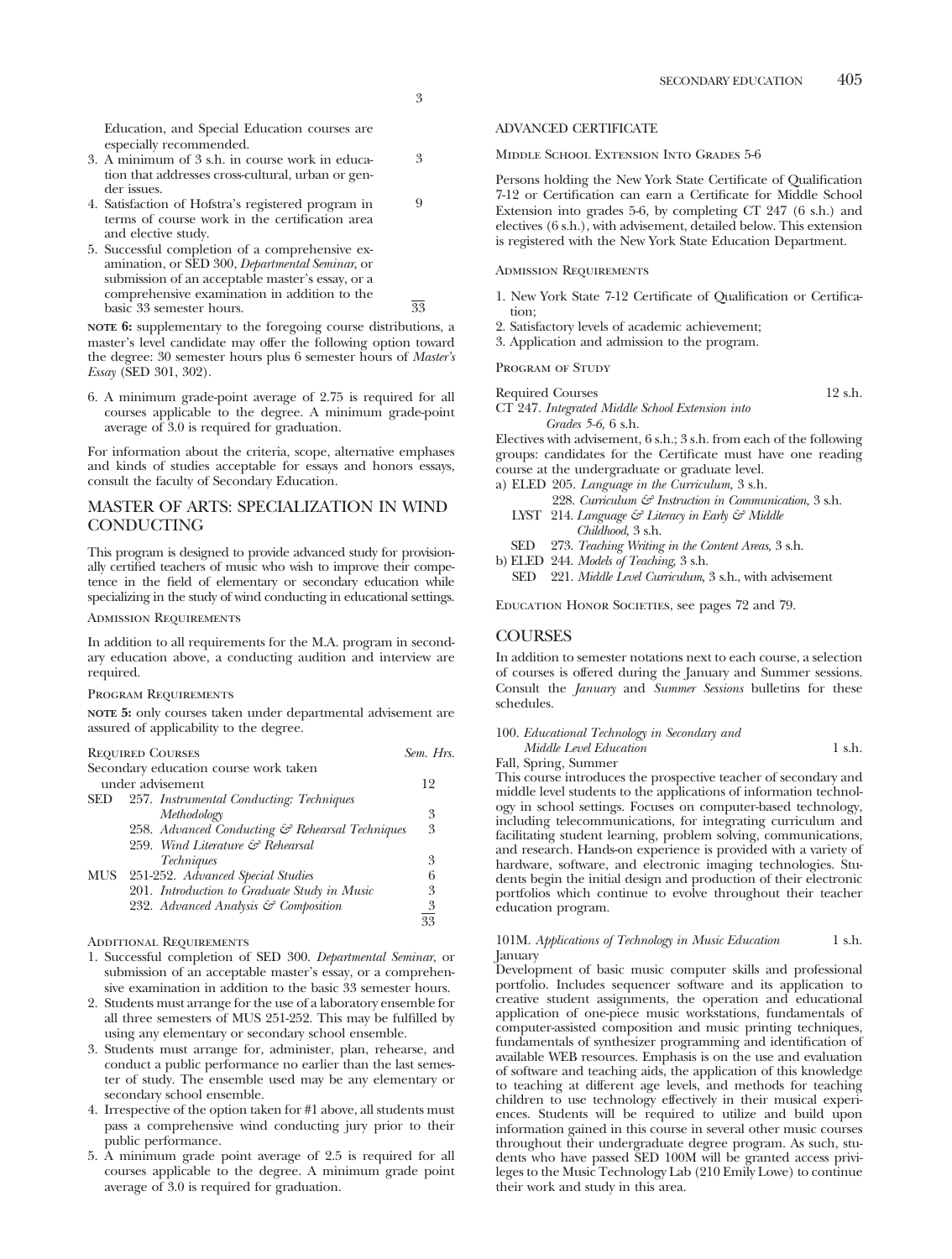# 102. *Adolescent Development and Learning* 3 s.h. Fall, Spring, Summer

Theory and research on physical, cognitive, affective, and social development in early and middle adolescence, with implications for learning, teaching, and health in middle and secondary schools. Issues pertaining to literacy, technology, and multicultural education are considered. Requires 20 clock hours of participation/observation in high needs schools. Prerequisites: PSY 1 or 7. May not be taken on a Pass/D+/D/Fail basis. (Formerly *Adolescent Development and the Secondary School.*)

### 111. *Teaching Music at the Elementary Level* 3 s.h. Fall

This course is designed to provide music students seeking certification the opportunity to investigate current philosophies of music education and to apply their understanding by developing a personal rationale concerning the educational, philosophical and psychological reasons for teaching music. In addition, students explore ways of developing creative music strategies whieh incorporate technology, multicultural music and integration with other subject matter. Classroom observations (20 hours) and lesson demonstrations are required. Prerequisites: for undergraduates, SED 151, CT 102 and SED 122. There is a material fee of \$10.00. (Formerly SED 111, 112, *The Teaching of Music.*) **NOTE:** SED 111 is not for the elementary classroom teacher.

# 112. *Teaching Instrumental Music* 3 s.h. Spring

The purpose of this course is to explore all aspects of the instrumental music education program from grade 4 through 12. This course will serve as a study of how to plan, develop, implement, and evaluate all areas of primary and secondary school instrumental music education. Classroom observations (20 hours) and lesson demonstrations are required at the secondary level. Prerequisites: for undergraduates, SED 111. There is a material fee of \$10. (Formerly SED 111, 112, *The Teaching of Music.*)

### 113 & 114. *The Teaching of Art* 3 s.h. each Periodically

Study of perceptual stages of development, K-12, with a view towards designing a qualitative and creative art program. In addition to the study of major art media, students learn to stimulate an appreciation of art through multicultural art history and aesthetics. Subjects covered include models for curriculum design, multiculturalism, interdisciplinary art education, modes of assessment, the museum as educator and art for students with special needs.

# Prerequisites: for undergraduates, SED 151, SED 102. There is a material fee of \$10.

**NOTE:** 113 is not for the elementary classroom teacher. Both 113 & 114 are prerequisites for student teaching.

# 115. *Methods and Materials of Teaching Native*

# *Language Arts to the Bilingual Learner* 3 s.h. Fall, every other year

Theories, problems, and practices of teaching and evaluating native language arts in bilingual classroom settings. Consideration is given to formal language instruction in the native language including reading and writing in the content areas, as well as use of authentic literature to develop language and literacy skills in the native language. Classroom observations are required.

# 122. *Music for the World's Children: An Introduction to Music Education* 1 s.h.

Fall

Focuses on the development of creative music strategies which enable students to develop their own expressive musical abilities, and in turn, prepare them to facilitate the same process with their future students. Music, and its relationship to other subjects in the curriculum, will be examined as a means to facilitate students' abilities to make connections and conceptualize points of view from a variety of perspectives.

# 151. *The Secondary School Teacher* 3 s.h. Fall, Spring, Summer

An examination of the multifaceted role of the secondary school teacher as a reflective practitioner. An introduction to such processes as instructional planning, selection and implementation of a variety of teaching methodologies, assessments, materials, and technologies for the classroom. Focuses on the establishment of learning environments that support diverse student populations and promote the speaking, listening, reading and writing skills of all learners. Requires 20 clock hours of classroom participation/observation in a secondary school. Should be taken prior to special methods courses.

# Teaching Specialization Courses (152-160)

**NOTE:** methods courses (153, 157-160) are usually offered only during the fall semester. Students should check with their advisers in Secondary Education in order to plan their sequence of courses.

Students enrolling in these courses are expected to set aside a three-hour block of time one day a week between the hours of 8 a.m. and 3 p.m. for observation and participation in selected public schools.

# Fall

| 153. Teaching of Foreign Languages                          | 3 s.h.   |
|-------------------------------------------------------------|----------|
| 157. Teaching of Speech & Drama                             | 3 s.h.   |
| 158. Teaching of Business-Accounting (College               |          |
| Accounting, Bookkeeping, Data Processing and Law)           | 3 s.h.   |
| 159. Teaching of Business—Skills (Secretarial Skills,       |          |
| Shorthand, Transcriptions, Typewriting $\mathcal{C}$ Office |          |
| <i>Occupations</i> )                                        | $3$ s.h. |
| 160. Teaching of Business-Distributive Education            |          |
| (Merchandising & Salesmanship)                              | $3$ s h  |

Examination of the goals, curricula, nature and structure of the disciplines, teaching strategies, methods, classroom environment, problems, issues, and monitoring and assessment of student learning in the student's field of specialization. Designed to enable the student to make well informed, professional decisions after engaging in critical analysis and reflection. The teaching of one's subject area is studied within the context of working effectively with diverse students. Classroom observations and participation in a secondary school are required. Prerequisites for undergraduates: SED 151, SED 102.

### 152. *Teaching of English* 3 s.h. Fall

This course provides preparation for teaching English language and literature in New York State middle schools and high schools. Consideration is given to teaching methodologies that promote reading, writing and literacy from a multicultural perspective in an inclusive classroom enviroment. Student assignments and assessments reflect the New York State Learning Standards for the English Lanugage Arts. The course focuses on literacy concerns and issues, instructional planning, classroom organization, providing for students with special needs, integrating technology, student assessment, and developing reflective practices in the teaching of English language arts. Consideration is given to how best to meet the needs of a diverse group of students by individualizating instruction and using differentiated texts. Prerequisites: SED 151, 164.

# 154. *Teaching of Mathematics* 3 s.h. Fall

Focuses on instructional planning, teaching methodologies, materials, classroom organization and assessment in secondary (grades 7-12) mathematics. Electronic technologies and multiple strategies for engaging students in the discovery and application of mathematical principles are explored. Modes of instruction for promoting reading, writing, and communication skills in mathematics are addressed. Twenty hours of classroom partici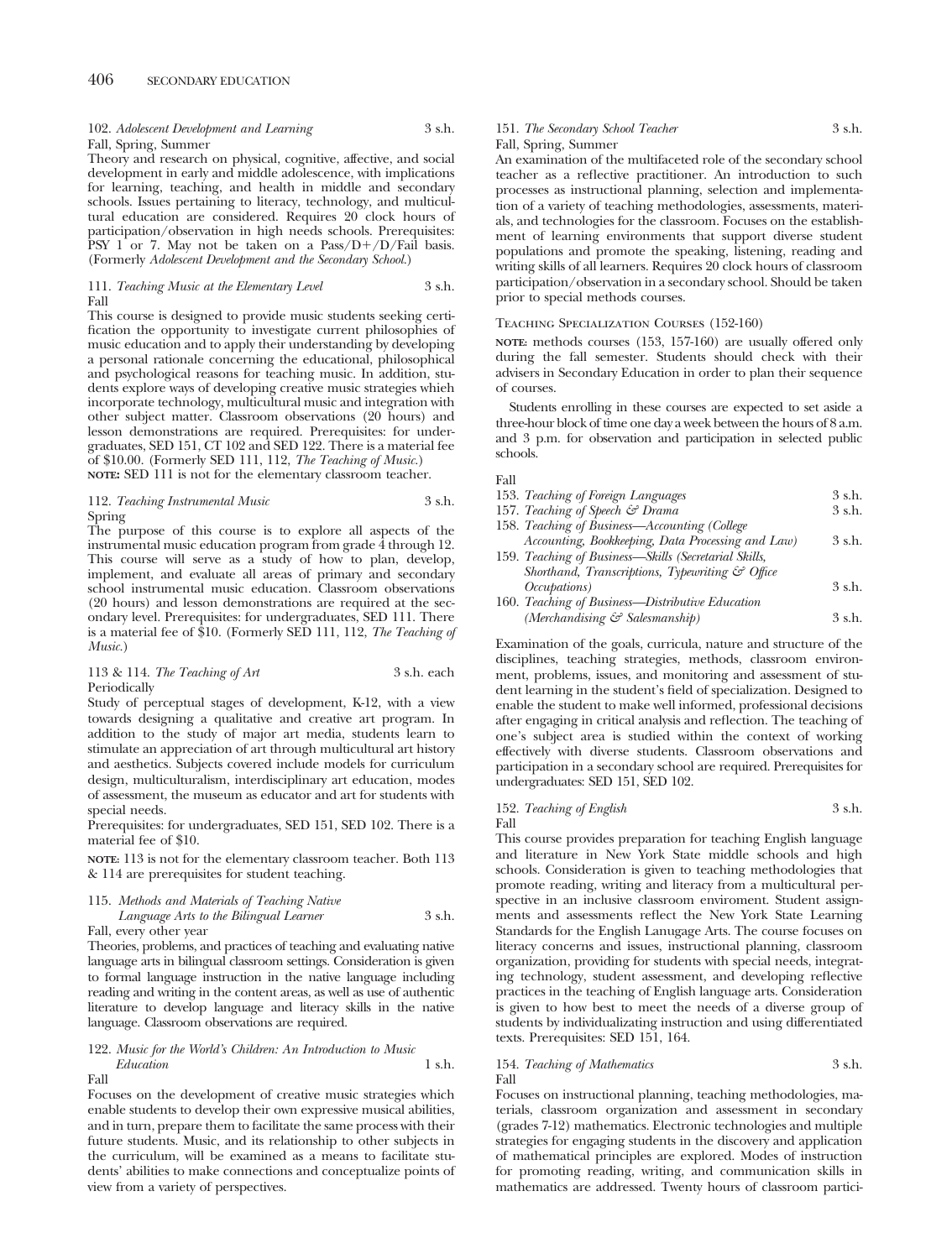pation/observation are required in secondary schools. May not be taken on a Pass/D+/D/Fail basis. Prerequisites: SED 102, SED 151, and SED 100.

### 155. *The Teaching of Science* 3 s.h. Fall

Examination of the goals, discipline, teaching strategies, technology integration, classroom organization, and monitoring and assessing student learning in the area of science. Designed to enable the student to make well informed, professional decisions after engaging in critical analysis and reflection. The teaching of science is studies within the context of working effectively with diverse students. Twenty clock hours of classroom participation/ observation in a secondary school is required. Prerequisites: FDED 111 or 127; SPED 101; LYST 101; SED 102 and 151.

### 156. *Teaching of Social Studies* 3 s.h. Fall

Examination of social studies education including goals, state and national standards for history and the social sciences, scope and sequence in the New York middle school/secondary school social studies curricula, teaching strategies and methods, especially promotion of reading, writing and literacy in the content area and inclusive practices, classroom environments, problems and issues, and the assessment of teaching practice and student learning. This course should be taken after SED 151 and must be taken prior to student teaching. Includes 20 hours of participation/observation in a secondary school classroom (grades 7-12).

# 161A, 162. *Readings* 1-3 s.h. each Periodically

The student will make oral and written reports to the instructor on a mutually determined reading or research program. Prerequisite: permission of the instructor.

# 163. *Teaching Global History* 3 s.h. Spring

Examination of global history curricula in New York State including content knowledge, conceptual understandings, and strategies for promoting the acquisition of academic, technological and social skills and enhanced literacy in inclusive classrooms. Exploration of the complex multicultural global nature of human experience using a thematic, interdisciplinary, inquiry-based activity and project approach that integrates New York State's and national world history, geography, anthropology, government and citizenship, sociology and economic standards.

### 164. *Young Adult Literature* 3 s.h. Spring

Study of canonical and noncanonical texts for young adults in a course that includes developing content knowledge, conceptual understandings and strategies for promoting the acquisition of academic, technological and social skills and enhanced literacy in an inclusive classroom. Texts will address the multicultural nature of human experience. Pedogogy will promote a reader response approach to literature integrated with appropriate writing experiences. (Formerly *Literature for Young Adults.*)

# 165. *Understanding Science Curriculum* 3 s.h. Spring

Critical examination of contemporary programs in science, implications for teaching recent developments in curricular theory, and applications of curricular theory to developing materials and approaches for inclusive classrooms. Course promotes science literacy and skills in reading, writing, listening, and speaking, and provides laboratory experience with appropriate technologies. Required for New York State initial teacher certification in biology, chemistry, earth science or physics for grades 7-12. Prerequisites: FDED 111 or 127, SED 102, and SED 151.

# 166. *Exploring the Mathematics Curriculum* 3 s.h. Spring

Focuses on mathematics curriculum. Instructional models are explored for teaching mathematics through inquiry, problemsolving, and interdisciplinary methodologies. Considers common themes in mathematics, science, and technology. Reading, writing, speaking, and listening skills specific to the mathematics curriculum are addressed. Prerequisites: SED 102 and SED 151.

# 167. *Exploring Curriculum for Languages Other Than English* 3 s.h.

Spring

A course designed to introduce students to recent learning theories, curricular reforms, and technological resources for the teaching of languages other than English and to familiarize students with the New York State curriculum, instruction, and assessment standards in this area. Curricula for enhancing communication and cross-cultural understandings are emphasized. Prerequisites: SED 102 and 151.

# 170. *Current Issues and Trends in English Education* 3 s.h. Periodically

Provides a further opportunity for students to explore current issues central to the teaching of English grades 7-12 with particular emphasis on language development in adolescents; teaching reading and composing for varied purposes; relationships between language and learning; and multicultural perspectives on the language arts curriculum.

# 171. *Experiences in Urban Secondary Education* 3 s.h. Once a year

This is an observation, participation, and teaching project. A team of secondary education students and a Hofstra University faculty member works in an urban multiethnic secondary school. Provides a reflective experience in a multiethnic interracial urban school setting. Students examine issues in urban education and the rewards, possibilities and problems of working in an urban school. Prerequisite: SED 151. It is recommended that this course be taken prior to student teaching.

# 178. *Reflective Practice and Classroom Analysis* 3 s.h. Fall, Spring

The implications of reflective practice and classroom analysis on the understanding of teaching practice and pedagogical approaches; promoting literacy in the content areas; addressing the needs of diverse learners and for those whose native language is not English. Student teachers explore ways to analyze their work as teachers including formal analytical techniques, team-building dialogues, journaling, portfolios, e-mail networking, and audio and video analysis of teaching practice. Integrates topics from prior eduction classess including educational technology, inclusion, and literacy. Completion of an electronic portfolio as a culminating activity in the secondary education program is required. Must be taken concurrently with SED 179. (Formerly SED 101, *Introduction to Class Analysis.*)

# 179. *Student Teaching* (Undergraduate) 6 s.h. Fall, Spring

Full-time student teaching in cooperating schools with direction and supervision from University supervisors. Students have two placements during the semester: one at the middle school level (7-9) and the other at the senior high school level (10-12). Attendance at weekly seminars is required. Student teachers review content area planning including assessment, inclusion, diversity, literacy, resources, and technology and relate pedagogy to content. Special required seminars address issues of child abuse and abduction; substance abuse; and safety, fire and arson. Admission by application and interview only. Application may be obtained at the Office of Field Placement and returned by October 1 for the spring semester and by March 1 for the fall semester. Prerequisites: 19 semester hours of professional educa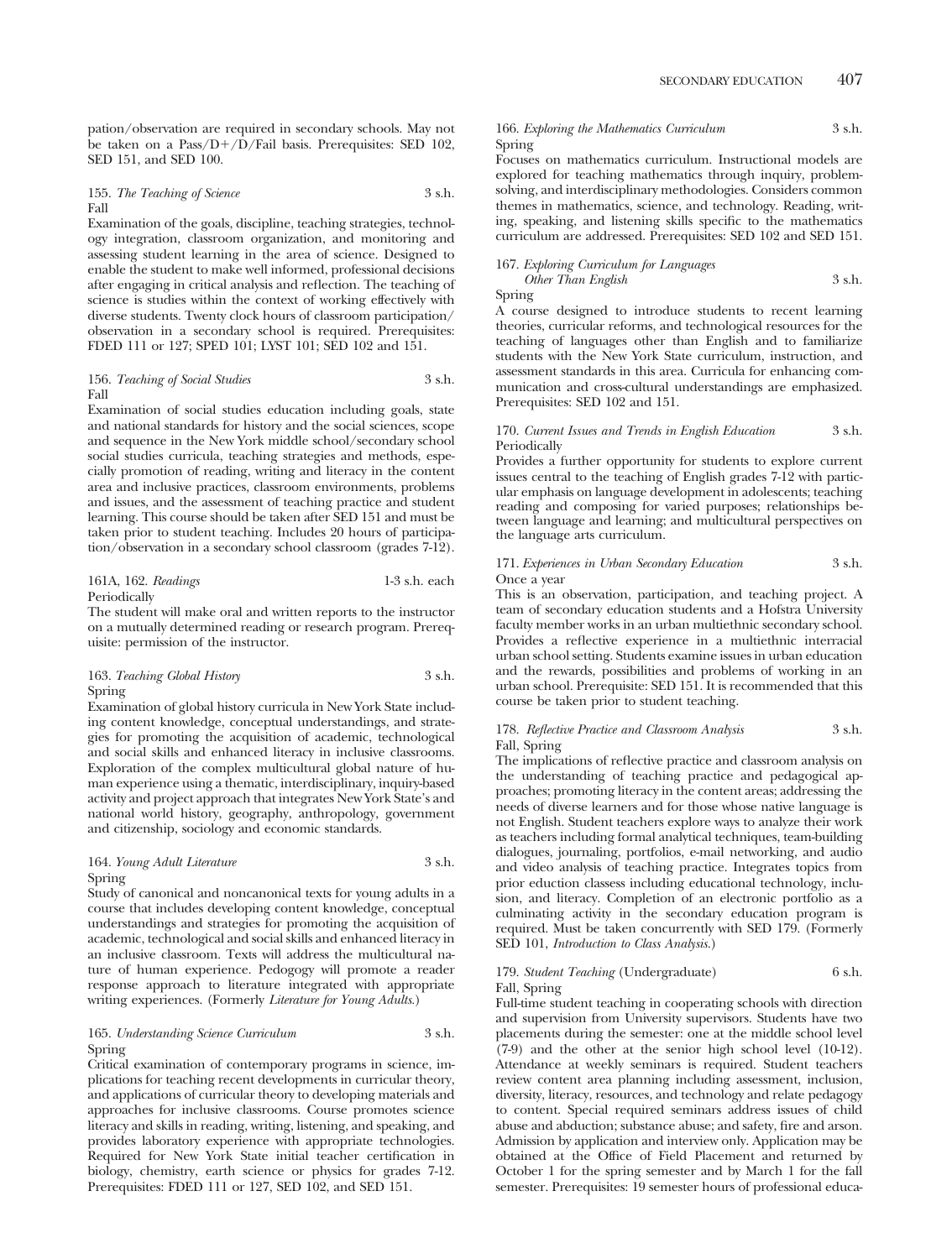tion course work, the appropriate methods courses, appropriate grade point averages, and official acceptance into Student Teaching. For admission criteria, see Secondary Education, Undergraduate Programs, on page 393. Corequisite: SED 178, Pass/D-/ D/Fail grade only. (Formerly SED 117.)

## 180 through 189, A-Z. *Workshops* 1-3 s.h. each Periodically

Designed to meet the needs of individuals or specific groups of students or faculties of individual schools who want help in the solution of curricular or other school problems.

As individual subjects are selected, each is assigned a letter (A-Z) and added to the course number. Any course may be taken a number of times so long as there is a different letter designation each time it is taken. functions, substitute teaching, general professional associations for teachers, teachers' unions and teacher centers. Corequisite: SED 117.

# 200. *Information Technology for Teachers* 1 s.h. Fall, Spring, Summer

This course introduces prospective teachers to the applications of information technology in school settings. Focuses on methods for facilitating student learning, communications, problem solving, research, and information retrieval via computer technologies. Hands-on experiences with computer hardware, software, and electronic imaging technologies are provided. Prospective teachers begin the design and initial development of their professional electronic portfolios which continue to evolve throughout their M.S. in Education program.

# 200M. *Integrating Technology in Music Education* 1 s.h. Annually

Development of basic music computer skills and professional portfolio. Will include: sequencer software and its application to creative student assignments, the operation and educational application of one-piece music workstations, fundamentals of computer-assisted composition and music printing techniques, fundamentals of synthesizer programming, and identification of available WEB resources for music and music education. Emphasis is placed on the compatibility and efficiency of various devices and basic lab set-ups, the use and evaluation of software and teaching aids, and the application of this knowledge to teaching at different age levels. Both Apple Macintosh and IBM computer formats are addressed. Final projects require students to demonstrate their understanding of course content through the development of a personal portfolio. There is a material fee of \$10.

# 201. *Reflective Practice and Classroom Analysis* 3 s.h. Fall, Spring

The implications of reflective practice and classroom analysis for understanding teaching practice and pedigogical approaches, promoting literacy in content areas, and addressing the needs of diverse learners. Student teachers explore ways to analyze their work as teachers including formal analytical techniques, teambuilding dialogues, journaling portfolios, e-mail networking, and audio and video analysis. Intergrates topics from prior education classes including educational technology, special education and literacy. Creation of an electronic portfolio as a culminating activity in the secondary program is required. Must be taken concurrently with SED 217 or 218. (Formerly *Classroom Analysis.)*

# 205. *Perspectives on Educational Practice* 3 s.h. Fall, Spring, Summer

This is the introductory course to the M.S. in Education programs in secondary education and special subjects. It emphasizes the connections and interdependence of teaching practice with social, cultural, philosophical and historical influence. The course examines the impact of school organization, politics, and school laws on teachers and teaching practice. Topics include multicultural, inclusion, gender, and literacy issues; funding, school choice, charter schools, the middle school philosophy;

and the development of curriculum and pedagogies appropriate for inner-city, suburban, private and public schools. (Formerly *Perspectives on Secondary Education.)*

207. *The Dynamics of Curriculum Change* 3 s.h. Periodically

Same as ELED 207. Prerequisites: provisional certification in secondary education.

208. *Multicultural Curriculum and Teaching* 3 s.h. Fall, Spring, Summer

Course provides education students with an introduction to multiple multicultural education curriculum approaches, situating multicultural curriculum and teaching within a broader discussion of educational philosophy, current debates on learning and standards, evolving technological and non-technological resources, and the curriculum implications of the diverse nature of the population of the United States. Prerequisites or corequisites for M.S. in Ed. students: SED 205, 213, 264. M.A. students should consult with their advisers. Same as CT 208.

# 209. *Professional Studies for Teachers in*

*the Secondary Schools* 3 s.h. Periodically

Designed to supplement the knowledge and skills preservice teachers receive in their courses. Some of the curriculum is designed to meet the individual professional problems of the student teacher. The remainder of the course treats contemporary problems such as problems in teaching mainstreamed youngsters in a regular class. Persistent problems of the profession that are learned better in the field are included: for example, the teacher in the sociocultural environment of the school, and the teacher and professional associations. Corequisite: SED 217.

# 213. *Adolescent Development and Learning* 3 s.h. Fall, Spring, Summer

Theory and research in adolescent development with emphasis on physical, cognitive, affective, and social changes that influence adolescents' experiences and achievement in school. Extensive application of this work to curriculum, instruction, and assessment in secondary schools. Intended primarily for students seeking initial certification in secondary education. Requires 20 hours of classroom observations and participation in secondary schools. (Formerly *Adolescent Development and Secondary Education.*)

# 217. *Student Teaching* 6 s.h. Fall, Spring

Full-time students teaching in cooperating schools with direction and supervision from University supervisors. Students have two placements during the semester: one on the middle school/ junior high school level (7-9) and one on the senior high school level (10-12). During the student teaching experience, prospective teachers gradually assume greater responsibility for organizing the teaching classes. Attendance at weekly seminars is required. These seminars are designed to help locate, analyze and solve immediate problems in student teaching experience and to address issues of inclusion and diversity in the classroom. Student teachers review standards, teaching methods, curricula, technology and assessment in their subject area, and reflect on their classroom experiences. In addition, special State-mandated seminars address issues of child abuse and abduction, substance abuse, violence prevention, and safety education. Application must be submitted to the Office of Field Placement prior to October 1 for the spring semester and March 1 for the fall semester. Prerequisites: SED 205, 264, 213; LYST 209, 215, or 217A; SPED 201 or 264; and special methods course(s). Corequisite: SED 201. Pass/Fail grade only.

# 218. Supervised Teaching 6 s.h.

Fall, Spring

Directed teaching service in the junior and/or senior high school for graduate students in the preservice program who have not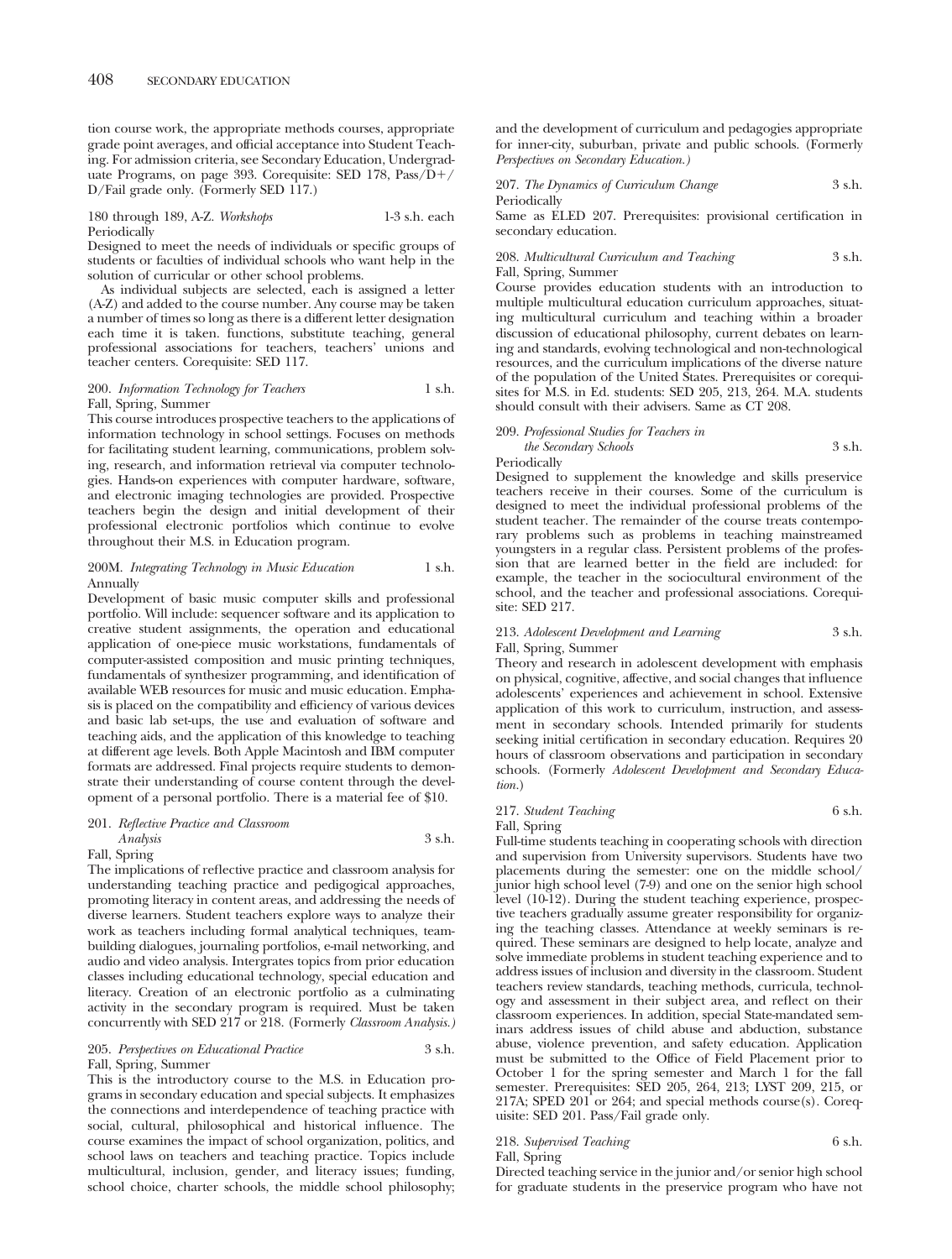student taught and who are currently teaching in a registered secondary school in New York State. The student must obtain permission from the employing school for the supervisory observations by the University staff. Attendence at weekly seminars is required. These seminars are designed to help locate, analyze and solve immediate problems in the student teaching experience and to address issues of inclusion and diversity in the classroom. Student teachers review standards, teaching methods, curricula, technology and assessment in their subject area, and reflect on their classroom experiences. In addition, special State-mandated seminars address issues of child abuse and abduction, substance abuse, violence prevention, fire and arson prevention, and safety education. Application must be submitted to the Office of Field Placement prior to October 1 for the spring semester and March 1 for the fall semester. Prerequisites: SED 205, 264, 213; LYST 209, 215, or 217A; SPED 201 or 264; and special methods course(s). Corequisite: SED 201. Pass/Fail grade only. (Formerly *Supervised Field Experience and Seminar for Beginning Teachers.*)

# 220. *The Evolution of the Secondary School Program* 3 s.h. Periodically

Emphasis on the history of secondary curriculum as it applies to the various specific subject areas. Not intended for students in the M.A. program with a major in education.

221. *Middle Level Curriculum* 3 s.h. Periodically

An examination of the junior high and middle schools in the life and education of pre- and early adolescents. A study of the origins, rationales, functions, curricular, and instructional practices and issues. Applications will be made to educational problems at this level. Prerequisites for M.S. in Ed. students: SED 264, 205, 213. Same as CT 221. (Formerly *Early Secondary Education: the Junior High and Middle Schools.)*

# 223. *Supervised Teaching with Normal, Physically Handicapped, Learning Disabled and Emotionally Disturbed Students* 9 s.h.

Fall, Spring

For matriculated graduate students seeking teacher certification with an extension to include teaching students with physical handicaps, learning disabilities and/or emotional disturbance. Students are periodically visited in a regular junior and/or senior high school and in a special education setting. Weekly seminars are devoted to analysis of teacher's activities, experiences and case studies. Evaluation of teaching effectiveness will be examined. Prerequisites: SPED 245 in the area of the physically handicapped and learning disabled; in the area of the emotionally disturbed, SPED 242 and 245. SED 264, 205, 213 and appropriate methods course(s); a cumulative grade-point average of 2.85 or better in field in which certification is sought. Admission by application and permission. Same as SPED 223A-223B.

### 225. *Teaching English to Speakers of Other Languages* 3 s.h. Once a year

An examination of theories, methods and materials used in schools in the United States. Students will be expected to do a research paper or to develop a project to include a theoretical base and a strategy of teaching. 226A, 226B, 227A and 227B: for courses, see Curriculum and Instruction Specializations below.

227A. *Curriculum Design and Instruction in Music (PreK-12)* 3 s.h. Fall

Examines prevailing concepts of curriculum design and the assumptions underlying these different orientations with respect to curriculum purpose, method, organization, and evaluation. Focuses on the development and assessment of creative music strategies through active participation. Students are engaged in musical improvisation, composition, performance and listening as well as in the development of authentic assessment strategies for use with students in their classrooms. The curriculum will intergrate and make connections to language arts, science, social studies, geography and other academic subjects. There is a \$10 materials fee. (Formerly *Curriculum and Instruction in Music for Elementary Schools.*)

# 229. *Individualizing Instruction* 3 s.h. Periodically

Students create individualized programs in their own and related certification areas, developing alternative modes of (1) organizing curriculum, (2) teaching, and (3) evaluation. Emphasis is placed on matching educational programs to students' learning styles and on effective methods of implementation within local settings. Prerequisite for M.S. in Education candidates: preservice courses up to but not necessarily including student teaching.

## 231. *Interdisciplinary Approaches to Curriculum and Instruction* 3 s.h.

Periodically

An advanced course designed to investigate and develop a variety of rationales, methods and materials for interrelating subject areas in the secondary school program. Prerequisites: M.A. matriculation or provisional secondary certification.

Curriculum and Instruction Specializations

# Spring

|      | 226A. Curriculum and Instruction          |          |
|------|-------------------------------------------|----------|
|      | in Art for Elementary Schools             | 3 s.h.   |
|      | 226B. Curriculum and Instruction          |          |
|      | in Art for Secondary Schools              | $3$ s.h. |
|      | 227B. Curriculum and Instruction          |          |
|      | in Music for Secondary Schools            | 3 s.h.   |
| 234. | Curriculum and Instruction in Mathematics | 3 s.h.   |
| 235. | Curriculum and Instruction in Science     | 3 s.h.   |
| 238. | Curriculum and Instruction in Business*   | 3 s.h.   |
|      |                                           |          |

Advanced courses for experienced teachers concerned with the critical examination of projected or recently introduced programs in the subject field, the implications for teaching the subject of recent developments in curricular theory, and the application of curricular theory to developing supplemental curricular materials and approach. Designed for M.A. candidates and those possessing provisional secondary level certification.

# 232. *Curriculum and Instruction in English* 3 s.h. Spring

Critical examination and development of standards-based Language Arts and English curriculum and review of recent developments in language, literature and curricular theory with implications for classroom teachers.

# 233. *Curriculum and Instruction in Foreign Languages* 3 s.h.

Spring

Fall

This is an advanced course concerned with the critical examination of recent trends in curriculum development and instruction in languages other than English. A primary focus is on the implications for classroom practice.

# 236. *Curriculum and Instruction in*

*Social Studies* 3 s.h.

Advanced course for experienced social studies teachers concerned with the critical examination and development of standards-based social studies curriculum and assessment, recent developments in social studies and curricular theory, and implications for classroom teachers. Required for social studies stu-

<sup>\*</sup>Applications not accepted for 2002-2003.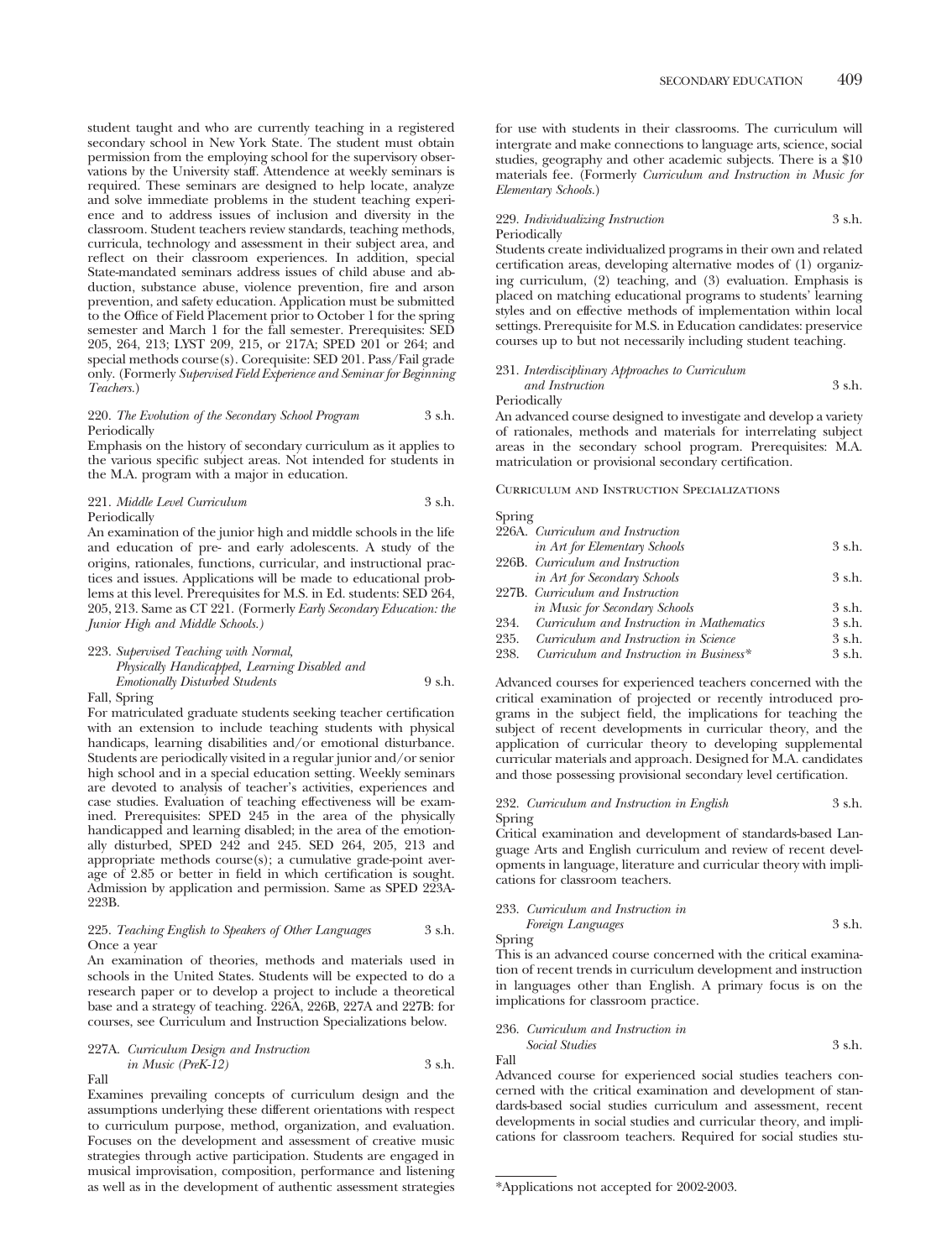dents in the Master of Arts program. An elective, under advisement, for social studies students in the Master of Science in Education program.

# 240. *Current Trends in Secondary Education* 3 s.h. Once a year

An advanced course designed to investigate in-depth current ideas and practices relating to curriculum and instruction. Students and instructor will cooperatively identify a number of specific areas of investigation which will become the focus of the course. Prerequisites: M.S. in Ed., SED 205, 213, 264.

241. *Patterns of Curriculum* 3 s.h. Once a year

A study of contrasting conceptions of curricular structures, theories, principles of curricular design and processes of curricular evaluation. Recurring problematic themes and issues in general curriculum as a field of educational thought and practice. Designed for both nonsecondary and secondary teachers, master's and post-master's educational specialists.

# 242. *Global History in the Curriculum* 3 s.h. Fall, Spring, Summer

Examination of global history curricula in New York State including content knowledge, conceptural understandings, and strategies for promoting the acquisition of academic, technological and social skills and enhanced literacy in inclusive classrooms. Exploration of the complex multicultural global nature of human experience using a thematic, interdisciplinary, inquiry-based activity and project approach that integrates New York State's and national world history, geography, anthropology, government and citizenship, sociology and economic standards. (Formerly *Global Studies in the Curriculum*.)

| 249. Career Education Workshop | 3 s.h. |
|--------------------------------|--------|
| Periodically                   |        |
| Same as FDED 249.              |        |

251, 252. *Special Readings Seminar* 1-4 s.h. each Fall, Spring, Summer

Investigations and reports on advanced educational topics adapted to the program of the student. Prerequisite: permission of instructor.

253. *Teaching for Thinking* 3 s.h. Periodically

A course in the design of vehicles for curriculum and assessment that emphasize and develop students' thinking processes. Theory, research, and practice are examined on topics including constructivism, critical inquiry, project-based learning, and reflective self-assessment. (Formerly *Teaching for Thinking in Secondary School Subjects*.) Same as CT 253.

# 254. *Moral Education and Values Clarification* 3 s.h. Periodically

A practical course in which participants construct programs for classroom, become acquainted with a variety of extant-tested curriculum materials and learn to construct new materials.

# 255. *Experiences in Urban Secondary Education* 3 s.h. Once a year

This is an observation, participation, and teaching project. A team of secondary education students and a Hofstra University faculty member work in an urban multiethnic secondary school. Provides a reflective experience in a multiethnic, interracial urban school setting. Students examine issues in urban education and the rewards, possibilities and problems of working in an urban school. Prerequisites for M.S. candidates: SED 205, 264 and 213. It is recommended that this course be taken prior to student teaching. M.A. students may take this course with advisement.

### 256. *The Newspaper as a Teaching Tool* 3 s.h. Summer

This course introduces students to the newspaper as an educational tool for children of all grade levels,  $\overline{k-1}2$ , and in every subject area. The newspapers on Long Island and the Metropolitan area contribute editors, Newspaper in Education coordinators, and NIE managers as speakers in the workshop. Students tour *Newsday* and see the newspaper in production. The history and background of Newspapers in Education are presented. Students receive a comprehensive overview of NIE and the practical means to implement it in their classrooms. Curriculum materials and teaching strategies relating to the newspaper are employed.

## 257. *Instrumental Conducting: Techniques and Methodology* 3 s.h. Summer

This course offers an opportunity for those trained in any conducting method to explore basic and advanced conducting techniques through group and individual training and technical exercises using the "Proactive Conducting Method." This method is designed to provide greater control while achieving extremely musical results.

### 258. *Advanced Conducting and Rehearsal Techniques* 3 s.h. Summer

This course offers an opportunity to explore, through class study and the use of a laboratory wind ensemble, advanced conducting techniques, gestures, nuances, score study and rehearsal techniques toward the goal of emulating sound in motion. Each day, every participant conducts a college-level wind band which serves as the laboratory ensemble for the course.

# 259. *Wind Literature and Rehearsal Techniques* 3 s.h. Summer

Details in the study of wind composers and their works of various levels and styles, and how to study and research information about a work. Other topics include rehearsal techniques, score study, the teaching of ensemble performance skills, repertoire lists, and the critical evaluation of ensemble performance.

# 264. *The Teacher in the School Setting* 3 s.h. Fall, Spring

An analysis and synthesis of the multidimensional role of the secondary school teacher. Focus on analysis, reflection and decision making as related to the teacher's role. Topics include creating favorable learning environments, planning at various levels, selecting and employing various teaching and learning methods, working effectively with students from diverse populations, and evaluation. Twenty hours of classroom observations and participation in a secondary school are required.

# 265. *Methods and Materials in Bicultural Education* 3 s.h. Once a year

Current teaching methods and materials are presented and analyzed. Establish how teachers can adapt instruction for the linguistic and cultural characteristics of students in dual language contexts. Aspects of cross-cultural learning styles to help in the teaching-learning process.

# 267. *Teaching English to Adolescent and Adult*

*Speakers of Other Languages* 3 s.h. Once a year

Theories and practices, methods and materials related to the teaching of English as a second language.

# 270. *Current Issues and Trends in English Education* 3 s.h. Periodically

Designed to encourage dialogue, problem-posing and demonstrations in the pedagogy of English education. Students are invited to bring practical, philosophical, political and theoretical concerns to this course. Each week, students are responsible for reading assignments, leading informal discussions about the reading and making brief presentations.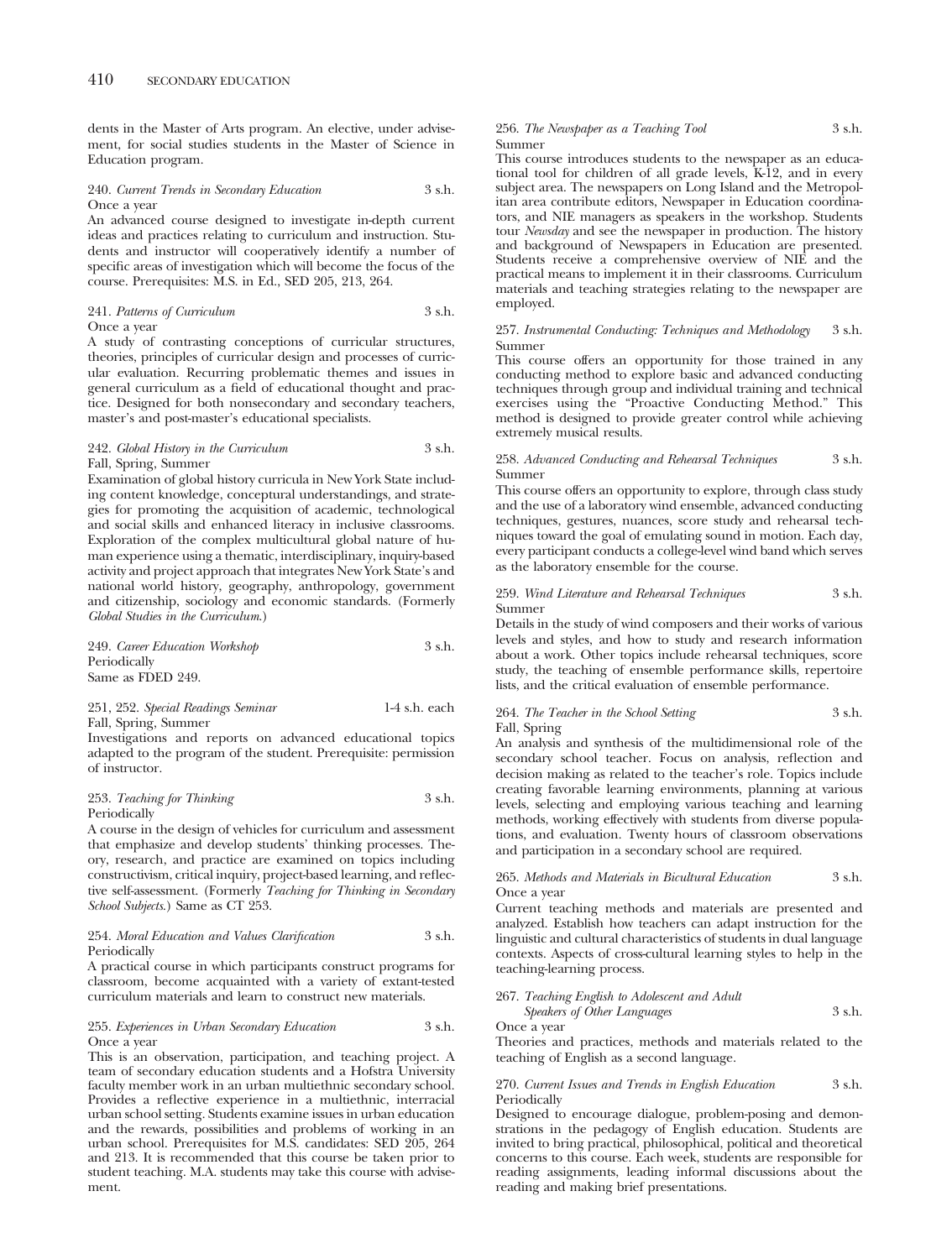273. *Teaching Writing in the Content Areas* 3 s.h. Spring

Intensive study of the processes of writing as used in the secondary and post-secondary curricula, with emphasis on the relationship between writing and thinking. Writing is viewed as both a response technique and as a learning tool in the interaction with text in each major content area.

# 275. *The Cooperating Teacher in the Teacher-Training Program* 3 s.h. Periodically

A course designed to increase the understanding and enhance the effectiveness of those serving or desiring to serve as cooperating teachers for secondary-level student teachers. Treats issues of cooperative development of student teacher talents and the role of the practitioner in the advancement of the teaching profession. Prerequisites: provisional certification in a secondary subject and two years teaching experience or permission of instructor.

#### 276. *Teaching United States History—A Projects Approach* 3 s.h. Once a year

Course explores ways to motivate junior and senior high school students in United States History classes using cooperative learning and group "projects." Participants examine cooperatives learning theory and practice, design cooperative group projects for different academic skill levels and explore ways of incorporating the projects into 7th, 8th and 11th grade United States History curricula and the 12th grade Economics and Participation in Government curricula. (Formerly *Teaching American History—A Projects Approach*.)

# 280 through 289, A-Z. *Advanced Workshops* 1-3 s.h. each **Periodically**

Designed to meet the needs of individuals or specific groups of students or faculties of individual schools who want help in the solution of curricular or other school problems. Prerequisite: permission of Secondary Education faculty.

As individual subjects are selected, each is assigned a letter (A-Z) and added to the course number. Any course may be taken a number of times so long as there is a different letter designation each time it is taken.

# Teaching Specialization Courses

**NOTE:** methods courses (290-298A, 299A) are usually offered only during the fall semester; 298B and 299B are offered in the spring. Students should check with their advisers in Secondary Education in order to plan their sequence of courses.

Students enrolling in these courses are expected to set aside a three-hour block of time one day a week between the hours of 8 a.m. and 3 p.m. for observation and participation in selected public schools. Fall

| 292.<br>293. | <b>Instructional Patterns for Mathematics</b><br><b>Instructional Patterns for Science</b>         | 3 s.h.<br>3 s.h. |
|--------------|----------------------------------------------------------------------------------------------------|------------------|
|              | 296A. Instructional Patterns for Business-Accounting<br>(College Accounting, Bookkeeping,          |                  |
|              | Data Processing and Law)                                                                           | 3 s.h.           |
|              | 296B. Instructional Patterns for Business-Skills<br>(Secretarial Skills, Shorthand, Transcription, |                  |
|              | Typewriting and Office Occupations)                                                                | 3 s.h.           |
|              | 296C. Instructional Patterns for Business-Distributive                                             |                  |
|              | Education (Merchandising and Salesmanship)                                                         | 3 s.h.           |
| 297.         | Instructional Patterns for Art History<br>and the Arts                                             | 3 s.h.           |
|              | 298A. Instructional Patterns for Art in                                                            |                  |
|              | Elementary Schools                                                                                 | 3 s.h.           |

| 299A. Instructional Patterns for Vocal Music in |        |
|-------------------------------------------------|--------|
| Elementary and Secondary Schools (Formerly      |        |
| Instructional Patterns for Music in Elementary  |        |
| <i>Schools.</i> )                               | 3 s.h. |
| Spring                                          |        |

| 298B. Instructional Patterns for Art                   |        |
|--------------------------------------------------------|--------|
| <i>in Secondary Schools</i>                            | 3 s.h. |
| 299B. Instructional Patterns for Instrumental Music in |        |
| Elementary and Secondary Schools (Formerly             |        |
| Instructional Patterns for Music in Secondary          |        |
| Schools.)                                              | 3 s.h. |
|                                                        |        |

Study of the specialized curricula, aims, teaching strategies, methods, materials, planning, classroom organizational strategies, classroom environment, and the monitoring and assessing of student learning in one's subject area. Emphasis on developing well informed, critical thinking, reflective, decision making professionals. The teaching of one's subject is studied within the context of working effectively with diverse students. Classroom observations and participation in a secondary school are required: times and sites will be arranged. Prerequisites: SED 205, 213, 264, MUS 107 (299B), MUS 30 (299B). Open only to M.S. in Ed. students.

**NOTE:** 298A and 298B each require a material fee of \$10.

290. *Instructional Patterns for English* 3 s.h. Fall

Examination of Language Arts and English education including goals, state and national standards, scope and sequence in the New York State, middle school/secondary school curricula, teaching strategies and methods, expecially promotion of student literacy and inclusive practices, classroom environments, problems and issues, and the assessment of teaching practice and student learning. This course should be taken after SED 264 and must be taken prior to student teaching. It includes 30 hours participation/observation in a secondary school classroom (grades 7-12).

291. *Instructional Patterns for Foreign Languages* 3 s.h.

Fall

This course concerns the teaching and learning of languages other than English. Focuses on the study of instructional aims, methods, materials, planning classroom organizational strategies, classroom environment, and student assessment. Requires 30 hours of classroom participation/observation in a secondary school. Prerequisites: SED 200, 205, 213, and 264.

#### 294. *Instructional Patterns for Social Studies* 3 s.h. Fall, Spring

Examination of social studies education including goals, state and national standards for history and the social sciences, scope and sequence in the New York State middle school/secondary school social studies curricula, teaching strategies and methods, especially promotion of reading, writing and literacy in the content area and inclusive practices, classroom environments, problems and issues, and the assessment of teaching practice and student learning. This course should be taken after SED 264 and must be taken prior to student teaching. It includes 30 hours of participation/observation in a secondary school classroom (grades 7-12).

# 300. *Departmental Seminar* 3 s.h. Fall, Spring

Serves an integrative and culminating function with respect to the student's studies and experiences in the School of Education and Allied Human Services. Emphasis is on themes which cut across traditional course and departmental lines; selected student papers and research may be compiled in yearbooks of secondary education. Prerequisites: matriculation in the department and completion of *all* required course work in professional education. Pass/Fail grade only.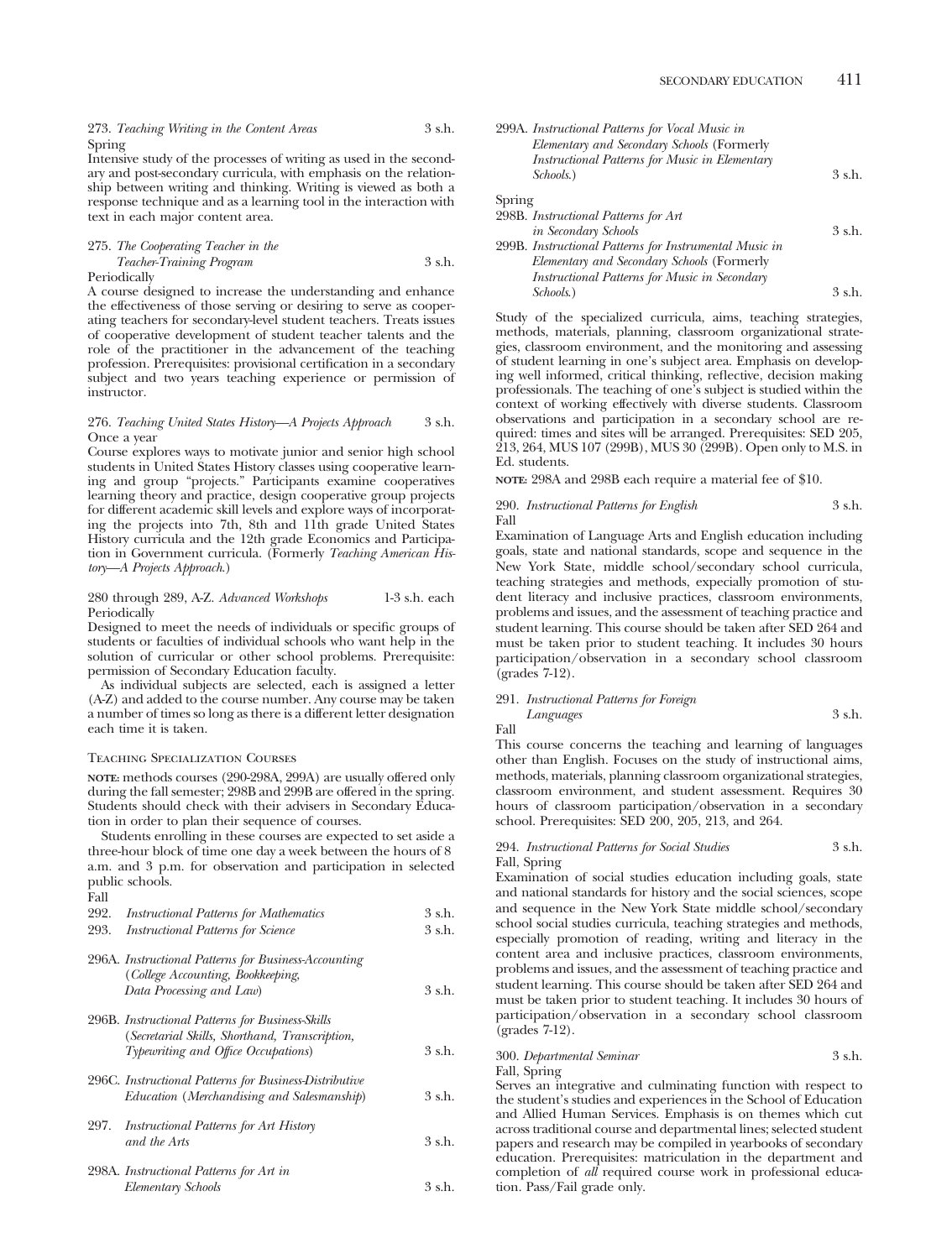**NOTE:** satisfactory completion of SED 300 will be accepted in lieu of the secondary education comprehensive examination. SED 300 may *not* be used to satisfy part of the basic 33 s.h. requirements in either the M.S. in Ed. or the M.A.

300A. *Curriculum Project* (Part I) 1 s.h. Fall, Spring, Summer

This course provides an orientation to the culminating curriculum project required in the Master of Arts programs in secondary education, art education, music education, and wind conducting. Emphasizes curriculum themes that may cross traditional course lines. Students are introduced to readings in research within subject area(s) of specialization(s) and develop a proposal for a culminating project that integrates curriculum, theory, and teaching practice. Prerequisites: completion of all required courses in the M.A. program (excluding SED 300B). Pass/Fail grade only.

# 300B. *Curriculum Project* (Part II) 2 s.h. Fall, January, Spring, Summer

This course serves an integrative and culminating function in the Master of Arts programs in secondary education, art education, music education, and wind conducting. Emphasizes curriculum themes that may cross traditional course lines. Students produce a curriculum project that integrates curriculum, theory, and teaching practice. Prerequisites: completion of SED 300A and all other professional education courses in the M.A. program.

|              | $301, 302$ . Master's Essay | 3 s.h. each |  |
|--------------|-----------------------------|-------------|--|
| Fall, Spring |                             |             |  |

Supervision and instruction leading to the completion of the Master's Essay. Binding fee payable upon registration in 302. Admission by permission of secondary education.

#### 303 through 309, A-Z. *Post-Master's Workshops* 1-3 s.h. each Periodically

Special workshops designed to explore current problems in secondary education. M.A. or M.S. in Ed. candidates must have approval of adviser.

# Sociology (SOC)

Administered by the Department of Sociology and Anthropology. Associate Professor Abraham, *Chairperson*

Professors Albert, Krauze, Silver; Associate Professor Bogard; Assistant Professors Maney, Manning.

**B.A. SPECIALIZATION IN SOCIOLOGY:** a total of 32 semester hours in sociology is required for the major. The following four courses are required of all majors, preferably in sequence: SOC 4, 18, 180 and 181. Two additional courses are to be taken; one course selected from SOC 134, 140 or 160 and one course selected from SOC 185 or 191, 192. A minimum of 12 hours of electives in other sociology courses, chosen under advisement. (Courses equivalent to SOC 180 taken outside the department may be substituted for SOC 180, but will not be counted in the 32 s.h. of sociology courses.)

It is recommended that all sociology majors take the sociology section of the Graduate Record Examination (GRE) before graduation. A minimum grade-point average of 2.0 is required for the 30 s.h. of sociology. Required sociology courses in which a grade of D is obtained must usually be repeated.

See complete B.A. requirements, page 84.

**A MINOR IN SOCIOLOGY** consists of the successful completion of 18 semester hours, with at least nine hours in residence, as follows: SOC 4 and 15 additional hours to be taken, under advisement, with at least two courses chosen from among those required for the major. All candidates must register with the department.

Alpha Kappa Delta: a national sociology honor society, see page 72.

# **COURSES**

In addition to semester notations next to each course, several courses are offered during the January and Summer sessions. Consult the *January* and *Summer Sessions* bulletins for these schedules.

SOC 4 is prerequisite to all other sociology courses with the exception of SOC 18 and 134.

4. *Contemporary Society #* 3 s.h.

Fall, Spring

An introduction to basic concepts of sociology and their application to specific aspects of contemporary American and other societies. Credit given for this course or SOC 1, not both.

7. *Crime and Delinquency* 3 s.h. Fall, Spring

Crime causation; the delinquent. Effects of institutional confinement and social ostracism; penology, prevention, social agencies, fieldwork and off-campus lectures.

# 8. *Sociology of Substance Abuse* 3 s.h. Periodically

The systematic study of the social construction and costs of substance abuse. Specific emphasis is placed on the effects of substance abuse on various social institutions (family, workplace), and on the several sociological theories which can be applied to explain its occurrence. Other topics include the subcultures of substance abuse, issues of treatment and prevention, abuse and social policy.

| 9. Youth, Crisis, and American Culture | 3 s. h. |
|----------------------------------------|---------|
| See course description, page 455.      |         |

10. *Sociology of Sport* 3 s.h. Periodically

Examines the institutionalized character of sport in American society. Issues such as sport and the media, professionalization, race and gender, and violence are discussed from various sociological perspectives.

# 18. *Social Theory and Social Issues* # 3 s.h. Fall, Spring

Introduction to the major theoretical currents in 19th century sociological thought. The classical tradition in sociological theory is examined with special attention to the contributions of Comte, Spencer, Marx, Weber, Simmel and Durkheim. Specific questions addressed in the work of these individuals include: Can the study of society attain objectivity? Is human equality a utopian dream? How did capitalism evolve? What is the nature of religion and can there be a nonreligious society?

32. *Women and Development* # 3 s.h. Periodically

Examination of the historical transformation of the roles of Asian and African women in relation to the different modes of socioeconomic organization of their respective societies. Critical assessment of the impact of social, religious, economic and political systems in defining the status of women in these societies. Credit given for this course or ANTH 32, not both.

# 34. *Ethnicity and Minority Group Relations #* 3 s.h. Once a year

This course focuses on the critical analysis of the social and political construction of ethnicity and ethnic identity. The specific emphasis is on the United States, but appropriate comparative evidence from other societies is also examined. This course

```
#Core course
```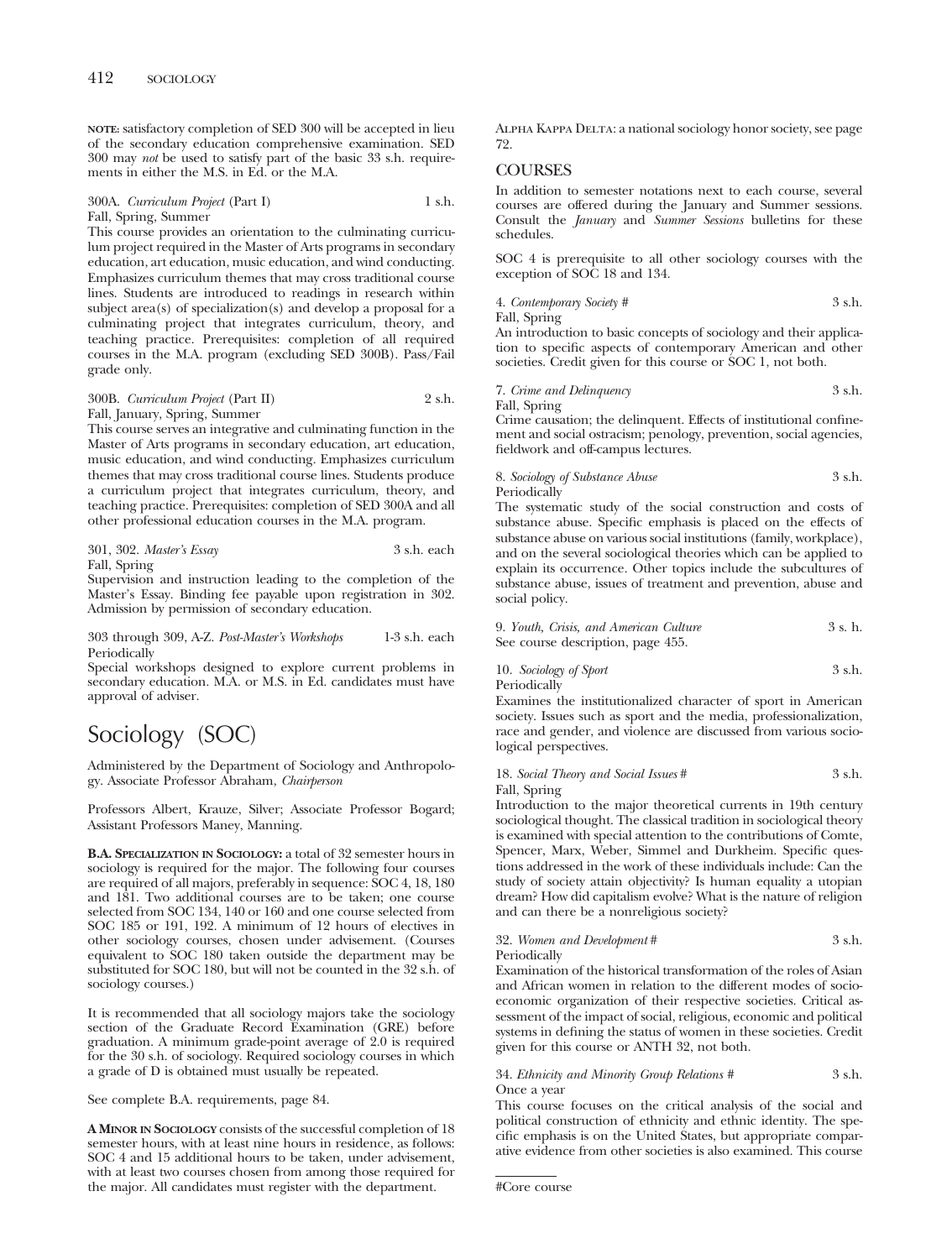looks at the historical position faced by immigrant and indigenous minority groups. The experiences of such groups as Native Americans, Latin Americans, and European Americans are considered. In addition, contemporary instances of ethnic and minority group conflicts in the global context are examined. (Formerly *Minority Group Problems*.)

36. *Marriage and the Family* 3 s.h. Fall, Spring

Structure and functional analysis of the family studied through comparative cultural materials. Problems of the contemporary American family. Credit given for this course or New College SSG 2, not both.

37. *Parenting, Poverty and Social Policy* 3 s.h. See course description, page 455.

80. *Statistics in Sociology* 3 s.h. Periodically

Use of basic statistical analyses to examine sociological data. Topics include measures of central tendency and dispersion, probability, inference and hypothesis testing, analysis of variance and correlations. A component on the utilization of the computer for statistical data analysis is included. (3 hours lecture, 1 hour laboratory.) Credit given for this course or MATH 8 or BIO 100 or QM 1 or PSY 140 or SOC 139 or SOC 180 or New College S 91 or QTB 2. (Formerly SOC 139.)

# 81. *Research Methods in Sociology* 3 s.h. Periodically

Covers the fundamental issues associated with research in the social sciences. Topics include research design, conceptualization and measurement, reliability, validity and sampling designs. Principal techniques of data collection in sociology including experiments, surveys, participant observation and content analysis are examined. Laboratory exercises include work on research techniques, as well as experience with the utilization of the mainframe computer for data entry and analysis. (3 hour lecture, 1 hour laboratory.) Credit given for this course or SOC 143 or SOC 181. (Formerly SOC 143.)

100. *Honors Essay* 3 s.h.

Fall, Spring

Research for and writing of a substantial sociological essay. Open only to qualified senior sociology majors who desire to graduate with departmental honors and who secure, before registration, written permission of the chairperson and of the instructor who will supervise the essay. This course also meets the requirement for SOC 191.

# 101. *Sociology of Education* 3 s.h. Fall

Introduction to education as a social institution, a particular type of formal organization, and an agent of socialization and social control. Analysis of the relation of education to other institutions such as religion, government, the economy and the family, as well as of variations in educational systems and evaluation techniques. Credit given for this course or FDED 115, not both.

#### 102. *Social Institutions* 3 s.h. Periodically

Analysis of institutions with particular emphasis on American society and the growth of cities; economic, political, religious and kinship organization from a social change perspective.

103. *Social Problems* 3 s.h. Fall, Spring

Analysis of theories and problems of deviance and social disorganization, with particular emphasis on such problems as war, family disruption, sexual behavior, juvenile delinquency, conflict in mass society, alienation and prejudice.

104. *Sociology of Health and Medicine* 3 s.h. Once a year

An introduction to some of the major issues of health care in the United States and other cultures; illness as a social phenomenon, the structure of health services, patient-doctor relationships, the medical profession and the economics of health.

105. *Religion and Society* 3 s.h. Once a year

Analysis of religious institutions and their functions in simple and complex social structures. Intensive analysis of recent contributions to the literature.

### 106. Work, Alienation, and Power in Social Life 3 s.h. Once a year

This course examines how work affects our lives as individuals, as citizens of a specific society, and as participants in a world economy. Some of the key questions to be addressed in the course include: What is the relationship between work and power? Why do so many people feel alienated at work? Do people benefit equally from work? What is the role of technology in shaping how people work? The course attempts to address these issues by looking at work and labor relations in the United States and comparing them to conditions in other sectors of the world economy. (Formerly *Sociology of Industry*.)

111. *Sociology of Literature and Art* 3 s.h.

Every other year

Social forces that affect the creative and popular forms of literature and other arts in western societies. Art products, audiences, and artists are examined as part of the processes by which various arts are valued and shaped.

112. *Sociology of Film* 3 s.h. Once a year

Contemporary cinema as a culture clue to social change; an introduction to the social forces involved in film-making in the United States and other cultures; the influence of films on mass and select audiences.

117. *Sociology of Terrorism* 3 s.h. Once a year

A study of terrorism past and present as a recurrent expression of social conflict; the contrast between individual and collective violence; the relationship between ideologies and extremist movements.

| 132, 133. Fieldwork |                 |
|---------------------|-----------------|
| Fall, Spring        |                 |
| $132 - 3$ s.h.      | $133 - 3$ s.h.  |
| 132A - 2 s.h.       | $133A - 2$ s.h. |
| 132B - 1 s.h.       | $133B - 1$ s.h. |
|                     |                 |

Independent study, internships and field placements to supplement courses in sociology. For Pass/D+/D/Fail credit beyond the courses required for the major. Prerequisite: permission of chairperson.

134. *Race Relations in the United States* # 3 s.h. Fall, Spring

Examination of major patterns of racial and ethnic relations in the United States. Historical, contemporary and cross-cultural data are combined with prevalent theoretical perspectives to provide a basic understanding of race and ethnic relations as enduring and embedded aspects of United States society. Topics covered include the political and economic dynamics of race relations, institutional racism, prejudice and discrimination. Particular attention is paid to the African-American experience from slavery to the present.

<sup>#</sup>Core course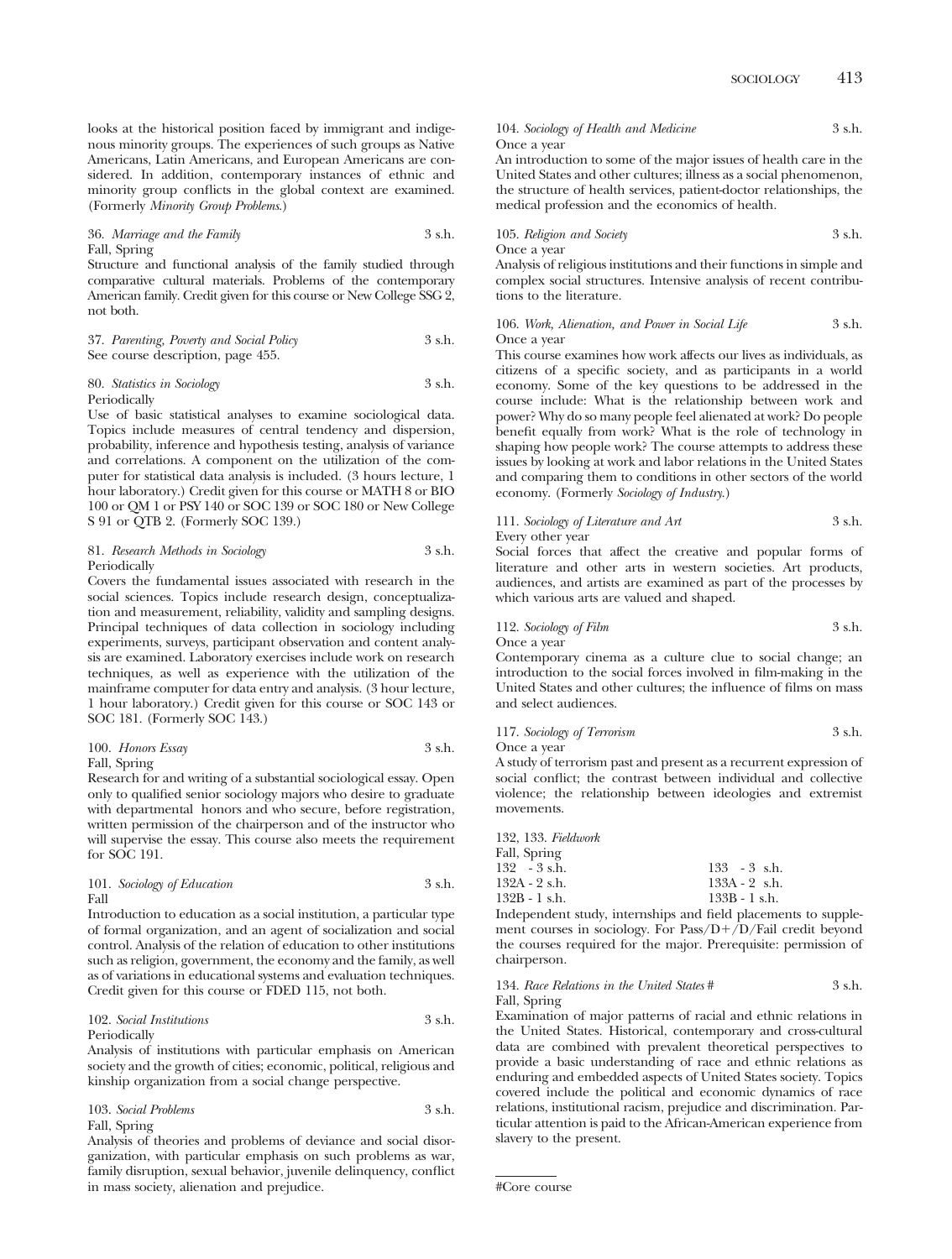| 135. Political Sociology | 3 s.h. |
|--------------------------|--------|
| Once a year              |        |

Survey of theory and research dealing with such topics as the national power structure of United States society; the social characteristics and functions of leadership; the social determinants of voting patterns; the origins and composition of selective political movements; the processes and patterns of political socialization.

#### 140. *Social Inequality* 3 s.h. Once a year

Analysis of social classes and structured social inequality; objective and subjective approaches to the relations of status, class and power with emphasis on recent research.

#### 141. *Urban and Community Studies* 3 s.h. Periodically

An introduction to the history, social organization and ecology of the city with emphasis on the metropolitan New York area and suburban communities. Special attention to inner city neighborhoods and their suburban counterparts and to basic research methods used in community studies.

# 142. *Global Cities: Politics and Social Change in Comparative Perspective* 3 s.h.

See course description, page 455.

# 147. *World Population* 3 s.h. Once a year

A cross-cultural study of major factors that affect births, deaths and migration with emphasis on the social consequences of population growth and decline. Introduction to theories and methods of demographic research.

148. *Society and Personality* 3 s.h. Periodically

Relationship between the individual personality, society and culture. Recent theories and studies of character and social structure. Credit given for this course or ANTH 148, not both.

149. *Society and Culture in Developing Nations* 3 s.h. Periodically

Analysis of social, economic, political and religious institutions of developing nations. Case studies in selected areas and problems. Sociological and anthropological aspects of technical assistance programming.

150. *Social Change and Social Evolution* 3 s.h. Periodically

Analysis of sociological studies of historic social changes and the dynamics of change in the present. Critical study of theories of change and evolution.

| 151, 152. Readings in Sociology | 1-3 s.h. each |
|---------------------------------|---------------|
| Fall, Spring                    |               |

Individual oral and written reports on special topics in sociology. Prerequisite: permission of chairperson.

# 156. *Sociology of Communication* 3 s.h. Periodically

Survey of communication theory and research with special emphasis on the analysis of the ways in which various forms of communication, oral, written, and electronic, influence content, consciousness and culture. In addition, the course addresses communication on both the interpersonal and mass level in order to shed light on how changes in one affect the other.

160. *Sociology of Gender* 3 s.h. Once a year

This course analyzes the ramifications of being born female or male (biological sex) and the ways in which gender is socially constructed and maintained by social, economic and political institutions. Also explored is gender as a power system and the consequences of recent shifts in the meaning of masculinity and femininity. The course examines how gender roles and relations are contested by social movements and social change. Students develop an understanding of the basic concepts of gender, gender roles and the gender system. (Formerly *Sociology of Sex Roles*.)

170. *Sociology of Law* 3 s.h. Once a year

Social organization of the United States legal structure and defacto processes; societal values and the social bases of law. Empirical studies of the legal profession, juries and judicial decision-making models. The capacity of law to affect social behavior.

# 171. *Intimate Human Behavior* 3 s.h. Fall, Spring

Deals with loneliness, human sexuality (both heterosexual and homosexual), changing sex roles, changing structure of the family, sexual dysfunction, aging, illness and death. Credit given for this course or New College SSG 1, not both.

172. *Sociology of Corrections* 3 s.h. Every other year

Internal and external relations of the postadjudicative phase of the criminal justice system in the United States. Probation, courts, parole, prisons and other total institutions are discussed, analyzed and visited, whenever practicable. Alternatives to present practices in corrections are explored. The political economy of capitalism and the prison is emphasized.

180. *Statistics in Sociology* 4 s.h. Fall

Use of basic statistical analyses to examine sociological data. Topics include measures of central tendency and dispersion, probability, inference and hypothesis testing, correlation and regression, analysis of variance, and nonparametric techniques. A component on the utilization of computers for statistical analysis is included. (3 hour lecture, 3 hour laboratory.) Credit given for this course or MATH 8 or BIO 100 or QM 1 or PSY 140 or New College S91 or QTB 2 or SOC 180A. (Formerly SOC 139.)

180A. *Computing and Statistical Analysis in Sociology* 1 s.h. See course description, page 455.

# 181. *Research Methods in Sociology* 4 s.h. Spring

Covers the fundamental issues associated with research in the social sciences. Topics include research design, conceptualization and measurement, reliability, validity and sampling designs. Principal techniques of data collection in sociology including experiments, surveys, participant observation and content analysis are examined. Laboratory exercises include work on research techniques, as well as experience with the utilization of the mainframe computer for data entry and analysis. (3 hour lecture, 3 hour laboratory.) Prerequisite: SOC 180. (Formerly SOC 143.)

# 185. *Contemporary Sociological Theory* 3 s.h. Periodically

Critical study of recent trends in sociological theory. The emphasis is on 20th century developments as they bear on current societal and global issues, including but not limited to such perspectives as critical social theory, symbolic interaction, structural functionalist theory, neo-Marxist theory, post-structuralism and postmodernism. Joint readings and individual research projects are required. Students are expected to share their work with the class. Prerequisites: junior standing and completion of four courses in sociology including SOC 18, or permission of instructor.

Special Topics: courses numbered 187 and 188 are open to students who have completed at least 6 s.h. in sociology and/or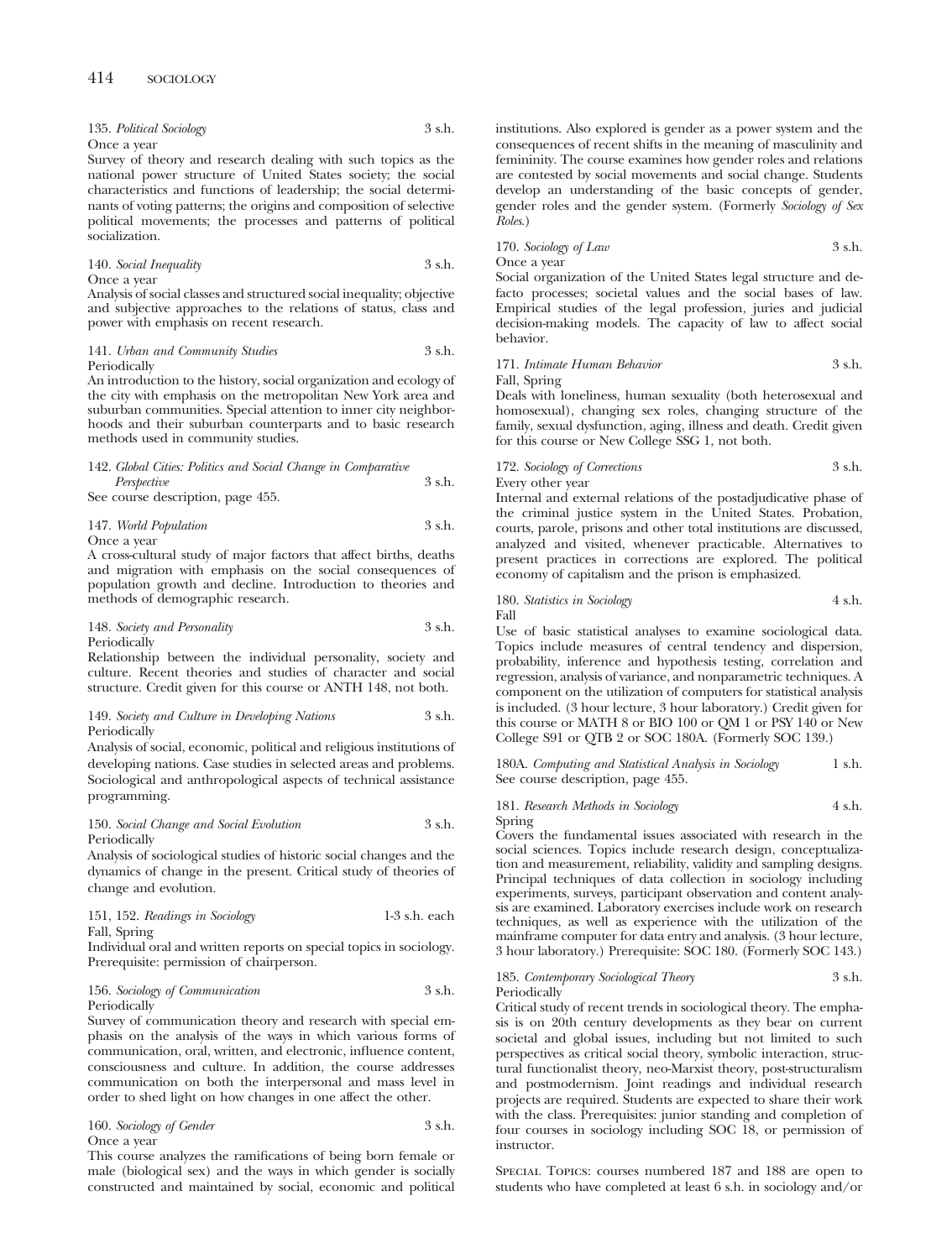related social sciences. These courses deal with innovative or advanced topics and may include individual research or field projects. May be repeated when topics vary.

*Special Topics*: major themes in sociology Fall, Spring 187, 188, 3 s.h. each 187a, 188a, 2 s.h. each 187b, 188b, 1 s.h. each

Interdisciplinary Seminars: courses numbered 189 and 190 are open to students who have completed at least 6 s.h. in sociology and/or related social sciences. These seminars deal with innovative or advanced topics in sociology in relation to other disciplines and may include individual research and field projects. May be repeated when topics vary.

*Interdisciplinary Seminars:* subjects related to sociology and other disciplines

Fall, Spring 189, 190, 3 s.h. each 189a, 190a, 2 s.h. each 189b, 190b, 1 s.h. each

191, 192. *Advanced Seminar in Sociology* 3 s.h. each Fall, Spring

Presentation of a topic that reflects broad understanding of sociological ideas and modes of analysis with current significance to the discipline. Through joint readings and individual research, advanced students develop ideas relevant to the theme of the course. Students are expected to share their work with the class. Topics vary from semester to semester. Prerequisite: completion of four courses in sociology or permission of instructor. May be repeated for credit when topics vary. (Formerly *Senior Paper/ Seminar*.)

# 210. *Advanced Studies in Sociology of Education* 3 s.h. Once a year

Fundamental principles of sociology are applied to educational practice. Significance of sociology as an analytic tool for understanding the processes of education lies in its distinctive shift in emphasis from individual to group determinants of behavior. Concepts of organization, stratification, social control, socialization and social change are helpful for investigating the group contexts in which children learn; implications are for innovative group practices which are most likely to encourage learning.

| 219. Interdisciplinary Seminar: Contemporary |            |
|----------------------------------------------|------------|
| Hispanic Literature and Society              | 3 s.h.     |
| Summer                                       |            |
| Same as SPAN 219.                            |            |
| 250. Readings in Sociology                   | $1-3$ s.h. |
| Periodically                                 |            |

Independent study on special topics in sociology. Prerequisite: permission of chairperson.

| 251, 252. Special Topics Seminar: Suburban |             |
|--------------------------------------------|-------------|
| <i>Problems</i>                            | 3 s.h. each |
| Periodically                               |             |

Individual and/or group investigation and reports on advanced sociological topics related to suburban problems. Prerequisite: permission of instructor or chairperson.

|              | 272. Sociology of Juvenile Corrections | $3$ s.h. |
|--------------|----------------------------------------|----------|
| Periodically |                                        |          |

Analysis of the social organization of juvenile corrections and rehabilitation in the United States. Includes: visiting lecturers, field trips and class lectures on the historical development of juvenile corrections; the social obstacle to rehabilitation of minors; class struggle and youth crime and correction; corrections

as a career; social implications of a separate rehabilitation system for youth and related areas. An exploration of alternatives.

# Spanish (SPAN)

Administered by the Department of Romance Languages and Literatures. Professor Bussell-Thompson, *Chairperson*

Professors DaSilva, McNair; Associate Professor Cao; Assistant Professors Janer, Sampedro, Zapata.

**B.A. SPECIALIZATION IN SPANISH:** 33 semester hours in Spanish beyond SPAN 4 as specified below.

- 1) No more than 9 credits of advanced language and reading courses—SPAN 5, 109 or 110, 111, 112—can be counted towards the major. Chosen under advisement.
- 2) 6 credits in culture: SPAN 113A, 113B, or equivalent.
- 3) 6 credits in survey courses required: either 114A or 115A, and either 114B or 115B.
- 4) At least 9 credits in other advanced literature courses chosen under advisement.
- 5) 3 credits of the senior seminar in literature.
- 6) It is recommended that Spanish majors take at least one course in comparative literature.

Credit in a language course cannot be given to a student who has already earned credit for a higher-numbered course in the same language when the course numbers in question indicate level of comprehension and ability in the introductory and intermediate study of that language.

**NOTE:** language laboratory work is required in all modern foreign language courses on the 1, 2, 3, 4 level.

**B.A. SPECIALIZATION IN IBERO-AMERICAN STUDIES:** 36 semester hours as follows: 12 semester hours chosen from SPAN 112 or 121, 113A or 113B, 125, 126; 12 semester hours chosen from SPAN 114B, 115B, 180, 195, or any other course in Spanish literature, taken under advisement; ANTH 105, ECO 110, HIST 142, PSC 130.

**B.A. SPECIALIZATION IN IBERO-AMERICAN STUDIES WITH A MINOR IN INTERNATIONAL BUSINESS:** 54 semester hours as follows: 24 semester hours in Spanish as described above but including SPAN 121; ANTH 105, ECO 110, HIST 142, PSC 130; 18 semeter hours in business courses chosen from IB 150, 162, 163; MKT 101, 170; MGT 101, 171.

See complete B.A. requirements, page 84.

Teaching of Spanish in High School, see page 397.

**A MINOR IN SPANISH** consists of 18 semester hours, at least six hours in residence, beyond SPAN 4, as follows: no more than 9 credits from SPAN 5, 109 or 110, 111, 112, and at least 9 credits of culture and/or literature (from courses 113A-197), 3 of which must be literature.

**A MINOR IN IBERO-AMERICAN STUDIES** consists of 18 semester hours, with at least 6 semester hours in residence, as follows: 12 semester hours chosen from SPAN 112 or 121, 113A or 113B, 125, 126; 6 semester hours chosen from ANTH 105, ECO 110, HIST 142, PSC 130.

Summer Study in Spain, see International Study, page 17.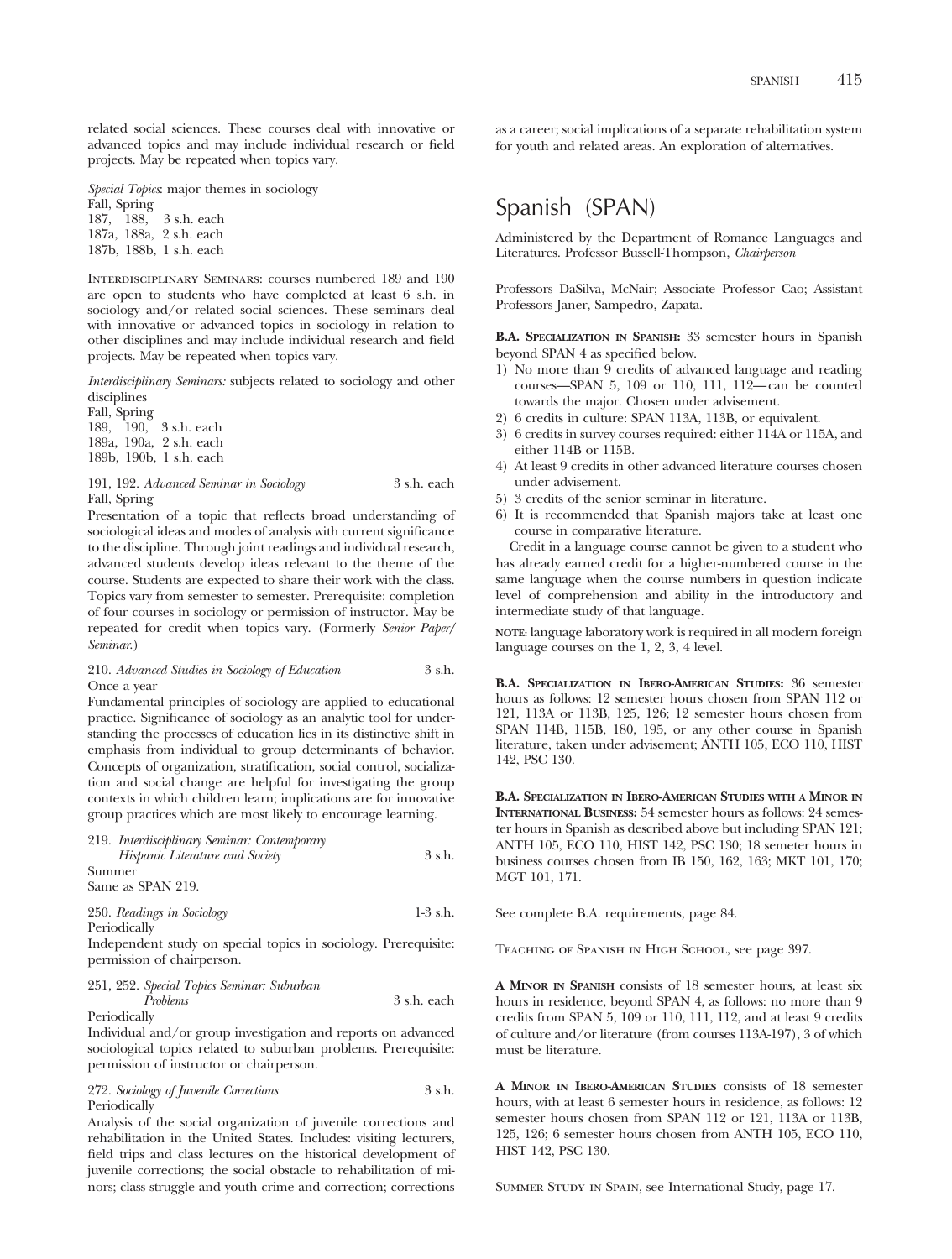# **MASTER OF ARTS IN SPANISH\***

Bilingual Graduate Programs, see Bilingualism.

Intensive Summer Language Program

#### *Beginning Spanish* 9 s.h.

(The equivalent of SPAN 1, 2, 3.) No previous language experience necessary. An accelerated program with stress on the audio-lingual aspect of the language. Intensive practice in listening and speaking. Cultural and literary readings.

*Advanced Spanish* 9 s.h. (The equivalent of three of the following: 110, 111, 112, 113A or 113B, 114A, 115A.) An accelerated program providing intensive practice in speaking, listening comprehension, reading and writing. Culture and civilization. Prerequisite: SPAN 5 or equivalent.

*Summer Language Institute* 3 s.h. each SPAN 209, 210 and 211 are designed for foreign language and prospective language teachers.

*Graduate Spanish* 6 s.h. (The equivalent of two of the following: 221-226.)

SIGMA DELTA PI: a national Spanish honor society, see pages 74, 79

Spanish Literature in Translation, see Spanish course listings.

# COURSES

In addition to semester notations next to each course, several courses are offered during the January and Summer sessions. Consult the *January* and *Summer Sessions* bulletins for these schedules.

| 1. Elementary Spanish | 3 s.h. |
|-----------------------|--------|
| Fall, Spring          |        |

Fundamentals of structure. Oral drill. Prerequisite: placement test prior to registration for students who have taken Spanish previously.

| 2. Elementary Spanish |  | 3 s.h. |
|-----------------------|--|--------|
|                       |  |        |

Fall, Spring

Continuation of 1. Selected readings. Prerequisite: SPAN 1 or equivalent by placement test score.

| 2R. Review of Elementary Spanish  | 3 s.h. |
|-----------------------------------|--------|
| See course description, page 455. |        |

3. *Intermediate Spanish* 3 s.h. Fall, Spring

Structural review. Readings and conversations on the culture of Spain and Latin America. Composition. Prerequisite: SPAN 2 or equivalent by placement test score.

# 4. *Intermediate Spanish* 3 s.h. Fall, Spring

Readings, composition and conversations on Spanish and Latin-American writers. Prerequisite: SPAN 3 or equivalent by placement test score.

5. *Advanced Reading* 3 s.h. Fall, Spring

Development of reading proficiency and introduction to critical approaches to interpretation. Prerequisite: SPAN 4 or permission.

# 106. *Contemporary Journalism* 3 s.h. Periodically Readings in current Latin-American and Spanish periodicals,

with emphasis on business, government, education, international trade, demographic statistics and the evolving role of women. All readings and discussion will be in Spanish. Prerequisites: SPAN 4 or equivalent and permission of department.

108. *Individualized Oral Communication* <sup>1</sup>/<sub>2</sub> s.h. Fall, Spring

Stresses authentic intonation patterns, oral proficiency and listening comprehension. Students meet on an individual basis once a week for twenty-five minutes with a native Spanishspeaking instructor. These sessions are augmented by language laboratory and off-campus experiences. Prerequisite: SPAN 4 or equivalent. Spanish major or minor, or students concurrently enrolled in any Spanish course beyond SPAN 4.

**NOTE:** may not be used to satisfy the foreign language requirement; course may be taken for a total of four semesters with a maximum of 2 s.h. applied toward the B.A. degree.

# 109, 110. *Advanced Spanish Conversation* 3 s.h. each 109: Fall; 110: Spring

Intensive training in oral practice and self-expression. Discussions on assigned topics with vocabulary preparation, oral reports, and presentations in response to cultural texts. Major or minor credit for either 109 or 110, not both. Prerequisite: SPAN 4 or permission. (Formerly *Spanish Conversation and Oral Practice.*)

111. *Advanced Spanish Grammar* 3 s.h. Annually

Problem areas in Spanish grammar. Class exercises supplemented with writing assignments both analytical and creative. Prerequisite: SPAN 4 or permission. (Formerly *Structural Analysis.*)

| 111B. Spanish for Spanish Speakers | 3 s.h. |
|------------------------------------|--------|
| See course description, page 455.  |        |

112. *Advanced Spanish Composition* 3 s.h. Annually

Exercises intended to develop both communicative and creative writing skills. Practice with different techniques and modalities of writing, from summary, description, dialogue, narrative, review and essay, to formulaic writing such as that of applications, curriculum vitae, official or commercial letters, and problematic areas of translation. Prerequisite: SPAN 4 or permission.

*Prerequisite for all courses numbered 113A through 197; successful completion of SPAN 5, 111, 112, or permission.*

| 113A. Culture and Civilization of Spain         | 3 s.h. |
|-------------------------------------------------|--------|
| See course description, page 455.               |        |
| 113B. Culture and Civilization of Latin America | 3 s.h. |
| See course description, page 455.               |        |

114A. *Introduction to Spanish Literature I* 3 s.h. Periodically

A survey of Spanish literature from the Middle Ages to the Renaissance and the Golden Age. Prerequisite: SPAN 5, 111, 112, or permission. Credit given for this course or SPAN 114, not both. (Formerly SPAN 114, *History of Hispanic Literature.*)

114B. *Introduction to Spanish-American Literature I* 3 s.h. Periodically

An overview of Spanish-American literature and historiography from the pre-Columbian through the Colonial time to the 1880s. Theoretical and critical discussions of readings, films, documentary and other available materials on the period. One of the main

<sup>\*</sup>Applications not accepted in 2002-2003. For further information, contact the Department of Romance Languages and Literatures.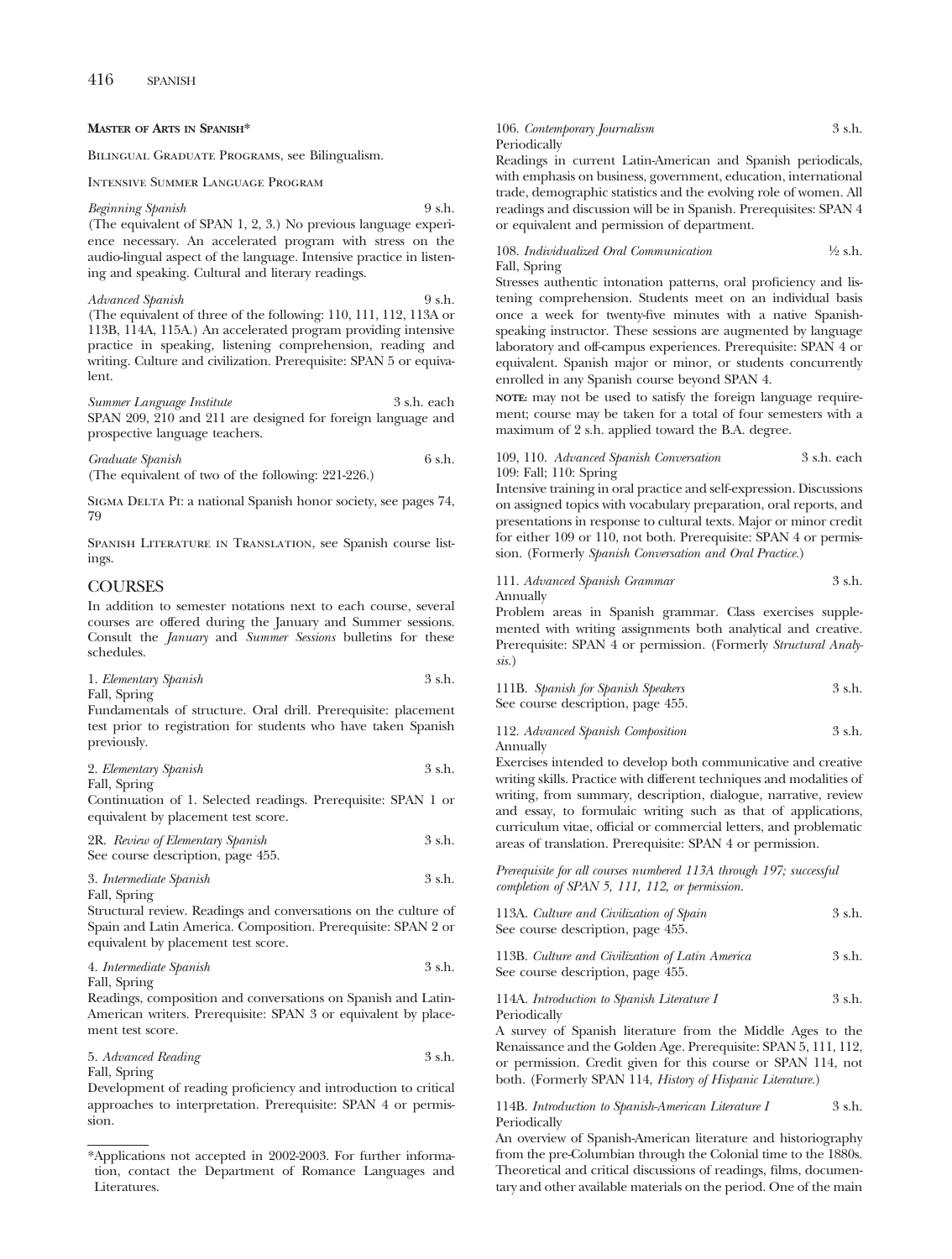goals of the course includes the revision and challenge of certain traditionally accepted concepts such as *discovery, New World, Indian,* or even *Latin America,* and their relocation in a noneurocentric perspective. Prerequisite: SPAN 5, 111, 112, or permission. Credit given for this course or SPAN 198, not both. (Formerly SPAN 198, *Spanish-American Literature.)*

# 115A. *Introduction to Spanish Literature II* 3 s.h. Periodically

A survey of Spanish literature from the 18th to the early 20th century covering works representative of "La ilustración," the various literary movements of the 1800s (Romanticism, "Costumbrismo," Realism and Naturalism), and up to the generations of 1898 and 1927. Prerequisite: SPAN 5, 111, 112, or permission. Credit given for this course or SPAN 115, not both. (Formerly SPAN 115, *Oral Interpretation of Literature.*)

# 115B. *Introduction to Spanish-American Literature II* 3 s.h. Periodically

An overview of Spanish-American literature from the late 19th century to the present, covering a variety of genres (poetry, short story, essay, testimonio, and the novel), with close attention to relevant literary and socio-political contexts. This course explores themes such as Spanish-American identity, the tensions between nationalism and globalization, race and national cultures, the relationship of history to literature, representations of gender and the body Hispanic. Prerequisite: SPAN 5, 111, 112, or permission. Credit given for this course or SPAN 199, not both. (Formerly SPAN 199, *Modernismo to the Contemporary Period.*)

# 116, 117, 118, 119. *Readings in Spanish* 1 s.h. each Fall, Spring

Designed to help the student maintain proficiency and interest in Spanish and enhance the reading facility within the specific field. Prerequisite: completion of SPAN 4 or equivalent.

# 120. *Cultural Studies in Spain Today* 3 s.h. Summer

A study of present-day Spain, its culture, institutions, and art, as well as their origins and evolution. Offered only in the Hofstra in Spain Summer Program. Prerequisite: SPAN 5, 111, 112, or permission. (Formerly *Contemporary Castilla.*)

# 121. *Language and Form in the Commercial World* 3 s.h. Periodically

A combined conversation and writing course: oral-audio skills, with stress on business and professional contexts (telephone and office etiquette, legal interrogation, interviewing and interpreting, etc.), while developing simultaneously techniques of personal and commercial correspondence. Individual practice, oral and written, with fieldwork on the development of topical vocabularies for specific industrial application. All readings and discussion will be in Spanish.

# 122. *Economic History of Spain and Latin America: Literary Projections* 3 s.h. Periodically

A cultural analysis of the geography and resources of the Hispanic countries, the origins and cultural consequences of their economic systems and industrial development. Focus on representations of land and land use (both rural and urban), exploring themes such as: landscape in Spanish poetry of the 20th century, nature and neo-colonial extract economies in the Spanish-American *novela de la tierra,* and the shaping force of the plantation of Afro-Caribbean literature. Prerequisite: SPAN 5, 111, 112, or permission. (Formerly *Economic History of Spain and Latin America.*)

123. Politics of the Hispanic World 3 s.h. Periodically

The course focuses on the implantation of the Spanish political, religious and cultural institutions in the Latin-American Colonies and the later transition to national entities (*caciquismo, machismo,* Catholicism, military dictatorship, etc.) and their literary projections. It explores locations and representations of power and resistance (the state, the church, the convent, the plantation), along with the possibility of resistance to an authority always already in place, and dual role of the body as material and theoretical protagonist in that resistance, and the problematic status of woman in an inherited male culture. Prerequisite: SPAN 5, 111, 112, or permission.

#### 124. *Portrait of the Hispano: The Question of Identity* 3 s.h.

Periodically

The issue of national and regional identity has been a constant obsession of writers and thinkers in Spain and Spanish America since at least the end of the 19th century. This course traces the trajectory of this obsession through the writings of authors such as Unamuno, Martí, Paz, J. Goytisolo, and Lezama Lima. Who qualifies for inclusion in these formulations? Who is excluded from them? Is it even possible to describe the character of a people or a nation? What is the social function of such portraits? Prerequisite: SPAN 5, 111, 112, or permission. (Formerly *Portrait of the Hispano.*)

### 125. *Hispanic Presence in the United States* 3 s.h. Periodically

An exploration of Hispanic cultures in the United States, from the colonial period through the present, with attention to diverse forms of expression (literature, film, music). This course focuses on Latino identity, the changing relations of Latinos to the majority culture, the tensions between preservation and modifications of traditions, the issues of nostalgia, cultural memory, hybridity, and linguistic purity. Prerequisite: SPAN 5, 111, 112, or permission.

# 126. *Contemporary Hispanic Thought: The Usable Past* 3 s.h. Periodically

The connection between Iberia and Latin America, the complex relationship between their histories, cultures, politics and literary traditions as revealed primarily in fiction and the essay. Concentrating on the past as both the subject of fiction and as a source of inscribing fiction, the course traces the ways in which writers self-consciously participate in the construction of a Latin-American canon. Issues surrounding *colonization and independence, mestizaje* and melting pot, domination and self-determination, and the ambivalence of history in a "new" world is addressed. Prerequisite: SPAN 5, 111, 112, or permission. (Formerly *Contemporary Hispanic Thought.*)

127. *United States and Latin America: Unequal Relations* 3 s.h. Periodically

An exploration of United States-Latin American relations through selected literary texts, from the Latin-American wars of independence to the present. Traces the history of United States interventions in the region (from the Mexican-American War to recent events such as the United States invasion of Panama). Considers the Americanization of Latin America, Latin American immigration to the United States and its impact on United States culture, and the concepts of the border and of cultural hybridity. Prerequisite: SPAN 5, 111, 112, or permission. (Formerly *United States and Latin America: Friend or Foe.*)

# 128. *Spain and Latin America Today: Changing World* 3 s.h. Periodically

A study of current events and their impact on popular culture and literary representations nation by nation, day by day. The course pays attention to main leaders of the Hispanic world, forces of *dissidence* and terrorism, sources of crisis, and sources of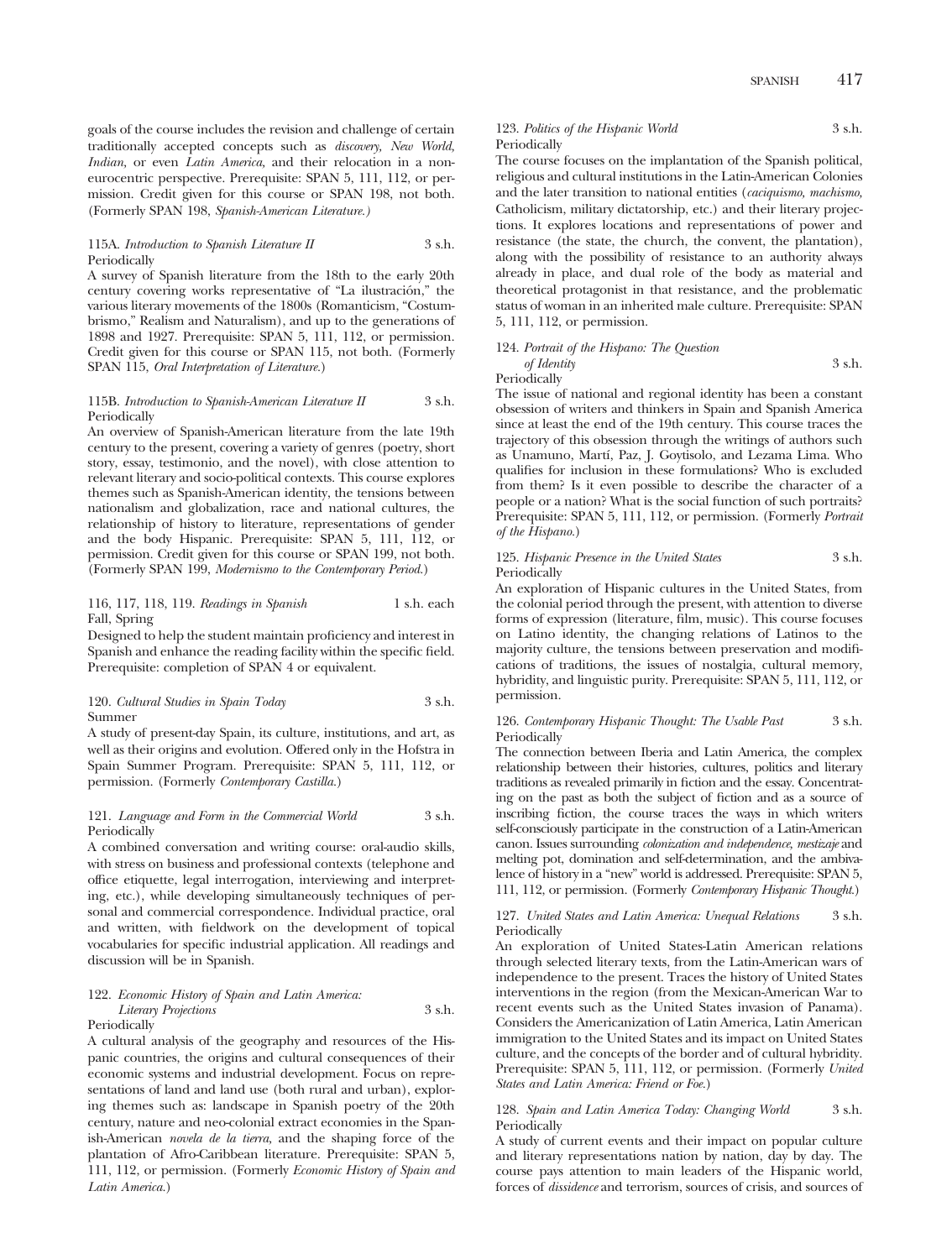hope. It also focuses on the integration of popular culture and globalization processes as part of the construction of new identities. Prerequisite: SPAN 5, 111, 112, or permission.

#### 140. *Intensive Approach to Oral and Written Skills* 6 s.h. Periodically

For majors and students with a special interest in intensive exposure to language skills: listening-comprehension, speaking, reading and writing. Credit given for this course or SPAN 111 or 112.

151. *Middle Ages Through Renaissance* 3 s.h. Periodically

Lectures and discussions on Spanish literature from its origins to the beginnings of the 16th century. Prerequisite: SPAN 5, 111, 112, or permission.

# 162. *Spanish Golden Age Theater* 3 s.h. Periodically

Dramatic and performance theories and praxis, theatrical development, techniques, and the evolution of dramatic literature in 16th and 17th-century Spain. A cultural, historical, and literary background provides the framework for close textual readings. In addition to studying the development of farce with Lope de Rueda's "pasos" and Cervantes' "entremeses," selected works are covered from the pre-Lope playwrights such as Juan del Encina and Gil Vicente, among others, through Lope de Vega and his followers—mainly Tirso de Molina and Ruíz de Alarcon—, culminating in the baroque theater of Calderon and the "auto sacramental." Prerequisite: SPAN 5, 111, 112, or permission. (Formerly *Spanish Drama of the Golden Age.*)

### 171. *Don Quixote* 3 s.h. Periodically

Close analysis and discussion of Cervantes' masterpiece *Don Quixote.* A study of the principal critical works and readings. Prerequisite: SPAN 5, 111, 112, or permission. (Formerly *Cervantes.*)

#### 180. *Advanced Seminar on Varying Literary Topics* 3 s.h. Once a year

Advanced seminar on a literary research theme to be selected annually. Readings, reports and discussions. Open only to advanced students, namely seniors and/or juniors who have satisfactorily completed two literature courses. May be repeated for credit provided change in course content. Prerequisite: SPAN 5, 111, 112, or permission. (Formerly *Literature Seminar.*)

190. *Senior Seminar in Hispanic Literatures and Cultures* 3 s.h. See course description, page 455.

# 192. *Romanticism, Realism and Naturalism* 3 s.h. Periodically

Study of major literary movements in 19th-century Spain through analysis of representative works of poetry, drama, essay and the novel. Prerequisite: SPAN 5, 111, 112, or permission. (Formerly *Romanticism and Realism.*)

### 195. *The Generation of 1898* 3 s.h. Periodically

The Generation of 1898: historical background and projection into the 20th-century. Analysis of works by Azorín, Baroja, Antonio Machado, Unamuno, Valle-Inclán, and others. Current revisionist views on the subject of Spanish "literary generations." Prerequisite: SPAN 5, 111, 112, or permission. (Formerly *Contemporary Literature.*)

| 197. Honors Essay | 3 s.h. |
|-------------------|--------|
| Fall, Spring      |        |

The research for and the writing of a substantial essay (in either Spanish or English) in the field of Spanish or Spanish-American literature and culture. Open only to senior Spanish majors who desire to graduate with departmental honors. Prerequisite: written permission of the professor who will supervise the essay and appropriate grade point average. (See Departmental Honors Program.) (Formerly SPAN 100.)

*Courses numbered* 200 *and above are open only to matriculated graduate students or by permission*.

201. *Advanced Structure of Present Day Spanish* 
$$
3 \, \text{s.h.}
$$
 Periodically

Detailed study of Spanish syntax, with especial attention to the problematics of differing structures between Spanish and English.

202. *The Spanish Language* 3 s.h.

Periodically

Historical development of Spanish out of Latin into the modern language.

203. *Literary Criticism of Spanish Prose of the 20th Century* 3 s.h. Periodically

Analysis of literary prose works and the study of the literary movements that characterize them.

204. *Literary Criticism of Spanish-American Prose*

| of the 20th Century | 3 s.h. |
|---------------------|--------|
| Periodically        |        |

Analysis of literary prose works and the study of the literary movements that characterize them.

205. *Studies in the Culture of Spain* 3 s.h.

Periodically

A review of contemporary period. Study of representative texts depicting various aspects of the civilization of Spain today political, economic and social.

206. *Studies in Cultures of Spanish America* 3 s.h. Once a year

An anthropological study of pre-Columbian to present day Spanish America.

208. *Foreign Language Workshop* 3 s.h. Periodically

Structure of the Spanish language. Application of latest methods, techniques and materials.

209, 210, 211. *Summer Language Institute* 3 s.h. each Summer

Designed for foreign language and prospective language teachers. Stress on listening comprehension and speaking; application of latest methods, techniques and materials; applied linguistics, culture and civilization.

#### 212. *Contrastive Bilingualism* 3 s.h. Fall

A contrastive analysis of Spanish and English in terms of various linguistic principles. The course will focus especially on the pedagogical implications of linguistic problems.

# 213. *Development of Social and Psychological Bilingual Trends in the United States* 3 s.h.

Spring

Diachronic and synchronic approaches to language. English and Spanish are studied in their variants vis-a-vis principles of language. The discussion of general topics will encompass problems of Hispanics in the United States. Recommend taking 212 prior to taking this course.

# 214. *Bilingualism in Perspective* 3 s.h. Once a year

Historical examination of bilingual cultures of Europe (especially of Spain) and of the Americas. Analysis is made of similar developments and trends in contemporary societies.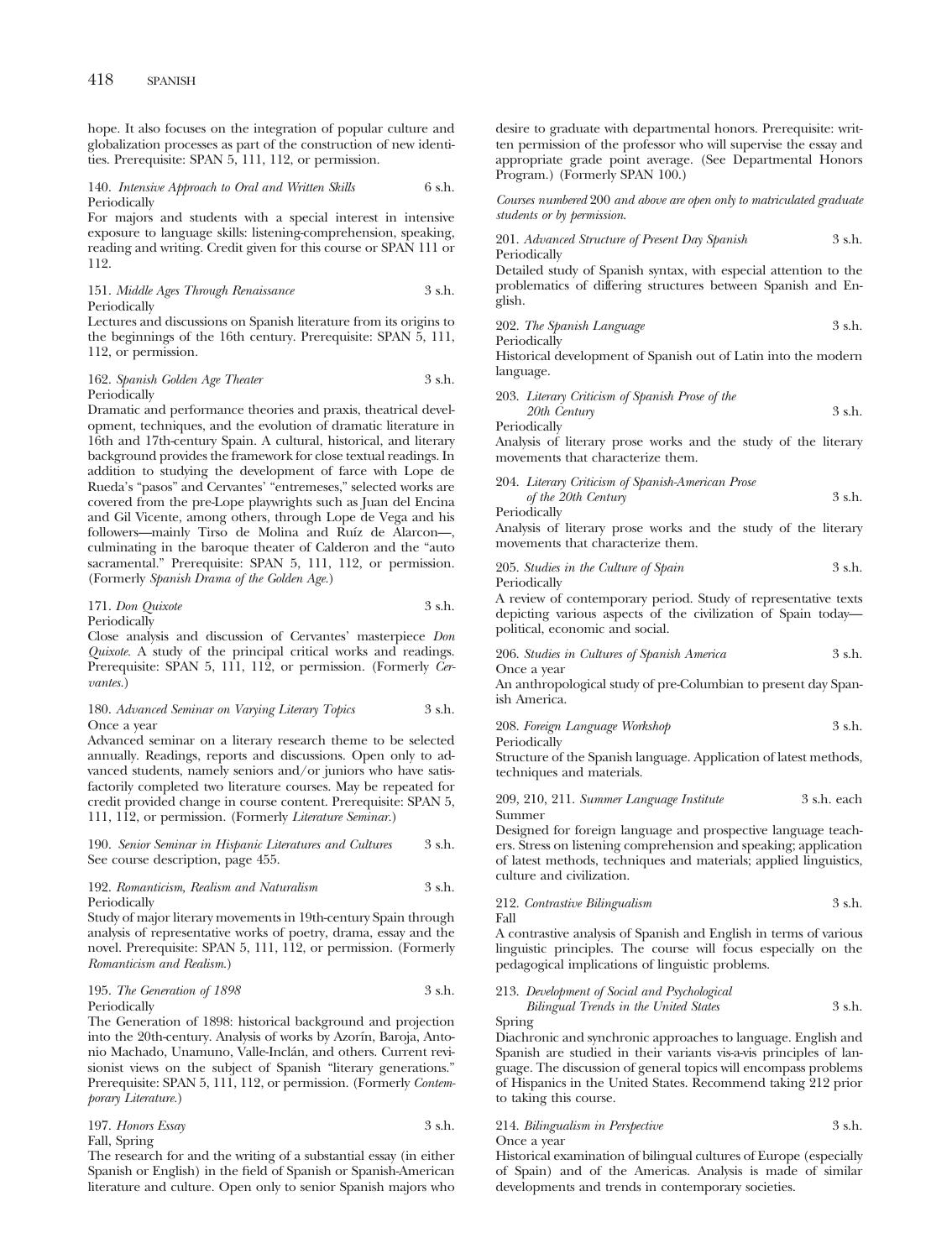|      | 215. Bilingual Workshop | 3 s.h. |
|------|-------------------------|--------|
| Fall |                         |        |

Theoretical and practical consideration of language in action in a mixed cultural group. The course will take advantage of live situations and community resources. The behavioral motivation and degree of acculturation desired will be analyzed. Existing materials and principles for creating and adapting materials will be treated as well.

#### 216. *Literature of Protest and Nationalism* 3 s.h. Summer

The literature of revolution and reform, from the wars of independence to the present. The framework will be historical and sociopolitical in perspective.

# 218. *People and Cultures of Latin America* 3 s.h. Summer

An integrated study of the institutions, culture groups and literary traditions of Spanish America. Social and economic functions of the "hacienda," Church, politics, university and others in combination with literary works that exemplify these topics. Specific regions or countries are examined individually. Taught in English. Same as ANTH 218.

219. *Interdisciplinary Seminar: Contemporary Hispanic Literature and Society* 3 s.h.

Summer

Analysis of significant aspects of the culture of poverty, migratory processes, changing social values and institutions as well as the impact of industrialization upon the Hispanic groups. Sociocultural assimilation of these groups in the United States. Representative writers, both in sociology and in literature, will be selected. Taught in English. Same as SOC 219.

# 220. *Teaching English in a Bilingual Program* 3 s.h. Periodically

Material, method and curriculum for the teaching of English in a bilingual, bicultural program.

221 through 226. *Major Authors, Literary Movements and Genres* 3 s.h. each Periodically

Intensive study of an outstanding author, movement or literary genre of Spain and Spanish America. Subjects to be announced.

251, 252. *Readings in Spanish* 3 s.h. each Periodically

Literary works and current literary criticism in selected fields. Oral and written reports at seminar sessions. Prerequisite: permission of department.

$$
301. Master's \, \text{Essay} \qquad \qquad 3 \, \text{s.h.}
$$

Fall, Spring

Candidates who choose to write a master's thesis will do so under the supervision of a graduate adviser.

# 305. *Comprehensive Studies* 3 s.h. Periodically

Designed to analyze the movements of all Spanish and Spanish-American literature from its beginning to the 17th century. Each literary movement is studied in depth, after which an examination is given. No credit for a grade of less than B. This course will serve as part of the option for the comprehensive examination. Prerequisites: 21 s.h. of graduate work in Spanish and permission of the program coordinator. This course may not be used to satisfy the basic 33 s.h. requirement for the M.A. in Spanish.

| 306. Comprehensive Studies | 3 s.h. |
|----------------------------|--------|
| Periodically               |        |

Designed to study all Spanish and Spanish-American literature from the 18th to the 20th century. Each literary movement is studied in depth, after which an examination is given. No credit for a grade of less than B. Both 305 and 306 must be taken in order to satisfy the option for the comprehensive examination. Prerequisites: 21 s.h. of graduate work in Spanish and permission of the program coordinator. This course may not be used to satisfy the basic 33 s.h. requirement for the M.A. in Spanish.

307. *Bilingual Doctoral Seminar* 3 s.h. Spring

An exploration of related research topics in bilingual/bicultural education. Development and design of specific research proposals, which will be submitted to the department's bilingual faculty and graduate students as the first step in fulfillment of the doctoral course requirements intended for all Ph.D. candidates in the Educational Research and Reading Bilingual/Bicultural programs.

308. *Bilingual Doctoral Seminar* 3 s.h. Spring

This course is a continuation of 307. Prerequisite: SPAN 307.

309. *Bilingual Doctoral Seminar* 3 s.h. Spring

This course is the last sequential course of the required 9 hours for the doctoral seminar for all Ph.D. candidates in the bilingual programs. Prerequisites: SPAN 307, 308.

**LITERATURE IN TRANSLATION (SPLT):** 51 through 58

|        | 51. Don Quixote and the Modern Novel# | 3 s.h. |
|--------|---------------------------------------|--------|
| Spring |                                       |        |

Modern Spanish and Latin-American novels in the tradition of Cervantes' *Don Quixote*, with emphasis on point of view, theme, time and space, structure, characterization and style.

| 52. Interpreting the Hispanic Legacy # | 3 s.h. |
|----------------------------------------|--------|
| See course description, page 455.      |        |

53. *Early Spanish-American Heritage* 3 s.h. Fall

A comprehensive study of literary, social, and political thought of Latin America by some of its leading writers from the colonial period through independence. Taught in English.

54. *19th- and 20th-Century Latin-American*

*Literature* 3 s.h. Spring

Social, political and literary developments. Taught in English.

55. *20th-Century Spanish Outlook* 3 s.h. Fall

Twentieth-century trends in Spain as seen through writers of the generation of '98 and the generation of '27. Works by Unamuno and Lorca, among others will be discussed. Taught in English.

56. *Spain Since the Civil War* 3 s.h. Spring

Contemporary Spain seen through writings from 1940 to the present. Special attention is given to continuing developments in essay, fiction and theater. Taught in English.

57. *Gender and Culture: Women Through the Lens of Spanish Female Writers* # 3 s.h.

Periodically

Portrayal of women in the narratives of Spanish female writers. Fictional roles are used as models for examining said roles in Spanish society in differing historical periods. Dynamics of gender and power, society and culture serve as backdrop for the readings. Interpretation of the readings is two-fold: the literary critique of characterization and narrative strategies, and the analysis of sociocultural patterns that inform the writers' world.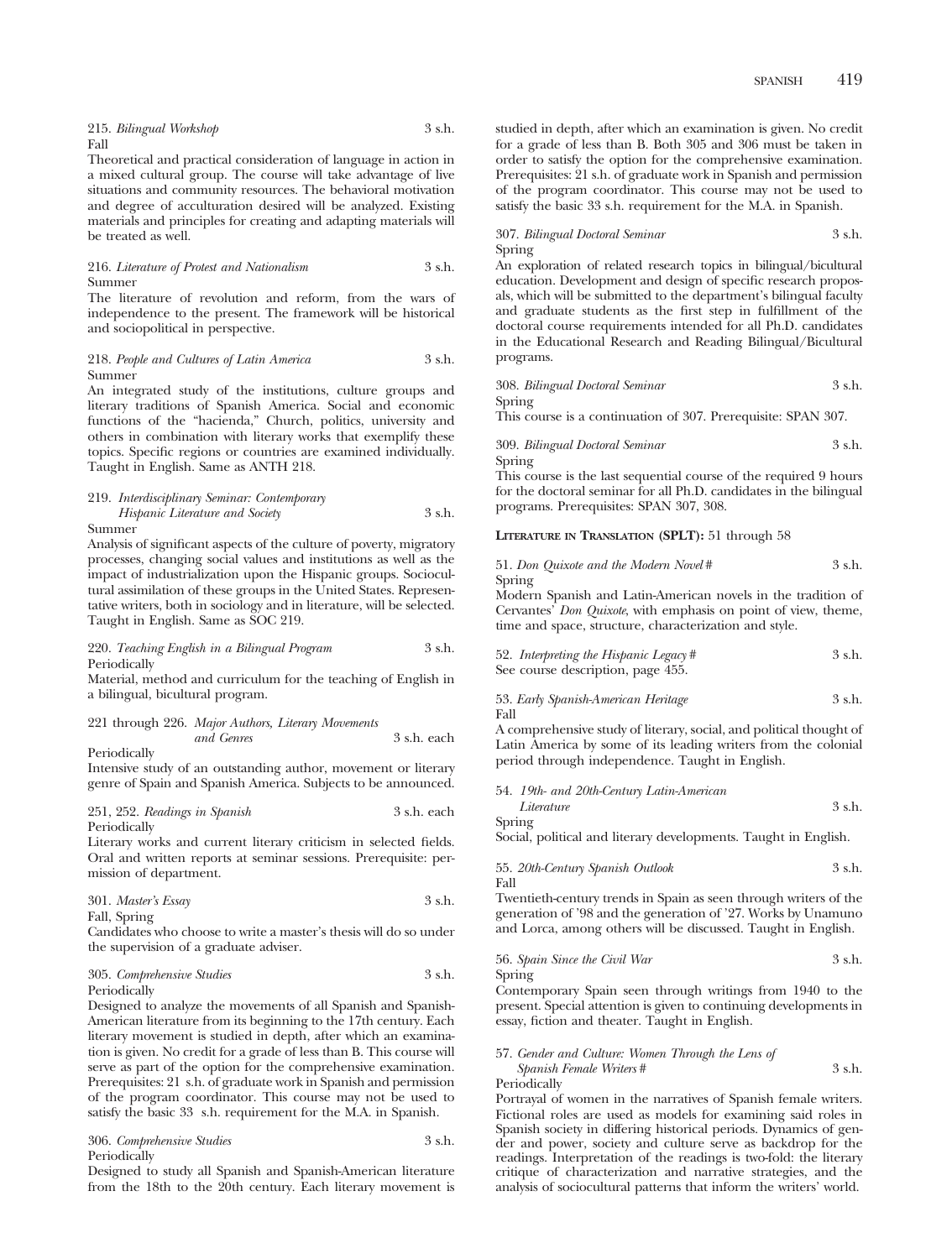58. *The Empire Writes Back: Autobiography and Resistance in Colonial Spanish America#* 3 s.h. See course description, page 455.

# Special Education (SPED)

Due to changes in the New York State teacher certification regulations, students completing (finishing) degree programs after December 2003 and who are seeking Hofstra's recommendation for teacher certification, may have to complete additional requirements for their program of study.

Consult your faculty adviser for information pertaining to your particular program.

Center for Special Education and Rehabilitation, see page 94

Administered by the Department of Counseling, Research, Special Education, and Rehabilitation. Associate Professor Sciarra, *Chairperson*

Special Education offers master's and professional diploma programs which provide a comprehensive, integrated experience aimed at developing skills and competencies in educating the exceptional child, adolescent and adult. The special education programs are such that each student receives broad based experiences in all areas of special education. There are, at the same time, areas of focus, whereby a student establishes further expertise with one or more specific types of handicapping conditions.

# PROGRAMS

**MASTER OF SCIENCE IN EDUCATION:** competency based teacher education programs which prepare professional personnel in the education of children and youth with retarded mental development and emotional disturbances and those with physical, neurological and learning disabilities.

Special education programs are designed for teachers possessing their elementary or secondary teaching certificates and/or certification in speech or reading. Our programs lead to New York State certification as a teacher of special education. See Program I.

Extended programs are available also for students with no formal preparation in the field of education. See Program II.

The early childhood special education program is designed to prepare students with undergraduate training and certification in elementary education (PreK-6), or in special education to become teachers of young children (birth-5) with disabilities. See Program III.

Extended programs are available also for students with no formal preparation in the field of education. See Program IIIA.

The dual program in reading and special education (K-12) leads to New York State certification in reading and special education. See Program IV.

The dual program in special education and art therapy leads to New York State certification in special education (K-12). See Program V.

Special Education Bilingual Extension Program leads to New York State certification in special education (K-12). See Program VI.

The Special Education programs meet all of the standards for the preparation of professional personnel in Special Education established by the Council for Exceptional Children (CEC).

**MASTER OF ARTS:** for students who have completed a basic program in special education on the undergraduate level. See Program VII.

**MASTER OF PROFESSIONAL STUDIES:** students working toward a Master of Science in Education, Special Education, and possessing a Master of Science in Education degree in a related field will receive a Master of Professional Studies degree.

**CONCENTRATION IN THE EDUCATION OF CHILDREN WHO ARE GIFTED/ TALENTED:** designed for certified teachers and for students enrolled in special education programs. See page 424.

**PROFESSIONAL DIPLOMA:** designed to meet specific individual requirements for professional careers in the development and coordination of clinical and instructional activities in school or district-wide programs, research and/or pedagogy in special education. For admission and program requirements, see Program VIII. Students with advanced standing and previous training and experience in other programs may take individual courses with the approval of the department.

Applications and instructions for all programs are available in the Graduate Admissions Office in the Admissions Center and in the Department of Counseling, Research, Special Education, and Rehabilitation in Mason Hall.

Program Coordinators

- Special Education Coordinator: Professor Bowe
- Early Childhood Special Education: Assistant Professor D. Schwartz
- Education of Children with Mental Retardation:
- Education of Children with Emotional/Behavior Disorders: Professor Gold
- Education of Children with Physical, Neurological and Learning Disabilities: Associate Professor Zalma
- Education of Children who are Gifted and Talented:
- Professional Diploma: Associate Professor Zalma
- Special Education/Art Therapy: Associate Professor Zalma

Reading/Special Education: Associate Professor Zalma

Admission Requirements—for Master's Programs

- 1. completion, with an acceptable grade-point average, of a bachelor's degree at an accredited institution;
- 2. personal interviews with department members;
- 3. educational and professional references (three);
- 4. voluntary or paid work experience in special education or with individuals with disabilities preferred.

### Program Advisement

All matriculated students are required to meet with a departmental faculty adviser and complete a Graduate Student Advisement Record following admission to the Program.

**NOTE:** Students must meet established New York State test requirements for certifications.

See complete graduate information, page 75.

# MASTER OF SCIENCE IN EDUCATION

The following seven programs are offered leading to the degree of Master of Science in Education. A written comprehensive examination is required for all the programs. See page 80; see also complete graduate information, page 75.

PROGRAM I. For students with certification in elementary or secondary education, speech or reading—34 s.h. program. Satisfactory completion of this program leads to New York State certification as a teacher of special education (K-12).

The program consists of a sequence of core courses and experiences required of all students regardless of area of concentration and additional courses related to the specific area of concentration.

Area 1. Special Education Core Courses: 19 s.h.<br>SPED 201 The Exceptional Child: Coenitive

201. *The Exceptional Child: Cognitive & Affective Functions,* 3 s.h.

242. *Psychoeducational Assessment in Special* #Core course *Education,* 3 s.h.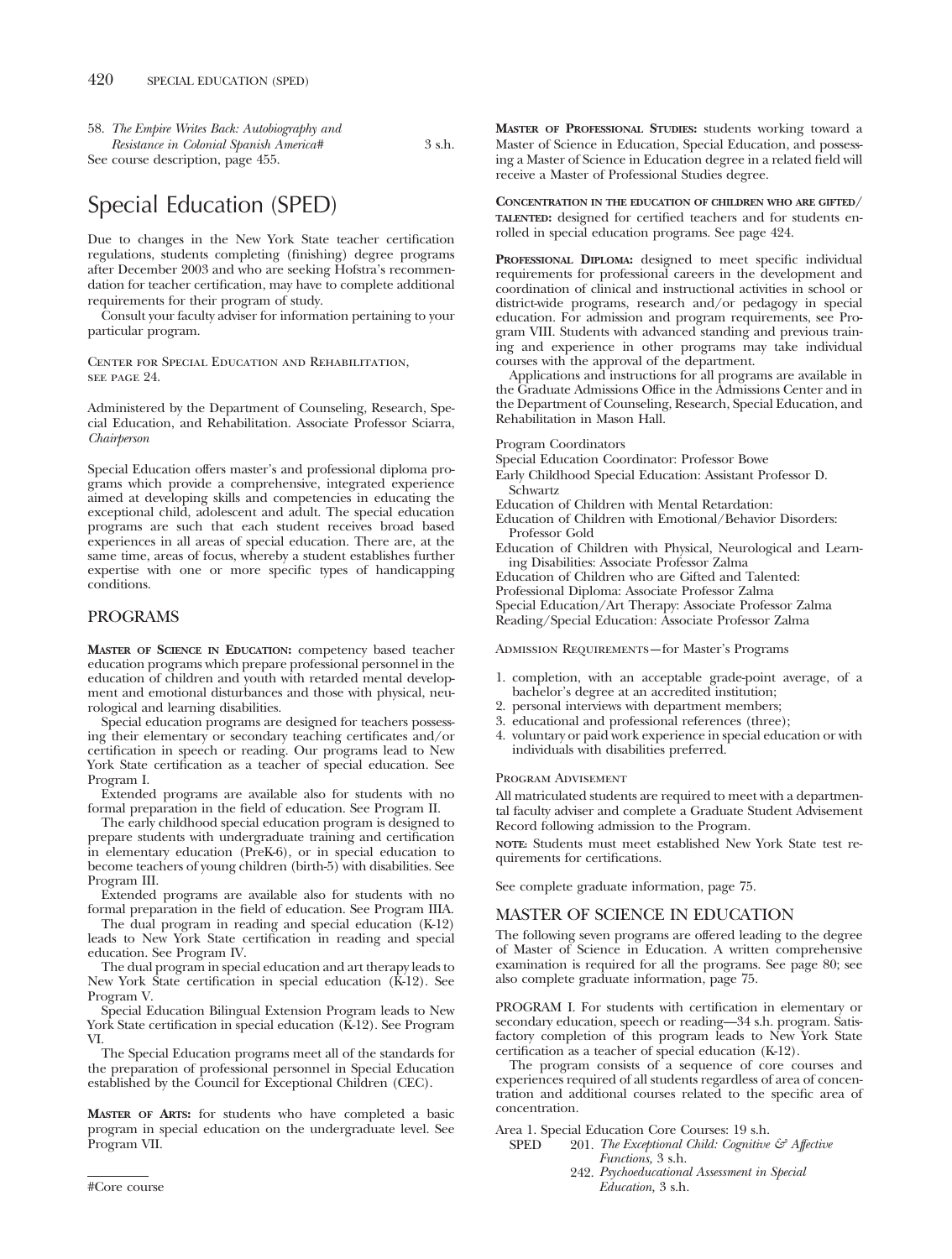- 245. *Curriculum & Methods in the Education of Students with Disabilities,* 4 s.h.
- 237. *Practicum: Teaching Children with Disabilities,* 6 s.h.

Foundations of Education—200-level course, 3 s.h. Area 2. Special Education Concentrations: 15 s.h.

select one of the following areas:

- A. Children with Retarded Mental Development<br>SPED 210 Crafts  $\xi \vec{\tau}$  Allied Skills for Children
	- 210. *Crafts & Allied Skills for Children with Disabilities,* 3 s.h.
		- 211. *Nature & Needs of Children with Retarded Mental Development,* 3 s.h.
		- 241. *Nature & Needs of Children with Emotional/Behavior Disorders,* 3 s.h., or
		- 246. *Nature & Needs of Students with Neurological*
- *Impairments/Learning Disabilities,* 3 s.h. Electives, under advisement, 6 s.h.
- 
- B. Emotional/Behavior Disorders<br>SPED 241 Nature  $\zeta \overline{\tau}$  Needs 241. *Nature & Needs of Children with* 
	- *Emotional/Behavior Diosorders,* 3 s.h.
	- 246. *Nature & Needs of Students with Neurological Impairments/Learning Disabilities,* 3 s.h.
	- 248. *Education of Children with Emotional & Social Disturbances, & Children with Autism,* 3 s.h.

Electives, under advisement, 6 s.h.

- C. Physical/Neurological/Learning Disabilities
	- SPED 246. *Nature & Needs of Students with Neurological Impairments/Learning Disabilities,* 3 s.h.
		- 249. *Nature & Needs of Individuals with Physical Impairments: Psychology of Persons with Disabilities,* 3 s.h.
		- 241. *Nature & Needs of Children with Emotional/Behavior Disorders,* 3 s.h., or
		- 211. *Nature & Needs of Children with Retarded Mental Development,* 3 s.h.

Electives, under advisement, 6 s.h.

PROGRAM II. For students with no formal course work or teaching experience in elementary or secondary education— 43-46 s.h. program. Students with one year of teaching experience as the classroom teacher take SPED 237 instead of dual student teaching.

For provisional certification in elementary education (PreK-6) or secondary education (7-12) students must satisfy New York State requirements and apply directly to the State Education Department.

In addition to the required special education core courses and courses in the special education concentration, students must complete either elementary or secondary education as a general education background. Required elementary or secondary education courses should be taken first, with the exception of dual student teaching.

Area 1. 12-15 s.h.

Elementary Education

- ELED 205. *Language in the Curriculum,* 3 s.h.
	- 206. *Social Studies in the Curriculum,* 3 s.h., or 208. *Science & Mathematics in the Curriculum,* 3 s.h.
	- 213 or 214. *Child Development & the Elementary School Program,* 3 s.h.
- LYST 218. *Reading and Writing Practices in Early & Middle Childhood,* 3 s.h. or

Secondary Education

SED 264. *The Teacher in the School Setting,* 3 s.h. 213. *Adolescent Development & Secondary Education,* 3 s.h.

- Methods course, 3 s.h.
- Curriculum course, 3 s.h.
- Educational electives, under advisement, 3 s.h.

Area 2. Special Education Core Courses: 22-25 s.h.

- SPED <sup>201</sup>. *The Exceptional Child: Cognitive & Affective Functions,* 3 s.h.
	- 242. *Psychoeducational Assessment in Special Education,* 3 s.h.
	- 245. *Curriculum & Methods in the Education of Students with Disabilities,* 4 s.h.
- 219A-219B. *Supervised Teaching in the Elementary School in Special & Regular Education Classes,* 41⁄2 s.h. each and
- ELED 223. *Analysis of Teaching Behavior*, 3 s.h.
- SPED 223A-223B. *Supervised Teaching in the Secondary School in Special & Regular Education Classes,* 41⁄2 s.h. each
- Foundation of Education—200-level course, 3 s.h.
- Area 3. Special Education Concentrations: 9 s.h.

select one of the following:

Mentally Retarded

- SPED 210. *Crafts*  $\mathcal{F}$  Allied Skills for Children with Disabilities, 3 s.h.
	- 211. *Nature & Needs of Children with Retarded Mental Development,* 3 s.h.
	- 241. *Nature & Needs of Children with Emotional/Behavior Disorders,* 3 s.h., or
	- 246. *Nature & Needs of Students with Neurological Impairments/Learning Disabilities,* 3 s.h.
- Emotionally Disturbed
	- SPED 248. *Education of Children with Emotional & Social Disturbances, & Children with Autism,* 3 s.h.
		- 241. *Nature & Needs of Children with Emotional/Behavior Disorders,* 3 s.h.
		- 246. *Nature & Needs of Students with Neurological Impairments/Learning Disabilities,* 3 s.h.

Physically Disabled/Neurologically Impaired/Learning Disabled

- 246. *Nature & Needs of Students with Neurological Impairments/Learning Disabilities,* 3 s.h.
	- 249. *Nature & Needs of Individuals with Physical Impairments: Psychology of Persons with Disabilities,* 3 s.h.
	- 211. *Nature & Needs of Children with Retarded Mental Development,* 3 s.h., or
	- 241. *Nature & Needs of Children with Emotional/Behavior Disorders,* 3 s.h.
	-

PROGRAM III. Early Childhood Special Education: designed to prepare students with undergraduate training and certification in elementary education (PreK-6), or in special education to become teachers of young children (birth-5) with disabilities—36 s.h. program. Assistant Professor D. Schwartz, *Program Coordinator*

The program consists of core courses in special education, including a practicum, with related courses in elementary education and speech.

In-service teachers who hold special education certification but wish to expand their expertise in the area of early childhood special education may take courses on a nonmatriculated basis.

A comprehensive examination in special education is required of all degree candidates.

- ELED 271. *Early Childhood Curriculum,* 3 s.h.
	- 272. *Curriculum Innovations in Early Childhood Programs,* 3 s.h.
- SPED 207. *Introduction to Young Children with Disabilities,* 3 s.h.
	- 208. *Educational Intervention for Young Children with Disabilities,* 3 s.h.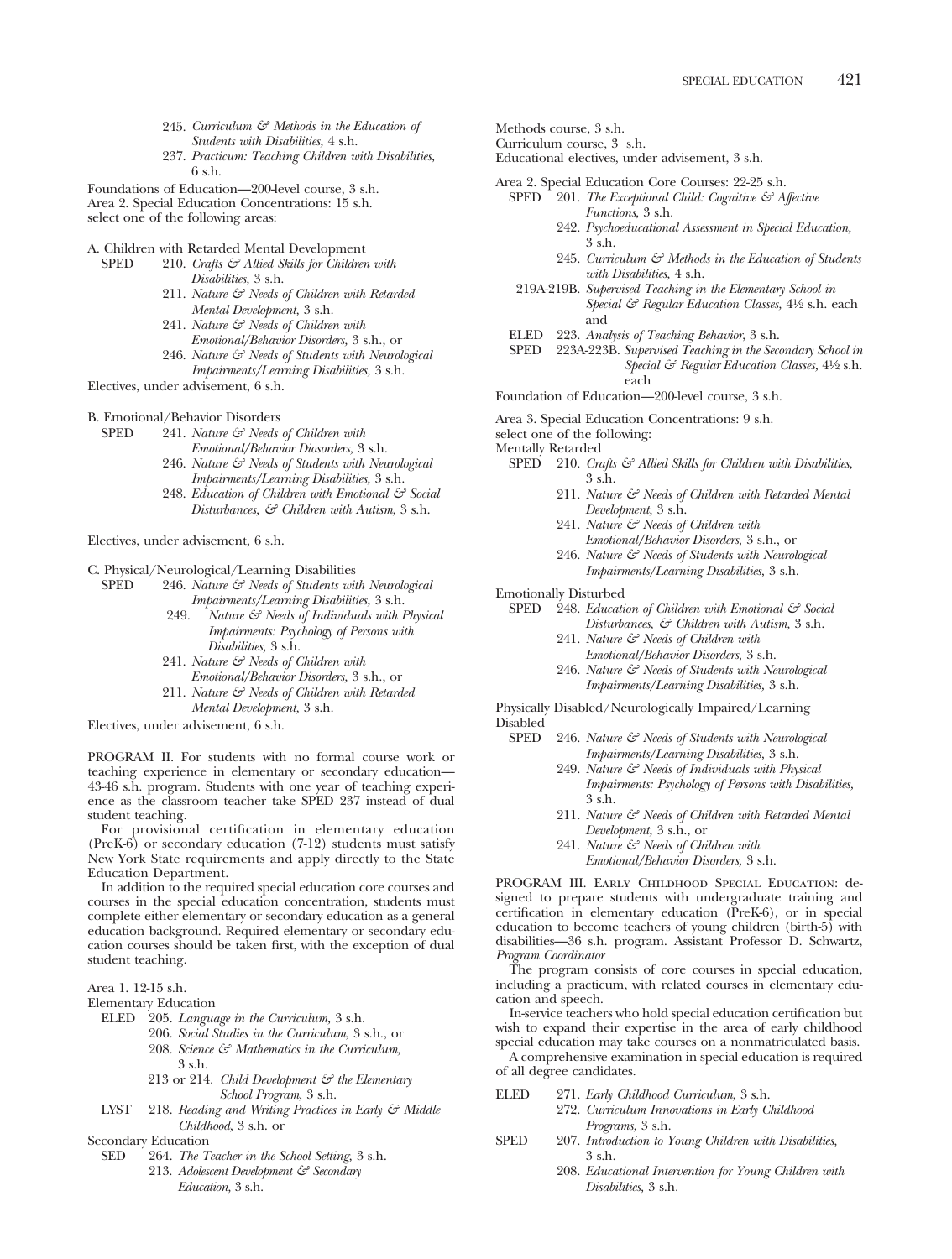- 209. *Early Intervention: Infants & Toddlers,* 3 s.h.
- 210. *Crafts & Allied Skills for Children with Disabilities,* 3 s.h.
- 216. *Assessment & Diagnosis in Early Childhood Special Education,* 3 s.h.
- SPED 204. *Counseling & Guidance of Parents of Children with Disabilities,* 3 s.h.
	- 310. *Issues in Infant, Toddler, Preschool, Parent & Family Involvement Programs,* 3 s.h.
- SPCH 235. *Introduction to Speech-Language-Hearing Disorders*, 3 s.h.
- SPED 237. *Practicum: Teaching Children with Disabilities,* 6 s.h. or
	- 237A. *Practicum: Teaching Children with Disabilities,* 3 s.h.

(for in-service students only)

Electives, under advisement, 3-6 s.h.

PROGRAM IIIA. Early Childhood Special Education: for students with no formal course work or teaching experience in elementary or special education. 54 s.h. program. Students with one year of full time teaching experience as the classroom teacher in elementary education take SPED 237 instead of dual student teaching.

Admission to this graduate program requires a baccalaureate degree from an accredited college or university with at least 60 semester hours in liberal arts, including one year (6 s.h.) of a foreign language, a minimum of 21 credits in a humanities, natural science or social science concentration with a 2.5 grade point average in liberal arts. Students who have not met the full admission requirements may be advised to complete prerequisite courses under a planned program before becoming eligible for full acceptance.

Required elementary courses should be taken first, with the exception of dual student teaching.

This master's program leads to dual certification in elementary education (PreK-6, and early childhood annotation) and special education by the State Education Department upon recommendation by the University.

A comprehensive examination in special education is required of all degree candidates.

- Area 1. 12 s.h.
	- ELED 205. *Language in the Curriculum,* 3 s.h.
		- 206. *Social Studies in the Curriculum,* 3 s.h., or
		- 208. *Science & Mathematics,* 3 s.h.
		- 213 or 214. *Child Development & the Elementary School Program,* 3 s.h.
	- LYST 218. *Reading and Writing Practices in Early & Middle Childhood,* 3 s.h.
- Area 2. 39 s.h.
	- ELED 271. *Early Childhood Curriculum,* 3 s.h.
		- 272. *Curriculum Innovations in Early Childhood Programs,* 3 s.h.
	- SPED 207. *Introduction to Young Children with Disabilities,* 3 s.h.
		- 208. *Educational Intervention for Young Children with Disabilities,* 3 s.h.
		- 209. *Early Intervention: Infants & Toddlers,* 3 s.h.
		- 210. *Crafts & Allied Skills for Children With Disabilities,* 3 s.h.
		- 216. *Assessment & Diagnosis in Early Childhood Special Education,* 3 s.h.
		- 204. *Counseling & Guidance of Parents of Children With Disabilities,* 3 s.h.
		- 310. *Issues in Infant, Toddler, Preschool, Parent & Family Involvement Programs,* 3 s.h.
	- SPCH 235. *Introduction to Speech-Language-Hearing Disorders,* 3 s.h.
- SPED 219A-219B. *Supervised Teaching in the Elementary School in Special and Regular Education Classes,* 41⁄2 s.h. each
- ELED 223. *Analysis of Teaching Behavior,* 3 s.h.

PROGRAM IV. A dual Master of Science program in literacy studies and special education (K-12) leading to Clinical Specialist in Reading for Children with Learning Disabilities and to New York State certification in literacy studies and special education. For program requirements, see under Literacy Studies, page 301. Associate Professor Zalma: *Program Coordinator*

PROGRAM V. A dual Master of Science program in special education and art therapy—67-70 s.h. Satisfactory completion of this program leads to New York State certification in special education (K-12).

Designed to prepare candidates with competencies in both art therapy and in special education. Graduates will be qualified to work with individuals with disabilities as teachers in special education and as art therapists on therapeutic treatment teams in hospitals, nursing homes, day treatment centers, rehabilitation and residential settings, and other mental health facilities. Professional preparation will provide candidates with experiences in the use of art therapy in the treatment of persons with mental illness, physical disabilities and special learning needs. Associate Professor Zalma, *Program Coordinator*

In addition to admission requirements, as outlined above for the M.S. in Education programs, students must:

- 1. Hold a bachelor's degree from an accredited institution with a minimum grade point average of 2.8;
- 2. have completed 12 semester hours in psychology (including developmental and abnormal);
- 3. have completed 15 semester hours in studio art;
- 4. show competency in art by presenting a portfolio (in cases of an exceptional portfolio, studio art credits may be waived at the discretion of the program coordinator);
- 5. possess a New York State teaching certificate in elementary or secondary education or the willingness to fulfill the necessary education requirements.

A comprehensive examination in special education is required of all degree candidates.

Area 1. Art Therapy Course Requirements: 29 s.h.

- CAT 210. *Foundations of Art Therapy*, 3 s.h.
	- 211. *Art Therapy with Children*, 3 s.h.
	- 221 & 222. *Fieldwork: Creative Arts Therapy*, 1 s.h. each
		- 209. *Art Media in Art Therapy*, 3 s.h.
			- 212. *Group Art Therapy*, 3 s.h.
			- 214. *Art Therapy Methods I,* 3 s.h.
			- 215. *Art Therapy Methods II,* 3 s.h.
		- 218 & 219. *Internship: Creative Arts Therapy,* 3 s.h. each
		- 300. *Seminar: Creative Arts Therapy*, 3 s.h. (in lieu of thesis or comprehensive examination in art therapy)
- Area 2. Art Therapy Electives: 4 s.h.
- SPED 280-289, A-Z. *Workshops*, 1-4 s.h. each
- Area 3. Psychosocial Requirements: 6-9 s.h.
	- COUN 203. *Introduction to Counseling*, 3 s.h., or 223. *Theories & Principles of Counseling*, 6 s.h. (at discretion of adviser, dependent upon student's background and interest)
	- PSY 216. *Behavior & Personality—Normal & Abnormal*, 3 s.h.
- Area 4. Special Education Course Requirements: 28 s.h.
	- SPED 201. *The Exceptional Child: Cognitive & Affective Functions*, 3 s.h.
		- 249. *Nature & Needs of Individuals with Physical Impairments: Psychology of Persons with Disabilities*, 3 s.h.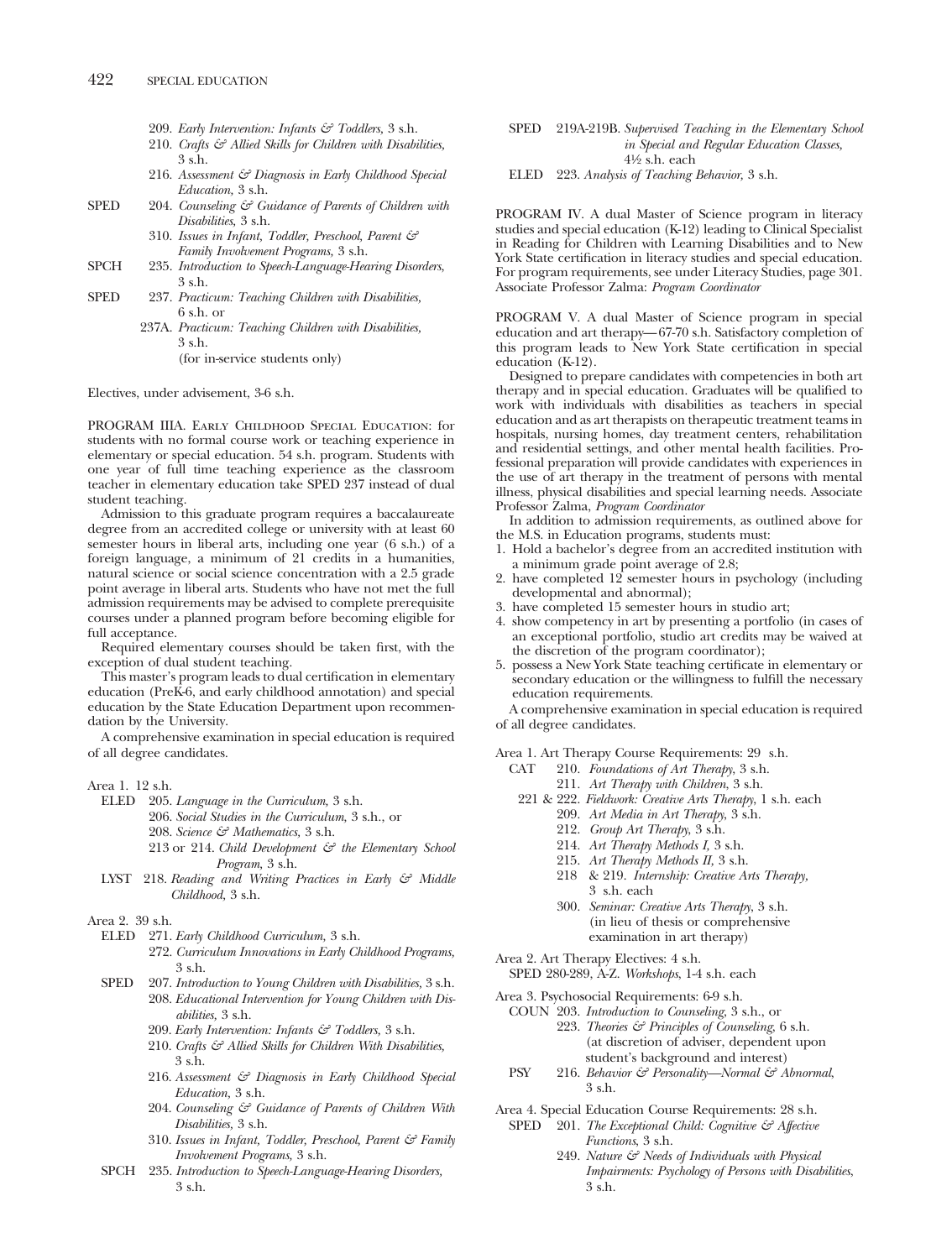- 246. *Nature & Needs of Students with Neurological Impairments/Learning Disabilities*, 3 s.h.
- 241. *Nature & Needs of Children with Emotional/Behavior Disorders*, 3 s.h. or
- 211. *Nature & Needs of Children with Retarded Mental Development*, 3 s.h.
- 210. *Crafts & Allied Skills for Children with Disabilities,* 3 s.h.
- 242. *Psychoeducational Assessment in Special Education,* 3 s.h.
- 245. *Curriculum & Methods in the Education of Students with Disabilities*, 4 s.h.
- 237. *Practicum: Teaching Children with Disabilities*, 6 s.h.

PROGRAM VI. Special Education Bilingual Extension Program: for students with certification in elementary or secondary education, speech or reading—40 s.h. program. Satisfactory completion of this program leads to New York State certification as a special education teacher  $(K-12)$  qualified to work with bilingual students and/or students with native languages other than English. Professor Gold, *Program Coordinator*

The program consists of a sequence of core courses and experiences required of all students regardless of area of concentration, additional courses related to the specific area of concentration, and the bilingual extension courses.

In addition, students must satisfy a language proficiency requirement by submitting evidence of having achieved a satisfactory level of oral and written proficiency in English and in the target language of instruction on the New York State Teacher Certification Examinations.

Area 1. Special Education Core Courses: 16 s.h.

- SPED 201. *The Exceptional Child: Cognitive & Affective Functions,* 3 s.h.
	- 242. *Psychoeducational Assessment in Special Education,* 3 s.h.
	- 245. *Curriculum & Methods in the Education of Students with Disabilities,* 4 s.h.
	- 237. *Practicum: Teaching Children with Disabilities,* 6 s.h. (performed in a bilingual special education setting)
- Area 2. Special Education Concentrations: 9 s.h.

select one of the following areas:

A. Children with Retarded Mental Development

- SPED 210. *Crafts & Allied Skills for Children with Disabilities,* 3 s.h.
	- 211. *Nature & Needs of Children with Retarded Mental Development,* 3 s.h.
	- 241. *Nature & Needs of Children with Emotional/Behavior Disorders,* 3 s.h., or
	- 246. *Nature & Needs of Students with Neurological Impairments/Learning Disabilities,* 3 s.h.
- B. Emotional/Behavior Disorders
	- SPED 241. *Nature & Needs of Children with Emotional/Behavior Disorders,* 3 s.h.
		- 246. *Nature & Needs of Students with Neurological Impairments/Learning Disabilities,* 3 s.h.
		- 248. *Education of Children with Emotional & Social Disturbances, & Children with Autism,* 3 s.h.
- C. Physical/Neurological/Learning Disabilities
	- SPED 246. *Nature & Needs of Students with Neurological Impairments/Learning Disabilities,* 3 s.h.
		- 249. *Nature & Needs of Individuals with Physical Impairments: Psychology of Persons with Disabilities,* 3 s.h.
		- 241. *Nature & Needs of Children with Emotional/Behavior Disorders,* 3 s.h., or
		- 211. *Nature & Needs of Children with Retarded Mental Development,* 3 s.h.
- Area 3. Bilingual Extension Courses: 15 s.h.
- FDED 248. *Multicultural Education in the Metropolitan Area,* 3 s.h.
- ELED 225. *Teaching English as a Second Language,* 3 s.h.
- 265. *Methods*  $\mathcal{F}$  *Materials in Bicultural Education*, 3 s.h.
- ELED 246. *Methods & Materials for Bilingual Teaching of Reading in Bicultural Settings,* 3 s.h. or RES 241. *Testing & Evaluation of Bilingual Students,* 3 s.h.
- SPAN 218. *People & Cultures of Latin America,* 3 s.h.
- 

# MASTER OF ARTS: SPECIAL EDUCATION

PROGRAM VII. Designed to provide students with advanced professional preparation as reflective scholar-practitioners who will be able to systematically study and research current educational concerns which relate to teaching exceptional children and youths from diverse backgrounds. This advanced program is for students who are certified in at least one area of special education and who have completed at least one year of successful professional teaching experience with exceptional children or successful supervised student teaching or practium—34 s.h. program. See complete graduate information, page 75.

Required Courses: 34 s.h.

- SPED 270. *Seminar: Professional Problems & Issues,* 3 s.h. 271. *Cognitive Development & Language Acquisition of*
- *Exceptional Children,* 3 s.h. RES 259. *Introduction to Statistical Methods in Educational Research,* 3 s.h.
	- 259L. *Computer Laboratory,* 1 s.h.
	- 381. *Research Methods in Education,* 3 s.h. or
	- 258. *Understanding Research Methodology,* 3 s.h.
- SPED 200. *Administration*  $\mathcal{C}$  Supervision of Special Education, 3 s.h.
	- 204. *Counseling & Guidance of Parents of Children with Disabilities,* 3 s.h.
		- 247. *Behavior Modification with Exceptional Populations,* 3 s.h.
		- 301. *Master's Thesis Seminar I,* 3 s.h.
		- 302. *Master's Thesis Seminar II,* 3 s.h.

Electives, under advisement, 6 s.h.

In addition to the above requirements, all students are expected to participate in symposia, field visits to institutions and agencies, etc. Evening students must anticipate utilization of Saturdays for such undertakings.

Full-time students will be expected to participate in a noncredit internship program. Students will be assigned to a variety of agencies on a rotating basis, and will devote a minimum of 4 hours weekly to observation and participation in the activities of the given agency.

# PROFESSIONAL DIPLOMA IN SPECIAL EDUCATION

PROGRAM VIII. For students wishing advanced training in the special education field—31 s.h. beyond the master's degree. The course of study seeks to strengthen the student's grasp of the relationship between the development of programs for exceptional individuals and historical and philosophical issues in general education; broaden the student's familiarity with educational and social services to exceptional children and adults; and deepen the student's understanding of research needs, trends and issues in the field of special education. Associate Professor Zalma, *Program Coordinator*

# Admission Requirements

- 1) a master's degree in special education or in a functionally related field plus a New York State certificate as a teacher in special education;
- 2) a grade-point average of 3.0 from an accredited institution;
- 3) certification in elementary or secondary education, reading *or* speech and hearing *and* special education;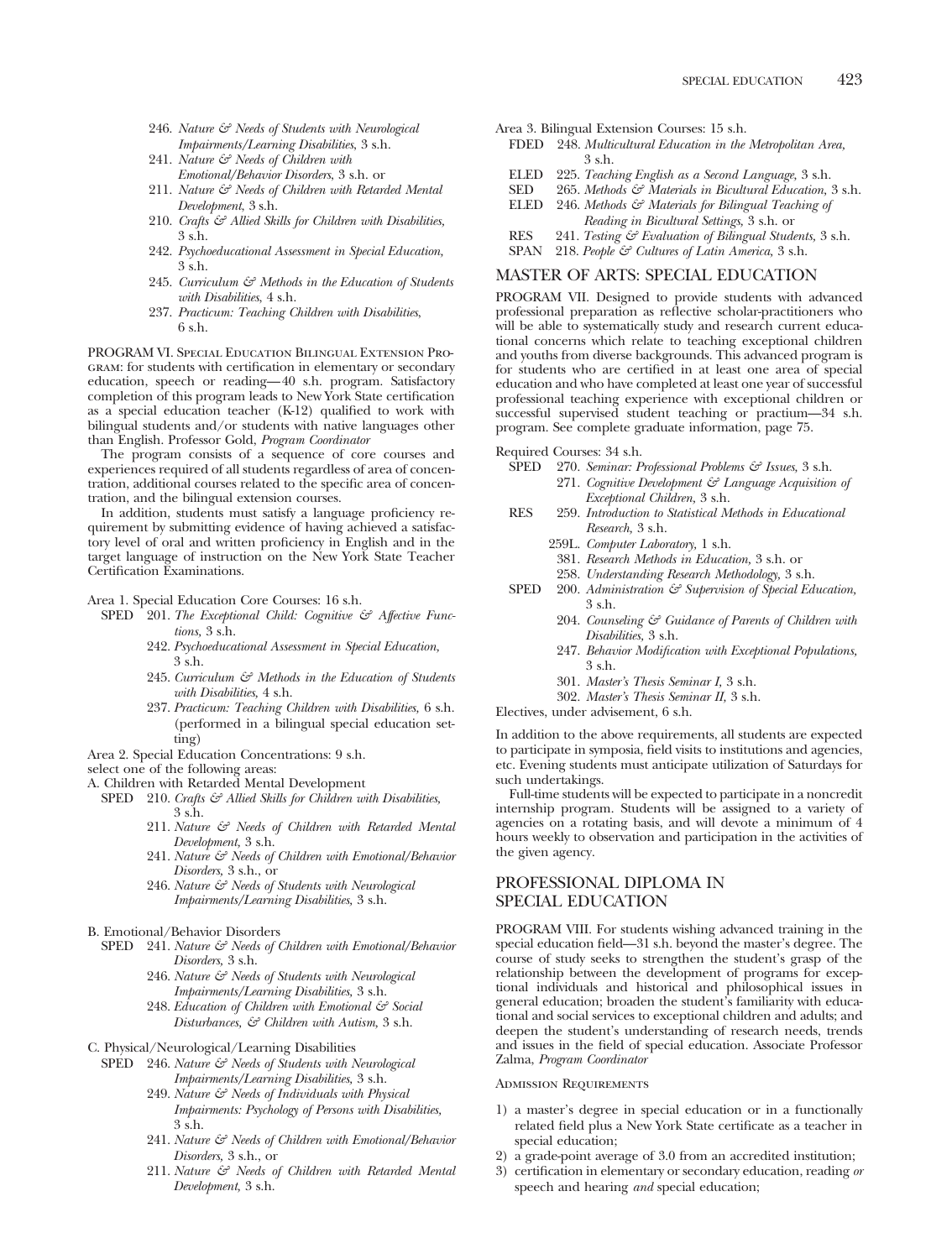- 4) at least two years teaching in the field of special education;
- 5) at least three letters of reference from professional and/or academic sources;
- 6) a detailed resume of professional and related experiences;
- 7) a comprehensive statement of professional goals and objectives;
- 8) a personal interview with department faculty.

Program Requirements

Area 1. Specialization: 19 s.h.

- SPED 270. *Seminar: Professional Problems & Issues,* 3 s.h.
	- 271. *Cognitive Development & Language Acquisition of Exceptional Children,* 3 s.h.
	- 272. *Advanced Psychoeducational Assessment in Special Education: Clinical & Classroom Application,* 4 s.h.
	- 273. *Curriculum Development & Evaluation,* 3 s.h.
	- 274. *Research Seminar I: Review of Research & Methodology,* 3 s.h.
	- 275. *Research Seminar II: Individual Research,* 3 s.h.

Area 2. Related Professional Study, 12 s.h. Chosen under advisement.

# **CONCENTRATION**

Education of Gifted/Talented Children

This 12 s.h. concentration is designed for certified teachers and for students enrolled in special education master's or professional diploma programs who may elect to take a second area of concentration.

Program Requirements

- SPED 255. *Nature & Needs of Gifted/Talented Children,* 3 s.h.
	- 256. *Instructional Methods & Materials for Gifted/Talented Children,* 3 s.h.
	- 257. *Exploration & Assessment of Programs for Gifted/ Talented Children,* 3 s.h.
	- 258. *Internship: Gifted/Talented Children,* 3 s.h.

# ADVANCED CERTIFICATES

# Early Childhood Special Education

This 18 semester hour program, which includes a field experience, is designed for teachers holding early childhood or special education certification who wish training in the field of early childhood special education.

| REQUIRED    |                                                     |    |
|-------------|-----------------------------------------------------|----|
| <b>SPED</b> | 207. Introduction to Young Children with            |    |
|             | <i>Disabilities</i>                                 | 3  |
|             | 208. Educational Intervention for Young             |    |
|             | Children with Disabilities                          | 3  |
|             | 209. Early Intervention: Infants $\mathcal{C}$ Tod- |    |
|             | dlers                                               | 3  |
|             | 216. Assessment $\mathcal G$ Diagnosis in Early     |    |
|             | Childhood Special Education                         | 3  |
|             | 238. Field Experience                               | 3  |
| <b>SPCH</b> | 235. Introduction to Speech-Language-               |    |
|             | <b>Hearing Disorders</b>                            | 3  |
|             |                                                     | 18 |

# Postsecondary Transition Specialist

This 16 semester hour program prepares special educators and related services personnel including rehabilitation counselors, school counselors, etc., to facilitate postsecondary transition to educational, vocational and community living settings for students with disabilities. This sequence can be used as part of a master's degree or for post-master's study.

#### Prerequisites

A course in adolescent psychology at either the undergraduate or

graduate level, and certification in special education or a related field.

| Required                                                   | Sem. Hrs. |
|------------------------------------------------------------|-----------|
| SPED 279. Introduction to the Transition Process           |           |
| REHB 229. Review, Exploration & Assessment                 |           |
| of Rehabilitation Resources                                | 3         |
| SPED 206. Vocational Guidance for Students $\mathcal{C}^2$ |           |
| Adults with Mental, Emotional &                            |           |
| <b>Physical Disabilities</b>                               | 3         |
| REHB 239. Placement Practice in Transitional               |           |
| Supported or Competitive                                   |           |
| Employment                                                 | 3         |
| SPED 263. Techniques of Collaborative Con-                 |           |
| sultation in Special Education                             | 3         |
| 238. Field Experience                                      | 3         |
|                                                            |           |
|                                                            |           |

Special Education Assessment and Diagnosis

This 13-19 semester hour program prepares professional personnel to serve as educational evaluators responsible for identifying students in need of special educational services. This program is intended to meet the extended professional needs of teachers certified in elementary and/or secondary education, and special education or reading. It is designed to extend skills in psychoeducational assessment of special learning needs in all students classified as disabled as well as early childhood populations; disabled students with primary specific reading difficulties; and students from different cultural backgrounds who may be bilingual. This sequence can be used within an M.A. in Special Education or as a post-master's program.

Prerequisites: 6 s.h. or equivalent

| <b>RES</b>  |      | 259. Introduction to Statistical Methods<br><i>in Educational Research</i> , 3 s.h. |           |
|-------------|------|-------------------------------------------------------------------------------------|-----------|
| SPED        |      | 242. Psychoeducational Assessment in Spe-<br>cial Education, 3 s.h.                 |           |
|             |      |                                                                                     | Sem. Hrs. |
| Required    |      |                                                                                     |           |
| <b>SPED</b> |      | 216. Assessment $\mathcal O$ Diagnosis in Early                                     |           |
|             |      | Childhood Special Education                                                         | 3         |
| <b>LYST</b> |      | 240. Assessment & Evaluation of Read-                                               |           |
|             |      | ing & Writing                                                                       | 3         |
| <b>RES</b>  | 241. | Testing & Evaluation of Bilingual                                                   |           |
|             |      | <i><u><b>Students</b></u></i>                                                       | 3         |
| SPED        |      | 272. Advanced Psychoeducational As-                                                 |           |
|             |      | sessment in Special Education: Clin-                                                |           |
|             |      | ical & Classroom Application                                                        | 4         |
|             |      |                                                                                     | 13        |

Education Honor Societies, see page 79.

# **COURSES**

*Sem. Hrs.*

In addition to semester notations next to each course, a selection of courses is offered during the January and Summer sessions. Consult the *January* and *Summer Sessions* bulletins for these schedules.

Undergraduate option: two undergraduate electives are available, SPED 101, and 102. All other special education courses are open only to graduate students.

# 101. *Inclusion: Infants, Toddlers, Preschoolers,*

| and K-6 Children     |  |  | 3 s.h. |
|----------------------|--|--|--------|
| Fall, Spring, Summer |  |  |        |
|                      |  |  |        |

Survey course designed to provide the student with practical skills and knowledge about young children with disabilities; serving on IFSP and IEP Teams and collaborating with special educators and related services personnel; planning play and other intervention activities; and monitoring child progress, including referral to special education if needed.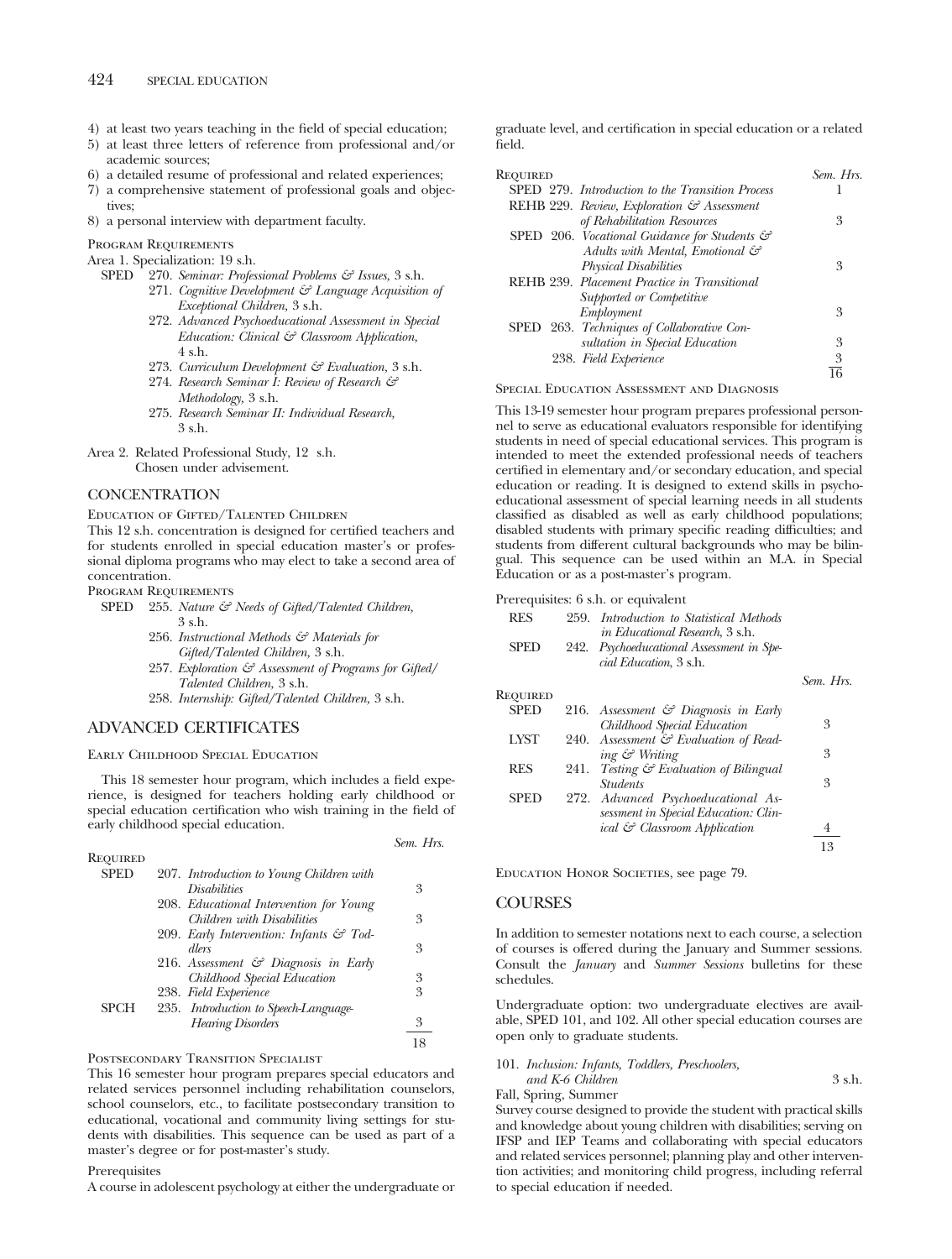102. *Inclusion: Meeting Special Needs in PreK-12 Programs* 3 s.h. Fall, Spring, Summer

This is a survey course designed to provide the student with practical skills and knowledge about including preK-12 children with disabilities, with emphasis upon middle-school and secondary school settings, and including health education; serving on IEP Teams and collaborating with special educators and related services personnel; modifying curricula, materials, and methods to meet the special needs of students with mild or moderate disabilities, including referral to special education if needed. Field visits of 20 clock hours are required. Recommended prior to special methods courses.

200. *Administration and Supervision of Special Education* 3 s.h. Fall, Spring

Study of the organizational patterns and administrative practices in educational programs for disabled children and adolescents. Attention is directed at procedures for development of community integration of programs, staff orientation and recruitment; supervision and development of instructional programs, guidance, and evaluation of pupils and staff.

201. *The Exceptional Child* 3 s.h. Fall, Spring, Summer

This course introduces the foundations of special education including the history, philosophy, and legal mandates, and the rights of students with disabilities and their families, and the responsibilities of teachers and other professionals. Emphasis on enhancing the learning of all students in inclusive settings employing a non-categorical rather than a disabilities oriented approach to special education. Current trends, critical issues, and research relevant to individuals with special learning needs as full members of their communities, will be examined. Students will be required to complete 20 hours of visitation to sites, including *high needs* schools. (Formerly *The Execptional Child: Cognitive and Affective Functions.*)

# 203. *Foundations: Education of the Deaf and Hearing Impaired* 3 s.h.

Periodically

Introduction to education for deaf and severely hearing-impaired children and youth, pre K-12. This survey course examines the nature of hearing and hearing impairment; the special education needs of deaf and hearing-impaired students; sign language; language and speech development, and interventions.

204. *Counseling and Guidance of Parents of Children with Disabilities* 3 s.h. Fall, Spring, Summer

Principles and practices of guidance and counseling as these apply to parent-school, parent-child and sibling relationships as well as rehabilitation and legal aspects of children and youth (mental retardation, emotional disturbance, learning and/or physical disabilities, gifted and talented). (Formerly *Counseling and Guidance of Parents of Handicapped Children*.)

# 205. *Language Development in Deaf and*

*Hearing-Impaired Children and Youth* 3 s.h. Periodically

Introduction to language learning by deaf and hearing-impaired children and youth, preK-12. This survey course examines development of language in hearing and hearing-impaired children/ youth. Competing interventions are compared/contrasted. Controversies, especially "bilingual-bicultural" approaches are studied. This course is the first of a two-course sequence.

# 206. *Vocational Guidance for Students and Adults with Mental, Emotional and Physical Disabilities* 3 s.h. Periodically

Principles and practices of vocational guidance as applied to students and adults with mental, emotional and physical disabilities. Study of the organization and administration of programs of occupational education and the development of work-study programs and supportive employment. Examination of techniques and community resources for occupational evaluation, job placement and follow-up. (Formerly *Vocational Guidance for the Mentally, Emotionally and Physically Handicapped.*)

### 207. *Introduction to Young Children with Disabilities* 3 s.h. Fall

Introduction to the historical, social and legislative foundations of Early Childhood Special Education. This course considers the educational needs of infants and toddlers with developmental delays and preschoolers through second graders with disabilities. Public programs, family needs and professional responsibilities will be examined. Fifteen clock hours of site visitation will be required including a *high-needs* school district. Prerequisite: PSY 53 or equivalent. (Formerly *Introduction to Young Children with Handicapping Conditions.*)

#### 208. *Educational Intervention for Young Children with Disabilities* 3 s.h.

Spring

A cross-categorical study of current practice in the teaching of preschool children with handicapping conditions is integrated with related theory. Methods of organization of instruction, diagnostic teaching and selection of appropriate intervention curricula for children with specific disabilities including: motor, sensory, health, communication, social/emotional and cognitive will be examined. Course requirements will include 15 clock hours of field work to implement curricula for PreK-first grade students with disabilities. (Formerly *Educational Intervention for Young Children with Handicapping Conditions.*)

#### 209. *Early Intervention: Infant Stimulation* 3 s.h. Periodically

Needs of infants and toddlers with varying disabling conditions including the health needs of premature, low birth weight and other medically fragile babies. Specific methods and materials for working in home and center-based programs will be presented and implemented, as well as development of an IFSP or IEP, incorporating both child and family members in partnership with related services professionals. Course requirements will include 20 clock hours to implement curricula for infants and toddlers with disabilities. (Formerly *Early Intervention: Infants and Toddlers*).

# 210. *The Creative Arts in Special Education* 3 s.h. Spring, Summer

Designed to provide teachers of children with special needs an understanding of the role of the arts to facilitate inclusive education. Aesthetic intelligence, perceptual development and the creative process are explored through the use of various media and projects which may be integrated with other areas of instruction. Implementation of a literacy-based arts curriculum for young children with disabilities for 15 hours of fieldwork is required. There is a materials fee of \$25. (Formerly *Crafts and Allied Skills for the Handicapped; Crafts and Allied Skills for Children with Disabilities.*)

# 211. *Knowledge and Strategies for Teaching Students With Cognitive Disabilities* 3 s.h.

# Spring

A study of research-based knowledge and strategies for teaching students with cognitive disabilities including a review of the historical, cultural, philosophical and legal foundations, causes and theories of intellectual disabilities, and the characteristics of learners with cognitive disabilities, specific means of assessment, diagnosis, and evaluation, examination of materials, assistive devices, and programs for instruction, for student behavior and social interaction skills, and vocational transition. Students are required to complete 10 hours of visitations at two sites reflecting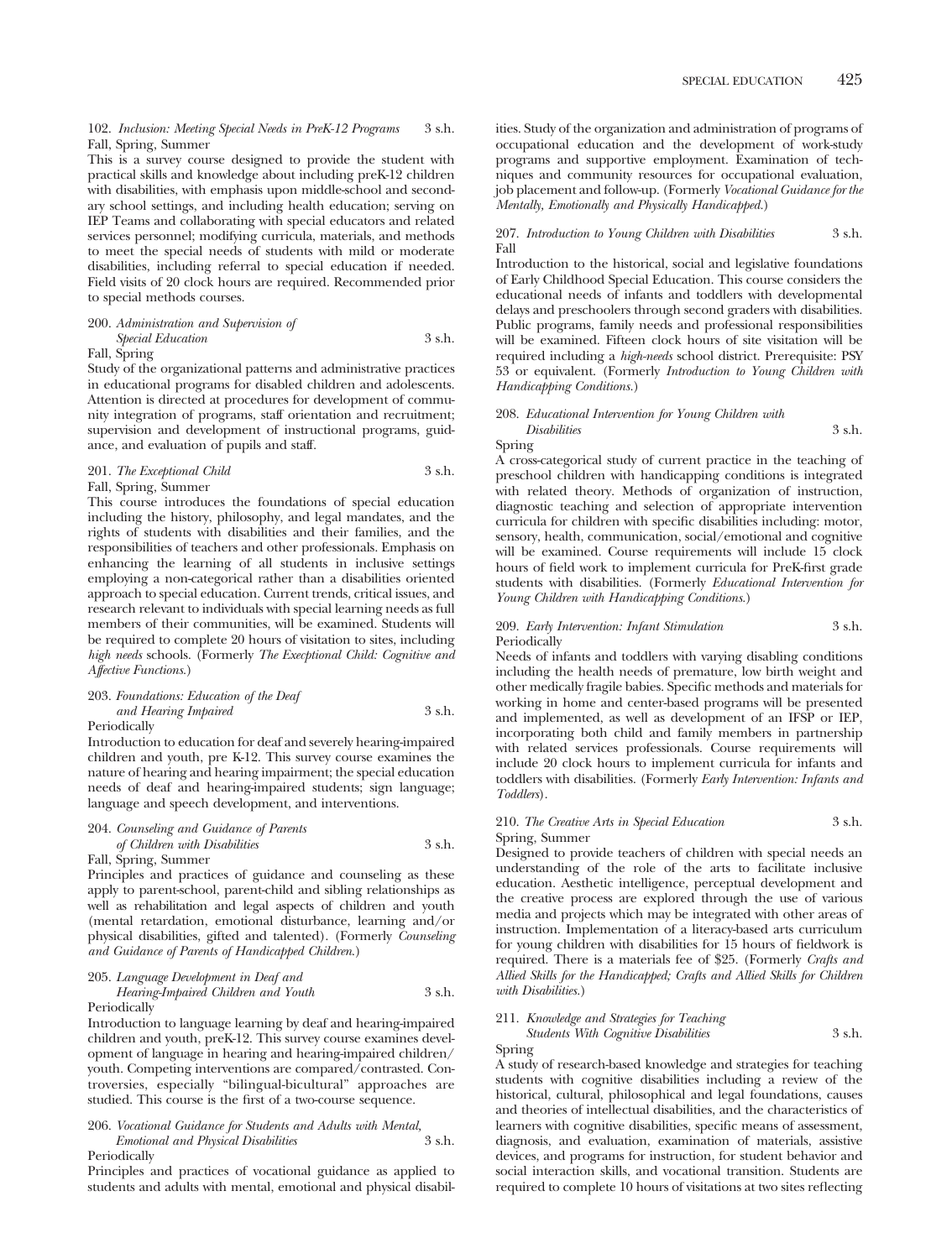a range of developmental levels. Prerequisite or corequisite: SPED 201. (Formerly *Nature and Needs of the Mentally Retarded; Nature and Needs of Children With Retarded Mental Development.*)

213. *Linguistics of Language Development in Deaf and Hearing-Impaired Children and Youth* 3 s.h. Periodically

Linguistics of "Deaf English" and of American Sign Language (ASL), as well as approaches to assessment and intervention. This course includes an examination of language curricula currently in use in area schools for the deaf as well as experimental curricula. Prerequisite: SPED 205 or equivalent, approved by program coordinator.

214. *Curriculum and Methods for Children with Severe Retardation* 3 s.h.

Periodically

Study of the philosophical and historical basis for the development of public school programs for children with severe retardation. Survey of the characteristics of these children, curriculum development, program organization, methods of instruction. (Formerly *Curriculum and Methods for the Trainable Retarded Child.*)

215. *Teaching School Subjects to Deaf and Hearing-Impaired Children and Youth* 3 s.h. Periodically

Examination of current and experimental approaches to instruction of deaf and hearing-impaired students in academic subjects such as science, mathematics, social studies, etc. Course includes opportunities to apply various approaches in collaboration with classroom teachers. Prerequisite: SPED 203 or equivalent, or permission of adviser.

# 216. *Assessment and Diagnosis in Early Childhood Special Education* 3 s.h. Fall

A multidisciplinary approach to the diagnosis, referral, and program planning for young children with disabilities. Students will become familiar with the foundations of assessment in special education and the basic concepts of descriptive statistics and measurement of behavior as well as the use of a variety of functional and authentic performance-based assessment strategies. Multicultural concerns and the role of parents in the assessment of young children with disabilities will be emphasized. There is a laboratory fee of \$25.

# 217-218. *Problems in Curriculum Development and Improvement of Instruction* 3 s.h. each

#### Periodically

Review of research dealing with problems of curriculum development, teacher training and recruitment, supervision of instruction in special education. Students meet with supervisory personnel in special education from selected public school districts and explore the above areas in depth. In cooperation with such public school personnel, and under guidance of members of the faculties of the Departments of Counseling, Research, Special Education, and Rehabilitation, and Educational Administration, students undertake to recommend and implement programs for improvement of existing practices in the given school district.

# 219A-219B. *Supervised Teaching in the Elementary School in Special and Regular Education Classes* 41⁄2 s.h. each Fall, Spring

(Physical Disabilities, Neurological Impairment/Learning Disabilities, Emotional Disturbances and/or Mental Retardation). For matriculated students with no teaching certification seeking a master's degree as well as permanent certification in elementary and special education. Students will have experience in both regular and special classes. Students matriculated in early childhood special education will be placed in early childhood settings.

They are visited periodically in these settings and will attend a weekly seminar devoted to the analysis of teaching activities, experiences and case studies. Teaching competencies will be evaluated. Admission by permission of adviser and application to the Office of Field Placement and the Department of Counseling, Research, Special Education, and Rehabilitation prior to October 1 for spring classes and March 1 for fall classes. Must be taken with ELED 223. Same as ELED 219. Students must register for SPED 219A and 219B concurrently. (Formerly *Supervised Teaching in the Elementary School with Normal and Handicapped Children;* 219.)

219C. Supervised Teaching 3 s.h. Fall, Spring

Directed teaching service in early childhood, elementary or middle childhood settings for graduate students in the preservice program who have not student taught and who are currently serving as fulltime working teachers in a registered school in New York State. Students must obtain permission from the employing school for supervisory observation by university staff. Mandatory weekly seminars focus on the analysis of teaching behavior using research-based best practice theory as well as the development of reflective practice skills. In addition, special State-mandated seminars address issues of child abuse and abduction, substance abuse, violence prevention, fire and arson prevention and safety education.

# 219G-219S. *Student Teaching in Inclusive/ Special Education Settings* 3 s.h. each

# Fall, Spring

Full-time student teaching for matriculated students with no teaching certification seeking a master's degree as well as certification in early childhood, childhood, middle childhood general education and special education at the early childhood, childhood, middle childhood and adolescent developmental level. Students are placed in educational settings that correspond to their area of certification. University supervisors visit periodically in each setting. Mandatory weekly seminars focus on the analysis of teaching behavior using research-based best practice theory as well as the development of reflective practice skills. In addition, special State-mandated seminars address issues of child abuse and abduction, substance abuse, violence prevention, fire and arson prevention and safety education. Successful completion of 219G-219S meet the standards set by the Council for Exceptional Children. Admission by permission of adviser and application to the Office of Field Placement and the Department of Counseling, Research, Special Education, and Rehabilitation prior to October 1 for spring classes, and March 1 for fall classes. Students must register for SPED 219G and 219S concurrently. Prerequisites: completion of all core courses. Pass/Fail grade only. SPED 219C (*Supervised Teaching*) may substitute for SPED 219G (General/ Inclusive Education Settings) or SPED 219S (Special Education Settings) as appropriate with departmental approval.

# 221. *Field Experience in Teaching Deaf and Hearing-Impaired Students* 3 s.h.

Periodically

Designed for students in deaf education, the course provides a minimum of 100 clock hours of supervised practice in an educational setting, plus biweekly seminars. Students are required to maintain a log of activities and reflections. Prerequisite: permission of adviser. Application must be made by October 1 for the spring semester and by March 1 for the fall semester.

# 223A-223B. *Supervised Teaching in the Secondary School in Special and Regular Education Classes* 41⁄2 s.h. each

Fall, Spring

For matriculated graduate students seeking teacher certification with an extension to include teaching students with physical disabilities, learning disabilities and/or emotional disturbance. Students are periodically visited in a regular junior and/or senior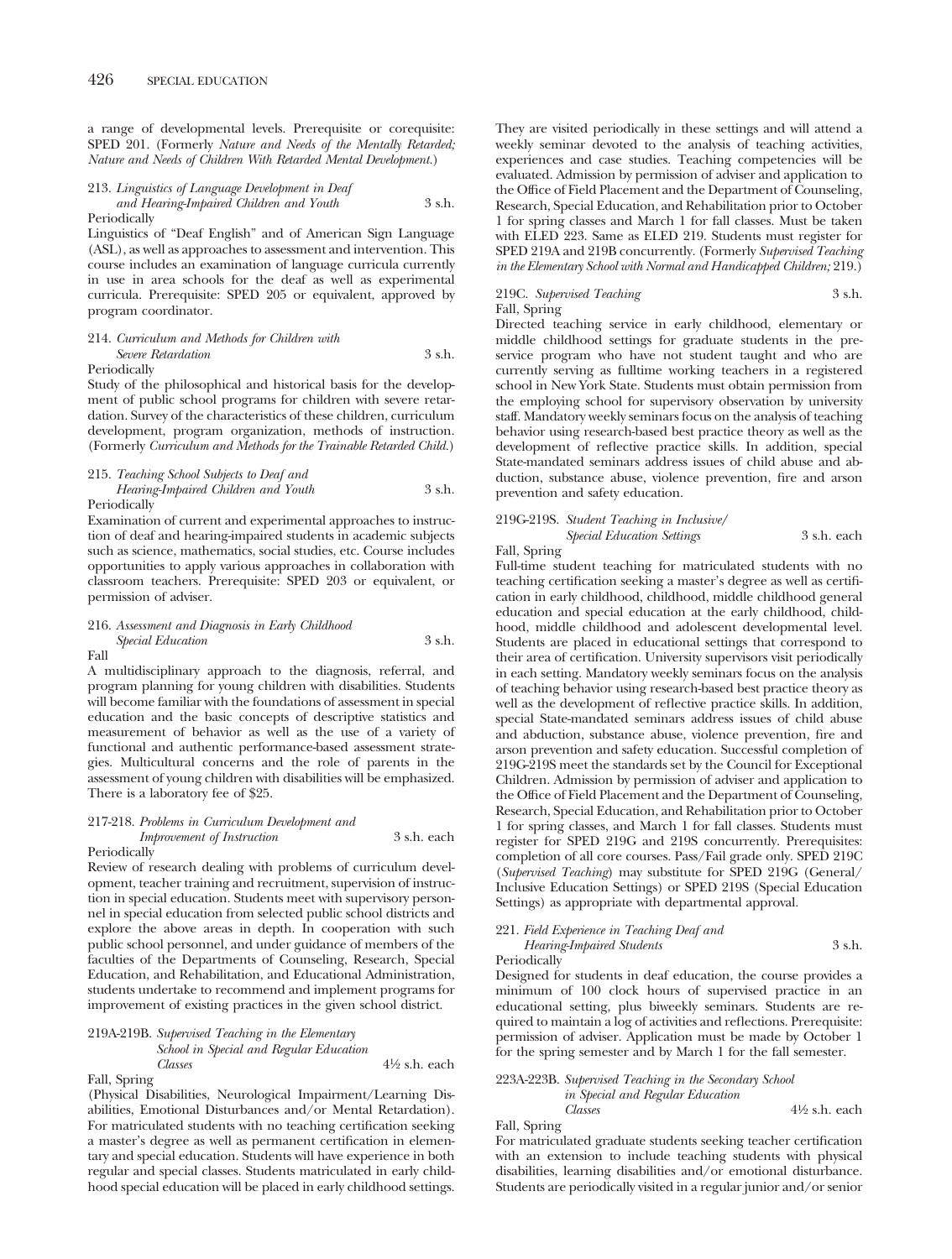high school and in a special education setting. Weekly seminars are devoted to analysis of teacher's activities, experiences and case studies. Evaluation of teaching effectiveness will be examined. Prerequisites: SPED 242 and 245. SED 264, 205, 213 and appropriate methods course(s); a cumulative grade-point average of 2.85 or better in field in which certification is sought. Admission by application and permission. Same as SED 223. Students must register for SPED 223A and 223B concurrently. (Formerly *Supervised Teaching in the Secondary School with Normal, Physically Handicapped/Learning Disabled and Emotionally Disturbed Students;* 223.)

# 226. *Early Intervention and Related Services in Early Childhood Special Education* 3 s.h. Spring

An examination of the therapeutic services provided in early intervention and special preschool through a series of multidisciplinary modules to include speech and language pathology and physical and occupational therapy. This course is designed to provide early childhood special education students with a working knowledge of the various clinical manifestations and etiologic features associated with communication, motor and sensory disorders common in very young children with developmental disabilities. An introduction to various intervention strategies and therapeutic techniques utilized by "related services" providers help prepare students to serve effectively as collaborative participants on the interdisciplinary and transdisciplinary early childhood special education team. Course requirements include 10 clock hours to observe PT/OT/speech pathology intervention for young children.

# 237. *Practicum: Teaching Children with Disabilities* 6 s.h. Fall, Spring

For preservice students and for persons currently employed as teachers of children with disabilities (physical disabilities, neurological impairment/learning disabilities, emotional disturbances and/or mental retardation). Students are visited periodically at their schools, followed by individual conferences. Students attend weekly seminars devoted to analysis of teaching activities, experiences and case studies emphasizing identification and assessment of learning needs, comprehensive planning and program development. Teaching competencies will be evaluated. Critical issues and problems in the field will be explored. Open only to matriculated students who have filed applications with the department prior to October 1 for spring classes and March 1 for fall classes. Prerequisites: SPED 201, 242 and 245, and depending upon area: SPED 211, 241, 246 and 249; permission of adviser. Pass/Fail grade only. (Formerly *Practicum: Teaching Handicapped Children.*)

# 237A. *Practicum: Teaching Children with Disabilities* 3 s.h. Summer

Same as 237. Prerequisite: SPED 265. Open only to matriculated students who have filed applications with the department prior to October 1. Inservice students in Program II Early Childhood Special Education may take a special education elective with 237A. Pass/Fail grade only. (Formerly *Practicum: Teaching Handicapped Children.*)

# 238. *Field Experience* 3 s.h.

Spring

Designed for students in advanced certificate, extension or annotation programs to provide practice within an educational setting for a minimum of 50 clock hours with students with exceptionalities at the early childhood, childhood, middle childhood or adolescent developmental level. Weekly seminars are held. Prerequisite: permission of adviser. Applications must be filed by October 1 for the spring semester.

# 241. *Nature and Needs of Children with Emotional/Behavior Disorders* 3 s.h.

Fall, Spring, Summer

A study of the nature of children with emotional/behavior disorders and youth as individuals, with particular emphasis on the educational setting. Prerequisite: SPED 201. Graduate credit will generally be given for SPED 241 or PSY 257. (Formerly *Nature and Needs of Emotionally Disturbed Children.*)

# 242. *Psychoeducational Assessment in Special Education* 3 s.h. Fall, Spring

The construction, use and interpretation of clinical and educational measuring instruments and evaluation techniques for the assessment of adults and children with learning disorders in school settings as well as in programs for individuals with mental, emotional, physical/learning disabilities. Basic descriptive statistics, prescriptive teaching and the diagnostic- remediation process are examined with emphasis on individual and group assessment. There is a material fee of \$15. Prerequisite: SPED 201. For special education majors only.

# 245. *Curriculum and Methods in the Education of Students with Disabilities* 4 s.h.

#### Fall, Spring

Current trends in program organization, curriculum development, teaching methods in special education for students with emotional, mental and physical and learning disabilities are reviewed and evaluated. Emphasis is on 1) intervention strategies and instructional techniques; 2) selecting and developing materials and activities; 3) applying adaptive methods of teaching. Methods of evaluating interpersonal behavior and instructional effectiveness will be explored. Prerequisites: SPED 201, 242. Depending upon area of concentration: SPED 211, 241, or 246 and 249. (Formerly *Curriculum and Methods in the Education of the Handicapped.*)

# 246. *Nature and Needs of Students with Neurological Impairments/Learning Disabilities* 3 s.h.

Fall, Spring

A study of the theoretical and methodological approaches to the education of students with neurological impairments and learning disabilities, including analysis of psychoeducational characteristics and an examination of the concepts of prescriptive teaching. Learning and its deviation will be explored with emphasis on motor and perceptual learning, thinking disorders and disorders in reading, writing and arithmetic. Attention will be given to behavioral considerations associated with brain damage in children and neurophysiological insights into teaching. Prerequisite: SPED 201. Prerequisite or corequisite: SPED 249. (Formerly *Nature and Needs of the Neurologically Impaired/Learning Disabled.*)

#### 247. *Behavior Modification with Exceptional Populations* 3 s.h. Fall, Spring, Summer

Introduction to principles of behavior modification and the application in regular and special education settings in order to deal more effectively with children and adults with disabilities. Course includes supervised classroom behavior modification projects. Prerequisite: presently teaching in special or regular class; teacher enrolled in regular or special education program. (Formerly *Behavior Modification in Special Education Settings.*)

# 248. *Education of Children with Emotional and Social*

*Disturbances, and Children with Autism* 3 s.h. Spring

A study of the educational facilities, techniques and curriculum modifications for children with severe emotional and social problems. Attention will be given to the educational, familial and cultural dynamics involved in such disturbances. (Formerly *Education of Emotionally and Socially Disturbed Children, Autism Children.*)

# 249. *Nature and Needs of Individuals with Physical*

*Impairments: Psychology of Persons with Disabilities* 3 s.h. Fall, Spring, Summer

An exploration of the effects of physical disability (including neurological impairments) on psychological adjustment in educational and rehabilitation settings as it relates to concepts of self, learning and interpersonal interaction. Emphasis placed on the teacher's and rehabilitation counselor's therapeutic role through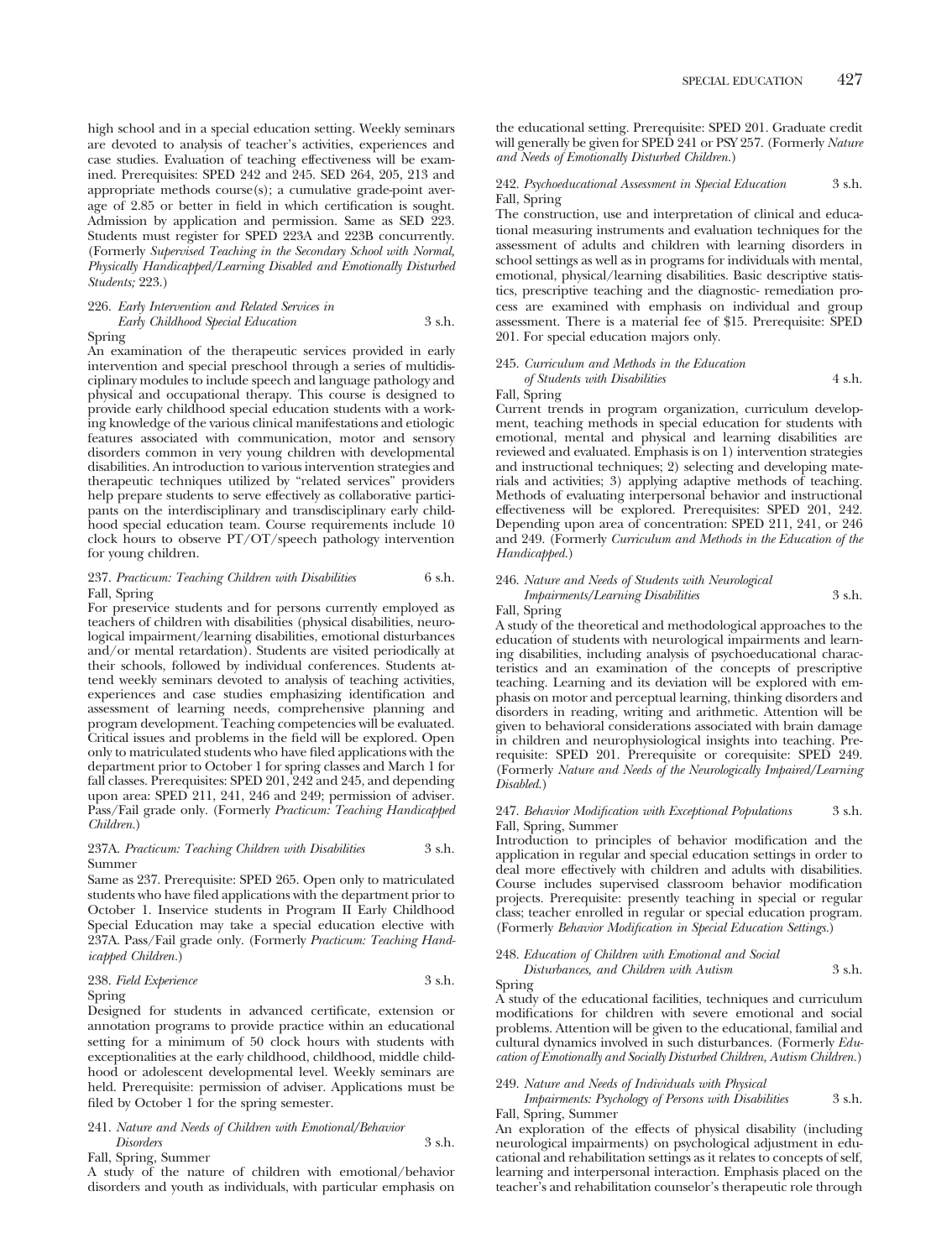instruction and group dynamics. Discussion of the sociocultural relativity of disability and theories of the impact of disability on adjustment. Prerequisite for special education majors, SPED 201; for rehabilitation counseling majors, REHB 230, 231. (Formerly *Nature and Needs of Individuals with Physical Impairments: Psychology of the Disabled.*)

250. *Education of the Gifted* 3 s.h. Periodically

Consideration of the problem of identification of the intellectually gifted, of curriculum modification and educational programming designed to meet the needs of such children.

# 251, 252. *Individual Study* 1-3 s.h. each Fall, Spring, January, Summer

Independent project in the field of special education or directed special study in the student's area of interest, or professional need as approved by the major adviser. Progress reports and periodic conferences are required as well as a final report of the study. Prerequisite: permission of adviser.

#### 255. *Nature and Needs of Gifted/Talented Children* 3 s.h. Periodically

A study of the unique nature and needs of the gifted/talented child, particularly in relation to the school setting, including an examination of the concept of creativity and its implications for educational intervention.

# 256. *Instructional Methods and Materials for Gifted/Talented Children* 3 s.h.

Periodically

Study of widely applicable principles, processes and models for curriculum and teaching strategies. Designed primarily for experienced teachers and teachers in training already familiar with approaches and strategies in specific subject areas and grade levels.

# 257. *Exploration and Assessment of Programs for Gifted/Talented Children* 3 s.h.

Periodically

An examination through visitation and analysis of different programs and program models. Systematic evaluation will be undertaken utilizing observation procedures for teacher and student performance as well as organization and administration of the program.

# 258. *Internship: Gifted/Talented Children* 3 s.h. Periodically

Engagement in sequential and sustained field-based experiences under systematic supervision to foster development of competencies in planning for and teaching gifted and talented students.

262. *Teaching in Resource Rooms* 3 s.h. January

The development and implementation of resource rooms for students with disabilities. Prerequisite: SPED 245.

### 263. *Techniques of Collaborative Consultation* 3 s.h. Fall

An examination of collaboration and consultation through modeling by Hofstra faculty, guided readings, PreK-12 classroom observation, and in-class experience, with emphasis upon collaborative teaching of inclusive classrooms by special and general educators. Hofstra faculty in special education will collaboratively teach the course with Hofstra faculty in general education. Readings, observation, and in-class student experiences will highlight the importance of: teamwork to plan/implement/assess strategies and tactics, mutual understanding and respect, cooperation with building-level administration to secure needed resources, and other aspects of successful collaboration. (Formerly *Techniques of Collaborative Consultation in Special Education.*)

# 264. *Techniques of Mainstreaming/Inclusion* 3 s.h. Spring

Course enables the student to utilize the principles of mainstreaming. Such topics as the legal mandate, nature and needs of students with disabilities, and writing and utilizing the Individual Education Program (IEP) are examined. Special emphasis on adapting methods, curriculum and materials to the needs of children with disabilities within the mainstream. Prerequisites: certification in regular education or special education. (Formerly *Techniques of Mainstreaming.*)

# 265. *Demonstration Class: Teaching Children with Learning Disabilites* 3 s.h.

Spring, Summer

Demonstration of diagnostic-prescriptive teaching practices. Opportunities to observe informal assessment procedures, instructional strategies, and a variety of program approaches. Opportunity to participate in group and individualized instruction, under supervision; current problems and issues will be discussed. Matriculated students only.

# 266. *Computerized Instruction in Special Education* 3 s.h. Periodically

Familiarity with existing computer programs and the creation and expansion of new ones in the areas of computer-assisted instruction, computer-managed instruction and data retrieval systems related to the education of children and youth with disabilities. Opportunities will be provided for acquiring skills in computer technology. Program writing and exploring research will be included.

# 270. *Professional Issues and Problems* 3 s.h. Spring

A critical examination of current issues in inclusion and special education. Topics include issues of controversy or of implementation in the public schools. Extensive reading is required in advance of each class meeting, with classes devoted primarily to in-depth discussion of pros and cons and of issues of implementation in PreK-12 schools. Observations in local schools supplement study of the research literature. Open to students in the Master of Arts program in special education and to other graduate students with prior departmental approval. (Formerly Seminar: *Professional Problems and Issues.*)

### 271. *Cognitive Development and Language*

*Acquisition of Exceptional Children* 3 s.h. Periodically

A study of the neuropsychology of learning applied to an understanding of the underlying deviations in children with learning disabilities. Atypical development in thinking will be examined as it relates to the acquisition of language and associated skills, mathematics and other school learning. Models of learning relevant to the special educator will be explored. Prerequisite: SPED 246; corequisite: SPED 270.

#### 272. *Advanced Psychoeducational Assessment in Special*

*Education: Clinical and Classroom Application* 4 s.h. Periodically

Demonstrations and supervised experiences in the classroom application of teacher-administered informal and formal assessment procedures in special education. Selection, evaluation and construction of criterion-reference tests measuring perceptualmotor, language and academic skills as well as behavioral rating techniques. Implication for a systematic approach to program development and remedial activities as an extension of the diagnostic process. Prerequisite: SPED 242 or equivalent; corequisites: SPED 270, 271.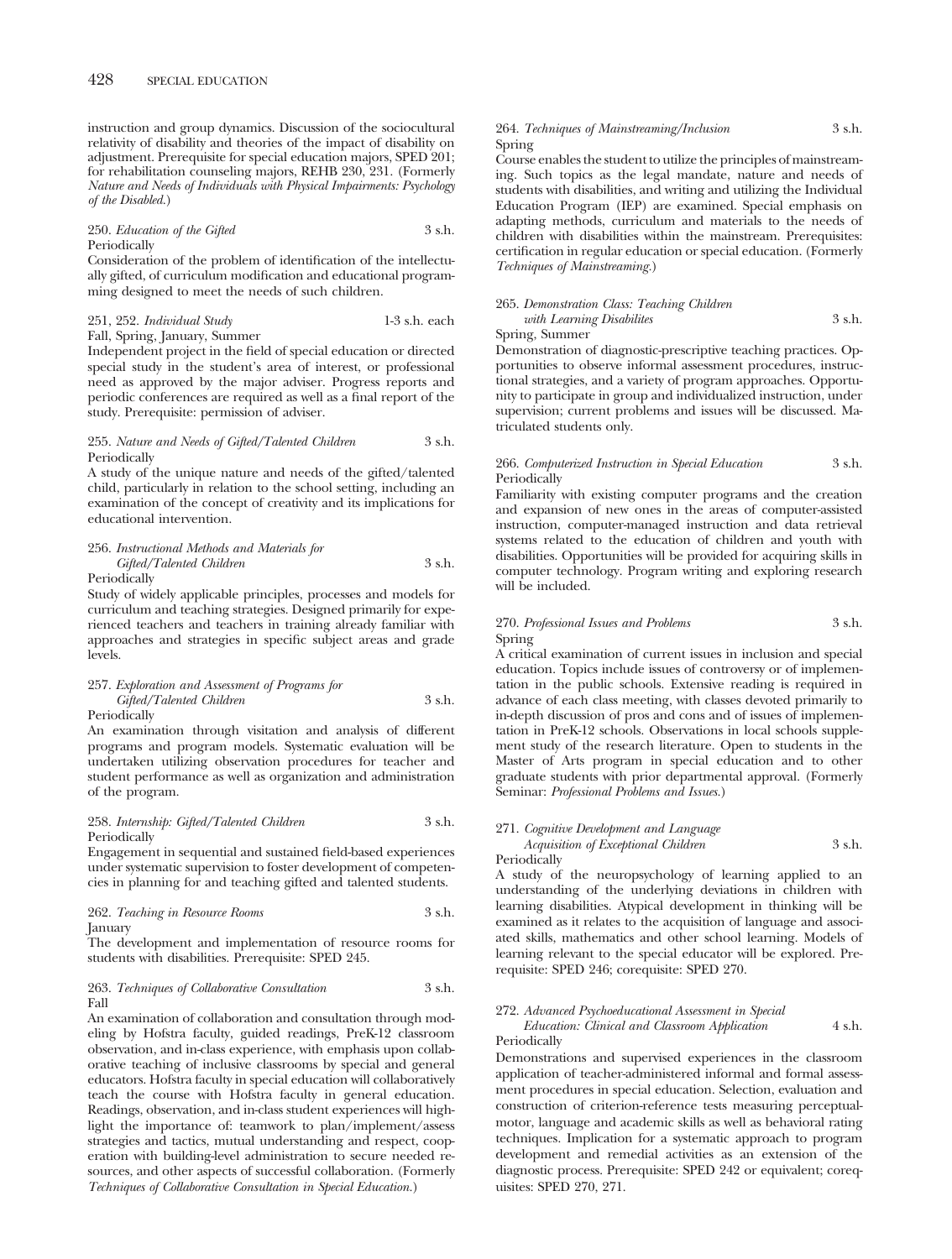### 273. *Curriculum Development and Evaluation* 3 s.h. Periodically

The course will focus on evaluation and analysis of existing curricula strategies in special education in order to facilitate implementation of remedial procedures, criterion and/or norm referenced measures. New curricular approaches will be developed and/or adapted based on evaluation findings. Criteria will be developed for evaluating educational programs in public, private and institutional settings. Prerequisite: SPED 245 or equivalent; corequisites: SPED 270, 271, 272.

# 274. *Research Seminar I: Review of Research and Methodology* 3 s.h. Periodically

Problems and methods of educational research focusing on programs and practices in special education/rehabilitation. Basic experimental designs, ethical issues, and the status of current literature regarding selected topics are examined. Prerequisites for special education majors: SPED 270, 271, 272, 273; for rehabilitation majors: REHB 228, 230; SPED 242.

#### 275. *Research Seminar II: Individual Research* 3 s.h. Periodically

Students will carry out a research project related to the field of special education. Problem statements, theory, research objectives and methodological designs will be explored and individual projects will be presented to the group for analysis and discussion. Prerequisites: SPED 270, 271, 272, 273, 274 or equivalents.

276. *Early Childhood Education: Mainstreaming the Young Child with Special Learning Needs* 3 s.h. Summer

Same as ELED 276.

|      | 278. Transition | 3 s.h. |
|------|-----------------|--------|
| Fall |                 |        |

An exploration of the legal and practical aspects of transition in special education, with emphasis upon transition planning required by the Individuals With Disabilities Education Act (IDEA) and less-intensive review of other transitions. Students study the legal requirements for transition planning in IDEA Part C (Infants and Toddlers With Disabilities) and in IDEA Part B (Children With Disabilities). The course features on-site study of transition in local schools considered to have "model" transition programs, Internet sources of national research data on transition, and the professional literature on transition. Open to students in the Master of Arts program in special education and to other graduate students with prior departmental approval.

| 280 through 289, A-Z. Workshops | $1-4$ s.h. each |
|---------------------------------|-----------------|
| Periodically                    |                 |

Designed to meet the needs of specific groups of students or educators.

As individual subjects are selected, each is assigned a letter (A-Z) and added to the course number. Any course may be taken a number of times so long as there is a different letter designation each time it is taken.

#### 300. *Special Topics: Advanced Seminar in Special Education* 3 s.h.

Periodically

In-depth analysis of current trends in special education. Students are required to prepare a paper of publishable quality and to lead a related seminar. Prerequisites: Master's-level courses and permission of instructor.

| 301. Master's Thesis Seminar I | 3 s.h. |
|--------------------------------|--------|
| Fall, Spring                   |        |

Full-time faculty guidance of Master's students as they 1) identify and refine thesis topic(s); 2) research the professional literature; 3) observe in the field; and 4) write the initial parts of the thesis: Proposal, Statement of the Problem, and Review of Literature. Open to Master of Arts (M.A.) students with permission of adviser.

302. *Master's Thesis Seminar II* 3 s.h. Fall, Spring

Full-time faculty guidance of Master's students as they complete the Master's thesis. Open to Master of Arts (M.A.) students with permission of adviser, following a grade of "satisfactory progress" in SPED 301.

| 310. Issues in Infant, Toddler, Preschool, Parent and |        |
|-------------------------------------------------------|--------|
| <b>Family Involvement Programs</b>                    | 3 s.h. |
| Once a year                                           |        |
| Same as ELED 310.                                     |        |

# 311. *International Perspectives in Special Education* 3 s.h. Periodically

Provides students with current knowledge, research and clinical/ instructional practices in special education from an international perspective. Information relevant to the needs of special education programs in the United States is identified. Prerequisites: completion of Master's-level courses.

### 312. *Contemporary Cultures and Special Education* 3 s.h. Periodically

Effect of social, cultural and economic conditions on the diagnosis, education and family support of students with disabilities is examined. Exploration of areas for facilitation of learning as well as potential barriers is undertaken. Emphasis on multicultural and bilingual populations.

#### 313. *Technology for Populations with Special Needs* 3 s.h. Periodically

Course includes a critical review of research into the effectiveness of computer-managed and computer-assisted instruction and its social/emotional impact. Skills in instructional software evaluation and authoring, and management systems are developed. Emphasis on the design and use of computer simulations in assessment and instruction of exceptional population. Review of augmentative and adaptive technology to facilitate learning by persons with sensory and communication impairments is included.

# 314. *Practicum: College Teaching and Field Setting* 3 s.h. Spring

Students receive practical experiences as teachers and/or research assistants in higher education; as apprentices to teacher education consultants or program managers and supervisors in schools, and rehabilitation agencies; as assistants to student teacher supervisors in teacher education programs; as senior counselors supervising interns. Critical reviews of students performance are made by faculty and peers through seminar discussions and on-site supervision. Prerequisites: REHB 353, 355 and permission of adviser. Pass/Fail grade only. Same as REHB 314.

315. *Public Policy and Local Practice in Special*

*Education* 3 s.h. Periodically

Focus on past and current federal and state policies and their impact on educational, social and vocational services for children and adults with disabilities. Decision-making policies and practices at the local level are also examined. Prerequisites: completion of Master's-level courses.

# Speech Communication and Rhetorical Studies (SPCM)

Associate Professor Fleischman, *Chairperson*

Professor Merrill; Associate Professor Sloyer; Assistant Professors Russell, Trasciatti; Instructor Pounds.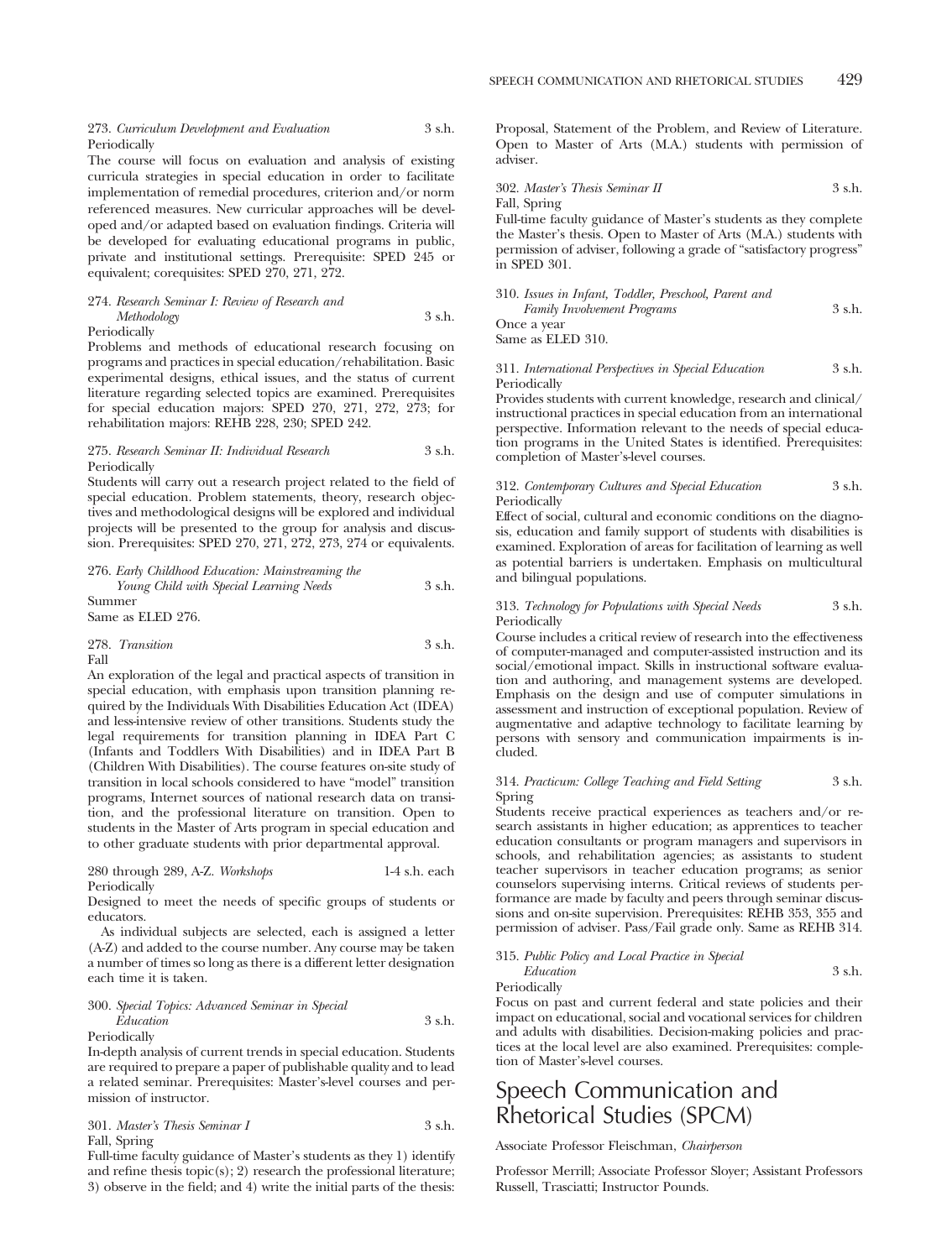Candidates for graduation from the School of Communication with the degree of Bachelor of Arts must fulfill the B.A. requirements as listed under the School of Communication on page 118. In addition, students majoring in the Department of Speech Communication and Rhetorical Studies must complete the program requirements listed under one of the B.A. majors listed below.

# **B.A. MAJOR IN SPEECH COMMUNICATION AND RHETORICAL STUDIES:** 36 s.h.

- 9 s.h.—SCO 2, 3, 4
- 6 s.h.—SPCM 1, 7
- 9 s.h.—Chosen from SPCM 33, 47, 53, 109, 119
- 6 s.h.—Chosen from SPCM 21, 24, 25, 117, 121, 147
- 6 s.h.—Chosen from SPCM 11, 107, 125, 128, 157, 170, 171

Speech Communication and Rhetorical Studies majors are also required to take:

6 s.h.—Chosen from comparative literature, linguistics, literature in translation, drama, English, economics, history, philosophy, political science, psychology, sociology, and anthropology

**NOTE:** Majors in speech communication and rhetorical studies who are also elementary education majors are required to take 6 s.h. in mathematics and/or science courses to satisfy this requirement.

# **B.A. MAJOR IN SPEECH COMMUNICATION EDUCATION** with a concentration in Teaching of Speech, see page 402.

**NOTE:** For students interested in majoring in combined disciplines, inquiry should be made in the School of Communication Dean's Office, Room 318, Dempster Hall.

Speech Communication and Rhetorical Studies majors are encouraged to take course work and/or minor in audio, video, film, journalism, mass media studies, psychology, linguistics, English, drama, literature in translation, comparative literature, management and marketing in consultation with the major adviser.

**A MINOR IN SPEECH COMMUNICATION AND RHETORICAL STUDIES** consists of the successful completion of 18 semester hours in speech communication and rhetorical studies, with at least 6 semester hours in residence, under advisement and with the approval of the adviser.

# **COURSES**

In addition to semester notations next to each course, a selection of courses is offered during January and Summer sessions. Consult the *January* and *Summer Sessions* bulletins for these schedules.

# 1. *Oral Communication #* 3 s.h. Fall, Spring

Develop effective communication skills through a variety of communicative experiences including intrapersonal, interpersonal, interviewing, nonverbal, small group communication, and public speaking. Theories of communication are explored. Recommended for all students. (Formerly SPCH 1.)

# 7. *Public Speaking #* 3 s.h.

#### Fall, Spring

Examination of the theory and practice of public communication. Emphasis on critical thinking, listening, and the art of criticism. Practice in speech composition and delivery, stressing principles of clarity, interest, and audience analysis. Speeches to inform and to persuade are stressed. (Formerly SPCH 7.)

11. *Voice and Diction* 3 s.h. Fall, Spring

Exploration of theories of speech and voice production. Students have the opportunity to practice individual patterns of speech and voice. Attention is paid to vocal quality, variety, flexibility,

and range. Dialectical variations in speech production are discussed. Recommended for students interested in improving communicative skills.

# 21. *Introduction to Performance Studies* 3 s.h. Fall, Spring

The techniques of performance as applied to literature and other written and transcribed materials. Consideration is given to investigation and analysis of performed texts. Critical listening is encouraged in the peer evaluation of student performances. (Formerly SPCH 21; *Interpretive Reading.*)

### 24, 25. *Performance in Context* 1-3 s.h. each Periodically

An opportunity to select, adapt, rehearse and perform texts or original material for presentation in live contexts, e.g., schools, festivals, conferences, and on campus for a larger audience. No more than six semesters may be applied toward any degree. Prerequisite: permission of instructor. Pass/D+/D/Fail grade only. (Formerly SPCH 24, 25; *Readers Theater.*)

# 33. *Nonverbal Communication in Human Interaction* 3 s.h. Once a year

Processes and effects of communicating in nonverbal behavior and message systems with emphasis on communication by means of body movement (kinesics), spatial relationships (proxemics) and vocal cues (paralinguistics); by means of touch, physical appearance and dress, physical behavior and communication through objects. Readings, discussion and research projects. (Formerly SPCH 120.)

| 43. Fundamentals of Organizational Communication | 3 s.h. |
|--------------------------------------------------|--------|
| See course description, page 457.                |        |

#### 47. *Freedom of Speech* 3 s.h. Fall

A survey of the rights, freedoms, duties, responsibilities and limitations of communicators in interpersonal interactions arising from Parliamentary rules, the First Amendment and other judicial and legislative sources. An awareness of the interrelationship between freedom of expression, legal concepts, politics, economic and sociological aspects of everyday life is developed through critical analysis and debate of historical and current situations.

## 53. *Gender and Intercultural Issues in Communication* 3 s.h. Once a year

An investigation of how and to what extent gender and culture influence individuals' strategies for communicating. Attention is given to verbal and nonverbal norms of one's own culture and gender, and the extent to which rigid adherence to such norms may impede effective communication. (Formerly SPCH 107, *Gender and Cross-Cultural Issues in Communication.*)

### 107. *Argumentation and Debate* 3 s.h. Once a year

Basics of argumentation; evidence, argument and analysis. Practice in construction of briefs and in effective oral presentation of logical argument. Emphasis on critical thinking and examination of current public policy issues. Prerequisite: one of the following: SPCM 1, 7, 157; SCO 3; or permission of the instructor. (Formerly SPCH 108.)

# 109. *Communication and the Legal System* 3 s.h. Fall, Spring

Introduction to the communication process in the legal system with attention paid to client counseling, negotiation, mediation and arbitration, and advocacy. The core of this course is the

<sup>#</sup>Core course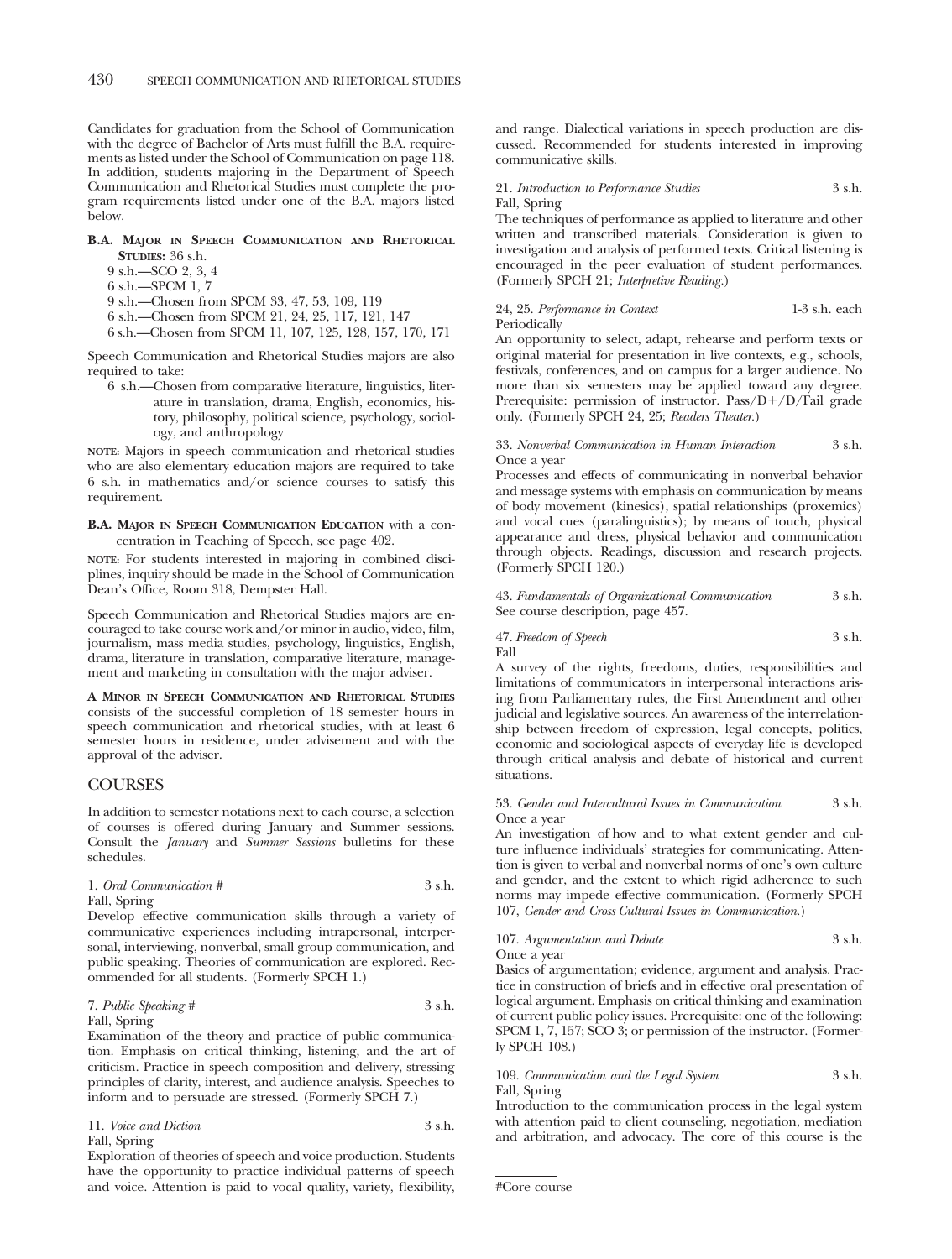investigation into communication theory as it applies to the legal process. Work in class involves performance, criticism and research. (Formerly SPCH 110.)

#### 117. *Advanced Public Speaking* 3 s.h. Once a year

Theory and history of rhetoric; the use of logical, emotional, and ethical appeal; the psychology of speaker and audience; semantic problems in speaking. Practical applications include preparation and presentation of impromptu, manuscript, broadcast, and ceremonial speeches. Prerequisite: SPCM 7. (Formerly SPCH 117.)

#### 119. *Small Group Communication* 3 s.h. Once a year

Theory and practice of reaching decisions rationally and democratically through cooperative thinking. For individuals engaged in education, management, public affairs, labor relations, and other problem-solving and decision-making situations. Prerequisite: one of the following: SPCM 1, 7, 157; SCO 3; or permission of the instructor. (Formerly SPCH 111, *Small Group Discussion.*)

#### 121. *Advanced Performance Studies* 3 s.h. Once a year

Group performance of literature, exploration of narrative voice in performance, techniques of audience analysis, scripting, directing and performing for Chamber Theater. Rehearsal hours are required. Prerequisite: SPCM 21. (Formerly SPCH 122, *Advanced Interpretive Reading and Performance Studies.*)

# 125. *Dramatic Activities in Educational and Therapeutic Settings* 3 s.h.

Once a year

Provides the student teacher/therapist with an opportunity to use the techniques of role play and improvisation to reinforce a curricular area, encourage social skills and facilitate communication. Use of dramatic activities as a diagnostic and therapeutic tool with special populations is explored, as well as the social value of theater in the classroom. (Formerly SPCH 125.)

# 128. *American Public Address: The Rhetoric of Conflict and Controversy* 3 s.h.

Once a year

The role of public address in shaping today's world. Historical and theoretical background, analysis of speeches in politics, religion, labor, education and social reform using films and recordings of controversial contemporary speakers. (Formerly SPCH 119, *Rhetoric of Conflict and Controversy.*)

#### 147. *Intercollegiate Forensics* 1 s.h. Fall, Spring

Preparation for and competition in intercollegiate forensics (speech and debate). Includes frequent weekend travel. No more than six semester hours may be applied toward any degree. Prerequisite: permission of instructor. Pass/D+/D/Fail grade only. (Formerly SPCH 109, *Intercollegiate Speech and Debate.*)

# 150, 151. *Independent Study/Readings* 1-3 s.h. each Fall, Spring

Guided student research through selections assigned by the instructor for written and oral reports. Students must obtain, before registration, written permission of the instructor who will guide the research. May be repeated for a total of 6 s.h. (Formerly SPCH 151, *Special Studies in the Speech Arts.*)

#### 157. *Communication Systems: History and Theories* 3 s.h. Fall Spring

This course introduces students to the history of the study of oral public discourse, the development of classical rhetoric, narrative and the performance of classical texts, and the distinction between orality and literacy in the construction of narrative. The course explores the impact of the development of the printing press, publishing and journalism on the construction, dissemination and reception of messages by audiences. Comparisons are made between the various communication contexts and their role in shaping spoken or written rhetorical "texts." (Formerly SCO 1)

# 170, 171. *Speech Communication and Rhetorical*

*Studies Internship* 3 s.h. each Fall, Spring

An internship program that affords students an opportunity to apply their classroom experience in speech communication to a professional work setting. Students work a requisite number of hours and complete a paper relevant to their work experience. Periodic meetings with supervising speech communication and rhetorical studies faculty are required. May be repeated for a total of 6 s.h. Prerequisites: junior class standing and successful completion of 21 credits in speech communication and rhetorical studies; GPA of 3.0 or better or permission of internship coordinator. Students must be approved for admission into the program before registering. (Formerly SPCH 179, *Speech Arts Internship.*)

# 180-189, A-Z. *Special Topics in Speech Communication*

*and Rhetorical Studies* 1-4 s.h. each Fall, Spring

Intensive study of major communication theories, situations, paradigms, and/or scholars. Subjects to be selected yearly. Prerequisite: one of the following: SPCM 1, 7, 157; SCO 3; or permission of the instructor.

# 199. *Departmental Honors* 3 s.h. Fall, Spring

The research for and the writing of a substantial essay, or the research, execution and presentation of a creative project in speech communication and rhetorical studies. Open only to senior speech communication and rhetorical studies majors who are eligible for and desire to graduate with departmental honors and who secure, before registration, the written permission of the instructor who will supervise the essay or project.

# 200. *Introduction to Graduate Study* 3 s.h.

Once a year

This course provides a "road map" of the field of human communication studies and the graduate educational experience. Students are introduced to the breadth of the field, major authors and works in the discipline, and conventions of scholarly writing.

# 202. *Research Methods in Communication* 3 s.h.

Once a year

This course is designed to improve the ability to understand, critique, and begin conducting communication research. Students are introduced to a variety of critical research techniques and tools.

# 210. *Performance Methods* 3 s.h.

Once a year

This course introduces graduate students to a variety of methodological approaches to performance studies and the objects or sites of performance those methods presume, construct, and privilege.

212. *Performance History* 3 s.h.

Periodically

This course examines the subject of performance history in the United States, introduces students to methods involved in conducting historical research in performance studies, and addresses current theoretical questions of historiography.

# 214. *Ethnography and Performance* 3 s.h.

Periodically

This course explores the relationship of performance in the study and writing of cultures. The course begins with the influ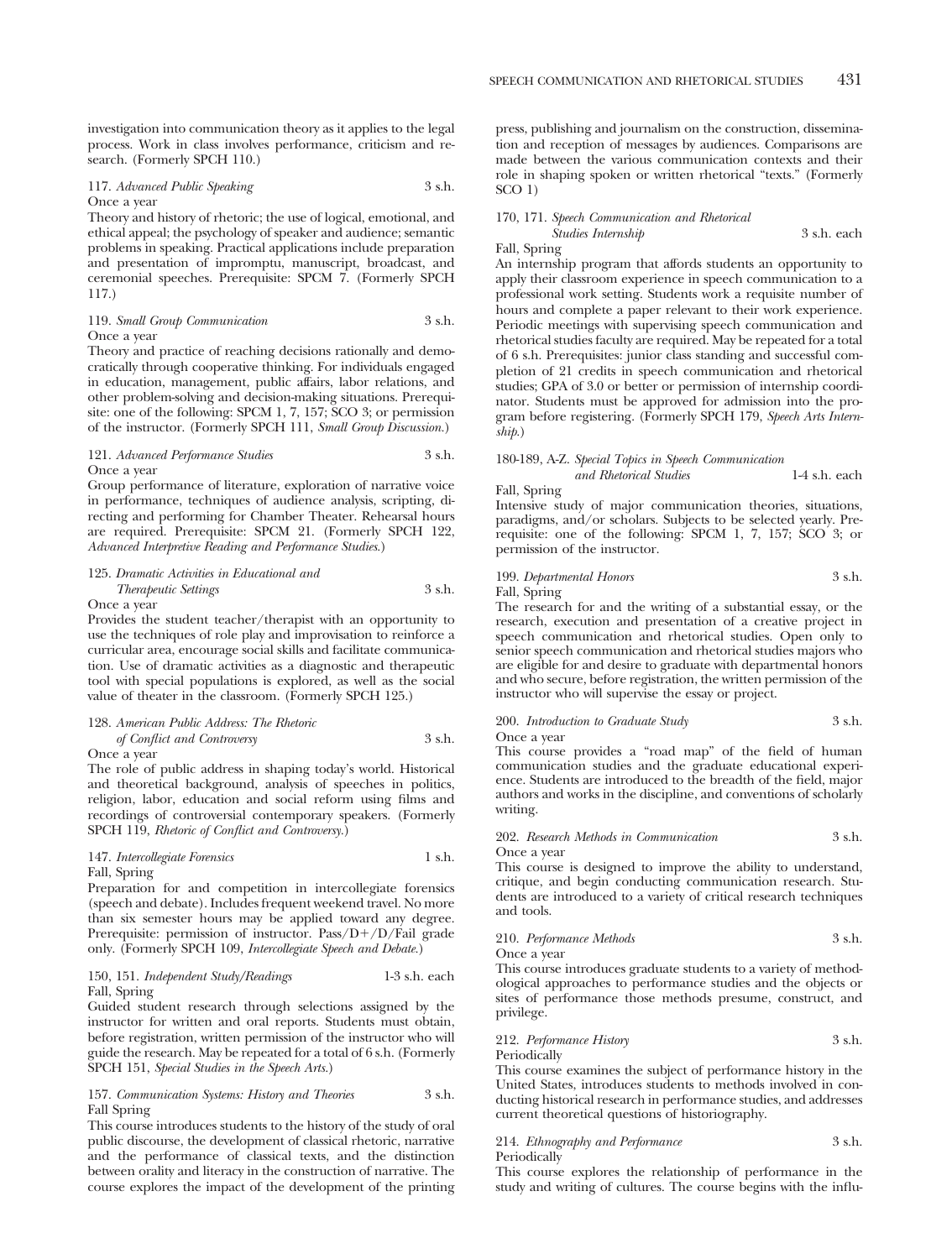ences of anthropology and theater on ethnography and traces various methods, theories, and practices of ethnography that have emerged within performance studies.

## 216. *Platform, Podium, and Performance* 3 s.h. Periodically

Explores the nineteenth century as a significant moment in the development of women's public voice. The course investigates the texts, rhetorical strategies, historical contexts, and reception of several significant nineteenth-century female orators and contrasts these public performances with those of actresses and platform readers whose public performances were designed to "entertain" or "educate" their audiences.

#### 219. *Advanced Studies in Small Group Communication* 3 s.h.

#### Periodically

Study and practice in public address for educators, administrators and other school personnel. The course includes experiences in a variety of speaking situations, types and forms of discussion and parliamentary procedure. Problem-solving and decision-making conferences and meetings; conference leadership experiences are included. Prerequisite: undergraduate study in public speaking, debate or small group communication or permission of instructor. (Formerly SPCH 211, *Discussion, Conference Leadership and Public Address.*)

#### 220. *Theories of Persuasion* 3 s.h. Periodically

This course examines diverse theories of the communication associated with the development, maintenance and modification of beliefs, attitudes, opinion and action with particular emphasis on public address, advertising and political campaigns.

## 221. *Literature in Performance* 3 s.h. Periodically

Provides an experience in the communication of literature to an audience. Oral and theatrical techniques are combined to project the work of the author to stimulate and excite the imagination of the audience. This course is particularly geared to teachers. (Formerly SPCH 222, *Interpreters Theater.*)

#### 222. *Rhetoric and Popular Culture* 3 s.h. Periodically

Seminar discussions link contemporary rhetorical theory with modern critical theory concerning the functions and analysis of popular culture. Readings examine rhetorical aspects of popular discourse, particularly as they define social relations and shape public perceptions of social reality.

224. *Rhetorical Criticism* 3 s.h.

Periodically

This course introduces graduate students to a variety of perspectives and methods for critical analysis of rhetorical texts.

# 226. *Rhetorical Theory* 3 s.h. Once a year

This course explores traditional forms and functions of rhetoric as persuasion in public address as well as contemporary theories of symbolic communication. A broad survey of rhetorical theory, from classical to 20th century, reviews rhetorical functions such as argumentation, critical inquiry, informative discourse, and epistemic formations. The course focuses primarily on the Western rhetorical tradition, although attention is given to the contributions of non-Western and non-patriarchal cultures to contemporary theories. The course exposes students to significant theories for analyzing and constructing a variety of forms of public discourse.

#### 230. *Critical Approaches to Organizational Communication* 3 s.h.

Periodically

This course introduces students to critical theoretical, postmodern, and feminist approaches to the study of organizational communication. The course explicates the communicative dimensions of power, ideology, and hegemony to understand overt and subtle constraints on organizational behavior and dialogues.

#### 232. *Communication Rights and Ethics* 3 s.h. Periodically

Communication in diverse contexts is shaped by the rights and constraints associated with expression. This course introduces graduate students to legal and ethical considerations and precepts to explore the points at which legal and ethical issues of communication are in concert or conflict.

# 250. *Readings in Speech Communication* 1-3 s.h. Periodically

Designed to permit students to pursue an individualized plan of study in subject areas of interest under the guidance of a member of the speech communication faculty. Students must obtain the written approval of the faculty member with whom they will work in order to register.

260. *Advanced Seminar in Speech Communication and Rhetorical Studies* 3 s.h.

Periodically

Presentation of an advanced topic that reflects broad understanding of communication theory and modes of analysis with relevance to the discipline. Through joint readings and individual research, students develop projects and papers relevant to the theme of the course. Topics vary from semester to semester. May be repeated for credit when topics vary.

# 300. *Departmental Seminar* 3 s.h. Periodically

This seminar is generally a small class that concentrates attention upon a particular topic in speech communication. Students read, reflect upon, and write research papers about selected topics which pertain to the seminar, and discuss and defend their views in weekly class meetings. Not open to freshmen and sophomores. Prerequisite: 12 s.h. in speech communication coursework.

# 301. *Thesis* 3-6 s.h. Fall, Spring

The thesis elective is a culminating independent research project conducted under the supervision of a faculty member. Students register with permission of adviser.

302. *Non-Thesis Project* 3 s.h Fall, Spring

The non-thesis elective is a culminating independent articlelength research project or production conducted under the supervision of a faculty member. Students register with permission of adviser.

# Speech-Language-Hearing Sciences (SPCH)

Associate Professor Bloom, *Chairperson*

Professors Reiter, White; Associate Professors Attenberg, Eisen, Ferrand; Special Assistant Professor Jacobson.

The Speech-Language-Hearing Clinic is fully accredited by the Professional Services Board of the American Speech-Language-Hearing Association.

**B.A. SPECIALIZATION IN SPEECH-LANGUAGE HEARING SCIENCES:** the departmental requirement for speech-language hearing sciences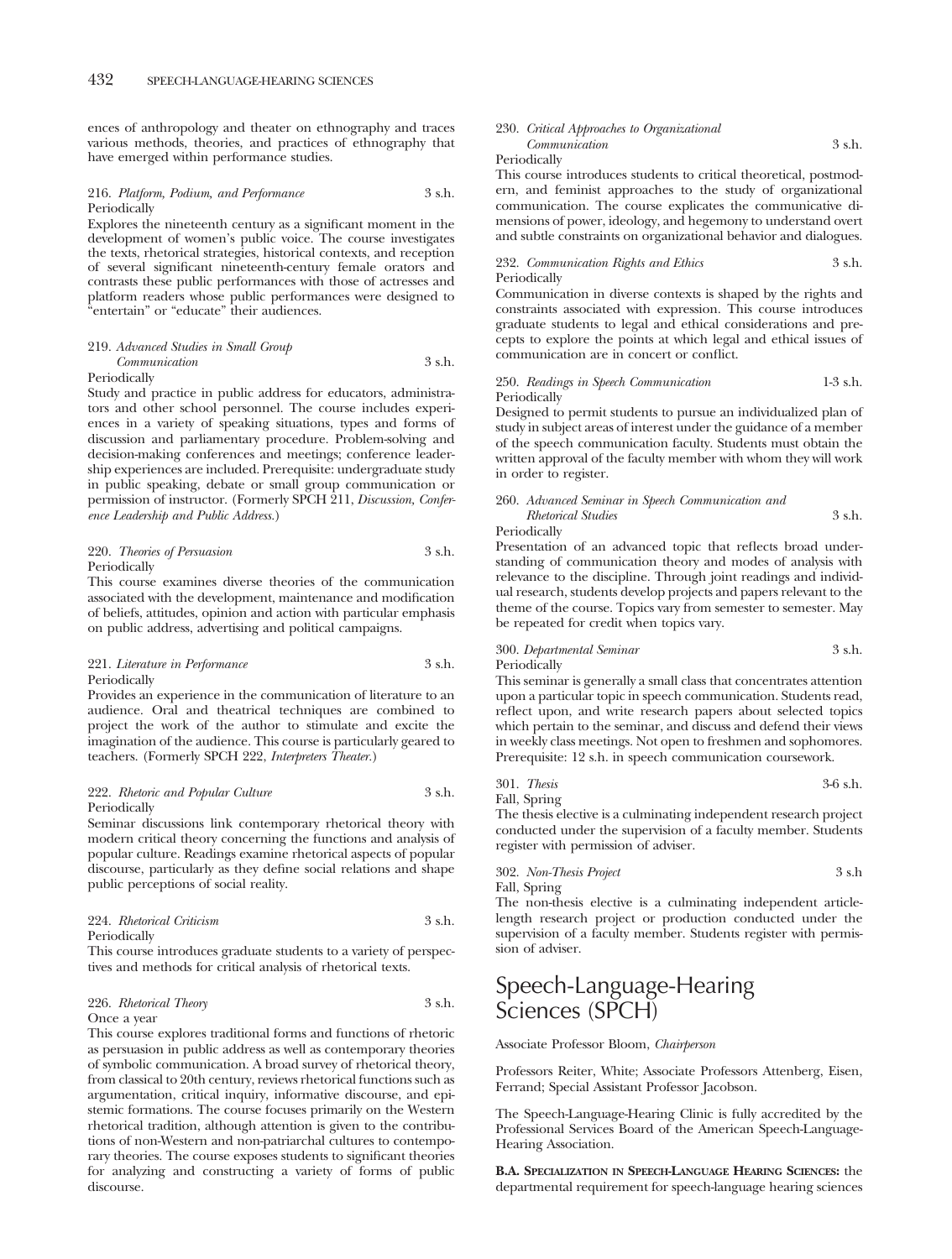majors is 124 semester hours for the B.A. degree including 37 semester hours in the major area as follows: SPCH 5, 6, 10, 101, 102, 103, 131, 132, 133, 134, 135, 137, 138. In addition, PSY 140 is required.

Undergraduates may not register for M.A. level courses in Speech-Language Pathology or Audiology.

See complete B.A. requirements, page 84.

**A MINOR IN SPEECH** consists of the successful completion of 18 semester hours in speech-language-hearing sciences, with at least 6 hours in residence, under advisement and with the approval of the adviser.

Sigma Pi: a national speech honor society, see page 74.

**MASTER OF ARTS IN AUDIOLOGY AND SPEECH-LANGUAGE-PATHOLOGY:** these programs are intended for students who plan to be audiologists or speech-language pathologists in clinical and hospital environments, private practice, early intervention programs, and primary and secondary educational settings. The academic and clinical programs are accredited by the Committee on Academic Accreditation and the Professional Services Board of the American Speech-Language-Hearing Association (ASHA) and the New York State Department of Education for Licensure in Audiology or Speech-Language-Pathology. Students may elect to complete additional coursework for eligibility toward certification as Teacher of the Speech and Hearing Handicapped.

The applicant for this degree should have completed an undergraduate concentration in communication sciences and disorders. Applicants who have not done so, must complete prerequisite coursework as per advisement by the Graduate Program Director. Students who are completing prerequisites, and meet our M.A. admissions criteria (see below) may be granted provisional admission. Provisional admission requires that students obtain a GPA of 3.3 or better *in each prerequisite course,* in order to continue in the M.A. Program.

Application documentation must include a personal essay, GRE scores, and current letters of recommendation from at least three members of the academic faculty or administration at the institution from which the candidate received the baccalaureate degree. An interview may be required. Approval of admission by the Graduate Admissions Office at Hofstra and the Graduate Program Director of the department are also required.

# Admission Procedures:

Admission to the M.A. Programs in Audiology and Speech Language Pathology occurs only in the fall semester. Applications must be received by January 15. Students are advised to contact the Office of Graduate Admissions at least 2 weeks *prior* to January 15, to confirm that their applications are complete. Applications received after January 15 will be reviewed only if space becomes available.

A nonrefundable tuition deposit of \$250 is required of all accepted part-time and full-time matriculated students. When registering for the semester for which the student has been admitted, the deposit will be credited toward tuition.

Scholarships are available for qualified students. Awards are made annually based on merit. Prospective students must file scholarship applications through the Graduate Admissions Office. Matriculated students must file their applications with the Graduate Program Director. Applications must be filed no later than February 1.

No more than six semester hours of graduate courses from another university, will be accepted toward Hofstra's M.A. degree. These semester hours must have been completed prior to acceptance into the graduate program. Coursework which was completed more than five years prior to admission into the graduate program will not be accepted toward the M.A. degree in Audiology or Speech-Language Pathology. All semester hours

after acceptance must be completed in residence. The M.A. degree must be completed within a five-year period from the date of completion of the student's first M.A. level course, excluding SPCH 235 and 235L.

All programs of study in audiology and/or speech-language pathology must be designed under advisement by a faculty member and approved by the Graduate Program Director. All part-time students are strongly encouraged to complete at least 6 semester hours per semester.

Candidates must maintain a minimum 3.0 average throughout their course of study. Any candidate falling below a 3.0 average will be placed on probation. A probationary status may not be maintained for more than one semester, inclusive of summer sessions. Any candidate who fails a required course in the program is subject to dismissal.

Students who have accumulated 2 or more incomplete grades at the start of a semester, including summer sessions, may not begin clinical practicum. Clinical practica in students' minor area are excluded from this policy. Students who have an incomplete grade for any clinic course in the major area may begin the next clinic practicum in the sequence only after the incomplete clinic grade has been eliminated and a satisfactory letter grade has been assigned.

Students are required to complete successfully the comprehensive examination during the last semester of graduate study. Applicants for the examination must file within the first month of the semester in which they plan to take the examination.

Continuation in the M.A. programs requires satisfactory interpersonal behavior and professional performance in clinical practica, with no documented reports of unprofessional or unethical conduct.

For further information regarding graduate programs and scholarships, contact Associate Professor Eisen, *Graduate Program Director*, 106 Davison Hall. For students interested in the audiology program, contact Associate Professor Reiter, 107 Davison Hall.

## Program Requirements

A candidate elects one of two programs of study—Audiology or Speech-Language Pathology. Audiology majors require a minimum of 50 semester hours of graduate work taken within the department, including 7 semester hours in speech-language pathology. Speech-language pathology majors require a minimum of 53 semester hours of graduate work taken within the department. Included as part of the total Speech-Language Pathology M.A. requirements, students who have completed a 3 semester hour undergraduate course in aural rehabilitation are required to complete 4 graduate-level semester hours of audiology; all other speech-language students are required to complete 7 semester hours in audiology including aural rehabilitation.

Within each of the programs of study, a student must choose either a Master's Thesis or non-thesis track. The Master's Thesis track requires SPCH 301-302 as part of the M.A. degree requirement. Regardless of the track chosen, a comprehensive examination must be taken in the student's final semester of study, under advisement of the Graduate Program Director. The Comprehensive Examination will be offered three times each academic year: Fall, Spring, and Summer.

Each student must complete 25 hours of supervised clinical observation prior to registering for graduate clinical practica. A minimum of 375 clock hours of clinical practica are required at the graduate level with at least one practicum scheduled during a fall or spring semester. Within the first year of study, speechlanguage students must complete at least 35 hours of clinical work in audiology; Audiology students must complete at least 35 hours of clinical work in Speech-Language Pathology.

Each student must provide documentation of: inoculation for measles/mumps, rubella and, annually, documentation of a negative TB test and physical examination.

**M.A. IN AUDIOLOGY:** 50 credits as follows: SPCH 205, 207, 226, 227, 228, and 237A within the first year of study. SPCH 237B, 238, 239, 240A, 240B, 247, 250A, 250B, 260A, 261A and 262A. In addition to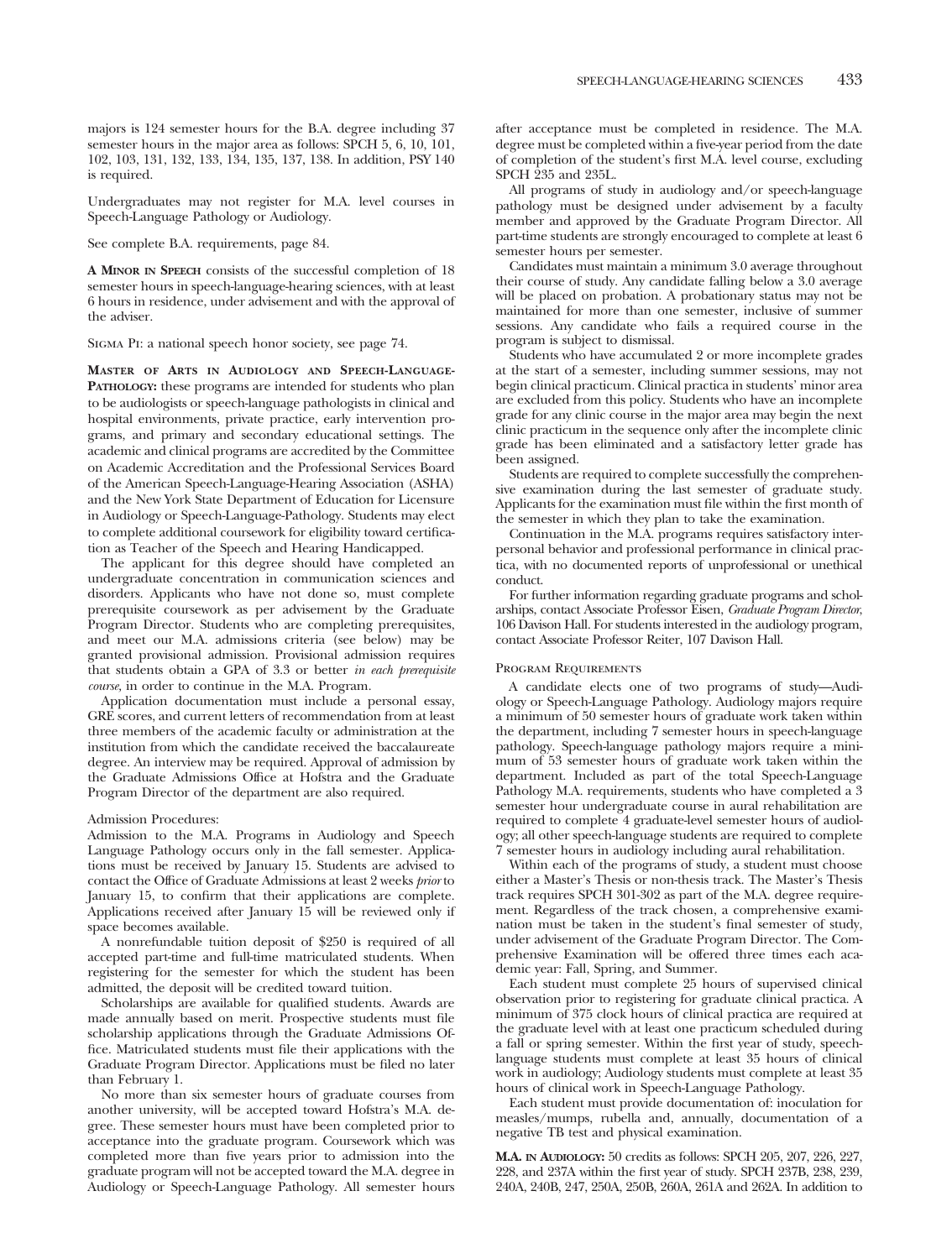SPCH 228, at least 6 semester hours in speech-language pathology as follows: 3 semester hours in speech disorders chosen from SPCH 230, 244, 248, or 249; and 3 semester hours in language disorders chosen from SPCH 241, 242, or 243.

**M.A. IN SPEECH-LANGUAGE PATHOLOGY:** SPCH 207 and 209 (taken within the first 12 semester hours), 226, 228 and 229 (taken within the first 21 semester hours), 204, 212, 232, 241, 242, 243, 248, 249, 260S, 261S, 262S. At least 3 semester hours of speech and hearing science chosen from SPCH 203, 205, 206. At least 6 semester hours of speech-language electives chosen from SPCH 210, 230, 244, 253, 263. SPCH 230 is strongly recommended for students applying for certification as a Teacher of the Speech and Hearing Handicapped. At least 3 semester hours in hearing disorders chosen from SPCH 237A, 238, 239; for those students for whom it is a requirement (see above), 3 semester hours in aural rehabilitation, SPCH 247. Students who do not have an undergraduate degree or concentration in Speech-Language Pathology must complete SPCH 209 and one graduate-level course in *either* speech or language disorders *prior to registering for SPCH 228*.

**PREPARATION FOR ELIGIBILITY FOR NEW YORK STATE CERTIFICA-TION—TEACHER OF THE SPEECH AND HEARING HANDICAPPED:** all requirements for the M.A. in Speech-Language Pathology, as listed above, must be completed. In addition, three semester hours in foundations of education, 3 semester hours in educational psychology, SPCH 139 and SED 217 are required. If either foundations of education, educational psychology, SPCH 139 or its equivalent were completed during undergraduate study, they may be accepted in lieu of these course requirements. Students who are preparing for teacher certification may take SED 217 in lieu of SPCH 262S. This coursework prepares students for eligibility toward teacher certification. Following completion of the M.A. degree and the teacher education requirements, students should apply directly to the state for certification.

**ADVANCED CERTIFICATE: PREPARATION FOR ELIGIBILITY FOR NEW YORK STATE CERTIFICATION AS TEACHER OF THE SPEECH AND HEARING HANDICAPPED (TSHH) AND BILINGUAL EXTENSION FOR THE M.A. IN SPEECH-LANGUAGE PATHOLOGY (SLP):** Admission to the Advanced Certificate Program for TSHH and the Bilingual Extension in Speech-Language Pathology requires demonstrated proficiency in English and a second language (e.g. Spanish), current matriculation in Hofstra' Master's program in Speech-Language Pathology (SLP), or a Master's degree Speech-Language Pathology, which meets current certification requirements of the American Speech-Language-Hearing Association. Language proficiency will be determined by oral and written examination prior to admission to the certificate program.

Applicants who currently hold a Master's degree in Speech-Language Pathology must complete all required course work for the **TSHH and Bilingual Extension in Speech-Language Pathology.**

Students currently matriculated in Hofstra's M.A. Program in Speech-Language Pathology must complete all course work required for the **M.A. in Speech-Language Pathology** and the **TSHH and Bilingual Extension in Speech-Language Pathology.**

**Required courses in Speech-Language Pathology** Accredited Master's program including:

SPCH 209. *Devlopmental Psycholinguistcis* and

261S. Methods and Procedures II—Management of *Speech-Language Disorders,* or equivalent.

# **Bilingual Extension and Teaching Certificate** (21 or 24 s.h.\*)

- 1. SPCH 241. *Pediatric Communication Disorders: Birth to Five,* or equivalent
- 2. SPCH 243. *Language Disorders and Learning Disabilities: Kindergarten Through Adulthood,* or equivalent
- 3. ELED 225. *Teaching English as a Second Language*
- 4. LING 210. *Second Language Acquisition*
- 5. SED 265. *Methods and Materials in Bicultural Education*

| 6. Choose A. $or B$ . |                                                               |
|-----------------------|---------------------------------------------------------------|
| A. CT                 | 260. Foundations, Theory and Practice of Bilingual,           |
|                       | <b>Bicultural Education</b>                                   |
|                       | B. FDED 248. Multicultural Education in the Metropolitan Area |
| 7. CT                 | 268. Practicum: Teachers of Non-English Speaking              |
|                       | <b>Students</b>                                               |

**\*Please Note:** *Under certain circumstances,* students may be required to complete SED 217. *Student Teaching,* in lieu of CT 268.

Students who have successfully completed this Advanced Certificate as well as the New York State Education Department liberal arts requirements, New York State Teacher Certification Examinations, the New York State administered language proficiency examination, are eligible to apply to New York State for teacher certification as a TSHH with Bilingual Extension for the M.A. in SLP.

If further information is needed, contact the Graduate Program Director at (516) 463-5508.

See complete graduate information, page 75.

# COURSES

In addition to semester notations next to each course, a selection of courses is offered during January and Summer sessions. Consult the *January* and *Summer Sessions* bulletins for these schedules.

5. *Phonetics* 3 s.h. Fall, Spring

The study of the science of speech production, including acoustic and articulatory phonetics, phonetic transcription and sound discrimination. Attention focuses on the acoustic and physiological characteristics of speech sounds within language structure.

# 6. *Anatomy and Physiology of the Speech Mechanisms* 3 s.h. Fall, Spring

Structure and function of the systems involved in the production and perception of speech including respiration, phonation, articulation, and central and peripheral nervous systems. The importance of coordination and integration of these systems for communication is emphasized. (Formerly *Anatomy and Physiology of the Speech and Hearing Mechanisms.)*

# 8. *Hearing Science* 3 s.h.

Fall, Spring

Introduction to the fundamentals of hearing including an overview of the anatomy and physiology of the hearing mechanism; the application of principles of physics to the measurement of hearing in normal and disordered populations. Additional topics include: resonance, frequency, decibels, binaural hearing, and recruitment. (Formerly *Anatomy, Physiology and Science of Hearing.*)

# 9. *Exploring the Communication Sciences* # 3 s.h.

Fall, Spring

A critical examination of the current theories and methods used to investigate speech, language and hearing processes. The concepts and measurements used in the study of the physical and psychological correlates of speech, hearing, and language are introduced. These concepts are applied to the analysis of speech production, auditory perception and language representation. (Formerly *Approaches to the Speech, Language, and Hearing Sciences#)*

| 10. Sociocultural Influences on Spoken and Written |          |
|----------------------------------------------------|----------|
| Communication                                      | $3$ s.h. |
| See course description, page 455.                  |          |

# 100. *Honors Essay-Project* 3 s.h. Fall, Spring

Research for the writing of a substantial essay, or the research, execution, and presentation of a creative project in the speech-

#Core course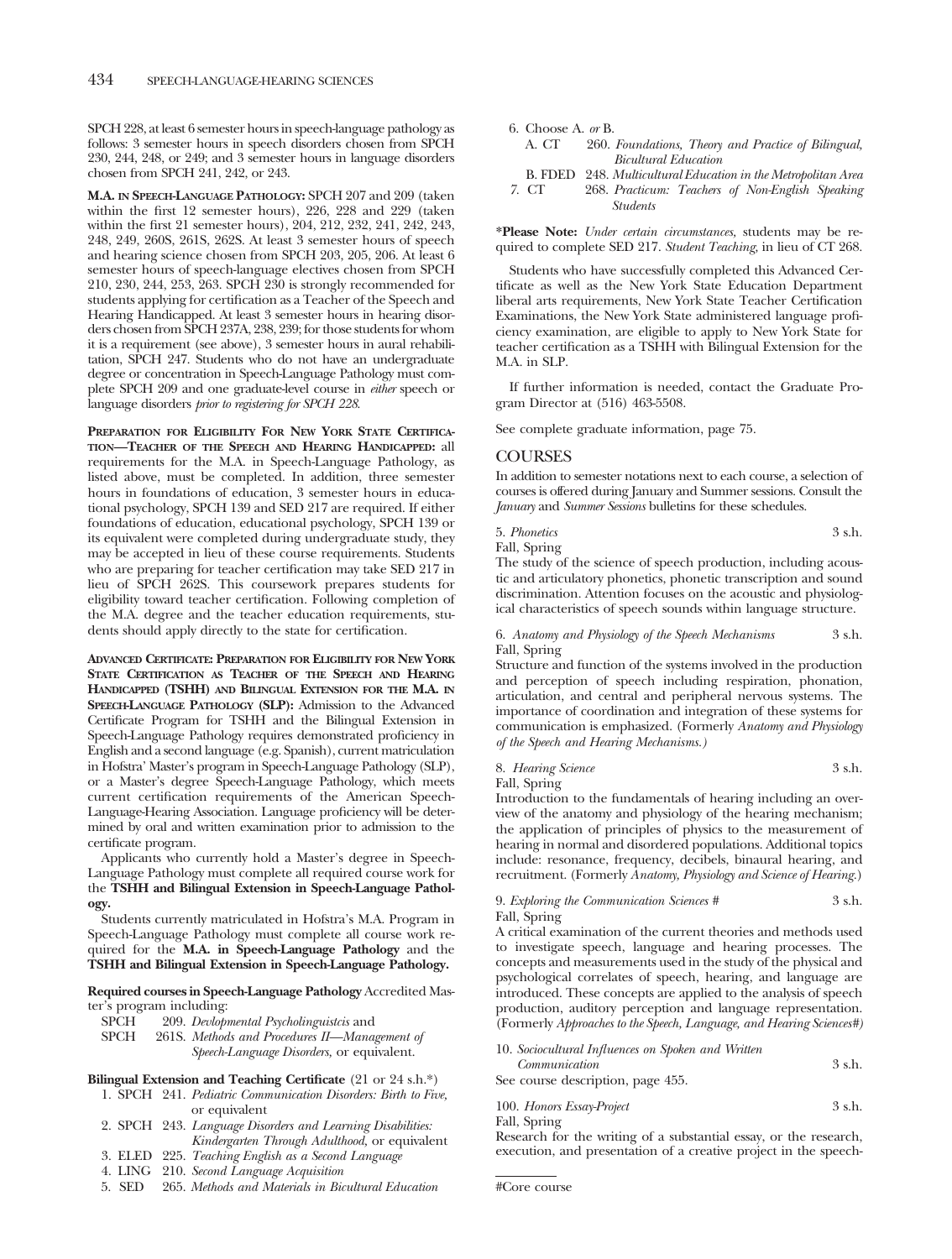language-hearing sciences. Open only to senior department majors who are eligible for and desire to graduate with departmental honors and who secure, before registration, written permission of the supervising instructor.

### 101. *Experimental Psycholinguistics* 3 s.h. Spring

Explores concepts in psychoacoustics, semantic memory, language organization, lexical-retrieval, and verbal learning. Students learn to test basic theories and assumptions about language and verbal learning through directed laboratory exercises. (Formerly *Psychology of Speech and Language*.)

# 102. *Language in Child Development* 3 s.h. Fall, Spring

Patterns of normal language acquisition in children are examined at different developmental levels. Aspects of phonology, morphology, semantics, syntax and pragmatics are studied along with the cognitive, social and cultural factors that contribute to language learning and literacy. Students learn how to obtain and analyze language samples. (Formerly *Normal Development of Language.)*

103. *Speech and Hearing Science* 3 s.h. Fall, Spring

Study of the physiology of speech production, the acoustic characteristics of voice and the processes by which listeners perceive the sounds of speech. Students gain experience with current technology and instrumentation in the Speech and Hearing Science laboratory. Prerequisites: SPCH 5, 6. (Formerly *Introduction to Speech and Hearing Sciences*.)

# 104. *Manual Communication* 3 s.h. Spring

A history of manual communication including the rationale for its use in therapy. A basic vocabulary of useful signs (Ameslan) will be taught in addition to developing a proficiency in finger spelling. No liberal arts credit.

# 131. *Disorders of the Speech Production and Speech Perception Systems* 3 s.h.

Fall, Spring

The course focuses on the speech production systems of respiration, phonation, articulation, and resonance, as well as the coordination that is required to integrate these systems for normal speech production. Breakdowns in these systems that produce disorders of resonance, fluency, and articulation are discussed with reference to children and adults. Speech perception and its impact on audition is also addressed. Five hours of observation are required. Prerequisites: SPCH 5, 6. (Formerly *Disorders of Communication I*.)

# 132. *Disorders of Language in Childhood* 3 s.h. Fall, Spring

The course focuses on disruptions in phonology, morphosyntax, semantics, and pragmatics and its impact on child development. Various clinical syndromes and associated developmental patterns are addressed. The effect of languge breakdown on literacy achievement, academic performance and social intervention is emphasized. Prerequisites: SPCH 5, 6, 102. (Formerly *Disorders of Communication II*.)

# 133, 134. *Clinical Methods in Speech, Language and Hearing Disorders I and II* 2 s.h. each Fall, Spring

Supervised observation, report writing, discussion of instructional methods for individuals with speech-language and hearing disorders. Laboratory requirement of one hour per week. Prerequisites: SPCH 131, 132.

# 135. *Communication Disorders of the Neurological System* 3 s.h. Fall, Spring

This course focuses on communication disorders resulting from breakdowns in the neurological system. Disorders arising from adventitious and progressive impairment to the various sites in the central and peripheral nervous systems are explored. The consequences of these communication problems are discussed as they impact on motor, linguistic, cognitive, vocational, and socio-emotional functioning across the life-span. Five hours of observation are required. Prerequisites: SPCH 5, 6. (Formerly *Disorders of Communication III*.)

137. *Introduction to Audiology* 3 s.h. Fall, Spring

Problems of the deaf and hard-of-hearing, with emphasis on the anatomy and physiology of the ear, audiometric procedures and problems of sociological, educational and physiological rehabilitation. Prerequisite or corequisite: SPCH 103.

# 138. *Integrative Aural Rehabilitation* 3 s.h. Fall, Spring

The ramifications of hearing loss and hearing test results as they relate to the rehabilitative needs of hearing impaired people. Techniques and technologies used in audiologic rehabilitation. Topics include: hearing aids, assistive listening devices, speechreading, auditory training, counseling, speech and hearing conversation, speech and language therapy, deaf education. Prerequisite: SPCH 137. No liberal arts credit.

# 139. *Organization of a Speech and Hearing Program in Elementary and Secondary Education*

Fall

Methods of organizing speech/language and hearing programs in public schools. Exploration of different models of service delivery, e.g., pullout, collaborative, team teaching. Introduction of state and federal regulations regarding children with communication disorders. Recommended for seniors and graduate students. Prerequisites: SPCH 131, 132. No liberal arts credit.

# 150. *Special Studies in the Speech Sciences* 1-2 s.h. Fall, Spring

Guided student research through selections assigned by the instructor for written and oral reports. Student must obtain, before registration, written permission of the instructor who will guide the research.

# 203. *Seminar: Speech and Hearing Sciences* 3 s.h. Periodically

Acquaints students with the literature and research in the areas of acoustic phonetics, psychological and physiological acoustics, with emphasis placed upon clinical application. Preliminary consideration is given to the parameters of the acoustic signal and to basic measurement techniques. Subsequently, students develop individual topics which serve as discussion topics during the course.

# 204. *The Neural Bases of Speech, Language and Hearing* 3 s.h. Spring

Explores how human communication is predicated on neuronal communication. Examines brain anatomy and physiology as they relate to speech, language and hearing. Topics include: embryonic development, neuronal communication, perceptual and motor responses produced by different neuronal interconnections. Prerequisite: undergraduate course in anatomy and physiology. (Formerly *Neurolingusitics; Neurologic Bases of Communication Processes.)*

# 205. *Physiological and Psychological Acoustics* 3 s.h. Fall

Detailed study of the factors underlying the perception of auditory stimuli. Topics include psychological scaling, loudness,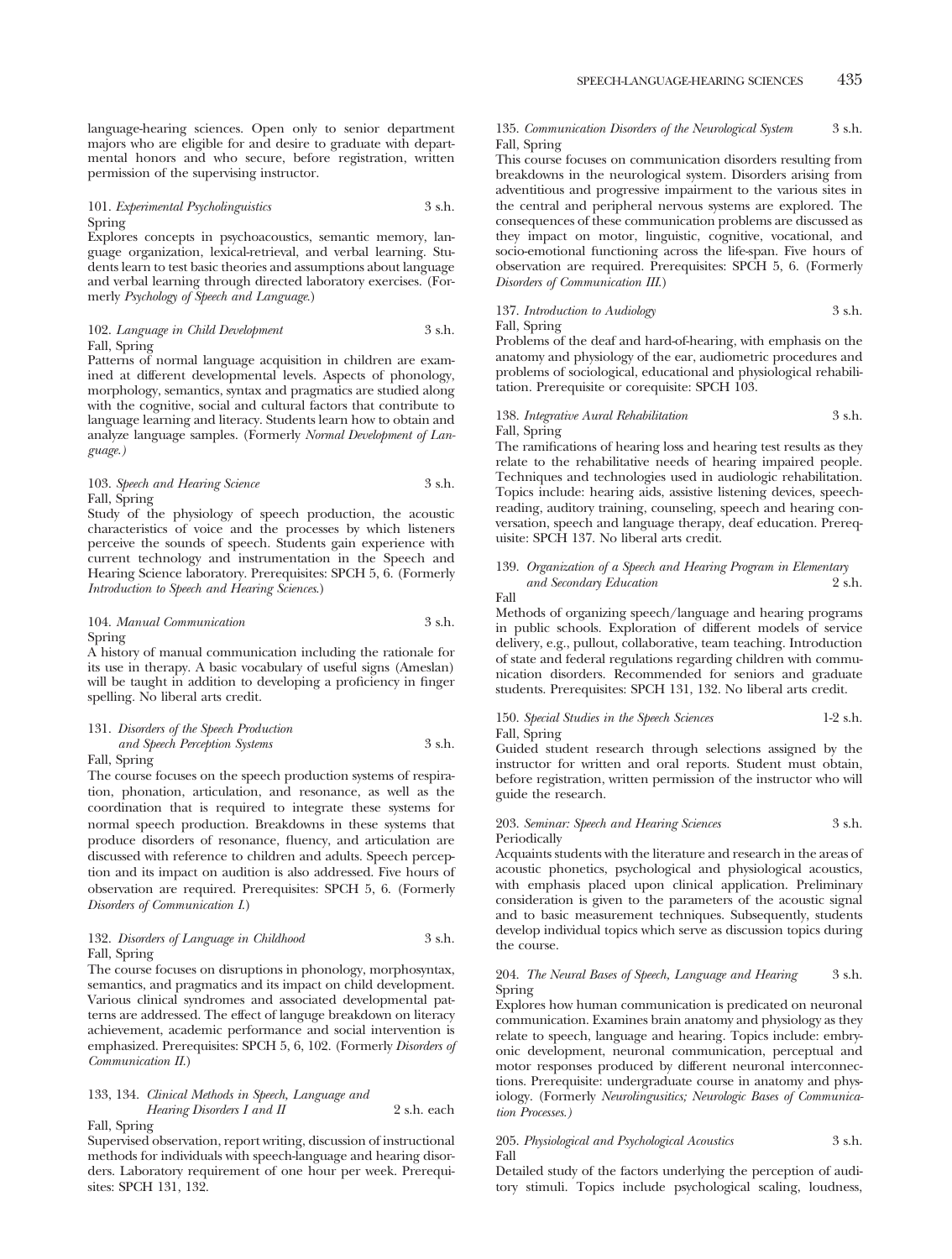pitch, binaural hearing, masking, adaptation, absolute threshold and differential thresholds; the transformer action of the middle ear, the analytical function of the cochlea, the electrical activity of the auditory system, cortical responsiveness to complex stimuli as well as theories of hearing. Prerequisite: SPCH 103 or equivalent.

### 206. *Experimental Phonetics* 3 s.h. Once a year

Examination of the instrumentation used to study the production and perception of voice and speech signals. Emphasis placed on acoustic and physiological methods of speech analysis. Laboratory equipment is utilized in individual student projects. Prerequisite: permission of instructor.

# 207. *Research Seminar: Speech and Hearing* 3 s.h. Fall, Spring

Critical analysis of research problems, measurement of data, and interpretation of research in the field of speech, language and hearing, with emphasis on student's individual projects.

# 209. *Developmental Psycholinguistics* 3 s.h. Fall, Spring

An in-depth study of the multiple factors affecting spoken and written language development. Developmental variation, cognitive, cultural, pragmatic, environmental and familial aspects are explored. Research in developmental psycholinguistics, literacy, bilingualism, and discourse processes is examined. Students are required to complete field research of language behavior. Prerequisite: SPCH 102 or equivalent; or permission.

# 210. *Discourse Processes: Computer Analysis* 3 s.h. Periodically

Methods of computer analysis of normal and disordered discourse from preschool age to adults. Course consists of lecture, discussion and hands-on computer lab experience. Students are required to obtain, electronically transcribe and analyze samples of discourse using the SALT program (Systemic Analysis of Language Transcripts). Prerequisite: SPCH 209 or permission. (Formerly *Computer Methods of Analysis; Language Behavior; Discourse Processes.*)

# 212. *Communication in Healthy Aging* 3 s.h. Once a year

Focuses on the biologic, psychologic and physiologic changes that affect communication. The natural aging processes that underlie speech, language and hearing are contrasted with pathological changes in communication. Cultural and linguistic influences are explored. Available to graduate students in Audiology, Speech-Language Pathology, Gerontology, Psychology, Sociology; Counseling, Special Education, and Rehabilitation.

## 226. *Clinical Practicum: Audiology* 1 s.h. Fall, Spring

Supervised practice and seminar at the Hofstra Speech-Language-Hearing Clinic. Students administer evaluations and provide treatment to individuals of different ages from infancy through adults. A weekly seminar focuses on methods and models for diagnosis and management of children and adults. Seminar topics include screening procedures, tympanometry, ABR and OAE, CAP, habilitation and educational issues, hearing aids, disabilities related to hearing impairment. Legal, ethical, and sociocultural and linguistic issues are explored. In order to meet the requirements of this practicum, students should be available at least 100 hours/semester, Prerequisites: 25 hours of observation, undergraduate major in communication disorders or SPCH 137 or equivalent. For Audiology majors must be taken concurrently or following 227. May not be taken on a Pass/Fail basis.

# 227. *Introduction to Audiometric Instrumentation and Testing* 3 s.h.

# Fall, Spring

Provides intensive study (via hands-on practice, readings and discussion) of tests and procedures relevant to the differential diagnoses of hearing disorders, including interpretation of findings and report preparation. A minimum of 28 laboratory hours with accompanying lecture is required (hours to be arranged). Prerequisite: SPCH 137 or permission of instructor. May not be taken on a Pass/Fail basis.

# 228. *Introductory Speech-Language Practicum (Preschool, K-12, Adult)* 1 s.h.

Fall, Spring, Summer

Supervised practicum at the Hofstra Speech-Language-Hearing Clinic. Students administer evaluations and provide treatment to individuals at different developmental levels from culturally and linguistically diverse populations. In order to meet the requirements of this practicum, students must be available at least 100 hours/semester. A weekly seminar focuses on professional issues—ethical and legal issues, theories, and applications of method for diagnosis, clinical and education intervention (e.g., ethical and legal issues, history, data collection and interpretation, and outcomes) and various disorders (e.g., language, phonologic, fluency, neurologic, and literacy deficits). Prerequisites: 25 hours of observation, undergraduate major in communication disorders or SPCH 209 and three graduate semester hours in either speech disorders or language disorders prior to registration. Must be taken concurre ntly with SPCH 229 or permission. SPCH 228 may be repeated for credit with permission of graduate program director. (Formerly *Introduction to Clinical Practicum; Introductory Speech-Language Practicum.*)

# 229. *Evaluation and Interpretation of*

# *Communication Disorders* 3 s.h. Fall, Spring

Provides an intensive study of standardized and non-standardized procedures relevant to the evaluation of speech, language and literacy at different developmental levels. Impact of socio-cultural issues are addressed. An ethnographic approach guides interpretation of events, report writing, and intervention planning. In addition to lectures, students are required to complete a minimum of 10 laboratory hours. Laboratory fee, \$10. Prerequisites: SPCH 132, 135, 209, practicum, or permission of instructor.

# 230. *Disorders of Fluency* 3 s.h. Spring

In-depth investigation of normal vs. disordered fluency, including the development of fluency in children; physiological processes involved in fluent and disfluent speech across the life span; theoretical perspectives regarding etiology, sociocultural issues, and approaches to clinical and educational management.

232. *Disorders of Phonology and Articulation* 3 s.h. Fall

Exploration of the problems in acquisition and production of the sound system of English at different developmental levels. Theoretical and applied perspectives are investigated. Techniques of evaluation and remediation are explored using various theoretical models. Cultural and linguistic differences are discussed.

#### 235. *Introduction to Speech-Language-Hearing Disorders* 3 s.h. Summer I and II combined

An intensive study of theories, clinical manifestations and etiologic factors associated with the full scope of communication disorders. Cultural and linguistic factors are addressed. Course is for nonmajors and for students who have not formerly studied speech, language, and hearing disorders. Students completing prerequisites for the M.A. Programs in Audiology or Speech-Language Pathology must register for SPCH 235 and 235L concurrently. Prerequisite: graduate status. May not be used for credit toward the M.A. in Speech-Language Pathology or Audi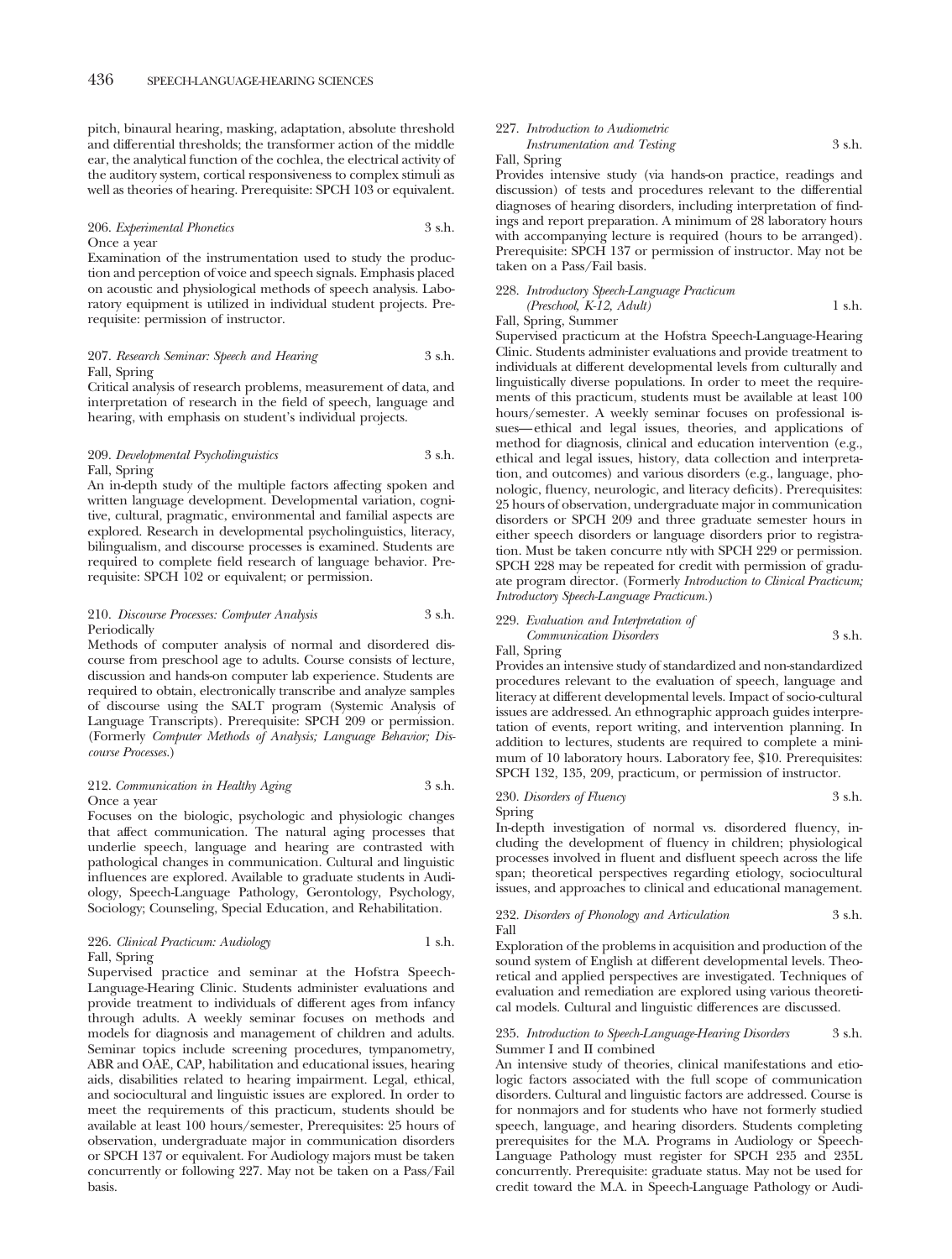ology. (Formerly *Introduction to Speech, Language and Hearing Disorders; Introduction to Speech and Language Disorders.)*

# 235L. *Clinical Observation and Report Writing* 2 s.h. Summer I and II combined

Course is required for students seeking supervised clinical observation to satisfy ASHA's requirements. Students learn how to observe, and to write reports and correspondence for varied audiences (educators, physicians, family members, psychologists, etc.) Course is designed for students completing prerequisites for and pursuing entry into the M.A. program in Audiology or Speech-Language Pathology. At least 25 hours of supervised clinical observation are completed at Hofstra's Speech-Language-Hearing Clinic and affiliated off-campus facilities. Clinical observations are integrated with the study of communication disorders. Must be taken concurrently with SPCH 235.

# 237. *Advanced Audiology* 3 s.h. Fall

Advanced pure tone and speech audiometry and tests in the differential diagnosis of auditory disorders. Evaluation of nonorganic hearing loss. Analysis of clinical data. Implications of cultural and linguistic differences for audiologic assessment. Prerequisite: SPCH 137 or permission of instructor.

237A. *Advanced Audiology I* 3 s.h. Fall

An in-depth exploration of the basic audiological evaluation. Theoretical and practical issues regarding pure tone testing, speech threshold and speech discrimination testing, and immittance testing are examined. Careful attention is given to goals of assessing the site of auditory lesion and the extent of the communicative handicap. Logic and application of clinical masking, and the effects of cultural diversity and aging on test dynamics are emphasized. Credit given for this course or SPCH 237, not both.

# 237B. *Advanced Audiology II* 3 s.h. Spring

Advanced examination of the procedures and principles of differential diagnosis in audiology. The course analyzes the range of specialized "site of lesion" tests for both peripheral and central auditory pathologies, with respect to their physiological underpinnings, procedural methodologies, and implications for diagnosis. Finally, the course explores variations in testing related to patient variables such as aging and cultural diversity. Prerequisite: SPCH 237A.

# 238. *Seminar: Auditory Pathologies* 3 s.h. Spring

In-depth investigation of congenital and acquired pathologies which directly or indirectly affect the auditory system. Disorders, diagnoses, treatments, rehabilitation and prognoses of various disorders are discussed.

### 239. *Pediatric Auditory Assessment* 3 s.h. Once a year

Differential diganosis of auditory disorders in children. Tests and techniques in the identification of deafness in infants and young children including behavioral and electrophysiological measurements. Impact of cultural factors and auditory disorders on speech and language development is discussed. Prerequisite: SPCH 137 or equivalent.

# 240A. *Introduction to Hearing Aids and Related Instrumentation* 3 s.h. Spring

This introductory course examines the theoretical foundations of current hearing aid technology. The history of amplification and its present status in the United States and abroad is examined. The physical and electroacoustic characteristics of hearing aids

are studied. Students develop an understanding of the advantages of various types of hearing aid technology. Classes consist of lectures and hands-on experience in selecting amplification devices. Students conduct electroacoustic measurements, make earmold impressions, hearing aid modifications and perform basic hearing aid repair techniques. May not be taken on a Pass/Fail basis. Credit given for this course or 240, not both.

#### 240B. *Advanced Hearing Aids and Related Instrumentation* 3 s.h.

Fall

This advanced course examines the theoretical and clinical issues related to hearing aid candidacy and fitting. Research is presented on self-assessment scales used to assess hearing aid benefit. The selection and evaluation of assistive devices are discussed. Course includes discussion of analog, digital and programmable aids. Business aspects of hearing aid dispensing is highlighted through model dispensing programs. Case analysis is used extensively throughout the course to illustrate successful and unsuccessful hearing aid fittings. Field trips to hearing aid manufacturing companies and an assistive device center are required for this course. May not be taken on a Pass/Fail basis. Credit given for this course or 240, not both.

# 241. *Pediatric Communication Disorders: Birth to Five* 3 s.h. Fall, Spring

In-depth study of communication behaviors of at risk and disordered infants, toddlers, and preschoolers. The impact of speech and language disorders on the development of emergent literacy is explored. Clinical and educational implications of neurologic, environmental, psychologic, cultural, and social phenomena are investigated. Students are required to complete field research comparing on infants and children with and without communication disorders. Prerequisite: a course in either normal language development, theories of development, or permission of instructor. (Formerly *Disorders of Early Child Language.*)

# 242. *Aphasia and Related Disorders* 3 s.h. Fall, Spring

An exploration of communication disorders that result from left brain damage, right brain damage, and diffuse neurological injury. Linguistic, sociocultural, and neuropsychological perspectives are examined. Clinical management and differential diagnosis are considered with respect to the multicultural community. (Formerly *Aphasia.)*

# 243. *Language, Learning, and Literacy: Development and Disabilities From Kindergarten Through Adulthood* 3 s.h.

Spring

An intensive study of the connections between oral and written language, literacy development, discourse processes, academic skills, and their sociocultural significance. Theoretical models of intervention and the influence of diverse linguistic and cultural factors are addressed. Students are required to complete field research of persons who have language-learning disabilities. Prerequisites: a course in either normal language, reading, writing, psychologic processes, or permission of instructor. (Formerly *Language Disorders and Learning Disabilities; Language Disorders and Learning Disabilities: Kindergarten Through Adulthood.*)

# 244. *Cleft Palate and Cranio-facial Disorders* 3 s.h. Spring

The incidence, etiology, symptomatology of the various types of cleft lip and palate and cranio-facial disorders. A comprehensive view of children and adults with cleft palate, concomitant component, and manifestations of cranio-facial disorders including genetic, cultural and environmental factors. Presentation of the team approach to habilitation, with consideration of the significance and roles of participating members. Statement and study of the accompanying speech syndromes and the major methods of speech habilitation.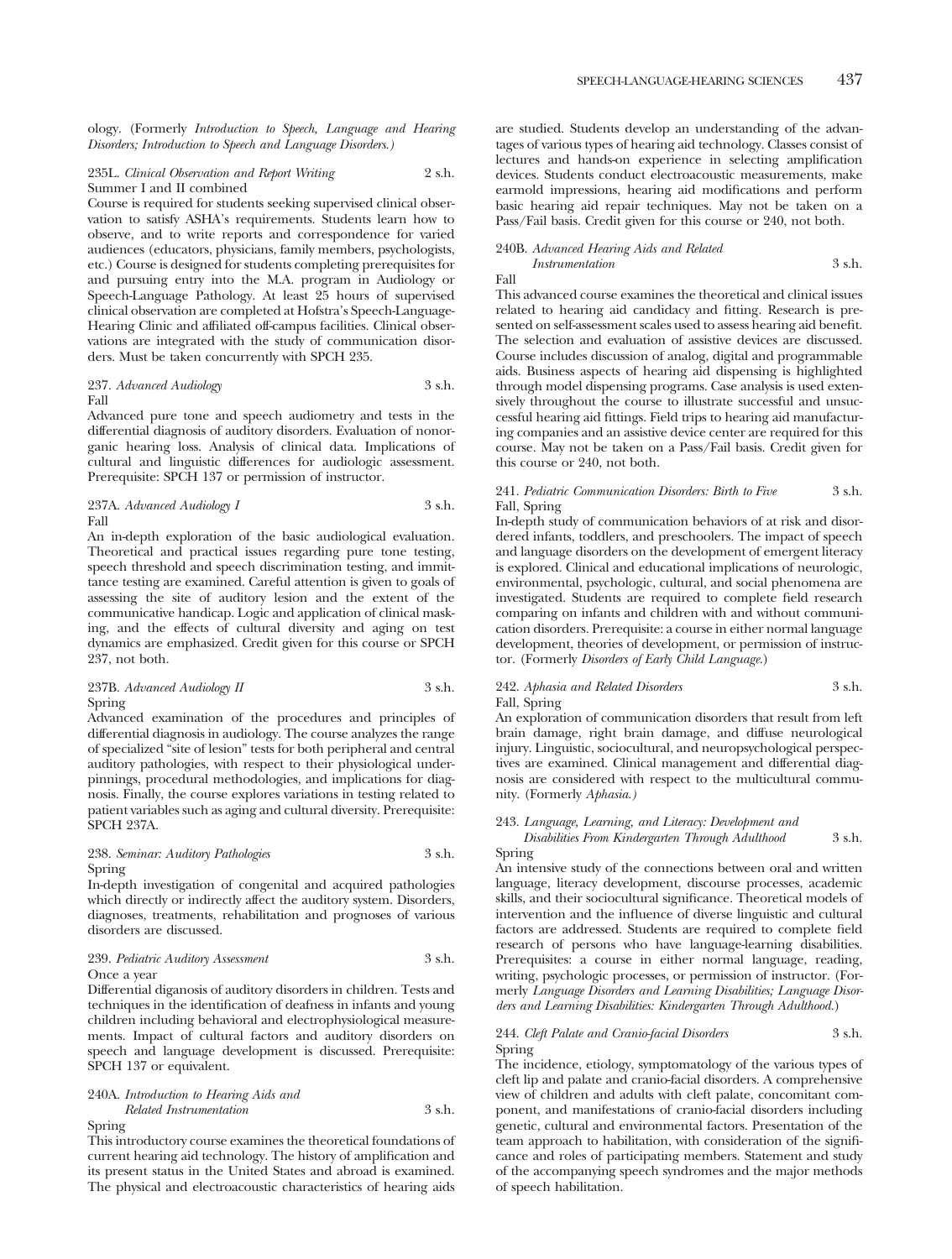246. *Environmental Noise and Industrial Audiology* 3 s.h. Periodically

Intensive study of the problems related to noise in the environment and work place. Topics covered include effects of noise on man, noise measurement and analysis, basic architectural acoustics, community and industrial problems, governmental regulations and programs for the conservation of hearing.

### 247. *Aural Rehabilitation Across the Age Span* 3 s.h. Fall

Discusses theoretical underpinnings and practical applications of aural rehabilitation methods appropriate to hearing impaired populations of different ages. Auditory training, language stimulation, speech reading and speech conservation procedures are explored in detail. The role of hearing aids, assistive listening devices, classroom amplifiers and cochlear implants and cultural issues in aural rehabilitation is discussed.

#### 248. *Motor Speech Disorders* 3 s.h. Annually

In-depth study of neuromotor speech disorders in children and adults. Maturational, biological and neuropathological aspects of oral motor function are explored. Emphasis is placed on differential diagnosis and the use of instrumentation to measure motor speech behavior. Intervention is discussed with reference to the use of augmentative systems in persons with severe motor speech dysfunction.

249. *Voice Disorders* 3 s.h. Fall

Consideration of etiology, symptomatology and rehabilitation of organic, psychogenic, neurogenic and other voice disorders, including laryngectomy. Emphasis placed on physiological, acoustic and aerodynamic aspects of the normal and disordered voice signal across the life span, as well as on emotional, cultural, and other factors influencing vocal function.

# 250. *Objective Procedures in Audio-Vestibular Diagnosis* 3 s.h. Spring

Exploration of current technological advances in objective diagnosis of auditory and vestibular disorders. Brainstem Evoked Response Audiometry (BSER), Electronystagmography (ENG), and other objective tests studied in theory and practice via lectures, demonstrations and hands-on workshops. Prerequisites: SPCH 237, 205 or permission of department. May not be taken on a Pass/Fail basis.

# 250A. *Objective Procedures in Audiological Diagnosis I* 3 s.h. Fall

This course explores current technological advances in assessment of the patient manifesting symptoms of vertigo. Participants study the anatomy, function, dysfunction and diagnosis of the inner ear's vestibular mechanism, and peripheral and central vestibular systems. The course features lectures, demonstrations and hands-on workshops using Electronystagmography (ENG). Credit given for this course or SPCH 250, not both.

## 250B. *Objective Procedures in Audiological Diagnosis II* 3 s.h. Once a year

An intensive study of auditory evoked potentials, their measurement by means of Auditory Brainstem Response technology (ABR), and their role in the objective assessment of hearing sensitivity and diagnosis of audiologic pathologies of the peripheral and central auditory system. The course features lectures, demonstrations, and hands-on workshops using ABR instrumentation. The course also explores Otacoustic Emissions (OAE) technology. Participants pay special attention to pediatric and geriatric populations. Prerequisite: SPCH 250A.

# 251A. *Independent Studies* 1-2 s.h. Fall, Spring

Scholarly readings and independent research focused on a single topic from student's major area. To be arranged with student's major adviser. Prerequisite: permission of adviser and graduate program director is contingent on approval of student's research proposal.

# 252. *Independent Studies* 3 s.h. Fall, Spring

In-depth research focusing on a specialized area of the student's major. Study includes conferences with a faculty mentor resulting in a substantive research paper. To be arranged with the student's major adviser. Prerequisite: permission of adviser and graduate program director contingent on approval of a student's research proposal.

# 253. *Swallowing Disorders in Children and Adults* 3 s.h. Annually

Examination of the neuroanatomical and neurophysiological basis of the deglutition process. Intensive study of the normal process at different developmental levels. Investigation of biological and physiological features of deglutition through lectures, reading, research and films. Disorders affecting prefeeding, feeding and swallowing abilities. Etiology, symptomatology, assessment and intervention are discussed, along with consideration of cultural and dietary issues. May not be taken on a Pass/Fail basis.

# 260A. *Clinical Methods and Procedures I* (Audiology) 2 s.h. Fall, Spring, Summer

A practicum at affiliated off-campus hospitals and/or clinical facilities, completed along with a weekly on-campus seminar. Students gain hands-on experience in clinical management of individuals at different developmental levels, who have hearing impairments. Issues investigated in a seminar include specialized hearing aid measurement such as Real Ear and programmable hearing aids. Selection and fitting of aids, ear mold modification, hearing aid orientation and counseling issues are discussed. Prerequisites: SPCH 226, 227. May be repeated for credit with permission of graduate program director.

# 260S. *Practicum II: Speech-Language Intervention*

*and Assessment (Preschool, K-12)* 2 s.h.

# Fall, Spring, Summer

A mimimum of 100 hours of practicum at affiliated off-campus schools and clinical facilities, completed along with a weekly on-campus seminar. Students gain hands-on experience in the clinical and educational management of individuals with communication disorders, at different developmental levels, reflecting cultural diversity of the local geographic area. Issues explored in the seminar include interdisciplinary interaction, cultural and linguistic diversity, literacy dysphagia, and models of intervention. Prerequisites: SPCH 228 and 229, and a graduate course in pediatric disorders. May be repeated for credit with permission of graduate program director. May be used for bilingual extension credit, by advisement. (Formerly *Clinical Methods and Procedures I* (Speech-Language Pathology; *Methods and Procedures for Speech-Language Intervention I.)*

# 261A. *Clinical Methods and Procedures II* (Audiology) 2 s.h. Fall, Spring, Summer

A clinical externship and seminar for audiology majors in rehabilitation and/or assessment of auditory disorders. Supervised clinical practice with individuals at different developmental levels takes place on campus and at off-campus affiliated hospital and clinical sites. The seminar investigates special diagnostic procedures including ENG, posturography, vestibular disorders, ABR & OAE methods and models. Implications of cultural and linguistic diversity are addressed. Prerequisite: SPCH 260A. May be repeated for credit with permission of graduate program director.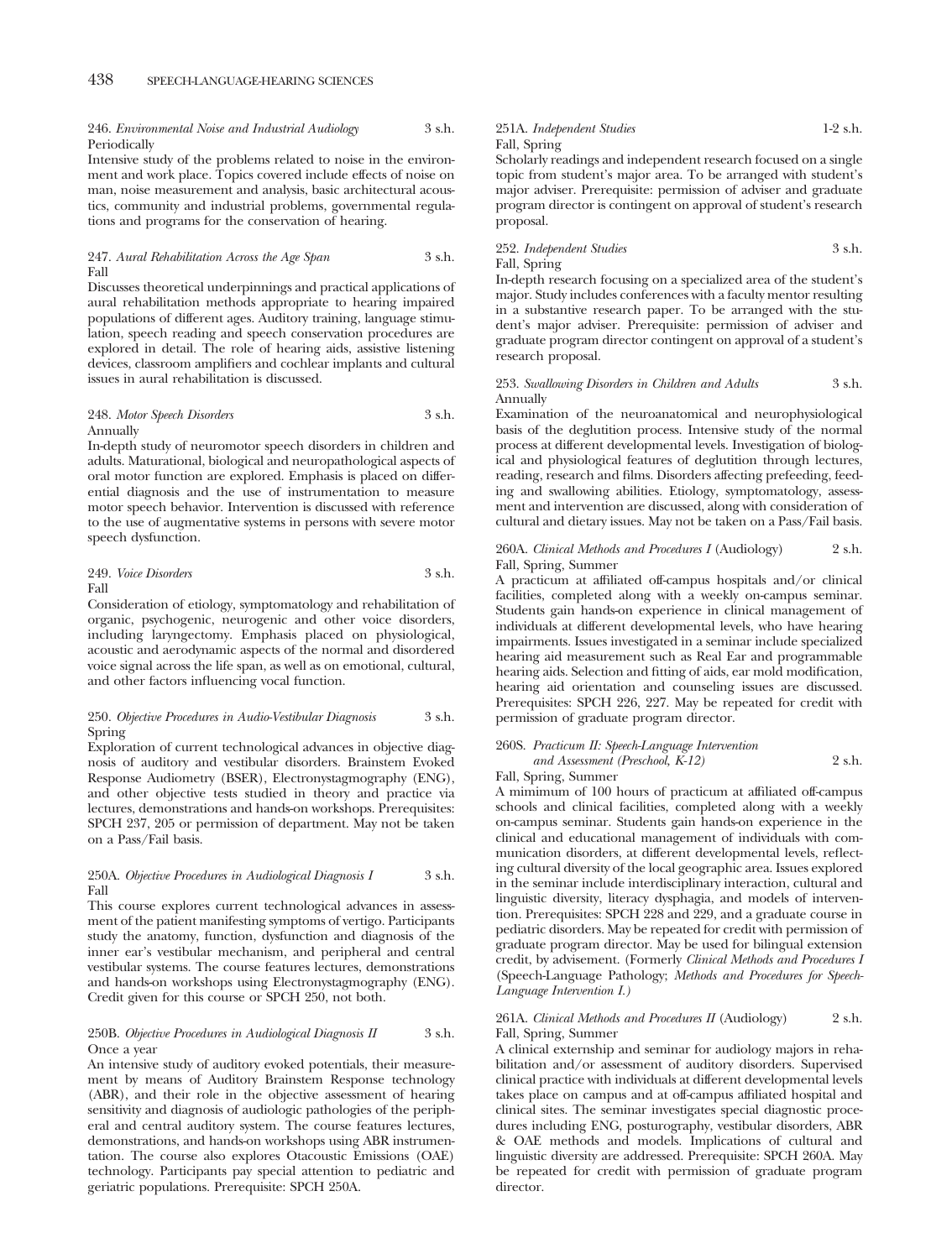# 261S. *Practicum III: Management of Speech-Language Disorders* 2 s.h.

Fall, Spring, Summer

A 100 hour practicum at affiliated off-campus schools and/or clinical health care facilities. The speech-language practicum is taken concurrently with a weekly on-campus seminar. Students obtain direct contact experience with individuals from different cultural and linguistic backgrounds. Students provide clinical and/or educational management of individuals at different development levels, who have communicative disorders. The weekly seminar explores issues such as medical speech-language pathology, coma, evaluation and treatment techniques (e.g. AAC, motor speech, laryngectomy, MS, etc.). Prerequisites: SPCH: 260S, 242, 241 or 243. May be repeated for credit with permission of graduate program director. (Formerly *Clinical Methods and Procedures II* (Speech-Language Pathology; Methods and Procedues II: Mangement of Speech-Language Disorders.)

# 262A. *Advanced Seminar: Clinical Management* (Audiology) 2 s.h.

Fall, Spring, Summer

An advanced seminar and clinical externship for audiology majors in management of auditory disorders. Students are responsible for development of alternative assessment and intervention techniques. Seminar topics are varied each semester based on current clinical research and technology; topics include cerumen management, auditory neuropathy, and interoperative monitoring. Implications of cultural and linguistic diversity are addressed. Supervised clinical practice with individuals at different developmental levels takes place on campus and at offcampus affiliated health care and clinical sites. Prerequisite: SPCH 261A. May be repeated for credit with permission of graduate program director.

# 262S. *Practicum IV: Teaching Students With Speech-Language Disabilities in School* 2 s.h.

Fall, Spring, Summer

A minimum of 150 hours of supervised student teaching completed along with a seminar. This course is required for students seeking New York State certification as a Teacher of Students With Speech and Language Disabilities. This advanced seminar includes in-depth study of school culture, technology in the classroom, methods and materials, intersection with parents and the community, policies and issues re: CSE and CPSE models of school service delivery. Course content focuses on individuals at various developmental levels and individuals from different cultural backgrounds. Students are responsible for development of innovative strategies for educational management. Supervised practice takes place on campus and at off-campus affiliated educational facilities including preschool and K-12 settings. Prerequisites: SPCH 261S and SPCH 241, 243, 264. May be repeated for credit with permission of graduate program director. May be used for Bilingual Extension credit, by advisement. (Formerly *Advanced Seminar: Clinical Management; Advanced Seminar: Management of Communication Disorders* (Speech-Language Pathology.)

# 263, A-Z. *Special Topics Seminar: Speech-Language-Hearing Sciences* 1 s.h. Periodically

Each special topics seminar covers current theoretical and/or applied material in speech-language pathology. Examples of seminar offerings include Augmentative Communication, Traumatic Brain Injury, Family-Centered Interventions, Brain and Language, Early Intervention, Feeding and Swallowing in Children, Feeding and Swallowing in Adults. Students may choose three of these 1 s.h. *Special Topics Seminars* and one 3 s.h. elective to satisfy their 6 s.h. elective requirement. Students seeking New York State teacher certification are required to complete asterisked courses or to provide documentation of equivalency. Consult the department for specific course information. Prerequisites: at least 12 s.h. of graduate work in SLP.

#### 264. *Speech and Language Pathology in the Schools* 2 s.h.

Spring, Summer

This course explores the culture, research and professional practices that guide decision making in school settings. Topics include: educational laws and regulations, philosophies of education, models of service delivery, individualized educational programming, rights and responsibilities of teachers and other staff, establishing entry and exit criteria for speech-language services, family eduction, language and curriculum development, relating oral language to written expression, multicultural and bilingual considerations. This course is required for students seeking New York State certification as a Teacher of Students With Speech and Language Disabilities. Prerequisites: SPCH 228, 209, 260A, 241, 243, or equivalent. May not be taken on a Pass/Fail basis. (Formerly SPCH 139, *Organization of a Speech and Hearing Program in Elementary and Secondary Education.*)

# 265. *Language Diversity Across the Lifespan* 3 s.h. Periodically

An in-depth study of the multiple factors affecting simultaneous and successive bilingualism across the lifespan. Sociolinguistic, psycholinguistic, developmental, and pedagogical perspectives are examined. Students are required to complete field research of communication behavior involving more than one language. Required for students completing the Bilingual Extension and New York State certification eligibility for Teacher of Students with Speech-Language Disabilities. Prerequisite: SPCH 209. May not be taken on a Pass/Fail basis.

# 266. *Communication Assessment and Intervention for Bilingual Students* 3 s.h.

**Periodically** 

Graduate students develop knowledge about methods and tools for assessment, and methods and materials for teaching language and communication skills with students who are bilingual or who have limited English proficiency. Assessment and intervention issues focus on language and literacy, parent education, and the language arts in relation to one's native language. Required for graduate students seeking the Bilingual Extension for Speech-Language Pathology and certification as Teacher of Students With Speech and Language Disabilities. Prerequisites: SPCH 229, 264, and 265. No degree credit. May not be taken on a Pass/Fail basis.

301-302. *Master's Essay* 3 s.h. each Fall, Spring Guided independent readings and preparation of the master's thesis and related research.

# Taxation

Master of Business Administration Programs, see page 110.

Master of Science Programs, see page 113.

# Taxation (TAX)

Administered by the Department of Accounting, Taxation, and Business Law. Professor Warner, *Chairperson*

# COURSES

In addition to semester notations next to each course, a selection of courses is offered during January and Summer sessions. Consult the *January* and *Summer Sessions* bulletins for these schedules.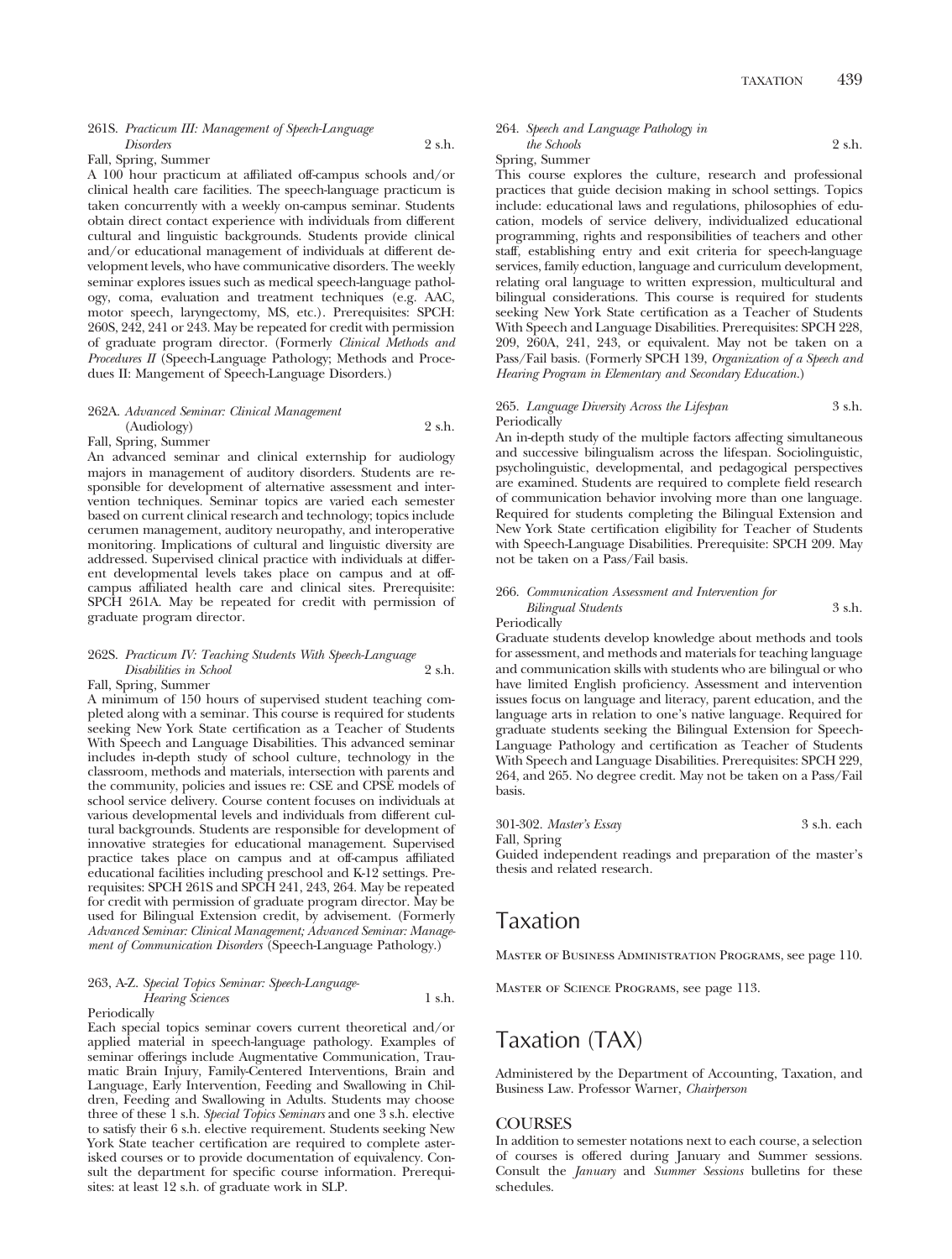220. *Tax Practice and Procedures\** 3 s.h. Periodically

Covers the administrative machinery of IRS, federal tax procedure at the administrative level, closing and compromise agreements, deficiency and jeopardy assessments, refund claims, statute of limitations, tax collection, and rights and privileges of the taxpayer. Prerequisite: ACCT 143 or 216 or approved equivalent. (Formerly ACCT 220, *Research and Procedures in Federal Income Taxation.)*

### 221. *Income Tax Problems of Partnerships\** 3 s.h. Periodically

Analysis of tax problems and operation of partnerships, including the treatment of distributions, sales and exchanges of partnership interests, dissolutions and liquidations. Prerequisite: ACCT 143 or 216 or approved equivalent. (Formerly ACCT 221, *Income Tax Problems of Partnerships, Estates, and Trusts.*)

### 222. *Federal Income Taxation of the Corporation and Its Shareholders\** 3 s.h. Periodically

Advanced coverage of income taxation of corporations, Subchapter S election and effect of distributions and redemptions on the corporation and its stockholders. Prerequisite: ACCT 143 or 216 or approved equivalent. (Formerly ACCT 222.)

# 223. *Federal Income Tax Aspects*

#### *of Liquidations, Mergers and Reorganizations\** 3 s.h. Periodically

Intensive study of Federal Income Tax treatment of corporate liquidations, reorganizations and divisions. Problems relating to collapsible corporations, affiliated groups, foreign corporations and foreign-sourced income are covered. Prerequisite: TAX 222 or approved equivalent. (Formerly ACCT 223.)

224. *Estate and Gift Tax\** 3 s.h. Periodically

Provisions of the Internal Revenue Code relative to estate and gift taxation are analyzed and interpreted in terms of the regulations and rulings of the Internal Revenue Service and court decisions. The New York State provisions relative to estate and gift tax are covered. Prerequisite: ACCT 143 or 216 or approved equivalent. (Formerly ACCT 224.)

# 225. *Deferred Compensation and Pension Plans\** 3 s.h. Periodically

Law and regulations relating to employee pension, annuity, profit-sharing, stock bonus and bond purchase plans, including plans for self-employed individuals. The Federal Income Tax law with regard to deferred compensation procedures and plans, including stock options, both statutory and nonstatutory, and restricted stock payments are analyzed. In addition, the tax treatment of distributions from qualified plans are analyzed. Prerequisite: ACCT 143 or 216 or approved equivalent. (Formerly ACCT 225.)

# 226. *State and Local Taxation\** 3 s.h. Periodically

Covers the tax aspects of state and local taxation, including income tax, sales tax, multi-state taxation, unitary tax issues, nexus, formulary apportionment and jurisdictional state tax concepts. Prerequisite: ACCT 143 or 216 or approved equivalent. (Formerly ACCT 226, *General Business Taxation.*)

### 227. *Taxation of International Transactions\** 3 s.h. Periodically

Course explores issues in international taxation such as jurisdiction to tax, source rules for income and expense, foreign tax credit, controlled foreign corporations, foreign earnings exclusion, tax treaties, and other related international tax issues pertaining to ethical considerations. International taxation of individuals also addressed. Prerequisite: ACCT 144 or 215 or 216 or TAX 222 or approved equivalent. (Formerly ACCT 227.)

# 228. *Tax Research\** 3 s.h. Periodically

Examines the primary sources of the income tax law, including the Internal Revenue Code, and administrative and judicial interpretations. All research sources will be utilized, including electronic sources and the Internet. Prerequisite: ACCT 143 or 216 or approved equivalent.

#### 229. *Advanced Individual Tax Problems\** 3 s.h. Periodically

Analysis of the latest court decisions and rulings related to individual taxpayers. In addition, issues related to the allocation of items of income and deductions, timing issues, accounting concepts and time value of money issues are covered. Prerequisite: ACCT 143 or 216 or approved equivalent.

# 240. *Income Taxation of Estates and Trusts\** 3 s.h. Periodically

Analyzes income taxation of estates and trusts and their beneficiaries, including computation of distributable net income, taxable income, taxation of simple and complex trusts, computation of income in respect of a decedent and preparation of estate and trust income tax returns. Prerequisite: ACCT 143 or 216 or approved equivalent.

241. *Estate Planning\** 3 s.h. Periodically

Analyzes general principles relating to estate planning, including lifetime gifting, marital planning, wealth transfers, estate freeze techniques, use of insurance in estate planning, generation skipping and charitable planning. Prerequisite: TAX 224 or approved equivalent.

# 242. *"S" Corporation and Advanced Corporate Tax Problems\** 3 s.h. Periodically

Covers relevant technical issues surrounding the election of S corporation status, including the impact of the newest tax laws, IRS rulings and regulations affecting S corporations. Topics to be discussed include election, termination, revocation, built-in gains tax, and tax planning for the S corporation and its shareholders. Prerequisite: TAX 222 or approved equivalent.

# 243. *Exempt Organizations\** 3 s.h. Periodically

Covers fundamental tax issues concerning not-for-profit entities, including the classification of the tax-exempt entities, filing requirements, unrelated business taxable income and maintenance of the not-for-profit status. Prerequisite: ACCT 143 or 216 or approved equivalent.

#### 244. *Current Developments in Taxation\** 3 s.h. Periodically

Analyzes the latest court decisions and rulings related to corporations, partnerships, estates, trusts, and specialized tax entities. Prerequisite: ACCT 143 or 216 or approved equivalent.

# 309. *Research Seminar†* 3 s.h. Periodically

Supervised research in the field of taxation on an approved topic and the preparation of a formal paper. Students formulate a research question; determine the methodological approach; review prior work; and, where appropriate, specify the sample data and research techniques. An oral presentation of the paper is required at the conclusion of the semester. Prerequisite:

<sup>\*</sup>Open only to matriculated Zarb School of Business graduate students and/or matriculated School of Education and Allied Human Services graduate students where appropriate.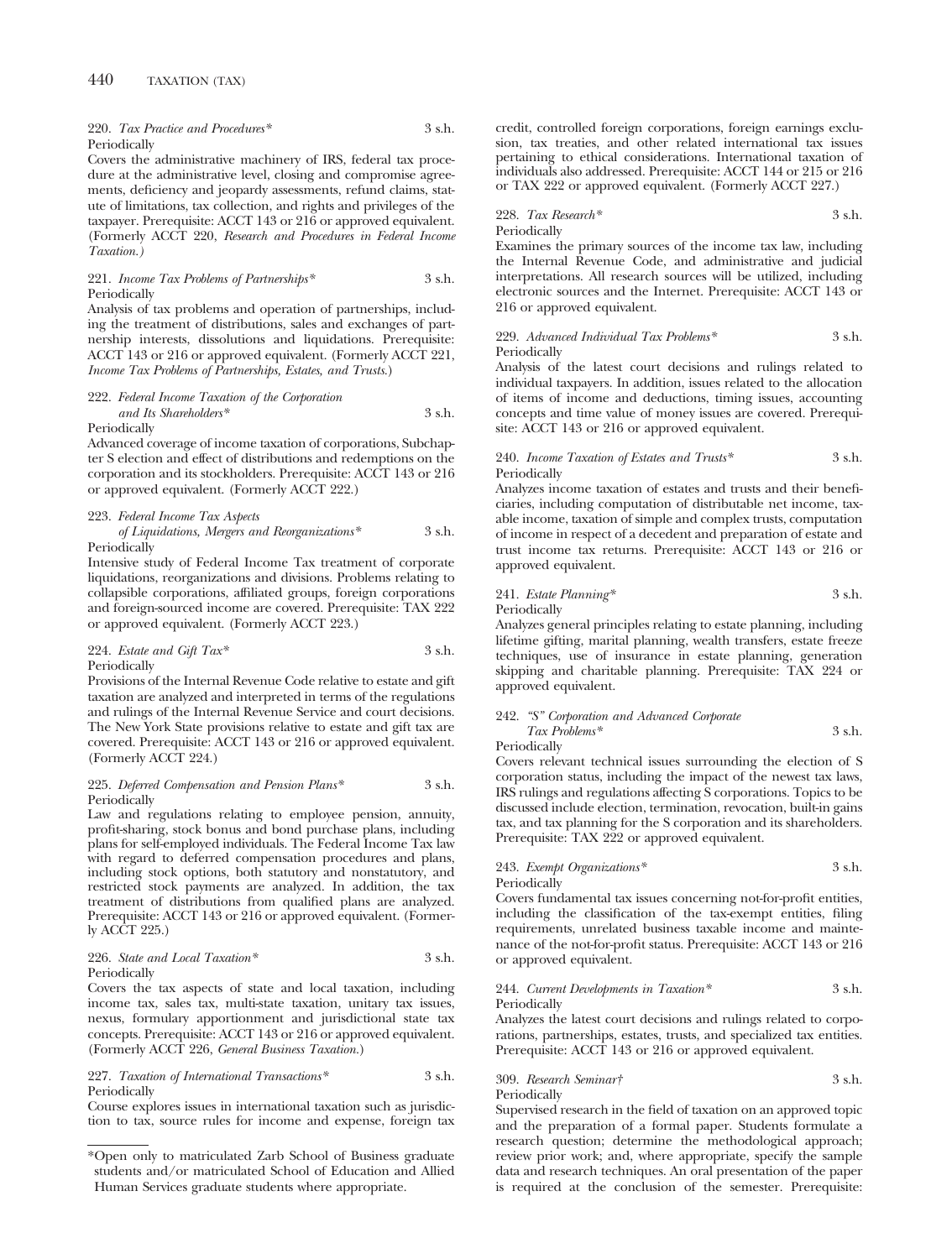completion of 21 s.h. of graduate course work in the area of concentration.

# Technology and Public Policy (TPP)

Administered by the Department of Engineering. Professor Rabbany, *Chairperson*

These courses were formulated in response to the perceived needs of industry, government and business. The objectives are: 1) establish the relationship between technology and public policy by focusing on the utilization of technology for the fulfillment of societal needs; 2) examine the impact and pervasiveness of existing and potential technology on society; 3) evaluate the converse concept of the role of technological developments in influencing and producing changes in public policy; and 4) determine the effect of public policy on the stimulation, control and regulation of technology as applied to social, economic,political and national defense problems.

The courses are designed to provide students with the opportunity to develop a minor in conjunction with one of several disciplines such as chemistry, communication arts, computer science, economics, engineering, history, mathematics, philosophy or political science.

**A MINOR IN TECHNOLOGY AND PUBLIC POLICY** consists of the successful completion of 18 hours in TPP with grades of C- or better, with at least six hours in residence.

# COURSES

In addition to semester notations next to each course, a selection of courses is offered during the January and Summer sessions. Consult the *January* and *Summer Sessions* bulletins for these schedules.

# 1. *Introduction to Environmental Systems* # 3 s.h. Fall, Spring

Develops an understanding of environmental science and applies it to environmental public policy issues. Fundamental scientific principles discussed include conservation of energy, atmospheric transport, radioactivity, biodegradation and thermodynamics. Public policy issues include acid rain, global warming, nuclear energy, recycling, asbestos and toxic wastes. (2 hours lecture, 2 hours laboratory.)

| 60. Introduction to Geographic Information Systems | 3 s.h. |
|----------------------------------------------------|--------|
| See course description, page 456.                  |        |

110. *Energy and Society* 3 s.h.

The effect of the production, distribution and consumption of energy by man on the environment and society. Examination of the scientific principles associated with the energy problem and energy forms such as petroleum, natural gas, coal, nuclear, geothermal, solar and others with respect to characteristics, availability and magnitude of these resources. Various technologies are studied to determine the techniques for conversion to electric energy and other forms. The priorities and policies for future development, the social conflict between demand and environmental degradation are considered. Prerequisite: permission of instructor.

112. *Technology and Human Values* 3 s.h. Assessment of the status of human values in contemporary western society and the factors which affect this status. The first half of the course will examine valuing, choosing, assessing, setting priorities and value disagreements. The second half will apply these findings to selected problems of choice and responsibility emerging from the impact of technology on the person, on society, on the environment and the physical, social, moral and aesthetic quality of life. Same as PHI 91.

# 113. *Technology and Defense Policy* 3 s.h. Once a year

Emphasis is on weapons technology (ABM's, long range missiles, nuclear weapons) and how evolving technology influences and is, in turn, influenced by changing policies in military security and arms control. Analysis of major U.S. policy decisions concerning strategies, arms control and military systems. The technological, environmental, political, strategic and budgetary factors affecting these decisions are examined. Same as PSC 113.

114. *Technology and Urban Problems* 3 s.h. An examination of technological, social and economic factors which influence the planning and design of urban areas. Analysis of topics such as  $(1)$  land use, water use, pollution and energy factors used in the planning of housing, schools, hospitals, factories and recreational facilities, and (2) urban transportation problems involving methods of mass transportation, pollution, energy, parking and traffic safety. Prerequisite: TPP 110.

# 115. *Environmental Planning* 3 s.h.

Local, regional and national environmental goals, policies and planning are examined. The course includes environmental quality control, land use planning, pollution abatement policies, environmental impact studies with regard to public works projects, utilities and large industries, The National Environmental Policy Act and Environmental Regulations and Enforcement.

116. *Technology and Communications Policy* 3 s.h. The examination of the usage and potential control of communications. Topics include use and effectiveness of media, public and private policy with regard to communications, social, political, legal and economic factors, and assessment of regional and national communications systems. Typical of the technologies to be examined are cable TV, computerized instruction, communications satellites, newspapers, radio and standard TV. Prerequisite: ECO 131 or approval of instructor.

117. *Technology Assessment* 3 s.h. Consideration of the management and control of technology by government. Examination of the interaction of institutional, political and technical considerations. Development of techniques for anticipation of social, economic, human and environmental consequences of technological development in order to provide the public and policy makers with the bases for decision making. Prerequisite: TPP 110, PSC 105 or approval of instructor.

| 118. Independent Project                                                                                                                    | 3 s.h. |
|---------------------------------------------------------------------------------------------------------------------------------------------|--------|
| Independent analysis, synthesis or experimental work in area of                                                                             |        |
| interest. Project to be approved by TPP adviser.                                                                                            |        |
| 119. Independent Project<br>THE TERM CONTROL CONTROL TO THE TERM OF THE TERM OF THE TERM OF THE TERM OF THE TERM OF THE TERM OF THE TERM OF | 3 s.h. |

|  | Field work in area of interest, guided research in selected topics. |  |  |  |
|--|---------------------------------------------------------------------|--|--|--|
|  | Project to be approved by TPP adviser.                              |  |  |  |

| 130. Media Technologies and Public Policy | 3 s.h. |
|-------------------------------------------|--------|
| See course description, page 456.         |        |

149. *Technology and Society—Impact and Implication* 3 s.h. Fall, Spring Same as ENGG 149.

201. *Science, Technology and Society* 3 s.h. Once a year

Course is designed to encourage systematic thinking about the intellectual, moral and social/political issues raised by the rapid

<sup>\*</sup>Open only to matriculated Zarb School of Business graduate students and/or matriculated School of Education and Allied Human Services graduate students where appropriate.

<sup>†</sup>Open only to matriculated M.S. in Accounting and Taxation, and Taxation students.  $\# \text{Core course}$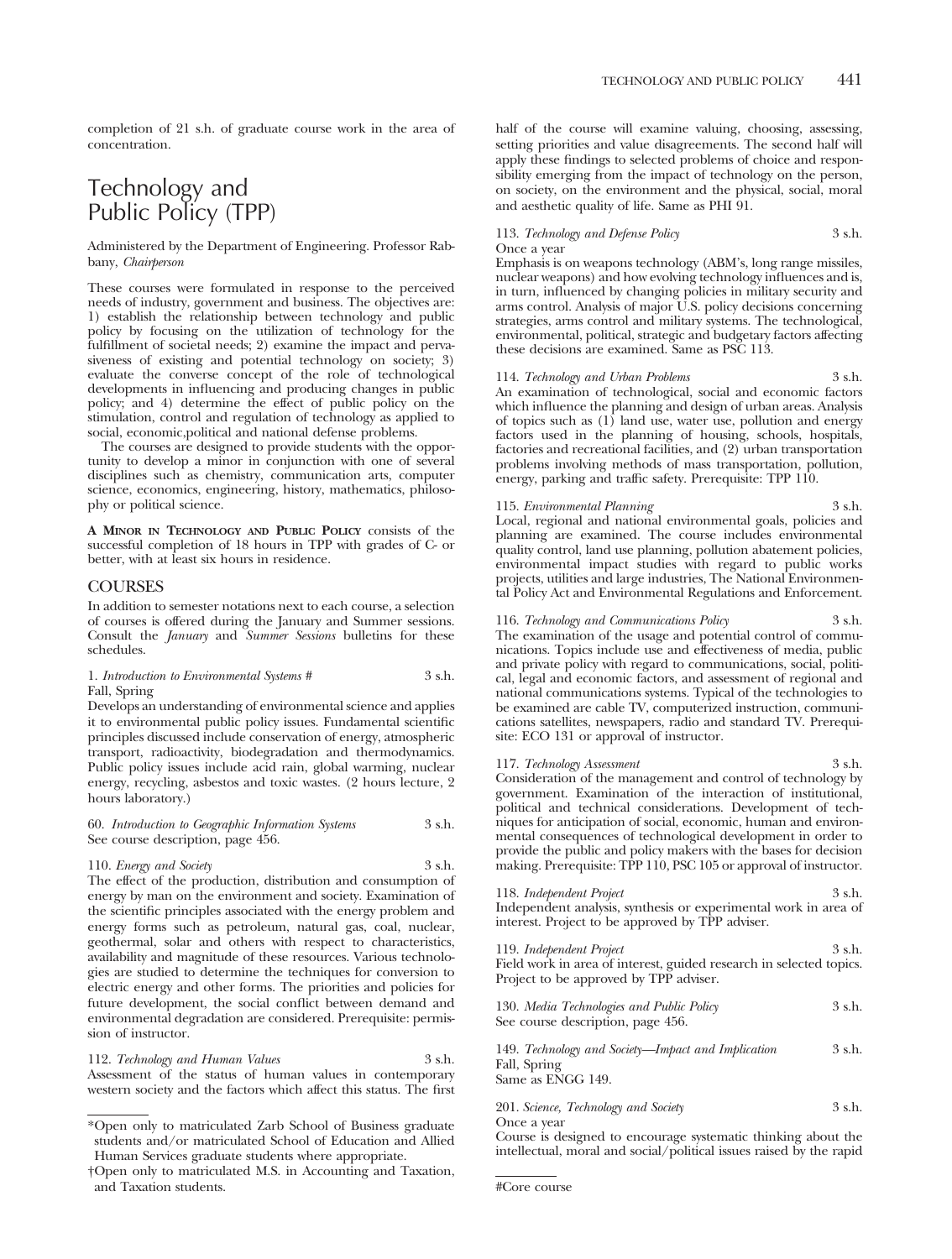growth of science and technology in the 20th century. Case studies examine ways in which cultural, economic and technical elements shaped opportunities for social and political change. The imbedded science and technology are analyzed as well as the effects created by the technologies.

# Women's Studies (WST)

Assistant Professor Charnow (History), Hofstra College Director; Associate Professor Longmire, New College Adviser.

The Women's Studies minor program, under the supervision of the College of Liberal Arts and Sciences and New College, provides interdisciplinary perspectives on women in the humanities, the social sciences and natural sciences; women in a cross-cultural context; and women's roles and issues.

**A MINOR IN WOMEN'S STUDIES** consists of the successful completion of 18 semester hours including WST 1 (3 s.h.) and 15 s.h. chosen from among the courses listed below. Courses must be chosen under advisement by the Hofstra College Director or the New College Adviser. At least six hours must be in residence.

Courses offered at the College of Liberal Arts and Sciences (see department listings for course descriptions):

- ANTH 32. *Women & Development, #* 3 s.h.
	- 145. *Women & Men in Anthropological Perspective*, 3 s.h.
- CLL 75. *Women Writers in the Romantic Tradition* #, 3 s.h.
- ENGL 124A. *The Woman Writer in America,* 3 s.h.
	- 182-184, 190, 192, 196-198, A-Z. *Readings in Literature or Special Studies\*,* 3 s.h. each
- FRLT 42. *Heroines Exotic & Erotic: Romantic Women in 19th-Century French Narrative Prose #*, 3 s.h.
	- 46. *Sex, Gender & Love in 20th-Century French Prose #,* 3 s.h.
	- 60. *Modern French Feminist Thought,* 3 s.h.
- HIST 6C. *History of Changing Sex Roles: Changing Societies,* 1 s.h.
	- 149. *Women in America,* 3 s.h. (Credit towards minor given for this course or SHG 5, not both.)
- JW ST 101. *Special Topics in Jewish Studies*\*\*, 3 s.h.
- 
- PHI 167. *Philosophy of Feminism,* 3 s.h. PSY 26. *Psychology of Women,* 3 s.h. (Credit towards minor given for this course or SPG 4, not both.)
- SOC 32. *Women & Development* #, 3 s.h. (Credit towards minor given for this course or SGG 60E, not both.)
	- 36. *Marriage & the Family,* 3 s.h.
	- 37. *Parenting, Poverty & Social Policy,* 3 s.h.
	- 140. *Social Inequality,* 3 s.h.
	- 160. *Sociology of Gender,* 3 s.h.
- SPLT 57. *Gender*  $\mathcal{E}^{\circ}$  *Culture: Women Through the Lens of Spanish Female Writers* #, 3 s.h.
- SPCM 53. *Gender & Intercultural Issues in Communication,* 3 s.h.
- WST 1. (Credit given for this course or New College ISWB 1, not both.)
	- 198. *Independent Study in Women's Studies,* 3 s.h.

Courses offered at New College (see *New College Addendum*):

- 
- HPG 6. *Educational Controversies,* 4 s.h. ISWB 1. *Introduction to Women's Studies,* 4 s.h.
	- SGG 5. *Language of Discrimination,* 4 s.h.
	- 60E. *Women in the Third World,* 2 s.h.
- SHG 5. *Herstory: Women in American Culture,* 4 s.h.
- 
- SPG 4. *Psychology of Women,* 4 s.h. SPS 22. *Women in Political Theory,* 4 s.h.

Since all courses are not offered every semester, consult the *Class Schedule* and the Hofstra College Director and the New College Adviser before registering for your program. Information regarding scheduling and independent study opportunities are available in the Department of History. You may also wish to consult with faculty members in individual departments who teach

courses listed above for the Women's Studies program. Individual study opportunities and scheduling information for New College are also available in the New College Office. For course descriptions, consult the *General Bulletin* under the relevant department. For New College course descriptions consult the *New College Addendum.*

# **COURSE**

WST 1. *Introduction to Women's Studies* # 3 s.h.

Fall, Spring

An interdisciplinary course which introduces the major ideas and concepts of women's studies and a variety of gender-related issues. The course provides theoretical tools by which to understand these issues and creates an interdisciplinary foundation of basic concepts and perspectives in women's studies. Drawing upon material from a wind range of disciplines: literature, the arts, sociology, language, linguistics, philosophy, psychology, and history, the course prepares the student for more disciplinespecific courses on women and gender-related issues in these and other fields. Credit given for this course or New College ISWB 0001, not both.

198. *Independent Study in Women's Studies* 3 s.h. Fall, Spring

Individualized course of readings or plan of study prepared by student in consultation with and under the guidance of a faculty instructor. Written and/or other requirements for completion are established by the faculty instructor. May be used in partial fulfillment of requirements for a minor in Women's Studies. Prerequisite: permission of instructor and of the director of Women's Studies.

# Write Start

Administered by the Department of English, Associate Professor Harshbarger, Academic Director, and the Hofstra College of Liberal Arts and Sciences Dean's Office.

Academic Adviser: Erich Berendt, *Assistant Dean of Academic Advisement*; Student Life: Gina-Lyn Crance, *Dean of Students*

Write Start is designed for first-year students who would benefit from a period of intense concentration on writing while taking a complement of other courses offered by the University. It is intended that such instruction in writing will help these students prepare for and meet the demands of an education at Hofstra. Students learn the basics of sentence construction, paragraphing, and thesis formation, while reading and responding to a wide variety of literary and nonliterary texts.

The Write Start program requires that students take two comprehensive English composition courses, each of which carries four (4) semester hours: ENGL 1W and ENGL 2W. Each of these courses also includes a coordinated workshop (ENGL 1T and ENGL 2T) that focuses on sentence skills, organization, and thesis development. Students admitted to Write Start begin ENGL 1W three weeks prior to the regular starting date for the fall semester and ending three weeks before the formal conclusion of the semester. After successful completion of ENGL 1W students *must* enroll in the subsequent semester in ENGL 2W. The class schedule for ENGL 2W conforms to the standard academic calendar of the semester in which the courses are offered. While enrolled in ENGL 1W students may register for *no more than* 13 credits, including 4 credits for ENGL 1W. Write Start

- #Core course
- \*May be taken for credit towards the minor in Women's Studies when topic is appropriate, e.g., *Representation of Women in English Renaissance Literature.*
- \*\*May be taken for credit towards the minor in Women's Studies when topic is appropriate, e.g., *Women in Jewish Literature.*

<sup>60</sup>F. *Ecofeminism,* 2 s.h.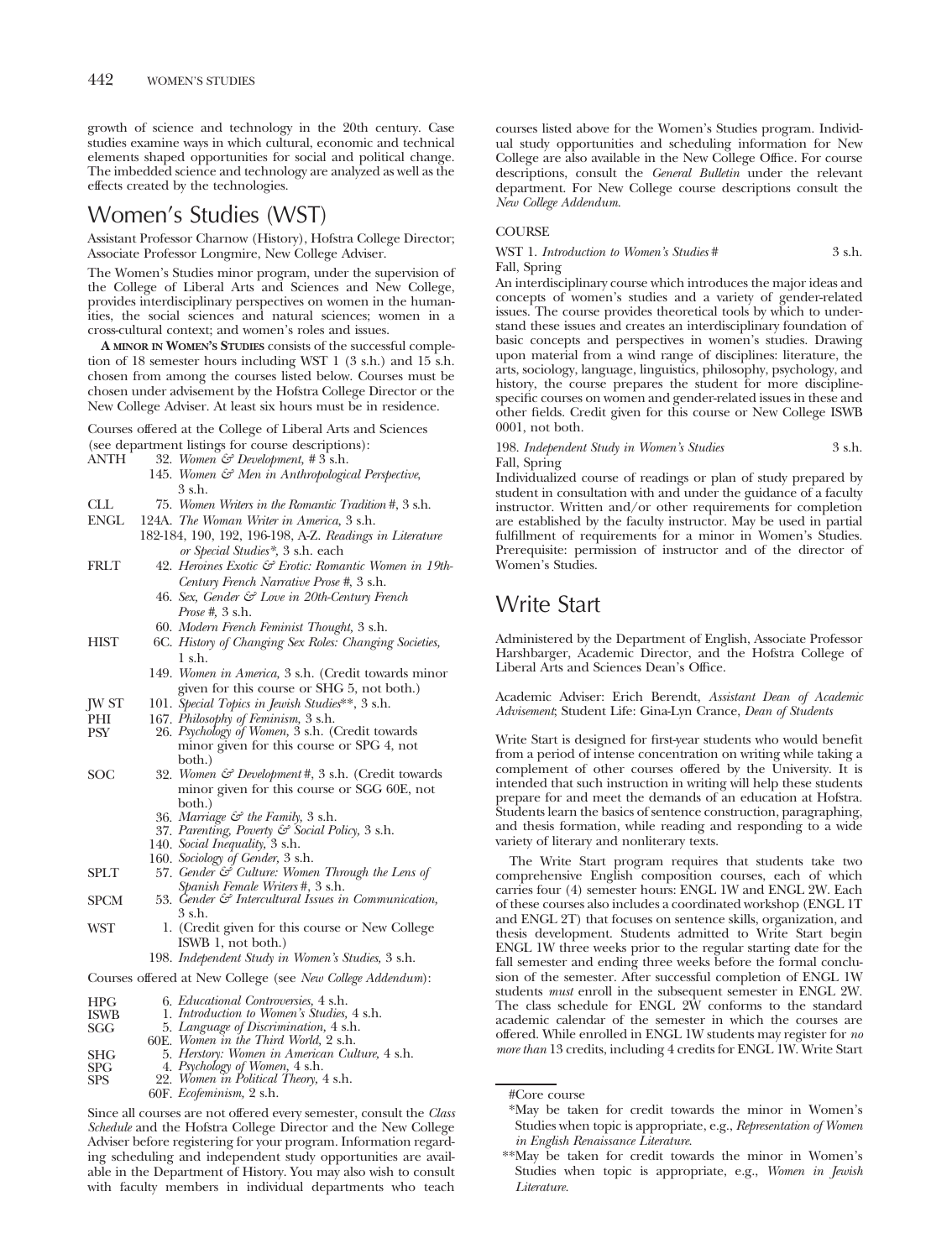students enrolled in ENGL 2W may, under advisement, take more than 13 credits in that semester, including 4 credits for ENGL 2W.

Write Start students who do not successfully complete ENGL 1W or ENGL 2W *must* retake these courses in the succeeding semester and may not register for the three semester hour ENGL 1 or ENGL 2 courses.

Students who do not comply with the above regulations will not be permitted to register for any courses in the future.

Students enrolled in Write Start meet with the program's academic adviser in the Office of Academic Advisement throughout each semester. The Office of Freshman Advancement coordinates all aspects of the program related to student life. Standards for probation and dismissal are those governing the University' undergraduate programs.

# **COURSES**

| 1W-2W. Write Start Composition    | 4 s.h. each           |
|-----------------------------------|-----------------------|
| See course description, page 456. |                       |
|                                   |                       |
| 1T-2T. Write Start Workshop       | $0 \text{ s.h.}$ each |
| See course description, page 456. |                       |

# Writing (WRIT)

Due to changes in the New York State teacher certification regulations, students completing (finishing) degree programs after December 2003 and who are seeking Hofstra's recommendation for teacher certification, may have to complete additional requirements for their program of study.

Consult your faculty adviser for information pertaining to your particular program.

Administered by the Department of Literacy Studies. Professor Taylor, *Chairperson*

# MASTER OF ARTS: THE TEACHING OF WRITING

During the 2002-2003 academic year a number of new course initiatives are being infused into the current M.A. in the Teaching of Writing program. Students should consult with faculty advisers for program details of the changes being introduced.

This program is designed to prepare elementary, secondary, and two-year college teachers to teach writing in their classrooms regardless of content area certification and to provide expertise for certified teachers who are seeking to become language arts specialists, K-12 coordinators of language arts, curriculum specialists or teacher educators.

# Admission Requirements

(1) B.A., B.S., M.A. or M.S. degree with an academic average of 2.5 or better; (2) letter of recommendation from a supervisor; (3) for those intending to teach in the public school, provisional certification in one of the following fields: nursery, kindergarten, grades one through six, English, bilingual education, and English as a second language; (4) satisfactory score on the National Teacher Examination, the Graduate Record Examination, or an acceptable alternative; (5) satisfactory completion of program writing proficiency examination; (6) interview with a representative of the program. All applicants accepted will be classified as matriculated Master of Arts students.

# Requirements for Degree Candidacy

(1) minimum of B in two of the first three required courses; (2) recommendation of two faculty members in the program. Upon completion of the foregoing requirements, the matriculated master's student becomes a Master of Arts degree candidate.

Program Requirements

A minimum of 36 semester hours with a satisfactory grade-point average and completion of a master's essay.

- Phase I.<br>LYST 200. *Writing With Adolescents & Young Adults*, 3 s.h.
- LYST 210. *Introduction to Literacy Studies,* 3 s.h.
- Phase II.<br>ELED 277. Classroom Strategies in Teaching Writing,  $3$  sh or
- SED 273. *Teaching Writing in the Content Areas,* 3 s.h.
- †WRIT 201. *Practicum in the Teaching of Writing,* 3 s.h.
- Phase III.<br>CT
- CT 272. *Technology & the Teaching of Writing,* 3 s.h.
- ENGL 201. *Rhetoric,* 3 s.h.
- WRIT 203. *Writing Assessment,* 3 s.h.
- Phase IV.

Electives—9 semester hours under advisement, selected from the following:

ELED 275. *Literacy in Early Childhood Education,* 3 s.h. 278. *Writing & Children's Literature,* 3 s.h. ENGL 200. *The Analysis of Prose,* 3 s.h. 203. *Approaches to English Grammar,* 3 s.h. LING 210. *Second Language Acquisition,* 3 s.h. SPCH 209. *Developmental Psycholinguistics,* 3 s.h. SPCM 221. *Literature in Performance*, 3 s.h.<br>WRIT 204. *Evaluation & Development of* W 204. *Evaluation & Development of Writing Programs,* 3 s.h.

and one Foundations of Education course is especially recommended.

#### Phase V.

WRIT 206. *Research Designs in Writing Instruction,* 3 s.h. LYST 301A. *Master's Essay,* 3 s.h.

# ADVANCED CERTIFICATE IN THE TEACHING OF WRITING

During the 2001-2002 academic year a number of new course initiatives are being infused into the current Advanced Certificate in the Teaching of Writing program. Students should consult with faculty advisers for program details of the changes being introduced.

This certificate program in the teaching of writing and closely allied disciplines is designed to enhance the teaching of writing by teachers in elementary and secondary schools and in two-year colleges regardless of content area certification.

# Admission Requirements

(1) A bachelor's degree with an average of 2.5 or better; (2) letter of recommendation from a supervisor; (3) satisfactory score on the National Teacher Examination (NTE), Graduate Record Examination (GRE) or an acceptable alternative.

#### CERTIFICATE REQUIREMENTS

A minimum of 18 semester hours with a satisfactory grade-point average. LYST 200 is prerequisite for all courses in the program.

PROGRAM OF STUDY

A. Required courses: 12 s.h. ELED 277. *Classroom Strategies in Teaching Writing,*

<sup>†</sup>ELED 277 or SED 273 may be taken concurrently with LYST 200, or WRIT 201 should be taken the semester(s) following, but may not be taken prior to ELED 277 or SED 273.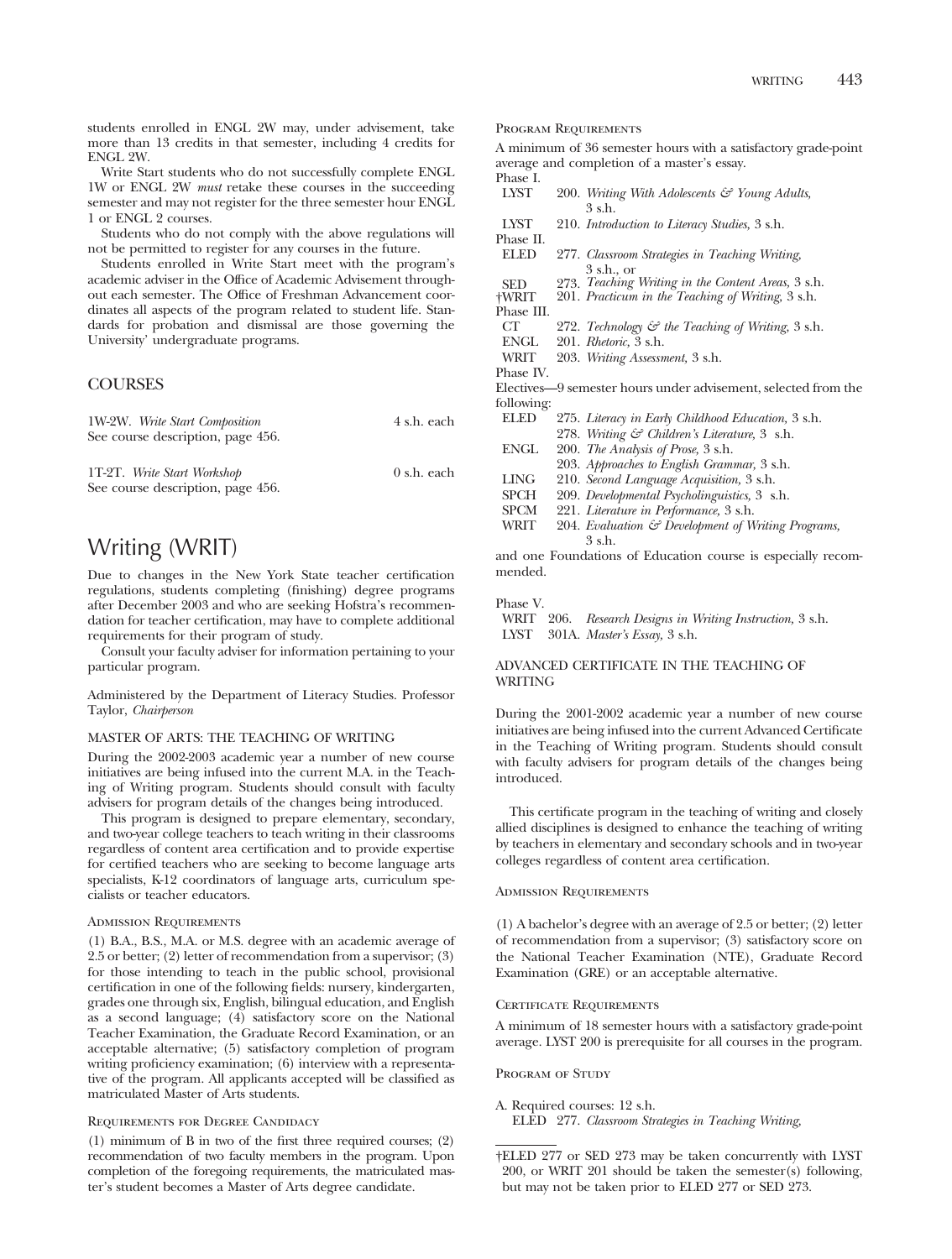3 s.h. or

- SED 273. *Teaching Writing in the Content Areas,* 3 s.h.
- LYST 200. *Writing With Adolescents & Young Adults,* 3 s.h.
- WRIT 201. *Practicum in the Teaching of Writing,* 3 s.h. 203. *Writing Assessment,* 3 s.h.
- B. Electives: 6 semester hours under advisement, selected from the following:<br> $CT = 272.7$ 
	- CT 272. *Technology & the Teaching of Writing,* 3 s.h.
	- ELED 275. *Literacy in Early Childhood Education,* 3 s.h.
	- 278. *Writing & Children's Literature,* 3 s.h. ENGL 200. *The Analysis of Prose,* 3 s.h.
	- 201. *Rhetoric,* 3 s.h.
	- LYST 210. *Introduction to Literacy Studies,* 3 s.h.

# **COURSES**

In addition to semester notations next to each course, a selection of courses is offered during the January and Summer sessions. Consult the *January* and *Summer Sessions* bulletins for these schedules.

201. *Practicum in the Teaching of Writing* 3 s.h. Once a year

Application of theory and methodology. Work on specific lesson plans for teaching writing in the content areas. Lessons designed by class members are taught in their own instructional settings with feedback in the practicum. Flexibility in lesson planning is encouraged to meet the needs of students from varying linguistic and cultural backgrounds. Classroom observations are required. Prerequisites: LYST 200; ELED 277 or SED 273, or permission of instructor.

| 203. Writing Assessment | 3 s.h. |
|-------------------------|--------|
| Once a year             |        |

Devising, scoring and interpreting assessments of writing with emphasis on those techniques that view language as an holistic entity. Strategies for implementing needs, growing from holistic

assessments, are discussed and developed. Prerequisite: LYST 200 or permission of instructor.

204. *Evaluation and Development of Writing Programs* 3 s.h. Once a year

Designed for teachers, supervisors and administrators who are developing or evaluating writing programs. Discussion of the organization, supervision and evaluation of writing program. Prerequisite: LYST 200 or permission of instructor.

206. *Research Designs in Writing Instruction* 3 s.h. Fall, Summer

Students view various possible designs applicable to research in the teaching of writing and develop a proposal for a master's thesis in the teaching of writing. Prerequisites: LYST 200, WRIT 201, 203; ELED 277 or SED 273. Pass/Fail grade only.

210. *Writing and Reading Strategies for Graduate Students* 3 s.h. Spring

Designed to assist students in developing and improving writing and reading skills related to graduate study. Introduction to important aspects of language related to the connection between reading and writing. Guidance in the process of completing types of assignments essential to progress in graduate programs. Open to nonmatriculated graduate students and to graduate students in master's, certificate, professional diploma and doctoral programs.

251, 252. *Special Readings Seminar* 1-3 s.h. each Fall, Spring, Summer

Investigations and reports on advanced educational topics adapted to the program of the student. Prerequisite: permission of instructor.

301. *Master's Essay* 3 s.h. Spring, Summer For Master of Arts in the Teaching of Writing candidates only. Prerequisites: LYST 200, WRIT 201, 203; ELED 277 or SED 273. Pass/Fail grade only.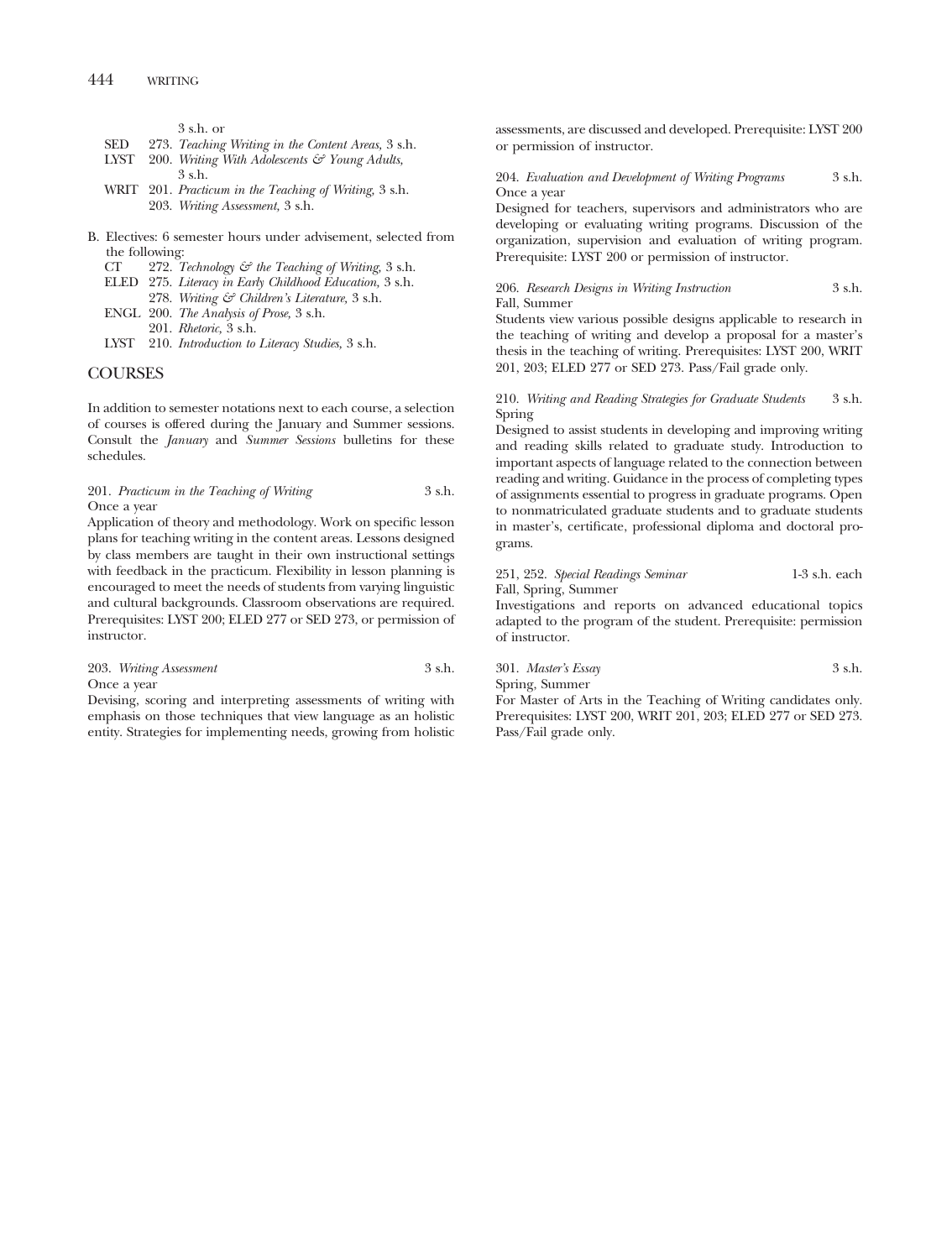# Provisional Courses (Provisional courses for the School of Communication follows

**The College of Liberal Arts and Sciences** encourages departments to keep abreast of new advances in knowledge by incorporating this material in existing courses. Sometimes departments prefer to experiment with a different combination of material or in new approaches to a subject. Occasionally faculty try interdisciplinary approaches in which the course material is not associated completely with any existing department. These proposals can obtain "provisional approval." If the experiment succeeds, faculty authorization for regular inclusion with departmental offerings may follow.

Provisionally approved courses must meet all regular requirements for time-in-class, amount of student assignments and level of difficulty. The following are courses which received provisional approval.

# **Anthropology (ANTH)**

5. *Archaeology: Living in the Material World* # 3 s.h. This course provides a practical and theoretical introduction to archaeology. The class reviews field and laboratory methods as well as the practice of archaeological interpretation. The main objective is to consider various ways to understand how material objects are containers and representations of culture meaning. The course considers theories of material culture and explicit studies that ground ideas in the archeological record as well as the contemporary material world around us. Readings, lectures, and assigment review these menthods and case studies show how past cultures are reconstructed through the analysis of the archaeological record.

# **Arabic (ARAB)**

3. *Intermediate Arabic* 3 s.h.

This course continues the introduction to the basic features of the Arabic language in the context of Arab culture at large. In learning about modern Arab culture and society, students acquire Modern Standard Arabic (fusha) skills in speaking, listening, writing and reading. They will also be exposed to the features of several Arabic dialects. Prerequisite: ARAB 2 or equivalent.

#### 4. *Intermediate Arabic* 3 s.h.

Continuation of the introductory Arabic language courses introducing students to the basic features of Modern Standard Arabic (fusha). In addition to mastering elementary speaking, listening, writing and reading skills in MSA, students will be introduced to the features of several Arabic dialects. This is the last class in the intermediate sequence and students will have covered most of the basics of Arabic grammar and be able to conduct simple conversations. Prerequisite: ARAB 3 or equivalent.

101 through 106. *Advanced Arabic Language* 3 s.h. each (These courses may be taken in any order and will be geared to individualized instruction.) An integrated sequence of courses, rather than six individual courses, this language sequence gradually develops the student's proficiency in the spoken language, in writing (including grammar) and in reading. An Arabic reader will be used along with text material ranging from simple stories to more sophisticated language. These readings will include culture and civilization topics. The individual student's needs and wishes will determine the exact nature of each course. A detailed personal record will be maintained to assure the development of each students skills. Prerequisite: ARAB 4 or the equivalent.

# **Art History (AH)**

5. *Form in the Art-Work, I #* 3 s.h. Analytical study of form in painting, sculpture and architecture emphasizing by comparative method structural significance and Hofstra College of Liberal Arts and Sciences)

expressive values. Emphasis on classicism and its alternatives. Prerequisite: sophomore standing or above. (Formerly AH 5,6.)

152. *Venetian Art and Architecture* 3 s.h. Study of Venetian Art and Architecture from the 13th to the 18th centuries as a link between the Eastern and Western world. Course includes daily visits to museums, churches and various schools of art in and around Venice. Course is given in Venice, Italy.

168. *Internship* 6 s.h. Students work two days a week in a leading auction house, museum, or gallery and write a research paper. Pass/D+/D/Fail grade only. No liberal arts credit.

187. *Landscape in Art* 3 s.h. The course will focus on European and American artists' interpretations of nature in painting. Representative artists and major styles will be emphasized and the paintings will be analyzed within the context of society. A general comparison will be made with Chinese landscape painting of the Sung Dynasty and Japanese painting of the Kamakura period.

188. *Age of Rembrandt* 3 s.h. The art and life of Rembrandt as an artist beginning in Leyden through his later years in Amsterdam. In addition, other 17thcentury Dutch painters who lived in Rembrandt's time are considered.

192. *Workshop in Art History* 3 s.h. Focused study of a particular area of arts or crafts combining lecture, demonstration and the examination of original works. May be repeated for credit when topics vary.

# **Biochemistry (BCHM)**

78. *Mechanisms of Disease* 2 s.h. Basic principles of biochemistry applied to the study of diseases. Enzyme-based diseases, congenital metabolic disorders, cancer, diseases of organs and body systems, etc. (2 hours lecture.) Prerequisite: CHEM 71 or BCHM 162.

# **Biology (BIO)**

7. *First-Year Biology Seminar* 1 s.h. This course is recommended for all first-year biology majors and others who are considering majoring in biology. Seminar topics vary annually. Each section will cover a different topic that reflects the interest of the specific professor leading the seminar. Students will participate in group discussions. They will gain experience in objective analysis and in gathering and presenting information through short writing assignments and an oral presentation. Students will design the syllabus to reflect their collective interest in the specific topic. May not be taken on a Pass/D+/D/Fail basis.

10. *Genetics and Society* 3 s.h. Fundamental laws of hereditary transmission, gene function and genes in populations. Impact of genetic knowledge on society as a whole and consideration of when application of this knowledge may be beneficial or harmful to society. (3 hours lecture.) Recommended for students in psychology, sociology, anthropology, philosophy, education, political science, etc. Not open to biology majors.

#Core course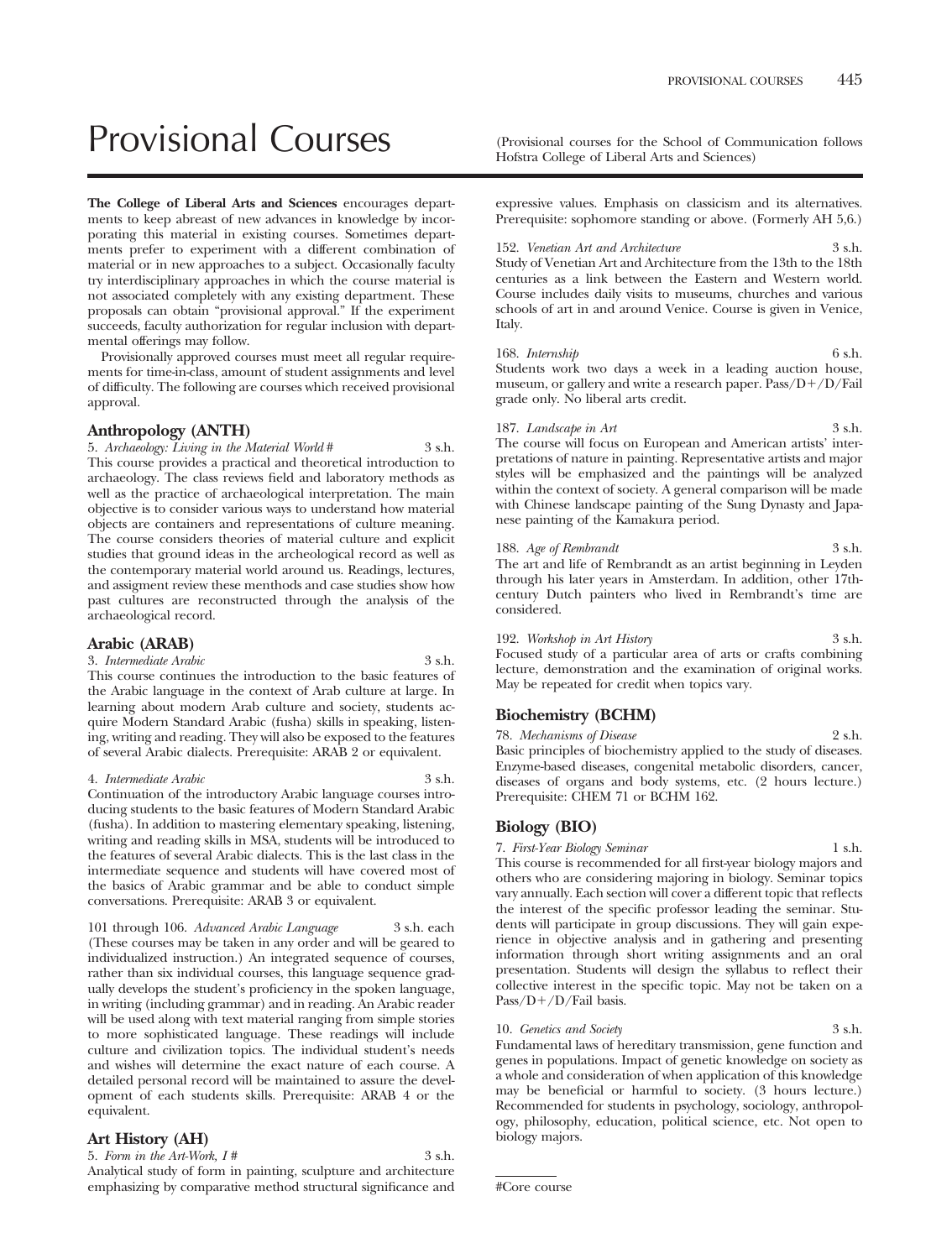90A. *Introduction to Laboratory Research* 3 s.h. The scanning electron microscope as a principle tool for biological data acquisition. Instruction in the use of the scanning electron microscope, as well as project design and project implementation in a faculty member's ongoing research program. This course may be substituted for BIO 90 if the student plans to participate in two semesters of undergraduate research, i.e., a student may enroll in BIO 90A one semester and BIO 91 or 92 the following semester. (2 hours lecture, 3 hours laboratory.) Prerequisites: BIO 1 & 2 and permission of instructors. May not be taken on a Pass/D+/D/Fail basis.

116. *Terrestrial Vertebrate Natural History* 2 s.h.

Lectures, laboratory, and field experiences are used to learn the natural history of local amphibians, reptiles, birds, and mammals: the tetrapods. Emphasis on learning species identification, habitat preferences, behavior, and field techniques. Course includes trips to local study sites; some Saturday field trips instead of some weekday meetings. (3 hours laboratory, 1 hour lecture/ recitation.) Prerequisites: BIO 1 & 2, or permission of instructor.

141. *Biology of the Cardiovascular System* 1 s.h. Application of anatomy, physiology, genetics, biochemistry, histology, and cell biology to the study of the cardiovascular system. Emphasis is on the normal functioning of the system as well as an examination of cardiovascular disease, diagnosis, treatment, and pharmacology. The course is recommended for biology or biochemistry students with interests in medicine or health sciences research. One major paper required. Prerequisites: BIO 1 & 2, 135, 136; junior class standing or above. May not be taken on a Pass/D+/D/Fail basis.

183. *Fundamentals of Aquaculture/Mariculture* 4 s.h. Introduction to scientific culture of marine and fresh water organisms such as fishes, oysters, clams, prawns, algae, etc. Theory behind intensive, semi-intensive, and open and closed systems are discussed as well as control of water quality and specialized diets. Students utilize the aquaculture facilities and water testing laboratory. (3 hours lecture, 3 hours laboratory.) Prerequisite: BIO 1 & 2; prerequisite or corequisite: BIO 147. May not be taken on a Pass/D+/D/Fail basis.

184. *Advanced Aquaculture/Mariculture* 3 s.h. Advanced concepts in the theory and management of aquaculture/mariculture facilities. Evaluation of productivity; analysis of recent research papers. Survey of the potential of recently developed culture techniques and organisms. A project is required. Prerequisite: BIO 1 & 2, 147, 183. May not be taken on a Pass/D+/D/Fail basis.

185 & 186. *Internship: Aquaculture/Mariculture* 5 s.h. each Intensive experience involving practical on-site participation working at an aquaculture/mariculture facility. Students may choose from a large selection of participating commercial facilities and make a thorough analysis of all phases involved in aquaculture and mariculture. Prerequisite: BIO 1 & 2, 147, 183, 184; corequisite: BIO 187. May not be taken on a Pass/D+/D/ Fail basis.

187. *Analysis of Aquaculture/Mariculture Internship* 2 s.h. Taken in conjunction with 185 & 186. Student receives assistance in analyzing all phases of the commercial establishments at which he/she is interning. The intern returns to campus once each week for an ongoing dialogue with Hofstra faculty regarding technical details of the operation he/she is studying. Classroom discussion between interns at different places facilitates comparison and evaluation. Prerequisite: BIO 1 & 2, 147, 183, 184. Corequisite: BIO 185 & 186. May not be taken on a Pass/D-/ D/Fail basis.

## **Chemistry (CHEM)**

2A. *Introduction to Chemistry* 2 s.h.

Fundamental principles of chemistry including classification of matter, the periodic table, atomic structure, nomenclature, chemical reactions and molecular structures. Problem-solving skills are stressed. Recommended for students who either did not take high school chemistry or earned a grade of C or below in high school chemistry. Prerequisite or corequisite: MATH 11 or placement into MATH 19 or higher. Not for major or minor credit. May not be taken after successful completion of any higher numbered chemistry course.

71. *Organic and Biological Chemistry* 4 s.h. Basic principles of organic and biochemistry for allied health majors. Organic chemical nomenclature, mechanisms of organic reactions, organic polymers. Biochemistry of enzymes, carbohydrate metabolism, protein synthesis. (4 hours lecture) No credit for this course and CHEM 131A, 132A, or BCHM 162. Prerequisites: CHEM 3A & 4A.

# **Comparative Literature and Languages (CLL)**

54. *The Oedipus Theme* # 3 s.h. A comparative analysis of the evolution of the Oedipus theme from its origins in Greek culture to its modern deployment as both a literary motif and an interpretative figure.

75. *Women Writers in the Romantic Tradition #* 3 s.h. Traces elements of Romanticism and its development in the works of major women writers of the 19th and early 20th century (1810-1932). Includes works by Germaine de Stael, Mary Shelley, George Sand, Edith Wharton and Colette.

173. *Sentiment to Sadism in the Early European Novel* 3 s.h. Study of the European novel from the end of the 17th to the end of the 18th century. Focus on the development and decadence of feelings, sentiments, and emotions and how they reflect political and social events of the period.

## 190. *World Literature and the Anatomy of*

*Cultural Difference* # 3 s.h. Introduces students to the notion of world literature by presenting works from different countries and cultures, languages and traditions in a comparative context, with emphasis primarily on cross-cultural comparisons between Western and non-Western literatures. Prerequisite: ENGL 2.

198. *Advanced Seminar* 3 s.h. Advanced discussion of literary analysis, literary history and literary theory. Topic varies according to semester and professor. Substantial research paper is required. This seminar is open to senior majors and minors, and to qualified advanced junior students by permission. Students need to have completed the majority of their course work for the major before this seminar, which satisfies the Senior Essay requirement of the major. May not be taken on a Pass/D-/D/Fail basis. Note: CLL 196, 197, 198 satisfy the same major requirement.

# **Computer Science (CSC)**

50. *Fundamentals of Object-Oriented Programming* 3 s.h. Familiarize students with essential concepts of object-oriented programming using the Java language. Course covers basic systems concepts, including hardware architecture and software. The notion of an object and class design are discussed. Applets and applications are explored. Coverage of Java syntax, including fundamental language components, selection structures, repetition structures, and data structures. Hands-on exposure to the Java development environment. Some HTML syntax coverage. Course requirements include homework exercises and completion of several programming projects. Prerequisite: CSC 5 or equivalent. May not be taken on a Pass/D+/D/Fail basis.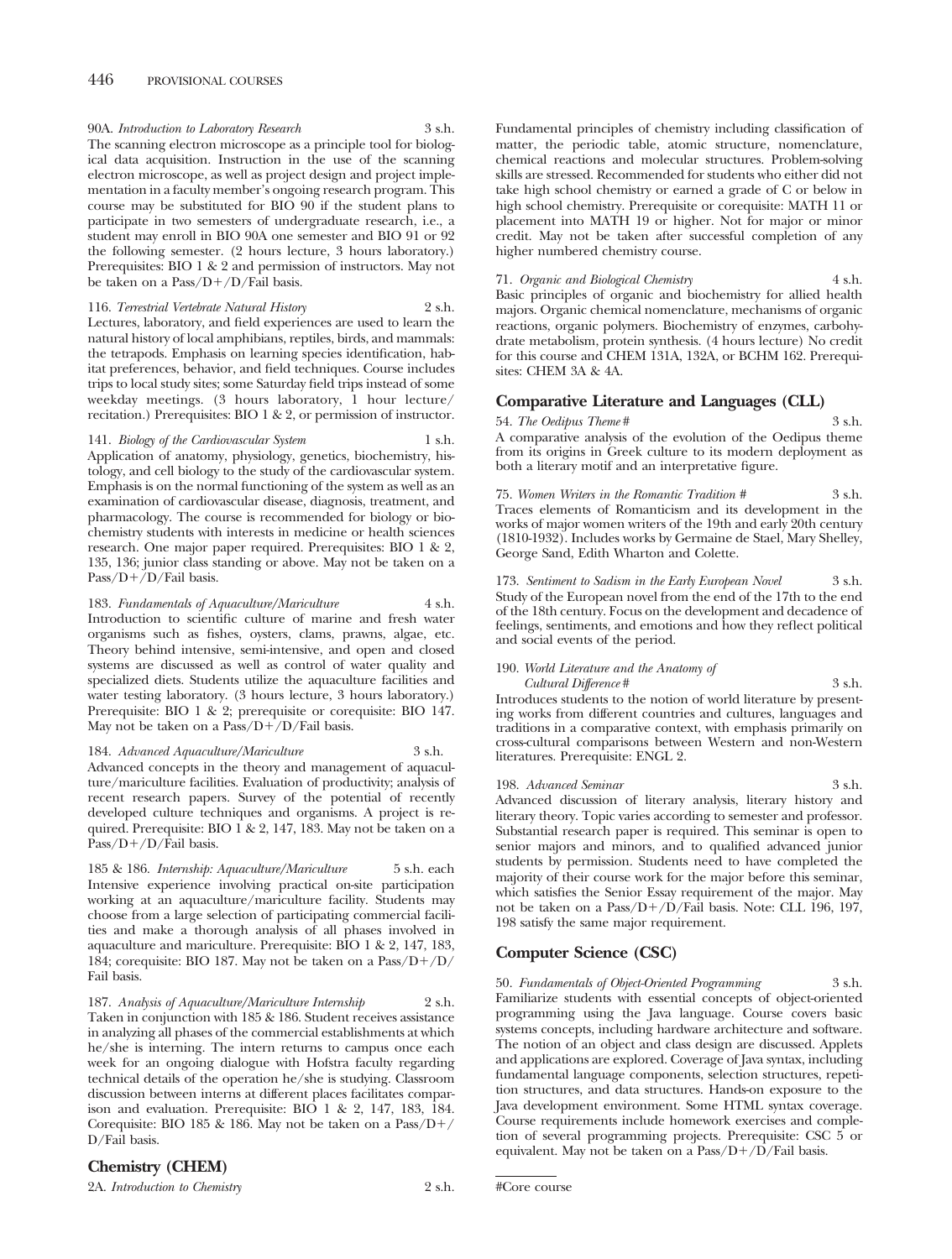52. *Fundamentals of Systems Analysis* 3 s.h. Provides students with an overview of the issues and methodologies relevant to systems analysis and design. Lectures focus on the five phases of the system development life cycle: planning, analysis, design, implementation, and operation and support. Laboratories focus on learning software tools available for systems analysis and design. Students work in teams on all phases as they explore a variety of realistic case studies. Other topics include rapid prototyping, CASE tools, client/server systems, software engineering and project management tools. Requirements include completion of in class and homework laboratory projects as well as presentation of a complete analysis report to the class. Prerequisite: CSC 5 or equivalent. May not be taken on a Pass/D-/D/Fail basis.

54. *Fundamentals of Data Communications* 3 s.h. Introduction to data communications. History, evolution and

current trends. Hardware issues including signals, media, terminals, communications backbones, and transmission methods. Protocols, including OSI, TCP/IP, LANs. Course includes an introduction to networking, including WANs, the Internet, and distributed systems. Course requirements include homework exercises, a programming project, and a research paper on a topic of interest and presentation of findings. Prerequisite: CSC 50. May not be taken on a Pass/D+/D/Fail basis.

56. *Fundamentals of Database Management Systems* 3 s.h. Introduction to database management systems (DBMS). Familiarize students with the fundamental issues and terminology of DBMS. Relational models, SQL, normalization. Design methodologies are covered in lectures and through a series of laboratory experiments. Typical functions of a DBM and DEMs administration are covered. Advanced topics include distributed systems, client/server systems, and object-oriented systems. Course requirements include several laboratory exercises. Prerequisites: CSC 5 (or equivalent), CSC 50. May not be taken on a Pass/D-/ D/Fail basis.

58. *Fundamentals of JavaScript Programming* 3 s.h. JavaScript is a powerful programming tool that facilitates the use of multimedia—graphics, animation, and sound—in Web page design. This course familiarizes students with the essential concepts of Web programming using the JavaScript language. Cover basic systems concepts, including network protocols and software. Coverage of JavaScript syntax, including fundamental language components, object-oriented programming concepts, event handlers, frames, images, HTML, control structures, and relevant data structures. Hands-on exposure to the JavaScript developer environment. Course requirements include completion of homework exercises and several laboratory programming projects. Prerequisites: CSC 50, 54. May not be taken on a Pass/D+/D/Fail basis.

## 60. *Fundamentals of Networking* 3 s.h.

Introduction to networking. Peer-to-peer, LANs, and WANs. History and evolution of networking. Current applications. Communication protocols, Open Systems Interconnection, secure communications. Hardware and software issues. Structure of the Internet: protocols, services, the World Wide Web, and HTML. Course requirements include homework exercises and a research paper on a topic of interest and presentation of findings. Prerequisite: CSC 54. May not be taken on a Pass/D+/D/Fail basis.

#### 62. *Ecommerce*

Provide students with an overview of the issues and technologies relevant to electronic commerce. Students design and implement a prototype ecommerce web site. Topics include communications, networking and the Internet; programming, scripting languages and authoring tools; security; databases and archiving; multimedia; transaction processing; search engines; and data

mining. Students work in teams on the design and implementation of their web sites and present a report and demonstration to the class. Prerequisites: CSC 50, 52, 54, 56, 58, and 60. May not be taken on a Pass/D+/D/Fail basis.

#### 155. *UNIX and C*++

 $+$  3 s.h. Introduction to the UNIX System V. UNIX file systems, processes commands, shells; syntax and semantics of the  $C++$  language; portability; C++ library; C-UNIX interface; programmers' workbench; documenters' workbench. Prerequisite: CSC 120.

163. *Computing, Ethics, and Society* 1 s.h. Critical examination of ethical problems associated with computer technology. Discussion of these problems is conducted within the framework of classical philosophical ethical theories. Legal and quasi-legal (i.e., policy and regulative) issues are also considered. Topics addressed include the process of ethical decision-making, privacy and confidentiality, computer crime, professional codes and responsibilities, software piracy, the impact of computers on society. Prerequisite: sophomore class standing. No liberal arts credit.

## **Drama (DRAM)**

110. *Special Topics in Drama* 1-3 s.h. Seminars on selected aspects of theater: study of movements, ideas, individual artists and playwrights or exploration of significant performance or production techniques such as mime, *Commedia dell'arte*, constructivism, touring theater. May be repeated for credit when topics vary.

## **Economics (ECO)**

117. *Women and Development in the Middle East#* 3 s.h. Examination of the impact of economic development on gender in contemporary Middle Eastern countries. Factors such as social division of labor in the family, fertility, education, employment, occupational segregation, and discrimination are studied within the broader socioeconomic and cultural context of the Middle East. Prerequisite: at least two semesters of social sciences and/or women' studies, or instructor's approval.

133. *Health Economics#* 3 s.h. Health Economics provides a broad overview of the economics of health care delivery and finance systems, and explores the growing role of economic theory in health-related research and in national health care debate. Basic tools used to analyze the allocation of scarce health care resources are introduced. Health Economics explores the explicit and implicit rationing of health care through market and non-market mechanisms in a rapidly changing health care environment. Alternative health care systems are compared and contrasted with the existing system. Prerequisite: one introductory course in economics.

#### 169. *Industrial Economics* 3 s.h.

An introduction to the economic analysis of the evolution of industries, this course focuses on the origins of specific economic sectors and the factors influencing their evolution. A review of historical evidence motivates the development of theoretical models concentrating on various aspects of market competition, business strategy and structure, and innovation. Prerequisite: ECO 2.

## **Engineering (ENGG)**

47. *Environmental Engineering* 3 s.h. Definition of environmental problems, their sources, impacts on society and health management. Introduction to the applicable scientific basis of pollution control including chemistry, microbi-

<sup>#</sup>Core course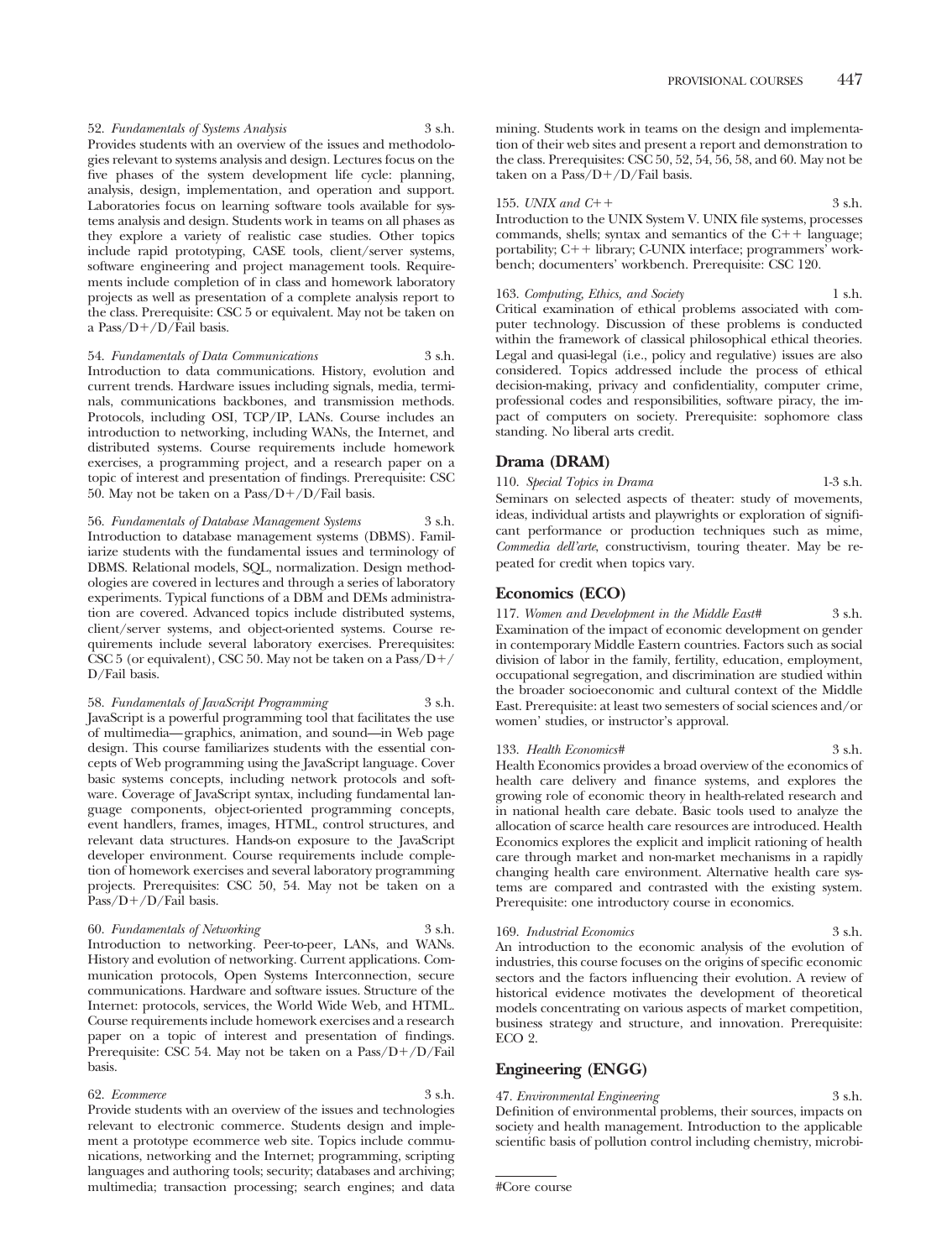ology, climatology and epidemiology. Survey of water quality parameters, water resources, water pollution, air pollution, solid and hazardous wastes engineering. Prerequisites: CHEM 3A & 4A, 3B, MATH 19. No liberal arts credit. (Formerly ENGG 144.)

60. *Water Quality for Environmental Engineers* 3 s.h. Study of the chemical, physical and biological water quality parameters necessary for the design of water and wastewater treatment processes and operations. Basic physical and chemical parameters of pH, turbidity, alkalinity, suspended solids, hardness, chlorine residual, dissolved oxygen and metal analyses are examined in laboratory exercises. Prerequisites: CHEM 3A, 3B, 4A.

62. *Environmental Unit Operations Laboratory* 1 s.h. Measurement of engineering properties of soils and bench scale laboratory exercises for the control and operation of selected environmental treatments for water and wastewater. Prerequisite: ENGG 144; corequisite: ENGG 147.

63. *Biochemical Process Dynamics* 3 s.h. Chemical kinetics for application to natural and engineered systems investigated through the relationship of rate, energy and mass. Examination of several aspects of chemical kinetics: equilibrium, rate expressions for chemical reactions, effect of physical parameters on reaction rates and specific reaction examples relevant to environmental and bioengineering. Fundamentals of reactor theory and principles of mass balance to derive dynamic process models. Special consideration is given to kinetics of enzyme catalyzed reactions and microbial processes for application to process design. Prerequisite: CHEM 4A, ENGG 47 or 181 or permission of instructor, MATH 131.

117. *Environmental Unit Processes and Operations* 3 s.h. Theory and design of the physical, chemical, and biological unit operations of filtration, sedimentation, coagulation, flocculation, absorption, ion exchange, disinfection, gas transfer, biological degradation, and sludge handling as applied to water and wastewater treatment. Prerequisites: ENGG 60, 144; corequisite: ENGG 115.

136. *Hydraulic Engineering and Water Resources* 3 s.h. Introduction to hydrology. Population and water demand projections, design of water transport systems. Applications of principles of fluid mechanics to typical civil engineering systems; pipe networks, pumping stations, open channel flow and measuring devices. Prerequisite: ENGG 115. No liberal arts credit.

#### 143G. *Engineering Design B* 3 s.h.

Integration of physical principles with mathematical analysis and/or experimental techniques as basis for an individually required design project in engineering science. Prerequisite: senior standing.

## 180. *Digital Signal Processing* 3 s.h.

Analysis, filtering, and modeling of discrete-time signals. Sampling and quantization. Z transforms, discrete Fourier transforms, digital filters. Sampling-rate conversion by interpolation and decimation. Linear prediction, system modeling, lattice filters. Prerequisite: ENGG 177. No liberal arts credit.

#### 187. *Medical Imaging* 3 s.h.

Introduction to the fundamental principles of Image Analysis in Biological Sciences and Medical Imaging. Emphasis on analysis techniques useful in scientific research. Topics include impulse response, transfer function, signal-to-noise ratio (SNR), image display, 2-D convolution, 2-D Fourier Transforms, and linear and nonlinear filters. Theory formulations on some medical imaging modalities especially ultrasonic medical imaging are derived from basic principles. Knowledge of a programming language (Fortran, C, or Pasal) and the ability to use existing computer programs (MATLAB) are recommended. Prerequisites: ENGG 177 or 166B, MATH 144, PHYS 12A or permission of instructor. May not be taken on a Pass/D+/D/Fail basis.

#### 189. *Random Signal Analysis* 3 s.h.

Laws and methods of probability are introduced. Concepts such as random variables, probability distributions for discrete-time and continuous-time signals, and averages are developed. Random processes and random signals are defined and examined through temporal correlation functions and Fourier spectral characteristics. The techniques of linear system analysis, filtering and optimization with random signal and noise inputs are developed using power spectral density functions. Practical applications, using computer methods such as FFT, are explored. Prerequisite or corequisite: ENGG 177 or MATH 144.

#### 198. *Honors Thesis* 3 s.h.

Advanced research in the student's area of specialization, culminating in written report and oral defense. Open only to senior engineering majors who are eligible for departmental honors and who secure, prior to registration, the written approval of an honors adviser and of the departmental chairperson. Can substitute for any other engineering course with adviser's approval, except senior design courses.

## **English (ENGL)**

5. *Technical Communications* 3 s.h. Examines the use of language in settings that require technical reports and presentations. Study and practice of the basic principles of technical communications with attention to style, audience, research, visual aids, major report forms and oral presentations. May not be used to satisfy the general University humanities requirement. Credit given for this course or ENGL 30, not both.

139. *The African Novel\* #* 3 s.h. Introduces selected African novelists of the 20th century such as Chinua Achebe, Sembene Ousmane, Ayi Kwei Armah, Ngugi wa Thiong'o, Bessie Head, Buchi Emecheta and Solomon Mutswairo. Analysis of African literary themes, such as traditional and modern conflicts, resistance to colonialism, effects of independence, neocolonial dilemmas and images of the African woman.

150. *Native American Literature*\* # 3 s.h. Examination of the development of native American literature. Emphasis on narrative genres, such as autobiography and fiction, with some attention to poetry. The reading consists primarily of indigenous materials (to be read in English). Credit for this course or ENGL 192U, not both.

167. *Post-Colonial Literature of South Asia\* #* 3 s.h. An exploration of the literature of South Asia (Bangladesh, Bhutan, India, Myanmar, Nepal, Pakistan, Sri Lanka) in the 20th century, focusing on the ways in which this literature deals with the concerns of national, religious, or gender-based loyalties and identities. Prerequisites: ENGL 1-2.

168. *Caribbean Experience in Literature\* #* 3 s.h. An exploration of the literature of the English-speaking Caribbean (Antigua, Barbados, Belize, Guyana, Jamaica, St. Kitts, St. Lucia, and Trinidad). Emphasis is placed on the ways in which this literature deals with the experience of slavery, colonization, and independence and the ways in which it treats such issues and themes as regional identity, color, race, class, gender, and family relations. Attention is also given to the ways in which the literature and culture of the Caribbean makes use of such cultural elements as Carnival and vernacular Africanized English known as patois and creole. Prerequisites: ENGL 1-2.

\*Open only to students who have fulfilled the English Proficiency Exam requirement.

<sup>#</sup>Core course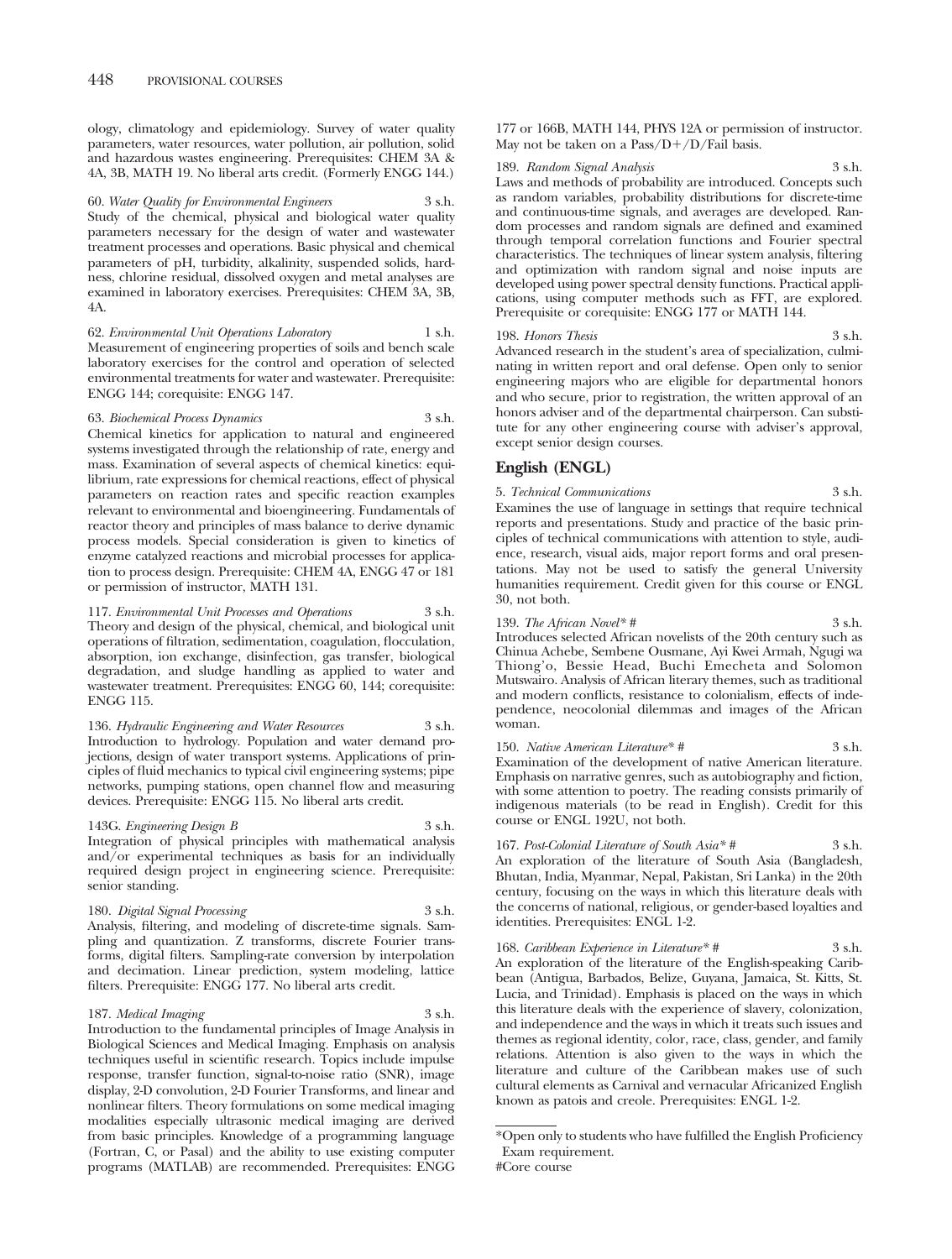178D. *Desktop Publishing for Book Publishing\** 3 s.h. Offers instruction in design, layout, and computerized production skills for books and book promotion. Explores the design and content of trade, professional, and educational books in terms of form and function. Introduces the Macintosh Operating System as used in a graphic environment. Design and production of sample materials are required as part of the course and of the final examination. No liberal arts credit. Credit given for this course or ENGL 197V, not both.

## **English Language Program (ELP)**

16A. *Introductory Reading and Writing* 6 s.h. Development of reading and writing skills following a grammatical syllabus. Reading and writing tasks are designed to provide opportunity for practice and application of relevant grammatical items and structures presented at this level. No degree credit.

## 17A. *Introductory Conversation, Language Laboratory and Tutorial* 6 s.h.

Development of verbal communication and listening comprehension skills following a grammatical syllabus. Verbal and listening tasks are designed to provide opportunity for practice and application of relevant grammatical items and structures presented at this level. Tutorial work on specific weaknesses of individual students. No degree credit.

## **Fine Arts (FA)**

102B. *New Media II, Intermediate Web Design* 3 s.h. Intermediate techniques and aesthetics of website creation. Using image manipulation, web layout and web animation software, students learn to conceive, develop, design and produce websites. Opportunity for individual experimentation with the design and content of the websites developed during the course. Students are encouraged to develop a personal directorial style based on the fundamentals of design. Assignments, critiques and discussions on historically related artists, designers and technological issues. Prerequisites: FA 102A, 51 and 27, or with permission of instructor.

#### 102C. *New Media III, Intermediate Motion Graphics and Sound Design* 3 s.h.

Motion Graphic Design is the use of typography, digitally manipulated images and sounds, to produce multimedia spots and Web-based movies in linear, time-based media. Students learn the planning and production tools necessary for motion graphics and sound design, including treatments, storyboards and software prototypes. Because motion graphics is closely associated with telling stories, an awareness of the nature of people's lives and the methods they use to communicate among themselves and to others, is central to this course. Within the assignment structure, there is the opportunity for the development of an individual creative style. This course covers the technical, aesthetic and practical aspects of planning, creating and producing motion graphics and sound for high and low-resolution digital media. Prerequisites: FA 102A, 102B, 51, and 27, or with permission of instructor.

#### 158. *Graphic Design III* 3 s.h.

Comprehensive design projects exploring specific areas of graphic design including design research, proposal writing and presentation. Internships inside and outside the University are encouraged in this and all further graphic design courses. Prerequisites: FA 51, 51A or permission of the instructor.

#### 170F. *Color Printing from Color Negatives* 3 s.h.

Course in basic color printing from color negatives. Students learn how to process color negatives and make color prints. Emphasis is placed on the understanding of color filtration and the ability to produce good color prints. Examples of historical and contemporary color photography are discussed in relationship to student assignments. In addition to class lectures and laboratories, one museum or gallery visit and a written critique is required. Prerequisites: FA 170, 170A. Lab fee \$100.

## **French (FREN)**

102A. *Practical Translation* 1 s.h. Intermediate translation skills, with exercises moving from French to English and from English to French. Structure of French and English is compared through translation exercises. Prerequisite: FREN 4; may be taken concurrently with other mini-courses and FREN 105; 101 is strongly recommended; may not be taken concurrently with or after FREN 160.

104A. *Readings in Business II* 3 s.h. Study of France's current economic, political, legal and social practices with emphasis on its business sector. Prerequisite: FREN 105 or 111 or 112. No credit toward major in French.

121. *The Francophone Experience in Sub-Saharan Africa* 3 s.h. An introduction to African cultures from the colonial era to post-colonialism through an analysis of literature and film. Prerequisite: FREN 111 or 113.

122. *The Francophone Experience in North Africa* 3 s.h. An introduction to Algerian, Moroccan and Tunisian cultures from the colonial era to post-colonialism through an analysis of literature and film. Prerequisites: FREN 111 or 113.

123. *The Francophone Experience in the Caribbean* 3 s.h. An introduction to Caribbean cultures from the colonial era to post-colonialism through an analysis of literature and film. Prerequisites: FREN 111 or 113.

#### 124. Culture at Littérature Québécoises

(Culture and Literature of Quebec) 3 s.h. Students of French become familiar with the basic components of Québécois culture and literature through a study of its history, geography, and examples of its literary tradition. Discovery of the political, cultural, and social aspects of the language issue so much a part of Québécois life. Prerequisite: FREN 4.

#### 130A. *Aspects of French Culture* 1 s.h.

Detailed investigation of some aspect of contemporary French life, e.g. film, music, television, comics, newspaper, architecture, etc. Topics vary. Emphasis on spoken and written expression. Prerequisite: FREN 4.

145. *French Transformational Grammar* 1 s.h. A five-week intensive course in transformational grammar for the advanced French student. Prerequisite: FREN 111 or 101 or 112 or permission of instructor.

198. *Littérature Québécoise* (Literature of Quebec) 3 s.h. A discovery of the cultural and literary traditions of Quebec through a close analysis of several texts by Québécois authors (prose fiction, poetry, theater, and cinema), leads to an understanding of 1) Quebec's ties to France, 2) its distancing from France, 3) the association with English-speaking Canada/North America, and finally 4) the identity crises of a people of French heritage with a deep-rooted sense of being North American. Prerequisite: FREN 114A.

## **French Literature in Translation (FRLT)**

52. *Sovereignty and Quebec: A Literary and*

*Cultural Perspective #* 3 s.h. Examination of the French presence in North America, with specific focus on the culture and literature of Quebec. The

#Core course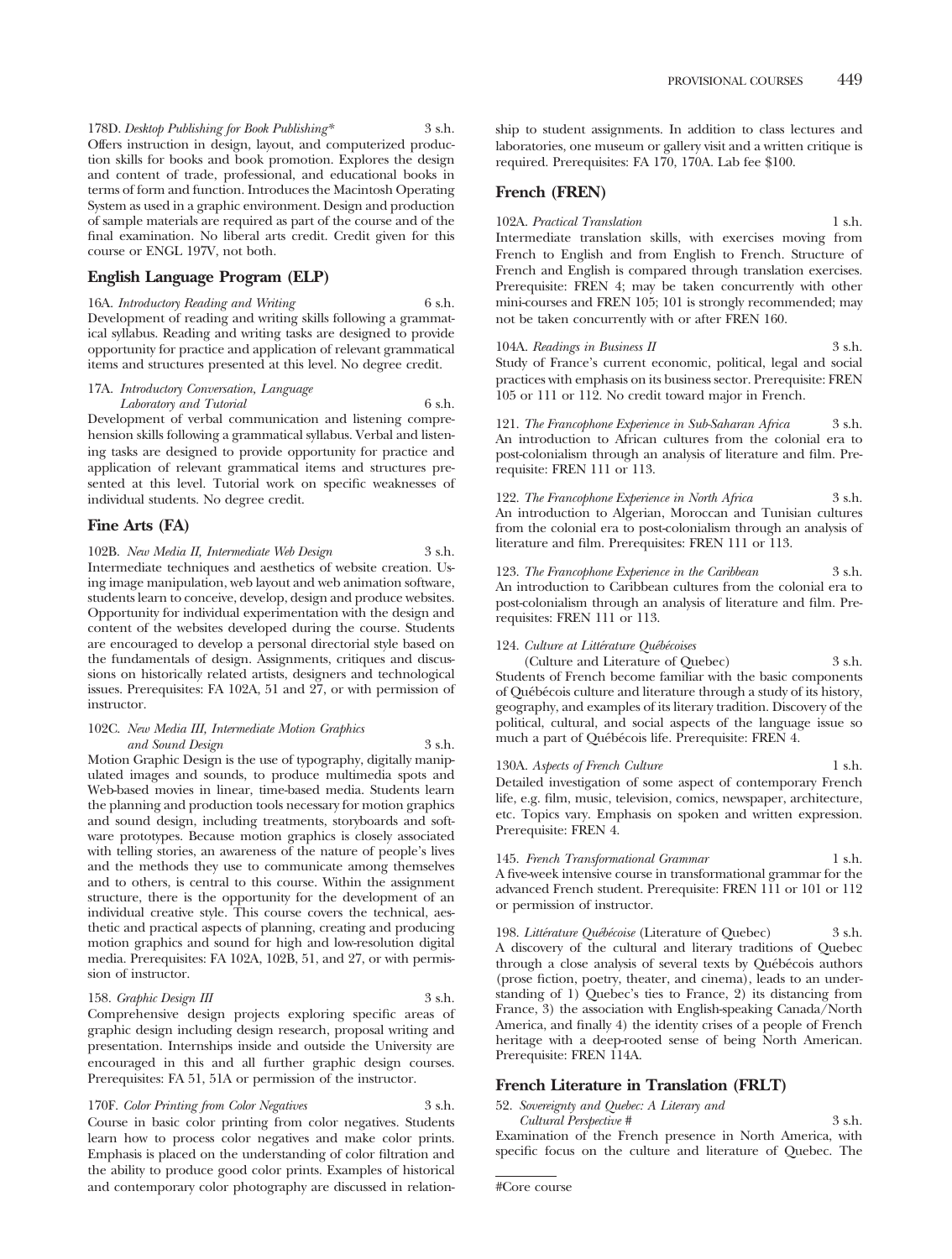cultural and social struggle to maintain both a French and a North American identity as seen through the analysis of Québécois texts leads to a better understanding of the current political and cultural plight that faces Quebec citizens as they ponder the pros and cons of sovereignty and unity within Canada. American students come to a more discriminating sense of their own identity as North Americans. All works are read and discussed in English. Sophomore standing or above.

## **Geography (GEOG)**

60. *Introduction to Geographic Information Systems* 3 s.h. This course introduces students to Geographic Information Systems (GIS) foundations, concepts, and application techniques. GIS are used to encode, store, analyze, and report spatial data and provide a repository, which can be constructed, maintained, edited and analyzed. By linking different information technologies such as mapping and database management systems, spatial information can be used to facilitate management and decisions in a wide array of fields. These include marketing, industrial and commercial location, resource inventory and management, environmental impact assessment, urban planning, transportation, tracking crime data. Same as TPP 60.

## 104. *Special Topics in Geography* 3 s.h.

This course provides a study of a particular subject or problem in geography, with the specific topic for the course varying from semester to semester. Possible course topics include an introduction to geographical information systems (GIS), transportation geography, urbanization in the developing world, the economic geography of China, and environmental geography. Students should consult with the particular instructor each time the course is offered to determine if prior preparation for the topic to be covered is recommended. Such consultation may take place prior to registration or on the first day of class. May be repeated for credit when topics vary.

106. *Urbanization in the Developing World #* 3 s.h. Coping with rapid urbanization and the uncontrolled growth of cities, poses one of the greatest geographical challenges facing the nations of the developing world. This course introduces students to the study of urbanization in the developing world and explores the urban problems such as insufficient infrastructure, unemployment, lack of housing and inadequate social services that occur in these cities. The course has a regional focus and looks at the development of cities in Latin America, Asia, Sub-Saharan Africa, and North Africa and the Middle East, highlighting each regions distinctive urban patterns and problems. The last section of the course looks at possible solutions and policies that could be adopted to help alleviate the problems of rapid urbanization and poverty in the cities of the developing world.

113C. *The Geography of East and Southeast Asia #* 3 s.h. This course examines East and Southeast Asia, commonly known as Pacific Asia. Pacific Asian societies have experienced various phases of development since the end of World War II. Topics include socioeconomic features of: Japan, China, South Korea, Hong Kong, Taiwan, Singapore and other countries such as Malaysia, Thailand, Indonesia, Vietnam and the Philippines. Problems and prospects of development in the region as well as issues related to urbanization, transportation, agriculture and resource development are covered. Credit given for this course or GEOG 113, not both.

140. *Geography of Latin America* # 3 s.h. Study of the physical and human geographic roots of Latin American societies, from Mexico to the southern cone of South America. Explores the forces that shaped this unique region and considers its role in the contemporary world. Impact of historical geography since pre-Columbian period on modern Latin America. Economic and political geography in relation to other world regions. Changing human landscapes and social transformations currently affecting many of the area's inhabitants.

141. *Geography of the Caribbean* 3 s.h. An exploration of the physical and human forces that have shaped the landscape of the Caribbean Basin. Attention focuses on a variety of social, population, development, and geopolitical issues of importance to the region and on the role played by the Caribbean in today's world.

160. *Intermediate Geographic Information Systems* 3 s.h. Geographic Information Systems (GIS) are used to encode, store, analyze, and report spatial data. This multimedia course expands the GIS foundations, concepts, and application techniques already acquired to the introductory course (GEOG 60: *Introduction to Geographic Information Systems)*. It mainly focuses upon the professional applications of the GIS technology as well as the understanding of more advanced spatial analysis functions such as geocoding, classification, statistical surfaces, overlay and network analysis. The student is expected to become proficient in applying GIS for the analysis of problems in a wide array of fields. Prerequisite: GEOG 60 or approval of instructor.

## **Geology (GEOL)**

133F. *Field Trips in Petrology* 1 s.h. This two-day course, taken in conjunction with GEOL 133, is a field-based study of igneous and metamorphic rocks of the Appalachian orogenic belt. The first trip is to examine igneous rocks, the second trip is to examine metamorphic rocks. A map-based report, together with notes and descriptions of field observations and measurements, is required. (Two full days in the field.) Prerequisite: GEOL 1C or 2C. Corequisite: GEOL 133.

## **German (GERM)**

160. *Translation* 3 s.h.

Analysis and study of techniques and problems inherent to the translation process. Intensive exercises from German into English and English into German. Literary, journalistic and editorial texts are used. Prerequisite: 6 semester hours of 100-level German courses.

## **History (HIST)**

73. *The Modern Middle East* # 3 s.h. An overview of Modern Middle Eastern social, political and religious history from 1500 to the present. Topics include the rise of the Ottoman Empire, the expansion of European imperialism, the discovery of oil, the Arab-Israeli conflicts, and the Iranian Revolution (Formerly 70.)

170. *The Middle East and the West* 3 s.h. An examination into the diverse aspects and the complexity of cultural and religious interactions between the Islamic Middle East and the Western World in pre-modern and modern times. Topics include the evolving Western images of the East and Islam, mutual scientific and religious influence and the current attitudes towards Western culture, particularly the United States, in the Middle East.

199. *Internship in History* 3 or 6 s.h. This course is designed for history majors and minors. It gives students an opportunity to apply academic knowledge and skills gained in the classroom in practical work situations. For three credits, students must be present at an approved off-campus site for six hours a week and devote an additional three hours a week towards related academic work, which includes weekly meetings with an adviser, completion of a journal and a research paper. Students wishing to take the course for six credits are expected to double the on-site and academic obligations for the three credit course. Prerequisite: permission of the chairperson.

## **Italian (ITAL)**

2R. *Review of Elementary Italian* 3 s.h.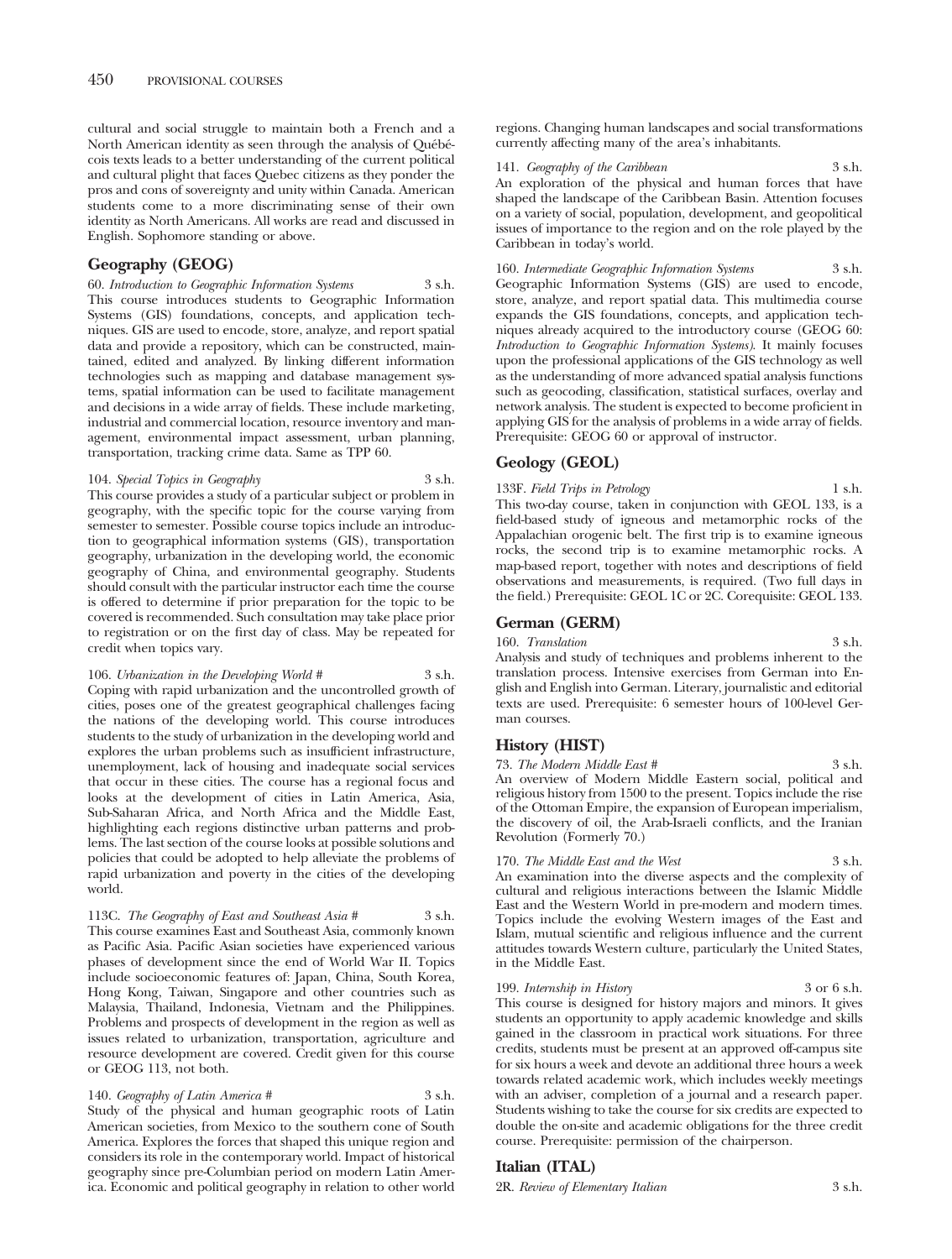Intended for students who have had two years of Italian in high school, but who need review of the basics of ITAL 1 and 2 before enrolling in ITAL 3. No credit for either ITAL 1 or ITAL 2, if credit received for 2R.

108. *Individualized Oral Communication* 1⁄2 s.h. Stresses authentic intonation patterns, oral proficiency, and listening comprehension. Students meet on an individual basis once a week for twenty-five minutes with an instructor who is a native speaker of standard Italian. These sessions are augmented by language laboratory and off-campus experiences. Prerequisite: ITAL 4 or equivalent. For Italian majors or minors, or students concurrently enrolled in any Italian course beyond ITAL 4.

Note: may not be used to satisfy the foreign language requirement; course may be taken for a total of six semesters with a maximum of 3 s.h. applied toward the B.A. degree.

111. *Advanced Italian Grammar* 3 s.h. Thorough review and refinement of the student's knowledge of Italian grammar and structure. Systematic exercises, compositions and illustrative analysis of reading passages. Prerequisite: ITAL 4 or permission.

## **Italian Literature in Translation (ITLT)**

90. *Lifelines: Italian Women's 20th-Century Prose Fiction*# 3 s.h.

An investigation of various modes of self-expression in 20thcentury Italian prose fiction (autofictions, regional novel, bildungsroman). The texts, read in English, represent an overview of literature written by Italian women from the early 20th century to the present and include contributions from both peninsular and insular authors. In addition to the relevant literary and sociopolitical contexts of writing, the course explores themes such as the negotiation of the right to write, motherhood and authoring, representation of gender roles, female social transgression, rebellion, and self-awareness.

## **Italian Studies (IT ST)**

## 131. *Italian Civilization: the Middle*

*Ages to the Renaissance* 3-4 s.h. Main currents in the cultural development of the period with emphasis on literature, philosophy and the arts. No knowledge of Italian is required. An extra hour is given for those planning to major in Italian.

## 132. *Italian Civilization: the Age of*

*Baroque to the Present* 3-4 s.h. Main currents in the cultural development of the period with emphasis on literature, philosophy and the arts. Some attention is given to the opera and the cinema.

141. *Italian Cinema From Neorealism to the Present* 3 s.h. Detailed analysis of major films with attention to the cultural and political functions of cinema in post-war Italy. Screenings of films by Rossellini, De Sica, Visconti, Fellini, Antonioni, Pasolini, Bertolucci and others.

## **Japanese (JPAN)**

5. *Intermediate Japanese* 3 s.h.

Continuation of JPAN 4. Continuation of intermediate Japanese language, for increased communicative competence at a high intermediate level of proficiency, in the four language areas (speaking, listening, reading, and writing). Students cover approximately 50 kanji, and read a variety of materials. Prerequisite: JPAN 4 or equivalent. May not be taken on a Pass/D+/D/Fail basis.

101-102. *Advanced Japanese* 1-3 s.h. each Continuation at the high intermediate level the study of the Japanese language. Students continue oral communication work,

as well as develop more advanced reading skills. In this level, students learn approximately 70 kanji. Prerequisite: JPAN 5 or equivalent. These courses in this cycle may be taken in any order, one each semester. May not be taken on a Pass/D-/D Fail basis.

## **Jewish Studies (JW ST)**

11. *Judaic Perspectives on the Hebrew Bible* # 3 s.h. An examination of Jewish Biblical interpretation from antiquity to the present with special focus on continuities and contrasts in exegetical method. Starting with an examination of "inner biblical exegesis" the course proceeds to scrutinize major forms of Jewish biblical interpretation from the period of the great Rabbinic sages in late antiquity, to Eastern centers of Medieval Jewish scholarship (e.g., Babylon, Islamic Spain), to the emergence of Western European forms of interpretation in the Renaissance to the period of Jewish Enlightenment, to the present.

## 107. *Women in the Hebrew Bible* 3 s.h.

A literary analysis of the many representations of women found in the Hebrew Bible. Through a close reading of biblical literature and in dialogue with various forms of feminist scholarship, this course examines issues such as patriarchy and its relation to the production of Old Testament literature; gender relations; goddess worship; violence against women; the political, legal, economic and religious standing of ancient Israelite women.

108. *Modern Jewish Intellectuals #* 3 s.h. An examination of major Jewish intellectuals from the period of the Jewish Enlightenment (ca. late 18th century) to the present. An initial inquiry as to the definition of the term "intellectual" leads us to the larger question of the Jewish intellectual and his or her relation to the Jewish and non-Jewish world. Among the figures to be read are Karl Marx, Theodor Herzl, Emile Durkheim, Franz Kafka, Georg Simmel, Sigmund Freud, Anzia Yezierska, Rosa Luxemburg, Simone Weil, George Steiner, Hannah Arendt, Philip Roth, Amos Oz, Cynthia Ozick, and Saul Bellow.

## **Labor Studies (LABR)**

1. *Introduction to Labor Studies* 3 s.h. This course examines life as it was lived inside factories, corporations, and other work places, within communities, during leisure time, and in families and homes from the middle of the eighteenth century to the present. Special attention is paid to the processes by which working classes are created cross-culturally; the way in which gender categories are structured; the role of race and ethnicity; and the recent global restructuring of industry and work; and unionization. We are also interested in literary, theoretical and political views of work and labor.

## 180. *Senior Seminar in Labor Studies* 3 s.h.

The Latino population of the United States grew to over 30 million by the late 1990s, making it likely to soon become the country's largest minority group. The main source of this rapid growth is the half million immigrants arriving here each year from Spanish-speaking nations. This course explores the labor market implications of this historic trend, both for the newcomers themselves and for indigenous workers. We make use of a variety of interdisciplinary readings, guest lectures, and seminar discussions. Part of the course is devoted to developing the qualitative and quantitative skills needed to complete a major research paper.

## **Latin American and Caribbean Studies (LACS)**

199. *Senior Seminar in Latin American and Caribbean Studies* 3 s.h.

#Core course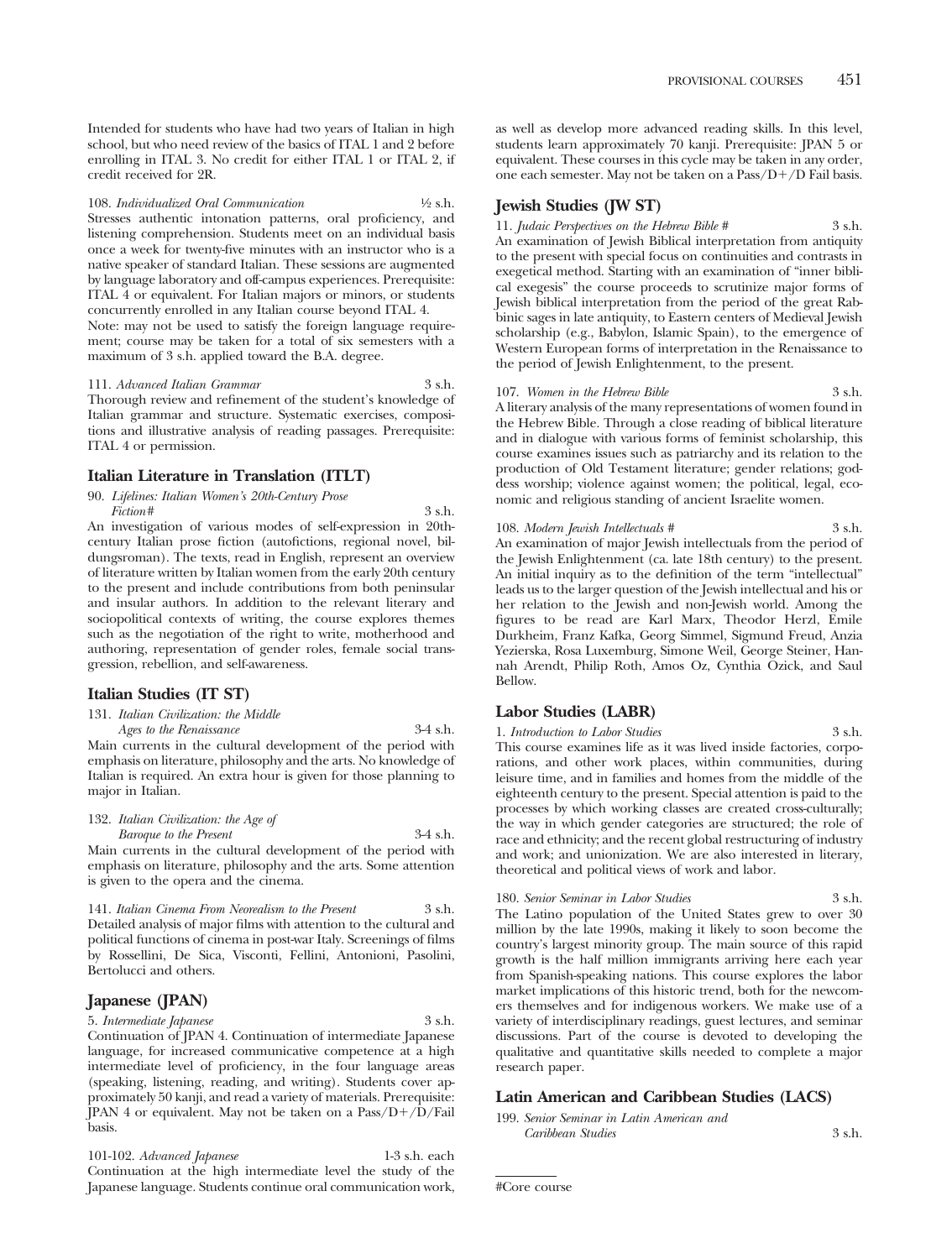The Senior Seminar is an interdisciplinary capstone course that focuses on a changing series of issues fundamental to Latin American and Caribbean societies. Students are required to produce a substantial research paper by the end of the course, reflecting consultation with two Latin American and Caribbean Studies faculty members as well as the reading of primary and secondary source materials. Prerequisite: open to seniors only.

## **Library Information and Technology (LIBR)**

1. *Introduction to Technology and*

*Information Literacy* 1 s.h.

The Technology and Information Literary course traces the information/knowledge continuum to illustrate the ways in which individuals gain access to knowledge and scholarship via library resources. The course is designed to assist students in acquiring the critical thinking and information literacy skills needed to gather information independently, to evaluate and organize what is collected, and to apply these skills in completing course assignments and in functioning in the workplace or in graduate school. With an emphasis on electronic resources, these objectives are examined within the context of the American library tradition and the role that libraries fulfull in the dissemination of information and knowledge.

## **Linguistics (LING)**

71. *Language and Society in Africa, Asia and Latin America #* 3 s.h.

Examination of the relation between language and society with emphasis on Africa, Asia and Latin America. Language as a cognitive system, repository of culture and constructor of reality. Conflict between nationalist languages and former colonial world languages. Language as an indicator of societal identity, group and status. Diglossia. Language planning in government, industry and education. Language attitudes, change and maintenance. Case studies of language situations in countries around the world.

103. *The Classical Roots of English Words* 3 s.h. A systematic study of the foreign, primarily Greek and Latin, elements of the vocabulary of contemporary English, especially the vocabulary of the humanities and the sciences. The influence of other languages, both European and non-Western, are also considered. The study of word roots and families are set against the background of Greco-Roman civilization as it lives on in the classical heritage of the English language. This course may be used to fulfill the special foreign language option for the B.A., and is recommended for students in the Hofstra English Language Program. Credit given for this course or New College HGG 7, not both.

111. Scientific Terminology and Etymology

Basic course for students planning to major in the biological, medical and pyschological sciences. The derivation of scientific terms studied enables students to analyze and more easily acquire a vocabulary of technical terms. May not be used to satisfy the language requirement.

## **Literature in Translation (LIT)**

89. *Beauty and Sadness in Japanese Literature and Culture #* 3 s.h.

Examination of the main genres and developments of Japanese literature from its origins in the 7th and 8th centuries, to the *Tale of Genji* (circa 1010), through the post-World War II period to the present, and describes the sensibility and modes of perception that inform these works. This inquiry into Japanese culture extends beyond literature to include the graphic arts, painting, and film in their relation to literary expression.

#### 90. *Modern Arabic Literature #* 3 s.h.

Introduces students to modern Arabic literature as it relates to the different human factors which make up modern Arabic culture. Course not only recognizes main themes and works, but also examines the recurring patterns and the peculiar characteristics of the various nations and/or groups, divided by religion, epoch, circumstances, movement, gender or ideology. Focuses on the correlation between thematic and structural considerations in literature and the various phases in the process of acquiring a modern cultural self-identity.

## **Mathematics (MATH)**

3C. *Elementary Mathematics* 2 s.h. 3D. *Elementary Mathematics* 

Designed to assist students who have not passed the Mathematics Proficiency Examination. These courses, which must be taken concurrently, cover arithmetic properties of real numbers; algebra of fractions; exponents, roots, and radicals; linear equations; solving algebraic equations; graphs; etc. The courses also focus on helping students develop better mathematics study habits. No degree credit for 3C.

13C. *Elementary Mathematical Models Through Computers* # 3 s.h. Through the use of calculators and computers, students are introduced to a variety of mathematical functions and their application as models for describing events and predicting outcomes in business, the sciences and the liberal arts. Models include sequences and the linear, polynomial, rational and exponential functions. Mathematical basics are reviewed and no prior experience with computing is assumed. Prerequisite: 2 years of high school mathematics.

#### 19B. *Bridge to Calculus II* 1 s.h. For students who have taken MATH 10E and wish to take MATH 20. Course covers topics dealt with in MATH 19 but not in MATH 10E; some theoretical background, derivatives of trigonometric functions and further applications. Prerequisite: MATH 10E with a grade of  $C$  – or better.

#### 190. *Departmental Honors* 3 s.h. Individual research project in an area of mathematics under supervision of a departmental faculty member. Open only to majors in the Department of Mathematics who are eligible according to the criteria listed on page 69, and who desire to graduate with departmental honors. Permission of the department chairperson, prior to registration, is required.

198, 199, A-Z. *Special Studies in Mathematics* 3 s.h. each Each course covers a preannounced topic in mathematics. The topics chosen for 198 have little or no advanced mathematics course prerequisites; the topics for 199 often have one or more advanced mathematics course prerequisites. May be repeated for credit when topics vary.

# **Middle Eastern and Central Asian Studies (MECA)**

1. *Introduction to Middle East and*

*Central Asia*  $\#$  3 s.h. An interdisciplinary course highlighting major themes in the academic study of the Middle East and Central Asia. This course draws on approaches and methods applied in the humanities and social sciences for interpreting culture history and change in the region. The course is framed by the ongoing debate over the history of "Orientalism" as a Western style for interpreting the region's cultures alongside presentation of indigenous voices and the contemporary postcolonial critique of Western academic analysis of the region. A major goal of the course is to foster appreciation for the region's cultural diversity, as well as its

<sup>#</sup>Core course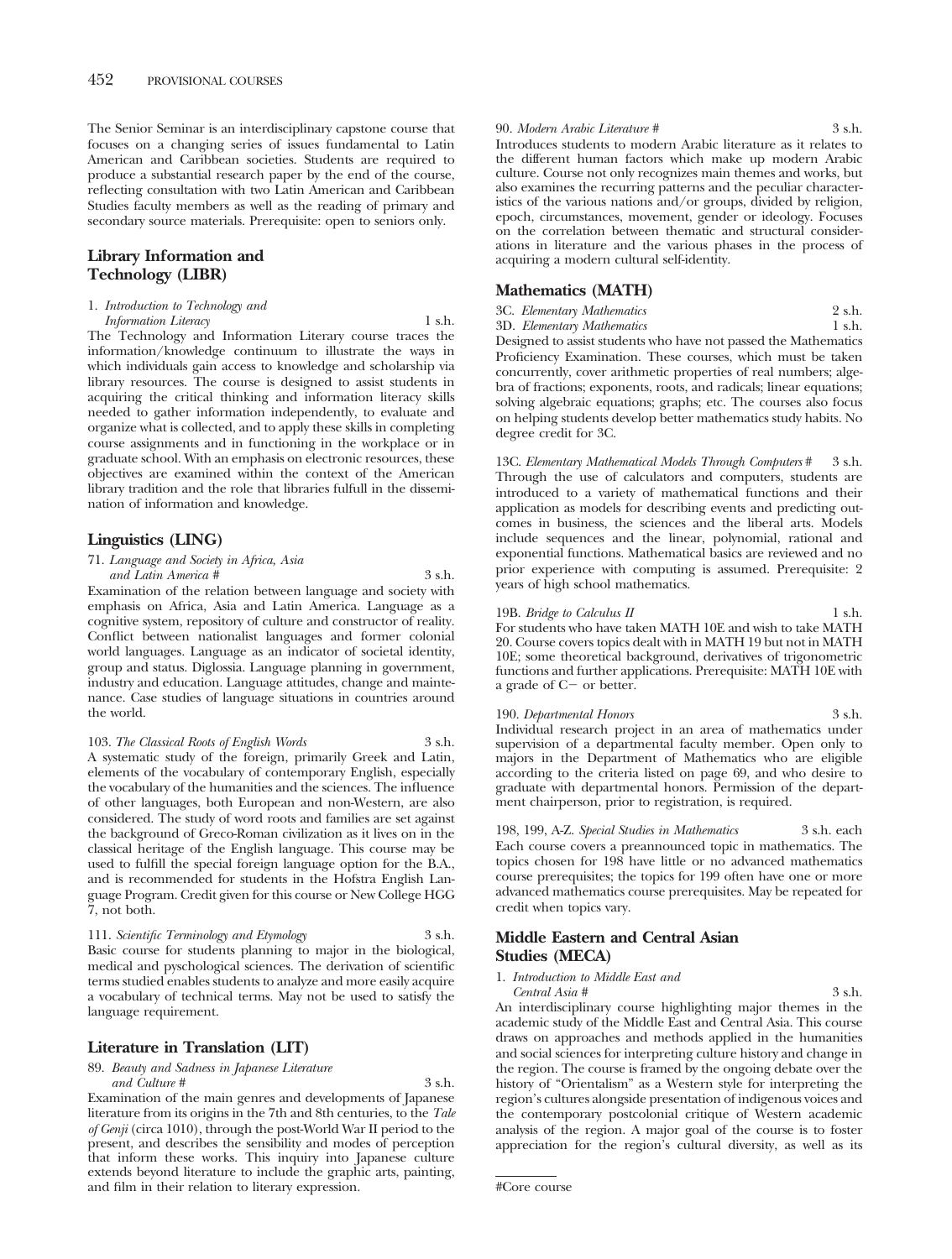continuing relevance in global society. The course prepares students for more discipline-specific courses on the region and serves as a foundational course for the MECA minor.

## **Modern Greek (MGRK)**

1 & 2. *Modern Greek* 3 s.h. each 1) Fundamentals of grammar and modern vocabulary. Oral and written drills; 2) Continuation of 1; selected readings. Prerequisite: MGRK 1 or equivalent.

# **Music (MUS)**

25. *University Chorale* 1/2 s.h.

The Hofstra *Chorale* is a select choral ensemble of 45-55 skilled singers, chosen by audition. The *Chorale* performs repertoire from all styles and eras of choral literature, with a particular emphasis on contemporary, *avant garde*, and world music. The *Chorale* rehearses two hours per week, and offers performances on and off-campus. Audition required. Prerequisite: permission of instructor. Credit on Pass/D-/D/Fail basis only. See Notes 4, 5.

#### 35B. *Intermediate Piano Class* 1 s.h.

This course provides students with opportunities to advance their piano performance skills, enabling them to make use of keyboards while teaching children. This course also aids students' abilities to utilize sequencing programs needed in music technology. Prerequisite: MUS 35A. Not for liberal arts credit.

35C. *Advanced Piano Class* 1 s.h. This course is intended to reinforce and extend course work offered in MUS 35B. Students will be provided with work offered in MUS 35B. Students will be provided with opportunities to improve their piano performance abilities and complete the *Piano Proficiency Requirement.* Prerequisite: MUS 35B. No liberal arts credit.

69A. *Music Fundamentals and Species Counterpoint* 3 s.h. May be substituted for MUS 69 as the first required course for music majors in the music theory sequence, and should be taken concurrently with MUS 61 or 61A. It is intended for students who, on the basis of a placement examination, have demonstrated a need for intensive training in music fundamentals beyond that normally covered in MUS 69. It is organized in two parts: 1) an intensive and comprehensive survey of the fundamentals of music theory; 2) training in the writing and analysis of two-part species counterpoint in the manner of Fux. Emphasis is given to the development of a general understanding of fundamental principles of music theory and to the principles of voice leading and melodic structure that is most useful in the study of tonal harmony. Enrollment limited to music majors or prospective music majors. May not be taken on a Pass/D+/D/Fail basis.

160B. Advanced Jazz and Contemporary Scoring Arranging and scoring for big bands, studio and recording orchestras and vocal groups. Prerequisite: MUS 160A or permission of instructor.

#### 172A. *Choral and General Music Methods in the Secondary School* 2 s.h.

This course is designed to provide music students the opportunity to investigate current philosophies of teaching choral and general music at the secondary level. Lessons focus on developing choral performance skills and assessment techniques. Students also have opportunities to explore and develop creative music strategies appropriate for the secondary general music setting. These strategies support and reflect local, state and national music education standards. May not be taken on a Pass/D+/D/Fail basis. No liberal arts credit.

#### 175. *Vocal Pedagogy* 2 s.h. Study of the problems encountered in the teaching of vocal technique such as breathing, resonance, tone color, dynamic

control and diction. Sessions of supervised teaching are included. May not be taken on a Pass/D+/D/Fail basis. No liberal arts credit.

## **Natural Science (NSC)**

13, 14. *Our Physical Universe* 3 s.h. each Exploration of the basic concepts of our physical universe in the areas of physics, chemistry, nuclear energy, geology and astronomy. The historical development of science and the role scientists play. Laboratory constitutes about fifty percent of the course work. No previous experience in physics, chemistry or higher mathematics required. Credit given for these courses or NSC 11, 12 or New College NPG 1/QTG 005.

13: physics and nuclear energy. 14: chemistry, astronomy and geology.

## **Philosophy (PHI)**

60. *Introduction to Chinese Philosophical*

*and Religious Traditions* 3 s.h. Course introduces students to the major concepts and metaphors in Chinese Confucianism and Taoism. Students engage in close readings of texts from the classical and medieval periods. The goal is to arrive at a sympathetic understanding of the major themes in Chinese thought. Periodically, the students compare questions raised in China to questions raised within the western philosophic and religious traditions. Prerequisite: consent of instructor.

#### 103. *Life, Death and Immortality* # 3 s.h.

Examination of the concepts of life, death and immortality as represented in religious and literary texts from a range of cross-cultural sources: western and nonwestern monotheistic traditions, eastern traditions (e.g., Tibetan and Indian), middle eastern (e.g., Turkish), African, and Native American. Further examination of the encounter between a native tradition and a western colonial, typically Judeo-Christian presence. Discussion as well, of the implications of these concepts for such issues as abortion, euthanasia, suicide. Original texts in translation. Same as RELI 80. Credit given for this course or RELI 80, not both. (Formerly PHIL 70.)

166. *Contemporary Social and Political Philosophy* 3 s.h. Concepts of the autonomous self and agency (developed during the modern period, Descartes—Kant), have been central to modern, liberal social and political philosophy. This course examines the critiques of those concepts and explores changing conceptions of community, civil society, and selfhood offered by feminist and postmodern philosophers. These issues have immediate interdisciplinary relevance for legal, political and psychological inquiries. Some attention is given to contemporary social problems, such as race and gender. Readings from contemporary philosophy (e.g., Foucault and critical theory) and some interdisciplinary sources. Prerequisite: PHI 10, 14, or 20. (Formerly PHIL 143.)

170. *Ethical Theory: Values, Relativism and Pluralism* 3 s.h. A detailed examination of some specific issue in contemporary ethical theory. Possible topics include the nature and objectivity of morality, the relationship between moral philosophy and theories of the self, the rival of a virtue-theory approach to ethics, and pluralism about values. Prerequisite: PHI 14, or permission of instructor. (Formerly PHIL 149; *Ethical Theory*.)

## 173. *Philosophy of Nature: Environmental*

*Ethics and Ecophilosophy* 3 s.h.

Exploration of environmental morality—theoretical and applied—as based on metaphysics of ecology. Chief aim is to clarify and enrich conceptions of the (inter) relationship between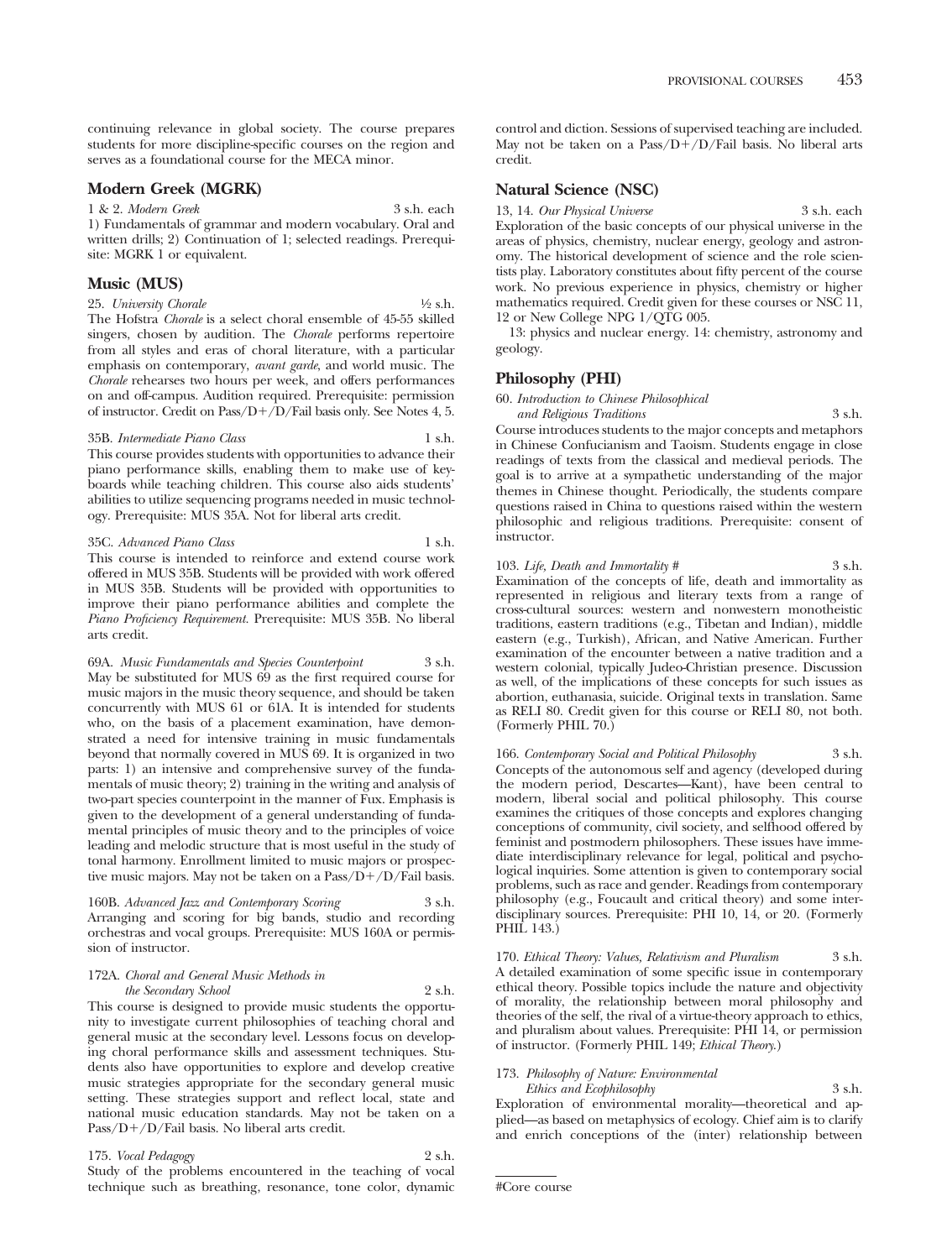nature and culture. Prerequisite: PHI 10 or 14, or permission of instructor.

180. *Theories of Knowledge and Being* 3 s.h. An investigation of theories of being, which state the most general characteristics of reality; and theories of knowledge, which state what knowledge is and how, if at all, we know things; and the ways that theories of being and knowledge are related. Prerequisite: PHI 10 or 14. (Formerly PHIL 150.)

# 181. *Topics in Philosophy* 3 s.h.

This course provides an in-depth study of a problem in philosophy, the specific topic for the course varies from semester to semester. Examples of possible course topics are free will versus determinism, the nature of truth, philosophical approaches to issues in psychology, space and time. Students should consult with the particular instructor each time the course is offered to determine if prior preparation for the topic to be covered is recommended. Such consultation may take place prior to registration or on the first day of class. May be repeated for credit when topics vary. (Formerly PHIL 100.)

#### 182. *Selected Philosophers* 3 s.h.

This course provides an in depth study of a major philosophical figure; the figure to be studied varies from semester to semester depending on the instructor. Prerequisite: PHI 10 or 3 s.h. in philosophy, or a history of philosophy course, or permission of instructor. May be repeated twice for credit when topics vary. (Formerly PHIL 155.)

#### 194. *Seminar* 3 s.h.

For juniors and seniors who have previously taken at least three philosophy courses in logic: (PHI 150, 154, 156). May not be taken on a Pass/D+/D/Fail basis. (Formerly PHIL.)

## **Physics (PHYS)**

17, 18. *Elements of Physics for Engineers* 4 s.h. each Fundamental laws and principles of mechanics, electricity and magnetism, and selected topics in light. Designed for engineering majors. Corequisite for 17: PHYS 11B. Prerequisite or corequisite for 17: MATH 19. Prerequisite or corequisite for 18: MATH 20.

## **Political Science (PSC)**

2. *Comparative Politics #* 3 s.h.

This course introduces students to the major concepts and issues in comparative politics, using a variety of case studies from different regions of the world. Topics examined include: political institutions, political culture, and political participation. Issues relating to regime types, political economy, and political development will also be examined.

## **Psychology (PSY)**

180. *Work Motiviation: Theory and Applications* 3 s.h. Examination of modern developments in motivational psychology as they pertain to individual behavior in organizational settings and their practical applications. Four approaches are examined. The first approach focuses upon need-motive-value strategies such as need fulfillment theories, intrinsic motivation and equity/justice theories. The second approach attends to expectancy-value formulations of behavior with attention directed toward VIE theory. A third approach involves an examination of the self-regulation-cognitive approach embodied in goal setting theory. The final theoretical perspective involves an analysis of the behavioral (operant) and social learning views of work motivation. The course focuses on the practical implications of motivational theory, with an emphasis upon job satisfaction, work design and reward systems.

181. *Leadership and Group Processes* 3 s.h. Presents a broad review and analysis of leadership in organizations and groups. Examines organizational work groups within the perspective of the organization as a system. Topics include functions, history, theories, and styles of leadership. Gender issues, cross-cultural perspectives, leader-member relations, group development, communication, conflict, decision making and self-managed teams are also examined. Prerequisites: PSY 34; SOC 81 or PSY 141.

## 183. *Capstone Research Integration Course* 3 s.h.

Provides a capstone experience in which students integrate the knowledge and understanding of organizational behavior and leadership that they acquire in other courses in the concentration. Students work together in small groups on a single project throughout the term. Each group selects a research topic in consultation with the instructor. The project requires that data be collected from an industrial, public, voluntary, or non-profit organization. Using valid diagnostic procedures, students examine the psychological, structural, envionmental, political, and cultural factors that affect organization systems.

## **Religious Studies (RELI)**

50. *Islam #* 3 s.h.

A study of the rise of Islam within the context of the cultural social and religious conditions of pre-Islamic Arabia, Muhammad's religious message and the Koran, development of theology, law, and consolidation of Sunnism. Attention given to the concept of nonseparation of state and religion in Muslim thought, to the experience of women, and to themes in comparative art, architecture, and ritual. (Formerly PHIL 68.)

#### 80. *Life, Death and Immortality* # 3 s.h.

Examination of the concepts of life, death and immortality as represented in religious and literary texts from a range of cross-cultural sources: western and nonwestern monotheistic traditions, eastern traditions (e.g., Tibetan and Indian), middle eastern (e.g., Turkish), African, and Native American. Further examination of the encounter between a native tradition and a western colonial, typically Judeo-Christian presence. Discussion as well, of the implications of these concepts for such issues as abortion, euthanasia, suicide. Original texts in translation. Same as PHI 103. Credit given for this course or PHI 103, not both. (Formerly PHIL 70.)

## 85. *Comparative Religious Ethics* # An exploration of the ways in which three religious traditions

attempt to guide their adherents' conduct by appealing to rules of action. Course begins by clarifying the notions of "ethics" and "religion." We then turn to three traditions—for example, the Navaho, the Gospel of Matthew, and to Theravada Buddhism, asking how each tradition conceives of the relation between religious and moral rules (we also ask whether that distinction is even helpful). While the student is asked to master a body of historical materials, the emphasis is philosophical throughout; we mainly want to understand how each tradition understands such basic notions as action, obligation, the moral authority of persons, deity or deities, and institutions, and the status of other religious and moral frameworks. (Formerly PHIL 71.)

120. *Religious Traditions of Ancient India* 3 s.h.

This course explores some of the central traditions, scriptures and ideas generated by the religions of Ancient India (2500 BCE to 1000 CE): Buddhism, Jainism and Hinduism, with particular emphasis on Vaisnavism, and Saivism. Themes to be considered include the history of these traditions, their contribution to the philosophical tradition of India as a whole, and comparisons with Western religious and philosophical traditions. Prerequisite: RELI 15 or permission of instructor.

140. *Special Topics in Religion* 3 s.h.

#Core course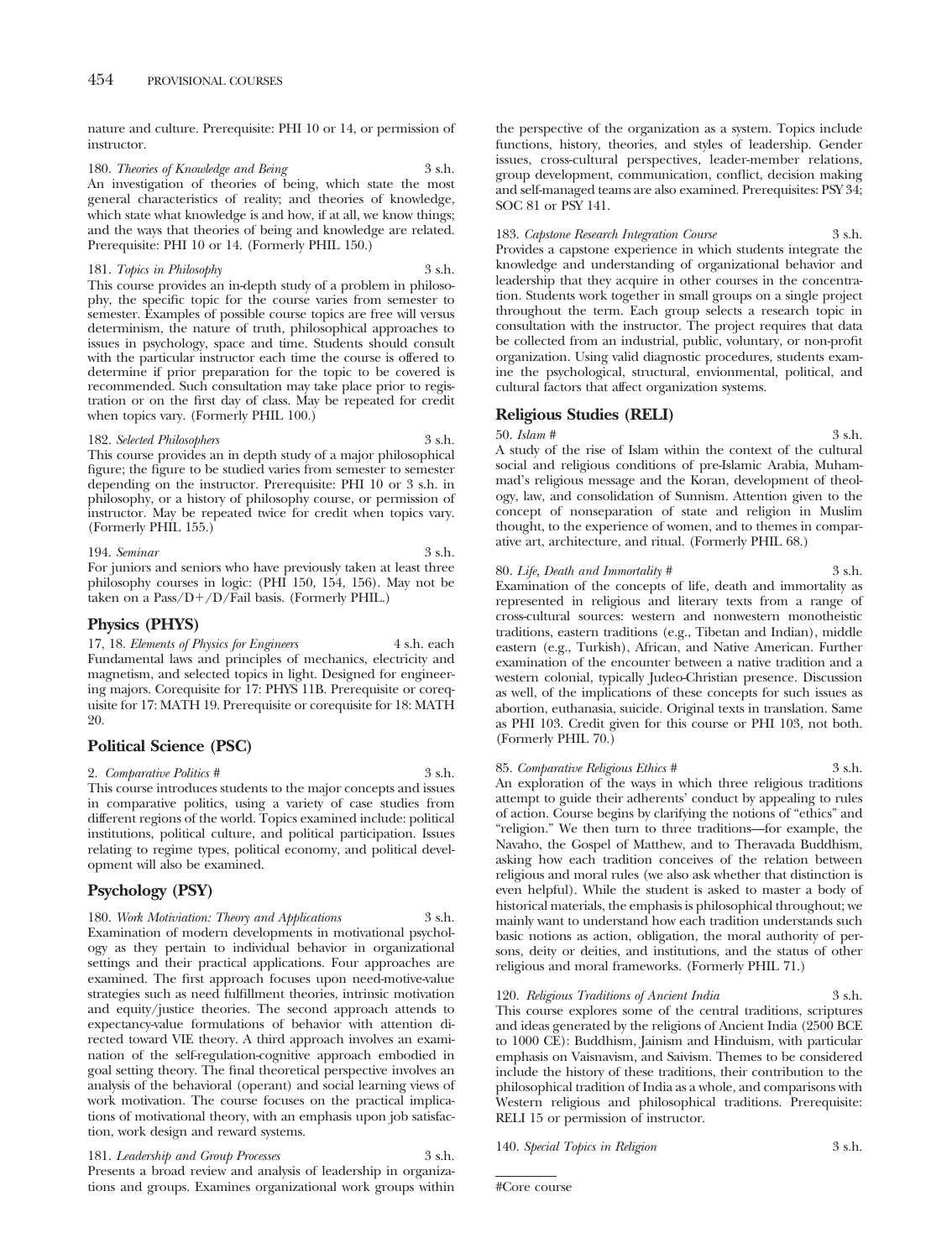Studies in such special topics as psychology of religion, religion in America, new religious movements, and religion, media and American culture. May be repeated for credit when topics vary.

#### 155. *Sikhism* 3 s.h.

An introduction to the forms and ideas of Sikh culture and religion. The course explores the Sikh textual and interpretive traditions, the development and construction of the major beliefs, practices and festivals of Sikhism, and the possibility of a cross-cultural dialogue between Sikh teachings and central concepts of Western philosophy and religion. Prerequisite: RELI 15 or permission of instructor.

## **Sociology (SOC)**

9. *Youth, Crisis, and American Culture* 3 s.h. This course explores the period in human development we call "youth." The "Beat Generation," "Love Generation," "Me Generation," "Generation X": the concept of youth differs depending on social, economic, and political contexts. Accordingly, this course offers an understanding of youth that is grounded in historical development, social structure and a changing youth culture (e.g., music, dress, work and leisure). The course examines the prevailing attitudes and conditions confronting youth today, with an eye towards future developments.

#### 37. *Parenting, Poverty and Social Policy* 3 s.h.

Can social policies be effective against poverty? What are the consequences of aiding, or not aiding, poor families? This course addresses these questions by focusing on the process and consequences of social policy, with an emphasis on the United States. In particular, the course explores the politics of poverty and the development, implementation and effects of social welfare policies aimed at impoverished families. There is a consistent focus on how class, gender, race, and the normative functions of the nuclear family intersect with the process of constructing social policy for the poor.

#### 142. *Global Cities: Politics and Social Change in Comparative Perspective* 3 s.h.

This course compares the impact of global economic change on the world's most powerful cities in the last fifteen years. The first half of the course focuses on how economic change has affected the social and political lives of the residents of New York and London. The second half looks at the way other cities (e.g., Paris, Berlin, Tokyo, Hong Kong, Singapore, and Los Angeles) handle the challenges of globalization and assesses what lessons their fate holds for New York and London. Course is designed to introduce students to the problems and opportunities created by the growth of a world economy and its consequences for the people, politics, and social structures of large cities.

## 180A. *Computing and Statistical Analysis in Sociology* 1 s.h.

This course introduces the student to the basics of using a computing program such as the Statistical Package for the Social Sciences (SPSS). It covers such topics as data file construction and management, variable construction and transformations, statistical procedures (including descriptive, correlation, t-test, regression, and ANOVA). Basic elements of reporting results in tabular and graphic forms are discussed. This course is designed for those students who have completed a statistics course that did not include a computer component. Prerequisite: one course in elementary statistics. Credit given for this course or SOC 180, but not both.

## **Spanish (SPAN)**

2R. *Review of Elementary Spanish* 3 s.h. Intended for students who have had two years of Spanish in high school, but who need review of the basics of SPAN 1 and 2 before enrolling in SPAN 3. No credit for either SPAN 1 or SPAN 2, if credit received for 2R.

#### 111B. *Spanish for Spanish Speakers* 3 s.h.

Intended for students who have an oral knowledge of the language (e.g., speak Spanish at home), or scored above SPAN 4 on the placement test, but have never had formal instruction in the language. The course offers rigorous immersion in the structure of Spanish; slips in usage (fossilized grammatical errors, use of so-called *Spanglish,* word separation, and orthographic mistakes) are addressed with appropriate methodology. Equally important is the cultural goal, i.e., to broaden students' knowledge of the twenty-one countries (including the United States) making up the Spanish-speaking world.

113A. *Culture and Civilization of Spain* 3 s.h. The peoples of the Iberian Peninsula: its geography, history, socio-political and religious heritage, as well as its literature, music, and visual arts. Credit given for this course or SPAN 113, not both.

113B. *Culture and Civilization of Latin America* 3 s.h. The peoples of Latin America: its geography, history, sociopolitical and religious heritage, as well as its literature, music, and visual arts. Credit given for this course or SPAN 113, not both.

190. *Senior Seminar in Hispanic Literatures and Cultures* 3 s.h. This capstone seminar course rounds out the student's preparation in Hispanic literatures and cultures through an in-depth exploration of a changing series of topics fundamental to both Peninsular and Latin American literatures and cultures. It exposes the student to key concepts of literary theory and provides training in the completion of a complex research project. Students produce a substantial research paper by the end of the course, which may function as a chapter of the senior departmental honors thesis. If the student is qualified to pursue departmental honors. Prerequisite: senior standing.

#### **Spanish Literature in Translation (SPLT)**

#### 52. *Interpreting the Hispanic Legacy* # 3 s.h.

Spain's legacy to Hispanic America and their respective values and idea, as expressed in their literary and traditional myths. Matters of origin, the assessments of the modern dilemma, and projections of Hispanic politics and art are discussed. Readings are interpretative as well as historical. Prerequisite: one of the following courses: HIST 11, 12; CLL 39, 40; SPLT 51; or permission of Chairperson of the Department of Romance Languages and Literatures in consultation with the instructor.

#### 58. *The Empire Writes Back: Autobiography and*

*Resistance in Colonial Spanish America #* 3 s.h. The course provides a new interpretation of Spanish American Colonial experience, examining resistance and subversion in the imperial context through the prism of autobiography. Themes include intellectual, ideological and spiritual subversion; resistance to slavery; gender transgression; and re-negotiation of power within the patriarchal family and nation. Students examine the role of memoirs, travel accounts, private and public letters, and other autobiographical resources as part of a history of self-exploration and awareness.

## **Speech-Language-Hearing Sciences (SPCH)**

## 10. *Sociocultural Influences on Spoken and Written*

*Communication* 3 s.h. Sociocultural factors affect written and spoken communication. In this course we investigate individual's communication abilities in relation to sociocultural variables. Variables that are discussed include regional differences, socioeconomic status, race. In addition through the medium of novels and films, we examine language variation that arises as a result of various communication disorders.

<sup>#</sup>Core course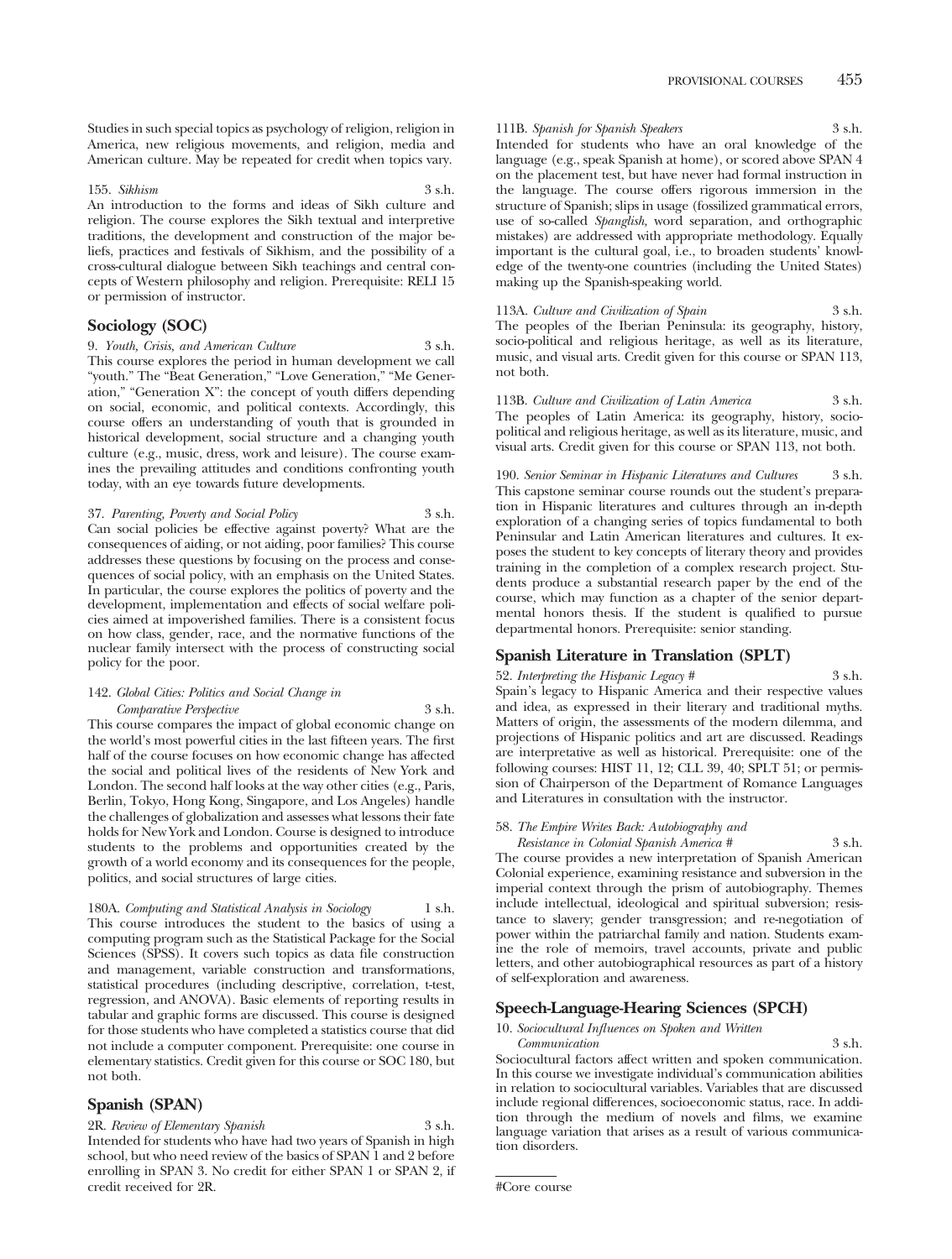## **Technology and Public Policy (TPP)**

60. *Introduction to Geographic Information Systems* 3 s.h. This course introduces students to Geographic Information Systems (GIS) foundations, concepts, and application techniques. GIS are used to encode, store, analyze, and report spatial data and provide a repository, which can be constructed, maintained, edited and analyzed. By linking different information technologies such as mapping and database management systems, spatial information can be used to facilitate management and decisions in a wide array of fields. These include marketing, industrial and commercial location, resource inventory and management, environmental impact assessment, urban planning, transportation, tracking crime data. Same as GEOG 60.

130. *Media Technologies and Public Policy* 3 s.h. Provides an interdisciplinary examination of new technologies, their impact on the media, global communication systems, and the international information society. Considers and analyzes who are the new media players, the legal and personal implication of media ownership patterns, fragmentation of society, and the controversial shaping nature of telecommunication and information technologies on the dimensions of our culture, social structure, economy, and politics. Prerequisite: MASS 11 or approval of instructor. Same as MASS 130.

#### **Write Start**

1W-2W. *Write Start Composition* 4 s.h. each First semester: an introduction to expository writing at the college level, with an emphasis on analysis and argument. Assignments in reading and writing are coordinated; the Proficiency Examination is given as part of the course. Includes a coordinated workshop focusing on sentence skills, organization, and thesis development. May not be taken on a Pass/D+/D/Fail basis. Second semester: continued instruction on expository writing, and an introduction to literature. Most reading and writing assignments are organized around a central theme. Includes a Shakespeare play and a documented essay. Includes a coordinated workshop in exposition, argument, and literary analysis. May not be taken on a Pass/D+/D/Fail basis.

1T-2T. Write Start Workshop 0 s.h. Taken as part of ENG 1W or 2W to reinforce instruction in exposition, argument, and analysis.